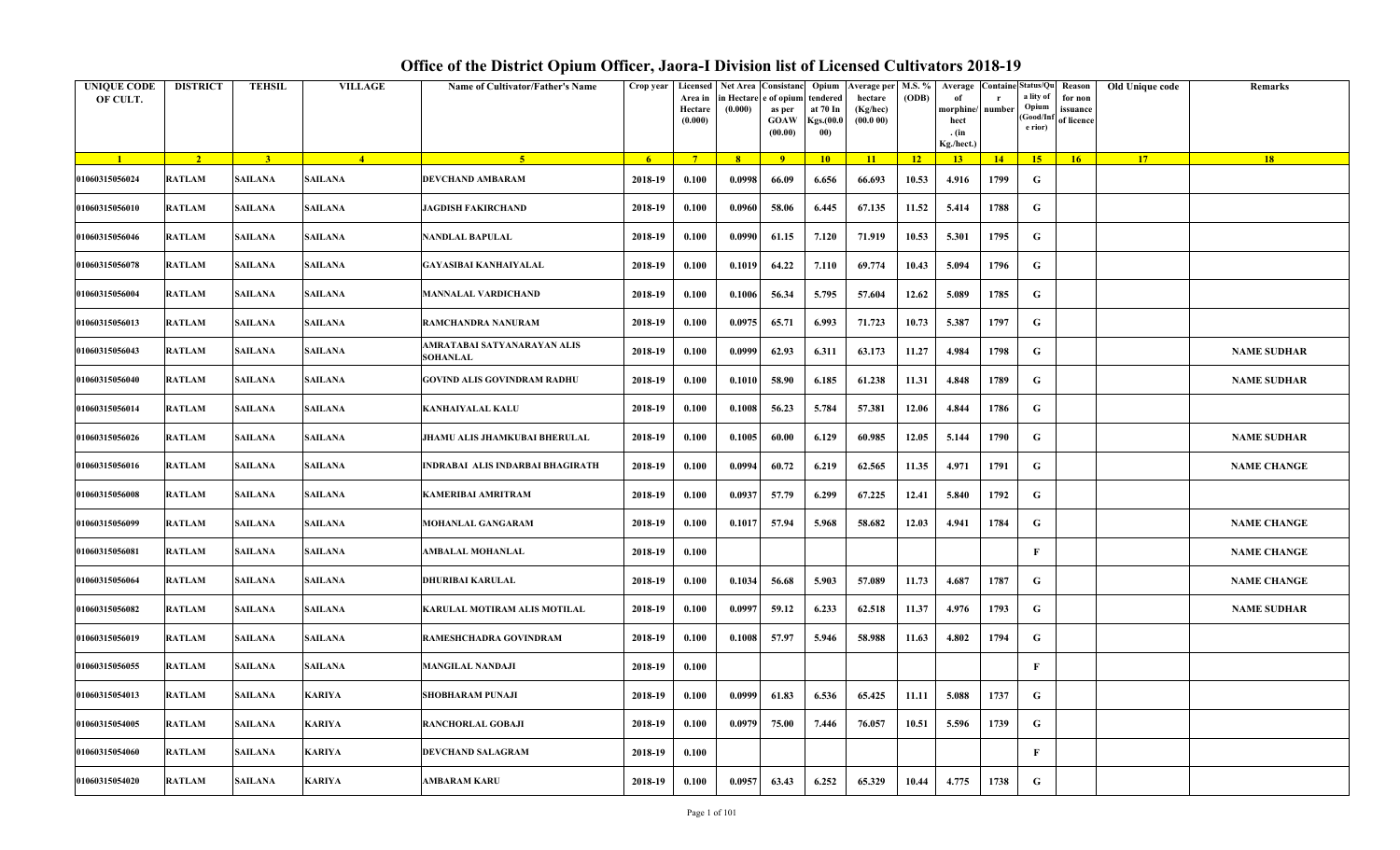| <b>UNIQUE CODE</b><br>OF CULT. | <b>DISTRICT</b> | <b>TEHSIL</b>  | <b>VILLAGE</b>    | <b>Name of Cultivator/Father's Name</b>             | Crop year   | Area in<br>Hectare<br>(0.000) | in Hectare<br>(0.000) | Licensed   Net Area   Consistanc   Opium<br>e of opium<br>as per<br><b>GOAW</b><br>(00.00) | tendered<br>at 70 In<br>Kgs.(00.0<br>00) | Verage per   M.S. %<br>hectare<br>(Kg/hec)<br>(00.000) | (ODB)           | Average<br>morphine/<br>hect<br>. $(in$<br>Kg./hect.) | number | <b>Containe Status/Qu</b><br>a lity of<br>Opium<br>Good/Inf<br>e rior) | Reason<br>for non<br>issuance<br>of licence | Old Unique code | Remarks            |
|--------------------------------|-----------------|----------------|-------------------|-----------------------------------------------------|-------------|-------------------------------|-----------------------|--------------------------------------------------------------------------------------------|------------------------------------------|--------------------------------------------------------|-----------------|-------------------------------------------------------|--------|------------------------------------------------------------------------|---------------------------------------------|-----------------|--------------------|
| $\blacksquare$                 | $\sqrt{2}$      | 3 <sup>l</sup> | $\sqrt{4}$        | 5 <sup>1</sup>                                      | $6^{\circ}$ | $-7$                          | 8 <sup>1</sup>        | $-9$                                                                                       | $10-10$                                  | $\vert$ 11                                             | $\overline{12}$ | 13                                                    | 14     | $-15$                                                                  | 16                                          | 17              | 18                 |
| 01060315054033                 | <b>RATLAM</b>   | SAILANA        | KARIYA            | AMBARAM PUNA                                        | 2018-19     | 0.100                         | 0.0980                | 60.31                                                                                      | 5.583                                    | 56.969                                                 | 10.60           | 4.227                                                 | 1736   | G                                                                      |                                             |                 |                    |
| 01060315054039                 | <b>RATLAM</b>   | SAILANA        | KARIYA            | <b>MANGILAL LAXMAN</b>                              | 2018-19     | 0.100                         | 0.0990                | 58.30                                                                                      | 6.030                                    | 60.909                                                 | 11.87           | 5.061                                                 | 1735   | G                                                                      |                                             |                 |                    |
| 01060315053003                 | <b>RATLAM</b>   | SAILANA        | ADAVANIYA         | <b>BHERULAL PREMCHAND</b>                           | 2018-19     | 0.100                         | 0.0968                | 55.36                                                                                      | 4.848                                    | 50.083                                                 | 11.98           | 4.200                                                 | 1715   | G                                                                      |                                             |                 |                    |
| 01060315053004                 | <b>RATLAM</b>   | SAILANA        | <b>ADAVANIYA</b>  | <b>BABULAL JAGANNATH</b>                            | 2018-19     | 0.100                         | 0.1013                | 59.33                                                                                      | 6.145                                    | 60.661                                                 | 11.33           | 4.811                                                 | 1716   | G                                                                      |                                             |                 | <b>NAME CHANGE</b> |
| 01060315057001                 | <b>RATLAM</b>   | SAILANA        | SHIVGADH          | <b>MADHU VAJJA</b>                                  | 2018-19     | 0.100                         | 0.0977                | 60.40                                                                                      | 6.092                                    | 62.354                                                 | 11.37           | 4.963                                                 | 1710   | G                                                                      |                                             |                 |                    |
| 01060317132032                 | <b>RATLAM</b>   | <b>RATLAM</b>  | <b>KANDARWASA</b> | <b>JAGDISH MANGILAL</b>                             | 2018-19     | 0.100                         | 0.0991                | 61.25                                                                                      | 6.869                                    | 69.314                                                 | 10.30           | 4.997                                                 | 1885   | G                                                                      |                                             |                 |                    |
| 01060317132038                 | <b>RATLAM</b>   | <b>RATLAM</b>  | <b>KANDARWASA</b> | <b>MOTILAL NANDRAM</b>                              | 2018-19     | 0.100                         | 0.1020                | 62.66                                                                                      | 6.982                                    | 68.451                                                 | 9.81            | 4.701                                                 | 1886   | G                                                                      |                                             |                 |                    |
| 01060317132040                 | <b>RATLAM</b>   | <b>RATLAM</b>  | <b>KANDARWASA</b> | PRAHLADSINGH BHERUSINGH                             | 2018-19     | 0.100                         | 0.1031                | 64.18                                                                                      | 7.151                                    | 69.360                                                 | 10.22           | 4.962                                                 | 1892   | G                                                                      |                                             |                 |                    |
| 01060317132025                 | <b>RATLAM</b>   | <b>RATLAM</b>  | <b>KANDARWASA</b> | <b>BHAGWANSINGH BAHADURSINGH</b>                    | 2018-19     | 0.100                         | 0.0990                | 57.94                                                                                      | 6.249                                    | 63.121                                                 | 10.79           | 4.768                                                 | 1878   | G                                                                      |                                             |                 |                    |
| 01060317132013                 | <b>RATLAM</b>   | <b>RATLAM</b>  | <b>KANDARWASA</b> | <b>MUKESH RAMNARAYAN</b>                            | 2018-19     | 0.100                         | 0.0999                | 62.88                                                                                      | 6.486                                    | 64.925                                                 | 10.42           | 4.735                                                 | 1893   | G                                                                      |                                             |                 |                    |
| 01060317132007                 | <b>RATLAM</b>   | <b>RATLAM</b>  | <b>KANDARWASA</b> | <b>BADRILAL NANDRAM</b>                             | 2018-19     | 0.100                         | 0.0990                | 62.01                                                                                      | 6.927                                    | 69.970                                                 | 10.42           | 5.104                                                 | 1887   | G                                                                      |                                             |                 |                    |
| 01060317132011                 | <b>RATLAM</b>   | <b>RATLAM</b>  | <b>KANDARWASA</b> | RATANDAS BIHARIDAS ALIAS GULAB DAS                  | 2018-19     | 0.100                         | 0.1011                | 58.20                                                                                      | 6.410                                    | 63.403                                                 | 10.26           | 4.554                                                 | 1880   | G                                                                      |                                             |                 |                    |
| 01060317132048                 | <b>RATLAM</b>   | <b>RATLAM</b>  | <b>KANDARWASA</b> | <b>SHRAVAN MANGILAL</b>                             | 2018-19     | 0.100                         | 0.1036                | 58.93                                                                                      | 6.811                                    | 65.743                                                 | 9.79            | 4.505                                                 | 1881   | G                                                                      |                                             |                 |                    |
| 01060317132008                 | <b>RATLAM</b>   | <b>RATLAM</b>  | <b>KANDARWASA</b> | DASHRATHSINGH BHUWANSING ALIAS<br><b>GULABSINGH</b> | 2018-19     | 0.100                         | 0.0996                | 59.05                                                                                      | 6.546                                    | 65.723                                                 | 10.92           | 5.024                                                 | 1882   | G                                                                      |                                             |                 |                    |
| 01060317132042                 | <b>RATLAM</b>   | <b>RATLAM</b>  | <b>KANDARWASA</b> | RADHESHYAM DHULDAS                                  | 2018-19     | 0.100                         | 0.0971                | 57.13                                                                                      | 6.097                                    | 62.791                                                 | 9.96            | 4.377                                                 | 1883   | G                                                                      |                                             |                 |                    |
| 01060317132004                 | <b>RATLAM</b>   | <b>RATLAM</b>  | <b>KANDARWASA</b> | <b>BAGDIBAI BADRILAL</b>                            | 2018-19     | 0.100                         | 0.1010                | 63.56                                                                                      | 6.810                                    | 67.426                                                 | 9.52            | 4.493                                                 | 1888   | G                                                                      |                                             |                 |                    |
| 01060317132041                 | <b>RATLAM</b>   | <b>RATLAM</b>  | <b>KANDARWASA</b> | PRITAMLAL ANOKHILAL                                 | 2018-19     | 0.100                         | 0.1000                | 61.20                                                                                      | 6.610                                    | 66.100                                                 | 10.39           | 4.807                                                 | 1889   | G                                                                      |                                             |                 |                    |
| 01060317132037                 | <b>RATLAM</b>   | <b>RATLAM</b>  | <b>KANDARWASA</b> | <b>MANGILAL NANDRAM</b>                             | 2018-19     | 0.100                         | 0.0990                | 63.33                                                                                      | 7.084                                    | 71.556                                                 | 10.09           | 5.054                                                 | 1890   | G                                                                      |                                             |                 |                    |
| 01060317132047                 | <b>RATLAM</b>   | <b>RATLAM</b>  | <b>KANDARWASA</b> | RUGHNATH BADRILAL                                   | 2018-19     | 0.100                         | 0.1036                | 57.88                                                                                      | 6.268                                    | 60.502                                                 | 9.95            | 4.214                                                 | 1879   | G                                                                      |                                             |                 |                    |
| 01060317132052                 | <b>RATLAM</b>   | <b>RATLAM</b>  | <b>KANDARWASA</b> | RAMCHANDRA JAGANNATH                                | 2018-19     | 0.100                         | 0.1006                | 62.16                                                                                      | 6.891                                    | 68.499                                                 | 10.54           | 5.054                                                 | 1891   | G                                                                      |                                             |                 |                    |
| 01060317132002                 | <b>RATLAM</b>   | <b>RATLAM</b>  | <b>KANDARWASA</b> | KANHAYYADAS ALIS KANHAIYALAL<br><b>NARAYANDAS</b>   | 2018-19     | 0.100                         |                       |                                                                                            |                                          |                                                        |                 |                                                       |        | $\mathbf{F}$                                                           |                                             |                 | <b>NAME SUDHAR</b> |
| 01060317132006                 | <b>RATLAM</b>   | <b>RATLAM</b>  | <b>KANDARWASA</b> | AJABKUNWAR MANOHARSINGH                             | 2018-19     | 0.100                         |                       |                                                                                            |                                          |                                                        |                 |                                                       |        | $\mathbf{F}$                                                           |                                             |                 |                    |
| 01060317132010                 | <b>RATLAM</b>   | <b>RATLAM</b>  | <b>KANDARWASA</b> | <b>BABUDAS LALDAS ALIS DHULDAS</b>                  | 2018-19     | 0.100                         | 0.1037                | 58.55                                                                                      | 6.641                                    | 64.041                                                 | 10.16           | 4.555                                                 | 1877   | G                                                                      |                                             |                 | <b>NAME SUDHAR</b> |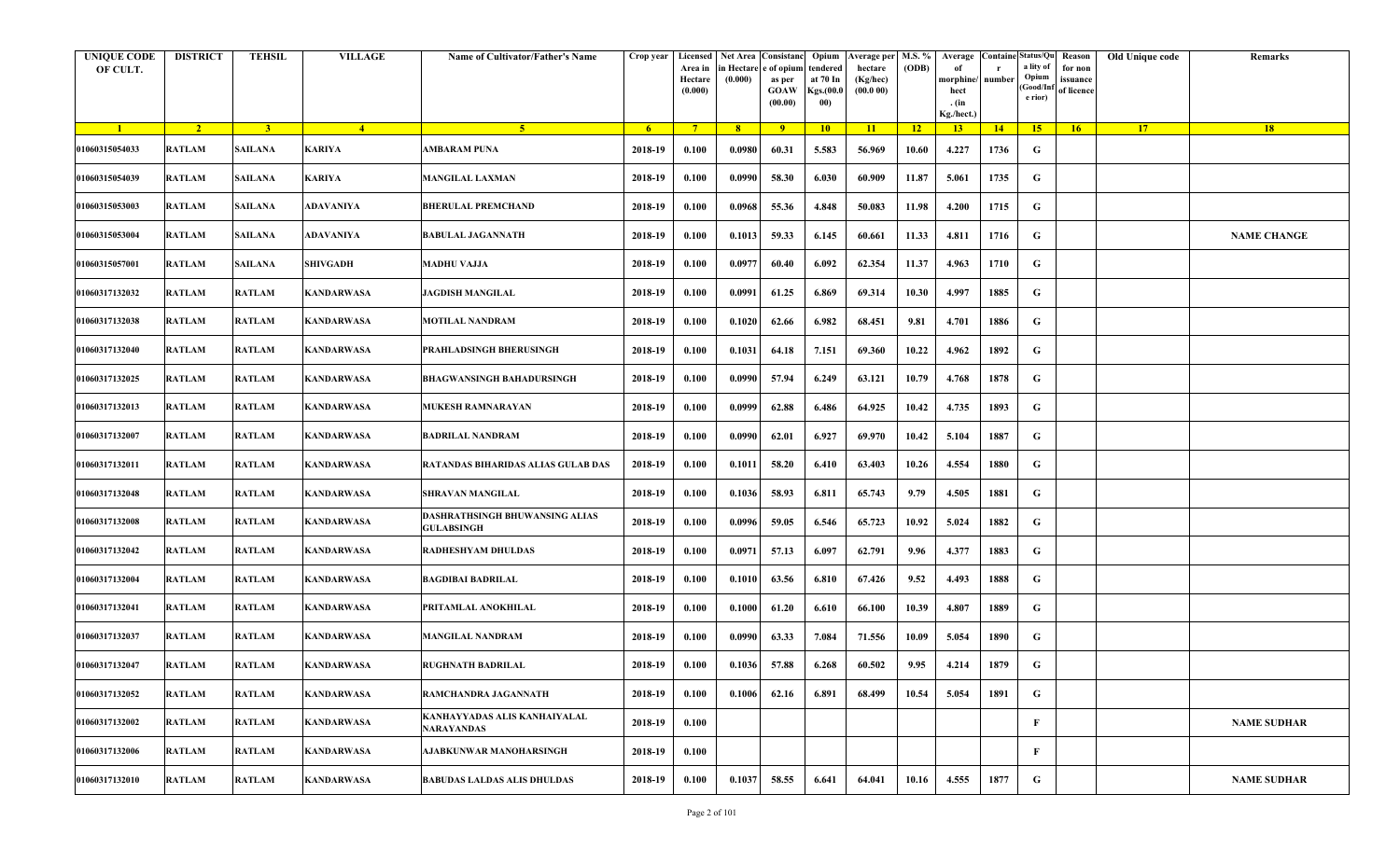| <b>UNIQUE CODE</b><br>OF CULT. | <b>DISTRICT</b> | <b>TEHSIL</b>  | <b>VILLAGE</b>    | <b>Name of Cultivator/Father's Name</b> | Crop year   | Area in<br>Hectare<br>(0.000) | in Hectare<br>(0.000) | Licensed Net Area Consistanc<br>e of opium<br>as per<br><b>GOAW</b><br>(00.00) | Opium<br>tendered<br>at 70 In<br>Kgs.(00.0<br>00) | Verage per   M.S. %<br>hectare<br>(Kg/hec)<br>(00.000) | (ODB)           | Average<br>morphine/<br>hect<br>. $(in$<br>Kg./hect.) | number | <b>Containe Status/Qu</b><br>a lity of<br>Opium<br>Good/Inf<br>e rior) | Reason<br>for non<br>issuance<br>of licence | Old Unique code | Remarks            |
|--------------------------------|-----------------|----------------|-------------------|-----------------------------------------|-------------|-------------------------------|-----------------------|--------------------------------------------------------------------------------|---------------------------------------------------|--------------------------------------------------------|-----------------|-------------------------------------------------------|--------|------------------------------------------------------------------------|---------------------------------------------|-----------------|--------------------|
| $\blacksquare$                 | $\sqrt{2}$      | 3 <sup>l</sup> | $\sqrt{4}$        | -5.                                     | $6^{\circ}$ | $-7$                          | 8 <sup>1</sup>        | $-9$                                                                           | 10                                                | $\vert$ 11                                             | $\overline{12}$ | 13                                                    | 14     | $-15$                                                                  | 16                                          | 17              | 18                 |
| 01060317132033                 | <b>RATLAM</b>   | <b>RATLAM</b>  | <b>KANDARWASA</b> | <b>KARUDAS KAMALDAS</b>                 | 2018-19     | 0.100                         | 0.1005                | 49.52                                                                          | 5.560                                             | 55.323                                                 | 10.54           | 4.082                                                 | 1874   | G                                                                      |                                             |                 |                    |
| 01060317132035                 | <b>RATLAM</b>   | <b>RATLAM</b>  | <b>KANDARWASA</b> | <b>DATARSINGH LALSINGH</b>              | 2018-19     | 0.100                         | 0.0988                | 53.56                                                                          | 5.563                                             | 56.306                                                 | 10.96           | 4.319                                                 | 1876   | G                                                                      |                                             |                 |                    |
| 01060317132036                 | <b>RATLAM</b>   | <b>RATLAM</b>  | <b>KANDARWASA</b> | <b>MADANLAL NAGUJI</b>                  | 2018-19     | 0.100                         | 0.1006                | 60.67                                                                          | 6.596                                             | 65.567                                                 | 10.81           | 4.961                                                 | 1884   | G                                                                      |                                             |                 |                    |
| 01060317132009                 | <b>RATLAM</b>   | <b>RATLAM</b>  | <b>KANDARWASA</b> | AMBARAM HEMRAJ ALIS NANURAM             | 2018-19     | 0.100                         | 0.0992                | 53.00                                                                          | 5.822                                             | 58.690                                                 | 10.55           | 4.335                                                 | 1875   | G                                                                      |                                             |                 | <b>NAME SUDHAR</b> |
| 01060317132012                 | <b>RATLAM</b>   | <b>RATLAM</b>  | <b>KANDARWASA</b> | LAXMANSINGH JHUJHARSINGH                | 2018-19     | 0.100                         | 0.0943                | 64.96                                                                          | 6.756                                             | 71.644                                                 | 9.87            | 4.950                                                 | 1894   | G                                                                      |                                             |                 |                    |
| 01060317144006                 | <b>RATLAM</b>   | <b>RATLAM</b>  | <b>BADODA</b>     | LAXMAN PRATHVIRAJ                       | 2018-19     | 0.100                         | 0.0962                | 62.45                                                                          | 7.030                                             | 73.077                                                 | 10.87           | 5.560                                                 | 1948   | G                                                                      |                                             |                 |                    |
| 01060317144008                 | <b>RATLAM</b>   | <b>RATLAM</b>  | <b>BADODA</b>     | <b>RAJENDRA BHAGIRATH</b>               | 2018-19     | 0.100                         | 0.0976                | 62.21                                                                          | 6.808                                             | 69.754                                                 | 11.04           | 5.390                                                 | 1952   | G                                                                      |                                             |                 |                    |
| 01060317144012                 | <b>RATLAM</b>   | <b>RATLAM</b>  | <b>BADODA</b>     | SURAJBAI RAMESHWAR                      | 2018-19     | 0.100                         | 0.0991                | 63.71                                                                          | 6.872                                             | 69.344                                                 | 11.74           | 5.698                                                 | 1955   | G                                                                      |                                             |                 |                    |
| 01060317144041                 | <b>RATLAM</b>   | <b>RATLAM</b>  | <b>BADODA</b>     | <b>AVANTIBAI ONKARLAL</b>               | 2018-19     | 0.100                         | 0.0997                | 58.31                                                                          | 6.306                                             | 63.250                                                 | 11.39           | 5.043                                                 | 1949   | G                                                                      |                                             |                 |                    |
| 01060317144037                 | <b>RATLAM</b>   | <b>RATLAM</b>  | <b>BADODA</b>     | NANDIBAI MANGILAL                       | 2018-19     | 0.100                         | 0.0981                | 58.99                                                                          | 6.430                                             | 65.545                                                 | 11.49           | 5.272                                                 | 1950   | G                                                                      |                                             |                 |                    |
| 01060317144034                 | <b>RATLAM</b>   | <b>RATLAM</b>  | <b>BADODA</b>     | <b>HIRALAL GAMER</b>                    | 2018-19     | 0.100                         | 0.1010                | 57.98                                                                          | 6.336                                             | 62.733                                                 | 10.81           | 4.747                                                 | 1947   | G                                                                      |                                             |                 |                    |
| 01060317144033                 | <b>RATLAM</b>   | <b>RATLAM</b>  | <b>BADODA</b>     | <b>SANTOSHBAI RAGHU</b>                 | 2018-19     | 0.100                         | 0.1008                | 64.64                                                                          | 6.963                                             | 69.077                                                 | 11.17           | 5.401                                                 | 1956   | G                                                                      |                                             |                 |                    |
| 01060317144030                 | <b>RATLAM</b>   | <b>RATLAM</b>  | <b>BADODA</b>     | <b>KACHRU TOLARAM</b>                   | 2018-19     | 0.100                         | 0.1002                | 65.73                                                                          | 6.873                                             | 68.593                                                 | 11.55           | 5.546                                                 | 1957   | G                                                                      |                                             |                 |                    |
| 01060317144029                 | <b>RATLAM</b>   | <b>RATLAM</b>  | <b>BADODA</b>     | <b>GITABAI GOVERDHAN</b>                | 2018-19     | 0.100                         | 0.1003                | 61.45                                                                          | 6.373                                             | 63.539                                                 | 11.02           | 4.902                                                 | 1953   | G                                                                      |                                             |                 |                    |
| 01060317144017                 | <b>RATLAM</b>   | <b>RATLAM</b>  | <b>BADODA</b>     | <b>DHANNIBAI KACHRU</b>                 | 2018-19     | 0.100                         | 0.1020                | 61.39                                                                          | 6.586                                             | 64.569                                                 | 11.37           | 5.139                                                 | 1954   | G                                                                      |                                             |                 |                    |
| 01060317144021                 | <b>RATLAM</b>   | <b>RATLAM</b>  | <b>BADODA</b>     | <b>MANGILAL ALIS MANGU BAGDIRAM</b>     | 2018-19     | 0.100                         | 0.1015                | 60.23                                                                          | 6.419                                             | 63.241                                                 | 11.22           | 4.967                                                 | 1951   | G                                                                      |                                             |                 | <b>NAME SUDHAR</b> |
| 01060317144003                 | <b>RATLAM</b>   | <b>RATLAM</b>  | <b>BADODA</b>     | <b>ISHWARLAL JANKILAL</b>               | 2018-19     | 0.100                         | 0.0988                | 61.89                                                                          | 6.728                                             | 68.097                                                 | 11.60           | 5.530                                                 | 1958   | G                                                                      |                                             |                 |                    |
| 01060317144014                 | <b>RATLAM</b>   | <b>RATLAM</b>  | <b>BADODA</b>     | <b>BHANWARLAL PREMCHANDR</b>            | 2018-19     | 0.100                         | 0.0963                | 57.43                                                                          | 6.153                                             | 63.894                                                 | 10.71           | 4.790                                                 | 1944   | G                                                                      |                                             |                 |                    |
| 01060317144001                 | <b>RATLAM</b>   | <b>RATLAM</b>  | <b>BADODA</b>     | <b>KANHAIYALAL RAMA</b>                 | 2018-19     | 0.100                         | 0.0984                | 60.13                                                                          | 6.443                                             | 65.478                                                 | 11.16           | 5.115                                                 | 1946   | G                                                                      |                                             |                 |                    |
| 01060317144027                 | <b>RATLAM</b>   | <b>RATLAM</b>  | <b>BADODA</b>     | <b>RAMESHCHANDER KALURAM</b>            | 2018-19     | 0.100                         |                       |                                                                                |                                                   |                                                        |                 |                                                       |        | N                                                                      | 11                                          |                 |                    |
| 01060317144028                 | <b>RATLAM</b>   | <b>RATLAM</b>  | <b>BADODA</b>     | AMARU ALIS AMRA CHENA                   | 2018-19     | 0.100                         | 0.0995                | 59.01                                                                          | 6.247                                             | 62.784                                                 | 11.07           | 4.865                                                 | 1945   | G                                                                      |                                             |                 | <b>NAME SUDHAR</b> |
| 01060317134013                 | <b>RATLAM</b>   | <b>RATLAM</b>  | <b>PALDUNA</b>    | <b>DINESH MANGILAL</b>                  | 2018-19     | 0.100                         | 0.1000                | 59.88                                                                          | 6.210                                             | 62.100                                                 | 11.37           | 4.943                                                 | 1925   | G                                                                      |                                             |                 |                    |
| 01060317134036                 | <b>RATLAM</b>   | <b>RATLAM</b>  | <b>PALDUNA</b>    | <b>RATANLAL JAGANNATH</b>               | 2018-19     | 0.100                         | 0.1015                | 65.93                                                                          | 6.753                                             | 66.532                                                 | 10.68           | 4.974                                                 | 1943   | G                                                                      |                                             |                 |                    |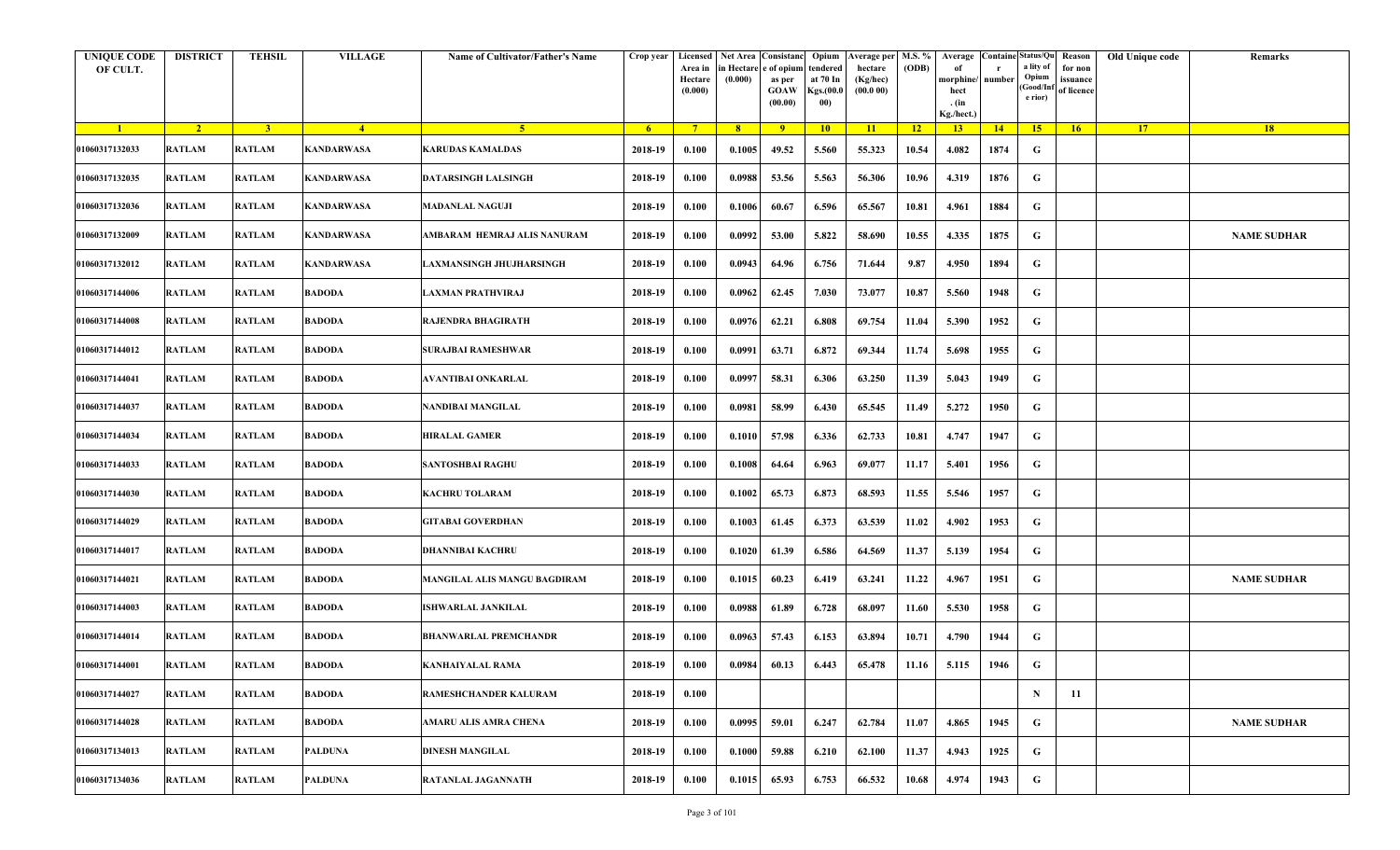| <b>UNIQUE CODE</b><br>OF CULT. | <b>DISTRICT</b> | <b>TEHSIL</b>           | <b>VILLAGE</b>  | Name of Cultivator/Father's Name                                  | Crop year | Area in<br>Hectare<br>(0.000) | Licensed   Net Area Consistanc<br>ı Hectar<br>(0.000) | e of opium<br>as per<br><b>GOAW</b><br>(00.00) | Opium<br>tendered<br>at 70 In<br>Kgs.(00.<br>00) | Average per<br>hectare<br>(Kg/hec)<br>(00.000) | M.S. %<br>(ODB) | Average<br>morphine/<br>hect<br>. (in<br>Kg./hect.) | <b>Containe Status/Qu</b><br>number | a lity of<br>Opium<br>(Good/In<br>e rior) | Reason<br>for non<br>issuance<br>of licence | Old Unique code | Remarks            |
|--------------------------------|-----------------|-------------------------|-----------------|-------------------------------------------------------------------|-----------|-------------------------------|-------------------------------------------------------|------------------------------------------------|--------------------------------------------------|------------------------------------------------|-----------------|-----------------------------------------------------|-------------------------------------|-------------------------------------------|---------------------------------------------|-----------------|--------------------|
| $\blacksquare$                 | $\overline{2}$  | $\overline{\mathbf{3}}$ | $\overline{4}$  | $\sqrt{5}$                                                        | $-6$      | $-7$                          | 8 <sup>1</sup>                                        | $-9$                                           | 10                                               | $\vert$ 11                                     | $\overline{12}$ | 13                                                  | 14                                  | 15                                        | 16                                          | 17              | 18                 |
| 01060317134023                 | <b>RATLAM</b>   | <b>RATLAM</b>           | PALDUNA         | <b>BADRILAL ALIS BADRI ONKAR</b>                                  | 2018-19   | 0.100                         | 0.1005                                                | 61.16                                          | 6.562                                            | 65.294                                         | 11.00           | 5.027                                               | 1932                                | G                                         |                                             |                 | <b>NAME SUDHAR</b> |
| 01060317134053                 | <b>RATLAM</b>   | <b>RATLAM</b>           | PALDUNA         | <b>BHERU BAGDIRAM</b>                                             | 2018-19   | 0.100                         | 0.0893                                                | 63.84                                          | 6.229                                            | 69.754                                         | 11.14           | 5.439                                               | 1939                                | G                                         |                                             |                 |                    |
| 01060317134032                 | <b>RATLAM</b>   | <b>RATLAM</b>           | PALDUNA         | NANDIBAI HIRALAL                                                  | 2018-19   | 0.100                         | 0.0882                                                | 59.26                                          | 5.841                                            | 66.224                                         | 11.10           | 5.146                                               | 1923                                | G                                         |                                             |                 |                    |
| 01060317134039                 | <b>RATLAM</b>   | <b>RATLAM</b>           | PALDUNA         | KHEMA ALIS KHEMRAJ BHERULAL ALIS<br>NANDA                         | 2018-19   | 0.100                         | 0.0959                                                | 59.75                                          | 5.941                                            | 61.950                                         | 10.90           | 4.727                                               | 1927                                | G                                         |                                             |                 | <b>NAME SUDHAR</b> |
| 01060317134003                 | <b>RATLAM</b>   | <b>RATLAM</b>           | PALDUNA         | <b>BHAGWATILAL ALIS BHAGWATI BHERULAI</b><br><b>ALIS BAGDIRAM</b> | 2018-19   | 0.100                         | 0.0886                                                | 62.86                                          | 5.990                                            | 67.607                                         | 10.44           | 4.940                                               | 1940                                | G                                         |                                             |                 | <b>NAME SUDHAR</b> |
| 01060317134051                 | <b>RATLAM</b>   | <b>RATLAM</b>           | PALDUNA         | <b>MATHURALAL BHAGIRATH</b>                                       | 2018-19   | 0.100                         | 0.0990                                                | 61.02                                          | 6.494                                            | 65.596                                         | 10.98           | 5.042                                               | 1933                                | G                                         |                                             |                 |                    |
| 01060317134079                 | <b>RATLAM</b>   | <b>RATLAM</b>           | PALDUNA         | RAMCHRDRA BAGDIRAM                                                | 2018-19   | 0.100                         | 0.0990                                                | 56.89                                          | 5.908                                            | 59.677                                         | 11.46           | 4.788                                               | 1928                                | G                                         |                                             |                 |                    |
| 01060317134081                 | <b>RATLAM</b>   | <b>RATLAM</b>           | PALDUNA         | ONKARLAL NATHA ALIS MANAJI                                        | 2018-19   | 0.100                         | 0.0905                                                | 58.82                                          | 5.932                                            | 65.547                                         | 10.88           | 4.992                                               | 1929                                | G                                         |                                             |                 | <b>NAME SUDHAR</b> |
| 01060317134054                 | <b>RATLAM</b>   | <b>RATLAM</b>           | PALDUNA         | <b>JAGGUBAI CHAMPALAL</b>                                         | 2018-19   | 0.100                         | 0.0992                                                | 62.21                                          | 6.230                                            | 62.802                                         | 11.59           | 5.095                                               | 1941                                | G                                         |                                             |                 |                    |
| 01060317134002                 | <b>RATLAM</b>   | <b>RATLAM</b>           | PALDUNA         | <b>RAJARAM HARIRAM</b>                                            | 2018-19   | 0.100                         | 0.1022                                                | 60.22                                          | 6.392                                            | 62.544                                         | 10.30           | 4.509                                               | 1934                                | G                                         |                                             |                 |                    |
| 01060317134019                 | <b>RATLAM</b>   | <b>RATLAM</b>           | PALDUNA         | <b>MULCHANDRA BHAGIRATH</b>                                       | 2018-19   | 0.100                         | 0.1021                                                | 58.87                                          | 6.324                                            | 61.939                                         | 11.06           | 4.796                                               | 1935                                | G                                         |                                             |                 |                    |
| 01060317134008                 | <b>RATLAM</b>   | <b>RATLAM</b>           | PALDUNA         | <b>GITABAI MOTILAL</b>                                            | 2018-19   | 0.100                         | 0.0898                                                | 57.56                                          | 5.698                                            | 63.452                                         | 10.75           | 4.775                                               | 1924                                | G                                         |                                             |                 |                    |
| 01060317134012                 | <b>RATLAM</b>   | <b>RATLAM</b>           | PALDUNA         | <b>JAGDISH RANCHOD PATEL</b>                                      | 2018-19   | 0.100                         | 0.0945                                                | 60.98                                          | 6.081                                            | 64.349                                         | 10.41           | 4.689                                               | 1938                                | G                                         |                                             |                 |                    |
| 01060317134052                 | <b>RATLAM</b>   | <b>RATLAM</b>           | PALDUNA         | KAMLABAI HIRALAL DHAKAD                                           | 2018-19   | 0.100                         | 0.0975                                                | 60.17                                          | 6.129                                            | 62.862                                         | 11.30           | 4.972                                               | 1931                                | G                                         |                                             |                 |                    |
| 01060317134063                 | <b>RATLAM</b>   | <b>RATLAM</b>           | PALDUNA         | NATHIBAI AMRITRAM                                                 | 2018-19   | 0.100                         | 0.1005                                                | 58.40                                          | 5.932                                            | 59.025                                         | 10.98           | 4.536                                               | 1926                                | G                                         |                                             |                 |                    |
| 01060317134035                 | <b>RATLAM</b>   | <b>RATLAM</b>           | PALDUNA         | <b>JAGDISH RANCHOD KUNDAWAR</b>                                   | 2018-19   | 0.100                         | 0.0960                                                | 61.26                                          | 5.942                                            | 61.896                                         | 11.18           | 4.844                                               | 1936                                | G                                         |                                             |                 |                    |
| 01060317134065                 | <b>RATLAM</b>   | <b>RATLAM</b>           | PALDUNA         | RAMCHANDRA JAGANNATH                                              | 2018-19   | 0.100                         | 0.0674                                                | 63.52                                          | 4.474                                            | 66.380                                         | 10.52           | 4.888                                               | 1942                                | G                                         |                                             |                 |                    |
| 01060317134085                 | <b>RATLAM</b>   | <b>RATLAM</b>           | PALDUNA         | PANNALAL NANDRAM ALIS NANDLAL                                     | 2018-19   | 0.100                         | 0.0946                                                | 61.08                                          | 5.951                                            | 62.907                                         | 10.81           | 4.760                                               | 1937                                | G                                         |                                             |                 | <b>NAME SUDHAR</b> |
| 01060317134034                 | <b>RATLAM</b>   | <b>RATLAM</b>           | <b>PALDUNA</b>  | HIRABAI GHANSHYAM                                                 | 2018-19   | 0.100                         | 0.0990                                                | 58.43                                          | 6.210                                            | 62.727                                         | 11.04           | 4.848                                               | 1930                                | G                                         |                                             |                 |                    |
| 01060317118001                 | <b>RATLAM</b>   | <b>RATLAM</b>           | BANGROD         | PRAHLAD GOVARDHANLAL                                              | 2018-19   | 0.100                         | 0.0975                                                | 64.02                                          | 6.759                                            | 69.323                                         | 10.23           | 4.964                                               | 1728                                | G                                         |                                             |                 |                    |
| 01060317118008                 | <b>RATLAM</b>   | <b>RATLAM</b>           | BANGROD         | <b>RANCHOD NARSINGH</b>                                           | 2018-19   | 0.100                         | 0.0994                                                | 67.94                                          | 7.008                                            | 70.503                                         | 10.52           | 5.191                                               | 1729                                | G                                         |                                             |                 |                    |
| 01060317127011                 | <b>RATLAM</b>   | <b>RATLAM</b>           | SEEKHEDI        | <b>KANIRAM RUPA</b>                                               | 2018-19   | 0.100                         | 0.0994                                                | 62.20                                          | 6.478                                            | 65.171                                         | 11.35           | 5.178                                               | 1734                                | G                                         |                                             |                 |                    |
| 01060317127021                 | <b>RATLAM</b>   | <b>RATLAM</b>           | <b>SEEKHEDI</b> | <b>LILABAI RUGGA</b>                                              | 2018-19   | 0.100                         | 0.0980                                                | 57.65                                          | 5.847                                            | 59.663                                         | 11.74           | 4.903                                               | 1731                                | G                                         |                                             |                 |                    |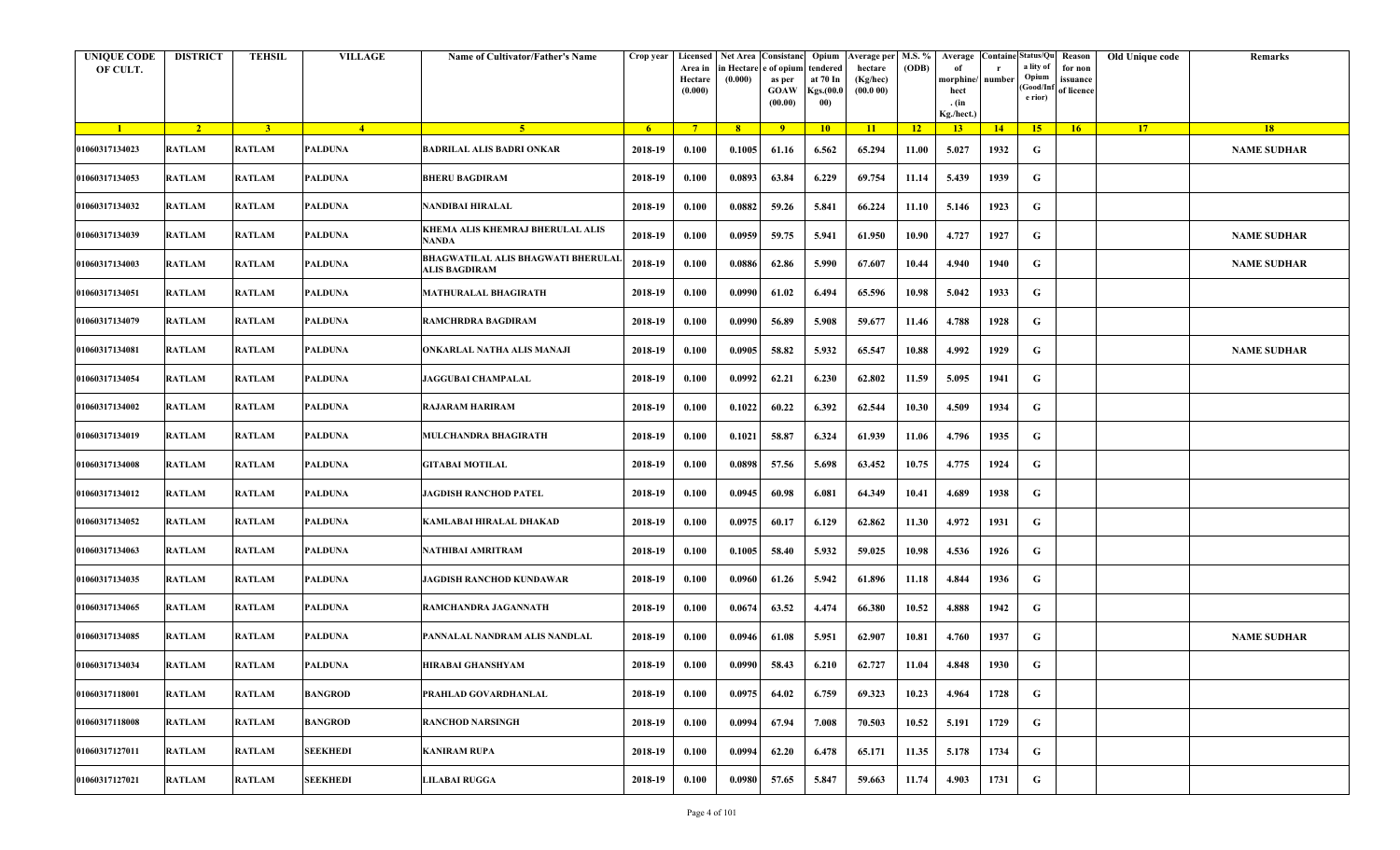| <b>UNIQUE CODE</b><br>OF CULT. | <b>DISTRICT</b> | <b>TEHSIL</b>           | <b>VILLAGE</b>  | Name of Cultivator/Father's Name         | Crop year | Licensed<br>Area in<br>Hectare<br>(0.000) | Net Area Consistanc<br>ı Hectar<br>(0.000) | e of opium<br>as per<br><b>GOAW</b><br>(00.00) | Opium<br>tendered<br>at 70 In<br>Kgs.(00.<br>00) | <b>Average per</b><br>hectare<br>(Kg/hec)<br>(00.000) | M.S. %<br>(ODB) | Average<br>morphine/<br>hect<br>. (in | Containe Status/Qu<br>number | a lity of<br>Opium<br>(Good/In<br>e rior) | Reason<br>for non<br>issuance<br>of licence | Old Unique code | Remarks            |
|--------------------------------|-----------------|-------------------------|-----------------|------------------------------------------|-----------|-------------------------------------------|--------------------------------------------|------------------------------------------------|--------------------------------------------------|-------------------------------------------------------|-----------------|---------------------------------------|------------------------------|-------------------------------------------|---------------------------------------------|-----------------|--------------------|
| $\blacksquare$ 1               | $\overline{2}$  | $\overline{\mathbf{3}}$ | $\overline{4}$  | -5.                                      | $-6$      | $-7$                                      | 8 <sup>1</sup>                             | $-9$                                           | 10                                               | $\vert$ 11                                            | 12              | Kg./hect.)<br>13                      | 14                           | 15                                        | 16                                          | 17              | 18                 |
| 01060317127002                 | <b>RATLAM</b>   | <b>RATLAM</b>           | SEEKHEDI        | RAJEDRASINGH KARANSINGH ALIS<br>RANSINGH | 2018-19   | 0.100                                     | 0.0974                                     | 57.45                                          | 5.950                                            | 61.088                                                | 11.84           | 5.063                                 | 1730                         | G                                         |                                             |                 | <b>NAME SUDHAR</b> |
| 01060317127020                 | <b>RATLAM</b>   | <b>RATLAM</b>           | SEEKHEDI        | <b>BHAGIRATH RAMNARAYAN</b>              | 2018-19   | 0.100                                     | 0.0978                                     | 61.30                                          | 6.086                                            | 62.229                                                | 11.17           | 4.866                                 | 1733                         | G                                         |                                             |                 |                    |
| 01060317127017                 | <b>RATLAM</b>   | <b>RATLAM</b>           | SEEKHEDI        | RATANLAL BAGDIRAM MENABAI                | 2018-19   | 0.100                                     |                                            |                                                |                                                  |                                                       |                 |                                       |                              | F                                         |                                             |                 | <b>NAME SUDHAR</b> |
| 01060317127001                 | <b>RATLAM</b>   | <b>RATLAM</b>           | SEEKHEDI        | RAMESHCHANDRA HARIWALLABH                | 2018-19   | 0.100                                     | 0.1003                                     | 61.94                                          | 6.362                                            | 63.430                                                | 11.19           | 4.969                                 | 1732                         | G                                         |                                             | 01030208078136  | <b>NAME CHANGE</b> |
| 01060317145011                 | <b>RATLAM</b>   | <b>RATLAM</b>           | BODINA          | SAMRATHMAL SHETANMAL                     | 2018-19   | 0.100                                     |                                            |                                                |                                                  |                                                       |                 |                                       |                              | $\mathbf{F}$                              |                                             |                 |                    |
| 01060317145031                 | <b>RATLAM</b>   | <b>RATLAM</b>           | BODINA          | <b>DANNA NANURAM</b>                     | 2018-19   | 0.100                                     | 0.0980                                     | 59.27                                          | 6.300                                            | 64.286                                                | 10.92           | 4.914                                 | 1742                         | G                                         |                                             |                 |                    |
| 01060317145032                 | <b>RATLAM</b>   | <b>RATLAM</b>           | BODINA          | <b>ISHWARLAL AMBARAM</b>                 | 2018-19   | 0.100                                     | 0.0920                                     | 52.34                                          | 5.182                                            | 56.326                                                | 11.50           | 4.534                                 | 1740                         | G                                         |                                             |                 | <b>NAME CHANGE</b> |
| 01060317145056                 | <b>RATLAM</b>   | <b>RATLAM</b>           | BODINA          | OMPRAKASH DEVILAL                        | 2018-19   | 0.100                                     |                                            |                                                |                                                  |                                                       |                 |                                       |                              | $\mathbf{F}$                              |                                             |                 |                    |
| 01060317145022                 | <b>RATLAM</b>   | <b>RATLAM</b>           | BODINA          | <b>ISHWARLAL MANGILAL</b>                | 2018-19   | 0.100                                     | 0.1000                                     | 56.07                                          | 6.192                                            | 61.920                                                | 11.79           | 5.110                                 | 1741                         | G                                         |                                             |                 |                    |
| 01060317146011                 | <b>RATLAM</b>   | <b>RATLAM</b>           | PIPALKHUNTA     | LAXMAN RUPA                              | 2018-19   | 0.100                                     | 0.1002                                     | 56.06                                          | 5.566                                            | 55.549                                                | 12.90           | 5.016                                 | 1779                         | G                                         |                                             |                 |                    |
| 01060317146007                 | <b>RATLAM</b>   | <b>RATLAM</b>           | PIPALKHUNTA     | TAMMUKUNWAR BHAGWANSINGH                 | 2018-19   | 0.100                                     | 0.1014                                     | 57.89                                          | 6.376                                            | 62.880                                                | 12.21           | 5.374                                 | 1780                         | G                                         |                                             |                 |                    |
| 01060317146016                 | <b>RATLAM</b>   | <b>RATLAM</b>           | PIPALKHUNTA     | BHANWARSINGH PRABHAKARSINGH              | 2018-19   | 0.100                                     | 0.0990                                     | 58.50                                          | 5.817                                            | 58.758                                                | 11.37           | 4.676                                 | 1781                         | G                                         |                                             |                 |                    |
| 01060317146006                 | <b>RATLAM</b>   | <b>RATLAM</b>           | PIPALKHUNTA     | <b>BABULAL RUPA</b>                      | 2018-19   | 0.100                                     | 0.0989                                     | 64.06                                          | 6.397                                            | 64.681                                                | 10.88           | 4.926                                 | 1783                         | G                                         |                                             |                 |                    |
| 01060317146015                 | <b>RATLAM</b>   | <b>RATLAM</b>           | PIPALKHUNTA     | <b>HEMRAJ RUPA</b>                       | 2018-19   | 0.100                                     | 0.1021                                     | 71.37                                          | 5.975                                            | 58.521                                                | 10.14           | 4.154                                 | 1782                         | G                                         |                                             |                 |                    |
| 01060317124011                 | <b>RATLAM</b>   | <b>RATLAM</b>           | RUGHNATHGARH    | JASWANTSINGH MOTISINGH                   | 2018-19   | 0.100                                     | 0.1000                                     | 65.62                                          | 5.915                                            | 59.150                                                | 10.44           | 4.323                                 | 1714                         | G                                         | 08                                          |                 |                    |
| 01060317114002                 | <b>RATLAM</b>   | <b>RATLAM</b>           | <b>AMLETA</b>   | <b>BHERULAL NAGUJI</b>                   | 2018-19   | 0.100                                     | 0.0933                                     | 54.76                                          | 5.460                                            | 58.521                                                | 11.76           | 4.818                                 | 1707                         | G                                         |                                             |                 |                    |
| 01060317126001                 | <b>RATLAM</b>   | <b>RATLAM</b>           | BARBODNA        | GITABAI KHEMA                            | 2018-19   | 0.100                                     | 0.1000                                     | 60.35                                          | 5.613                                            | 56.130                                                | 11.75           | 4.616                                 | 1721                         | G                                         |                                             |                 | <b>NAME CHANGE</b> |
| 01060317126003                 | <b>RATLAM</b>   | <b>RATLAM</b>           | BARBODNA        | RAJARAM AMBARAM                          | 2018-19   | 0.100                                     | 0.0990                                     | 56.60                                          | 5.118                                            | 51.697                                                | 12.37           | 4.477                                 | 1719                         | G                                         |                                             |                 |                    |
| 01060317126004                 | <b>RATLAM</b>   | <b>RATLAM</b>           | BARBODNA        | <b>GANESH NAGU</b>                       | 2018-19   | 0.100                                     | 0.0969                                     | 55.80                                          | 4.950                                            | 51.084                                                | 11.90           | 4.255                                 | 1720                         | G                                         |                                             |                 |                    |
| 01060317126009                 | <b>RATLAM</b>   | <b>RATLAM</b>           | <b>BARBODNA</b> | AMBARAM DHANNA                           | 2018-19   | 0.100                                     | 0.0995                                     | 66.51                                          | 5.872                                            | 59.015                                                | 10.04           | 4.147                                 | 1722                         | G                                         |                                             |                 | <b>NAME CHANGE</b> |
| 01060317141002                 | <b>RATLAM</b>   | <b>RATLAM</b>           | BARODA          | <b>KELASHKUWAR MOHANSINGH</b>            | 2018-19   | 0.100                                     | 0.0970                                     | 60.90                                          | 5.620                                            | 57.938                                                | 11.03           | 4.474                                 | 1711                         | G                                         | 08                                          |                 | <b>NAME CHANGE</b> |
| 01060317123008                 | <b>RATLAM</b>   | <b>RATLAM</b>           | <b>GHATWAS</b>  | <b>BHERULAL KANIRAM</b>                  | 2018-19   | 0.100                                     | 0.1001                                     | 61.67                                          | 6.361                                            | 63.546                                                | 11.01           | 4.897                                 | 1709                         | G                                         |                                             |                 |                    |
| 01060317123005                 | <b>RATLAM</b>   | <b>RATLAM</b>           | <b>GHATWAS</b>  | <b>DARBARSINGH CHATARSINGH</b>           | 2018-19   | 0.100                                     | 0.1002                                     | 61.08                                          | 6.352                                            | 63.393                                                | 10.64           | 4.722                                 | 1708                         | $\mathbf G$                               |                                             |                 |                    |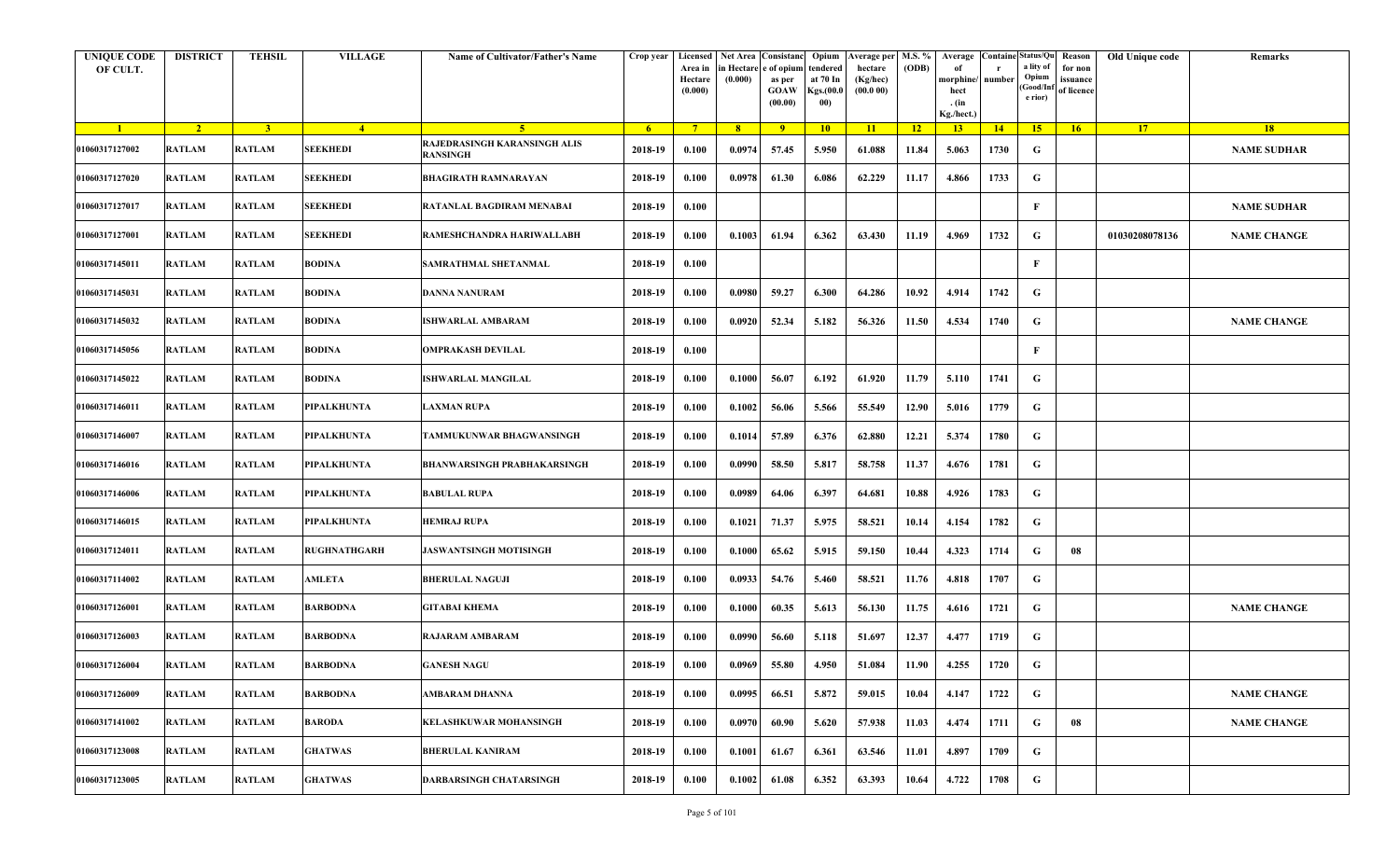| <b>UNIQUE CODE</b><br>OF CULT. | <b>DISTRICT</b> | <b>TEHSIL</b>   | <b>VILLAGE</b> | Name of Cultivator/Father's Name | Crop year | Area in<br>Hectare<br>(0.000) | Licensed   Net Area Consistanc<br>ı Hectar<br>(0.000) | e of opium<br>as per<br><b>GOAW</b><br>(00.00) | Opium<br>tendered<br>at 70 In<br>Kgs.(00.0<br>00) | <b>Average per</b><br>hectare<br>(Kg/hec)<br>(00.000) | M.S. %<br>(ODB) | Average<br>morphine/<br>hect<br>. (in | <b>Containe Status/Qu</b><br>number | a lity of<br>Opium<br>(Good/In:<br>e rior) | Reason<br>for non<br>issuance<br>of licence | Old Unique code | Remarks            |
|--------------------------------|-----------------|-----------------|----------------|----------------------------------|-----------|-------------------------------|-------------------------------------------------------|------------------------------------------------|---------------------------------------------------|-------------------------------------------------------|-----------------|---------------------------------------|-------------------------------------|--------------------------------------------|---------------------------------------------|-----------------|--------------------|
| $\blacksquare$ 1               | $\overline{2}$  | 3 <sup>2</sup>  | $\overline{4}$ | 5 <sup>5</sup>                   | $-6$      | $-7$                          | 8 <sup>1</sup>                                        | $-9$                                           | 10                                                | $\overline{11}$                                       | $\overline{12}$ | Kg./hect.)<br>13                      | 14                                  | 15                                         | 16                                          | 17              | 18                 |
| 01060317123007                 | <b>RATLAM</b>   | <b>RATLAM</b>   | <b>GHATWAS</b> | <b>RAMKUNWAR RANCHOD</b>         | 2018-19   | 0.100                         |                                                       |                                                |                                                   |                                                       |                 |                                       |                                     | F                                          |                                             |                 | <b>NAME CHANGE</b> |
| 01060317121001                 | <b>RATLAM</b>   | <b>RATLAM</b>   | JADWASAKALA    | ISHAWARLAL KANHAIYALAL           | 2018-19   | 0.100                         | 0.1034                                                | 65.44                                          | 6.235                                             | 60.300                                                | 9.98            | 4.213                                 | 1717                                | G                                          |                                             |                 |                    |
| 01060317121009                 | <b>RATLAM</b>   | <b>RATLAM</b>   | JADWASAKALA    | LALSINGH RAMSINGH                | 2018-19   | 0.100                         | 0.1015                                                | 65.97                                          | 6.098                                             | 60.079                                                | 10.70           | 4.500                                 | 1718                                | G                                          |                                             |                 |                    |
| 01060317121010                 | <b>RATLAM</b>   | <b>RATLAM</b>   | JADWASAKALA    | AMBARAM NATHA                    | 2018-19   | 0.100                         |                                                       |                                                |                                                   |                                                       |                 |                                       |                                     | N                                          | 11                                          |                 |                    |
| 01060317142009                 | <b>RATLAM</b>   | <b>RATLAM</b>   | NAMLI          | NANDIBAI BALARAM                 | 2018-19   | 0.100                         | 0.1000                                                | 64.71                                          | 7.016                                             | 70.160                                                | 9.97            | 4.897                                 | 1713                                | G                                          |                                             |                 |                    |
| 01060317133031                 | <b>RATLAM</b>   | <b>RATLAM</b>   | NOGAWAKALA     | <b>RAMESHWER NATHA</b>           | 2018-19   | 0.100                         | 0.1019                                                | 59.13                                          | 5.871                                             | 57.615                                                | 11.50           | 4.638                                 | 1712                                | G                                          |                                             |                 |                    |
| 01060317133037                 | <b>RATLAM</b>   | <b>RATLAM</b>   | NOGAWAKALA     | SARJUBAI RAMPYARIBAI             | 2018-19   | 0.100                         |                                                       |                                                |                                                   |                                                       |                 |                                       |                                     | $\mathbf{F}$                               |                                             |                 |                    |
| 01060317112001                 | <b>RATLAM</b>   | <b>RATLAM</b>   | PALSODA        | SHANKARLAL RAMCHAND              | 2018-19   | 0.100                         | 0.0987                                                | 68.83                                          | 7.375                                             | 74.721                                                | 10.16           | 5.314                                 | 1726                                | G                                          |                                             |                 |                    |
| 01060317112007                 | <b>RATLAM</b>   | <b>RATLAM</b>   | PALSODA        | <b>BADRILAL KALU GULABBAI</b>    | 2018-19   | 0.100                         | 0.1000                                                | 57.08                                          | 5.578                                             | 55.780                                                | 11.72           | 4.576                                 | 1723                                | G                                          |                                             |                 | <b>NAME CHANGE</b> |
| 01060317112012                 | <b>RATLAM</b>   | <b>RATLAM</b>   | PALSODA        | JAGDISH NAGU                     | 2018-19   | 0.100                         | 0.0999                                                | 71.16                                          | 7.573                                             | 75.806                                                | 10.79           | 5.726                                 | 1727                                | G                                          |                                             |                 |                    |
| 01060317112002                 | <b>RATLAM</b>   | <b>RATLAM</b>   | PALSODA        | RATANLAL NATHULAL                | 2018-19   | 0.100                         | 0.0970                                                | 58.77                                          | 6.599                                             | 68.031                                                | 11.94           | 5.686                                 | 1725                                | G                                          |                                             |                 |                    |
| 01060317112003                 | <b>RATLAM</b>   | <b>RATLAM</b>   | PALSODA        | KALU HIRALAL                     | 2018-19   | 0.100                         | 0.1000                                                | 56.57                                          | 6.110                                             | 61.100                                                | 11.40           | 4.875                                 | 1724                                | G                                          |                                             |                 |                    |
| 01060317135002                 | <b>RATLAM</b>   | <b>RATLAM</b>   | PANCHED        | <b>SHANKAR SAGA</b>              | 2018-19   | 0.100                         | 0.0975                                                | 58.83                                          | 5.513                                             | 56.544                                                | 10.23           | 4.049                                 | 1974                                | G                                          |                                             |                 |                    |
| 01060317135012                 | <b>RATLAM</b>   | <b>RATLAM</b>   | PANCHED        | RATANBAI KANIRAM                 | 2018-19   | 0.100                         | 0.1020                                                | 61.04                                          | 5.642                                             | 55.314                                                | 10.62           | 4.112                                 | 1975                                | G                                          |                                             |                 | <b>NAME CHANGE</b> |
| 01060317135034                 | <b>RATLAM</b>   | <b>RATLAM</b>   | <b>PANCHED</b> | <b>BHANWARSING RATANSINGH</b>    | 2018-19   | 0.100                         | 0.1030                                                | 57.96                                          | 5.067                                             | 49.194                                                | 10.89           | 3.750                                 | 1973                                | G                                          | 04                                          |                 |                    |
| 01060317135043                 | <b>RATLAM</b>   | <b>RATLAM</b>   | <b>PANCHED</b> | <b>KELASH HEMRAJ</b>             | 2018-19   | 0.100                         | 0.1008                                                | 58.66                                          | 4.458                                             | 44.226                                                | 11.05           | 3.421                                 | 1972                                | G                                          | 04                                          |                 |                    |
| 01060317135035                 | <b>RATLAM</b>   | <b>RATLAM</b>   | PANCHED        | <b>DHARMENDER NATHA</b>          | 2018-19   | 0.100                         | 0.1003                                                | 61.87                                          | 5.515                                             | 54.985                                                | 11.25           | 4.330                                 | 1976                                | G                                          |                                             |                 |                    |
| 01060317122003                 | <b>RATLAM</b>   | <b>RATLAM</b>   | SEMLIYA        | <b>JAGDISH BAGDIRAM</b>          | 2018-19   | 0.100                         | 0.0990                                                | 64.19                                          | 6.639                                             | 67.061                                                | 11.34           | 5.323                                 | 1968                                | G                                          |                                             |                 |                    |
| 01060317122012                 | <b>RATLAM</b>   | <b>RATLAM</b>   | <b>SEMLIYA</b> | <b>BHERUGIR BHUWANGIR</b>        | 2018-19   | 0.100                         | 0.1008                                                | 60.94                                          | 6.338                                             | 62.877                                                | 10.83           | 4.767                                 | 1967                                | G                                          |                                             |                 | <b>NAME CHANGE</b> |
| 01060317129002                 | <b>RATLAM</b>   | <b>RATLAM</b>   | MEWASA         | <b>OMPRAKESH RAMLAL</b>          | 2018-19   | 0.100                         | 0.0924                                                | 59.28                                          | 6.013                                             | 65.076                                                | 10.93           | 4.979                                 | 1971                                | G                                          |                                             |                 |                    |
| 01060317129004                 | <b>RATLAM</b>   | <b>RATLAM</b>   | <b>MEWASA</b>  | LILABAI HARIRAM                  | 2018-19   | 0.100                         | 0.1001                                                | 56.76                                          | 5.408                                             | 54.026                                                | 11.38           | 4.304                                 | 1970                                | G                                          |                                             |                 |                    |
| 01060317129005                 | <b>RATLAM</b>   | <b>RATLAM</b>   | MEWASA         | <b>BHERUSINGH GOPALSINGH</b>     | 2018-19   | 0.100                         | 0.0998                                                | 53.19                                          | 5.106                                             | 51.162                                                | 11.13           | 3.986                                 | 1969                                | G                                          | 04                                          |                 | <b>NAME CHANGE</b> |
| 01060724181028                 | <b>JHABUA</b>   | <b>PETLAWAD</b> | KARDAWAD       | <b>GHASIRAM TIKAM</b>            | 2018-19   | 0.100                         |                                                       |                                                |                                                   |                                                       |                 |                                       |                                     | $\mathbf N$                                | 11                                          |                 |                    |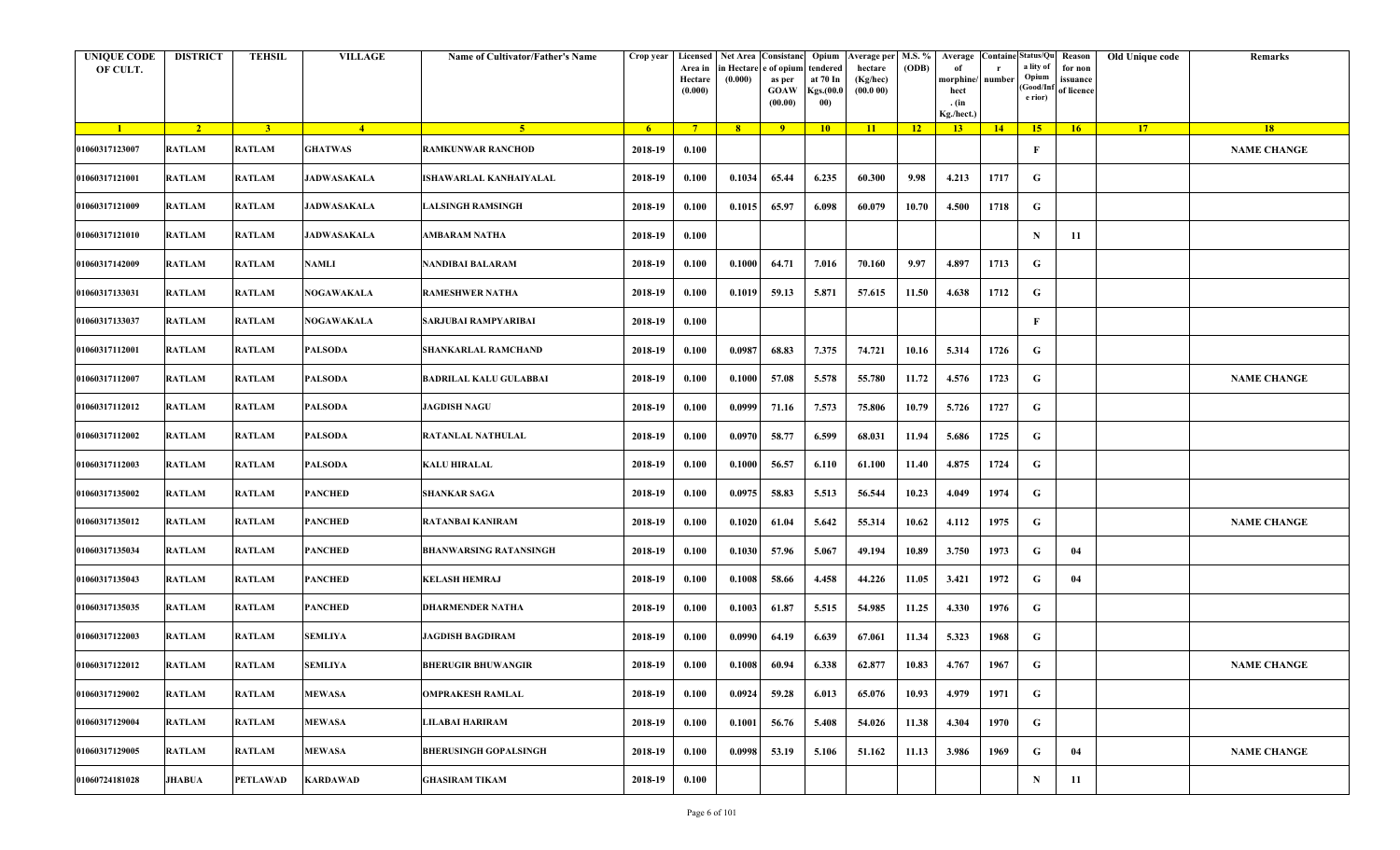| <b>UNIQUE CODE</b><br>OF CULT. | <b>DISTRICT</b> | <b>TEHSIL</b>  | <b>VILLAGE</b> | Name of Cultivator/Father's Name       | Crop year      | Area in<br>Hectare<br>(0.000) | Licensed   Net Area Consistanc<br>ı Hectar<br>(0.000) | e of opium<br>as per<br><b>GOAW</b><br>(00.00) | Opium<br>tendered<br>at 70 In<br>Kgs.(00.0<br>00) | Average per   M.S. %<br>hectare<br>(Kg/hec)<br>(00.000) | (ODB) | Average<br>morphine/<br>hect<br>. (in<br>Kg./hect.) | <b>Containe Status/Qu</b><br>number | a lity of<br>Opium<br>(Good/In:<br>e rior) | Reason<br>for non<br>issuance<br>of licence | Old Unique code | Remarks |
|--------------------------------|-----------------|----------------|----------------|----------------------------------------|----------------|-------------------------------|-------------------------------------------------------|------------------------------------------------|---------------------------------------------------|---------------------------------------------------------|-------|-----------------------------------------------------|-------------------------------------|--------------------------------------------|---------------------------------------------|-----------------|---------|
| $\blacksquare$                 | $\overline{2}$  | 3 <sup>2</sup> | $\sqrt{4}$     | 5 <sup>5</sup>                         | 6 <sup>6</sup> | $-7$                          | 8 <sup>1</sup>                                        | $-9$                                           | 10                                                | $\vert$ 11                                              | $-12$ | 13                                                  | 14                                  | $-15$                                      | 16                                          | 17              | 18      |
| 01060319154008                 | <b>RATLAM</b>   | PIPLODA        | JADWASA        | GITABAI SHANKARLAL                     | 2018-19        | 0.100                         | 0.0965                                                | 64.75                                          | 6.882                                             | 71.316                                                  | 10.39 | 5.187                                               | 1761                                | G                                          |                                             |                 |         |
| 01060319154049                 | <b>RATLAM</b>   | PIPLODA        | JADWASA        | SITABAI HARIRAM                        | 2018-19        | 0.100                         | 0.0940                                                | 60.30                                          | 6.280                                             | 66.809                                                  | 10.65 | 4.980                                               | 1751                                | G                                          |                                             |                 |         |
| 01060319154075                 | <b>RATLAM</b>   | PIPLODA        | JADWASA        | AYODHYABAI RAMESHWAR                   | 2018-19        | 0.100                         | 0.0989                                                | 62.91                                          | 6.713                                             | 67.877                                                  | 11.19 | 5.317                                               | 1752                                | G                                          |                                             |                 |         |
| 01060319154122                 | <b>RATLAM</b>   | PIPLODA        | JADWASA        | <b>GAJRAJSINGH RAMSINGH</b>            | 2018-19        | 0.100                         | 0.0986                                                | 68.64                                          | 7.384                                             | 74.888                                                  | 10.31 | 5.404                                               | 1771                                | G                                          |                                             |                 |         |
| 01060319154092                 | <b>RATLAM</b>   | PIPLODA        | JADWASA        | PRABHULAL HARIKISHAN                   | 2018-19        | 0.100                         | 0.0980                                                | 57.45                                          | 5.885                                             | 60.051                                                  | 11.31 | 4.754                                               | 1744                                | G                                          |                                             |                 |         |
| 01060319154117                 | <b>RATLAM</b>   | PIPLODA        | JADWASA        | GOPALSINGH PRAHLADSINGH                | 2018-19        | 0.100                         | 0.0986                                                | 62.78                                          | 6.466                                             | 65.578                                                  | 11.26 | 5.169                                               | 1762                                | G                                          |                                             |                 |         |
| 01060319154091                 | <b>RATLAM</b>   | <b>PIPLODA</b> | <b>JADWASA</b> | PUSHKARLAL GOPALCHAND                  | 2018-19        | 0.100                         | 0.0990                                                | 68.37                                          | 7.511                                             | 75.869                                                  | 10.46 | 5.555                                               | 1772                                | G                                          |                                             |                 |         |
| 01060319154111                 | <b>RATLAM</b>   | PIPLODA        | JADWASA        | <b>ISHWARLAL BALARAM</b>               | 2018-19        | 0.100                         | 0.1000                                                | 62.19                                          | 6.441                                             | 64.410                                                  | 11.26 | 5.077                                               | 1753                                | G                                          |                                             |                 |         |
| 01060319154043                 | <b>RATLAM</b>   | <b>PIPLODA</b> | JADWASA        | CHUNNILAL MANNALAL                     | 2018-19        | 0.100                         | 0.0960                                                | 63.00                                          | 6.453                                             | 67.219                                                  | 11.06 | 5.204                                               | 1763                                | G                                          |                                             |                 |         |
| 01060319154086                 | <b>RATLAM</b>   | PIPLODA        | JADWASA        | RAJARAM NANDRAM                        | 2018-19        | 0.100                         | 0.0996                                                | 64.27                                          | 6.491                                             | 65.171                                                  | 10.52 | 4.799                                               | 1764                                | G                                          |                                             |                 |         |
| 01060319154079                 | <b>RATLAM</b>   | PIPLODA        | JADWASA        | JAGDISH ONKARLAL                       | 2018-19        | 0.100                         | 0.1000                                                | 64.23                                          | 6.882                                             | 68.820                                                  | 11.16 | 5.376                                               | 1765                                | G                                          |                                             |                 |         |
| 01060319154010                 | <b>RATLAM</b>   | <b>PIPLODA</b> | JADWASA        | <b>BHAGWANSINGH BALARAM</b>            | 2018-19        | 0.100                         | 0.0924                                                | 67.74                                          | 7.093                                             | 76.764                                                  | 10.01 | 5.379                                               | 1773                                | G                                          |                                             |                 |         |
| 01060319154085                 | <b>RATLAM</b>   | PIPLODA        | JADWASA        | <b>BHAGUBAI RAMCHANDRA</b>             | 2018-19        | 0.100                         | 0.0993                                                | 63.12                                          | 6.835                                             | 68.832                                                  | 10.90 | 5.252                                               | 1766                                | G                                          |                                             |                 |         |
| 01060319154036                 | <b>RATLAM</b>   | PIPLODA        | JADWASA        | SOBHARAM NANDRAM                       | 2018-19        | 0.100                         | 0.0979                                                | 63.54                                          | 6.708                                             | 68.519                                                  | 10.62 | 5.094                                               | 1754                                | G                                          |                                             |                 |         |
| 01060319154035                 | <b>RATLAM</b>   | PIPLODA        | JADWASA        | <b>DEVRAM NANURAM</b>                  | 2018-19        | 0.100                         | 0.0988                                                | 61.70                                          | 7.069                                             | 71.549                                                  | 10.68 | 5.349                                               | 1767                                | G                                          |                                             |                 |         |
| 01060319154078                 | <b>RATLAM</b>   | <b>PIPLODA</b> | <b>JADWASA</b> | <b>BALU SAWAJI</b>                     | 2018-19        | 0.100                         | 0.0981                                                | 63.15                                          | 6.757                                             | 68.879                                                  | 10.23 | 4.932                                               | 1755                                | G                                          |                                             |                 |         |
| 01060319154004                 | <b>RATLAM</b>   | PIPLODA        | JADWASA        | <b>HARIRAM UDA</b>                     | 2018-19        | 0.100                         | 0.0983                                                | 57.71                                          | 5.944                                             | 60.468                                                  | 9.67  | 4.093                                               | 1745                                | G                                          | 08                                          |                 |         |
| 01060319154088                 | <b>RATLAM</b>   | <b>PIPLODA</b> | JADWASA        | RADHEYSHYAM BAGDIRAM                   | 2018-19        | 0.100                         | 0.0800                                                | 64.00                                          | 5.577                                             | 69.713                                                  | 10.75 | 5.246                                               | 1756                                | G                                          |                                             |                 |         |
| 01060319154105                 | <b>RATLAM</b>   | PIPLODA        | <b>JADWASA</b> | <b>LALSINGH DHULSINGH</b>              | 2018-19        | 0.100                         | 0.0980                                                | 53.36                                          | 5.572                                             | 56.857                                                  | 11.83 | 4.709                                               | 1743                                | G                                          |                                             |                 |         |
| 01060319154062                 | <b>RATLAM</b>   | <b>PIPLODA</b> | JADWASA        | <b>RANVEERSINGH HARISHCHANDRASINGH</b> | 2018-19        | 0.100                         | 0.0980                                                | 63.57                                          | 6.611                                             | 67.459                                                  | 10.48 | 4.949                                               | 1768                                | G                                          |                                             |                 |         |
| 01060319154020                 | <b>RATLAM</b>   | <b>PIPLODA</b> | JADWASA        | <b>BHAWARKUWAR BHAGWANSINGH</b>        | 2018-19        | 0.100                         | 0.1004                                                | 56.35                                          | 5.764                                             | 57.410                                                  | 11.94 | 4.798                                               | 1746                                | G                                          |                                             |                 |         |
| 01060319154027                 | <b>RATLAM</b>   | PIPLODA        | <b>JADWASA</b> | PARMANAND RAMCHANDRA                   | 2018-19        | 0.100                         | 0.0988                                                | 57.15                                          | 5.854                                             | 59.251                                                  | 11.22 | 4.653                                               | 1747                                | G                                          |                                             |                 |         |
| 01060319154002                 | <b>RATLAM</b>   | <b>PIPLODA</b> | JADWASA        | <b>MANGILAL BABRU</b>                  | 2018-19        | 0.100                         | 0.0980                                                | 67.00                                          | 7.112                                             | 72.571                                                  | 10.16 | 5.161                                               | 1774                                | G                                          |                                             |                 |         |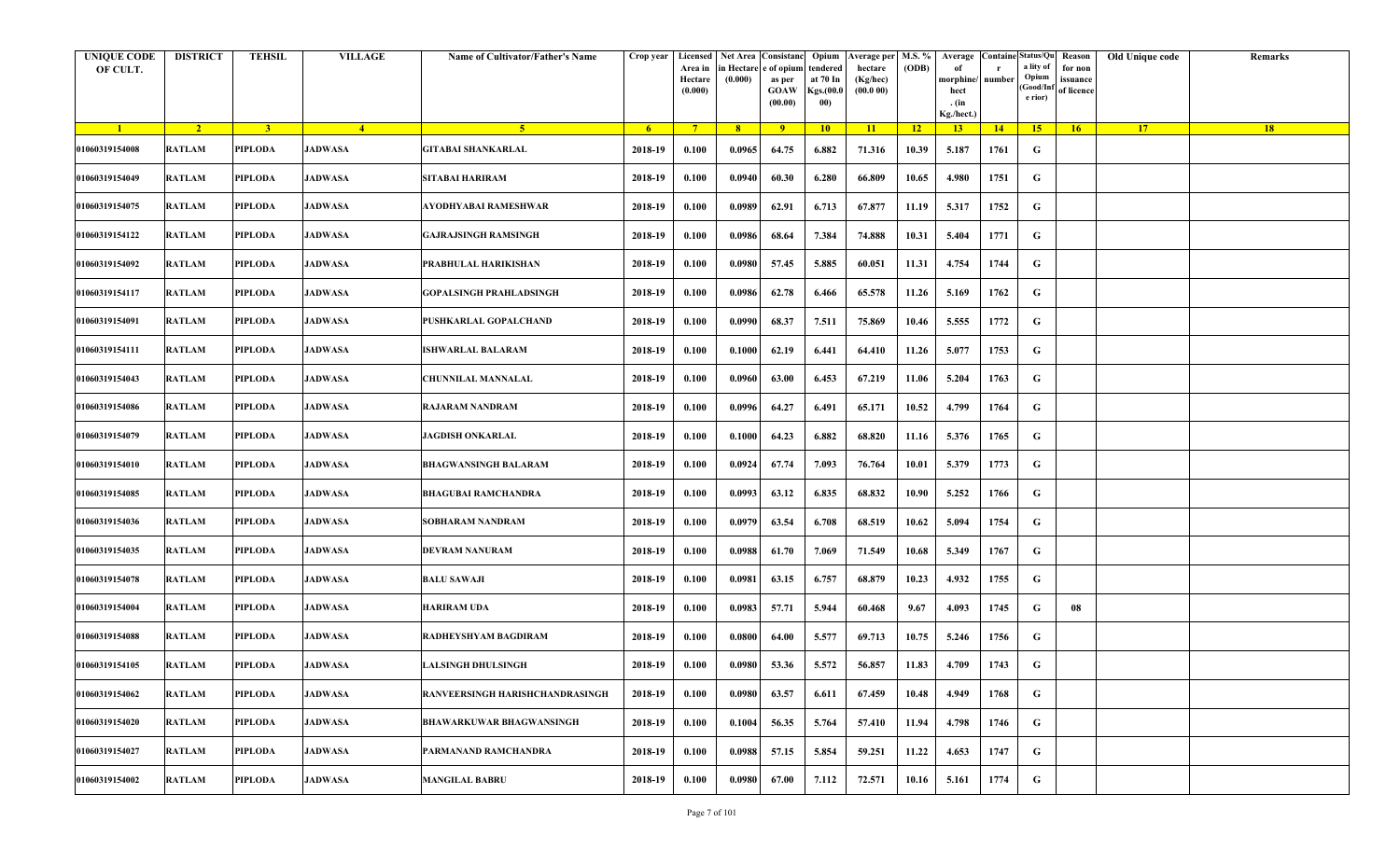| <b>UNIQUE CODE</b><br>OF CULT. | <b>DISTRICT</b> | <b>TEHSIL</b>  | <b>VILLAGE</b>   | Name of Cultivator/Father's Name | Crop year | Area in<br>Hectare<br>(0.000) | Licensed Net Area Consistanc<br>ı Hectar<br>(0.000) | e of opium<br>as per<br><b>GOAW</b><br>(00.00) | Opium<br>tendered<br>at 70 In<br>Kgs.(00.0<br>00) | Average per   M.S. %<br>hectare<br>(Kg/hec)<br>(00.000) | (ODB) | Average<br>morphine/<br>hect<br>. (in<br>Kg./hect.) | <b>Containe Status/Qu</b><br>number | a lity of<br>Opium<br>(Good/In:<br>e rior) | Reason<br>for non<br>issuance<br>of licence | Old Unique code | Remarks                                             |
|--------------------------------|-----------------|----------------|------------------|----------------------------------|-----------|-------------------------------|-----------------------------------------------------|------------------------------------------------|---------------------------------------------------|---------------------------------------------------------|-------|-----------------------------------------------------|-------------------------------------|--------------------------------------------|---------------------------------------------|-----------------|-----------------------------------------------------|
| $\blacksquare$ 1               | $\overline{2}$  | 3 <sup>2</sup> | $\sqrt{4}$       | 5 <sup>1</sup>                   | $-6$      | $-7$                          | 8 <sup>1</sup>                                      | $-9$                                           | 10                                                | $\vert$ 11                                              | $-12$ | 13                                                  | 14                                  | 15                                         | 16                                          | 17              | 18                                                  |
| 01060319154003                 | <b>RATLAM</b>   | PIPLODA        | JADWASA          | <b>HIRALAL BHERU</b>             | 2018-19   | 0.100                         | 0.0990                                              | 67.49                                          | 6.768                                             | 68.364                                                  | 10.18 | 4.872                                               | 1775                                | G                                          |                                             |                 |                                                     |
| 01060319154030                 | <b>RATLAM</b>   | PIPLODA        | JADWASA          | <b>FULABAI LAXMINARAYAN</b>      | 2018-19   | 0.100                         | 0.0986                                              | 59.72                                          | 6.475                                             | 65.669                                                  | 10.88 | 5.002                                               | 1757                                | G                                          |                                             |                 |                                                     |
| 01060319154101                 | <b>RATLAM</b>   | PIPLODA        | JADWASA          | <b>MAHENDRASINGH JAGPAL</b>      | 2018-19   | 0.100                         | 0.0937                                              | 62.12                                          | 6.301                                             | 67.247                                                  | 10.33 | 4.862                                               | 1758                                | G                                          |                                             |                 |                                                     |
| 01060319154108                 | <b>RATLAM</b>   | PIPLODA        | JADWASA          | <b>KESHURAM BAGDIRAM</b>         | 2018-19   | 0.100                         |                                                     |                                                |                                                   |                                                         |       |                                                     |                                     | F                                          |                                             |                 |                                                     |
| 01060319154053                 | <b>RATLAM</b>   | PIPLODA        | JADWASA          | <b>BADRILAL RUPLIBAI</b>         | 2018-19   | 0.100                         | 0.0994                                              | 62.72                                          | 6.299                                             | 63.370                                                  | 10.65 | 4.724                                               | 1769                                | G                                          |                                             |                 |                                                     |
| 01060319154096                 | <b>RATLAM</b>   | PIPLODA        | JADWASA          | NAHARSINGH AMARSINGH             | 2018-19   | 0.100                         | 0.0756                                              | 56.90                                          | 4.633                                             | 61.283                                                  | 11.51 | 4.938                                               | 1748                                | G                                          |                                             |                 |                                                     |
| 01060319154137                 | <b>RATLAM</b>   | <b>PIPLODA</b> | <b>JADWASA</b>   | SHAMBHULAL KANIRAM               | 2018-19   | 0.100                         | 0.0932                                              | 66.37                                          | 6.884                                             | 73.863                                                  | 10.13 | 5.237                                               | 1776                                | G                                          |                                             |                 |                                                     |
| 01060319154012                 | <b>RATLAM</b>   | PIPLODA        | JADWASA          | NANURAM NANDA                    | 2018-19   | 0.100                         | 0.0966                                              | 62.68                                          | 6.546                                             | 67.764                                                  | 10.61 | 5.033                                               | 1770                                | G                                          |                                             |                 |                                                     |
| 01060319154024                 | <b>RATLAM</b>   | <b>PIPLODA</b> | JADWASA          | NARAYANSINGH SAJJANSINGH         | 2018-19   | 0.100                         | 0.0994                                              | 60.80                                          | 6.436                                             | 64.748                                                  | 10.54 | 4.777                                               | 1759                                | G                                          |                                             |                 |                                                     |
| 01060319154089                 | <b>RATLAM</b>   | PIPLODA        | JADWASA          | RADHESHYAM KESHURAM              | 2018-19   | 0.100                         | 0.0990                                              | 68.43                                          | 7.439                                             | 75.141                                                  | 9.66  | 5.081                                               | 1777                                | G                                          |                                             |                 |                                                     |
| 01060319154128                 | <b>RATLAM</b>   | PIPLODA        | JADWASA          | <b>BHANWARLAL BALARAM</b>        | 2018-19   | 0.100                         | 0.0963                                              | 58.08                                          | 6.264                                             | 65.047                                                  | 11.47 | 5.223                                               | 1749                                | G                                          |                                             |                 |                                                     |
| 01060319154045                 | <b>RATLAM</b>   | <b>PIPLODA</b> | JADWASA          | SHOBHARAM ONKARLAL               | 2018-19   | 0.100                         | 0.0960                                              | 68.52                                          | 7.126                                             | 74.229                                                  | 10.35 | 5.378                                               | 1778                                | G                                          |                                             |                 |                                                     |
| 01060319154065                 | <b>RATLAM</b>   | PIPLODA        | JADWASA          | <b>SITABAI DEVJI</b>             | 2018-19   | 0.100                         | 0.0981                                              | 57.19                                          | 5.940                                             | 60.550                                                  | 11.59 | 4.912                                               | 1750                                | G                                          |                                             |                 |                                                     |
| 01060319154034                 | <b>RATLAM</b>   | PIPLODA        | JADWASA          | <b>BHAWARLAL BAGDIRAM</b>        | 2018-19   | 0.100                         |                                                     |                                                |                                                   |                                                         |       |                                                     |                                     | $\mathbf{F}$                               |                                             |                 |                                                     |
| 01060319154058                 | <b>RATLAM</b>   | PIPLODA        | JADWASA          | RADHIBAI BALARAM                 | 2018-19   | 0.100                         | 0.0981                                              | 59.44                                          | 6.122                                             | 62.406                                                  | 10.94 | 4.779                                               | 1760                                | G                                          |                                             |                 |                                                     |
| 01060319154061                 | <b>RATLAM</b>   | <b>PIPLODA</b> | <b>JADWASA</b>   | SURENDRAPALSINGH DOLATSINGH      | 2018-19   | 0.100                         |                                                     |                                                |                                                   |                                                         |       |                                                     |                                     | $\mathbf{F}$                               |                                             |                 |                                                     |
| 01060319154051                 | <b>RATLAM</b>   | PIPLODA        | JADWASA          | <b>BASANTIBAI MANGUDAS</b>       | 2018-19   | 0.100                         |                                                     |                                                |                                                   |                                                         |       |                                                     |                                     | F                                          |                                             |                 | <b>TRANSFER TO BARGAD-</b><br><b>TEHSIL PIPLODA</b> |
| 01060319148008                 | <b>RATLAM</b>   | <b>PIPLODA</b> | BHATKHEDA        | <b>BAGDIBAI BAGDIRAM</b>         | 2018-19   | 0.100                         |                                                     |                                                |                                                   |                                                         |       |                                                     |                                     | F                                          | 06                                          |                 |                                                     |
| 01060319148011                 | <b>RATLAM</b>   | PIPLODA        | <b>BHATKHEDA</b> | <b>KANCHANBAI RATANLAL</b>       | 2018-19   | 0.100                         | 0.0959                                              | 68.14                                          | 6.979                                             | 72.774                                                  | 9.82  | 5.003                                               | 1843                                | G                                          |                                             |                 |                                                     |
| 01060319148013                 | <b>RATLAM</b>   | PIPLODA        | BHATKHEDA        | <b>BASANTIBAI BALARAM</b>        | 2018-19   | 0.100                         | 0.0984                                              | 64.37                                          | 6.814                                             | 69.248                                                  | 10.16 | 4.925                                               | 1846                                | G                                          |                                             |                 |                                                     |
| 01060319148020                 | <b>RATLAM</b>   | <b>PIPLODA</b> | BHATKHEDA        | RAMCHANDRA MAGNIRAM              | 2018-19   | 0.100                         | 0.0988                                              | 63.43                                          | 6.533                                             | 66.123                                                  | 9.76  | 4.518                                               | 1844                                | G                                          |                                             |                 |                                                     |
| 01060319148032                 | <b>RATLAM</b>   | PIPLODA        | BHATKHEDA        | SHYAMABAI DEVRAM                 | 2018-19   | 0.100                         | 0.1000                                              | 62.45                                          | 6.727                                             | 67.270                                                  | 10.30 | 4.850                                               | 1834                                | G                                          |                                             |                 |                                                     |
| 01060319148034                 | <b>RATLAM</b>   | <b>PIPLODA</b> | BHATKHEDA        | <b>MANGILAL SOBHARAM</b>         | 2018-19   | 0.100                         | 0.0972                                              | 57.90                                          | 6.063                                             | 62.377                                                  | 10.28 | 4.489                                               | 1832                                | G                                          |                                             |                 |                                                     |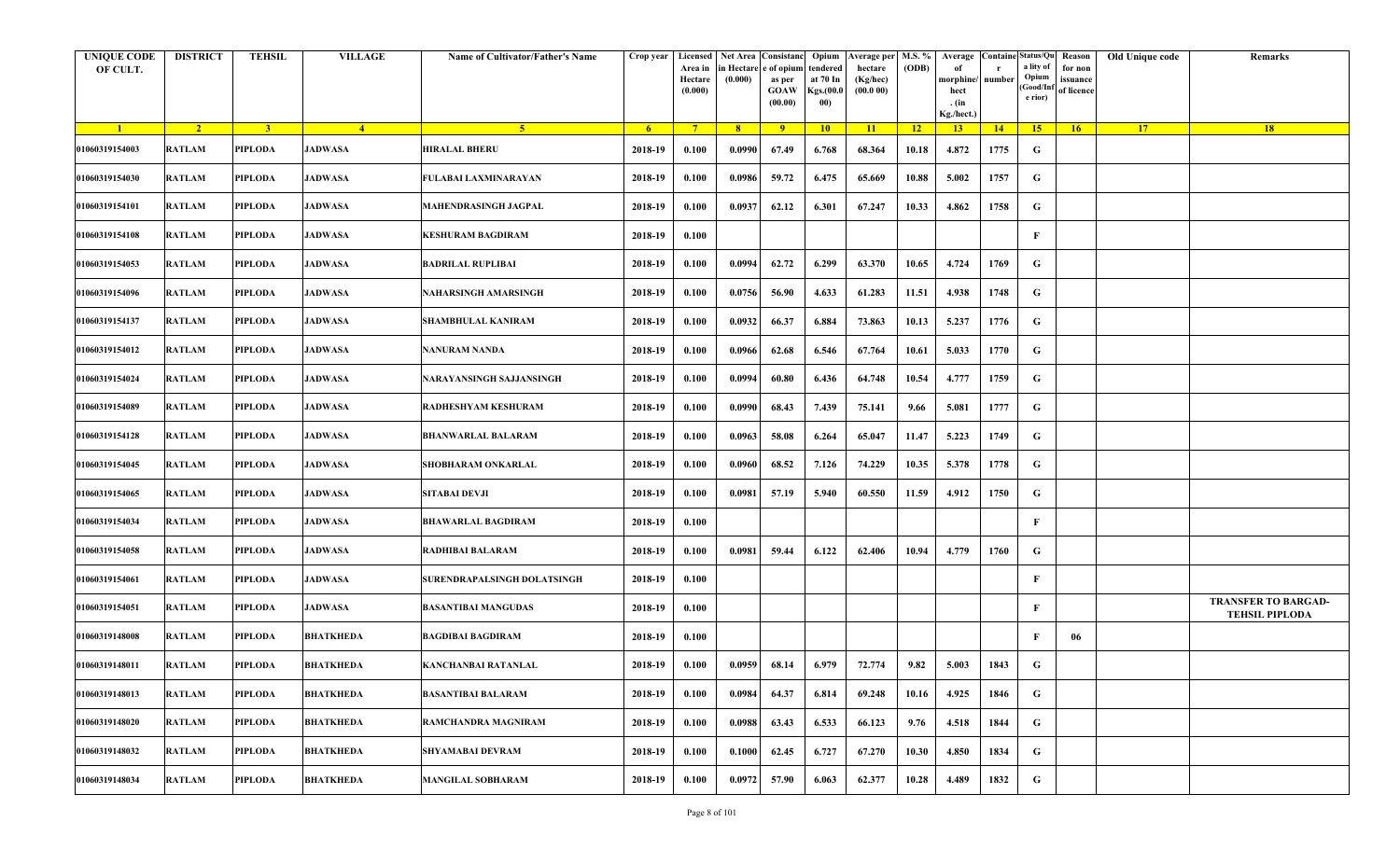| <b>UNIQUE CODE</b><br>OF CULT. | <b>DISTRICT</b> | <b>TEHSIL</b>  | <b>VILLAGE</b>  | Name of Cultivator/Father's Name | Crop year      | Area in<br>Hectare<br>(0.000) | Licensed   Net Area Consistanc<br>ı Hectar<br>(0.000) | e of opium<br>as per<br><b>GOAW</b><br>(00.00) | Opium<br>tendered<br>at 70 In<br>Kgs.(00.0<br>00) | <b>Average per</b><br>hectare<br>(Kg/hec)<br>(00.000) | M.S. %<br>(ODB) | Average<br>morphine/<br>hect<br>. (in<br>Kg./hect.) | <b>Containe Status/Qu</b><br>number | a lity of<br>Opium<br>(Good/In<br>e rior) | Reason<br>for non<br>issuance<br>of licence | Old Unique code | Remarks            |
|--------------------------------|-----------------|----------------|-----------------|----------------------------------|----------------|-------------------------------|-------------------------------------------------------|------------------------------------------------|---------------------------------------------------|-------------------------------------------------------|-----------------|-----------------------------------------------------|-------------------------------------|-------------------------------------------|---------------------------------------------|-----------------|--------------------|
| $\blacksquare$                 | $\overline{2}$  | 3 <sup>2</sup> | $\overline{4}$  | 5 <sup>5</sup>                   | 6 <sup>6</sup> | $-7$                          | 8 <sup>1</sup>                                        | $-9$                                           | 10                                                | $\vert$ 11                                            | $-12$           | 13                                                  | 14                                  | 15                                        | 16                                          | 17              | 18                 |
| 01060319148036                 | <b>RATLAM</b>   | PIPLODA        | BHATKHEDA       | GEETABAI PREMCHAND               | 2018-19        | 0.100                         | 0.0969                                                | 59.33                                          | 6.297                                             | 64.985                                                | 10.64           | 4.840                                               | 1835                                | G                                         |                                             |                 |                    |
| 01060319148052                 | <b>RATLAM</b>   | PIPLODA        | BHATKHEDA       | KAILASH JAGANNATH                | 2018-19        | 0.100                         | 0.1000                                                | 60.35                                          | 6.388                                             | 63.880                                                | 10.41           | 4.655                                               | 1838                                | G                                         |                                             |                 |                    |
| 01060319148045                 | <b>RATLAM</b>   | PIPLODA        | BHATKHEDA       | NARSINGH GANESHRAM               | 2018-19        | 0.100                         | 0.0988                                                | 57.97                                          | 5.921                                             | 59.929                                                | 9.71            | 4.074                                               | 1836                                | G                                         |                                             |                 |                    |
| 01060319148035                 | <b>RATLAM</b>   | PIPLODA        | BHATKHEDA       | <b>RANCHHOD KALU</b>             | 2018-19        | 0.100                         | 0.0975                                                | 54.07                                          | 5.477                                             | 56.174                                                | 10.25           | 4.030                                               | 1833                                | G                                         |                                             |                 |                    |
| 01060319148024                 | <b>RATLAM</b>   | PIPLODA        | BHATKHEDA       | <b>KELASHBAI GOPAL</b>           | 2018-19        | 0.100                         | 0.1000                                                | 58.27                                          | 6.260                                             | 62.600                                                | 10.40           | 4.557                                               | 1837                                | G                                         |                                             |                 |                    |
| 01060319148003                 | <b>RATLAM</b>   | PIPLODA        | BHATKHEDA       | KANWARLAL MANGILAL               | 2018-19        | 0.100                         | 0.1000                                                | 67.61                                          | 7.186                                             | 71.860                                                | 10.12           | 5.091                                               | 1845                                | G                                         |                                             |                 | <b>NAME CHANGE</b> |
| 01060319148004                 | <b>RATLAM</b>   | <b>PIPLODA</b> | BHATKHEDA       | <b>BABUSHAH KHAJUSHAH</b>        | 2018-19        | 0.100                         |                                                       |                                                |                                                   |                                                       |                 |                                                     |                                     | $\mathbf{F}$                              | 06                                          |                 |                    |
| 01060319148015                 | <b>RATLAM</b>   | PIPLODA        | BHATKHEDA       | SITABAI GORDHANLAL MATA KAMLABAI | 2018-19        | 0.100                         | 0.0899                                                | 60.35                                          | 5.475                                             | 60.901                                                | 9.49            | 4.045                                               | 1839                                | G                                         |                                             |                 | <b>NAME CHANGE</b> |
| 01060319148051                 | <b>RATLAM</b>   | <b>PIPLODA</b> | BHATKHEDA       | <b>ISHWARSINGH UDAYSINGH</b>     | 2018-19        | 0.100                         | 0.0988                                                | 62.41                                          | 5.635                                             | 57.034                                                | 10.17           | 4.060                                               | 1840                                | G                                         | 08                                          |                 |                    |
| 01060319148023                 | <b>RATLAM</b>   | PIPLODA        | BHATKHEDA       | RANSINGH ALIS RAMSINGH CHENSINGH | 2018-19        | 0.100                         | 0.1000                                                | 62.70                                          | 6.718                                             | 67.180                                                | 9.52            | 4.477                                               | 1841                                | G                                         |                                             |                 | <b>NAME SUDHAR</b> |
| 01060319148012                 | <b>RATLAM</b>   | PIPLODA        | BHATKHEDA       | <b>BHANWARSINGH DHULESINGH</b>   | 2018-19        | 0.100                         | 0.0960                                                | 60.30                                          | 6.047                                             | 62.990                                                | 10.41           | 4.590                                               | 1842                                | G                                         |                                             |                 |                    |
| 01060319148043                 | <b>RATLAM</b>   | <b>PIPLODA</b> | BHATKHEDA       | <b>RAMESHWAR AMRITRAM</b>        | 2018-19        | 0.100                         |                                                       |                                                |                                                   |                                                       |                 |                                                     |                                     | F                                         |                                             |                 |                    |
| 01060319156006                 | <b>RATLAM</b>   | PIPLODA        | UPARWADA        | ASHARAM AMBARAM                  | 2018-19        | 0.100                         | 0.1023                                                | 67.00                                          | 7.380                                             | 72.141                                                | 9.31            | 4.701                                               | 1860                                | G                                         |                                             |                 |                    |
| 01060319156011                 | <b>RATLAM</b>   | PIPLODA        | UPARWADA        | <b>BABULAL NAGULAL ALIS NAGU</b> | 2018-19        | 0.100                         | 0.1012                                                | 64.88                                          | 6.905                                             | 68.231                                                | 10.22           | 4.881                                               | 1861                                | G                                         |                                             |                 | <b>NAME SUDHAR</b> |
| 01060319156022                 | <b>RATLAM</b>   | PIPLODA        | UPARWADA        | <b>BADRILAL KISHANLAL</b>        | 2018-19        | 0.100                         | 0.0987                                                | 63.44                                          | 6.734                                             | 68.227                                                | 9.66            | 4.613                                               | 1853                                | G                                         |                                             |                 |                    |
| 01060319156029                 | <b>RATLAM</b>   | <b>PIPLODA</b> | UPARWADA        | MOHANLAL BAGDIRAM                | 2018-19        | 0.100                         | 0.1039                                                | 66.78                                          | 7.413                                             | 71.347                                                | 10.09           | 5.039                                               | 1862                                | G                                         |                                             |                 |                    |
| 01060319156036                 | <b>RATLAM</b>   | PIPLODA        | UPARWADA        | GITABAI SHANKARLAL               | 2018-19        | 0.100                         | 0.1033                                                | 62.58                                          | 6.812                                             | 65.944                                                | 9.56            | 4.413                                               | 1854                                | G                                         |                                             |                 |                    |
| 01060319156042                 | <b>RATLAM</b>   | <b>PIPLODA</b> | UPARWADA        | SHANKARLAL CHIMANLAL             | 2018-19        | 0.100                         | 0.1014                                                | 61.96                                          | 6.639                                             | 65.473                                                | 10.15           | 4.652                                               | 1855                                | G                                         |                                             |                 |                    |
| 01060319156046                 | <b>RATLAM</b>   | PIPLODA        | UPARWADA        | <b>CHAMPALAL CHUNNILAL</b>       | 2018-19        | 0.100                         | 0.1003                                                | 68.42                                          | 7.389                                             | 73.669                                                | 10.39           | 5.358                                               | 1872                                | G                                         |                                             |                 |                    |
| 01060319156055                 | <b>RATLAM</b>   | <b>PIPLODA</b> | <b>UPARWADA</b> | <b>RAMESHWAR HEERALAL</b>        | 2018-19        | 0.100                         | 0.1016                                                | 61.78                                          | 6.452                                             | 63.504                                                | 9.60            | 4.267                                               | 1856                                | G                                         |                                             |                 |                    |
| 01060319156053                 | <b>RATLAM</b>   | PIPLODA        | UPARWADA        | VIDHYABAI RAMESHWAR              | 2018-19        | 0.100                         | 0.1020                                                | 65.57                                          | 7.156                                             | 70.157                                                | 10.26           | 5.039                                               | 1863                                | G                                         |                                             |                 |                    |
| 01060319156030                 | <b>RATLAM</b>   | PIPLODA        | UPARWADA        | <b>BASANTILAL LACHIRAM</b>       | 2018-19        | 0.100                         | 0.1010                                                | 67.66                                          | 7.230                                             | 71.584                                                | 9.90            | 4.961                                               | 1873                                | G                                         |                                             |                 |                    |
| 01060319156062                 | <b>RATLAM</b>   | <b>PIPLODA</b> | UPARWADA        | <b>LALSINGH KESHARSINGH</b>      | 2018-19        | 0.100                         | 0.1008                                                | 64.14                                          | 6.973                                             | 69.177                                                | 10.48           | 5.075                                               | 1864                                | G                                         |                                             |                 |                    |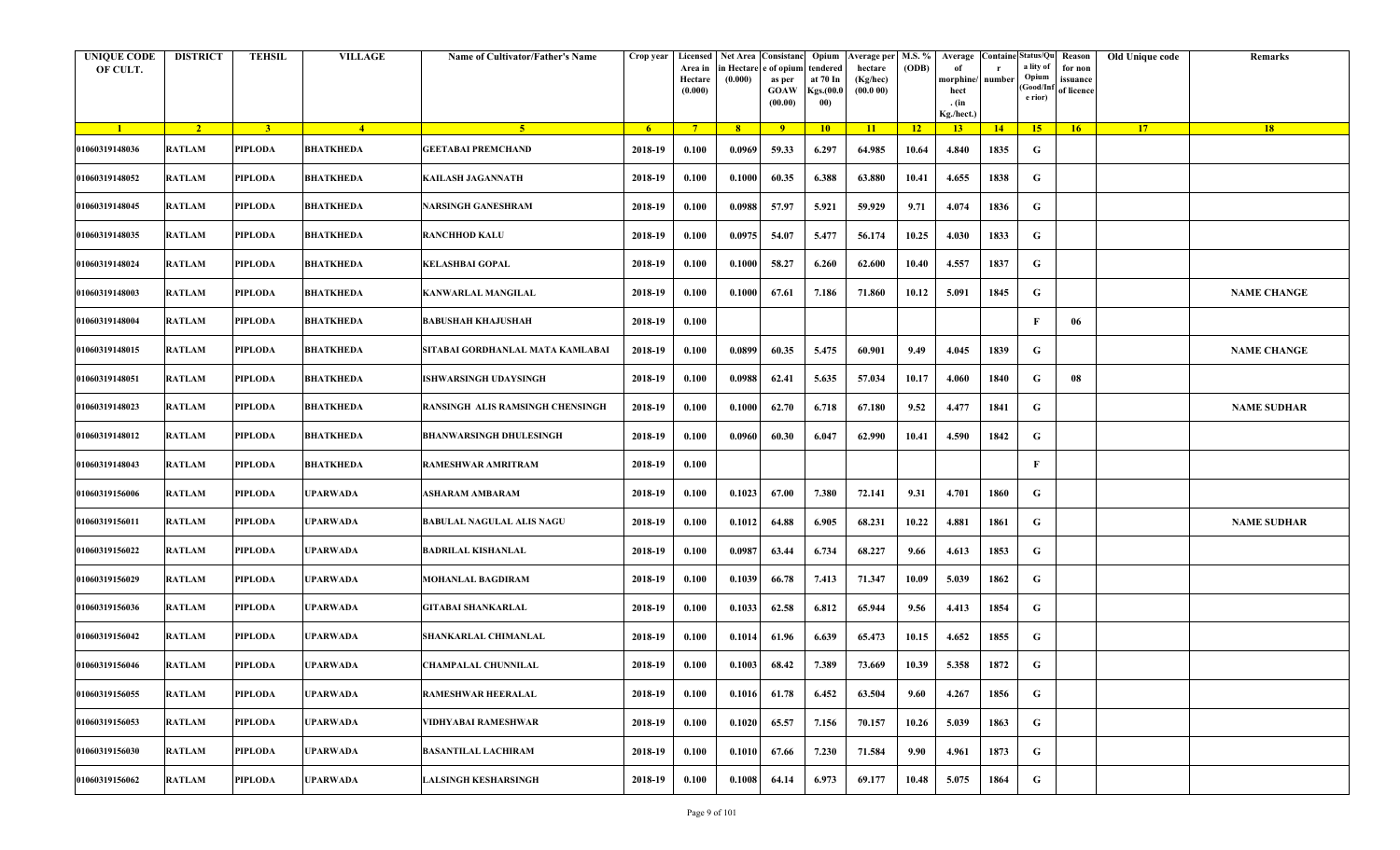| <b>UNIQUE CODE</b><br>OF CULT. | <b>DISTRICT</b> | <b>TEHSIL</b>  | <b>VILLAGE</b>     | Name of Cultivator/Father's Name | Crop year      | Area in<br>Hectare<br>(0.000) | Licensed   Net Area Consistanc<br>ı Hectar<br>(0.000) | e of opium<br>as per<br><b>GOAW</b><br>(00.00) | Opium<br>tendered<br>at 70 In<br>Kgs.(00.0<br>00) | <b>Average per</b><br>hectare<br>(Kg/hec)<br>(00.000) | M.S. %<br>(ODB) | Average<br>morphine/<br>hect<br>. (in<br>Kg./hect.) | <b>Containe Status/Qu</b><br>number | a lity of<br>Opium<br>(Good/In<br>e rior) | Reason<br>for non<br>issuance<br>of licence | Old Unique code | Remarks            |
|--------------------------------|-----------------|----------------|--------------------|----------------------------------|----------------|-------------------------------|-------------------------------------------------------|------------------------------------------------|---------------------------------------------------|-------------------------------------------------------|-----------------|-----------------------------------------------------|-------------------------------------|-------------------------------------------|---------------------------------------------|-----------------|--------------------|
| $\blacksquare$ 1               | $\overline{2}$  | 3 <sup>2</sup> | $\overline{4}$     | $\sqrt{5}$                       | 6 <sup>6</sup> | $-7$                          | 8 <sup>1</sup>                                        | $-9$                                           | 10                                                | $\vert$ 11                                            | $-12$           | 13                                                  | 14                                  | 15                                        | 16                                          | 17              | 18                 |
| 01060319156003                 | <b>RATLAM</b>   | PIPLODA        | UPARWADA           | RAMNARAYAN BAGDIRAM              | 2018-19        | 0.100                         | 0.1018                                                | 60.74                                          | 6.551                                             | 64.352                                                | 10.57           | 4.762                                               | 1857                                | G                                         |                                             |                 |                    |
| 01060319156060                 | <b>RATLAM</b>   | PIPLODA        | UPARWADA           | AMBARAM HEERALAL                 | 2018-19        | 0.100                         | 0.0972                                                | 66.54                                          | 6.664                                             | 68.560                                                | 10.54           | 5.058                                               | 1865                                | G                                         |                                             |                 |                    |
| 01060319156064                 | <b>RATLAM</b>   | PIPLODA        | UPARWADA           | DEVRAM KISHANLAL                 | 2018-19        | 0.100                         | 0.0948                                                | 65.09                                          | 6.723                                             | 70.918                                                | 10.14           | 5.034                                               | 1870                                | G                                         |                                             |                 |                    |
| 01060319156066                 | <b>RATLAM</b>   | PIPLODA        | UPARWADA           | KALURAM NANDA                    | 2018-19        | 0.100                         | 0.1005                                                | 65.56                                          | 6.977                                             | 69.423                                                | 10.02           | 4.870                                               | 1866                                | G                                         |                                             |                 |                    |
| 01060319156026                 | <b>RATLAM</b>   | PIPLODA        | UPARWADA           | GITABAI MANGILAL                 | 2018-19        | 0.100                         | 0.0992                                                | 61.67                                          | 6.475                                             | 65.272                                                | 9.88            | 4.514                                               | 1858                                | G                                         |                                             |                 |                    |
| 01060319156049                 | <b>RATLAM</b>   | PIPLODA        | UPARWADA           | GOPAL RUPA                       | 2018-19        | 0.100                         |                                                       |                                                |                                                   |                                                       |                 |                                                     |                                     | $\mathbf{F}$                              |                                             |                 |                    |
| 01060319156023                 | <b>RATLAM</b>   | <b>PIPLODA</b> | UPARWADA           | RAJIBAI NANDRAM                  | 2018-19        | 0.100                         | 0.1020                                                | 56.17                                          | 6.106                                             | 59.863                                                | 11.32           | 4.744                                               | 1847                                | G                                         |                                             |                 |                    |
| 01060319156045                 | <b>RATLAM</b>   | PIPLODA        | UPARWADA           | RATANBAI MOHANLAL                | 2018-19        | 0.100                         | 0.0990                                                | 65.06                                          | 6.794                                             | 68.626                                                | 10.48           | 5.035                                               | 1867                                | G                                         |                                             |                 |                    |
| 01060319156005                 | <b>RATLAM</b>   | <b>PIPLODA</b> | UPARWADA           | <b>RAMESH NAGU</b>               | 2018-19        | 0.100                         | 0.1003                                                | 57.79                                          | 6.225                                             | 62.064                                                | 10.30           | 4.475                                               | 1848                                | G                                         |                                             |                 |                    |
| 01060319156059                 | <b>RATLAM</b>   | PIPLODA        | UPARWADA           | HEMCHANDRASINGH GULABSINGH       | 2018-19        | 0.100                         | 0.0993                                                | 60.94                                          | 6.364                                             | 64.089                                                | 9.53            | 4.275                                               | 1859                                | G                                         | 08                                          |                 |                    |
| 01060319156037                 | <b>RATLAM</b>   | PIPLODA        | UPARWADA           | <b>BARDIBAI HARIRAM</b>          | 2018-19        | 0.100                         | 0.0985                                                | 57.86                                          | 6.323                                             | 64.193                                                | 10.49           | 4.714                                               | 1849                                | G                                         |                                             |                 |                    |
| 01060319156004                 | <b>RATLAM</b>   | <b>PIPLODA</b> | UPARWADA           | <b>BASANTILAL HIRALAL</b>        | 2018-19        | 0.100                         | 0.1004                                                | 59.36                                          | 6.462                                             | 64.363                                                | 10.07           | 4.537                                               | 1850                                | G                                         |                                             |                 |                    |
| 01060319156051                 | <b>RATLAM</b>   | PIPLODA        | UPARWADA           | PYARIBAI BHERULAL ALIS BHERU     | 2018-19        | 0.100                         | 0.1030                                                | 59.55                                          | 6.380                                             | 61.942                                                | 9.96            | 4.319                                               | 1851                                | G                                         |                                             |                 | <b>NAME SUDHAR</b> |
| 01060319156015                 | <b>RATLAM</b>   | PIPLODA        | UPARWADA           | PANNALAL HARIRAM                 | 2018-19        | 0.100                         | 0.1032                                                | 65.65                                          | 7.128                                             | 69.070                                                | 9.40            | 4.545                                               | 1871                                | G                                         |                                             |                 |                    |
| 01060319156013                 | <b>RATLAM</b>   | PIPLODA        | UPARWADA           | MOHANKUWAR SHAMBHUSING           | 2018-19        | 0.100                         | 0.0996                                                | 66.35                                          | 7.099                                             | 71.275                                                | 9.72            | 4.850                                               | 1869                                | G                                         |                                             |                 | <b>NAME CHANGE</b> |
| 01060319156021                 | <b>RATLAM</b>   | <b>PIPLODA</b> | UPARWADA           | <b>MANGUSINGH BHAGIRATH</b>      | 2018-19        | 0.100                         | 0.1007                                                | 61.88                                          | 6.745                                             | 66.981                                                | 9.73            | 4.562                                               | 1852                                | G                                         |                                             |                 | <b>NAME SUDHAR</b> |
| 01060319156040                 | <b>RATLAM</b>   | PIPLODA        | UPARWADA           | RAMESHCHANDRA RADHAKISHAN        | 2018-19        | 0.100                         | 0.1013                                                | 63.27                                          | 6.670                                             | 65.844                                                | 10.10           | 4.655                                               | 1868                                | G                                         |                                             |                 |                    |
| 01060319176032                 | <b>RATLAM</b>   | <b>PIPLODA</b> | HARIYAKHEDA        | <b>RUKMANI HARIRAM</b>           | 2018-19        | 0.100                         | 0.0995                                                | 60.02                                          | 6.148                                             | 61.789                                                | 10.65           | 4.606                                               | 1802                                | G                                         |                                             |                 |                    |
| 01060319176040                 | <b>RATLAM</b>   | PIPLODA        | <b>HARIYAKHEDA</b> | <b>KALABAI MANGILAL</b>          | 2018-19        | 0.100                         | 0.0987                                                | 65.25                                          | 6.693                                             | 67.812                                                | 9.79            | 4.647                                               | 1808                                | G                                         |                                             |                 |                    |
| 01060319176021                 | <b>RATLAM</b>   | PIPLODA        | HARIYAKHEDA        | <b>MANGILAL MAGNIRAM</b>         | 2018-19        | 0.100                         | 0.0991                                                | 58.44                                          | 5.635                                             | 56.862                                                | 12.01           | 4.781                                               | 1800                                | G                                         |                                             |                 |                    |
| 01060319176001                 | <b>RATLAM</b>   | PIPLODA        | HARIYAKHEDA        | RAJUBAI NANDRAM                  | 2018-19        | 0.100                         | 0.0990                                                | 66.92                                          | 7.103                                             | 71.747                                                | 9.43            | 4.736                                               | 1809                                | $\mathbf G$                               |                                             |                 |                    |
| 01060319176037                 | <b>RATLAM</b>   | PIPLODA        | HARIYAKHEDA        | <b>SHAMBHUSINGH KHUSALSINGH</b>  | 2018-19        | 0.100                         | 0.0941                                                | 60.82                                          | 6.082                                             | 64.633                                                | 9.70            | 4.389                                               | 1801                                | G                                         |                                             |                 |                    |
| 01060319176019                 | <b>RATLAM</b>   | <b>PIPLODA</b> | HARIYAKHEDA        | <b>DHURA BHERULAL</b>            | 2018-19        | 0.100                         | 0.0962                                                | 62.23                                          | 6.339                                             | 65.894                                                | 9.88            | 4.557                                               | 1803                                | G                                         |                                             |                 |                    |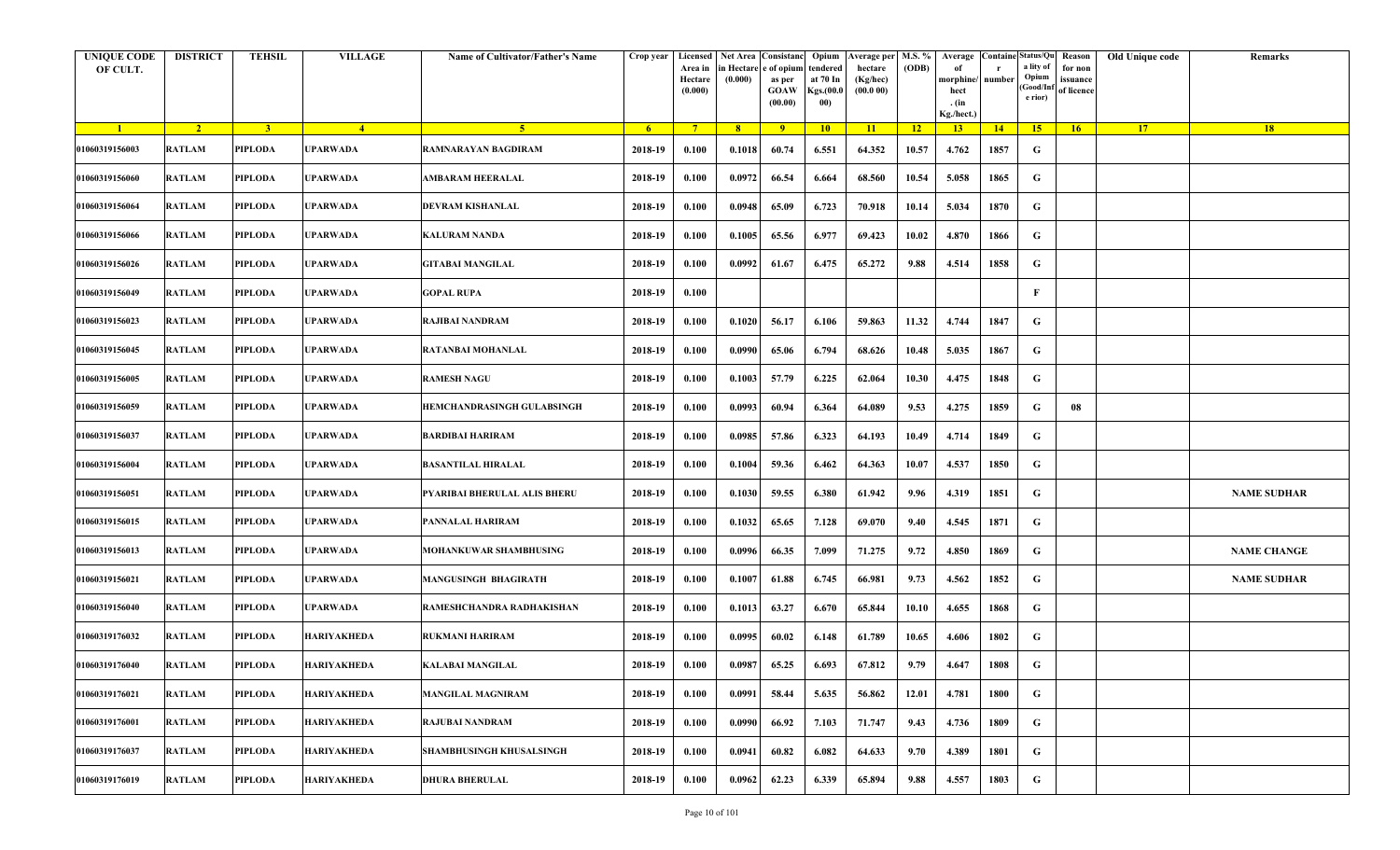| <b>UNIQUE CODE</b><br>OF CULT. | <b>DISTRICT</b> | <b>TEHSIL</b>  | <b>VILLAGE</b>  | <b>Name of Cultivator/Father's Name</b> | Crop year   | Area in<br>Hectare<br>(0.000) | in Hectare<br>(0.000) | Licensed   Net Area   Consistanc   Opium<br>e of opium<br>as per<br><b>GOAW</b><br>(00.00) | tendered<br>at 70 In<br>Kgs.(00.0<br>00) | Verage per   M.S. %<br>hectare<br>(Kg/hec)<br>(00.000) | (ODB)           | Average<br>morphine/<br>hect<br>. $(in$<br>Kg./hect.) | number | <b>Containe Status/Qu</b><br>a lity of<br>Opium<br>Good/Inf<br>e rior) | Reason<br>for non<br>issuance<br>of licence | Old Unique code | Remarks            |
|--------------------------------|-----------------|----------------|-----------------|-----------------------------------------|-------------|-------------------------------|-----------------------|--------------------------------------------------------------------------------------------|------------------------------------------|--------------------------------------------------------|-----------------|-------------------------------------------------------|--------|------------------------------------------------------------------------|---------------------------------------------|-----------------|--------------------|
| $\blacksquare$                 | $\sqrt{2}$      | 3 <sup>l</sup> | $\sqrt{4}$      | $-5$                                    | $6^{\circ}$ | $-7$                          | 8 <sup>1</sup>        | $-9$                                                                                       | 10                                       | $\vert$ 11                                             | $\overline{12}$ | 13                                                    | 14     | $-15$                                                                  | 16                                          | 17              | 18                 |
| 01060319176007                 | <b>RATLAM</b>   | <b>PIPLODA</b> | HARIYAKHEDA     | FAKIRCHANDRA KISHANLAL                  | 2018-19     | 0.100                         | 0.0806                | 63.67                                                                                      | 5.467                                    | 67.829                                                 | 9.28            | 4.406                                                 | 1810   | G                                                                      |                                             |                 |                    |
| 01060319176020                 | <b>RATLAM</b>   | PIPLODA        | HARIYAKHEDA     | GOVINDRAM PRATAPBAI                     | 2018-19     | 0.100                         | 0.1000                | 59.24                                                                                      | 6.152                                    | 61.520                                                 | 10.45           | 4.501                                                 | 1807   | G                                                                      |                                             |                 |                    |
| 01060319176004                 | <b>RATLAM</b>   | <b>PIPLODA</b> | HARIYAKHEDA     | RATAN KACHRU BALAI                      | 2018-19     | 0.100                         | 0.0967                | 58.66                                                                                      | 6.017                                    | 62.223                                                 | 10.38           | 4.521                                                 | 1804   | G                                                                      |                                             |                 |                    |
| 01060319176035                 | <b>RATLAM</b>   | <b>PIPLODA</b> | HARIYAKHEDA     | <b>MANSINGH RAMSINGH</b>                | 2018-19     | 0.100                         | 0.0957                | 58.06                                                                                      | 6.071                                    | 63.438                                                 | 10.42           | 4.627                                                 | 1805   | G                                                                      |                                             |                 |                    |
| 01060319176030                 | <b>RATLAM</b>   | <b>PIPLODA</b> | HARIYAKHEDA     | <b>HEMRAJ GOPAL</b>                     | 2018-19     | 0.100                         | 0.0993                | 63.28                                                                                      | 6.717                                    | 67.644                                                 | 9.81            | 4.645                                                 | 1811   | G                                                                      |                                             |                 | <b>NAME CHANGE</b> |
| 01060319176031                 | <b>RATLAM</b>   | <b>PIPLODA</b> | HARIYAKHEDA     | <b>BHANWARKUNWAR AMARSINGH</b>          | 2018-19     | 0.100                         | 0.0996                | 56.66                                                                                      | 6.095                                    | 61.195                                                 | 9.04            | 3.872                                                 | 1806   | G                                                                      | 04                                          |                 |                    |
| 01060319153011                 | <b>RATLAM</b>   | <b>PIPLODA</b> | <b>BARKHEDI</b> | SAMPATBAI KANHAIYALAL                   | 2018-19     | 0.100                         | 0.0962                | 62.00                                                                                      | 6.581                                    | 68.410                                                 | 10.65           | 5.100                                                 | 1914   | G                                                                      |                                             |                 |                    |
| 01060319153076                 | <b>RATLAM</b>   | <b>PIPLODA</b> | BARKHEDI        | <b>GAURISHANKER BALMUKUND</b>           | 2018-19     | 0.100                         | 0.0977                | 60.61                                                                                      | 6.217                                    | 63.634                                                 | 11.78           | 5.247                                                 | 1915   | G                                                                      |                                             |                 |                    |
| 01060319153082                 | <b>RATLAM</b>   | <b>PIPLODA</b> | <b>BARKHEDI</b> | <b>JAGDISH KANHAIYALAL</b>              | 2018-19     | 0.100                         | 0.0990                | 63.23                                                                                      | 6.937                                    | 70.071                                                 | 10.87           | 5.332                                                 | 1916   | G                                                                      |                                             |                 |                    |
| 01060319153060                 | <b>RATLAM</b>   | PIPLODA        | BARKHEDI        | <b>GANPATLAL RAMCHANDRA</b>             | 2018-19     | 0.100                         | 0.0971                | 59.03                                                                                      | 6.122                                    | 63.048                                                 | 9.64            | 4.255                                                 | 1899   | G                                                                      |                                             |                 |                    |
| 01060319153089                 | <b>RATLAM</b>   | <b>PIPLODA</b> | <b>BARKHEDI</b> | <b>NANDRAM MODIRAM</b>                  | 2018-19     | 0.100                         | 0.0950                | 61.33                                                                                      | 6.142                                    | 64.653                                                 | 10.65           | 4.820                                                 | 1917   | G                                                                      |                                             |                 |                    |
| 01060319153090                 | <b>RATLAM</b>   | <b>PIPLODA</b> | BARKHEDI        | NARAYANLAL GANPATLAL                    | 2018-19     | 0.100                         | 0.0984                | 60.87                                                                                      | 6.417                                    | 65.213                                                 | 10.97           | 5.008                                                 | 1908   | G                                                                      |                                             |                 |                    |
| 01060319153073                 | <b>RATLAM</b>   | <b>PIPLODA</b> | <b>BARKHEDI</b> | DINESHKUMAR AMRITRAM                    | 2018-19     | 0.100                         | 0.0964                | 61.27                                                                                      | 6.285                                    | 65.197                                                 | 10.67           | 4.869                                                 | 1918   | G                                                                      |                                             |                 |                    |
| 01060319153035                 | <b>RATLAM</b>   | <b>PIPLODA</b> | <b>BARKHEDI</b> | <b>GITABAI MODIRAM</b>                  | 2018-19     | 0.100                         | 0.0969                | 64.31                                                                                      | 6.642                                    | 68.545                                                 | 12.18           | 5.844                                                 | 1920   | G                                                                      |                                             |                 |                    |
| 01060319153078                 | <b>RATLAM</b>   | <b>PIPLODA</b> | <b>BARKHEDI</b> | <b>HIRALAL BALARAM</b>                  | 2018-19     | 0.100                         | 0.0954                | 60.96                                                                                      | 6.322                                    | 66.268                                                 | 9.58            | 4.444                                                 | 1909   | G                                                                      |                                             |                 |                    |
| 01060319153001                 | <b>RATLAM</b>   | <b>PIPLODA</b> | <b>BARKHEDI</b> | <b>TARABAI RANCHOR</b>                  | 2018-19     | 0.100                         | 0.0942                | 58.58                                                                                      | 6.050                                    | 64.225                                                 | 9.24            | 4.154                                                 | 1900   | G                                                                      |                                             |                 |                    |
| 01060319153065                 | <b>RATLAM</b>   | <b>PIPLODA</b> | <b>BARKHEDI</b> | SAVITRIBAI BHAGATRAM                    | 2018-19     | 0.100                         | 0.1000                | 57.65                                                                                      | 6.325                                    | 63.250                                                 | 10.46           | 4.631                                                 | 1901   | G                                                                      |                                             |                 |                    |
| 01060319153013                 | <b>RATLAM</b>   | <b>PIPLODA</b> | <b>BARKHEDI</b> | RAMCHANDRA RUPAJI                       | 2018-19     | 0.100                         |                       |                                                                                            |                                          |                                                        |                 |                                                       |        | F                                                                      |                                             |                 |                    |
| 01060319153003                 | <b>RATLAM</b>   | PIPLODA        | <b>BARKHEDI</b> | <b>AMRITLAL SHIVNARAYAN</b>             | 2018-19     | 0.100                         | 0.0975                | 62.07                                                                                      | 6.296                                    | 64.574                                                 | 11.55           | 5.221                                                 | 1919   | G                                                                      |                                             |                 |                    |
| 01060319153052                 | <b>RATLAM</b>   | PIPLODA        | <b>BARKHEDI</b> | <b>GITABAI RAMLAL</b>                   | 2018-19     | 0.100                         | 0.0978                | 58.59                                                                                      | 5.968                                    | 61.022                                                 | 10.39           | 4.438                                                 | 1910   | G                                                                      |                                             |                 |                    |
| 01060319153104                 | <b>RATLAM</b>   | PIPLODA        | <b>BARKHEDI</b> | <b>GORDHANLAL GANPATLAL</b>             | 2018-19     | 0.100                         | 0.0975                | 64.78                                                                                      | 6.608                                    | 67.774                                                 | 10.57           | 5.014                                                 | 1921   | G                                                                      |                                             |                 |                    |
| 01060319153099                 | <b>RATLAM</b>   | PIPLODA        | <b>BARKHEDI</b> | SHIVNARAYAN GANPATLAL                   | 2018-19     | 0.100                         | 0.0972                | 66.78                                                                                      | 6.897                                    | 70.957                                                 | 10.90           | 5.414                                                 | 1922   | G                                                                      |                                             |                 |                    |
| 01060319153091                 | <b>RATLAM</b>   | <b>PIPLODA</b> | <b>BARKHEDI</b> | <b>NATHULAL DALLA</b>                   | 2018-19     | 0.100                         | 0.0973                | 59.82                                                                                      | 6.153                                    | 63.237                                                 | 10.97           | 4.856                                                 | 1911   | $\mathbf G$                                                            |                                             |                 |                    |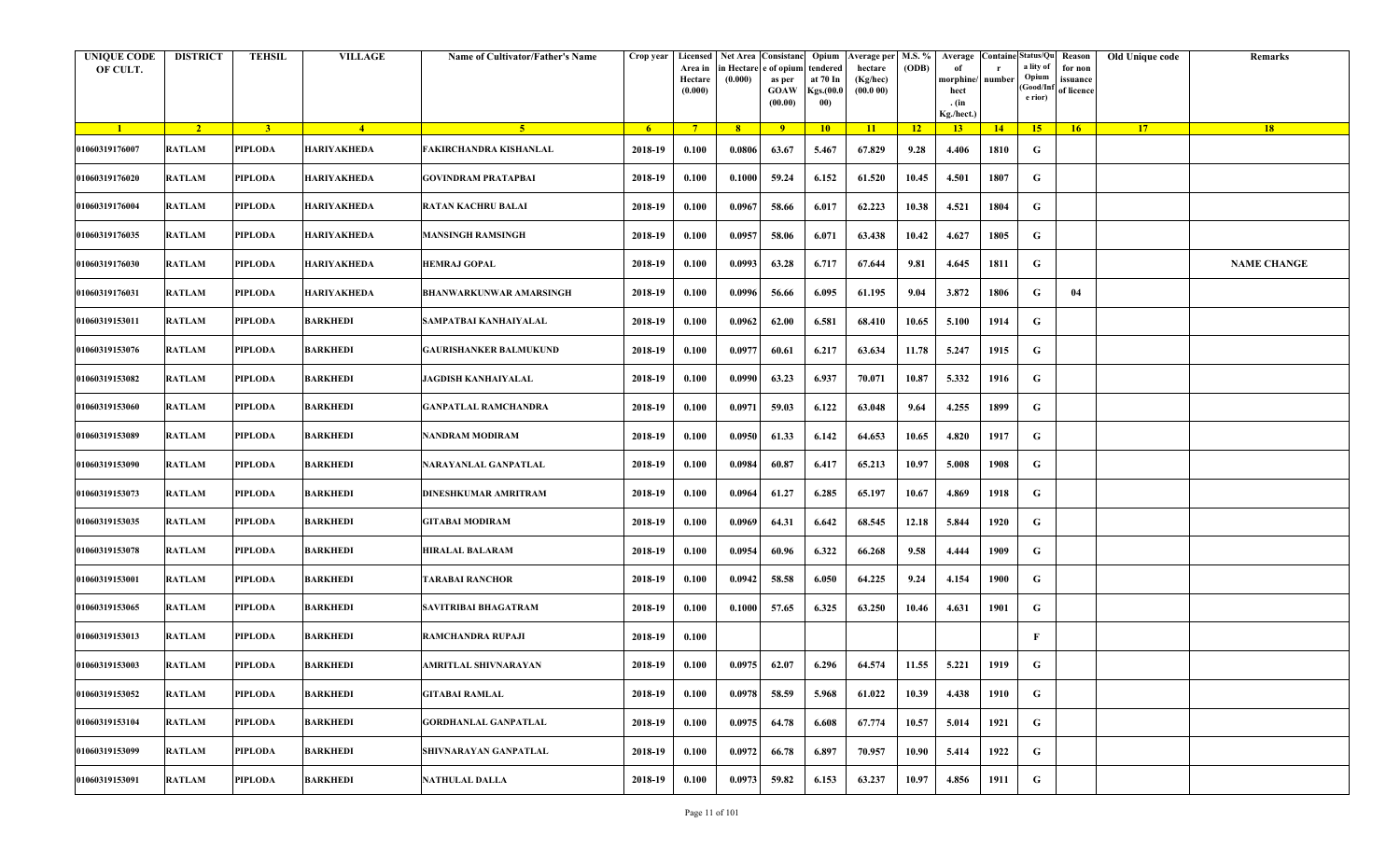| <b>UNIQUE CODE</b><br>OF CULT. | <b>DISTRICT</b> | <b>TEHSIL</b>  | <b>VILLAGE</b>    | Name of Cultivator/Father's Name | Crop year      | Area in<br>Hectare<br>(0.000) | Licensed Net Area Consistanc<br>ı Hectar<br>(0.000) | e of opium<br>as per<br><b>GOAW</b><br>(00.00) | Opium<br>tendered<br>at 70 In<br>Kgs.(00.0<br>00) | <b>Average per</b><br>hectare<br>(Kg/hec)<br>(00.000) | M.S. %<br>(ODB) | Average<br>morphine/<br>hect<br>. (in | <b>Containe Status/Qu</b><br>number | a lity of<br>Opium<br>(Good/In:<br>e rior) | Reason<br>for non<br>issuance<br>of licence | Old Unique code | Remarks            |
|--------------------------------|-----------------|----------------|-------------------|----------------------------------|----------------|-------------------------------|-----------------------------------------------------|------------------------------------------------|---------------------------------------------------|-------------------------------------------------------|-----------------|---------------------------------------|-------------------------------------|--------------------------------------------|---------------------------------------------|-----------------|--------------------|
|                                |                 |                |                   |                                  |                |                               |                                                     |                                                |                                                   |                                                       |                 | Kg./hect.)                            |                                     |                                            |                                             |                 |                    |
| $\blacksquare$ 1               | $\overline{2}$  | 3 <sup>2</sup> | $\overline{4}$    | -5.<br><b>BASANTIBAI BABRU</b>   | 6 <sup>6</sup> | $-7$                          | 8 <sup>1</sup>                                      | $-9$                                           | 10                                                | $\vert$ 11                                            | $-12$           | 13                                    | 14                                  | 15                                         | 16                                          | 17              | 18                 |
| 01060319153061                 | <b>RATLAM</b>   | PIPLODA        | BARKHEDI          |                                  | 2018-19        | 0.100                         | 0.0928                                              | 61.56                                          | 5.751                                             | 61.972                                                | 9.26            | 4.017                                 | 1896                                | G                                          |                                             |                 |                    |
| 01060319153046                 | <b>RATLAM</b>   | PIPLODA        | BARKHEDI          | <b>LEELABAI NATHU</b>            | 2018-19        | 0.100                         | 0.0984                                              | 59.07                                          | 6.219                                             | 63.201                                                | 11.48           | 5.079                                 | 1912                                | G                                          |                                             |                 |                    |
| 01060319153008                 | <b>RATLAM</b>   | PIPLODA        | BARKHEDI          | INDARSINGH MODSINGH              | 2018-19        | 0.100                         | 0.1000                                              | 58.07                                          | 6.280                                             | 62.800                                                | 9.32            | 4.097                                 | 1897                                | G                                          |                                             |                 |                    |
| 01060319153055                 | <b>RATLAM</b>   | PIPLODA        | BARKHEDI          | <b>MANGILAL HARIRAM</b>          | 2018-19        | 0.100                         | 0.0974                                              | 61.48                                          | 6.280                                             | 64.476                                                | 10.88           | 4.910                                 | 1903                                | G                                          |                                             |                 |                    |
| 01060319153057                 | <b>RATLAM</b>   | PIPLODA        | BARKHEDI          | <b>RAMCHAND MODIRAM</b>          | 2018-19        | 0.100                         | 0.0990                                              | 60.89                                          | 6.393                                             | 64.576                                                | 10.61           | 4.796                                 | 1904                                | G                                          |                                             |                 |                    |
| 01060319153085                 | <b>RATLAM</b>   | PIPLODA        | BARKHEDI          | <b>LAOKUSH RAMLAL</b>            | 2018-19        | 0.100                         | 0.0983                                              | 61.49                                          | 6.360                                             | 64.700                                                | 10.72           | 4.855                                 | 1905                                | G                                          |                                             |                 |                    |
| 01060319153097                 | <b>RATLAM</b>   | <b>PIPLODA</b> | BARKHEDI          | SHANKARLAL MODIRAM               | 2018-19        | 0.100                         | 0.0941                                              | 61.75                                          | 6.096                                             | 64.782                                                | 10.91           | 4.947                                 | 1906                                | G                                          |                                             |                 |                    |
| 01060319153025                 | <b>RATLAM</b>   | PIPLODA        | BARKHEDI          | DHULSINGH SAJJANSINGH            | 2018-19        | 0.100                         | 0.0966                                              | 60.38                                          | 6.055                                             | 62.681                                                | 11.01           | 4.831                                 | 1907                                | G                                          |                                             |                 |                    |
| 01060319153028                 | <b>RATLAM</b>   | <b>PIPLODA</b> | BARKHEDI          | ABDULRAZAK HUSSAIN SHAH          | 2018-19        | 0.100                         | 0.0959                                              | 57.29                                          | 5.885                                             | 61.366                                                | 9.72            | 4.175                                 | 1895                                | G                                          |                                             |                 |                    |
| 01060319153080                 | <b>RATLAM</b>   | PIPLODA        | BARKHEDI          | JAGDISH BALARAM                  | 2018-19        | 0.100                         | 0.0815                                              | 58.60                                          | 5.023                                             | 61.632                                                | 10.97           | 4.733                                 | 1898                                | G                                          |                                             |                 |                    |
| 01060319153087                 | <b>RATLAM</b>   | PIPLODA        | BARKHEDI          | <b>MANGILAL NATHULAL</b>         | 2018-19        | 0.100                         | 0.0989                                              | 59.10                                          | 6.163                                             | 62.315                                                | 10.85           | 4.733                                 | 1902                                | G                                          |                                             |                 |                    |
| 01060319153067                 | <b>RATLAM</b>   | <b>PIPLODA</b> | BARKHEDI          | <b>BHAGIRATH BHERULAL</b>        | 2018-19        | 0.100                         | 0.0476                                              | 59.29                                          | 3.007                                             | 63.172                                                | 11.11           | 4.913                                 | 1913                                | G                                          |                                             |                 |                    |
| 01060319150001                 | <b>RATLAM</b>   | PIPLODA        | <b>RICHADEVDA</b> | SHOBHARAM RAMCHANDRA             | 2018-19        | 0.100                         | 0.1003                                              | 67.31                                          | 7.241                                             | 72.193                                                | 10.15           | 5.129                                 | 1829                                | G                                          |                                             |                 |                    |
| 01060319150005                 | <b>RATLAM</b>   | PIPLODA        | RICHADEVDA        | RAMIBAI RAMRATAN                 | 2018-19        | 0.100                         | 0.1005                                              | 63.99                                          | 6.865                                             | 68.308                                                | 10.08           | 4.820                                 | 1821                                | G                                          |                                             |                 | <b>NAME CHANGE</b> |
| 01060319150013                 | <b>RATLAM</b>   | PIPLODA        | RICHADEVDA        | RAMNARAYAN RAMCHANDRA            | 2018-19        | 0.100                         | 0.1012                                              | 63.53                                          | 6.861                                             | 67.796                                                | 9.60            | 4.556                                 | 1815                                | G                                          |                                             |                 |                    |
| 01060319150031                 | <b>RATLAM</b>   | <b>PIPLODA</b> | RICHADEVDA        | <b>BHAGIRATH RAMCHANDRA</b>      | 2018-19        | 0.100                         | 0.0967                                              | 61.96                                          | 6.940                                             | 71.768                                                | 10.28           | 5.164                                 | 1816                                | G                                          |                                             |                 |                    |
| 01060319150039                 | <b>RATLAM</b>   | PIPLODA        | RICHADEVDA        | <b>BHERULAL NANDRAM</b>          | 2018-19        | 0.100                         | 0.1016                                              | 67.54                                          | 7.487                                             | 73.691                                                | 9.64            | 4.973                                 | 1822                                | G                                          |                                             |                 |                    |
| 01060319150046                 | <b>RATLAM</b>   | <b>PIPLODA</b> | RICHADEVDA        | RAMESHCHANDRA GOVINDRAM          | 2018-19        | 0.100                         | 0.1040                                              | 71.81                                          | 7.694                                             | 73.981                                                | 9.87            | 5.111                                 | 1831                                | G                                          |                                             |                 |                    |
| 01060319150052                 | <b>RATLAM</b>   | PIPLODA        | <b>RICHADEVDA</b> | <b>DEVIBAI RUGHNATH</b>          | 2018-19        | 0.100                         | 0.0960                                              | 62.12                                          | 6.381                                             | 66.469                                                | 9.61            | 4.471                                 | 1817                                | G                                          |                                             |                 |                    |
| 01060319150017                 | <b>RATLAM</b>   | <b>PIPLODA</b> | RICHADEVDA        | <b>GEETABAI NANDAJI</b>          | 2018-19        | 0.100                         | 0.1001                                              | 61.39                                          | 6.499                                             | 64.925                                                | 10.52           | 4.781                                 | 1813                                | G                                          |                                             |                 |                    |
| 01060319150011                 | <b>RATLAM</b>   | PIPLODA        | RICHADEVDA        | RAMKUNWARBAI BALUSINGH           | 2018-19        | 0.100                         | 0.0975                                              | 60.61                                          | 5.940                                             | 60.923                                                | 10.15           | 4.328                                 | 1818                                | G                                          |                                             |                 |                    |
| 01060319150009                 | <b>RATLAM</b>   | PIPLODA        | RICHADEVDA        | SUHAGBAI DAULATRAM               | 2018-19        | 0.100                         | 0.1027                                              | 63.48                                          | 6.674                                             | 64.985                                                | 10.18           | 4.631                                 | 1823                                | G                                          |                                             |                 | <b>NAME CHANGE</b> |
| 01060319150004                 | <b>RATLAM</b>   | <b>PIPLODA</b> | RICHADEVDA        | <b>GITABAI VENIRAM</b>           | 2018-19        | 0.100                         | 0.1019                                              | 60.59                                          | 6.674                                             | 65.496                                                | 9.42            | 4.318                                 | 1819                                | G                                          |                                             |                 |                    |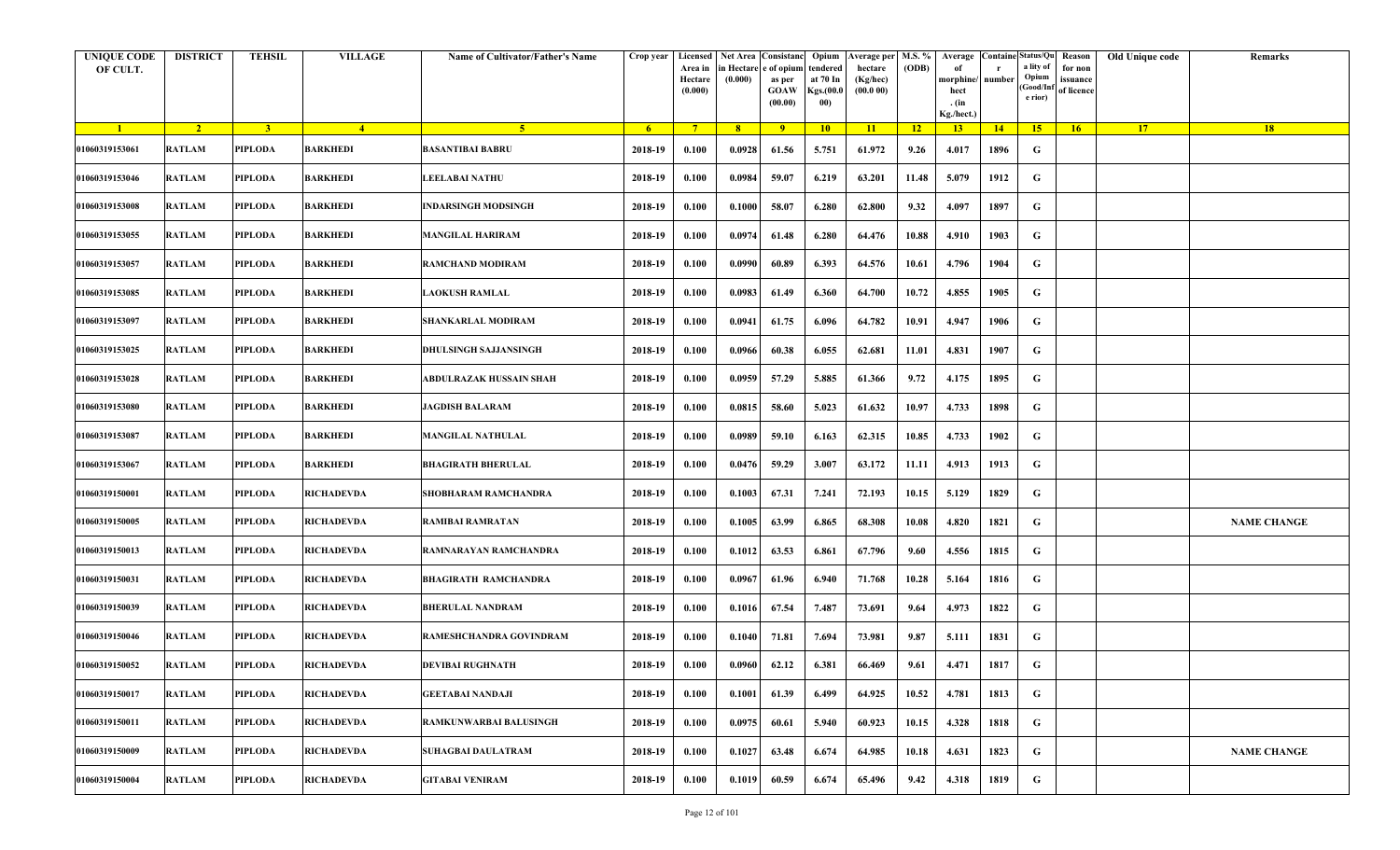| <b>UNIQUE CODE</b><br>OF CULT. | <b>DISTRICT</b> | <b>TEHSIL</b>           | <b>VILLAGE</b>    | Name of Cultivator/Father's Name  | Crop year      | Area in<br>Hectare<br>(0.000) | Licensed Net Area Consistanc<br>ı Hectar<br>(0.000) | e of opium<br>as per<br><b>GOAW</b><br>(00.00) | Opium<br>tendered<br>at 70 In<br>Kgs.(00.0<br>00) | Average per   M.S. %<br>hectare<br>(Kg/hec)<br>(00.000) | (ODB) | Average<br>morphine/<br>hect<br>. (in | <b>Containe Status/Qu</b><br>number | a lity of<br>Opium<br>(Good/In:<br>e rior) | Reason<br>for non<br>issuance<br>of licence | Old Unique code | Remarks |
|--------------------------------|-----------------|-------------------------|-------------------|-----------------------------------|----------------|-------------------------------|-----------------------------------------------------|------------------------------------------------|---------------------------------------------------|---------------------------------------------------------|-------|---------------------------------------|-------------------------------------|--------------------------------------------|---------------------------------------------|-----------------|---------|
| $\blacksquare$ 1               | $\overline{2}$  | $\overline{\mathbf{3}}$ | $\sqrt{4}$        | 5 <sup>5</sup>                    | 6 <sup>6</sup> | $-7$                          | 8 <sup>1</sup>                                      | $-9$                                           | 10                                                | $\vert$ 11                                              | $-12$ | Kg./hect.)<br>13                      | 14                                  | 15                                         | 16                                          | 17              | 18      |
| 01060319150058                 | <b>RATLAM</b>   | PIPLODA                 | RICHADEVDA        | SHANTIBAI JAGGANATH               | 2018-19        | 0.100                         | 0.1045                                              | 63.97                                          | 6.973                                             | 66.727                                                  | 10.13 | 4.731                                 | 1830                                | G                                          |                                             |                 |         |
| 01060319150006                 | <b>RATLAM</b>   | PIPLODA                 | RICHADEVDA        | <b>KANTIBAI BALARAM</b>           | 2018-19        | 0.100                         | 0.1013                                              | 64.32                                          | 6.855                                             | 67.670                                                  | 10.43 | 4.940                                 | 1824                                | G                                          |                                             |                 |         |
| 01060319150016                 | <b>RATLAM</b>   | PIPLODA                 | <b>RICHADEVDA</b> | <b>BABULAL RUKMANBAI</b>          | 2018-19        | 0.100                         | 0.0977                                              | 62.55                                          | 6.452                                             | 66.039                                                  | 10.42 | 4.817                                 | 1825                                | G                                          |                                             |                 |         |
| 01060319150035                 | <b>RATLAM</b>   | PIPLODA                 | RICHADEVDA        | <b>MANGILAL LALCHAND</b>          | 2018-19        | 0.100                         | 0.1001                                              | 60.76                                          | 6.527                                             | 65.205                                                  | 9.60  | 4.382                                 | 1826                                | G                                          |                                             |                 |         |
| 01060319150047                 | <b>RATLAM</b>   | PIPLODA                 | RICHADEVDA        | GOVINDKUWAR JASWANTSINGH          | 2018-19        | 0.100                         | 0.1001                                              | 59.42                                          | 6.477                                             | 64.705                                                  | 10.10 | 4.575                                 | 1820                                | G                                          |                                             |                 |         |
| 01060319150026                 | <b>RATLAM</b>   | PIPLODA                 | RICHADEVDA        | BAHADURSINGH JORAWARSINGH         | 2018-19        | 0.100                         | 0.1037                                              | 54.97                                          | 5.788                                             | 55.815                                                  | 9.46  | 3.696                                 | 1814                                | G                                          | 04                                          |                 |         |
| 01060319150033                 | <b>RATLAM</b>   | <b>PIPLODA</b>          | <b>RICHADEVDA</b> | <b>SHANKAR BASANTIBAI</b>         | 2018-19        | 0.100                         | 0.1002                                              | 62.75                                          | 6.580                                             | 65.669                                                  | 10.10 | 4.643                                 | 1827                                | G                                          |                                             |                 |         |
| 01060319150049                 | <b>RATLAM</b>   | PIPLODA                 | RICHADEVDA        | RAJENDRASINGH RAGHUNATHSINGH      | 2018-19        | 0.100                         | 0.1017                                              | 52.90                                          | 5.577                                             | 54.838                                                  | 10.23 | 3.927                                 | 1812                                | G                                          | 04                                          |                 |         |
| 01060319150002                 | <b>RATLAM</b>   | <b>PIPLODA</b>          | RICHADEVDA        | <b>SUGANBAI KACHRU</b>            | 2018-19        | 0.100                         | 0.1012                                              | 64.59                                          | 7.123                                             | 70.385                                                  | 10.44 | 5.144                                 | 1828                                | G                                          |                                             |                 |         |
| 01060319151002                 | <b>RATLAM</b>   | PIPLODA                 | RANAYARA-I        | KANCHANBAI PRABHULAL              | 2018-19        | 0.100                         | 0.1003                                              | 63.42                                          | 7.212                                             | 71.904                                                  | 10.47 | 5.270                                 | 2060                                | G                                          |                                             |                 |         |
| 01060319151005                 | <b>RATLAM</b>   | PIPLODA                 | RANAYARA-I        | SATTANAND RAMPRATAP               | 2018-19        | 0.100                         | 0.1004                                              | 65.17                                          | 6.713                                             | 66.863                                                  | 10.19 | 4.769                                 | 2061                                | G                                          |                                             |                 |         |
| 01060319151009                 | <b>RATLAM</b>   | <b>PIPLODA</b>          | RANAYARA-I        | RAMCHANDRA SHANKERLAL             | 2018-19        | 0.100                         |                                                     |                                                |                                                   |                                                         |       |                                       |                                     | F                                          |                                             |                 |         |
| 01060319151026                 | <b>RATLAM</b>   | PIPLODA                 | <b>RANAYARA-I</b> | <b>BADRILAL GANESHRAM</b>         | 2018-19        | 0.100                         | 0.0989                                              | 61.25                                          | 6.554                                             | 66.269                                                  | 10.06 | 4.666                                 | 2053                                | G                                          |                                             |                 |         |
| 01060319151040                 | <b>RATLAM</b>   | PIPLODA                 | <b>RANAYARA-I</b> | <b>RAJARAM NANDRAM</b>            | 2018-19        | 0.100                         | 0.1019                                              | 62.85                                          | 7.129                                             | 69.961                                                  | 10.23 | 5.010                                 | 2054                                | G                                          |                                             |                 |         |
| 01060319151043                 | <b>RATLAM</b>   | PIPLODA                 | RANAYARA-I        | <b>BAGDIRAM ONKARLAL</b>          | 2018-19        | 0.100                         | 0.1007                                              | 59.43                                          | 6.410                                             | 63.654                                                  | 9.66  | 4.304                                 | 2050                                | G                                          |                                             |                 |         |
| 01060319151048                 | <b>RATLAM</b>   | <b>PIPLODA</b>          | <b>RANAYARA-I</b> | <b>JITENDRAKUMAR GAURISHANKER</b> | 2018-19        | 0.100                         | 0.0994                                              | 67.57                                          | 7.317                                             | 73.612                                                  | 10.33 | 5.323                                 | 2068                                | G                                          | 01                                          |                 |         |
| 01060319151054                 | <b>RATLAM</b>   | PIPLODA                 | RANAYARA-I        | <b>BHERULAL NANURAM</b>           | 2018-19        | 0.100                         | 0.0969                                              | 64.31                                          | 6.854                                             | 70.733                                                  | 9.70  | 4.802                                 | 2062                                | G                                          |                                             |                 |         |
| 01060319151056                 | <b>RATLAM</b>   | <b>PIPLODA</b>          | <b>RANAYARA-I</b> | <b>VENIRAM AMBARAM</b>            | 2018-19        | 0.100                         | 0.1010                                              | 62.99                                          | 6.785                                             | 67.178                                                  | 10.21 | 4.801                                 | 2055                                | G                                          |                                             |                 |         |
| 01060319151058                 | <b>RATLAM</b>   | PIPLODA                 | <b>RANAYARA-I</b> | <b>DASRATH SOBHARAM</b>           | 2018-19        | 0.100                         | 0.0981                                              | 67.04                                          | 7.145                                             | 72.834                                                  | 10.52 | 5.363                                 | 2069                                | G                                          |                                             |                 |         |
| 01060319151067                 | <b>RATLAM</b>   | <b>PIPLODA</b>          | <b>RANAYARA-I</b> | <b>HEERA NATHU</b>                | 2018-19        | 0.100                         | 0.1003                                              | 64.79                                          | 6.997                                             | 69.761                                                  | 9.97  | 4.869                                 | 2070                                | G                                          |                                             |                 |         |
| 01060319151120                 | <b>RATLAM</b>   | <b>PIPLODA</b>          | <b>RANAYARA-I</b> | RAJKUNWAR GUMANSINGH              | 2018-19        | 0.100                         | 0.1003                                              | 67.08                                          | 7.130                                             | 71.087                                                  | 9.59  | 4.772                                 | 2071                                | G                                          |                                             |                 |         |
| 01060319151152                 | <b>RATLAM</b>   | PIPLODA                 | <b>RANAYARA-I</b> | RAMESHCHAND NATHULAL              | 2018-19        | 0.100                         | 0.1000                                              | 69.16                                          | 7.479                                             | 74.790                                                  | 10.60 | 5.550                                 | 2080                                | G                                          |                                             |                 |         |
| 01060319151150                 | <b>RATLAM</b>   | <b>PIPLODA</b>          | <b>RANAYARA-I</b> | <b>RAMDAYAL NATHULAL</b>          | 2018-19        | 0.100                         | 0.0998                                              | 66.16                                          | 7.136                                             | 71.503                                                  | 9.45  | 4.730                                 | 2072                                | G                                          |                                             |                 |         |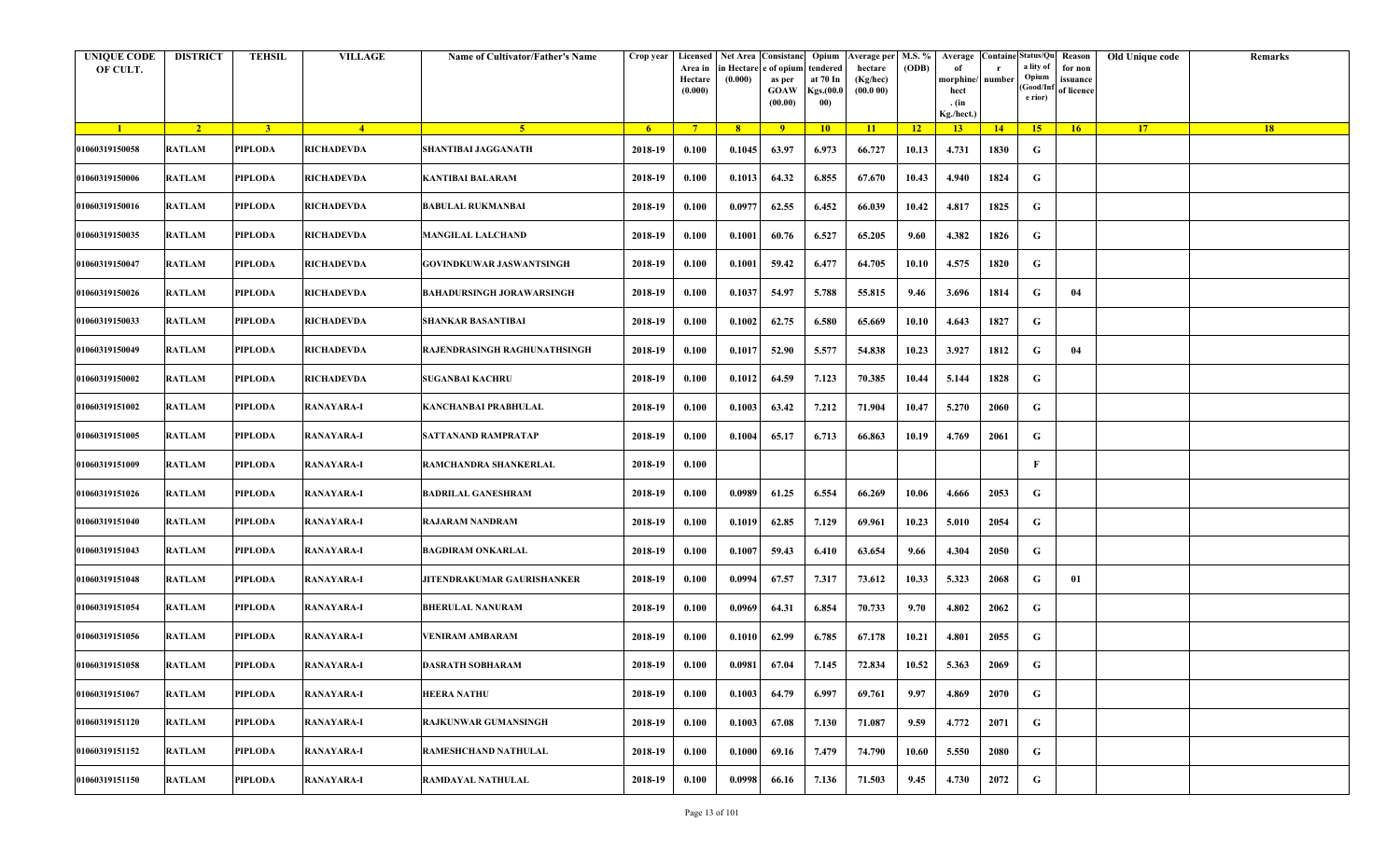| <b>UNIQUE CODE</b><br>OF CULT. | <b>DISTRICT</b> | <b>TEHSIL</b>  | <b>VILLAGE</b>     | <b>Name of Cultivator/Father's Name</b> | Crop year   | Area in<br>Hectare<br>(0.000) | in Hectare<br>(0.000) | Licensed   Net Area   Consistanc   Opium<br>e of opium<br>as per<br><b>GOAW</b><br>(00.00) | :endered<br>at 70 In<br>Kgs.(00.0<br>00) | Verage per   M.S. %<br>hectare<br>(Kg/hec)<br>(00.000) | (ODB)           | Average<br>morphine/<br>hect<br>. $(in$<br>Kg./hect.) | number | <b>Containe Status/Qu</b><br>a lity of<br>Opium<br>Good/Inf<br>e rior) | Reason<br>for non<br>issuance<br>of licence | Old Unique code | Remarks                                                   |
|--------------------------------|-----------------|----------------|--------------------|-----------------------------------------|-------------|-------------------------------|-----------------------|--------------------------------------------------------------------------------------------|------------------------------------------|--------------------------------------------------------|-----------------|-------------------------------------------------------|--------|------------------------------------------------------------------------|---------------------------------------------|-----------------|-----------------------------------------------------------|
| $\blacksquare$                 | $\sqrt{2}$      | 3 <sup>l</sup> | $-4$               | -5.                                     | $6^{\circ}$ | $-7$                          | 8 <sup>1</sup>        | 9                                                                                          | 10 <sub>1</sub>                          | $\vert$ 11                                             | $\overline{12}$ | 13                                                    | 14     | $-15$                                                                  | 16                                          | 17              | 18                                                        |
| 01060319151095                 | <b>RATLAM</b>   | <b>PIPLODA</b> | <b>RANAYARA-I</b>  | <b>SAMPATBAI BABULAL</b>                | 2018-19     | 0.100                         | 0.1013                | 56.99                                                                                      | 6.212                                    | 61.323                                                 | 10.86           | 4.662                                                 | 2051   | G                                                                      |                                             |                 |                                                           |
| 01060319151131                 | <b>RATLAM</b>   | PIPLODA        | <b>RANAYARA-I</b>  | LAXMINARAYAN KESHURAM                   | 2018-19     | 0.100                         | 0.1016                | 62.27                                                                                      | 6.325                                    | 62.254                                                 | 10.71           | 4.667                                                 | 2063   | G                                                                      |                                             |                 |                                                           |
| 01060319151122                 | <b>RATLAM</b>   | <b>PIPLODA</b> | <b>RANAYARA-I</b>  | <b>ISHWARLAL CHUNILAL</b>               | 2018-19     | 0.100                         | 0.1006                | 62.85                                                                                      | 6.671                                    | 66.312                                                 | 10.84           | 5.032                                                 | 2073   | G                                                                      |                                             |                 |                                                           |
| 01060319151118                 | <b>RATLAM</b>   | <b>PIPLODA</b> | <b>RANAYARA-I</b>  | <b>GOPAL MOHANLAL</b>                   | 2018-19     | 0.100                         | 0.0996                | 64.58                                                                                      | 6.947                                    | 69.749                                                 | 10.13           | 4.946                                                 | 2078   | G                                                                      |                                             |                 |                                                           |
| 01060319151132                 | <b>RATLAM</b>   | <b>PIPLODA</b> | <b>RANAYARA-I</b>  | LILABAI HARIRAM                         | 2018-19     | 0.100                         | 0.0986                | 64.02                                                                                      | 6.795                                    | 68.915                                                 | 9.58            | 4.622                                                 | 2074   | G                                                                      |                                             |                 |                                                           |
| 01060319151099                 | <b>RATLAM</b>   | <b>PIPLODA</b> | <b>RANAYARA-I</b>  | <b>BAGDIRAM FOOLCHAND</b>               | 2018-19     | 0.100                         | 0.1005                | 61.98                                                                                      | 6.676                                    | 66.428                                                 | 10.52           | 4.892                                                 | 2064   | G                                                                      |                                             |                 |                                                           |
| 01060319151124                 | <b>RATLAM</b>   | <b>PIPLODA</b> | <b>RANAYARA-I</b>  | <b>JAGDISH NAGULAL</b>                  | 2018-19     | 0.100                         | 0.1033                | 62.18                                                                                      | 6.991                                    | 67.677                                                 | 10.37           | 4.913                                                 | 2056   | G                                                                      |                                             |                 |                                                           |
| 01060319151114                 | <b>RATLAM</b>   | <b>PIPLODA</b> | <b>RANAYARA-I</b>  | <b>GANESHRAM HEERALAL</b>               | 2018-19     | 0.100                         | 0.1017                | 55.98                                                                                      | 6.150                                    | 60.472                                                 | 10.24           | 4.334                                                 | 2052   | G                                                                      |                                             |                 |                                                           |
| 01060319151092                 | <b>RATLAM</b>   | <b>PIPLODA</b> | <b>RANAYARA-I</b>  | RADHEYSHYAM BAGDIBAI                    | 2018-19     | 0.100                         | 0.1001                | 63.87                                                                                      | 6.861                                    | 68.541                                                 | 11.05           | 5.302                                                 | 2075   | G                                                                      |                                             |                 |                                                           |
| 01060319151084                 | <b>RATLAM</b>   | PIPLODA        | <b>RANAYARA-I</b>  | NAGULAL DHURAJI                         | 2018-19     | 0.100                         | 0.0992                | 66.04                                                                                      | 7.142                                    | 71.996                                                 | 10.15           | 5.115                                                 | 2079   | G                                                                      |                                             |                 |                                                           |
| 01060319151072                 | <b>RATLAM</b>   | <b>PIPLODA</b> | <b>RANAYARA-I</b>  | <b>RAMESHWAR SHANKERLAL</b>             | 2018-19     | 0.100                         | 0.0981                | 62.00                                                                                      | 6.572                                    | 66.993                                                 | 11.03           | 5.173                                                 | 2057   | G                                                                      |                                             |                 |                                                           |
| 01060319151115                 | <b>RATLAM</b>   | <b>PIPLODA</b> | RANAYARA-I         | GANESHRAM NATHUJI                       | 2018-19     | 0.100                         | 0.0990                | 63.63                                                                                      | 6.790                                    | 68.586                                                 | 10.39           | 4.988                                                 | 2065   | G                                                                      |                                             |                 |                                                           |
| 01060319151023                 | <b>RATLAM</b>   | <b>PIPLODA</b> | <b>RANAYARA-I</b>  | RAMIBAI RADHESHYAM                      | 2018-19     | 0.100                         | 0.0940                | 62.07                                                                                      | 6.402                                    | 68.106                                                 | 10.97           | 5.230                                                 | 2066   | G                                                                      |                                             |                 | <b>NAME CHANGE</b>                                        |
| 01060319151045                 | <b>RATLAM</b>   | <b>PIPLODA</b> | <b>RANAYARA-I</b>  | <b>SHANTILAL RAJARAM</b>                | 2018-19     | 0.100                         | 0.0971                | 64.23                                                                                      | 6.863                                    | 70.680                                                 | 10.52           | 5.205                                                 | 2076   | G                                                                      |                                             |                 |                                                           |
| 01060319151128                 | <b>RATLAM</b>   | <b>PIPLODA</b> | <b>RANAYARA-I</b>  | <b>KANWARLAL PARTHA</b>                 | 2018-19     | 0.100                         | 0.0992                | 60.26                                                                                      | 6.413                                    | 64.647                                                 | 10.34           | 4.679                                                 | 2058   | G                                                                      |                                             |                 |                                                           |
| 01060319151108                 | <b>RATLAM</b>   | <b>PIPLODA</b> | <b>RANAYARA-I</b>  | <b>DASRATH CHUNILAL</b>                 | 2018-19     | 0.100                         | 0.0981                | 67.05                                                                                      | 7.126                                    | 72.640                                                 | 10.26           | 5.217                                                 | 2077   | G                                                                      |                                             |                 |                                                           |
| 01060319151004                 | <b>RATLAM</b>   | <b>PIPLODA</b> | <b>RANAYARA-I</b>  | KANWARLAL RATANLAL                      | 2018-19     | 0.100                         | 0.1012                | 63.91                                                                                      | 6.838                                    | 67.569                                                 | 10.77           | 5.094                                                 | 2067   | G                                                                      |                                             |                 |                                                           |
| 01060319151027                 | <b>RATLAM</b>   | <b>PIPLODA</b> | <b>RANAYARA-I</b>  | <b>SHIVNARAYAN TORIRAM</b>              | 2018-19     | 0.100                         | 0.1013                | 62.19                                                                                      | 6.761                                    | 66.742                                                 | 10.52           | 4.915                                                 | 2059   | G                                                                      |                                             |                 |                                                           |
| 01060319151032                 | <b>RATLAM</b>   | PIPLODA        | <b>RANAYARA-II</b> | PAWANKUNWAR BHAWARSINGH                 | 2018-19     | 0.100                         | 0.0986                | 62.77                                                                                      | 6.887                                    | 69.848                                                 | 9.48            | 4.635                                                 | 2091   | G                                                                      |                                             |                 |                                                           |
| 01060319151116                 | <b>RATLAM</b>   | <b>PIPLODA</b> | <b>RANAYARA-II</b> | <b>MAHIPALSING JUJHARSING</b>           | 2018-19     | 0.100                         | 0.0999                | 61.31                                                                                      | 6.490                                    | 64.965                                                 | 10.23           | 4.652                                                 | 2092   | G                                                                      |                                             |                 | <b>NAME CHANGE/TRANSFER TO</b><br>RAMGAD, TEHSIL PIPLODA, |
| 01060319151165                 | <b>RATLAM</b>   | PIPLODA        | <b>RANAYARA-II</b> | <b>SHANTIBAI NAGULAL</b>                | 2018-19     | 0.100                         | 0.0995                | 63.17                                                                                      | 6.831                                    | 68.653                                                 | 10.02           | 4.816                                                 | 2093   | G                                                                      |                                             |                 |                                                           |
| 01060319151159                 | <b>RATLAM</b>   | PIPLODA        | <b>RANAYARA-II</b> | <b>RUPSINGH NATHUSINGH</b>              | 2018-19     | 0.100                         | 0.0975                | 59.87                                                                                      | 6.295                                    | 64.564                                                 | 10.09           | 4.560                                                 | 2084   | G                                                                      |                                             |                 |                                                           |
| 01060319151039                 | <b>RATLAM</b>   | <b>PIPLODA</b> | <b>RANAYARA-II</b> | RAMCHANDRA MAGANIRAM                    | 2018-19     | 0.100                         | 0.0989                | 59.32                                                                                      | 6.068                                    | 61.355                                                 | 11.51           | 4.943                                                 | 2081   | G                                                                      |                                             |                 |                                                           |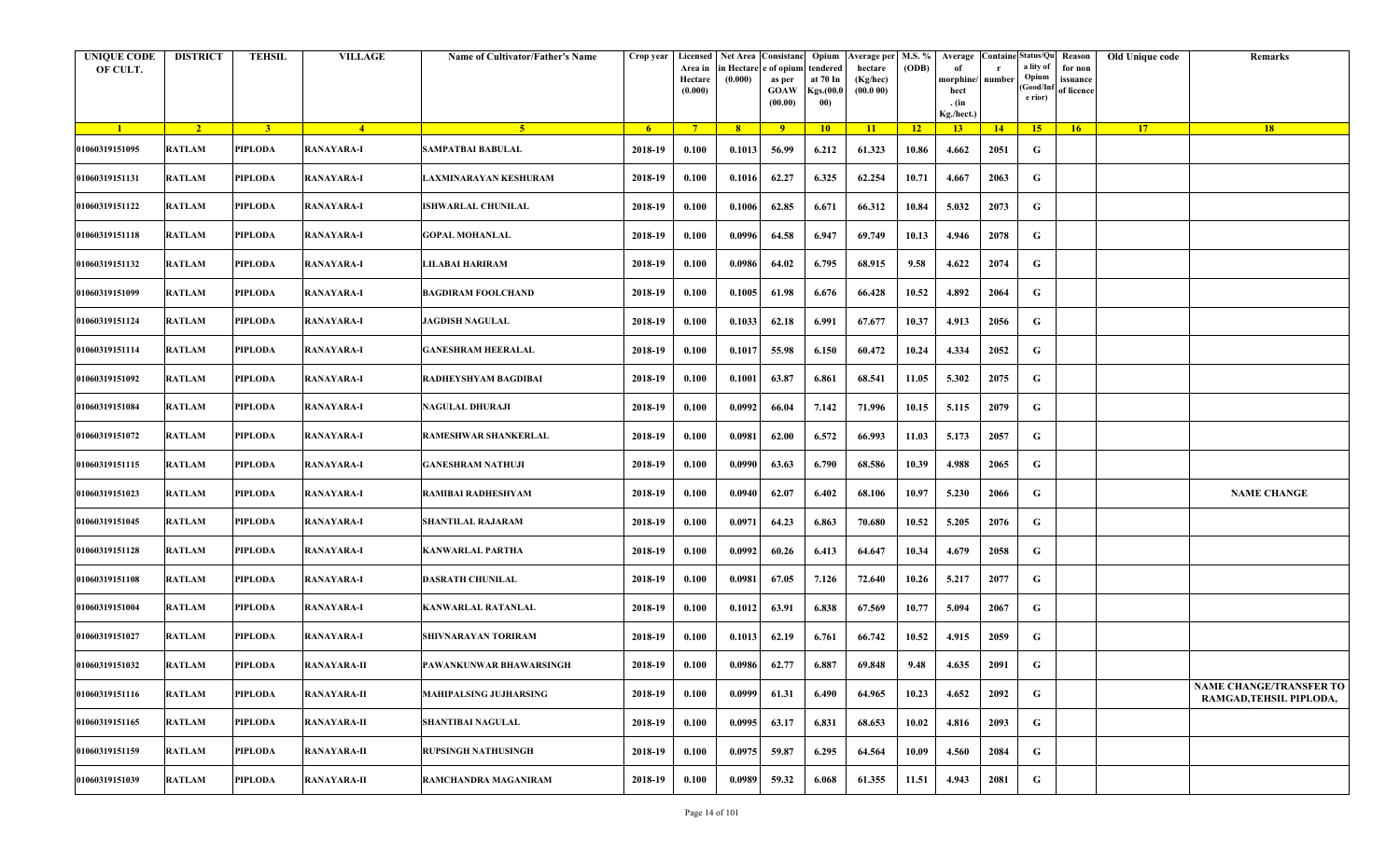| <b>UNIQUE CODE</b><br>OF CULT. | <b>DISTRICT</b> | <b>TEHSIL</b>  | <b>VILLAGE</b>     | Name of Cultivator/Father's Name                       | Crop year      | Area in<br>Hectare<br>(0.000) | Licensed Net Area Consistanc<br>ı Hectar<br>(0.000) | e of opium<br>as per<br><b>GOAW</b><br>(00.00) | Opium<br>tendered<br>at 70 In<br>Kgs.(00.0<br>00) | <b>Average per</b><br>hectare<br>(Kg/hec)<br>(00.000) | M.S. %<br>(ODB) | Average<br>morphine/<br>hect<br>. (in<br>Kg./hect.) | <b>Containe Status/Qu</b><br>number | a lity of<br>Opium<br>(Good/In:<br>e rior) | Reason<br>for non<br>issuance<br>of licence | Old Unique code | Remarks            |
|--------------------------------|-----------------|----------------|--------------------|--------------------------------------------------------|----------------|-------------------------------|-----------------------------------------------------|------------------------------------------------|---------------------------------------------------|-------------------------------------------------------|-----------------|-----------------------------------------------------|-------------------------------------|--------------------------------------------|---------------------------------------------|-----------------|--------------------|
| $\blacksquare$ 1               | $\sqrt{2}$      | 3 <sup>2</sup> | $\sqrt{4}$         | -5.                                                    | 6 <sup>6</sup> | $-7$                          | 8 <sup>1</sup>                                      | $^{\circ}$                                     | 10                                                | $\vert$ 11                                            | $-12$           | 13                                                  | 14                                  | 15                                         | 16                                          | 17              | 18                 |
| 01060319151068                 | <b>RATLAM</b>   | PIPLODA        | RANAYARA-II        | DHURIBAI PANNALAL                                      | 2018-19        | 0.100                         | 0.1002                                              | 63.68                                          | 7.132                                             | 71.178                                                | 9.97            | 4.968                                               | 2104                                | G                                          |                                             |                 |                    |
| 01060319151076                 | <b>RATLAM</b>   | PIPLODA        | RANAYARA-II        | <b>DHULSINGH NIRBHAYSINGH</b>                          | 2018-19        | 0.100                         | 0.1010                                              | 61.51                                          | 6.749                                             | 66.822                                                | 10.10           | 4.724                                               | 2094                                | G                                          |                                             |                 |                    |
| 01060319151018                 | <b>RATLAM</b>   | PIPLODA        | RANAYARA-II        | <b>CHAGANLAL SHIVRAM</b>                               | 2018-19        | 0.100                         | 0.0999                                              | 64.62                                          | 7.025                                             | 70.320                                                | 10.41           | 5.124                                               | 2111                                | G                                          |                                             |                 |                    |
| 01060319151148                 | <b>RATLAM</b>   | PIPLODA        | <b>RANAYARA-II</b> | RAMCHANDRA ALIES CHANDRASHEKHAR<br><b>LAXMINARAYAN</b> | 2018-19        | 0.100                         | 0.0974                                              | 58.44                                          | 6.145                                             | 63.090                                                | 10.46           | 4.619                                               | 2085                                | G                                          |                                             |                 |                    |
| 01060319151053                 | <b>RATLAM</b>   | PIPLODA        | RANAYARA-II        | <b>MANGU RAMA KUMAWAT</b>                              | 2018-19        | 0.100                         | 0.1021                                              | 59.28                                          | 6.504                                             | 63.702                                                | 10.76           | 4.798                                               | 2086                                | G                                          |                                             |                 |                    |
| 01060319151050                 | <b>RATLAM</b>   | PIPLODA        | <b>RANAYARA-II</b> | RAMKANYABAI DURGA                                      | 2018-19        | 0.100                         | 0.0970                                              | 69.51                                          | 7.001                                             | 72.175                                                | 9.73            | 4.916                                               | 2112                                | G                                          |                                             |                 |                    |
| 01060319151162                 | <b>RATLAM</b>   | <b>PIPLODA</b> | <b>RANAYARA-II</b> | MAGNIBAI SHAMBHULAL                                    | 2018-19        | 0.100                         | 0.0985                                              | 65.02                                          | 7.171                                             | 72.802                                                | 9.14            | 4.658                                               | 2095                                | G                                          |                                             |                 |                    |
| 01060319151014                 | <b>RATLAM</b>   | PIPLODA        | RANAYARA-II        | <b>SHIVKUWAR FUDASINGH</b>                             | 2018-19        | 0.100                         | 0.1014                                              | 65.46                                          | 7.332                                             | 72.308                                                | 10.62           | 5.375                                               | 2105                                | G                                          |                                             |                 |                    |
| 01060319151164                 | <b>RATLAM</b>   | <b>PIPLODA</b> | RANAYARA-II        | <b>BADAMBAI SHANKARLAL</b>                             | 2018-19        | 0.100                         | 0.1028                                              | 62.75                                          | 6.885                                             | 66.975                                                | 10.06           | 4.716                                               | 2096                                | G                                          |                                             |                 |                    |
| 01060319151133                 | <b>RATLAM</b>   | PIPLODA        | RANAYARA-II        | MANGALPRASAD RADHAKISHAN                               | 2018-19        | 0.100                         | 0.0976                                              | 57.03                                          | 5.964                                             | 61.107                                                | 9.66            | 4.132                                               | 2087                                | G                                          |                                             |                 |                    |
| 01060319151079                 | <b>RATLAM</b>   | PIPLODA        | RANAYARA-II        | <b>SURAJ SUKHARAMGIR</b>                               | 2018-19        | 0.100                         | 0.1000                                              | 62.77                                          | 6.734                                             | 67.340                                                | 9.86            | 4.648                                               | 2106                                | G                                          |                                             |                 |                    |
| 01060319151007                 | <b>RATLAM</b>   | <b>PIPLODA</b> | RANAYARA-II        | <b>BHERLAL RAMLAL</b>                                  | 2018-19        | 0.100                         | 0.0983                                              | 57.38                                          | 6.033                                             | 61.373                                                | 10.44           | 4.485                                               | 2082                                | G                                          |                                             |                 |                    |
| 01060319151093                 | <b>RATLAM</b>   | PIPLODA        | <b>RANAYARA-II</b> | MANGUSINGH JUJHARSINGH MATA<br>LALKUNWARBAI            | 2018-19        | 0.100                         | 0.1012                                              | 71.97                                          | 8.081                                             | 79.852                                                | 9.82            | 5.489                                               | 2113                                | G                                          |                                             |                 | <b>NAME SUDHAR</b> |
| 01060319151016                 | <b>RATLAM</b>   | PIPLODA        | <b>RANAYARA-II</b> | <b>SHIVRAM PUNA</b>                                    | 2018-19        | 0.100                         | 0.0990                                              | 63.41                                          | 6.857                                             | 69.263                                                | 10.96           | 5.314                                               | 2107                                | G                                          |                                             |                 |                    |
| 01060319151063                 | <b>RATLAM</b>   | <b>PIPLODA</b> | RANAYARA-II        | RAMKANYABAI LAKHMIRAM                                  | 2018-19        | 0.100                         | 0.0992                                              | 62.68                                          | 6.886                                             | 69.415                                                | 10.91           | 5.301                                               | 2097                                | G                                          |                                             |                 |                    |
| 01060319151163                 | <b>RATLAM</b>   | <b>PIPLODA</b> | RANAYARA-II        | <b>SHANKARGIR MANGUGIR</b>                             | 2018-19        | 0.100                         | 0.0995                                              | 59.70                                          | 6.499                                             | 65.317                                                | 10.05           | 4.595                                               | 2088                                | G                                          |                                             |                 |                    |
| 01060319151022                 | <b>RATLAM</b>   | PIPLODA        | RANAYARA-II        | <b>BASANTILAL SHIVRAM</b>                              | 2018-19        | 0.100                         | 0.0986                                              | 62.84                                          | 6.697                                             | 67.921                                                | 9.58            | 4.555                                               | 2108                                | G                                          |                                             |                 |                    |
| 01060319151149                 | <b>RATLAM</b>   | <b>PIPLODA</b> | <b>RANAYARA-II</b> | RAMCHANDRA PARTHA                                      | 2018-19        | 0.100                         | 0.0980                                              | 63.29                                          | 6.989                                             | 71.316                                                | 10.89           | 5.436                                               | 2109                                | G                                          |                                             |                 |                    |
| 01060319151174                 | <b>RATLAM</b>   | PIPLODA        | <b>RANAYARA-II</b> | YAMUNALAL BHANWARLAL                                   | 2018-19        | 0.100                         | 0.1003                                              | 56.96                                          | 6.184                                             | 61.655                                                | 10.46           | 4.515                                               | 2089                                | G                                          | 01                                          |                 |                    |
| 01060319151006                 | <b>RATLAM</b>   | <b>PIPLODA</b> | <b>RANAYARA-II</b> | <b>SAVITRIBAI BHAGWAN</b>                              | 2018-19        | 0.100                         | 0.1015                                              | 59.68                                          | 6.386                                             | 62.916                                                | 11.21           | 4.937                                               | 2090                                | G                                          |                                             |                 |                    |
| 01060319151024                 | <b>RATLAM</b>   | PIPLODA        | <b>RANAYARA-II</b> | <b>KARUSINGH KESARSINGH</b>                            | 2018-19        | 0.100                         | 0.1001                                              | 59.21                                          | 6.555                                             | 65.485                                                | 10.18           | 4.667                                               | 2098                                | $\mathbf G$                                |                                             |                 |                    |
| 01060319151086                 | <b>RATLAM</b>   | PIPLODA        | <b>RANAYARA-II</b> | NATHU DHURIBAI                                         | 2018-19        | 0.100                         | 0.1015                                              | 61.69                                          | 6.618                                             | 65.202                                                | 10.59           | 4.834                                               | 2099                                | G                                          |                                             |                 |                    |
| 01060319151052                 | <b>RATLAM</b>   | <b>PIPLODA</b> | RANAYARA-II        | <b>NATHULAL PANNALAL</b>                               | 2018-19        | 0.100                         | 0.1018                                              | 60.80                                          | 6.601                                             | 64.843                                                | 10.64           | 4.830                                               | 2100                                | G                                          |                                             |                 | <b>NAME CHANGE</b> |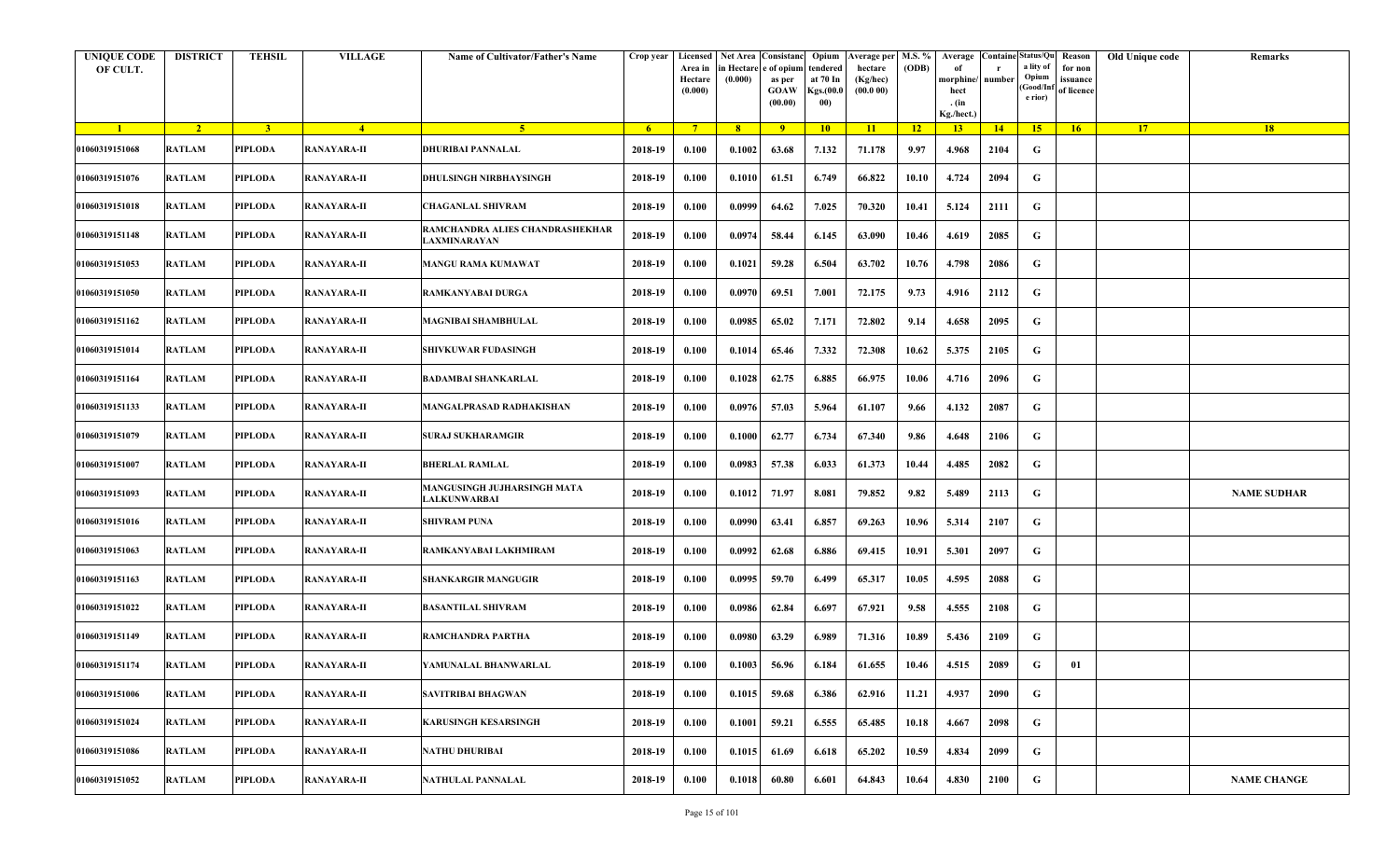| <b>UNIQUE CODE</b><br>OF CULT. | <b>DISTRICT</b> | <b>TEHSIL</b>  | <b>VILLAGE</b>     | Name of Cultivator/Father's Name | Crop year      | Area in<br>Hectare<br>(0.000) | Licensed   Net Area Consistanc<br>ı Hectar<br>(0.000) | e of opium<br>as per<br><b>GOAW</b><br>(00.00) | Opium<br>tendered<br>at 70 In<br>Kgs.(00.0<br>00) | <b>Average per</b><br>hectare<br>(Kg/hec)<br>(00.000) | M.S. %<br>(ODB) | Average<br>morphine/<br>hect<br>. (in<br>Kg./hect.) | Containe Status/Qu<br>number | a lity of<br>Opium<br>(Good/In<br>e rior) | Reason<br>for non<br>issuance<br>of licence | Old Unique code | Remarks            |
|--------------------------------|-----------------|----------------|--------------------|----------------------------------|----------------|-------------------------------|-------------------------------------------------------|------------------------------------------------|---------------------------------------------------|-------------------------------------------------------|-----------------|-----------------------------------------------------|------------------------------|-------------------------------------------|---------------------------------------------|-----------------|--------------------|
| $\blacksquare$ 1               | $\sqrt{2}$      | 3 <sup>1</sup> | $\sqrt{4}$         | 5 <sup>5</sup>                   | 6 <sup>6</sup> | $-7$                          | 8 <sup>1</sup>                                        | $-9$                                           | 10                                                | $\vert$ 11                                            | $-12$           | 13                                                  | 14                           | 15                                        | 16                                          | 17              | 18                 |
| 01060319151146                 | <b>RATLAM</b>   | PIPLODA        | RANAYARA-II        | RAJESH UMASHANKAR                | 2018-19        | 0.100                         | 0.1015                                                | 59.28                                          | 6.292                                             | 61.990                                                | 9.75            | 4.231                                               | 2101                         | G                                         |                                             |                 |                    |
| 01060319151110                 | <b>RATLAM</b>   | PIPLODA        | RANAYARA-II        | DAYARAM KAMLASHANKER             | 2018-19        | 0.100                         | 0.0991                                                | 60.18                                          | 6.362                                             | 64.198                                                | 10.67           | 4.795                                               | 2102                         | G                                         |                                             |                 |                    |
| 01060319151145                 | <b>RATLAM</b>   | PIPLODA        | <b>RANAYARA-II</b> | RAJENDRAKUMAR KESRIMAL           | 2018-19        | 0.100                         | 0.0998                                                | 60.81                                          | 6.524                                             | 65.371                                                | 10.41           | 4.764                                               | 2110                         | G                                         |                                             |                 |                    |
| 01060319151121                 | <b>RATLAM</b>   | PIPLODA        | <b>RANAYARA-II</b> | HUKMICHAND SHANKERLAL            | 2018-19        | 0.100                         | 0.1014                                                | 62.66                                          | 6.928                                             | 68.323                                                | 10.60           | 5.070                                               | 2103                         | G                                         |                                             |                 |                    |
| 01060319151001                 | <b>RATLAM</b>   | PIPLODA        | <b>RANAYARA-II</b> | <b>KESHURAM RATANLAL</b>         | 2018-19        | 0.100                         | 0.0977                                                | 55.87                                          | 5.691                                             | 58.250                                                | 10.54           | 4.297                                               | 2083                         | G                                         |                                             |                 |                    |
| 01060319155001                 | <b>RATLAM</b>   | PIPLODA        | BARGAD-I           | RAMNARAYAN KANHAYYALAL           | 2018-19        | 0.100                         | 0.1018                                                | 60.13                                          | 6.511                                             | 63.959                                                | 10.31           | 4.616                                               | 2154                         | G                                         |                                             |                 |                    |
| 01060319155003                 | <b>RATLAM</b>   | <b>PIPLODA</b> | <b>BARGAD-I</b>    | DROPATIBAI GHANSHYAM             | 2018-19        | 0.100                         | 0.0929                                                | 56.95                                          | 5.980                                             | 64.370                                                | 10.03           | 4.519                                               | 2155                         | G                                         |                                             |                 |                    |
| 01060319155005                 | <b>RATLAM</b>   | PIPLODA        | BARGAD-I           | CHIMANLAL KANHAYYALAL            | 2018-19        | 0.100                         | 0.0998                                                | 60.04                                          | 6.459                                             | 64.719                                                | 10.56           | 4.784                                               | 2156                         | G                                         |                                             |                 |                    |
| 01060319155006                 | <b>RATLAM</b>   | <b>PIPLODA</b> | BARGAD-I           | <b>DHULCHAND GANESHRAM</b>       | 2018-19        | 0.100                         | 0.0976                                                | 63.28                                          | 6.572                                             | 67.336                                                | 9.56            | 4.506                                               | 2168                         | G                                         |                                             |                 |                    |
| 01060319155008                 | <b>RATLAM</b>   | PIPLODA        | BARGAD-I           | AMBARAM PUNA                     | 2018-19        | 0.100                         | 0.0993                                                | 58.64                                          | 6.543                                             | 65.891                                                | 10.64           | 4.907                                               | 2157                         | G                                         |                                             |                 |                    |
| 01060319155009                 | <b>RATLAM</b>   | PIPLODA        | BARGAD-I           | RADHESHYAM MOTILAL ALIS MANGU    | 2018-19        | 0.100                         | 0.0985                                                | 63.41                                          | 6.622                                             | 67.228                                                | 10.71           | 5.040                                               | 2158                         | G                                         |                                             |                 | <b>NAME SUDHAR</b> |
| 01060319155016                 | <b>RATLAM</b>   | <b>PIPLODA</b> | BARGAD-I           | <b>BHAGWATILAL CHIMANLAL</b>     | 2018-19        | 0.100                         | 0.0997                                                | 62.14                                          | 6.835                                             | 68.556                                                | 10.07           | 4.833                                               | 2159                         | G                                         |                                             |                 |                    |
| 01060319155021                 | <b>RATLAM</b>   | PIPLODA        | BARGAD-I           | SONIBAI BAGDIRAM                 | 2018-19        | 0.100                         | 0.0992                                                | 66.72                                          | 7.330                                             | 73.891                                                | 9.73            | 5.032                                               | 2184                         | G                                         |                                             |                 | <b>NAME CHANGE</b> |
| 01060319155022                 | <b>RATLAM</b>   | PIPLODA        | BARGAD-I           | <b>GOPAL RAMLAL</b>              | 2018-19        | 0.100                         | 0.0967                                                | 63.80                                          | 6.626                                             | 68.521                                                | 9.81            | 4.705                                               | 2169                         | G                                         |                                             |                 |                    |
| 01060319155023                 | <b>RATLAM</b>   | PIPLODA        | BARGAD-I           | <b>KESHURAM NANURAM</b>          | 2018-19        | 0.100                         | 0.0990                                                | 62.09                                          | 6.821                                             | 68.899                                                | 10.26           | 4.948                                               | 2170                         | G                                         |                                             |                 |                    |
| 01060319155024                 | <b>RATLAM</b>   | <b>PIPLODA</b> | <b>BARGAD-I</b>    | <b>BADRILAL CHIMANLAL</b>        | 2018-19        | 0.100                         | 0.1036                                                | 66.70                                          | 7.528                                             | 72.664                                                | 10.34           | 5.259                                               | 2171                         | G                                         |                                             |                 |                    |
| 01060319155027                 | <b>RATLAM</b>   | PIPLODA        | BARGAD-I           | <b>BAGDIRAM RAMA</b>             | 2018-19        | 0.100                         | 0.1005                                                | 72.07                                          | 8.000                                             | 79.602                                                | 9.96            | 5.550                                               | 2191                         | G                                         |                                             |                 |                    |
| 01060319155031                 | <b>RATLAM</b>   | <b>PIPLODA</b> | BARGAD-I           | RAMLAL HARIRAM                   | 2018-19        | 0.100                         | 0.0990                                                | 56.56                                          | 6.133                                             | 61.949                                                | 10.71           | 4.644                                               | 2153                         | G                                         |                                             |                 |                    |
| 01060319155034                 | RATLAM          | PIPLODA        | <b>BARGAD-I</b>    | RAMKUNWARBAI RAMLAL              | 2018-19        | 0.100                         | 0.1001                                                | 60.19                                          | 6.466                                             | 64.595                                                | 10.55           | 4.770                                               | 2160                         | G                                         |                                             |                 |                    |
| 01060319155066                 | <b>RATLAM</b>   | PIPLODA        | <b>BARGAD-I</b>    | KALURAM SHRIRAM ALIS SHRILAL     | 2018-19        | 0.100                         | 0.0976                                                | 62.55                                          | 6.943                                             | 71.137                                                | 10.23           | 5.094                                               | 2161                         | G                                         |                                             |                 | <b>NAME SUDHAR</b> |
| 01060319155043                 | <b>RATLAM</b>   | PIPLODA        | <b>BARGAD-I</b>    | <b>MANGILAL PUNA</b>             | 2018-19        | 0.100                         | 0.0984                                                | 62.18                                          | 6.804                                             | 69.146                                                | 10.65           | 5.155                                               | 2162                         | G                                         |                                             |                 |                    |
| 01060319155048                 | <b>RATLAM</b>   | PIPLODA        | <b>BARGAD-I</b>    | <b>BHUWAN ONKARLAL</b>           | 2018-19        | 0.100                         | 0.1012                                                | 65.59                                          | 7.318                                             | 72.312                                                | 10.12           | 5.123                                               | 2172                         | G                                         |                                             |                 |                    |
| 01060319155051                 | <b>RATLAM</b>   | <b>PIPLODA</b> | <b>BARGAD-I</b>    | <b>JAGDISH UMMEDRAM</b>          | 2018-19        | 0.100                         | 0.0984                                                | 61.80                                          | 6.877                                             | 69.888                                                | 10.36           | 5.069                                               | 2163                         | G                                         |                                             |                 |                    |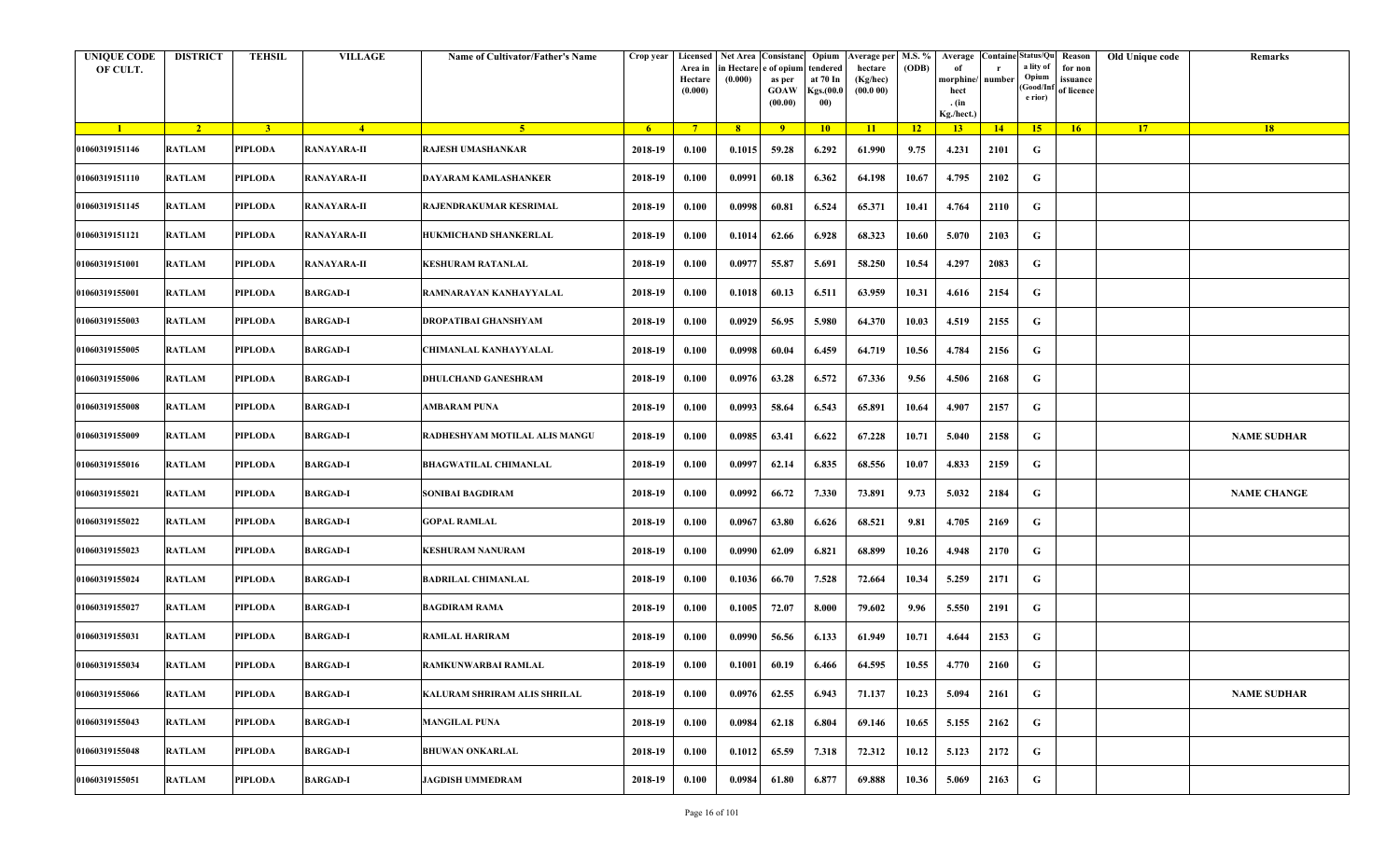| <b>UNIQUE CODE</b><br>OF CULT. | <b>DISTRICT</b> | <b>TEHSIL</b>  | <b>VILLAGE</b>   | Name of Cultivator/Father's Name | Crop year      | Licensed<br>Area in<br>Hectare<br>(0.000) | ı Hectar<br>(0.000) | Net Area Consistanc<br>e of opium<br>as per<br>GOAW<br>(00.00) | Opium<br>tendered<br>at 70 In<br><b>Kgs.</b> (00.<br>00) | <b>Average per</b><br>hectare<br>(Kg/hec)<br>(00.0 00) | M.S. %<br>(ODB) | Average<br>morphine/<br>hect<br>. (in<br>Kg./hect.) | <b>Containe Status/Qu</b><br>number | a lity of<br>Opium<br>(Good/In<br>e rior) | Reason<br>for non<br>issuance<br>of licence | Old Unique code | Remarks            |
|--------------------------------|-----------------|----------------|------------------|----------------------------------|----------------|-------------------------------------------|---------------------|----------------------------------------------------------------|----------------------------------------------------------|--------------------------------------------------------|-----------------|-----------------------------------------------------|-------------------------------------|-------------------------------------------|---------------------------------------------|-----------------|--------------------|
| $\blacksquare$                 | $\sqrt{2}$      | 3 <sup>°</sup> | $\overline{4}$   | $-5$                             | 6 <sup>1</sup> | $7^{\circ}$                               | 8 <sup>1</sup>      | $^{\circ}$                                                     | 10                                                       | 11                                                     | $\overline{12}$ | 13                                                  | 14                                  | 15                                        | 16                                          | 17              | 18                 |
| 01060319155055                 | <b>RATLAM</b>   | PIPLODA        | BARGAD-I         | <b>MANGILAL BHERULAL</b>         | 2018-19        | 0.100                                     | 0.0999              | 69.01                                                          | 7.532                                                    | 75.395                                                 | 10.88           | 5.742                                               | 2185                                | G                                         |                                             |                 |                    |
| 01060319155058                 | <b>RATLAM</b>   | <b>PIPLODA</b> | <b>BARGAD-I</b>  | SAMPATBAI CHIMANLAL              | 2018-19        | 0.100                                     | 0.1004              | 59.06                                                          | 6.378                                                    | 63.526                                                 | 11.02           | 4.901                                               | 2164                                | G                                         |                                             |                 | <b>NAME CHANGE</b> |
| 01060319155061                 | <b>RATLAM</b>   | PIPLODA        | BARGAD-I         | <b>MOHAN ONKAR</b>               | 2018-19        | 0.100                                     | 0.0945              | 66.02                                                          | 6.762                                                    | 71.556                                                 | 9.39            | 4.704                                               | 2186                                | G                                         |                                             |                 |                    |
| 01060319155067                 | <b>RATLAM</b>   | <b>PIPLODA</b> | <b>BARGAD-I</b>  | <b>NANURAM LALU</b>              | 2018-19        | 0.100                                     | 0.1002              | 65.99                                                          | 7.042                                                    | 70.279                                                 | 10.44           | 5.136                                               | 2173                                | G                                         |                                             |                 |                    |
| 01060319155071                 | <b>RATLAM</b>   | PIPLODA        | BARGAD-I         | <b>BALARAM PANNA</b>             | 2018-19        | 0.100                                     | 0.1005              | 65.19                                                          | 7.180                                                    | 71.443                                                 | 10.40           | 5.201                                               | 2174                                | G                                         |                                             |                 |                    |
| 01060319155076                 | <b>RATLAM</b>   | <b>PIPLODA</b> | <b>BARGAD-I</b>  | RAMKANYYABAI NANURAM             | 2018-19        | 0.100                                     | 0.0984              | 68.44                                                          | 7.167                                                    | 72.835                                                 | 10.24           | 5.221                                               | 2187                                | G                                         |                                             |                 |                    |
| 01060319155086                 | <b>RATLAM</b>   | <b>PIPLODA</b> | <b>BARGAD-I</b>  | <b>MANAKLAL BHANWARLAL</b>       | 2018-19        | 0.100                                     | 0.1005              | 63.51                                                          | 6.696                                                    | 66.627                                                 | 10.01           | 4.668                                               | 2175                                | G                                         |                                             |                 |                    |
| 01060319155106                 | <b>RATLAM</b>   | PIPLODA        | BARGAD-I         | PRATHVIRAJ RAMA                  | 2018-19        | 0.100                                     | 0.0995              | 61.02                                                          | 6.555                                                    | 65.879                                                 | 10.29           | 4.746                                               | 2176                                | G                                         |                                             |                 |                    |
| 01060319155101                 | <b>RATLAM</b>   | <b>PIPLODA</b> | BARGAD-I         | LAXMINARAYAN UMMEDRAM            | 2018-19        | 0.100                                     | 0.0974              | 58.70                                                          | 6.331                                                    | 65.000                                                 | 9.69            | 4.409                                               | 2165                                | G                                         |                                             |                 |                    |
| 01060319155111                 | <b>RATLAM</b>   | PIPLODA        | BARGAD-I         | <b>RATANLAL GULAB</b>            | 2018-19        | 0.100                                     | 0.0998              | 56.40                                                          | 6.188                                                    | 62.004                                                 | 10.64           | 4.618                                               | 2166                                | G                                         |                                             |                 |                    |
| 01060319155091                 | <b>RATLAM</b>   | <b>PIPLODA</b> | <b>BARGAD-I</b>  | BALARAM ALIS BALURAM BHERULAL    | 2018-19        | 0.100                                     | 0.0994              | 61.15                                                          | 6.665                                                    | 67.052                                                 | 10.60           | 4.976                                               | 2177                                | G                                         |                                             |                 | <b>NAME SUDHAR</b> |
| 01060319155084                 | <b>RATLAM</b>   | PIPLODA        | BARGAD-I         | <b>MOTILAL ONKARLAL</b>          | 2018-19        | 0.100                                     | 0.1002              | 66.84                                                          | 7.238                                                    | 72.236                                                 | 9.98            | 5.046                                               | 2190                                | G                                         |                                             |                 |                    |
| 01060319155089                 | <b>RATLAM</b>   | <b>PIPLODA</b> | BARGAD-I         | <b>AMBARAM BHERULAL</b>          | 2018-19        | 0.100                                     | 0.1000              | 60.61                                                          | 6.329                                                    | 63.290                                                 | 10.05           | 4.453                                               | 2178                                | G                                         |                                             |                 |                    |
| 01060319155085                 | <b>RATLAM</b>   | <b>PIPLODA</b> | <b>BARGAD-I</b>  | RADHESHYAM KANHAYYALAL           | 2018-19        | 0.100                                     | 0.0990              | 59.87                                                          | 6.372                                                    | 64.364                                                 | 10.36           | 4.668                                               | 2167                                | G                                         |                                             |                 |                    |
| 01060319155090                 | <b>RATLAM</b>   | <b>PIPLODA</b> | <b>BARGAD-I</b>  | AYODHYABAI BHANWARLAL            | 2018-19        | 0.100                                     | 0.1004              | 61.65                                                          | 6.491                                                    | 64.651                                                 | 10.41           | 4.711                                               | 2179                                | G                                         |                                             |                 |                    |
| 01060319155082                 | <b>RATLAM</b>   | <b>PIPLODA</b> | <b>BARGAD-I</b>  | KELASHCHANRA KANHAYYLAL          | 2018-19        | 0.100                                     | 0.0990              | 62.51                                                          | 6.689                                                    | 67.566                                                 | 9.93            | 4.696                                               | 2180                                | G                                         |                                             |                 |                    |
| 01060319155065                 | <b>RATLAM</b>   | PIPLODA        | BARGAD-I         | <b>SHANTIBAI DEVRAM</b>          | 2018-19        | 0.100                                     | 0.0987              | 60.57                                                          | 6.749                                                    | 68.379                                                 | 10.78           | 5.160                                               | 2181                                | G                                         |                                             |                 |                    |
| 01060319155013                 | <b>RATLAM</b>   | <b>PIPLODA</b> | <b>BARGAD-I</b>  | <b>BALMUKUND HIRALAL</b>         | 2018-19        | 0.100                                     | 0.0985              | 64.67                                                          | 6.846                                                    | 69.503                                                 | 10.28           | 5.001                                               | 2188                                | G                                         |                                             |                 |                    |
| 01060319155107                 | <b>RATLAM</b>   | PIPLODA        | <b>BARGAD-I</b>  | <b>RAMESHWAR BHERULAL</b>        | 2018-19        | 0.100                                     | 0.0989              | 60.01                                                          | 6.284                                                    | 63.539                                                 | 9.87            | 4.390                                               | 2182                                | G                                         |                                             |                 |                    |
| 01060319155115                 | <b>RATLAM</b>   | <b>PIPLODA</b> | <b>BARGAD-I</b>  | <b>SITABAI KESHURAM</b>          | 2018-19        | 0.100                                     | 0.0998              | 62.15                                                          | 6.757                                                    | 67.705                                                 | 9.99            | 4.734                                               | 2183                                | G                                         |                                             |                 |                    |
| 01060319155011                 | <b>RATLAM</b>   | PIPLODA        | <b>BARGAD-I</b>  | <b>RAMLAL GULAB</b>              | 2018-19        | 0.100                                     | 0.0999              | 62.66                                                          | 6.884                                                    | 68.909                                                 | 11.06           | 5.335                                               | 2189                                | G                                         |                                             |                 |                    |
| 01060319155040                 | <b>RATLAM</b>   | PIPLODA        | <b>BARGAD-II</b> | <b>RAMESHWAR VANIRAM</b>         | 2018-19        | 0.100                                     | 0.0530              | 60.24                                                          | 3.477                                                    | 65.604                                                 | 10.64           | 4.886                                               | 2142                                | $\mathbf G$                               |                                             |                 |                    |
| 01060319155054                 | <b>RATLAM</b>   | <b>PIPLODA</b> | <b>BARGAD-II</b> | <b>NANURAM KEHSURAM</b>          | 2018-19        | 0.100                                     | 0.1010              | 58.98                                                          | 6.656                                                    | 65.901                                                 | 10.46           | 4.825                                               | 2131                                | $\mathbf G$                               |                                             |                 |                    |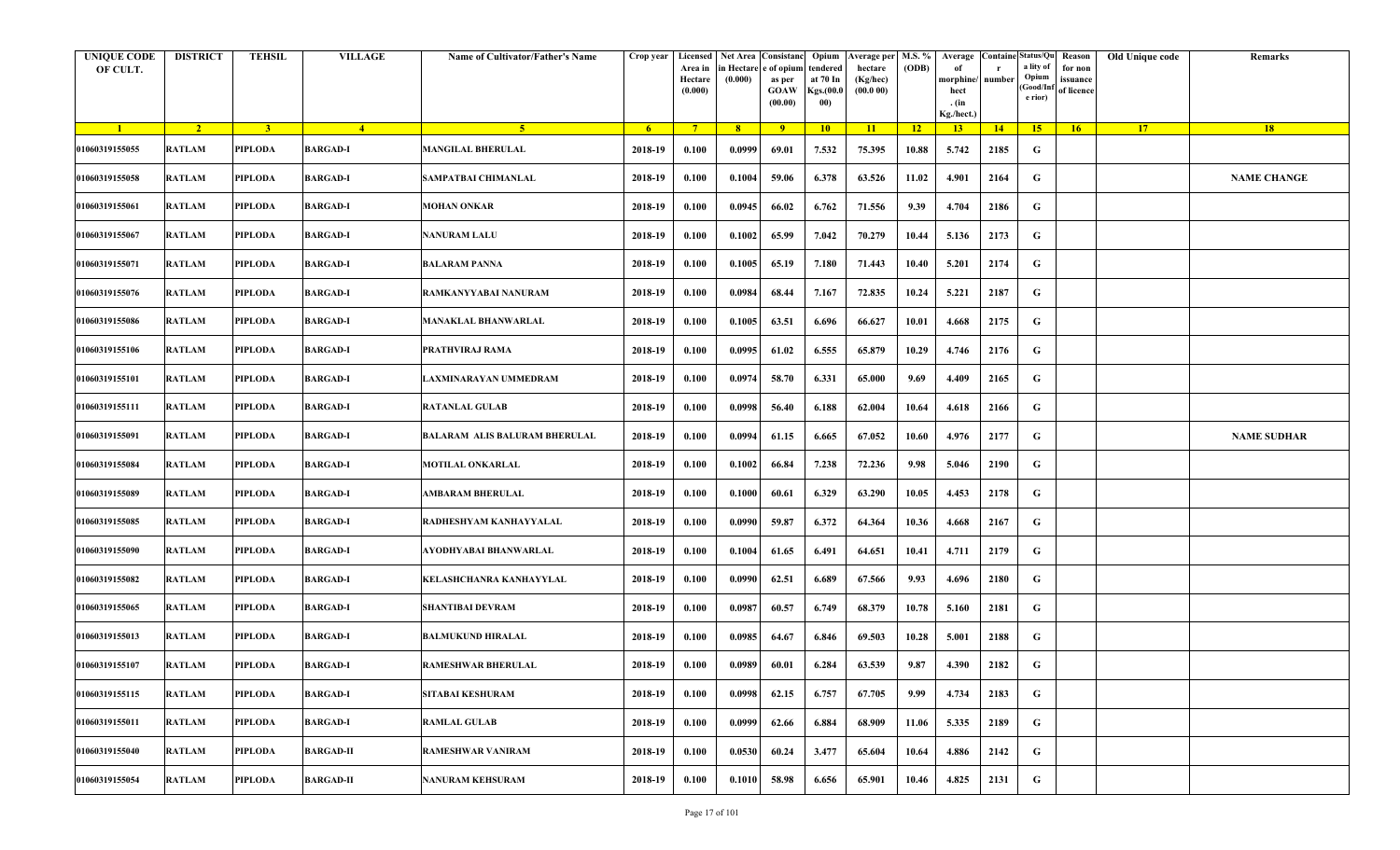| <b>UNIQUE CODE</b><br>OF CULT. | <b>DISTRICT</b> | <b>TEHSIL</b>  | <b>VILLAGE</b>   | Name of Cultivator/Father's Name  | Crop year      | Area in<br>Hectare<br>(0.000) | Licensed Net Area Consistanc<br>ı Hectar<br>(0.000) | e of opium<br>as per<br><b>GOAW</b> | Opium<br>tendered<br>at 70 In<br>Kgs.(00.0 | <b>Average per</b><br>hectare<br>(Kg/hec)<br>(00.000) | M.S. %<br>(ODB) | Average<br>morphine/<br>hect | <b>Containe Status/Qu</b><br>number | a lity of<br>Opium<br>(Good/In:<br>e rior) | Reason<br>for non<br>issuance<br>of licence | Old Unique code | Remarks            |
|--------------------------------|-----------------|----------------|------------------|-----------------------------------|----------------|-------------------------------|-----------------------------------------------------|-------------------------------------|--------------------------------------------|-------------------------------------------------------|-----------------|------------------------------|-------------------------------------|--------------------------------------------|---------------------------------------------|-----------------|--------------------|
|                                |                 |                |                  |                                   |                |                               |                                                     | (00.00)                             | 00)                                        |                                                       |                 | . (in<br>Kg./hect.)          |                                     |                                            |                                             |                 |                    |
| $\blacksquare$                 | $\sqrt{2}$      | 3 <sup>2</sup> | $\overline{4}$   | -5.                               | 6 <sup>6</sup> | $-7$                          | 8 <sup>1</sup>                                      | $^{\circ}$                          | 10                                         | $\vert$ 11                                            | $-12$           | 13                           | 14                                  | 15                                         | 16                                          | 17              | 18                 |
| 01060319155059                 | <b>RATLAM</b>   | PIPLODA        | <b>BARGAD-II</b> | <b>RAMLAL KANIRAM</b>             | 2018-19        | 0.100                         | 0.0988                                              | 63.04                               | 6.565                                      | 66.447                                                | 10.55           | 4.907                        | 2143                                | G                                          |                                             |                 |                    |
| 01060319155060                 | <b>RATLAM</b>   | PIPLODA        | <b>BARGAD-II</b> | NANALAL KANHAIYALAL               | 2018-19        | 0.100                         | 0.1009                                              | 59.42                               | 6.460                                      | 64.024                                                | 10.65           | 4.773                        | 2132                                | G                                          |                                             |                 |                    |
| 01060319155073                 | <b>RATLAM</b>   | PIPLODA        | <b>BARGAD-II</b> | <b>MANGILAL MANGNIRAM</b>         | 2018-19        | 0.100                         | 0.0788                                              | 56.49                               | 4.987                                      | 63.287                                                | 10.43           | 4.621                        | 2130                                | G                                          |                                             |                 |                    |
| 01060319155097                 | <b>RATLAM</b>   | PIPLODA        | <b>BARGAD-II</b> | KESLASH SHYAMSUNDAR               | 2018-19        | 0.100                         | 0.0993                                              | 60.63                               | 6.254                                      | 62.981                                                | 10.84           | 4.779                        | 2144                                | G                                          |                                             |                 |                    |
| 01060319155099                 | <b>RATLAM</b>   | PIPLODA        | <b>BARGAD-II</b> | <b>KODARLAL BAGDIRAM</b>          | 2018-19        | 0.100                         | 0.0997                                              | 58.03                               | 6.383                                      | 64.022                                                | 10.74           | 4.813                        | 2121                                | G                                          |                                             |                 |                    |
| 01060319155049                 | <b>RATLAM</b>   | PIPLODA        | <b>BARGAD-II</b> | SHARDABAI GITABAI                 | 2018-19        | 0.100                         | 0.0980                                              | 57.84                               | 6.247                                      | 63.745                                                | 10.62           | 4.739                        | 2122                                | G                                          |                                             |                 |                    |
| 01060319155030                 | <b>RATLAM</b>   | <b>PIPLODA</b> | <b>BARGAD-II</b> | <b>MOHANLAL RAMAJI</b>            | 2018-19        | 0.100                         | 0.1008                                              | 63.82                               | 6.929                                      | 68.740                                                | 10.59           | 5.096                        | 2145                                | G                                          |                                             |                 |                    |
| 01060319155029                 | <b>RATLAM</b>   | PIPLODA        | <b>BARGAD-II</b> | SHANKARLAL NANDAJI                | 2018-19        | 0.100                         | 0.1015                                              | 56.79                               | 6.287                                      | 61.941                                                | 10.95           | 4.748                        | 2116                                | G                                          |                                             |                 |                    |
| 01060319155063                 | <b>RATLAM</b>   | <b>PIPLODA</b> | <b>BARGAD-II</b> | <b>MANGILAL RAMKARAN</b>          | 2018-19        | 0.100                         | 0.0988                                              | 63.76                               | 6.877                                      | 69.605                                                | 10.71           | 5.218                        | 2133                                | G                                          |                                             |                 |                    |
| 01060319155077                 | <b>RATLAM</b>   | PIPLODA        | <b>BARGAD-II</b> | BALARAM HIRALAL                   | 2018-19        | 0.100                         | 0.0996                                              | 60.04                               | 6.484                                      | 65.100                                                | 10.46           | 4.767                        | 2123                                | G                                          |                                             |                 |                    |
| 01060319155025                 | <b>RATLAM</b>   | PIPLODA        | BARGAD-II        | <b>MANGUBAI JAGANNATH</b>         | 2018-19        | 0.100                         | 0.0946                                              | 59.13                               | 6.369                                      | 67.326                                                | 10.72           | 5.052                        | 2124                                | G                                          |                                             |                 |                    |
| 01060319155035                 | <b>RATLAM</b>   | <b>PIPLODA</b> | <b>BARGAD-II</b> | SHANKARLAL CHATARBHUJ             | 2018-19        | 0.100                         | 0.1000                                              | 63.28                               | 7.223                                      | 72.230                                                | 10.21           | 5.162                        | 2146                                | G                                          |                                             |                 |                    |
| 01060319155041                 | <b>RATLAM</b>   | PIPLODA        | <b>BARGAD-II</b> | SARJUBAI ALIS SURAJBAI UMASHANKAR | 2018-19        | 0.100                         | 0.0991                                              | 56.66                               | 6.119                                      | 61.746                                                | 10.20           | 4.409                        | 2117                                | G                                          |                                             |                 | <b>NAME SUDHAR</b> |
| 01060319155057                 | <b>RATLAM</b>   | PIPLODA        | <b>BARGAD-II</b> | SAYABKUNWAR KAMALSINGH            | 2018-19        | 0.100                         | 0.1000                                              | 54.90                               | 5.929                                      | 59.290                                                | 10.46           | 4.341                        | 2115                                | G                                          |                                             |                 |                    |
| 01060319155093                 | <b>RATLAM</b>   | <b>PIPLODA</b> | <b>BARGAD-II</b> | <b>GANESHRAM NADAR</b>            | 2018-19        | 0.100                         | 0.0990                                              | 62.99                               | 6.686                                      | 67.535                                                | 10.27           | 4.855                        | 2134                                | G                                          |                                             |                 |                    |
| 01060319155094                 | <b>RATLAM</b>   | <b>PIPLODA</b> | <b>BARGAD-II</b> | <b>GANESHRAM NATHURAM</b>         | 2018-19        | 0.100                         | 0.1000                                              | 64.04                               | 6.935                                      | 69.350                                                | 9.96            | 4.835                        | 2147                                | G                                          |                                             |                 |                    |
| 01060319155087                 | <b>RATLAM</b>   | PIPLODA        | <b>BARGAD-II</b> | AHMEDKHAN SHAKURKHAN              | 2018-19        | 0.100                         | 0.1009                                              | 62.28                               | 7.038                                      | 69.752                                                | 10.53           | 5.141                        | 2135                                | G                                          |                                             |                 |                    |
| 01060319155010                 | <b>RATLAM</b>   | <b>PIPLODA</b> | <b>BARGAD-II</b> | VISHNUKUNWAR GYANSINGH            | 2018-19        | 0.100                         | 0.1006                                              | 61.15                               | 6.578                                      | 65.388                                                | 10.76           | 4.925                        | 2136                                | G                                          |                                             |                 |                    |
| 01060319155033                 | <b>RATLAM</b>   | PIPLODA        | <b>BARGAD-II</b> | <b>SAMANDBAI BHERULAL</b>         | 2018-19        | 0.100                         | 0.0996                                              | 55.89                               | 6.116                                      | 61.406                                                | 10.40           | 4.470                        | 2118                                | G                                          |                                             |                 |                    |
| 01060319155037                 | <b>RATLAM</b>   | <b>PIPLODA</b> | <b>BARGAD-II</b> | SATYANARAYAN SHIVRAM              | 2018-19        | 0.100                         | 0.0994                                              | 58.63                               | 6.357                                      | 63.954                                                | 10.44           | 4.674                        | 2125                                | G                                          |                                             |                 |                    |
| 01060319155108                 | <b>RATLAM</b>   | <b>PIPLODA</b> | <b>BARGAD-II</b> | <b>KELASHCHANDRA RAMLAL</b>       | 2018-19        | 0.100                         | 0.0990                                              | 56.27                               | 6.085                                      | 61.465                                                | 10.61           | 4.565                        | 2119                                | $\mathbf G$                                |                                             |                 |                    |
| 01060319155064                 | <b>RATLAM</b>   | PIPLODA        | <b>BARGAD-II</b> | <b>BHARATLAL GANESHRAM</b>        | 2018-19        | 0.100                         | 0.1008                                              | 53.45                               | 5.887                                      | 58.403                                                | 10.93           | 4.468                        | 2114                                | G                                          |                                             |                 |                    |
| 01060319155083                 | <b>RATLAM</b>   | <b>PIPLODA</b> | <b>BARGAD-II</b> | KUSHALKUWAR GOVARDHANSINGH        | 2018-19        | 0.100                         | 0.0946                                              | 63.37                               | 6.428                                      | 67.949                                                | 10.94           | 5.203                        | 2137                                | G                                          |                                             |                 |                    |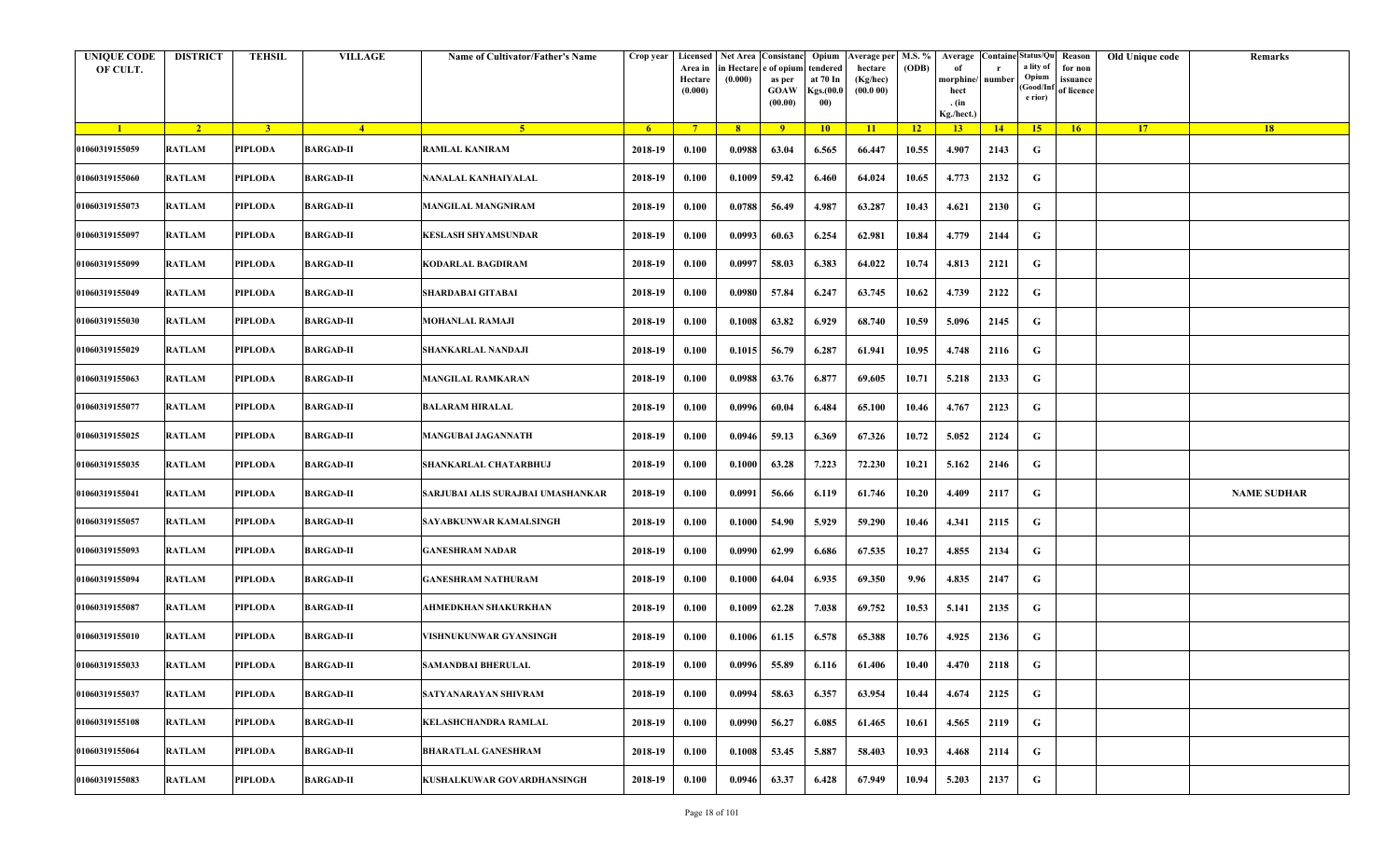| <b>UNIQUE CODE</b><br>OF CULT. | <b>DISTRICT</b> | <b>TEHSIL</b>  | <b>VILLAGE</b>    | Name of Cultivator/Father's Name | Crop year      | Licensed<br>Area in<br>Hectare<br>(0.000) | Net Area Consistanc<br>ı Hectar<br>(0.000) | e of opium<br>as per<br><b>GOAW</b> | Opium<br>tendered<br>at 70 In<br>Kgs.(00. | <b>Average per</b><br>hectare<br>(Kg/hec)<br>(00.000) | M.S. %<br>(ODB) | Average<br>morphine/<br>hect | <b>Containe Status/Qu</b><br>number | a lity of<br>Opium<br>(Good/In | Reason<br>for non<br>issuance<br>of licence | Old Unique code | Remarks            |
|--------------------------------|-----------------|----------------|-------------------|----------------------------------|----------------|-------------------------------------------|--------------------------------------------|-------------------------------------|-------------------------------------------|-------------------------------------------------------|-----------------|------------------------------|-------------------------------------|--------------------------------|---------------------------------------------|-----------------|--------------------|
|                                |                 |                |                   |                                  |                |                                           |                                            | (00.00)                             | 00)                                       |                                                       |                 | . (in<br>Kg./hect.)          |                                     | e rior)                        |                                             |                 |                    |
| $\blacksquare$                 | $\sqrt{2}$      | 3 <sup>2</sup> | $\overline{4}$    | -5.                              | 6 <sup>6</sup> | $-7$                                      | 8 <sup>1</sup>                             | $^{\circ}$                          | 10                                        | $\vert$ 11                                            | $-12$           | 13                           | 14                                  | 15                             | 16                                          | 17              | 18                 |
| 01060319155098                 | <b>RATLAM</b>   | PIPLODA        | <b>BARGAD-II</b>  | <b>GANGABAI KARULAL</b>          | 2018-19        | 0.100                                     | 0.1012                                     | 60.65                               | 6.498                                     | 64.209                                                | 10.14           | 4.558                        | 2138                                | G                              |                                             |                 |                    |
| 01060319155007                 | <b>RATLAM</b>   | PIPLODA        | <b>BARGAD-II</b>  | VARDICHANDRA KANIRAM             | 2018-19        | 0.100                                     | 0.0502                                     | 60.16                               | 3.283                                     | 65.398                                                | 10.29           | 4.711                        | 2148                                | G                              |                                             |                 |                    |
| 01060319155050                 | <b>RATLAM</b>   | PIPLODA        | <b>BARGAD-II</b>  | NATHIBAI BHERULAL                | 2018-19        | 0.100                                     | 0.1001                                     | 63.28                               | 6.708                                     | 67.013                                                | 9.88            | 4.634                        | 2151                                | G                              |                                             |                 |                    |
| 01060319155039                 | <b>RATLAM</b>   | PIPLODA        | <b>BARGAD-II</b>  | <b>BHULIBAI BHERULAL</b>         | 2018-19        | 0.100                                     | 0.0987                                     | 62.96                               | 6.980                                     | 70.719                                                | 10.34           | 5.118                        | 2149                                | G                              |                                             |                 |                    |
| 01060319155075                 | <b>RATLAM</b>   | PIPLODA        | <b>BARGAD-II</b>  | AMBARAM PANNALAL                 | 2018-19        | 0.100                                     | 0.1026                                     | 59.23                               | 6.583                                     | 64.162                                                | 10.18           | 4.572                        | 2126                                | G                              |                                             |                 | <b>NAME CHANGE</b> |
| 01060319155028                 | <b>RATLAM</b>   | PIPLODA        | <b>BARGAD-II</b>  | SAMPATBAI KANHAIYALAL            | 2018-19        | 0.100                                     | 0.0895                                     | 53.94                               | 5.248                                     | 58.637                                                | 9.81            | 4.026                        | 2120                                | G                              |                                             |                 | <b>NAME CHANGE</b> |
| 01060319155032                 | <b>RATLAM</b>   | <b>PIPLODA</b> | <b>BARGAD-II</b>  | <b>MANGILAL BALU</b>             | 2018-19        | 0.100                                     | 0.0979                                     | 61.94                               | 6.468                                     | 66.067                                                | 9.70            | 4.486                        | 2139                                | G                              |                                             |                 | <b>NAME CHANGE</b> |
| 01060319155019                 | <b>RATLAM</b>   | PIPLODA        | <b>BARGAD-II</b>  | <b>CHOGALAL KANHAYALAL</b>       | 2018-19        | 0.100                                     | 0.0992                                     | 60.23                               | 6.643                                     | 66.966                                                | 10.49           | 4.917                        | 2150                                | G                              |                                             |                 | <b>NAME CHANGE</b> |
| 01060319155092                 | <b>RATLAM</b>   | <b>PIPLODA</b> | <b>BARGAD-II</b>  | RAMBHABAI BHAWARLAL              | 2018-19        | 0.100                                     | 0.0881                                     | 57.16                               | 5.087                                     | 57.741                                                | 11.37           | 4.596                        | 2140                                | G                              |                                             |                 | <b>NAME CHANGE</b> |
| 01060319155018                 | <b>RATLAM</b>   | PIPLODA        | <b>BARGAD-II</b>  | <b>MANGILAL AMBALAL</b>          | 2018-19        | 0.100                                     | 0.0988                                     | 57.94                               | 6.373                                     | 64.504                                                | 10.96           | 4.949                        | 2127                                | G                              |                                             |                 |                    |
| 01060319155044                 | <b>RATLAM</b>   | PIPLODA        | BARGAD-II         | <b>MOTILAL GANESHRAM</b>         | 2018-19        | 0.100                                     | 0.1028                                     | 58.30                               | 6.580                                     | 64.008                                                | 10.48           | 4.695                        | 2141                                | G                              |                                             |                 |                    |
| 01060319155042                 | <b>RATLAM</b>   | <b>PIPLODA</b> | <b>BARGAD-II</b>  | RAJARAM BHAGIRATH                | 2018-19        | 0.100                                     | 0.0828                                     | 55.20                               | 5.220                                     | 63.043                                                | 10.80           | 4.766                        | 2128                                | G                              |                                             |                 |                    |
| 01060319155020                 | <b>RATLAM</b>   | PIPLODA        | <b>BARGAD-II</b>  | DURGABAI RAMNARAYAN              | 2018-19        | 0.100                                     | 0.0988                                     | 57.39                               | 6.264                                     | 63.401                                                | 11.40           | 5.059                        | 2129                                | G                              |                                             |                 |                    |
| 01060319155014                 | <b>RATLAM</b>   | PIPLODA        | <b>BARGAD-II</b>  | KALABAI VARDICHAND               | 2018-19        | 0.100                                     | 0.0957                                     | 64.82                               | 6.741                                     | 70.439                                                | 9.73            | 4.798                        | 2152                                | G                              |                                             |                 | <b>NAME SUDHAR</b> |
| 01060316073051                 | <b>RATLAM</b>   | PIPLODA        | MANANKHEDA        | NANDRAM KALURAM                  | 2018-19        | 0.100                                     | 0.0992                                     | 66.47                               | 6.761                                     | 68.155                                                | 10.15           | 4.842                        | 2049                                | G                              |                                             |                 |                    |
| 01060316073016                 | <b>RATLAM</b>   | <b>PIPLODA</b> | <b>MANANKHEDA</b> | <b>SUKHLAL RAMLAL</b>            | 2018-19        | 0.100                                     | 0.0973                                     | 62.67                               | 6.706                                     | 68.921                                                | 10.87           | 5.244                        | 2043                                | G                              |                                             |                 |                    |
| 01060316073059                 | <b>RATLAM</b>   | PIPLODA        | MANANKHEDA        | RAMNARAYAN AMRA                  | 2018-19        | 0.100                                     | 0.0983                                     | 60.64                               | 6.411                                     | 65.219                                                | 10.26           | 4.684                        | 2044                                | G                              |                                             |                 |                    |
| 01060316073005                 | <b>RATLAM</b>   | <b>PIPLODA</b> | MANANKHEDA        | <b>GITABAI BHERULAL</b>          | 2018-19        | 0.100                                     | 0.0990                                     | 56.62                               | 5.702                                     | 57.596                                                | 10.21           | 4.117                        | 2038                                | G                              | 08                                          |                 |                    |
| 01060316073028                 | <b>RATLAM</b>   | <b>PIPLODA</b> | MANANKHEDA        | <b>KANWARLAL BHERULAL</b>        | 2018-19        | 0.100                                     | 0.0987                                     | 53.70                               | 5.508                                     | 55.805                                                | 10.61           | 4.145                        | 2032                                | G                              |                                             |                 |                    |
| 01060316073019                 | <b>RATLAM</b>   | <b>PIPLODA</b> | MANANKHEDA        | <b>BALWANTSINGH RATANSINGH</b>   | 2018-19        | 0.100                                     | 0.0950                                     | 59.71                               | 6.338                                     | 66.716                                                | 9.96            | 4.651                        | 2039                                | G                              |                                             |                 |                    |
| 01060316073027                 | <b>RATLAM</b>   | PIPLODA        | MANANKHEDA        | UDAYKUNWAR RAMASINGH             | 2018-19        | 0.100                                     | 0.0963                                     | 56.97                               | 5.689                                     | 59.076                                                | 10.46           | 4.325                        | 2040                                | G                              |                                             |                 |                    |
| 01060316073047                 | <b>RATLAM</b>   | PIPLODA        | MANANKHEDA        | <b>SURAJBAI CHENRAM</b>          | 2018-19        | 0.100                                     | 0.0944                                     | 62.01                               | 6.502                                     | 68.877                                                | 10.76           | 5.188                        | 2045                                | G                              |                                             |                 |                    |
| 01060316073004                 | <b>RATLAM</b>   | <b>PIPLODA</b> | MANANKHEDA        | <b>MATHURABAI PUNA</b>           | 2018-19        | 0.100                                     | 0.0696                                     | 59.63                               | 4.651                                     | 66.825                                                | 10.26           | 4.799                        | 2041                                | G                              |                                             |                 |                    |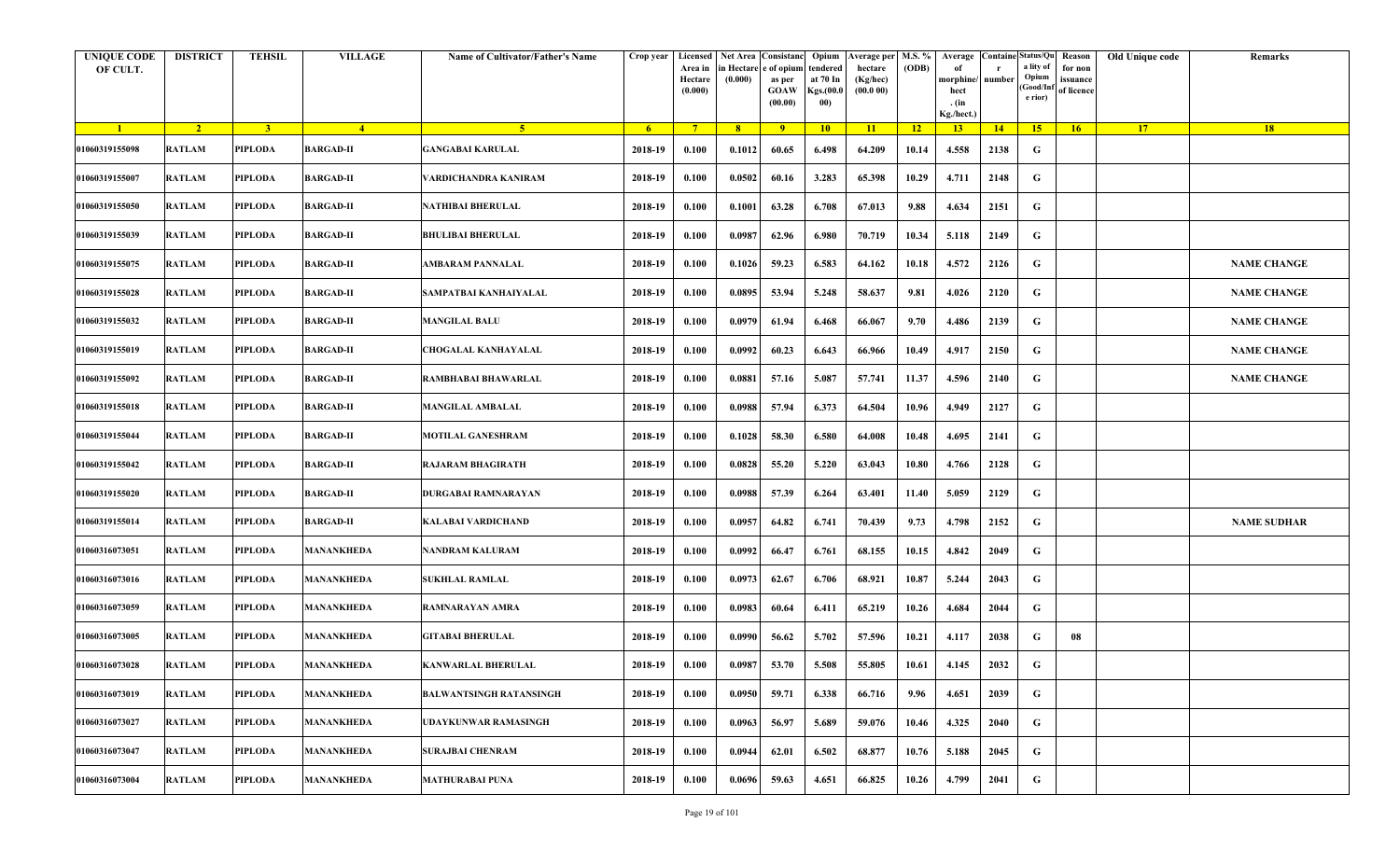| <b>UNIQUE CODE</b><br>OF CULT. | <b>DISTRICT</b> | <b>TEHSIL</b>           | <b>VILLAGE</b>     | Name of Cultivator/Father's Name | Crop year      | Licensed<br>Area in<br>Hectare<br>(0.000) | Net Area Consistanc<br>ı Hectar<br>(0.000) | e of opium<br>as per<br><b>GOAW</b><br>(00.00) | Opium<br>tendered<br>at 70 In<br>Kgs.(00.<br>00) | <b>Average per</b><br>hectare<br>(Kg/hec)<br>(00.000) | M.S. %<br>(ODB) | Average<br>morphine/<br>hect<br>. (in<br>Kg./hect.) | <b>Containe Status/Qu</b><br>number | a lity of<br>Opium<br>(Good/In<br>e rior) | Reason<br>for non<br>issuance<br>of licence | Old Unique code | Remarks            |
|--------------------------------|-----------------|-------------------------|--------------------|----------------------------------|----------------|-------------------------------------------|--------------------------------------------|------------------------------------------------|--------------------------------------------------|-------------------------------------------------------|-----------------|-----------------------------------------------------|-------------------------------------|-------------------------------------------|---------------------------------------------|-----------------|--------------------|
| $\blacksquare$ 1               | $\sqrt{2}$      | $\overline{\mathbf{3}}$ | $\sqrt{4}$         | -5.                              | 6 <sup>6</sup> | $-7$                                      | 8 <sup>1</sup>                             | $^{\circ}$                                     | 10                                               | $\vert$ 11                                            | $\overline{12}$ | 13                                                  | 14                                  | 15                                        | 16                                          | 17              | 18                 |
| 01060316073034                 | <b>RATLAM</b>   | PIPLODA                 | MANANKHEDA         | SITABAI JAGANNATH                | 2018-19        | 0.100                                     | 0.0906                                     | 51.57                                          | 5.385                                            | 59.437                                                | 10.61           | 4.415                                               | 2031                                | G                                         |                                             |                 |                    |
| 01060316073007                 | <b>RATLAM</b>   | PIPLODA                 | MANANKHEDA         | SHAMUBAI RAMNARAYAN              | 2018-19        | 0.100                                     | 0.0860                                     | 62.03                                          | 5.822                                            | 67.698                                                | 10.00           | 4.739                                               | 2042                                | G                                         |                                             |                 |                    |
| 01060316073043                 | <b>RATLAM</b>   | PIPLODA                 | MANANKHEDA         | NARMDABAI AMRIBAI                | 2018-19        | 0.100                                     | 0.0984                                     | 57.80                                          | 5.879                                            | 59.746                                                | 9.71            | 4.061                                               | 2035                                | G                                         | 08                                          |                 |                    |
| 01060316073014                 | <b>RATLAM</b>   | PIPLODA                 | MANANKHEDA         | RUKMANIBAI NANURAM               | 2018-19        | 0.100                                     | 0.0969                                     | 52.03                                          | 5.106                                            | 52.693                                                | 11.11           | 4.098                                               | 2034                                | G                                         | 08                                          |                 |                    |
| 01060316073041                 | <b>RATLAM</b>   | PIPLODA                 | MANANKHEDA         | <b>GOPAL BHERULAL</b>            | 2018-19        | 0.100                                     | 0.0986                                     | 60.96                                          | 6.096                                            | 61.826                                                | 10.10           | 4.371                                               | 2046                                | G                                         |                                             |                 |                    |
| 01060316073042                 | <b>RATLAM</b>   | PIPLODA                 | MANANKHEDA         | RAMNARAYAN AMBARAM               | 2018-19        | 0.100                                     | 0.1014                                     | 57.76                                          | 5.925                                            | 58.432                                                | 10.23           | 4.184                                               | 2036                                | G                                         | 08                                          |                 |                    |
| 01060316073058                 | <b>RATLAM</b>   | <b>PIPLODA</b>          | <b>MANANKHEDA</b>  | <b>HOKAMCHAND GOPAL</b>          | 2018-19        | 0.100                                     | 0.0908                                     | 56.43                                          | 5.248                                            | 57.797                                                | 10.08           | 4.078                                               | 2033                                | G                                         | 08                                          |                 | <b>NAME CHANGE</b> |
| 01060316073001                 | <b>RATLAM</b>   | PIPLODA                 | MANANKHEDA         | <b>GANGABAI RAMPRATAP</b>        | 2018-19        | 0.100                                     | 0.0977                                     | 63.34                                          | 6.307                                            | 64.555                                                | 10.78           | 4.871                                               | 2047                                | G                                         |                                             |                 | <b>NAME CHANGE</b> |
| 01060316073054                 | <b>RATLAM</b>   | <b>PIPLODA</b>          | MANANKHEDA         | <b>MANGILAL MEGHRAJ</b>          | 2018-19        | 0.100                                     | 0.0974                                     | 57.21                                          | 5.558                                            | 57.064                                                | 9.93            | 3.966                                               | 2037                                | G                                         | 04                                          |                 | <b>NAME SUDHAR</b> |
| 01060316073018                 | <b>RATLAM</b>   | PIPLODA                 | MANANKHEDA         | VAJERAM SHANKARLAL               | 2018-19        | 0.100                                     | 0.0939                                     | 65.40                                          | 6.475                                            | 68.956                                                | 10.47           | 5.053                                               | 2048                                | G                                         |                                             | 01060316074073  |                    |
| 01060319173002                 | <b>RATLAM</b>   | PIPLODA                 | BADAYLAMATA        | <b>BAGDIBAI KESHURAM</b>         | 2018-19        | 0.100                                     | 0.1002                                     | 59.67                                          | 6.095                                            | 60.828                                                | 10.54           | 4.488                                               | 2000                                | G                                         | 08                                          |                 | <b>NAME CHANGE</b> |
| 01060319173004                 | <b>RATLAM</b>   | <b>PIPLODA</b>          | BADAYLAMATA        | SHAMBHULAL DHURA                 | 2018-19        | 0.100                                     | 0.0998                                     | 60.35                                          | 7.147                                            | 71.613                                                | 10.97           | 5.499                                               | 1998                                | G                                         |                                             |                 |                    |
| 01060319173013                 | <b>RATLAM</b>   | PIPLODA                 | BADAYLAMATA        | SHANKARLAL BHUWAN                | 2018-19        | 0.100                                     | 0.0998                                     | 64.47                                          | 6.650                                            | 66.633                                                | 11.03           | 5.144                                               | 2002                                | G                                         |                                             |                 |                    |
| 01060319173024                 | <b>RATLAM</b>   | PIPLODA                 | BADAYLAMATA        | <b>BADRILAL MANGILAL</b>         | 2018-19        | 0.100                                     | 0.1032                                     | 51.90                                          | 5.642                                            | 54.671                                                | 10.52           | 4.026                                               | 1996                                | G                                         |                                             |                 |                    |
| 01060319173012                 | <b>RATLAM</b>   | PIPLODA                 | BADAYLAMATA        | <b>MANGILAL RAMAJI</b>           | 2018-19        | 0.100                                     | 0.0981                                     | 60.04                                          | 6.330                                            | 64.526                                                | 10.61           | 4.792                                               | 2004                                | G                                         |                                             |                 |                    |
| 01060319173010                 | <b>RATLAM</b>   | <b>PIPLODA</b>          | BADAYLAMATA        | NANDRAM BHAGIRATH                | 2018-19        | 0.100                                     | 0.0949                                     | 62.84                                          | 6.275                                            | 66.122                                                | 10.17           | 4.707                                               | 2003                                | G                                         |                                             |                 |                    |
| 01060319173022                 | <b>RATLAM</b>   | PIPLODA                 | BADAYLAMATA        | <b>MOHANLAL LAXMIBAI</b>         | 2018-19        | 0.100                                     | 0.1009                                     | 62.09                                          | 6.236                                            | 61.804                                                | 10.66           | 4.612                                               | 2001                                | G                                         |                                             |                 |                    |
| 01060319173027                 | <b>RATLAM</b>   | <b>PIPLODA</b>          | BADAYLAMATA        | <b>BAGDIRAM ONKARJI</b>          | 2018-19        | 0.100                                     | 0.1000                                     | 59.07                                          | 6.050                                            | 60.500                                                | 10.65           | 4.511                                               | 1997                                | G                                         |                                             |                 |                    |
| 01060319173014                 | <b>RATLAM</b>   | <b>PIPLODA</b>          | <b>BADAYLAMATA</b> | <b>BADRILAL LAXMAN</b>           | 2018-19        | 0.100                                     |                                            |                                                |                                                  |                                                       |                 |                                                     |                                     | $\mathbf{F}$                              |                                             |                 |                    |
| 01060319173008                 | <b>RATLAM</b>   | <b>PIPLODA</b>          | BADAYLAMATA        | <b>NANDRAM NATHU</b>             | 2018-19        | 0.100                                     | 0.0609                                     | 60.47                                          | 3.628                                            | 59.573                                                | 11.76           | 4.904                                               | 1999                                | G                                         |                                             |                 |                    |
| 01060319149013                 | <b>RATLAM</b>   | <b>PIPLODA</b>          | SEMALKHEDI         | <b>BALARAM MADHO</b>             | 2018-19        | 0.100                                     | 0.1000                                     | 58.46                                          | 6.481                                            | 64.810                                                | 10.85           | 4.922                                               | 1993                                | G                                         |                                             |                 |                    |
| 01060319149023                 | <b>RATLAM</b>   | PIPLODA                 | SEMALKHEDI         | NATHUSINGH SULTANSINGH           | 2018-19        | 0.100                                     | 0.0967                                     | 61.46                                          | 6.998                                            | 72.368                                                | 11.62           | 5.886                                               | 1995                                | G                                         |                                             |                 |                    |
| 01060319149014                 | <b>RATLAM</b>   | <b>PIPLODA</b>          | SEMALKHEDI         | <b>JAGDISH RADHESHYAM</b>        | 2018-19        | 0.100                                     | 0.0952                                     | 61.49                                          | 6.738                                            | 70.777                                                | 10.16           | 5.033                                               | 1994                                | G                                         |                                             |                 |                    |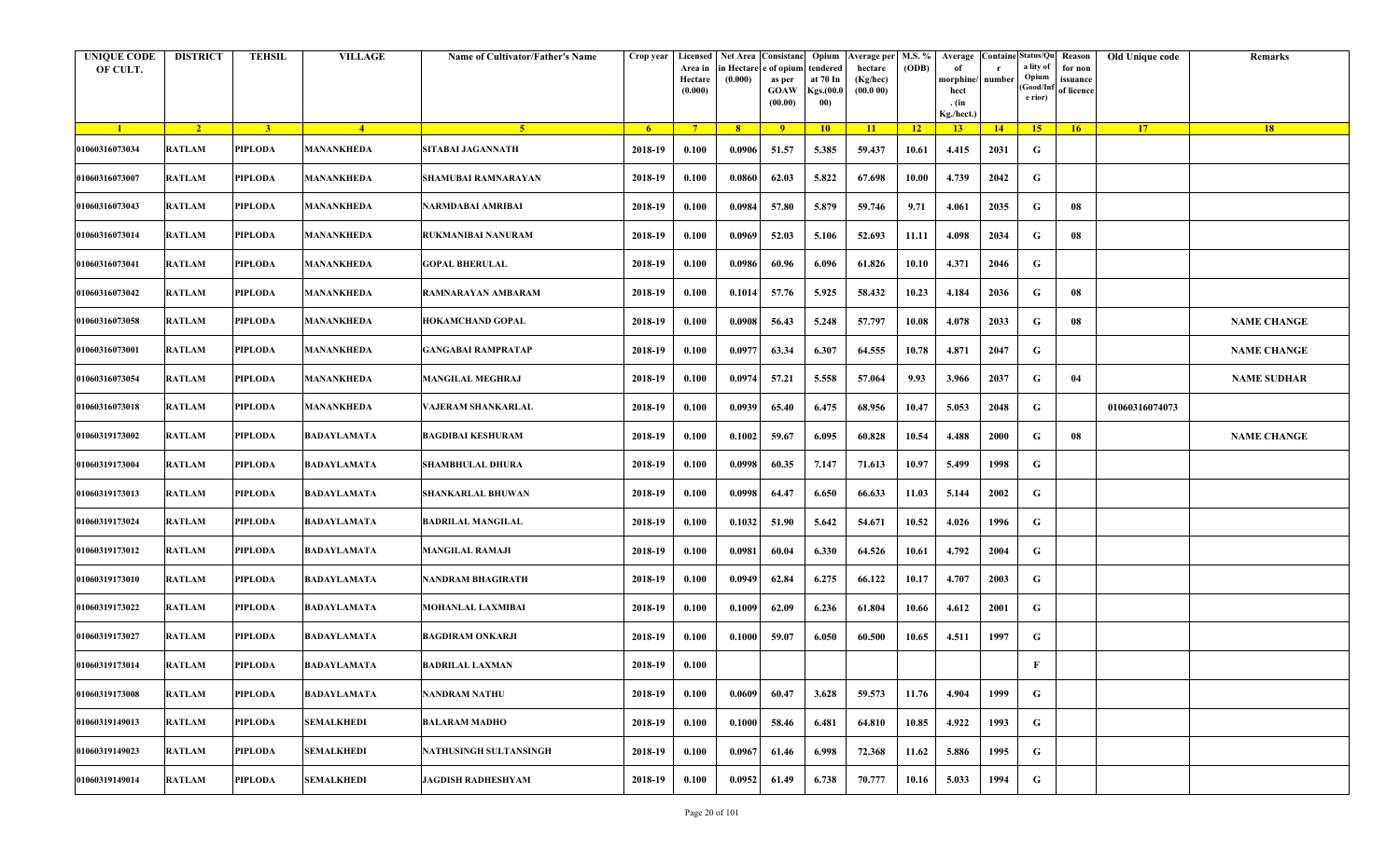| <b>UNIQUE CODE</b><br>OF CULT. | <b>DISTRICT</b> | <b>TEHSIL</b>  | <b>VILLAGE</b>    | Name of Cultivator/Father's Name | Crop year      | Area in<br>Hectare<br>(0.000) | Licensed   Net Area Consistanc<br>ı Hectar<br>(0.000) | e of opium<br>as per<br><b>GOAW</b><br>(00.00) | Opium<br>tendered<br>at 70 In<br>Kgs.(00.0<br>00) | <b>Average per</b><br>hectare<br>(Kg/hec)<br>(00.000) | M.S. %<br>(ODB) | Average<br>morphine/<br>hect<br>. (in<br>Kg./hect.) | <b>Containe Status/Qu</b><br>number | a lity of<br>Opium<br>(Good/In<br>e rior) | Reason<br>for non<br>issuance<br>of licence | Old Unique code | Remarks                                    |
|--------------------------------|-----------------|----------------|-------------------|----------------------------------|----------------|-------------------------------|-------------------------------------------------------|------------------------------------------------|---------------------------------------------------|-------------------------------------------------------|-----------------|-----------------------------------------------------|-------------------------------------|-------------------------------------------|---------------------------------------------|-----------------|--------------------------------------------|
| $\blacksquare$ 1               | $\sqrt{2}$      | 3 <sup>2</sup> | $\sqrt{4}$        | $\sqrt{5}$                       | 6 <sup>6</sup> | $-7$                          | 8 <sup>1</sup>                                        | $-9$                                           | 10                                                | $\vert$ 11                                            | $-12$           | 13                                                  | 14                                  | 15                                        | 16                                          | 17              | 18                                         |
| 01060319149005                 | <b>RATLAM</b>   | PIPLODA        | SEMALKHEDI        | KAMLABAI KANHAYYALAL             | 2018-19        | 0.100                         | 0.0683                                                | 58.70                                          | 4.646                                             | 68.023                                                | 10.99           | 5.233                                               | 1992                                | G                                         |                                             |                 |                                            |
| 01060319152031                 | <b>RATLAM</b>   | PIPLODA        | <b>PINGRALA</b>   | DURGABAI SHANKARLAL              | 2018-19        | 0.100                         | 0.0983                                                | 60.01                                          | 6.138                                             | 62.442                                                | 9.90            | 4.327                                               | 2016                                | G                                         |                                             |                 |                                            |
| 01060319152030                 | <b>RATLAM</b>   | PIPLODA        | PINGRALA          | <b>BAGDIRAM PANNA</b>            | 2018-19        | 0.100                         | 0.0984                                                | 68.81                                          | 7.274                                             | 73.923                                                | 10.20           | 5.278                                               | 2024                                | G                                         |                                             |                 |                                            |
| 01060319152002                 | <b>RATLAM</b>   | PIPLODA        | PINGRALA          | <b>BHULIBAI RANCHOR</b>          | 2018-19        | 0.100                         | 0.0975                                                | 56.50                                          | 6.199                                             | 63.579                                                | 10.46           | 4.655                                               | 2015                                | G                                         |                                             |                 |                                            |
| 01060319152063                 | <b>RATLAM</b>   | PIPLODA        | PINGRALA          | SITABAI VARDICHAND               | 2018-19        | 0.100                         | 0.0988                                                | 57.00                                          | 5.667                                             | 57.358                                                | 10.12           | 4.064                                               | 2018                                | G                                         |                                             |                 |                                            |
| 01060319152023                 | <b>RATLAM</b>   | PIPLODA        | PINGRALA          | KARULAL LACHCHIRAM               | 2018-19        | 0.100                         | 0.0988                                                | 62.49                                          | 6.651                                             | 67.318                                                | 10.91           | 5.141                                               | 2025                                | G                                         |                                             |                 | <b>NAME CHANGE</b>                         |
| 01060319152027                 | <b>RATLAM</b>   | <b>PIPLODA</b> | <b>PINGRALA</b>   | KANKUBAI JAGANNATH               | 2018-19        | 0.100                         | 0.0977                                                | 63.71                                          | 6.617                                             | 67.728                                                | 10.88           | 5.158                                               | 2026                                | G                                         |                                             |                 |                                            |
| 01060319152044                 | <b>RATLAM</b>   | PIPLODA        | PINGRALA          | <b>DOLATRAM DHURA</b>            | 2018-19        | 0.100                         | 0.0980                                                | 57.95                                          | 5.952                                             | 60.735                                                | 10.65           | 4.528                                               | 2020                                | G                                         |                                             |                 |                                            |
| 01060319152039                 | <b>RATLAM</b>   | <b>PIPLODA</b> | PINGRALA          | NIMRBHAYRAM DHURA                | 2018-19        | 0.100                         | 0.0987                                                | 62.90                                          | 6.236                                             | 63.181                                                | 10.99           | 4.861                                               | 2021                                | G                                         |                                             |                 |                                            |
| 01060319152060                 | <b>RATLAM</b>   | PIPLODA        | PINGRALA          | <b>BHERULAL GANESHRAM</b>        | 2018-19        | 0.100                         | 0.0996                                                | 62.96                                          | 6.611                                             | 66.376                                                | 10.90           | 5.064                                               | 2027                                | G                                         |                                             |                 |                                            |
| 01060319152035                 | <b>RATLAM</b>   | PIPLODA        | PINGRALA          | CHAMPALAL ONKARLAL               | 2018-19        | 0.100                         | 0.0975                                                | 61.52                                          | 6.284                                             | 64.451                                                | 11.28           | 5.089                                               | 2022                                | G                                         |                                             |                 |                                            |
| 01060319152036                 | <b>RATLAM</b>   | <b>PIPLODA</b> | PINGRALA          | SITABAI JAGDISH                  | 2018-19        | 0.100                         | 0.0990                                                | 58.19                                          | 5.910                                             | 59.697                                                | 10.12           | 4.229                                               | 2019                                | G                                         |                                             |                 |                                            |
| 01060319152012                 | <b>RATLAM</b>   | PIPLODA        | PINGRALA          | ATMARAM BALARAM                  | 2018-19        | 0.100                         | 0.0960                                                | 61.23                                          | 6.263                                             | 65.240                                                | 10.35           | 4.727                                               | 2023                                | G                                         |                                             |                 | <b>NAME CHANGE</b>                         |
| 01060319152021                 | <b>RATLAM</b>   | PIPLODA        | PINGRALA          | <b>BHERULAL RATANLAL</b>         | 2018-19        | 0.100                         | 0.1004                                                | 59.60                                          | 6.020                                             | 59.960                                                | 10.69           | 4.487                                               | 2017                                | G                                         |                                             |                 |                                            |
| 01060316064008                 | <b>RATLAM</b>   | PIPLODA        | MAMATKHEDA        | <b>KESHURAM KAMMU</b>            | 2018-19        | 0.100                         | 0.1018                                                | 62.28                                          | 6.388                                             | 62.750                                                | 10.32           | 4.533                                               | 2008                                | G                                         |                                             |                 |                                            |
| 01060316064002                 | <b>RATLAM</b>   | <b>PIPLODA</b> | MAMATKHEDA        | NAGULAL BHAWARLAL                | 2018-19        | 0.100                         | 0.0987                                                | 63.42                                          | 6.260                                             | 63.425                                                | 11.02           | 4.893                                               | 2009                                | G                                         |                                             |                 |                                            |
| 01060316064007                 | <b>RATLAM</b>   | PIPLODA        | MAMATKHEDA        | RAMCHANDRA JAGANNATH             | 2018-19        | 0.100                         | 0.1004                                                | 66.02                                          | 6.847                                             | 68.197                                                | 10.85           | 5.180                                               | 2012                                | G                                         |                                             |                 |                                            |
| 01060316064012                 | <b>RATLAM</b>   | <b>PIPLODA</b> | MAMATKHEDA        | SAJJANBAI AMRA                   | 2018-19        | 0.100                         | 0.1019                                                | 64.70                                          | 6.757                                             | 66.310                                                | 10.80           | 5.013                                               | 2013                                | G                                         |                                             |                 |                                            |
| 01060316064004                 | RATLAM          | <b>PIPLODA</b> | <b>MAMATKHEDA</b> | SOHANSINGH HATESINGH             | 2018-19        | 0.100                         | 0.1012                                                | 60.14                                          | 2.784                                             | 27.510                                                | 10.99           | 2.116                                               | 2007                                | G                                         | 04                                          |                 |                                            |
| 01060316064005                 | <b>RATLAM</b>   | <b>PIPLODA</b> | MAMATKHEDA        | NANDLAL GANESHRAM                | 2018-19        | 0.100                         | 0.1008                                                | 63.98                                          | 6.590                                             | 65.377                                                | 10.61           | 4.856                                               | 2010                                | G                                         |                                             |                 |                                            |
| 01060316064010                 | <b>RATLAM</b>   | PIPLODA        | MAMATKHEDA        | <b>DHULCHAND SURATRAM</b>        | 2018-19        | 0.100                         | 0.0877                                                | 65.76                                          | 5.871                                             | 66.944                                                | 10.93           | 5.122                                               | 2014                                | $\mathbf G$                               |                                             |                 |                                            |
| 01060316064042                 | <b>RATLAM</b>   | PIPLODA        | MAMATKHEDA        | <b>OMPRAKASH BAPULAL</b>         | 2018-19        | 0.100                         | 0.0970                                                | 63.68                                          | 6.368                                             | 65.649                                                | 10.40           | 4.779                                               | 2011                                | G                                         |                                             |                 | <b>TRANSFER TO</b><br>DEVRIKHAWASA, TEHSIL |
| 01060319159020                 | <b>RATLAM</b>   | <b>PIPLODA</b> | KANCHANKHEDI      | <b>RANCHOD DHANNA</b>            | 2018-19        | 0.100                         | 0.1010                                                | 62.84                                          | 6.104                                             | 60.436                                                | 11.35           | 4.802                                               | 1984                                | G                                         |                                             |                 |                                            |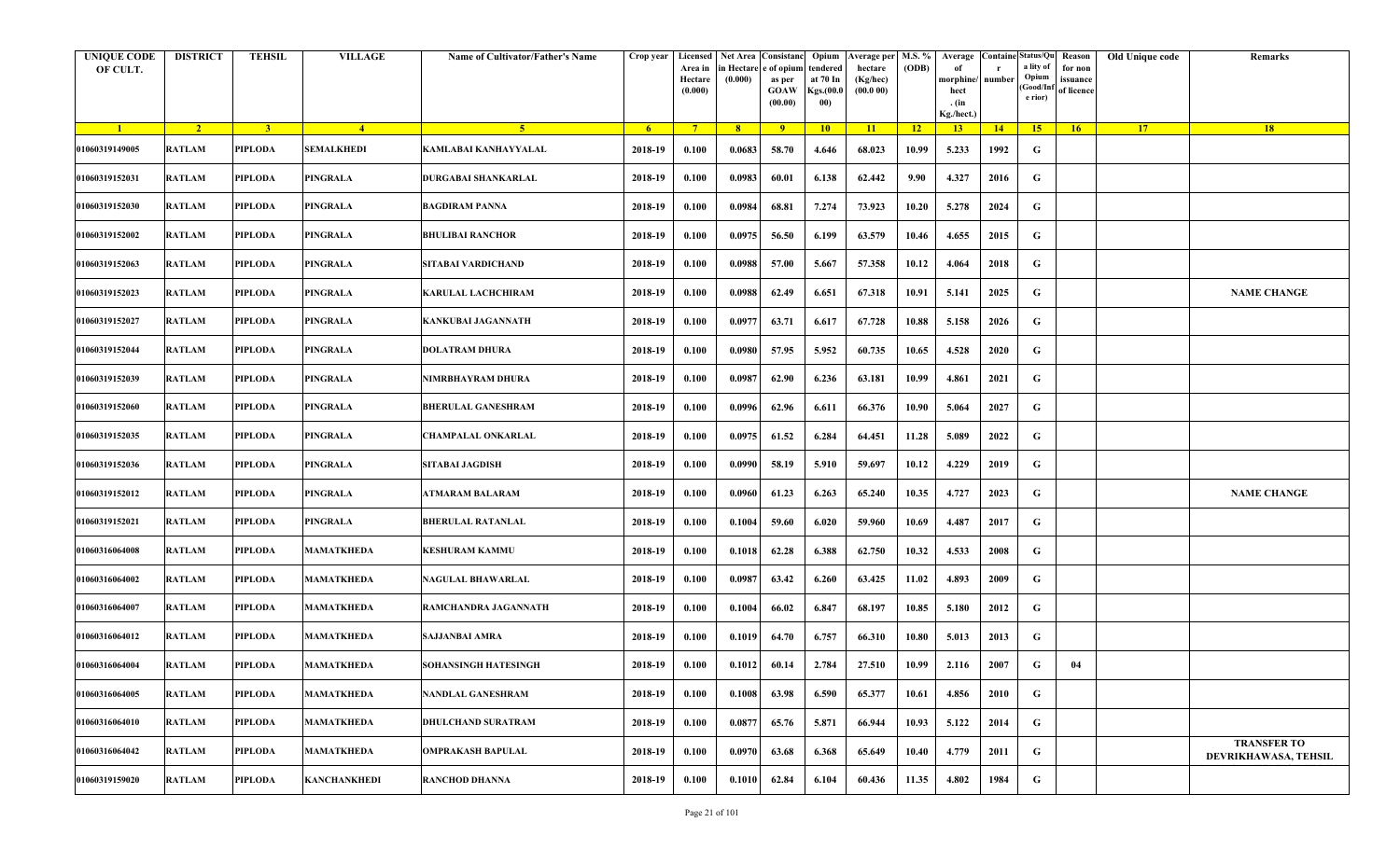| <b>UNIQUE CODE</b><br>OF CULT. | <b>DISTRICT</b> | <b>TEHSIL</b>  | <b>VILLAGE</b>      | Name of Cultivator/Father's Name | Crop year      | Licensed<br>Area in<br>Hectare<br>(0.000) | Net Area Consistanc<br>ı Hectar<br>(0.000) | e of opium<br>as per<br><b>GOAW</b><br>(00.00) | Opium<br>tendered<br>at 70 In<br>Kgs.(00.<br>00) | <b>Average per</b><br>hectare<br>(Kg/hec)<br>(00.000) | M.S. %<br>(ODB) | Average<br>morphine/<br>hect<br>. (in<br>Kg./hect.) | <b>Containe Status/Qu</b><br>number | a lity of<br>Opium<br>(Good/In<br>e rior) | Reason<br>for non<br>issuance<br>of licence | Old Unique code | Remarks            |
|--------------------------------|-----------------|----------------|---------------------|----------------------------------|----------------|-------------------------------------------|--------------------------------------------|------------------------------------------------|--------------------------------------------------|-------------------------------------------------------|-----------------|-----------------------------------------------------|-------------------------------------|-------------------------------------------|---------------------------------------------|-----------------|--------------------|
| $\blacksquare$                 | $\sqrt{2}$      | 3 <sup>1</sup> | $\sqrt{4}$          | $\sqrt{5}$                       | 6 <sup>6</sup> | $-7$                                      | 8 <sup>1</sup>                             | $^{\circ}$                                     | 10                                               | $\vert$ 11                                            | $-12$           | 13                                                  | 14                                  | 15                                        | 16                                          | 17              | 18                 |
| 01060319159017                 | <b>RATLAM</b>   | PIPLODA        | KANCHANKHEDI        | RAMESHCHANDRA NAGU               | 2018-19        | 0.100                                     | 0.0983                                     | 56.03                                          | 5.771                                            | 58.708                                                | 10.87           | 4.467                                               | 1983                                | G                                         |                                             | 01060319156067  | <b>NAME CHANGE</b> |
| 01060319159001                 | <b>RATLAM</b>   | PIPLODA        | <b>KANCHANKHEDI</b> | <b>GANESHRAM DEVRAM</b>          | 2018-19        | 0.100                                     | 0.0984                                     | 56.32                                          | 5.881                                            | 59.766                                                | 10.42           | 4.360                                               | 1982                                | G                                         |                                             | 01060319156065  |                    |
| 01060319159002                 | <b>RATLAM</b>   | PIPLODA        | KANCHANKHEDI        | <b>BHAWARLAL MANGILAL</b>        | 2018-19        | 0.100                                     |                                            |                                                |                                                  |                                                       |                 |                                                     |                                     | F                                         |                                             | 01060319156063  |                    |
| 01060319169014                 | <b>RATLAM</b>   | PIPLODA        | BADODASHERPUR       | <b>HIRALAL PUNA</b>              | 2018-19        | 0.100                                     |                                            |                                                |                                                  |                                                       |                 |                                                     |                                     | N                                         | 08                                          |                 |                    |
| 01060319174012                 | <b>RATLAM</b>   | PIPLODA        | AYANA               | PRATAPSINGH SAJJANSINGH          | 2018-19        | 0.100                                     | 0.0890                                     | 55.51                                          | 4.885                                            | 54.888                                                | 10.86           | 4.172                                               | 1977                                | G                                         |                                             |                 |                    |
| 01060319174016                 | <b>RATLAM</b>   | PIPLODA        | AYANA               | BAJESINGH SAJJANSINGH            | 2018-19        | 0.100                                     | 0.0962                                     | 60.62                                          | 6.209                                            | 64.543                                                | 10.92           | 4.934                                               | 1978                                | G                                         |                                             |                 |                    |
| 01060319177004                 | <b>RATLAM</b>   | <b>PIPLODA</b> | BARAKHEDA           | <b>BHANWARSINGH LALSINGH</b>     | 2018-19        | 0.100                                     | 0.0981                                     | 58.03                                          | 5.695                                            | 58.053                                                | 11.36           | 4.617                                               | 1965                                | G                                         |                                             |                 |                    |
| 01060319177002                 | <b>RATLAM</b>   | PIPLODA        | BARAKHEDA           | SAGARBAI LALSINGH                | 2018-19        | 0.100                                     | 0.1000                                     | 62.01                                          | 6.617                                            | 66.170                                                | 10.45           | 4.841                                               | 1966                                | G                                         |                                             |                 |                    |
| 01060319172025                 | <b>RATLAM</b>   | <b>PIPLODA</b> | BORKHEDA            | <b>MANGHILAL RAMNARAYAN</b>      | 2018-19        | 0.100                                     | 0.0994                                     | 62.55                                          | 6.532                                            | 65.714                                                | 11.35           | 5.221                                               | 1990                                | G                                         |                                             |                 |                    |
| 01060319172011                 | <b>RATLAM</b>   | PIPLODA        | BORKHEDA            | GENDKUWAR NARAYANSINGH           | 2018-19        | 0.100                                     | 0.0992                                     | 67.38                                          | 6.950                                            | 70.060                                                | 10.98           | 5.385                                               | 1991                                | G                                         |                                             |                 | <b>NAME CHANGE</b> |
| 01060319172028                 | <b>RATLAM</b>   | PIPLODA        | BORKHEDA            | <b>RAMLAL NANDAJI</b>            | 2018-19        | 0.100                                     | 0.0993                                     | 60.79                                          | 5.983                                            | 60.252                                                | 11.58           | 4.884                                               | 1989                                | G                                         |                                             | 01060319155110  |                    |
| 01060319167007                 | <b>RATLAM</b>   | <b>PIPLODA</b> | GANESHGANJ          | KAMLESHWAR HARIRAM               | 2018-19        | 0.100                                     | 0.1030                                     | 58.07                                          | 5.707                                            | 55.408                                                | 10.83           | 4.201                                               | 2030                                | G                                         | 08                                          |                 |                    |
| 01060319167006                 | <b>RATLAM</b>   | PIPLODA        | <b>GANESHGANJ</b>   | <b>JANIBAI SHANKARLAL</b>        | 2018-19        | 0.100                                     | 0.0964                                     | 53.85                                          | 5.123                                            | 53.143                                                | 10.51           | 3.910                                               | 2028                                | G                                         | 04                                          |                 |                    |
| 01060319167004                 | <b>RATLAM</b>   | PIPLODA        | <b>GANESHGANJ</b>   | <b>ISHWARLAL AMBARAM</b>         | 2018-19        | 0.100                                     | 0.1009                                     | 55.86                                          | 5.195                                            | 51.487                                                | 10.60           | 3.820                                               | 2029                                | G                                         | 04                                          |                 |                    |
| 01060319171002                 | <b>RATLAM</b>   | <b>PIPLODA</b> | HATNARA             | RATANLAL BHUWAN ALIS BHUWANIRAM  | 2018-19        | 0.100                                     | 0.0912                                     | 69.28                                          | 6.750                                            | 74.013                                                | 10.19           | 5.279                                               | 1963                                | G                                         |                                             |                 | <b>NAME SUDHAR</b> |
| 01060319171010                 | <b>RATLAM</b>   | <b>PIPLODA</b> | <b>HATNARA</b>      | MOHANLAL MAINABAI MANIRAM        | 2018-19        | 0.100                                     | 0.0851                                     | 60.43                                          | 5.534                                            | 65.029                                                | 11.12           | 5.062                                               | 1962                                | G                                         |                                             |                 |                    |
| 01060319170001                 | <b>RATLAM</b>   | PIPLODA        | HATNARAKUSHALGAD    | RADHESHYAM NARSINGH              | 2018-19        | 0.100                                     | 0.1012                                     | 68.87                                          | 7.241                                            | 71.551                                                | 9.23            | 4.623                                               | 1986                                | G                                         |                                             |                 | <b>NAME CHANGE</b> |
| 01060319170004                 | <b>RATLAM</b>   | PIPLODA        | HATNARAKUSHALGAD    | YASINKHAN MOHAMMAD               | 2018-19        | 0.100                                     | 0.1000                                     | 63.58                                          | 6.249                                            | 62.490                                                | 10.71           | 4.685                                               | 1987                                | G                                         |                                             |                 |                    |
| 01060319170005                 | <b>RATLAM</b>   | <b>PIPLODA</b> | HATNARAKUSHALGAD    | <b>MANGILAL HIRALAL</b>          | 2018-19        | 0.100                                     | 0.0999                                     | 64.03                                          | 6.641                                            | 66.476                                                | 10.34           | 4.811                                               | 1988                                | G                                         |                                             |                 |                    |
| 01060319170007                 | <b>RATLAM</b>   | <b>PIPLODA</b> | HATNARAKUSHALGAD    | <b>SHIVNAYARAN RAMCHAND</b>      | 2018-19        | 0.100                                     | 0.0992                                     | 64.68                                          | 6.625                                            | 66.784                                                | 10.90           | 5.096                                               | 1985                                | G                                         |                                             |                 |                    |
| 01060319162009                 | <b>RATLAM</b>   | PIPLODA        | <b>KAMLAKHEDA</b>   | KANKUBAI NANDA                   | 2018-19        | 0.100                                     | 0.1007                                     | 59.26                                          | 5.951                                            | 59.096                                                | 11.41           | 4.720                                               | 1960                                | G                                         |                                             |                 | <b>NAME CHANGE</b> |
| 01060319162024                 | <b>RATLAM</b>   | PIPLODA        | <b>KAMLAKHEDA</b>   | KANKUBAI KANHAYALAL              | 2018-19        | 0.100                                     | 0.1007                                     | 58.63                                          | 5.436                                            | 53.982                                                | 10.17           | 3.843                                               | 1961                                | G                                         | 04                                          | 01070318091055  |                    |
| 01060319160003                 | <b>RATLAM</b>   | <b>PIPLODA</b> | <b>MACHUN</b>       | <b>CHOGALAL PREMCHANDRA</b>      | 2018-19        | 0.100                                     | 0.1002                                     | 61.03                                          | 6.068                                            | 60.559                                                | 11.40           | 4.833                                               | 1980                                | G                                         |                                             |                 | <b>NAME CHANGE</b> |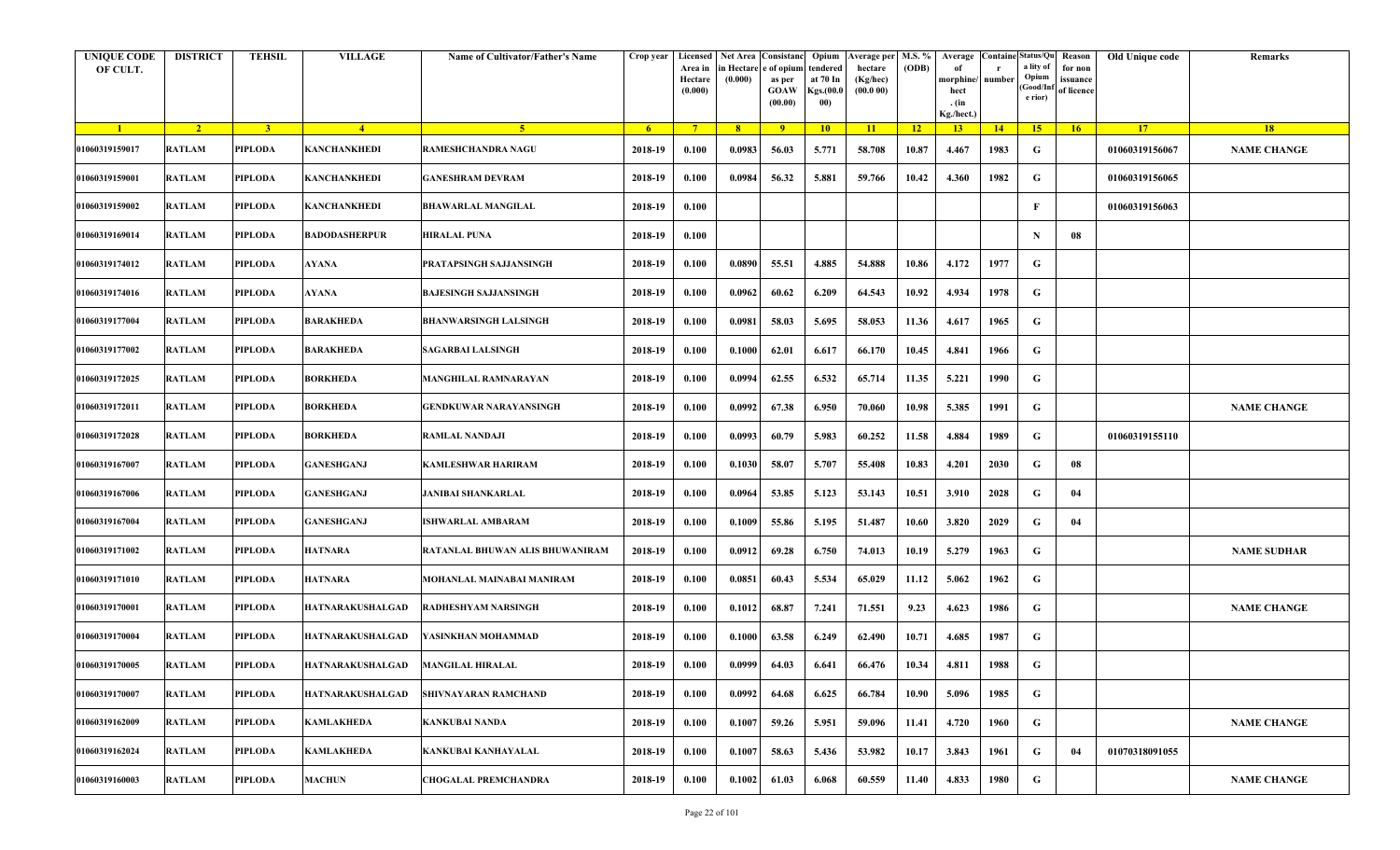| <b>UNIQUE CODE</b><br>OF CULT. | <b>DISTRICT</b> | <b>TEHSIL</b>  | <b>VILLAGE</b>      | Name of Cultivator/Father's Name | Crop year      | Licensed<br>Area in<br>Hectare<br>(0.000) | Net Area Consistanc<br>ı Hectar<br>(0.000) | e of opium<br>as per<br><b>GOAW</b><br>(00.00) | Opium<br>tendered<br>at 70 In<br>Kgs.(00.<br>00) | <b>Average per</b><br>hectare<br>(Kg/hec)<br>(00.000) | M.S. %<br>(ODB) | Average<br>morphine/<br>hect<br>. (in<br>Kg./hect.) | <b>Containe Status/Qu</b><br>number | a lity of<br>Opium<br>(Good/In<br>e rior) | Reason<br>for non<br>issuance<br>of licence | Old Unique code | Remarks            |
|--------------------------------|-----------------|----------------|---------------------|----------------------------------|----------------|-------------------------------------------|--------------------------------------------|------------------------------------------------|--------------------------------------------------|-------------------------------------------------------|-----------------|-----------------------------------------------------|-------------------------------------|-------------------------------------------|---------------------------------------------|-----------------|--------------------|
| $\blacksquare$                 | $\sqrt{2}$      | 3 <sup>2</sup> | $\overline{4}$      | $\sqrt{5}$                       | 6 <sup>6</sup> | $-7$                                      | 8 <sup>1</sup>                             | $^{\circ}$                                     | 10                                               | $\vert$ 11                                            | $-12$           | 13                                                  | 14                                  | 15                                        | 16                                          | 17              | 18                 |
| 01060319160016                 | <b>RATLAM</b>   | PIPLODA        | <b>MACHUN</b>       | PUNAMCHAND PREMCHAND             | 2018-19        | 0.100                                     | 0.1001                                     | 60.98                                          | 5.845                                            | 58.392                                                | 11.53           | 4.713                                               | 1981                                | G                                         |                                             |                 |                    |
| 01060319160014                 | <b>RATLAM</b>   | PIPLODA        | <b>MACHUN</b>       | <b>JAMNALAL JAGANNATH</b>        | 2018-19        | 0.100                                     | 0.0961                                     | 60.89                                          | 6.028                                            | 62.726                                                | 10.84           | 4.760                                               | 1979                                | G                                         |                                             |                 |                    |
| 01060319165010                 | <b>RATLAM</b>   | PIPLODA        | NANDLETA            | GENDALAL RADHAKISHAN             | 2018-19        | 0.100                                     | 0.0990                                     | 71.60                                          | 7.221                                            | 72.939                                                | 9.43            | 4.815                                               | 2006                                | G                                         |                                             |                 | <b>NAME CHANGE</b> |
| 01060319165020                 | <b>RATLAM</b>   | PIPLODA        | NANDLETA            | <b>BHAGUBAI RAMKISHAN</b>        | 2018-19        | 0.100                                     | 0.1015                                     | 60.59                                          | 6.223                                            | 61.310                                                | 10.84           | 4.653                                               | 2005                                | G                                         |                                             |                 |                    |
| 01060319166018                 | <b>RATLAM</b>   | PIPLODA        | <b>SHERPUR</b>      | SAMPATBAI DHANNA                 | 2018-19        | 0.100                                     | 0.0939                                     | 57.54                                          | 5.483                                            | 58.392                                                | 11.31           | 4.623                                               | 1959                                | G                                         |                                             |                 |                    |
| 01060319157032                 | <b>RATLAM</b>   | PIPLODA        | SOHANGAD            | GANGARAM DUNGAJI                 | 2018-19        | 0.100                                     | 0.1025                                     | 63.01                                          | 6.877                                            | 67.093                                                | 10.81           | 5.077                                               | 1964                                | G                                         |                                             |                 |                    |
| 01060316074032                 | <b>RATLAM</b>   | <b>JAORA</b>   | PIPLIYAJODHA        | MOHANLAL DEVRAM                  | 2018-19        | 0.100                                     | 0.0939                                     | 61.22                                          | 6.341                                            | 67.529                                                | 11.12           | 5.258                                               | 1254                                | G                                         |                                             |                 |                    |
| 01060316074008                 | <b>RATLAM</b>   | <b>JAORA</b>   | PIPLIYAJODHA        | DEVILAL NATHULAL                 | 2018-19        | 0.100                                     | 0.0986                                     | 61.87                                          | 6.196                                            | 62.840                                                | 11.14           | 4.898                                               | 1260                                | G                                         |                                             |                 |                    |
| 01060316074012                 | <b>RATLAM</b>   | <b>JAORA</b>   | PIPLIYAJODHA        | NATHULAL KANWARLAL               | 2018-19        | 0.100                                     | 0.0969                                     | 61.44                                          | 6.012                                            | 62.043                                                | 11.21           | 4.871                                               | 1259                                | G                                         |                                             |                 |                    |
| 01060316074002                 | <b>RATLAM</b>   | JAORA          | PIPLIYAJODHA        | DAYARAM RAMCHANDRA               | 2018-19        | 0.100                                     | 0.1029                                     | 61.28                                          | 6.487                                            | 63.042                                                | 11.36           | 5.012                                               | 1255                                | G                                         |                                             |                 |                    |
| 01060316074057                 | <b>RATLAM</b>   | <b>JAORA</b>   | PIPLIYAJODHA        | SHIVNARAYAN JHAMAKLAL            | 2018-19        | 0.100                                     | 0.0952                                     | 61.08                                          | 6.466                                            | 67.920                                                | 11.64           | 5.534                                               | 1262                                | G                                         |                                             |                 |                    |
| 01060316074055                 | <b>RATLAM</b>   | JAORA          | PIPLIYAJODHA        | OMPRAKASH RUGHNATH               | 2018-19        | 0.100                                     | 0.0942                                     | 61.30                                          | 6.025                                            | 63.960                                                | 11.17           | 5.003                                               | 1256                                | G                                         |                                             |                 |                    |
| 01060316074018                 | <b>RATLAM</b>   | <b>JAORA</b>   | PIPLIYAJODHA        | RAMDAYAL RAJARAM                 | 2018-19        | 0.100                                     | 0.1015                                     | 60.59                                          | 5.990                                            | 59.015                                                | 10.89           | 4.500                                               | 1252                                | G                                         |                                             |                 | <b>NAME CHANGE</b> |
| 01060316074009                 | <b>RATLAM</b>   | <b>JAORA</b>   | PIPLIYAJODHA        | SHANKARLAL DULICHAND             | 2018-19        | 0.100                                     | 0.0945                                     | 62.09                                          | 5.757                                            | 60.921                                                | 10.69           | 4.560                                               | 1263                                | G                                         |                                             |                 |                    |
| 01060316074031                 | <b>RATLAM</b>   | <b>JAORA</b>   | PIPLIYAJODHA        | KISHORSINGH JUJHARSINGH          | 2018-19        | 0.100                                     | 0.0975                                     | 61.16                                          | 5.959                                            | 61.118                                                | 11.00           | 4.708                                               | 1257                                | G                                         |                                             |                 |                    |
| 01060316074050                 | <b>RATLAM</b>   | <b>JAORA</b>   | PIPLIYAJODHA        | <b>GOVINDRAM CHUNNILAL</b>       | 2018-19        | 0.100                                     | 0.0975                                     | 61.74                                          | 3.784                                            | 38.810                                                | 11.22           | 3.049                                               | 1258                                | G                                         | 04                                          |                 |                    |
| 01060316074065                 | <b>RATLAM</b>   | <b>JAORA</b>   | PIPLIYAJODHA        | SUNDARBAI KACHRU                 | 2018-19        | 0.100                                     | 0.0994                                     | 61.12                                          | 6.269                                            | 63.068                                                | 11.08           | 4.890                                               | 1253                                | G                                         |                                             |                 |                    |
| 01060316074039                 | <b>RATLAM</b>   | <b>JAORA</b>   | PIPLIYAJODHA        | <b>DEVRAM NAGURAM</b>            | 2018-19        | 0.100                                     | 0.0967                                     | 61.31                                          | 6.157                                            | 63.671                                                | 11.35           | 5.060                                               | 1261                                | G                                         |                                             |                 | <b>NAME CHANGE</b> |
| 01060316074015                 | <b>RATLAM</b>   | <b>JAORA</b>   | <b>PIPLIYAJODHA</b> | <b>CHANDRAKALABAI AMBARAM</b>    | 2018-19        | 0.100                                     |                                            |                                                |                                                  |                                                       |                 |                                                     |                                     | F                                         |                                             |                 | <b>NAME CHANGE</b> |
| 01060316079001                 | <b>RATLAM</b>   | <b>JAORA</b>   | <b>HANUMANTIYA</b>  | <b>MANGILAL RAMNARAYAN</b>       | 2018-19        | 0.100                                     | 0.0991                                     | 61.87                                          | 6.841                                            | 69.031                                                | 11.02           | 5.327                                               | 1340                                | G                                         |                                             |                 |                    |
| 01060316079006                 | <b>RATLAM</b>   | <b>JAORA</b>   | <b>HANUMANTIYA</b>  | LAXMINARAYAN KISHANLAL           | 2018-19        | 0.100                                     | 0.0986                                     | 69.91                                          | 7.291                                            | 73.945                                                | 9.93            | 5.138                                               | 1349                                | G                                         |                                             |                 |                    |
| 01060316079007                 | <b>RATLAM</b>   | <b>JAORA</b>   | HANUMANTIYA         | <b>BADRILAL BHERULAL</b>         | 2018-19        | 0.100                                     | 0.0992                                     | 64.79                                          | 6.886                                            | 69.415                                                | 9.86            | 4.793                                               | 1347                                | G                                         |                                             |                 |                    |
| 01060316079015                 | <b>RATLAM</b>   | <b>JAORA</b>   | HANUMANTIYA         | SAMPATBAI BAGDIRAM               | 2018-19        | 0.100                                     | 0.0989                                     | 63.01                                          | 6.472                                            | 65.440                                                | 10.13           | 4.638                                               | 1341                                | G                                         |                                             |                 |                    |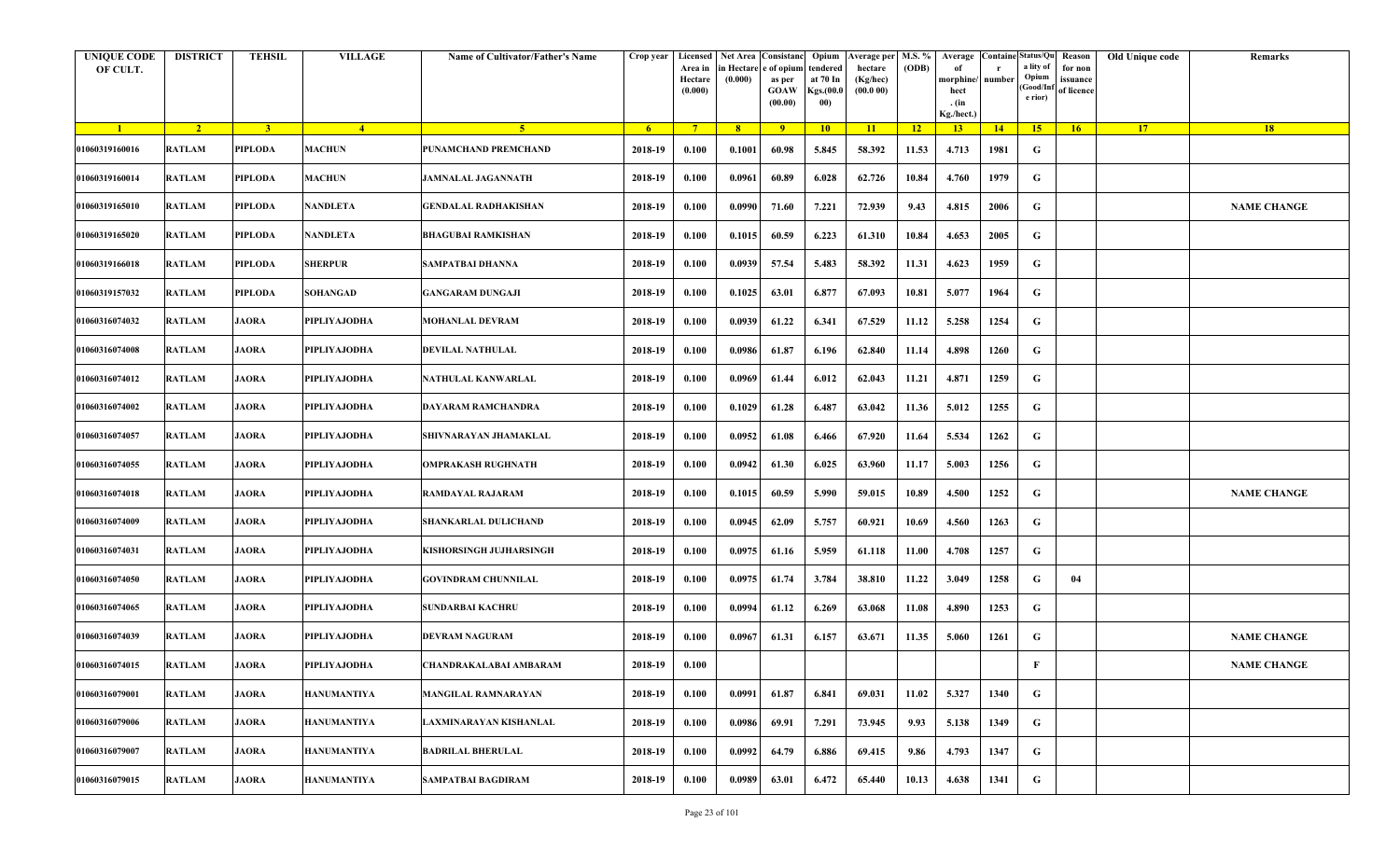| <b>UNIQUE CODE</b><br>OF CULT. | <b>DISTRICT</b> | <b>TEHSIL</b>  | <b>VILLAGE</b>     | Name of Cultivator/Father's Name | Crop year | Area in<br>Hectare<br>(0.000) | Licensed   Net Area Consistanc<br><b>Hectar</b><br>(0.000) | e of opium<br>as per<br><b>GOAW</b><br>(00.00) | Opium<br>tendered<br>at 70 In<br>Kgs.(00.<br>00) | <b>Average per</b><br>hectare<br>(Kg/hec)<br>(00.000) | M.S. %<br>(ODB) | Average<br>morphine/<br>hect<br>. (in<br>Kg./hect.) | <b>Containe Status/Qu</b><br>number | a lity of<br>Opium<br>(Good/In:<br>e rior) | Reason<br>for non<br>issuance<br>of licence | Old Unique code | Remarks            |
|--------------------------------|-----------------|----------------|--------------------|----------------------------------|-----------|-------------------------------|------------------------------------------------------------|------------------------------------------------|--------------------------------------------------|-------------------------------------------------------|-----------------|-----------------------------------------------------|-------------------------------------|--------------------------------------------|---------------------------------------------|-----------------|--------------------|
| $\blacksquare$ 1               | $\sqrt{2}$      | 3 <sup>2</sup> | $\sqrt{4}$         | 5 <sup>5</sup>                   | $-6$      | $-7$                          | 8 <sup>1</sup>                                             | $^{\circ}$                                     | 10                                               | $\vert$ 11                                            | $-12$           | 13                                                  | 14                                  | 15                                         | 16                                          | 17              | 18                 |
| 01060316079022                 | <b>RATLAM</b>   | <b>JAORA</b>   | HANUMANTIYA        | <b>SHRIRAM RAMKISHAN</b>         | 2018-19   | 0.100                         | 0.1010                                                     | 58.43                                          | 6.252                                            | 61.901                                                | 11.19           | 4.850                                               | 1330                                | G                                          |                                             |                 |                    |
| 01060316079024                 | <b>RATLAM</b>   | <b>JAORA</b>   | <b>HANUMANTIYA</b> | PARWATIBAI GOVINDRAM             | 2018-19   | 0.100                         | 0.0984                                                     | 60.79                                          | 6.392                                            | 64.959                                                | 11.50           | 5.228                                               | 1342                                | G                                          |                                             |                 |                    |
| 01060316079025                 | <b>RATLAM</b>   | JAORA          | HANUMANTIYA        | <b>DHANNA BHAGGA</b>             | 2018-19   | 0.100                         | 0.0993                                                     | 56.35                                          | 5.917                                            | 59.587                                                | 11.06           | 4.611                                               | 1331                                | G                                          |                                             |                 |                    |
| 01060316079041                 | <b>RATLAM</b>   | <b>JAORA</b>   | HANUMANTIYA        | <b>BALARAM GANESHRAM</b>         | 2018-19   | 0.100                         | 0.1014                                                     | 60.66                                          | 6.335                                            | 62.475                                                | 11.61           | 5.075                                               | 1343                                | G                                          |                                             |                 |                    |
| 01060316079010                 | <b>RATLAM</b>   | <b>JAORA</b>   | HANUMANTIYA        | <b>RADHESHYAM BALU</b>           | 2018-19   | 0.100                         | 0.1030                                                     | 67.40                                          | 8.021                                            | 77.874                                                | 9.35            | 5.095                                               | 1348                                | G                                          |                                             |                 |                    |
| 01060316079038                 | <b>RATLAM</b>   | <b>JAORA</b>   | <b>HANUMANTIYA</b> | <b>BANKATLAL KISHANLAL</b>       | 2018-19   | 0.100                         | 0.0960                                                     | 57.90                                          | 6.187                                            | 64.448                                                | 10.29           | 4.644                                               | 1332                                | G                                          |                                             |                 |                    |
| 01060316079029                 | <b>RATLAM</b>   | <b>JAORA</b>   | <b>HANUMANTIYA</b> | <b>BIHARILAL BHUWANJI</b>        | 2018-19   | 0.100                         | 0.0989                                                     | 59.01                                          | 6.019                                            | 60.859                                                | 11.68           | 4.974                                               | 1333                                | G                                          |                                             |                 |                    |
| 01060316079032                 | <b>RATLAM</b>   | <b>JAORA</b>   | HANUMANTIYA        | LAXMINARAYAN SALAGRAM            | 2018-19   | 0.100                         | 0.0990                                                     | 59.32                                          | 6.398                                            | 64.626                                                | 9.83            | 4.446                                               | 1335                                | G                                          |                                             |                 |                    |
| 01060316079023                 | <b>RATLAM</b>   | <b>JAORA</b>   | HANUMANTIYA        | <b>GITABAI MADHULAL</b>          | 2018-19   | 0.100                         | 0.0999                                                     | 70.29                                          | 7.611                                            | 76.186                                                | 9.92            | 5.289                                               | 1350                                | G                                          |                                             |                 |                    |
| 01060316079043                 | <b>RATLAM</b>   | JAORA          | HANUMANTIYA        | GOPILAL BIHARILAL                | 2018-19   | 0.100                         | 0.1016                                                     | 55.44                                          | 6.067                                            | 59.715                                                | 11.29           | 4.720                                               | 1327                                | G                                          |                                             |                 |                    |
| 01060316079042                 | <b>RATLAM</b>   | JAORA          | <b>HANUMANTIYA</b> | <b>RAMLAL GOVINDRAM</b>          | 2018-19   | 0.100                         | 0.0991                                                     | 65.64                                          | 7.061                                            | 71.251                                                | 9.70            | 4.840                                               | 1344                                | G                                          |                                             |                 |                    |
| 01060316079014                 | <b>RATLAM</b>   | JAORA          | HANUMANTIYA        | RADHESHYAM PRABHULAL             | 2018-19   | 0.100                         | 0.0972                                                     | 61.72                                          | 6.357                                            | 65.401                                                | 11.36           | 5.200                                               | 1336                                | G                                          |                                             |                 |                    |
| 01060316079027                 | <b>RATLAM</b>   | <b>JAORA</b>   | <b>HANUMANTIYA</b> | RADHESHYAM GOVINDRAM             | 2018-19   | 0.100                         | 0.1005                                                     | 62.27                                          | 6.859                                            | 68.249                                                | 10.63           | 5.079                                               | 1337                                | G                                          |                                             |                 |                    |
| 01060316079018                 | <b>RATLAM</b>   | <b>JAORA</b>   | HANUMANTIYA        | <b>KESHURAM HIRA</b>             | 2018-19   | 0.100                         | 0.0967                                                     | 60.19                                          | 6.225                                            | 64.374                                                | 10.27           | 4.627                                               | 1334                                | G                                          |                                             |                 |                    |
| 01060316079019                 | <b>RATLAM</b>   | <b>JAORA</b>   | <b>HANUMANTIYA</b> | <b>GANPATLAL RAMNARAYAN</b>      | 2018-19   | 0.100                         | 0.0971                                                     | 62.35                                          | 6.280                                            | 64.676                                                | 11.26           | 5.097                                               | 1345                                | G                                          |                                             |                 |                    |
| 01060316079033                 | <b>RATLAM</b>   | <b>JAORA</b>   | <b>HANUMANTIYA</b> | <b>BALUSINGH BHERUSINGH</b>      | 2018-19   | 0.100                         | 0.0990                                                     | 57.35                                          | 5.973                                            | 60.333                                                | 10.97           | 4.632                                               | 1329                                | G                                          |                                             |                 |                    |
| 01060316079020                 | <b>RATLAM</b>   | <b>JAORA</b>   | <b>HANUMANTIYA</b> | RAMESHWAR MANGILAL               | 2018-19   | 0.100                         | 0.0985                                                     | 57.20                                          | 6.088                                            | 61.807                                                | 10.23           | 4.425                                               | 1328                                | G                                          |                                             |                 |                    |
| 01060316079035                 | <b>RATLAM</b>   | <b>JAORA</b>   | HANUMANTIYA        | <b>BASANTIBAI GANGARAM</b>       | 2018-19   | 0.100                         | 0.0989                                                     | 65.31                                          | 7.007                                            | 70.849                                                | 11.07           | 5.490                                               | 1346                                | G                                          |                                             |                 | <b>NAME CHANGE</b> |
| 01060316079012                 | <b>RATLAM</b>   | <b>JAORA</b>   | <b>HANUMANTIYA</b> | <b>BHANWARLAL SURATRAM</b>       | 2018-19   | 0.100                         | 0.1002                                                     | 61.12                                          | 6.479                                            | 64.661                                                | 10.96           | 4.961                                               | 1338                                | G                                          |                                             |                 |                    |
| 01060316079005                 | <b>RATLAM</b>   | <b>JAORA</b>   | <b>HANUMANTIYA</b> | PYARIBAI RAMRATAN                | 2018-19   | 0.100                         | 0.0997                                                     | 60.64                                          | 6.047                                            | 60.652                                                | 10.90           | 4.628                                               | 1339                                | G                                          |                                             |                 |                    |
| 01060316079036                 | <b>RATLAM</b>   | <b>JAORA</b>   | HANUMANTIYA        | <b>KAMLABAI BAPULAL</b>          | 2018-19   | 0.100                         |                                                            |                                                |                                                  |                                                       |                 |                                                     |                                     | $\mathbf{F}$                               |                                             |                 | <b>NAME CHANGE</b> |
| 01060316108026                 | <b>RATLAM</b>   | <b>JAORA</b>   | THIKRIYA           | <b>MANGUBAI AMRA</b>             | 2018-19   | 0.100                         | 0.0979                                                     | 61.76                                          | 6.229                                            | 63.626                                                | 11.58           | 5.156                                               | 1272                                | $\mathbf G$                                |                                             |                 |                    |
| 01060316108001                 | <b>RATLAM</b>   | <b>JAORA</b>   | THIKRIYA           | <b>GITABAI RATANLAL</b>          | 2018-19   | 0.100                         | 0.0991                                                     | 62.99                                          | 6.569                                            | 66.287                                                | 11.67           | 5.414                                               | 1278                                | G                                          |                                             |                 |                    |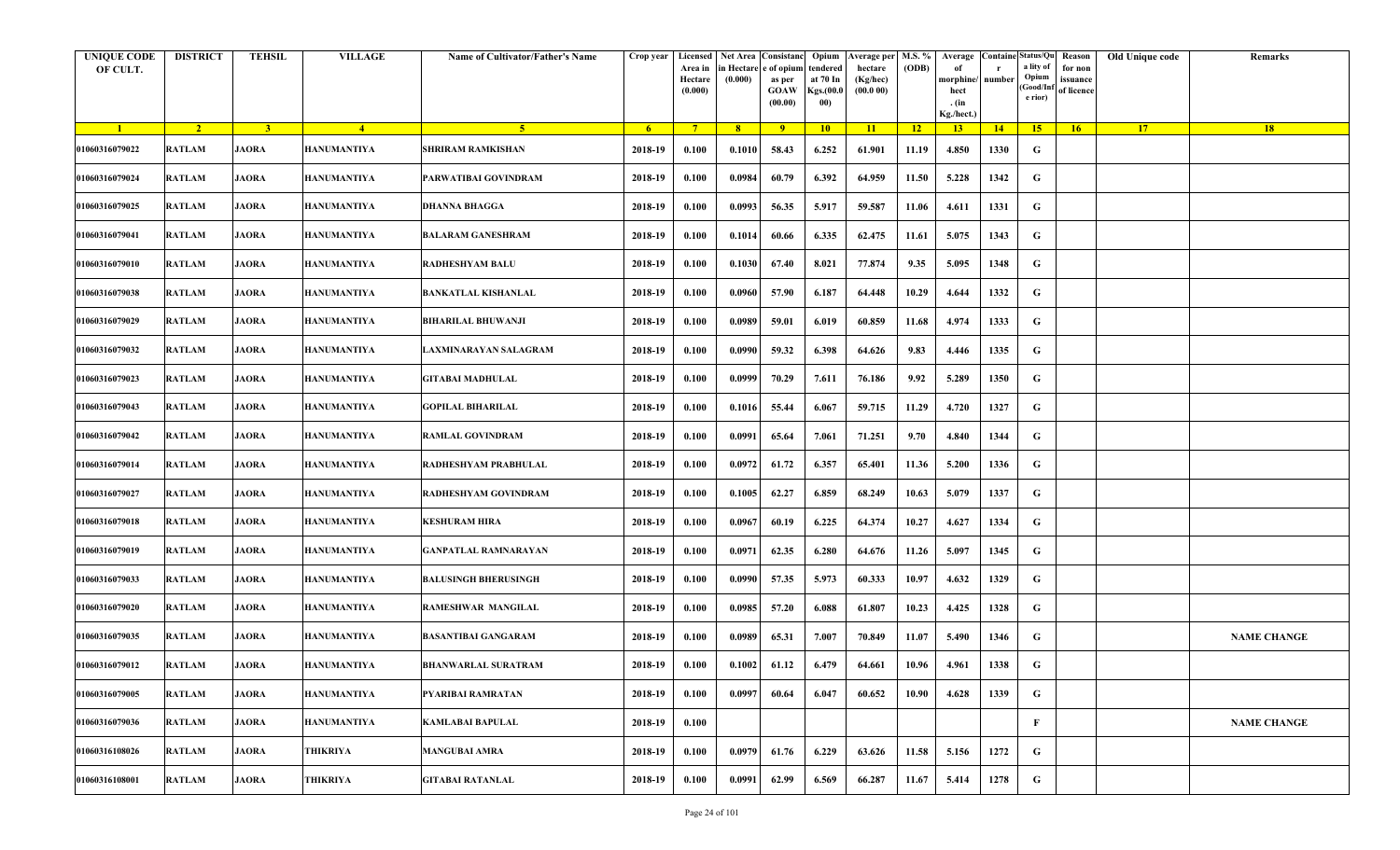| <b>UNIQUE CODE</b><br>OF CULT. | <b>DISTRICT</b> | <b>TEHSIL</b>  | <b>VILLAGE</b>  | Name of Cultivator/Father's Name | Crop year      | Area in<br>Hectare<br>(0.000) | Licensed Net Area Consistanc<br>ı Hectar<br>(0.000) | e of opium<br>as per<br><b>GOAW</b><br>(00.00) | Opium<br>tendered<br>at 70 In<br>Kgs.(00.0<br>00) | Average per   M.S. %<br>hectare<br>(Kg/hec)<br>(00.000) | (ODB) | Average<br>morphine/<br>hect<br>. (in | <b>Containe Status/Qu</b><br>number | a lity of<br>Opium<br>(Good/In:<br>e rior) | Reason<br>for non<br>issuance<br>of licence | Old Unique code | Remarks            |
|--------------------------------|-----------------|----------------|-----------------|----------------------------------|----------------|-------------------------------|-----------------------------------------------------|------------------------------------------------|---------------------------------------------------|---------------------------------------------------------|-------|---------------------------------------|-------------------------------------|--------------------------------------------|---------------------------------------------|-----------------|--------------------|
| $\blacksquare$                 | $\overline{2}$  | 3 <sup>2</sup> | $\sqrt{4}$      | -5.                              | 6 <sup>6</sup> | $-7$                          | 8 <sup>1</sup>                                      | $-9$                                           | 10                                                | $\vert$ 11                                              | $-12$ | Kg./hect.)<br>13                      | 14                                  | 15                                         | 16                                          | 17              | 18                 |
| 01060316108002                 | <b>RATLAM</b>   | <b>JAORA</b>   | THIKRIYA        | <b>MATHURIBAI SAWA</b>           | 2018-19        | 0.100                         | 0.0955                                              | 61.38                                          | 6.743                                             | 70.607                                                  | 11.09 | 5.484                                 | 1268                                | G                                          |                                             |                 |                    |
| 01060316108020                 | <b>RATLAM</b>   | <b>JAORA</b>   | THIKRIYA        | <b>BHUWANLAL RAMAJI</b>          | 2018-19        | 0.100                         | 0.0909                                              | 61.50                                          | 5.983                                             | 65.820                                                  | 11.22 | 5.169                                 | 1271                                | G                                          |                                             |                 |                    |
| 01060316108007                 | <b>RATLAM</b>   | <b>JAORA</b>   | THIKRIYA        | <b>GITABAI MADANLAL</b>          | 2018-19        | 0.100                         | 0.0990                                              | 61.01                                          | 6.084                                             | 61.455                                                  | 11.31 | 4.865                                 | 1269                                | G                                          |                                             |                 |                    |
| 01060316108010                 | <b>RATLAM</b>   | <b>JAORA</b>   | THIKRIYA        | DHELABAI KAMMALAL                | 2018-19        | 0.100                         | 0.0984                                              | 61.52                                          | 6.073                                             | 61.717                                                  | 11.56 | 4.993                                 | 1279                                | G                                          |                                             |                 |                    |
| 01060316108012                 | <b>RATLAM</b>   | <b>JAORA</b>   | THIKRIYA        | <b>KARU RAMA</b>                 | 2018-19        | 0.100                         | 0.0979                                              | 62.03                                          | 6.274                                             | 64.086                                                  | 11.43 | 5.127                                 | 1273                                | G                                          |                                             |                 |                    |
| 01060316108023                 | <b>RATLAM</b>   | <b>JAORA</b>   | <b>THIKRIYA</b> | KISHANLAL MOTILAL                | 2018-19        | 0.100                         | 0.0990                                              | 61.84                                          | 6.414                                             | 64.788                                                  | 11.37 | 5.155                                 | 1274                                | G                                          |                                             |                 |                    |
| 01060316108028                 | <b>RATLAM</b>   | <b>JAORA</b>   | THIKRIYA        | <b>MOHANSINGH RATANSINGH</b>     | 2018-19        | 0.100                         | 0.1001                                              | 61.52                                          | 6.196                                             | 61.898                                                  | 11.44 | 4.958                                 | 1275                                | G                                          |                                             |                 |                    |
| 01060316108006                 | <b>RATLAM</b>   | <b>JAORA</b>   | THIKRIYA        | KAMERIBAI BHAGWAN                | 2018-19        | 0.100                         | 0.0932                                              | 60.71                                          | 6.036                                             | 64.764                                                  | 11.15 | 5.056                                 | 1267                                | G                                          |                                             |                 | <b>NAME CHANGE</b> |
| 01060316108008                 | <b>RATLAM</b>   | <b>JAORA</b>   | THIKRIYA        | <b>MUNNALAL RAMCHANDRA</b>       | 2018-19        | 0.100                         | 0.0962                                              | 61.76                                          | 6.123                                             | 63.649                                                  | 11.42 | 5.086                                 | 1276                                | G                                          |                                             |                 |                    |
| 01060316108021                 | <b>RATLAM</b>   | <b>JAORA</b>   | THIKRIYA        | LILABAI KARU                     | 2018-19        | 0.100                         |                                                     |                                                |                                                   |                                                         |       |                                       |                                     | F                                          |                                             |                 |                    |
| 01060316108032                 | <b>RATLAM</b>   | <b>JAORA</b>   | THIKRIYA        | <b>RAMIBAI SAVARAM</b>           | 2018-19        | 0.100                         | 0.1016                                              | 61.57                                          | 6.412                                             | 63.110                                                  | 11.37 | 5.023                                 | 1277                                | G                                          |                                             |                 |                    |
| 01060316108003                 | <b>RATLAM</b>   | JAORA          | THIKRIYA        | <b>KALU LALA</b>                 | 2018-19        | 0.100                         | 0.0950                                              | 61.45                                          | 6.101                                             | 64.221                                                  | 11.24 | 5.055                                 | 1270                                | G                                          |                                             |                 |                    |
| 01060316107002                 | <b>RATLAM</b>   | <b>JAORA</b>   | VEERPURA        | <b>RAMIBAI NAGU</b>              | 2018-19        | 0.100                         | 0.0972                                              | 63.37                                          | 6.437                                             | 66.224                                                  | 11.57 | 5.362                                 | 1364                                | G                                          |                                             |                 |                    |
| 01060316107003                 | <b>RATLAM</b>   | <b>JAORA</b>   | VEERPURA        | HIRALAL PREMCHAND                | 2018-19        | 0.100                         | 0.0950                                              | 75.66                                          | 8.074                                             | 84.989                                                  | 9.87  | 5.874                                 | 1375                                | G                                          |                                             |                 |                    |
| 01060316107004                 | <b>RATLAM</b>   | <b>JAORA</b>   | VEERPURA        | DASHRATH SAJJANSINGH             | 2018-19        | 0.100                         | 0.1000                                              | 60.80                                          | 6.367                                             | 63.670                                                  | 11.76 | 5.241                                 | 1354                                | G                                          |                                             |                 |                    |
| 01060316107006                 | <b>RATLAM</b>   | <b>JAORA</b>   | VEERPURA        | PARWATIBAI SHANTILAL             | 2018-19        | 0.100                         | 0.0990                                              | 64.44                                          | 6.481                                             | 65.465                                                  | 9.95  | 4.558                                 | 1356                                | G                                          |                                             |                 |                    |
| 01060316107007                 | <b>RATLAM</b>   | <b>JAORA</b>   | VEERPURA        | RUKMANIBAI PUNA                  | 2018-19        | 0.100                         | 0.0986                                              | 62.89                                          | 6.298                                             | 63.874                                                  | 11.13 | 4.977                                 | 1357                                | G                                          |                                             |                 |                    |
| 01060316107012                 | <b>RATLAM</b>   | <b>JAORA</b>   | VEERPURA        | <b>MANNALAL GANPAT</b>           | 2018-19        | 0.100                         | 0.1012                                              | 77.84                                          | 7.728                                             | 76.364                                                  | 10.30 | 5.508                                 | 1376                                | G                                          |                                             |                 |                    |
| 01060316107014                 | <b>RATLAM</b>   | <b>JAORA</b>   | VEERPURA        | ONKARLAL RAMCHANDRA BALAI        | 2018-19        | 0.100                         | 0.0952                                              | 66.77                                          | 6.696                                             | 70.336                                                  | 10.51 | 5.177                                 | 1358                                | G                                          |                                             |                 |                    |
| 01060316107016                 | <b>RATLAM</b>   | <b>JAORA</b>   | VEERPURA        | <b>SITARAM HARIRAM</b>           | 2018-19        | 0.100                         | 0.0990                                              | 63.27                                          | 6.372                                             | 64.364                                                  | 10.78 | 4.857                                 | 1359                                | G                                          |                                             |                 |                    |
| 01060316107021                 | <b>RATLAM</b>   | <b>JAORA</b>   | VEERPURA        | <b>BADRILAL RAMPRATAP</b>        | 2018-19        | 0.100                         | 0.0990                                              | 67.90                                          | 6.839                                             | 69.081                                                  | 10.04 | 4.857                                 | 1368                                | G                                          |                                             |                 |                    |
| 01060316107034                 | <b>RATLAM</b>   | <b>JAORA</b>   | VEERPURA        | KISHORSINGH DIWANSINGH           | 2018-19        | 0.100                         | 0.0990                                              | 62.19                                          | 6.565                                             | 66.313                                                  | 11.50 | 5.337                                 | 1360                                | G                                          |                                             |                 |                    |
| 01060316107025                 | <b>RATLAM</b>   | <b>JAORA</b>   | <b>VEERPURA</b> | <b>BHIMSINGH RUGHNATH</b>        | 2018-19        | 0.100                         | 0.1003                                              | 66.72                                          | 6.786                                             | 67.657                                                  | 11.12 | 5.267                                 | 1361                                | G                                          |                                             |                 |                    |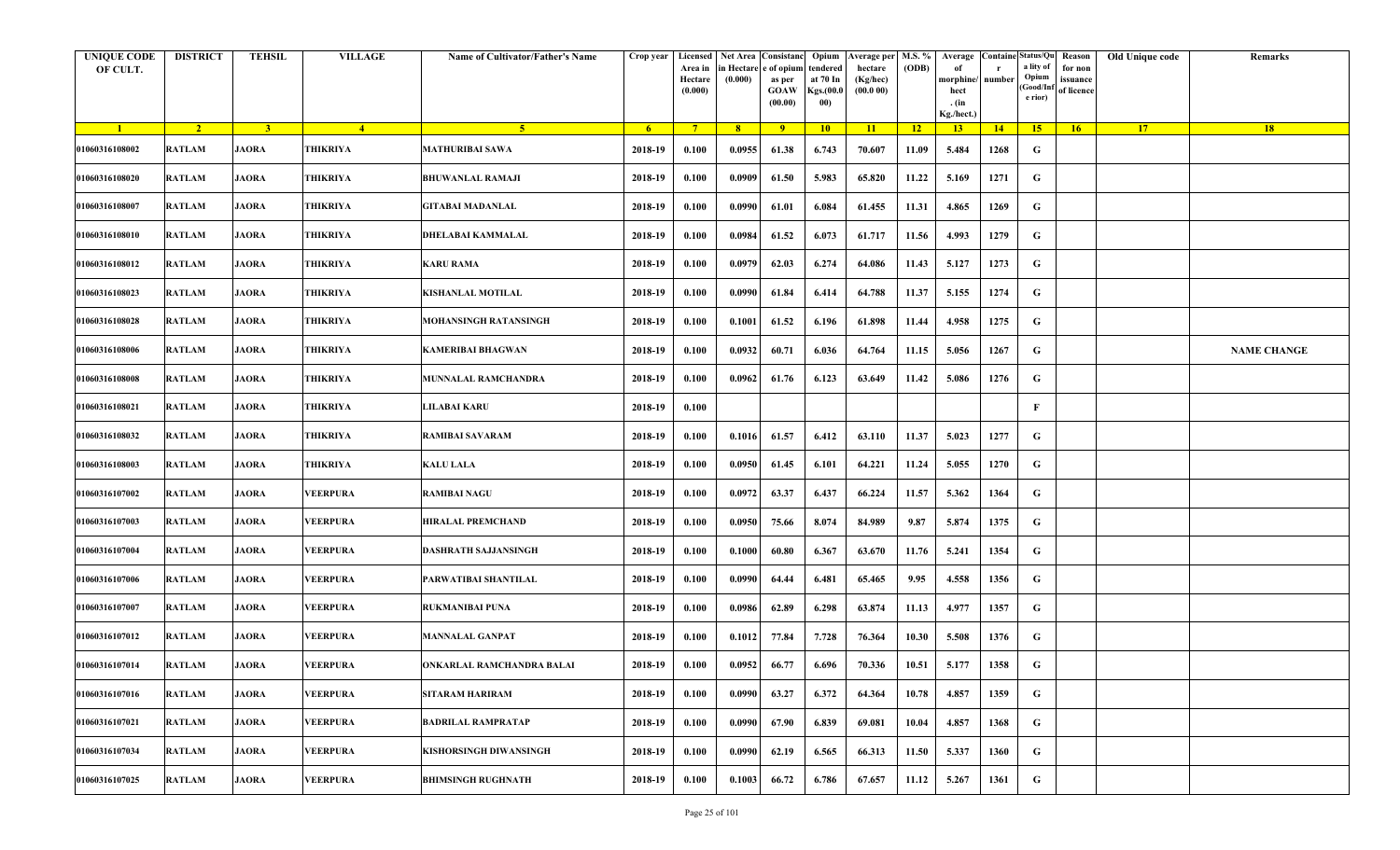| <b>UNIQUE CODE</b><br>OF CULT. | <b>DISTRICT</b> | <b>TEHSIL</b>  | <b>VILLAGE</b>   | Name of Cultivator/Father's Name | Crop year | Area in<br>Hectare<br>(0.000) | Licensed Net Area Consistanc<br>ı Hectar<br>(0.000) | e of opium<br>as per<br><b>GOAW</b><br>(00.00) | Opium<br>tendered<br>at 70 In<br>Kgs.(00.0<br>00) | <b>Average per</b><br>hectare<br>(Kg/hec)<br>(00.000) | M.S. %<br>(ODB) | Average<br>morphine/<br>hect<br>. (in<br>Kg./hect.) | <b>Containe Status/Qu</b><br>number | a lity of<br>Opium<br>(Good/In:<br>e rior) | Reason<br>for non<br>issuance<br>of licence | Old Unique code | Remarks            |
|--------------------------------|-----------------|----------------|------------------|----------------------------------|-----------|-------------------------------|-----------------------------------------------------|------------------------------------------------|---------------------------------------------------|-------------------------------------------------------|-----------------|-----------------------------------------------------|-------------------------------------|--------------------------------------------|---------------------------------------------|-----------------|--------------------|
| $\blacksquare$                 | $\overline{2}$  | 3 <sup>2</sup> | $\sqrt{4}$       | $\sqrt{5}$                       | $-6$      | $-7$                          | 8 <sup>1</sup>                                      | $-9$                                           | 10                                                | $\vert$ 11                                            | $-12$           | 13                                                  | 14                                  | 15                                         | 16                                          | 17              | 18                 |
| 01060316107045                 | <b>RATLAM</b>   | <b>JAORA</b>   | VEERPURA         | SHAMBHUSINGH DIWANSINGH          | 2018-19   | 0.100                         | 0.0990                                              | 67.35                                          | 6.831                                             | 69.000                                                | 10.59           | 5.113                                               | 1365                                | G                                          |                                             |                 |                    |
| 01060316107020                 | <b>RATLAM</b>   | <b>JAORA</b>   | VEERPURA         | <b>BABULAL KACHRU</b>            | 2018-19   | 0.100                         | 0.0992                                              | 66.88                                          | 6.822                                             | 68.770                                                | 10.65           | 5.125                                               | 1366                                | G                                          |                                             |                 |                    |
| 01060316107047                 | <b>RATLAM</b>   | JAORA          | VEERPURA         | <b>KARU SAWA</b>                 | 2018-19   | 0.100                         | 0.1000                                              | 67.63                                          | 6.792                                             | 67.920                                                | 10.48           | 4.984                                               | 1377                                | G                                          |                                             |                 |                    |
| 01060316107013                 | <b>RATLAM</b>   | <b>JAORA</b>   | VEERPURA         | <b>RAJUBAI GORDHAN</b>           | 2018-19   | 0.100                         | 0.0977                                              | 74.34                                          | 7.423                                             | 75.977                                                | 10.51           | 5.588                                               | 1378                                | G                                          |                                             |                 |                    |
| 01060316107017                 | <b>RATLAM</b>   | <b>JAORA</b>   | VEERPURA         | SOHANBAI RADHAKISHAN             | 2018-19   | 0.100                         | 0.1000                                              | 71.62                                          | 7.244                                             | 72.440                                                | 9.62            | 4.878                                               | 1379                                | G                                          |                                             |                 |                    |
| 01060316107018                 | <b>RATLAM</b>   | <b>JAORA</b>   | VEERPURA         | <b>MADANLAL GIRDHARI</b>         | 2018-19   | 0.100                         | 0.0990                                              | 67.41                                          | 6.857                                             | 69.263                                                | 10.56           | 5.121                                               | 1369                                | G                                          |                                             |                 |                    |
| 01060316107037                 | <b>RATLAM</b>   | <b>JAORA</b>   | VEERPURA         | MOHANLAL NANDRAM                 | 2018-19   | 0.100                         | 0.0990                                              | 68.01                                          | 7.190                                             | 72.626                                                | 10.28           | 5.225                                               | 1370                                | G                                          |                                             |                 |                    |
| 01060316107042                 | <b>RATLAM</b>   | <b>JAORA</b>   | <b>VEERPURA</b>  | LAXMINARAYAN RAMA                | 2018-19   | 0.100                         | 0.1000                                              | 61.14                                          | 5.922                                             | 59.220                                                | 11.56           | 4.793                                               | 1355                                | G                                          |                                             |                 |                    |
| 01060316107001                 | <b>RATLAM</b>   | <b>JAORA</b>   | VEERPURA         | <b>RATANBAI KESHURAM</b>         | 2018-19   | 0.100                         | 0.0988                                              | 68.65                                          | 7.012                                             | 70.972                                                | 10.91           | 5.420                                               | 1371                                | G                                          |                                             |                 |                    |
| 01060316107011                 | <b>RATLAM</b>   | JAORA          | VEERPURA         | <b>BASANTIBAI GOVERDHAN</b>      | 2018-19   | 0.100                         | 0.1000                                              | 59.19                                          | 6.257                                             | 62.570                                                | 10.58           | 4.632                                               | 1353                                | G                                          |                                             |                 |                    |
| 01060316107019                 | <b>RATLAM</b>   | JAORA          | VEERPURA         | <b>SHANTIBAI NARAYANSINGH</b>    | 2018-19   | 0.100                         | 0.1004                                              | 62.11                                          | 6.353                                             | 63.277                                                | 11.14           | 4.935                                               | 1362                                | G                                          |                                             |                 |                    |
| 01060316107023                 | <b>RATLAM</b>   | JAORA          | VEERPURA         | <b>BHANWARLAL NANDRAM</b>        | 2018-19   | 0.100                         | 0.0998                                              | 68.52                                          | 6.950                                             | 69.639                                                | 9.52            | 4.638                                               | 1372                                | G                                          |                                             |                 |                    |
| 01060316107041                 | <b>RATLAM</b>   | <b>JAORA</b>   | VEERPURA         | CHANDRAKUWAR NARAYANSINGH        | 2018-19   | 0.100                         | 0.0990                                              | 66.60                                          | 7.003                                             | 70.737                                                | 9.89            | 4.899                                               | 1373                                | G                                          |                                             |                 | <b>NAME CHANGE</b> |
| 01060316107043                 | <b>RATLAM</b>   | <b>JAORA</b>   | VEERPURA         | RAMKANIYABAI KALURAM             | 2018-19   | 0.100                         | 0.0990                                              | 67.40                                          | 6.817                                             | 68.859                                                | 9.85            | 4.749                                               | 1367                                | G                                          |                                             |                 |                    |
| 01060316107044                 | <b>RATLAM</b>   | <b>JAORA</b>   | VEERPURA         | <b>RAMLAL MAGNIRAM</b>           | 2018-19   | 0.100                         | 0.1000                                              | 61.78                                          | 6.293                                             | 62.930                                                | 11.30           | 4.977                                               | 1363                                | G                                          |                                             |                 |                    |
| 01060316107008                 | <b>RATLAM</b>   | <b>JAORA</b>   | VEERPURA         | <b>DHULSINGH FATEHSINGH</b>      | 2018-19   | 0.100                         | 0.0967                                              | 70.87                                          | 7.138                                             | 73.816                                                | 10.23           | 5.286                                               | 1374                                | G                                          |                                             |                 |                    |
| 01060316101001                 | <b>RATLAM</b>   | <b>JAORA</b>   | <b>HERUKHEDI</b> | <b>KAMLABAI MANGU</b>            | 2018-19   | 0.100                         | 0.1025                                              | 60.65                                          | 6.637                                             | 64.751                                                | 11.05           | 5.007                                               | 1212                                | G                                          |                                             |                 |                    |
| 01060316101009                 | <b>RATLAM</b>   | <b>JAORA</b>   | <b>HERUKHEDI</b> | <b>BHAGWAN MANJI</b>             | 2018-19   | 0.100                         | 0.1000                                              | 60.90                                          | 6.473                                             | 64.730                                                | 10.92           | 4.948                                               | 1215                                | G                                          |                                             |                 |                    |
| 01060316101011                 | <b>RATLAM</b>   | <b>JAORA</b>   | <b>HERUKHEDI</b> | <b>BHARATSINGH BHAWARSINGH</b>   | 2018-19   | 0.100                         | 0.0971                                              | 61.29                                          | 6.330                                             | 65.191                                                | 11.08           | 5.056                                               | 1213                                | G                                          |                                             |                 |                    |
| 01060316101007                 | <b>RATLAM</b>   | <b>JAORA</b>   | <b>HERUKHEDI</b> | <b>KISHANLAL GANPAT</b>          | 2018-19   | 0.100                         | 0.0968                                              | 61.36                                          | 6.241                                             | 64.473                                                | 11.00           | 4.965                                               | 1216                                | G                                          |                                             |                 |                    |
| 01060316101006                 | <b>RATLAM</b>   | <b>JAORA</b>   | <b>HERUKHEDI</b> | <b>MANGUBAI BALU</b>             | 2018-19   | 0.100                         | 0.0951                                              | 60.48                                          | 6.108                                             | 64.227                                                | 10.98           | 4.936                                               | 1211                                | $\mathbf G$                                |                                             |                 |                    |
| 01060316101014                 | <b>RATLAM</b>   | <b>JAORA</b>   | <b>HERUKHEDI</b> | <b>GORDHANSINGH BHANWARSINGH</b> | 2018-19   | 0.100                         | 0.1011                                              | 61.13                                          | 6.480                                             | 64.095                                                | 11.12           | 4.991                                               | 1217                                | G                                          |                                             |                 |                    |
| 01060316101023                 | <b>RATLAM</b>   | <b>JAORA</b>   | <b>HERUKHEDI</b> | <b>BHULIBAI RATANLAL</b>         | 2018-19   | 0.100                         | 0.0983                                              | 60.50                                          | 6.266                                             | 63.744                                                | 11.12           | 4.964                                               | 1214                                | G                                          |                                             |                 | <b>NAME CHANGE</b> |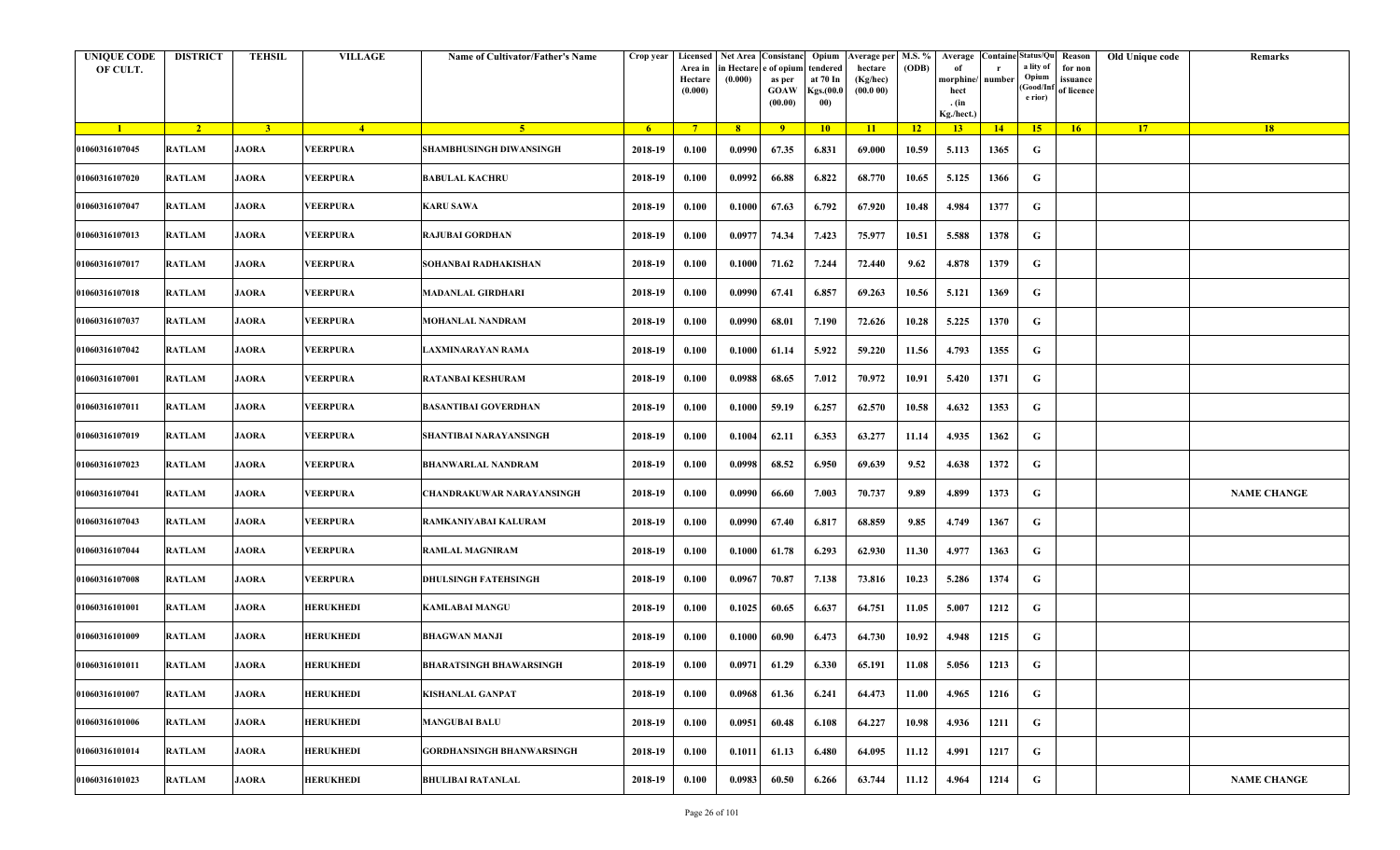| <b>UNIQUE CODE</b><br>OF CULT. | <b>DISTRICT</b> | <b>TEHSIL</b>  | <b>VILLAGE</b> | Name of Cultivator/Father's Name | Crop year      | Area in<br>Hectare<br>(0.000) | Licensed Net Area Consistanc<br>ı Hectar<br>(0.000) | e of opium<br>as per<br><b>GOAW</b><br>(00.00) | Opium<br>tendered<br>at 70 In<br>Kgs.(00.0<br>00) | <b>Average per</b><br>hectare<br>(Kg/hec)<br>(00.000) | M.S. %<br>(ODB) | Average<br>morphine/<br>hect<br>. (in<br>Kg./hect.) | <b>Containe Status/Qu</b><br>number | a lity of<br>Opium<br>(Good/In<br>e rior) | Reason<br>for non<br>issuance<br>of licence | Old Unique code | Remarks            |
|--------------------------------|-----------------|----------------|----------------|----------------------------------|----------------|-------------------------------|-----------------------------------------------------|------------------------------------------------|---------------------------------------------------|-------------------------------------------------------|-----------------|-----------------------------------------------------|-------------------------------------|-------------------------------------------|---------------------------------------------|-----------------|--------------------|
| $\blacksquare$                 | $\sqrt{2}$      | 3 <sup>2</sup> | $\sqrt{4}$     | 5 <sup>5</sup>                   | 6 <sup>6</sup> | $-7$                          | 8 <sup>1</sup>                                      | $-9$                                           | 10                                                | $\vert$ 11                                            | $-12$           | 13                                                  | 14                                  | 15                                        | 16                                          | 17              | 18                 |
| 01060316089001                 | <b>RATLAM</b>   | <b>JAORA</b>   | MEHNDI         | JAWAHAR NATHULAL                 | 2018-19        | 0.100                         | 0.0992                                              | 60.94                                          | 6.730                                             | 67.843                                                | 10.98           | 5.213                                               | 1290                                | G                                         |                                             |                 |                    |
| 01060316089002                 | <b>RATLAM</b>   | <b>JAORA</b>   | <b>MEHNDI</b>  | <b>LALSINGH DHULSINGH</b>        | 2018-19        | 0.100                         | 0.0969                                              | 64.19                                          | 6.841                                             | 70.599                                                | 9.58            | 4.735                                               | 1307                                | G                                         |                                             |                 |                    |
| 01060316089019                 | <b>RATLAM</b>   | JAORA          | MEHNDI         | HIMMATSINGH NAGUSINGH            | 2018-19        | 0.100                         | 0.0956                                              | 61.74                                          | 6.430                                             | 67.259                                                | 11.35           | 5.345                                               | 1301                                | G                                         |                                             |                 |                    |
| 01060316089024                 | <b>RATLAM</b>   | <b>JAORA</b>   | <b>MEHNDI</b>  | <b>GOKULSINGH RAMSINGH</b>       | 2018-19        | 0.100                         | 0.0961                                              | 61.49                                          | 6.351                                             | 66.087                                                | 11.34           | 5.244                                               | 1302                                | G                                         |                                             |                 |                    |
| 01060316089029                 | <b>RATLAM</b>   | <b>JAORA</b>   | <b>MEHNDI</b>  | SAYABKUNWAR MOHANSINGH           | 2018-19        | 0.100                         | 0.0922                                              | 60.53                                          | 5.897                                             | 63.959                                                | 10.99           | 4.919                                               | 1291                                | G                                         |                                             |                 |                    |
| 01060316089067                 | <b>RATLAM</b>   | <b>JAORA</b>   | <b>MEHNDI</b>  | <b>BALWANTSINGH DHULSINGH</b>    | 2018-19        | 0.100                         | 0.0990                                              | 64.64                                          | 6.759                                             | 68.273                                                | 10.09           | 4.821                                               | 1308                                | G                                         |                                             |                 |                    |
| 01060316089038                 | <b>RATLAM</b>   | <b>JAORA</b>   | MEHNDI         | ANTARKUNWAR MADANSINGH           | 2018-19        | 0.100                         | 0.0980                                              | 60.48                                          | 6.359                                             | 64.888                                                | 11.41           | 5.182                                               | 1303                                | G                                         |                                             |                 |                    |
| 01060316089040                 | <b>RATLAM</b>   | <b>JAORA</b>   | <b>MEHNDI</b>  | JASWANTSINGH DHULSINGH           | 2018-19        | 0.100                         | 0.0978                                              | 60.77                                          | 6.468                                             | 66.135                                                | 11.42           | 5.287                                               | 1304                                | G                                         |                                             |                 |                    |
| 01060316089035                 | <b>RATLAM</b>   | <b>JAORA</b>   | <b>MEHNDI</b>  | SAMANTSINGH NAGUSINGH            | 2018-19        | 0.100                         | 0.0954                                              | 61.34                                          | 6.406                                             | 67.149                                                | 10.34           | 4.858                                               | 1309                                | G                                         |                                             |                 |                    |
| 01060316089058                 | <b>RATLAM</b>   | JAORA          | MEHNDI         | DALPATSINGH NATHU                | 2018-19        | 0.100                         | 0.0990                                              | 62.57                                          | 6.650                                             | 67.172                                                | 11.09           | 5.216                                               | 1310                                | G                                         |                                             |                 |                    |
| 01060316089039                 | <b>RATLAM</b>   | <b>JAORA</b>   | MEHNDI         | LAXMANSINGH RUPSINGH             | 2018-19        | 0.100                         | 0.1000                                              | 60.53                                          | 6.286                                             | 62.860                                                | 11.61           | 5.111                                               | 1305                                | G                                         |                                             |                 |                    |
| 01060316089060                 | <b>RATLAM</b>   | JAORA          | MEHNDI         | <b>MAGANBAI BHERA</b>            | 2018-19        | 0.100                         | 0.0823                                              | 61.61                                          | 5.492                                             | 66.731                                                | 11.43           | 5.338                                               | 1306                                | G                                         |                                             |                 | <b>NAME CHANGE</b> |
| 01060316089004                 | <b>RATLAM</b>   | <b>JAORA</b>   | <b>MEHNDI</b>  | LAXMINARAYAN RAMCHANDRA          | 2018-19        | 0.100                         | 0.0952                                              | 62.97                                          | 6.558                                             | 68.887                                                | 11.31           | 5.452                                               | 1311                                | G                                         |                                             |                 |                    |
| 01060316089022                 | <b>RATLAM</b>   | <b>JAORA</b>   | <b>MEHNDI</b>  | DHUNGARSINGH BADANSINGH          | 2018-19        | 0.100                         | 0.0987                                              | 61.47                                          | 6.560                                             | 66.464                                                | 11.09           | 5.162                                               | 1294                                | G                                         |                                             |                 |                    |
| 01060316089007                 | <b>RATLAM</b>   | <b>JAORA</b>   | <b>MEHNDI</b>  | <b>BALU BHAGWAN (BHUWAN)</b>     | 2018-19        | 0.100                         | 0.0986                                              | 61.05                                          | 6.384                                             | 64.746                                                | 11.14           | 5.048                                               | 1295                                | G                                         |                                             |                 |                    |
| 01060316089011                 | <b>RATLAM</b>   | <b>JAORA</b>   | MEHNDI         | <b>KAMLABAI DEEPA</b>            | 2018-19        | 0.100                         | 0.0980                                              | 61.19                                          | 6.556                                             | 66.898                                                | 11.03           | 5.166                                               | 1296                                | G                                         |                                             |                 |                    |
| 01060316089045                 | <b>RATLAM</b>   | <b>JAORA</b>   | <b>MEHNDI</b>  | MOHANBAI BAGDIRAM                | 2018-19        | 0.100                         | 0.0989                                              | 61.59                                          | 6.062                                             | 61.294                                                | 11.17           | 4.793                                               | 1292                                | G                                         |                                             |                 |                    |
| 01060316089021                 | <b>RATLAM</b>   | <b>JAORA</b>   | <b>MEHNDI</b>  | <b>RAMCHAND BHERA</b>            | 2018-19        | 0.100                         | 0.0992                                              | 61.30                                          | 6.559                                             | 66.119                                                | 11.14           | 5.157                                               | 1297                                | G                                         |                                             |                 |                    |
| 01060316089010                 | <b>RATLAM</b>   | <b>JAORA</b>   | <b>MEHNDI</b>  | <b>BALUSINGH DULESINGH</b>       | 2018-19        | 0.100                         | 0.0986                                              | 61.28                                          | 6.426                                             | 65.172                                                | 11.06           | 5.047                                               | 1298                                | G                                         |                                             |                 |                    |
| 01060316089030                 | <b>RATLAM</b>   | <b>JAORA</b>   | MEHNDI         | <b>LAXMANSINGH JUJHARSINGH</b>   | 2018-19        | 0.100                         | 0.0952                                              | 61.28                                          | 6.478                                             | 68.046                                                | 11.02           | 5.247                                               | 1288                                | G                                         |                                             |                 |                    |
| 01060316089016                 | <b>RATLAM</b>   | <b>JAORA</b>   | MEHNDI         | VARDIBAI RAMCHANDRA              | 2018-19        | 0.100                         | 0.1004                                              | 60.91                                          | 6.465                                             | 64.392                                                | 11.21           | 5.054                                               | 1293                                | G                                         |                                             |                 |                    |
| 01060316089018                 | <b>RATLAM</b>   | <b>JAORA</b>   | <b>MEHNDI</b>  | <b>DHULLA BHERA</b>              | 2018-19        | 0.100                         | 0.0990                                              | 59.15                                          | 6.371                                             | 64.354                                                | 10.74           | 4.836                                               | 1289                                | G                                         |                                             |                 |                    |
| 01060316089003                 | <b>RATLAM</b>   | <b>JAORA</b>   | MEHNDI         | <b>RASALKUWAR NAVALSINGH</b>     | 2018-19        | 0.100                         | 0.0987                                              | 60.58                                          | 2.259                                             | 22.888                                                | 11.37           | 1.822                                               | 1312                                | G                                         | 04                                          |                 |                    |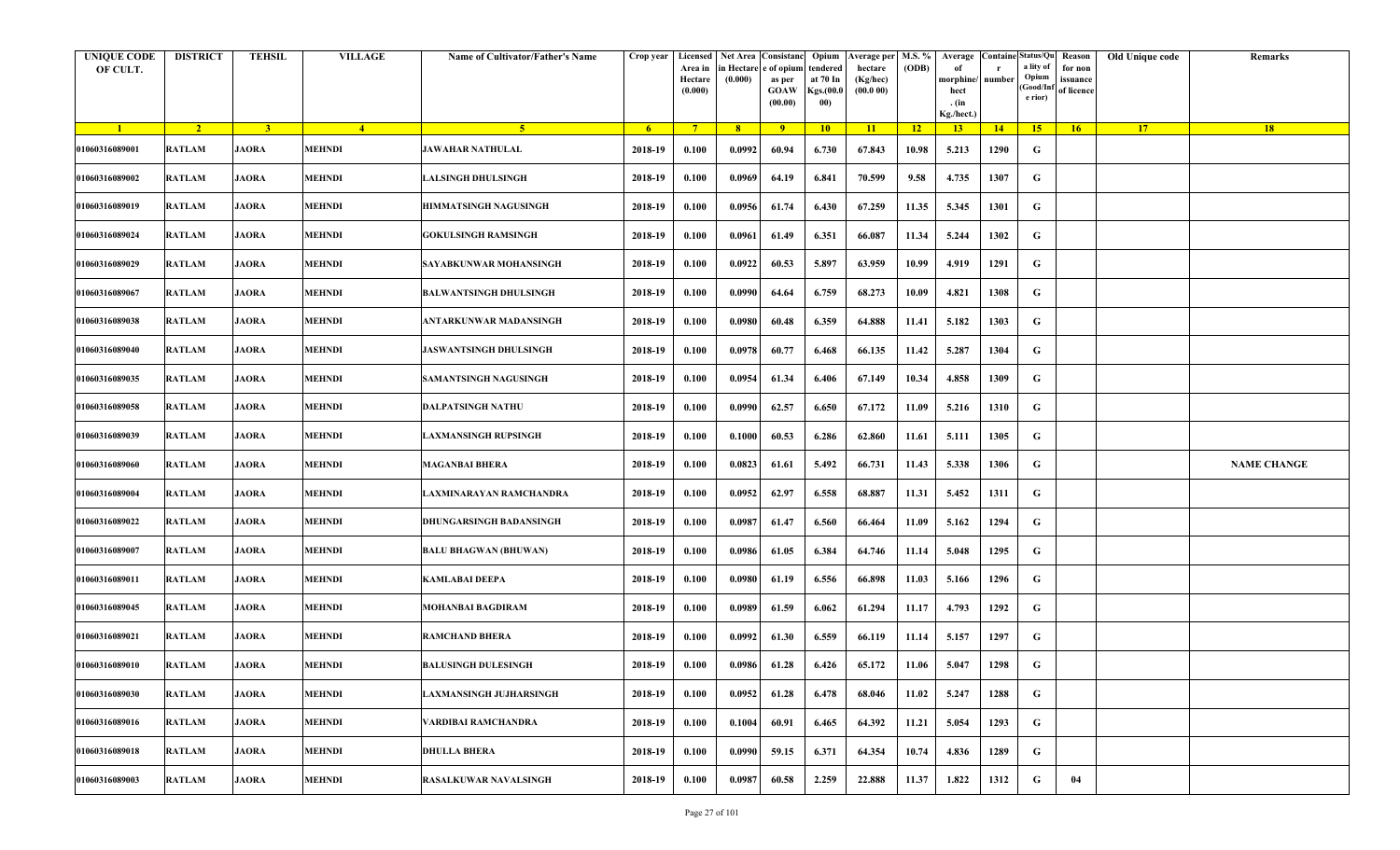| <b>UNIQUE CODE</b><br>OF CULT. | <b>DISTRICT</b> | <b>TEHSIL</b>  | <b>VILLAGE</b>  | Name of Cultivator/Father's Name       | Crop year | Area in<br>Hectare<br>(0.000) | Licensed Net Area Consistanc<br>ı Hectar<br>(0.000) | e of opium<br>as per<br><b>GOAW</b><br>(00.00) | Opium<br>tendered<br>at 70 In<br>Kgs.(00.0<br>00) | <b>Average per</b><br>hectare<br>(Kg/hec)<br>(00.000) | M.S. %<br>(ODB) | Average<br>morphine/<br>hect<br>. (in<br>Kg./hect.) | <b>Containe Status/Qu</b><br>number | a lity of<br>Opium<br>(Good/In<br>e rior) | Reason<br>for non<br>issuance<br>of licence | Old Unique code | Remarks            |
|--------------------------------|-----------------|----------------|-----------------|----------------------------------------|-----------|-------------------------------|-----------------------------------------------------|------------------------------------------------|---------------------------------------------------|-------------------------------------------------------|-----------------|-----------------------------------------------------|-------------------------------------|-------------------------------------------|---------------------------------------------|-----------------|--------------------|
| $\mathbf{1}$                   | $\overline{2}$  | 3 <sup>2</sup> | $\sqrt{4}$      | -5.                                    | $-6$      | $-7$                          | 8 <sup>1</sup>                                      | $-9$                                           | 10                                                | $\vert$ 11                                            | $-12$           | 13                                                  | 14                                  | 15                                        | 16                                          | 17              | 18                 |
| 01060316089020                 | <b>RATLAM</b>   | <b>JAORA</b>   | MEHNDI          | JAGANNATH NANDLAL MATA NANIBAI         | 2018-19   | 0.100                         | 0.0960                                              | 60.70                                          | 6.087                                             | 63.406                                                | 11.10           | 4.929                                               | 1299                                | G                                         |                                             |                 | <b>NAME CHANGE</b> |
| 01060316089049                 | <b>RATLAM</b>   | <b>JAORA</b>   | <b>MEHNDI</b>   | KHUSHALSINGH NAVALSINGH                | 2018-19   | 0.100                         | 0.0986                                              | 61.62                                          | 6.646                                             | 67.404                                                | 11.12           | 5.245                                               | 1300                                | G                                         |                                             |                 |                    |
| 01060316089025                 | <b>RATLAM</b>   | JAORA          | MEHNDI          | <b>RASALKUNWAR NATHUSINGH</b>          | 2018-19   | 0.100                         | 0.0988                                              | 60.37                                          | 1.664                                             | 16.842                                                | 11.16           | 1.317                                               | 1287                                | G                                         | 04                                          |                 |                    |
| 01060316082005                 | <b>RATLAM</b>   | <b>JAORA</b>   | <b>KALALIYA</b> | <b>ISHWARLAL BHARATRAM</b>             | 2018-19   | 0.100                         | 0.1000                                              | 61.31                                          | 6.131                                             | 61.310                                                | 11.29           | 4.844                                               | 1226                                | G                                         |                                             |                 |                    |
| 01060316082026                 | <b>RATLAM</b>   | <b>JAORA</b>   | <b>KALALIYA</b> | <b>BALKISHAN NIRBHAYRAM</b>            | 2018-19   | 0.100                         | 0.0447                                              | 62.28                                          | 2.972                                             | 66.488                                                | 11.71           | 5.447                                               | 1230                                | G                                         |                                             |                 |                    |
| 01060316082024                 | <b>RATLAM</b>   | <b>JAORA</b>   | KALALIYA        | MADHUSUDAN CHAMPALAL                   | 2018-19   | 0.100                         | 0.0979                                              | 60.85                                          | 6.381                                             | 65.179                                                | 11.82           | 5.391                                               | 1231                                | G                                         |                                             |                 |                    |
| 01060316082099                 | <b>RATLAM</b>   | <b>JAORA</b>   | <b>KALALIYA</b> | RAJENDRAKUMRAR CHENRAM                 | 2018-19   | 0.100                         | 0.0998                                              | 61.69                                          | 6.707                                             | 67.204                                                | 11.46           | 5.391                                               | 1232                                | G                                         |                                             |                 |                    |
| 01060316082082                 | <b>RATLAM</b>   | <b>JAORA</b>   | KALALIYA        | MEHBUBKHAN SARDARKHAN                  | 2018-19   | 0.100                         | 0.0994                                              | 61.07                                          | 5.854                                             | 58.893                                                | 11.09           | 4.570                                               | 1219                                | G                                         |                                             |                 |                    |
| 01060316082064                 | <b>RATLAM</b>   | <b>JAORA</b>   | <b>KALALIYA</b> | RAMCHANDRA SHOBHARAM                   | 2018-19   | 0.100                         | 0.1010                                              | 61.07                                          | 6.238                                             | 61.762                                                | 11.17           | 4.828                                               | 1221                                | G                                         |                                             |                 |                    |
| 01060316082068                 | <b>RATLAM</b>   | JAORA          | KALALIYA        | AMBARAM NAGURAM                        | 2018-19   | 0.100                         | 0.1006                                              | 61.14                                          | 6.044                                             | 60.080                                                | 10.97           | 4.616                                               | 1220                                | G                                         |                                             |                 |                    |
| 01060316082006                 | <b>RATLAM</b>   | <b>JAORA</b>   | <b>KALALIYA</b> | <b>JAGDISH DEVRAM</b>                  | 2018-19   | 0.100                         | 0.0954                                              | 60.96                                          | 6.201                                             | 65.000                                                | 11.11           | 5.053                                               | 1223                                | G                                         |                                             |                 | <b>NAME CHANGE</b> |
| 01060316082010                 | <b>RATLAM</b>   | JAORA          | <b>KALALIYA</b> | RAMKANYYABAI RAMCHANDRA                | 2018-19   | 0.100                         | 0.1000                                              | 62.00                                          | 6.297                                             | 62.970                                                | 11.48           | 5.062                                               | 1227                                | G                                         |                                             |                 | <b>NAME CHANGE</b> |
| 01060316082035                 | <b>RATLAM</b>   | <b>JAORA</b>   | <b>KALALIYA</b> | SAMARATHMAL AMARCHAND                  | 2018-19   | 0.100                         | 0.0965                                              | 61.07                                          | 6.002                                             | 62.197                                                | 11.02           | 4.798                                               | 1218                                | G                                         | 08                                          |                 |                    |
| 01060316082067                 | <b>RATLAM</b>   | <b>JAORA</b>   | <b>KALALIYA</b> | LEELABAI RATANLAL                      | 2018-19   | 0.100                         | 0.0990                                              | 61.53                                          | 6.021                                             | 60.818                                                | 11.52           | 4.906                                               | 1228                                | G                                         |                                             |                 |                    |
| 01060316082089                 | <b>RATLAM</b>   | <b>JAORA</b>   | <b>KALALIYA</b> | RAMPURI MADHUPURI                      | 2018-19   | 0.100                         | 0.0943                                              | 60.66                                          | 5.355                                             | 56.787                                                | 11.23           | 4.463                                               | 1224                                | G                                         |                                             |                 |                    |
| 01060316082091                 | <b>RATLAM</b>   | <b>JAORA</b>   | <b>KALALIYA</b> | SAVITABAI DHAPUBAI                     | 2018-19   | 0.100                         | 0.1000                                              | 65.90                                          | 6.665                                             | 66.650                                                | 9.85            | 4.595                                               | 1233                                | G                                         |                                             |                 |                    |
| 01060316082030                 | <b>RATLAM</b>   | <b>JAORA</b>   | <b>KALALIYA</b> | DHULCHANDRA NIRBHAYRAM                 | 2018-19   | 0.100                         | 0.1021                                              | 63.92                                          | 6.803                                             | 66.631                                                | 11.47           | 5.349                                               | 1235                                | G                                         |                                             |                 |                    |
| 01060316082081                 | <b>RATLAM</b>   | <b>JAORA</b>   | <b>KALALIYA</b> | <b>BHANWARLAL NIRBHAYRAM</b>           | 2018-19   | 0.100                         | 0.0992                                              | 61.79                                          | 5.941                                             | 59.889                                                | 11.72           | 4.912                                               | 1229                                | G                                         |                                             |                 |                    |
| 01060316082105                 | <b>RATLAM</b>   | <b>JAORA</b>   | <b>KALALIYA</b> | SHYAMSUNDAR BALCHARAN POTRA<br>GITABAI | 2018-19   | 0.100                         | 0.1014                                              | 62.10                                          | 6.237                                             | 61.509                                                | 11.88           | 5.117                                               | 1234                                | G                                         |                                             |                 | <b>NAME SUDHAR</b> |
| 01060316082114                 | <b>RATLAM</b>   | <b>JAORA</b>   | <b>KALALIYA</b> | <b>KANHAIYALAL HIRALAL</b>             | 2018-19   | 0.100                         | 0.1029                                              | 61.32                                          | 6.272                                             | 60.952                                                | 11.17           | 4.766                                               | 1225                                | G                                         |                                             |                 |                    |
| 01060316082014                 | <b>RATLAM</b>   | <b>JAORA</b>   | KALALIYA        | <b>BALCHARAN TULSIRAM</b>              | 2018-19   | 0.100                         |                                                     |                                                |                                                   |                                                       |                 |                                                     |                                     | $\mathbf{F}$                              |                                             |                 |                    |
| 01060316082054                 | <b>RATLAM</b>   | <b>JAORA</b>   | KALALIYA        | RATANLAL BHOLARAM                      | 2018-19   | 0.100                         | 0.0917                                              | 61.76                                          | 5.338                                             | 58.212                                                | 11.50           | 4.684                                               | 1222                                | $\mathbf G$                               |                                             |                 |                    |
| 01060316088018                 | <b>RATLAM</b>   | <b>JAORA</b>   | <b>KANKARWA</b> | <b>GOPAL MOHANLAL</b>                  | 2018-19   | 0.100                         | 0.0974                                              | 59.48                                          | 5.973                                             | 61.324                                                | 10.89           | 4.677                                               | 1317                                | $\mathbf G$                               |                                             |                 |                    |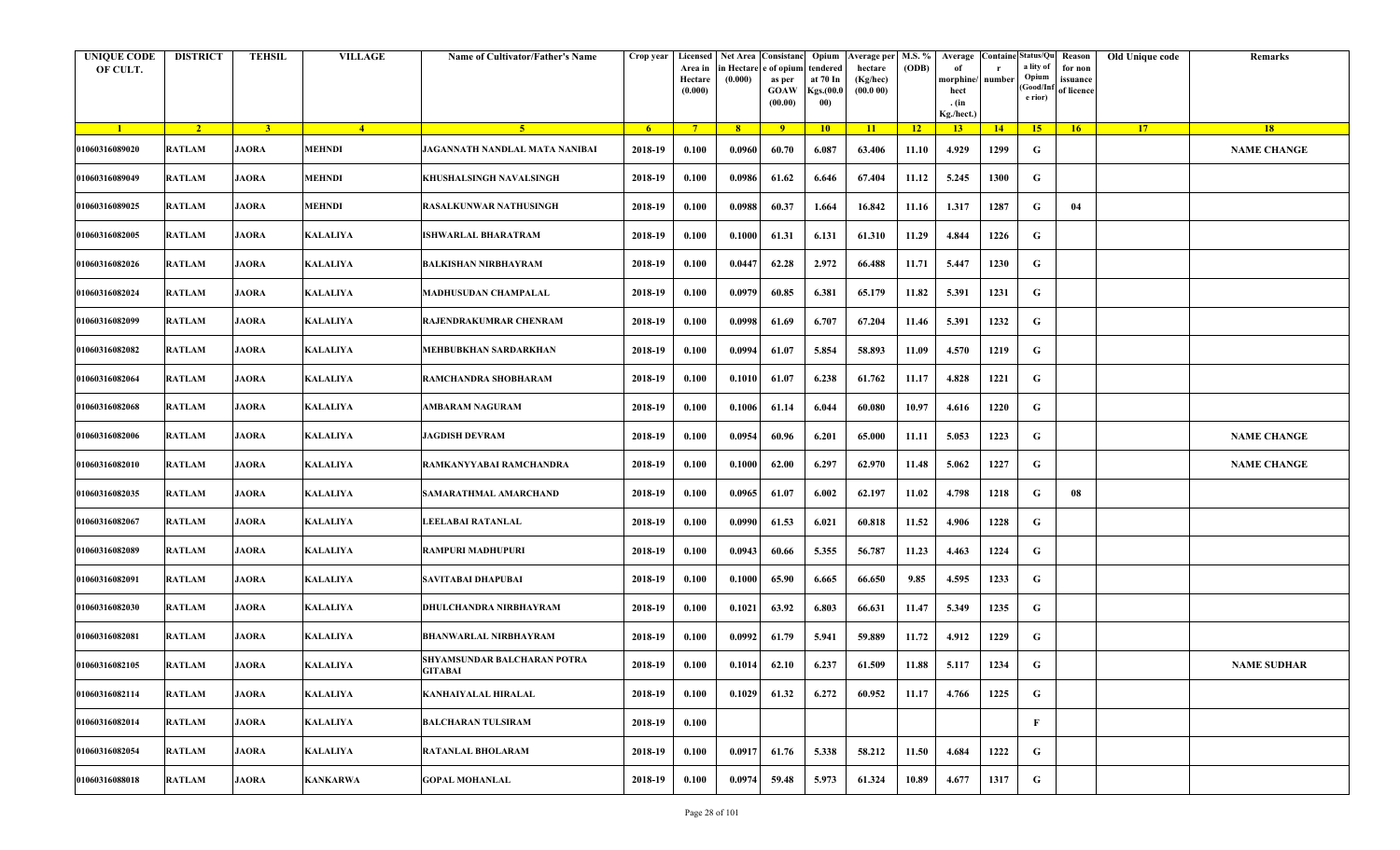| <b>UNIQUE CODE</b><br>OF CULT. | <b>DISTRICT</b> | <b>TEHSIL</b>  | <b>VILLAGE</b>          | Name of Cultivator/Father's Name | Crop year      | Licensed<br>Area in<br>Hectare<br>(0.000) | <b>Hectar</b><br>(0.000) | Net Area Consistanc<br>e of opium<br>as per<br><b>GOAW</b><br>(00.00) | Opium<br>tendered<br>at 70 In<br>Kgs.(00.0<br>00) | <b>Average per</b><br>hectare<br>(Kg/hec)<br>(00.000) | M.S. %<br>(ODB) | Average<br>morphine/<br>hect<br>. (in<br>Kg./hect.) | <b>Containe Status/Qu</b><br>number | a lity of<br>Opium<br>(Good/In<br>e rior) | Reason<br>for non<br>issuance<br>of licence | Old Unique code | Remarks            |
|--------------------------------|-----------------|----------------|-------------------------|----------------------------------|----------------|-------------------------------------------|--------------------------|-----------------------------------------------------------------------|---------------------------------------------------|-------------------------------------------------------|-----------------|-----------------------------------------------------|-------------------------------------|-------------------------------------------|---------------------------------------------|-----------------|--------------------|
| $\blacksquare$                 | $\overline{2}$  | 3 <sup>2</sup> | $\overline{4}$          | -5.                              | 6 <sup>6</sup> | $-7$                                      | 8 <sup>1</sup>           | $-9$                                                                  | 10                                                | $\vert$ 11                                            | $-12$           | 13                                                  | 14                                  | 15                                        | 16                                          | 17              | 18                 |
| 01060316088019                 | <b>RATLAM</b>   | <b>JAORA</b>   | KANKARWA                | <b>HEMRAJ BAGDIRAM</b>           | 2018-19        | 0.100                                     | 0.0977                   | 60.71                                                                 | 6.097                                             | 62.405                                                | 11.50           | 5.022                                               | 1320                                | G                                         |                                             |                 |                    |
| 01060316088029                 | <b>RATLAM</b>   | <b>JAORA</b>   | <b>KANKARWA</b>         | <b>BAPUSINGH NATHUSINGH</b>      | 2018-19        | 0.100                                     | 0.0956                   | 61.37                                                                 | 5.436                                             | 56.862                                                | 11.55           | 4.598                                               | 1319                                | G                                         |                                             |                 |                    |
| 01060316088005                 | <b>RATLAM</b>   | <b>JAORA</b>   | <b>KANKARWA</b>         | AMRA DEVJI                       | 2018-19        | 0.100                                     | 0.0987                   | 59.74                                                                 | 5.855                                             | 59.321                                                | 11.38           | 4.726                                               | 1318                                | G                                         |                                             |                 |                    |
| 01060316088017                 | <b>RATLAM</b>   | <b>JAORA</b>   | <b>KANKARWA</b>         | <b>DURGASHANKAR BALARAM</b>      | 2018-19        | 0.100                                     |                          |                                                                       |                                                   |                                                       |                 |                                                     |                                     | F                                         |                                             |                 |                    |
| 01060316058028                 | <b>RATLAM</b>   | <b>JAORA</b>   | PANCHEWA                | MANOHARLAL NIRBHAYRAM            | 2018-19        | 0.100                                     |                          |                                                                       |                                                   |                                                       |                 |                                                     |                                     | $\mathbf{F}$                              |                                             |                 |                    |
| 01060316058042                 | <b>RATLAM</b>   | <b>JAORA</b>   | PANCHEWA                | <b>BASANTIBAI DHULCHAND</b>      | 2018-19        | 0.100                                     |                          |                                                                       |                                                   |                                                       |                 |                                                     |                                     | N                                         | 11                                          |                 | <b>NAME CHANGE</b> |
| 01060316058019                 | <b>RATLAM</b>   | <b>JAORA</b>   | <b>PANCHEWA</b>         | <b>KANHAIYALAL DEVRAM</b>        | 2018-19        | 0.100                                     |                          |                                                                       |                                                   |                                                       |                 |                                                     |                                     | N                                         | 11                                          |                 |                    |
| 01060316058020                 | <b>RATLAM</b>   | <b>JAORA</b>   | PANCHEWA                | <b>BHERULAL DHURA AWANTABAI</b>  | 2018-19        | 0.100                                     |                          |                                                                       |                                                   |                                                       |                 |                                                     |                                     | N                                         | 11                                          |                 | <b>NAME CHANGE</b> |
| 01060316058006                 | <b>RATLAM</b>   | <b>JAORA</b>   | PANCHEWA                | <b>RAMPRASAD SUKHRAM</b>         | 2018-19        | 0.100                                     |                          |                                                                       |                                                   |                                                       |                 |                                                     |                                     | N                                         | 11                                          |                 |                    |
| 01060316058017                 | <b>RATLAM</b>   | <b>JAORA</b>   | PANCHEWA                | <b>MANGILAL JADHAWCHAND</b>      | 2018-19        | 0.100                                     | 0.1002                   | 61.05                                                                 | 6.000                                             | 59.880                                                | 10.93           | 4.580                                               | 1210                                | G                                         |                                             |                 |                    |
| 01060316068006                 | <b>RATLAM</b>   | <b>JAORA</b>   | BHESANA                 | <b>HARIRAM HIRALAL</b>           | 2018-19        | 0.100                                     | 0.0971                   | 61.25                                                                 | 6.221                                             | 64.068                                                | 11.27           | 5.052                                               | 1206                                | G                                         |                                             |                 |                    |
| 01060316068009                 | <b>RATLAM</b>   | JAORA          | BHESANA                 | GANGABAI BAPULAL                 | 2018-19        | 0.100                                     | 0.0965                   | 60.60                                                                 | 5.740                                             | 59.482                                                | 11.70           | 4.871                                               | 1207                                | G                                         |                                             |                 | <b>NAME CHANGE</b> |
| 01060316068003                 | <b>RATLAM</b>   | <b>JAORA</b>   | BHESANA                 | RADHESHYAM ONKARLAL              | 2018-19        | 0.100                                     | 0.0983                   | 61.31                                                                 | 5.877                                             | 59.786                                                | 11.71           | 4.901                                               | 1209                                | G                                         |                                             |                 | <b>NAME SUDHAR</b> |
| 01060316068010                 | <b>RATLAM</b>   | <b>JAORA</b>   | BHESANA                 | <b>RAMKUNWAR KACHRU</b>          | 2018-19        | 0.100                                     | 0.0967                   | 61.05                                                                 | 5.922                                             | 61.241                                                | 11.74           | 5.035                                               | 1208                                | G                                         |                                             |                 |                    |
| 01060316070004                 | <b>RATLAM</b>   | <b>JAORA</b>   | RICHACHANDA             | <b>BADRILAL KARULAL</b>          | 2018-19        | 0.100                                     | 0.1001                   | 64.62                                                                 | 6.351                                             | 63.447                                                | 10.23           | 4.543                                               | 1315                                | G                                         |                                             |                 | <b>NAME SUDHAR</b> |
| 01060316070006                 | <b>RATLAM</b>   | <b>JAORA</b>   | RICHACHANDA             | DHULKUWAR KAMALSINGH             | 2018-19        | 0.100                                     | 0.0980                   | 60.02                                                                 | 6.156                                             | 62.816                                                | 11.45           | 5.033                                               | 1314                                | G                                         |                                             |                 | <b>NAME CHANGE</b> |
| 01060316070013                 | <b>RATLAM</b>   | <b>JAORA</b>   | RICHACHANDA             | <b>CHANSINGH SARDARSINGH</b>     | 2018-19        | 0.100                                     | 0.0962                   | 67.80                                                                 | 6.877                                             | 71.486                                                | 9.50            | 4.753                                               | 1316                                | G                                         |                                             |                 |                    |
| 01060316070008                 | <b>RATLAM</b>   | <b>JAORA</b>   | RICHACHANDA             | VIJAYSINGH UDAYSINGH             | 2018-19        | 0.100                                     | 0.0988                   | 57.94                                                                 | 6.158                                             | 62.328                                                | 11.36           | 4.955                                               | 1313                                | G                                         |                                             |                 |                    |
| 01060316078008                 | <b>RATLAM</b>   | <b>JAORA</b>   | TARAKHEDI               | <b>AVANTIBAI KARURAM</b>         | 2018-19        | 0.100                                     | 0.0985                   | 61.35                                                                 | 6.372                                             | 64.690                                                | 11.02           | 4.989                                               | 1285                                | G                                         |                                             |                 |                    |
| 01060316078012                 | <b>RATLAM</b>   | <b>JAORA</b>   | <b><i>FARAKHEDI</i></b> | <b>BAGDIRAM HIRA</b>             | 2018-19        | 0.100                                     | 0.0998                   | 61.07                                                                 | 6.116                                             | 61.283                                                | 11.10           | 4.762                                               | 1284                                | G                                         |                                             |                 | <b>NAME CHANGE</b> |
| 01060316078001                 | <b>RATLAM</b>   | <b>JAORA</b>   | TARAKHEDI               | LALSINGH KISHANLAL               | 2018-19        | 0.100                                     | 0.0967                   | 61.70                                                                 | 6.179                                             | 63.899                                                | 11.02           | 4.929                                               | 1286                                | $\mathbf G$                               |                                             |                 | <b>NAME SUDHAR</b> |
| 01060316078026                 | <b>RATLAM</b>   | <b>JAORA</b>   | <b><i>FARAKHEDI</i></b> | <b>NAGUSINGH BAHADURSINGH</b>    | 2018-19        | 0.100                                     | 0.0980                   | 61.00                                                                 | 6.022                                             | 61.449                                                | 11.00           | 4.731                                               | 1283                                | G                                         |                                             |                 | <b>NAME SUDHAR</b> |
| 01060316087018                 | <b>RATLAM</b>   | <b>JAORA</b>   | DHATRAWDA               | <b>DHAPUBAI RAMA</b>             | 2018-19        | 0.100                                     | 0.0994                   | 63.74                                                                 | 5.992                                             | 60.282                                                | 10.31           | 4.349                                               | 1351                                | G                                         |                                             |                 |                    |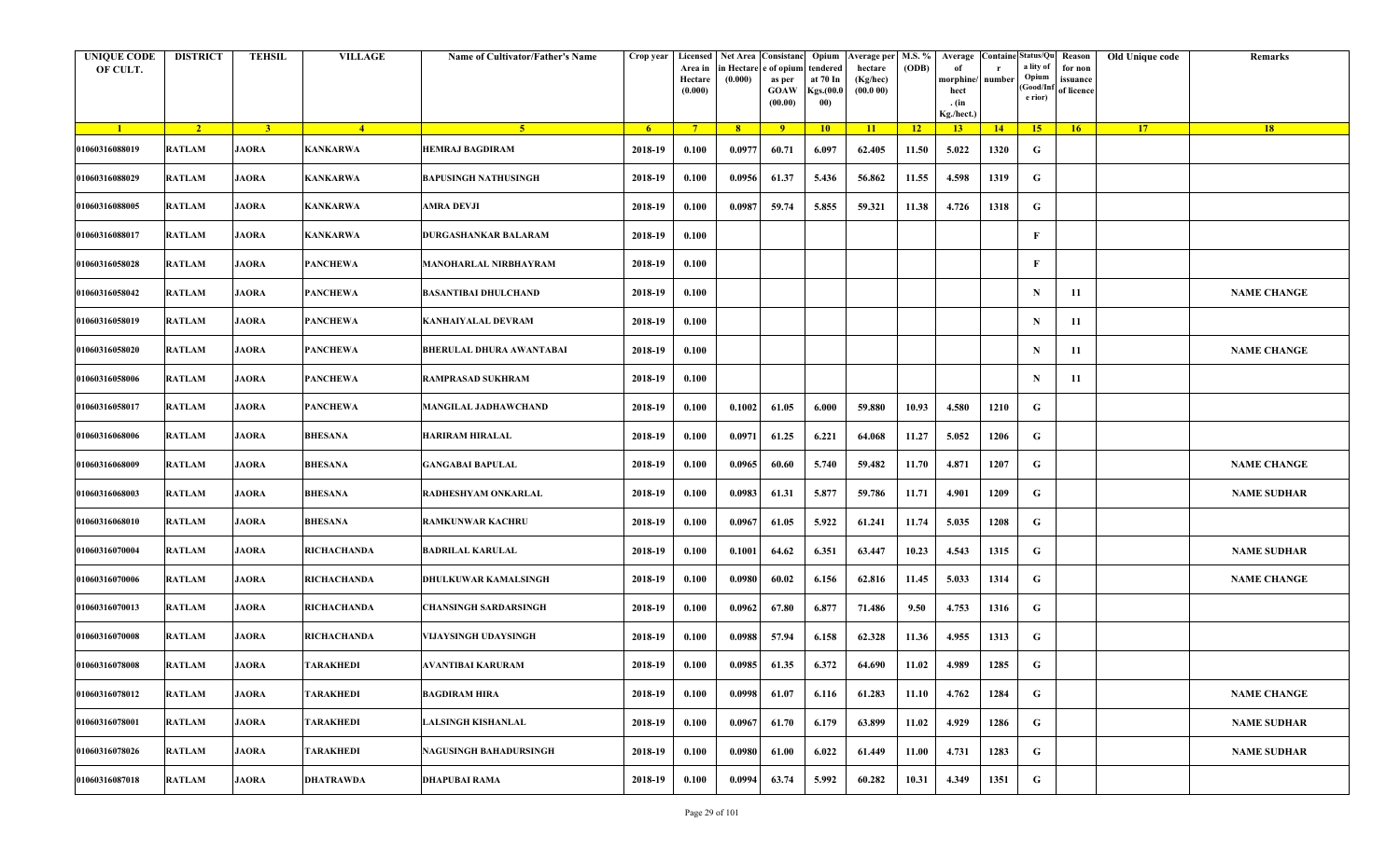| <b>UNIQUE CODE</b><br>OF CULT. | <b>DISTRICT</b> | <b>TEHSIL</b>  | <b>VILLAGE</b>     | Name of Cultivator/Father's Name | Crop year | Area in<br>Hectare<br>(0.000) | Licensed Net Area Consistanc<br>ı Hectar<br>(0.000) | e of opium<br>as per<br><b>GOAW</b><br>(00.00) | Opium<br>tendered<br>at 70 In<br>Kgs.(00.0<br>00) | <b>Average per</b><br>hectare<br>(Kg/hec)<br>(00.000) | M.S. %<br>(ODB) | Average<br>morphine/<br>hect<br>. (in<br>Kg./hect.) | <b>Containe Status/Qu</b><br>number | a lity of<br>Opium<br>(Good/In:<br>e rior) | Reason<br>for non<br>issuance<br>of licence | Old Unique code | Remarks            |
|--------------------------------|-----------------|----------------|--------------------|----------------------------------|-----------|-------------------------------|-----------------------------------------------------|------------------------------------------------|---------------------------------------------------|-------------------------------------------------------|-----------------|-----------------------------------------------------|-------------------------------------|--------------------------------------------|---------------------------------------------|-----------------|--------------------|
| $\blacksquare$                 | $\overline{2}$  | 3 <sup>2</sup> | $\sqrt{4}$         | $\sqrt{5}$                       | $-6$      | $-7$                          | 8 <sup>1</sup>                                      | $-9$                                           | 10                                                | $\vert$ 11                                            | $-12$           | 13                                                  | 14                                  | 15                                         | 16                                          | 17              | 18                 |
| 01060316087007                 | <b>RATLAM</b>   | <b>JAORA</b>   | DHATRAWDA          | ARJUNSINGH SAJJANSINGH           | 2018-19   | 0.100                         | 0.0983                                              | 61.77                                          | 6.115                                             | 62.208                                                | 11.56           | 5.034                                               | 1352                                | G                                          |                                             |                 |                    |
| 01060316090011                 | <b>RATLAM</b>   | <b>JAORA</b>   | PIPLIYASEER        | LILABAI FAKIRCHAND               | 2018-19   | 0.100                         | 0.0972                                              | 61.10                                          | 5.988                                             | 61.605                                                | 11.24           | 4.849                                               | 936                                 | G                                          |                                             |                 |                    |
| 01060316090002                 | <b>RATLAM</b>   | JAORA          | <b>PIPLIYASEER</b> | SHANKARLAL JAGDISHCHANDRA        | 2018-19   | 0.100                         | 0.0975                                              | 60.67                                          | 6.041                                             | 61.959                                                | 11.55           | 5.011                                               | 935                                 | G                                          |                                             |                 |                    |
| 01060316090025                 | <b>RATLAM</b>   | <b>JAORA</b>   | PIPLIYASEER        | <b>BAHADURSINGH KACHRU</b>       | 2018-19   | 0.100                         | 0.0989                                              | 59.93                                          | 6.104                                             | 61.719                                                | 10.75           | 4.643                                               | 937                                 | G                                          |                                             |                 |                    |
| 01060316090023                 | <b>RATLAM</b>   | <b>JAORA</b>   | PIPLIYASEER        | NANDLAL BHUWAN                   | 2018-19   | 0.100                         | 0.0912                                              | 60.09                                          | 5.691                                             | 62.401                                                | 11.42           | 4.987                                               | 934                                 | G                                          |                                             | 01060316089053  |                    |
| 01060316095004                 | <b>RATLAM</b>   | <b>JAORA</b>   | ASAWTI             | JAGPALSINGH ISHWARSINGH          | 2018-19   | 0.100                         | 0.1045                                              | 61.12                                          | 6.191                                             | 59.244                                                | 11.37           | 4.715                                               | 940                                 | G                                          |                                             |                 |                    |
| 01060316095055                 | <b>RATLAM</b>   | <b>JAORA</b>   | <b>ASAWTI</b>      | <b>BHAGWATILAL GOPAL</b>         | 2018-19   | 0.100                         | 0.1028                                              | 60.42                                          | 6.007                                             | 58.434                                                | 10.87           | 4.448                                               | 939                                 | G                                          |                                             |                 |                    |
| 01060316095014                 | <b>RATLAM</b>   | <b>JAORA</b>   | ASAWTI             | DHAPUBAI SHANKAR GIR             | 2018-19   | 0.100                         | 0.0978                                              | 64.42                                          | 6.727                                             | 68.783                                                | 11.41           | 5.494                                               | 938                                 | G                                          |                                             |                 |                    |
| 01060316095037                 | <b>RATLAM</b>   | <b>JAORA</b>   | ASAWTI             | MANOHARLAL SHIVNARAYAN           | 2018-19   | 0.100                         |                                                     |                                                |                                                   |                                                       |                 |                                                     |                                     | N                                          | 11                                          |                 |                    |
| 01060316096018                 | <b>RATLAM</b>   | <b>JAORA</b>   | KUMARI             | <b>FUNDESINGH BHANWARSINGH</b>   | 2018-19   | 0.100                         | 0.0999                                              | 60.87                                          | 6.391                                             | 63.974                                                | 11.17           | 5.003                                               | 941                                 | G                                          |                                             |                 |                    |
| 01060316096003                 | <b>RATLAM</b>   | <b>JAORA</b>   | <b>KUMARI</b>      | <b>KARUSINGH GOKULSING</b>       | 2018-19   | 0.100                         | 0.0999                                              | 61.31                                          | 6.727                                             | 67.337                                                | 11.34           | 5.343                                               | 942                                 | G                                          |                                             |                 |                    |
| 01060316096022                 | <b>RATLAM</b>   | JAORA          | <b>KUMARI</b>      | <b>MAANSINGH DULESINGH</b>       | 2018-19   | 0.100                         |                                                     |                                                |                                                   |                                                       |                 |                                                     |                                     | F                                          |                                             |                 | <b>NAME CHANGE</b> |
| 01060316096004                 | <b>RATLAM</b>   | <b>JAORA</b>   | <b>KUMARI</b>      | <b>KAMLABAI NATHU</b>            | 2018-19   | 0.100                         |                                                     |                                                |                                                   |                                                       |                 |                                                     |                                     | F                                          |                                             |                 |                    |
| 01060316100025                 | <b>RATLAM</b>   | <b>JAORA</b>   | LASUDIYAJANGLI     | USHABAI AMBALAL                  | 2018-19   | 0.100                         | 0.1025                                              | 60.85                                          | 6.467                                             | 63.093                                                | 11.11           | 4.907                                               | 987                                 | G                                          |                                             |                 |                    |
| 01060316100035                 | <b>RATLAM</b>   | <b>JAORA</b>   | LASUDIYAJANGLI     | <b>DEVISINGH KODARSINGH</b>      | 2018-19   | 0.100                         | 0.0940                                              | 60.80                                          | 5.828                                             | 62.000                                                | 11.43           | 4.961                                               | 992                                 | G                                          |                                             |                 |                    |
| 01060316100040                 | <b>RATLAM</b>   | <b>JAORA</b>   | LASUDIYAJANGLI     | KOMALSINGH ISHWARSINGH           | 2018-19   | 0.100                         | 0.0986                                              | 60.49                                          | 6.334                                             | 64.239                                                | 11.39           | 5.122                                               | 988                                 | G                                          |                                             |                 |                    |
| 01060316100062                 | <b>RATLAM</b>   | <b>JAORA</b>   | LASUDIYAJANGLI     | RAMNARYAN NAGURAM                | 2018-19   | 0.100                         | 0.1036                                              | 60.86                                          | 6.729                                             | 64.952                                                | 11.29           | 5.133                                               | 989                                 | G                                          |                                             |                 |                    |
| 01060316100026                 | <b>RATLAM</b>   | <b>JAORA</b>   | LASUDIYAJANGLI     | AMRATRAM NAGU                    | 2018-19   | 0.100                         | 0.1037                                              | 60.46                                          | 6.763                                             | 65.217                                                | 11.08           | 5.059                                               | 986                                 | G                                          |                                             |                 |                    |
| 01060316100027                 | <b>RATLAM</b>   | <b>JAORA</b>   | LASUDIYAJANGLI     | <b>AMRU RUGGA</b>                | 2018-19   | 0.100                         | 0.0992                                              | 61.30                                          | 6.769                                             | 68.236                                                | 11.24           | 5.369                                               | 993                                 | G                                          |                                             |                 |                    |
| 01060316100036                 | <b>RATLAM</b>   | <b>JAORA</b>   | LASUDIYAJANGLI     | <b>FATTU NAGU</b>                | 2018-19   | 0.100                         | 0.0933                                              | 66.77                                          | 6.410                                             | 68.703                                                | 11.04           | 5.308                                               | 1003                                | G                                          |                                             |                 |                    |
| 01060316100008                 | <b>RATLAM</b>   | <b>JAORA</b>   | LASUDIYAJANGLI     | PRABHUBAI MANNALAL               | 2018-19   | 0.100                         | 0.1015                                              | 60.59                                          | 6.189                                             | 60.975                                                | 11.19           | 4.776                                               | 994                                 | G                                          |                                             |                 |                    |
| 01060316100013                 | <b>RATLAM</b>   | <b>JAORA</b>   | LASUDIYAJANGLI     | <b>MANGILAL FULCHAND</b>         | 2018-19   | 0.100                         | 0.0972                                              | 60.07                                          | 5.913                                             | 60.833                                                | 11.34           | 4.827                                               | 985                                 | G                                          |                                             |                 |                    |
| 01060316100056                 | <b>RATLAM</b>   | <b>JAORA</b>   | LASUDIYAJANGLI     | PRAKASHCHNDRA NAGESHWAR          | 2018-19   | 0.100                         | 0.1000                                              | 61.44                                          | 6.671                                             | 66.710                                                | 11.13           | 5.198                                               | 995                                 | G                                          |                                             |                 |                    |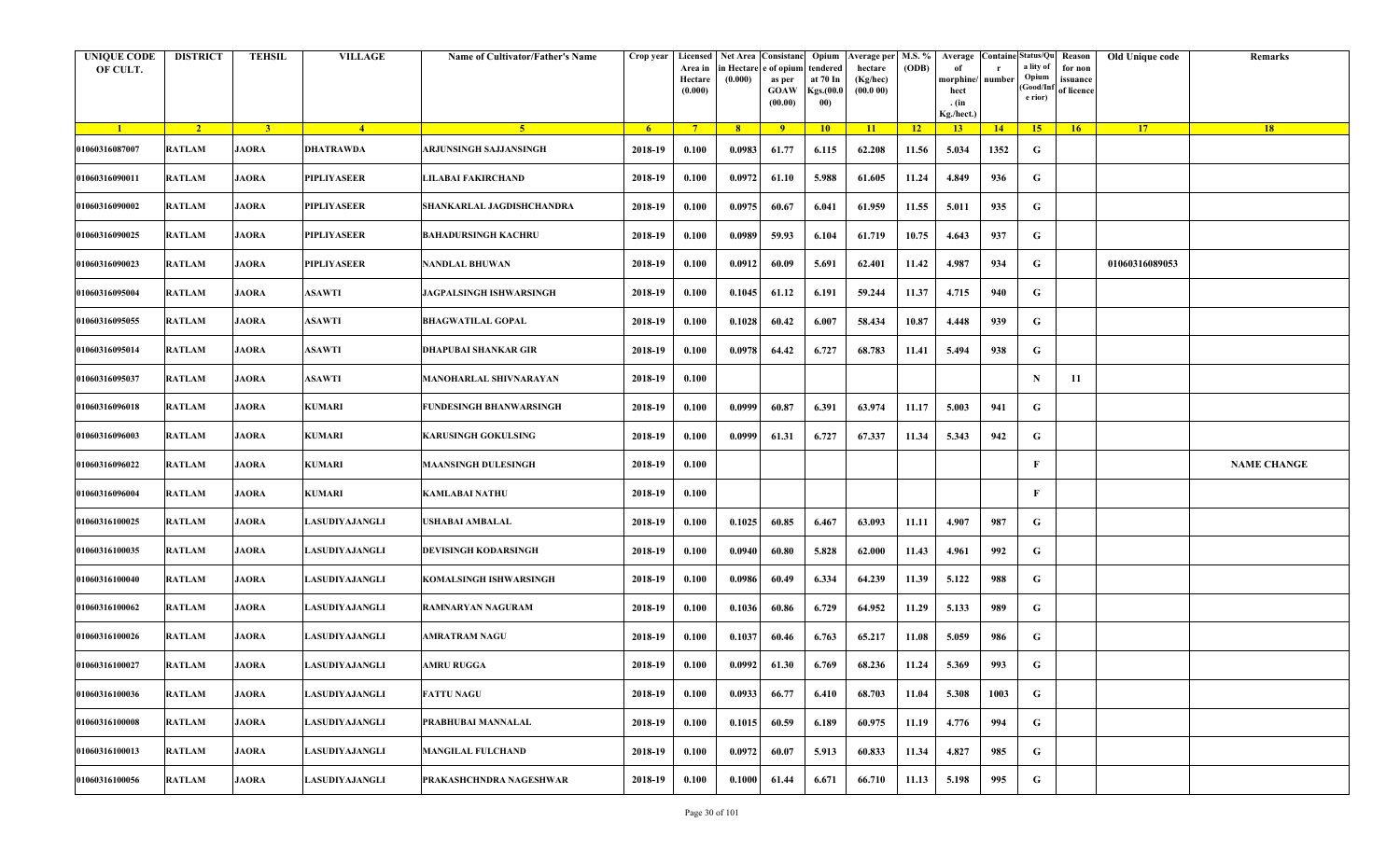| <b>UNIQUE CODE</b><br>OF CULT. | <b>DISTRICT</b> | <b>TEHSIL</b>  | <b>VILLAGE</b>        | Name of Cultivator/Father's Name | Crop year   | Area in<br>Hectare<br>(0.000) | in Hectare<br>(0.000) | Licensed   Net Area   Consistanc   Opium<br>e of opium<br>as per<br><b>GOAW</b><br>(00.00) | endered<br>at 70 In<br>Kgs.(00.0<br>00) | Average per M.S. %<br>hectare<br>(Kg/hec)<br>(00.0 00) | (ODB)           | Average<br>morphine/<br>hect<br>. $(in$<br>Kg./hect.) | <b>Containe Status/Qu</b><br>number | a lity of<br>Opium<br>Good/Inf<br>e rior) | Reason<br>for non<br>issuance<br>of licence | Old Unique code | Remarks            |
|--------------------------------|-----------------|----------------|-----------------------|----------------------------------|-------------|-------------------------------|-----------------------|--------------------------------------------------------------------------------------------|-----------------------------------------|--------------------------------------------------------|-----------------|-------------------------------------------------------|-------------------------------------|-------------------------------------------|---------------------------------------------|-----------------|--------------------|
| $\blacksquare$                 | $\sqrt{2}$      | 3 <sup>1</sup> | $\sqrt{4}$            | 5 <sup>1</sup>                   | $6^{\circ}$ | $7^{\circ}$                   | 8 <sup>1</sup>        | $\overline{9}$                                                                             | 10                                      | $\vert$ 11                                             | $\overline{12}$ | 13                                                    | 14                                  | 15                                        | 16                                          | 17              | 18                 |
| 01060316100002                 | <b>RATLAM</b>   | <b>JAORA</b>   | ASUDIYAJANGLI         | AJIT AMBARAM                     | 2018-19     | 0.100                         | 0.0980                | 60.70                                                                                      | 6.304                                   | 64.327                                                 | 11.20           | 5.044                                                 | 990                                 | G                                         |                                             |                 | <b>NAME CHANGE</b> |
| 01060316100003                 | <b>RATLAM</b>   | JAORA          | LASUDIYAJANGLI        | <b>BALWANTSINGH BHANWARSINGH</b> | 2018-19     | 0.100                         | 0.0960                | 61.31                                                                                      | 6.078                                   | 63.313                                                 | 11.22           | 4.974                                                 | 999                                 | G                                         |                                             |                 |                    |
| 01060316100005                 | <b>RATLAM</b>   | JAORA          | ASUDIYAJANGLI         | <b>BHAGWANSINGH DHULSINGH</b>    | 2018-19     | 0.100                         | 0.1004                | 61.17                                                                                      | 6.423                                   | 63.974                                                 | 10.99           | 4.920                                                 | 996                                 | G                                         |                                             |                 | <b>NAME CHANGE</b> |
| 01060316100030                 | <b>RATLAM</b>   | <b>JAORA</b>   | LASUDIYAJANGLI        | <b>BHANWARLAL NANDA</b>          | 2018-19     | 0.100                         | 0.0993                | 60.91                                                                                      | 5.978                                   | 60.201                                                 | 11.38           | 4.794                                                 | 1000                                | G                                         |                                             |                 |                    |
| 01060316100048                 | <b>RATLAM</b>   | <b>JAORA</b>   | ASUDIYAJANGLI         | <b>LILABAI MANGU</b>             | 2018-19     | 0.100                         | 0.0996                | 68.34                                                                                      | 6.971                                   | 69.990                                                 | 10.16           | 4.975                                                 | 1004                                | G                                         |                                             |                 |                    |
| 01060316100064                 | <b>RATLAM</b>   | <b>JAORA</b>   | LASUDIYAJANGLI        | RATANLAL VAJERAM                 | 2018-19     | 0.100                         | 0.1000                | 62.73                                                                                      | 6.775                                   | 67.750                                                 | 11.32           | 5.368                                                 | 1001                                | G                                         |                                             |                 |                    |
| 01060316100059                 | <b>RATLAM</b>   | <b>JAORA</b>   | LASUDIYAJANGLI        | RAMCHANDRA HARIRAM               | 2018-19     | 0.100                         | 0.1011                | 61.87                                                                                      | 6.841                                   | 67.666                                                 | 11.35           | 5.374                                                 | 997                                 | G                                         |                                             |                 |                    |
| 01060316100063                 | <b>RATLAM</b>   | <b>JAORA</b>   | ASUDIYAJANGLI         | <b>RANCHOD VAJRERAM</b>          | 2018-19     | 0.100                         | 0.0945                | 60.99                                                                                      | 5.907                                   | 62.508                                                 | 11.46           | 5.015                                                 | 998                                 | G                                         |                                             |                 |                    |
| 01060316100049                 | <b>RATLAM</b>   | <b>JAORA</b>   | LASUDIYAJANGLI        | <b>MANGUSINGH LAXMANSINGH</b>    | 2018-19     | 0.100                         | 0.0974                | 60.98                                                                                      | 6.324                                   | 64.928                                                 | 11.13           | 5.061                                                 | 991                                 | G                                         |                                             |                 |                    |
| 01060316100041                 | <b>RATLAM</b>   | JAORA          | <b>.ASUDIYAJANGLI</b> | PAWAN JAGDISH                    | 2018-19     | 0.100                         |                       |                                                                                            |                                         |                                                        |                 |                                                       |                                     | F                                         |                                             |                 | <b>NAME CHANGE</b> |
| 01060316100031                 | <b>RATLAM</b>   | JAORA          | LASUDIYAJANGLI        | <b>SUDHAKUWAR BHAWARSINGH</b>    | 2018-19     | 0.100                         | 0.0726                | 61.58                                                                                      | 4.548                                   | 62.645                                                 | 10.39           | 4.558                                                 | 1002                                | G                                         |                                             |                 | <b>NAME CHANGE</b> |
| 01060316072034                 | <b>RATLAM</b>   | JAORA          | DHODHAR               | <b>GENDIBAI BABRU</b>            | 2018-19     | 0.100                         | 0.0972                | 60.90                                                                                      | 6.194                                   | 63.724                                                 | 11.35           | 5.062                                                 | 926                                 | G                                         |                                             |                 | <b>NAME CHANGE</b> |
| 01060316072055                 | <b>RATLAM</b>   | <b>JAORA</b>   | <b>DHODHAR</b>        | <b>SHOBHARAM HANSRAJ</b>         | 2018-19     | 0.100                         | 0.0946                | 61.10                                                                                      | 5.822                                   | 61.543                                                 | 11.33           | 4.881                                                 | 929                                 | G                                         |                                             |                 |                    |
| 01060316072048                 | <b>RATLAM</b>   | <b>JAORA</b>   | DHODHAR               | <b>BHERULAL KAWARLAL</b>         | 2018-19     | 0.100                         |                       |                                                                                            |                                         |                                                        |                 |                                                       |                                     | $\mathbf{F}$                              |                                             |                 | <b>NAME CHANGE</b> |
| 01060316072018                 | <b>RATLAM</b>   | <b>JAORA</b>   | DHODHAR               | SHANKARLAL RAMCHANDRA            | 2018-19     | 0.100                         | 0.1012                | 59.28                                                                                      | 6.445                                   | 63.686                                                 | 10.48           | 4.672                                                 | 927                                 | G                                         |                                             |                 | <b>NAME CHANGE</b> |
| 01060316072016                 | <b>RATLAM</b>   | <b>JAORA</b>   | <b>DHODHAR</b>        | DHAPUBAI KANHAYYALAL             | 2018-19     | 0.100                         |                       |                                                                                            |                                         |                                                        |                 |                                                       |                                     | N                                         | 11                                          |                 | <b>NAME CHANGE</b> |
| 01060316072051                 | <b>RATLAM</b>   | <b>JAORA</b>   | DHODHAR               | NIRBHAYRAM BHERULAL              | 2018-19     | 0.100                         | 0.0903                | 60.52                                                                                      | 4.539                                   | 50.266                                                 | 11.34           | 3.988                                                 | 925                                 | G                                         | 04                                          |                 | <b>NAME CHANGE</b> |
| 01060316072004                 | <b>RATLAM</b>   | <b>JAORA</b>   | DHODHAR               | RAMESHACHANDRA RAMCHANDRA        | 2018-19     | 0.100                         | 0.0994                | 60.90                                                                                      | 5.594                                   | 56.278                                                 | 11.41           | 4.495                                                 | 928                                 | G                                         |                                             |                 |                    |
| 01060316072046                 | <b>RATLAM</b>   | <b>JAORA</b>   | <b>DHODHAR</b>        | <b>KELASH SHANKARLAL</b>         | 2018-19     | 0.100                         |                       |                                                                                            |                                         |                                                        |                 |                                                       |                                     | $\mathbf{F}$                              |                                             |                 |                    |
| 01060316072030                 | <b>RATLAM</b>   | <b>JAORA</b>   | <b>DHODHAR</b>        | <b>SEVARAM HARIRAM</b>           | 2018-19     | 0.100                         |                       |                                                                                            |                                         |                                                        |                 |                                                       |                                     | N                                         | 11                                          |                 |                    |
| 01060316062010                 | <b>RATLAM</b>   | <b>JAORA</b>   | <b>AAKYADEH</b>       | <b>RANCHODDAS NATHUDAS</b>       | 2018-19     | 0.100                         |                       |                                                                                            |                                         |                                                        |                 |                                                       |                                     | $\mathbf{F}$                              |                                             |                 |                    |
| 01060316062006                 | <b>RATLAM</b>   | <b>JAORA</b>   | <b>AAKYADEH</b>       | <b>BALWANTSINGH BHAWARSINGH</b>  | 2018-19     | 0.100                         |                       |                                                                                            |                                         |                                                        |                 |                                                       |                                     | $\mathbf F$                               |                                             |                 | <b>NAME CHANGE</b> |
| 01060316062011                 | <b>RATLAM</b>   | <b>JAORA</b>   | <b>AAKYADEH</b>       | <b>BHURSINGH PYARSINGH</b>       | 2018-19     | 0.100                         | 0.0999                | 60.62                                                                                      | 6.261                                   | 62.673                                                 | 11.13           | 4.885                                                 | 1265                                | $\mathbf G$                               |                                             |                 |                    |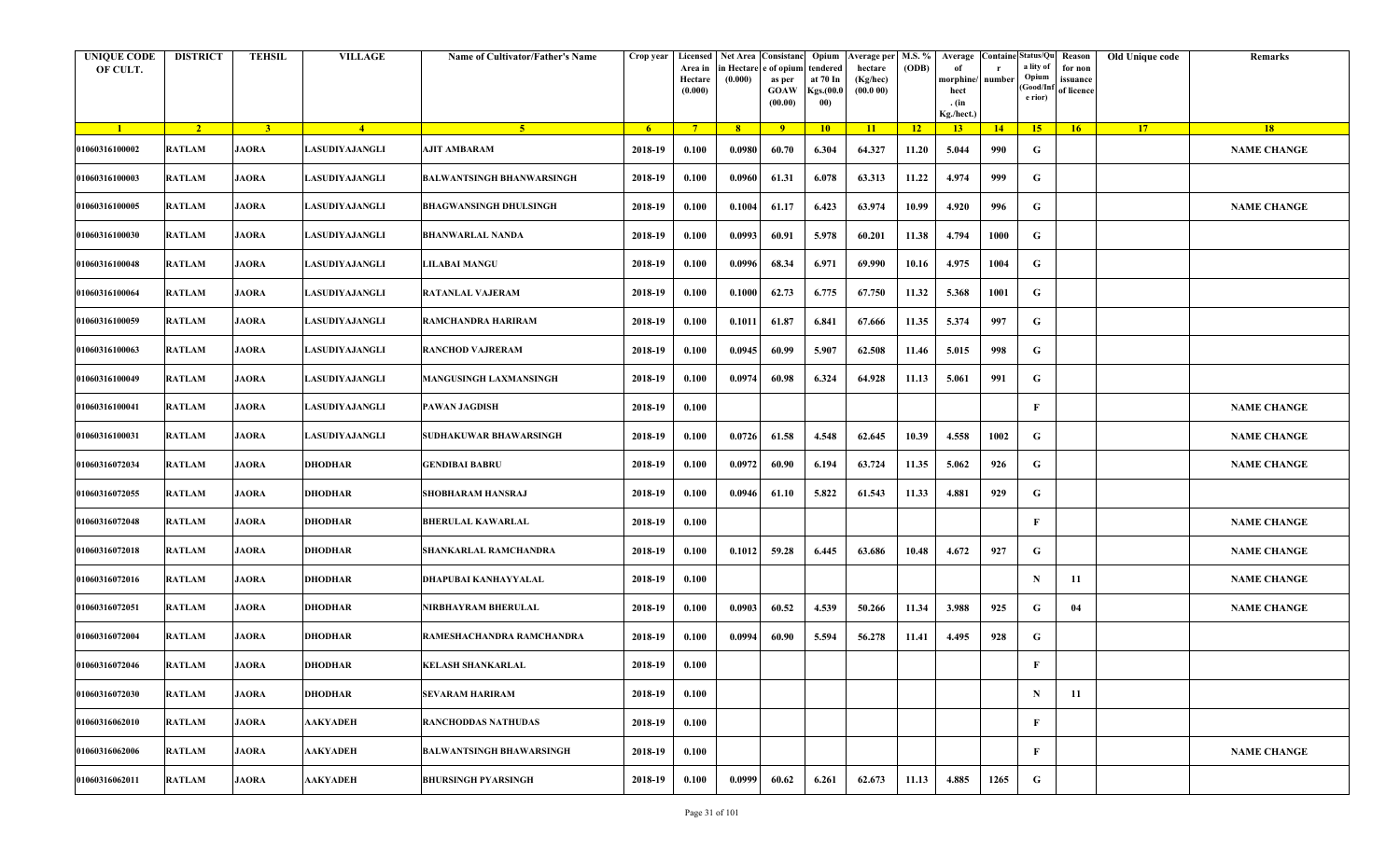| <b>UNIQUE CODE</b><br>OF CULT. | <b>DISTRICT</b> | <b>TEHSIL</b>  | <b>VILLAGE</b>      | Name of Cultivator/Father's Name | Crop year | Licensed<br>Area in<br>Hectare<br>(0.000) | Net Area<br>in Hectaro<br>(0.000) | Consistanc<br>of opium<br>as per<br>GOAW<br>(00.00) | Opium<br>tendered<br>at 70 In<br>Kgs.(00.0<br>00) | Average per M.S. %<br>hectare<br>(Kg/hec)<br>(00.000) | (ODB) | Average<br>of<br>morphine/<br>hect<br>. $(in$<br>Kg./hect.) | number | <b>Containe Status/Qu</b><br>a lity of<br>Opium<br>(Good/Inf<br>e rior) | Reason<br>for non<br>issuance<br>of licence | Old Unique code | Remarks            |
|--------------------------------|-----------------|----------------|---------------------|----------------------------------|-----------|-------------------------------------------|-----------------------------------|-----------------------------------------------------|---------------------------------------------------|-------------------------------------------------------|-------|-------------------------------------------------------------|--------|-------------------------------------------------------------------------|---------------------------------------------|-----------------|--------------------|
| $\blacksquare$                 | $\sqrt{2}$      | 3 <sup>1</sup> | $\overline{4}$      | $-5$                             | 6         | $-7$                                      | 8 <sup>1</sup>                    | $\overline{9}$                                      | 10                                                | 11                                                    | 12    | 13                                                          | 14     | 15 <sup>2</sup>                                                         | 16                                          | 17              | 18                 |
| 01060316062016                 | <b>RATLAM</b>   | <b>JAORA</b>   | AAKYADEH            | PAWANKUNWAR RAMSINGH             | 2018-19   | 0.100                                     |                                   |                                                     |                                                   |                                                       |       |                                                             |        | F                                                                       |                                             |                 |                    |
| 01060316062018                 | <b>RATLAM</b>   | JAORA          | <b>AAKYADEH</b>     | <b>LALSINGH MANGUSINGH</b>       | 2018-19   | 0.100                                     | 0.1048                            | 61.08                                               | 6.518                                             | 62.195                                                | 11.07 | 4.818                                                       | 1264   | G                                                                       |                                             |                 |                    |
| 01060316066011                 | <b>RATLAM</b>   | <b>JAORA</b>   | ARNIYAPITHA         | SATTYANARAYAN RATANLAL           | 2018-19   | 0.100                                     |                                   |                                                     |                                                   |                                                       |       |                                                             |        | F                                                                       |                                             |                 | <b>NAME CHANGE</b> |
| 01060316106011                 | <b>RATLAM</b>   | <b>JAORA</b>   | <b>BHANPUR</b>      | NATHUSINGH ONKARSINGH            | 2018-19   | 0.100                                     |                                   |                                                     |                                                   |                                                       |       |                                                             |        | F                                                                       |                                             |                 |                    |
| 01060316106003                 | <b>RATLAM</b>   | <b>JAORA</b>   | <b>BHANPUR</b>      | <b>BHAWARSINGH GOPALSINGH</b>    | 2018-19   | 0.100                                     |                                   |                                                     |                                                   |                                                       |       |                                                             |        | F                                                                       |                                             |                 | <b>NAME CHANGE</b> |
| 01060316106005                 | <b>RATLAM</b>   | JAORA          | <b>BHANPUR</b>      | NARAYANSINGH PRAHLAD             | 2018-19   | 0.100                                     |                                   |                                                     |                                                   |                                                       |       |                                                             |        | $\mathbf{F}$                                                            |                                             |                 |                    |
| 01060316060001                 | <b>RATLAM</b>   | <b>JAORA</b>   | <b>BHATKHEDI</b>    | <b>SAWRUPSINGH CHANDAN</b>       | 2018-19   | 0.100                                     | 0.0940                            | 62.08                                               | 6.510                                             | 69.255                                                | 11.50 | 5.575                                                       | 1281   | G.                                                                      |                                             |                 |                    |
| 01060316060002                 | <b>RATLAM</b>   | <b>JAORA</b>   | <b>BHATKHEDI</b>    | BHANWARKUNWAR ARJUNSINGH         | 2018-19   | 0.100                                     | 0.0960                            | 61.50                                               | 6.589                                             | 68.635                                                | 11.33 | 5.445                                                       | 1282   | G                                                                       |                                             |                 |                    |
| 01060316060007                 | <b>RATLAM</b>   | <b>JAORA</b>   | <b>BHATKHEDI</b>    | <b>MANSINGH RUPSINGH</b>         | 2018-19   | 0.100                                     | 0.0925                            | 60.63                                               | 5.916                                             | 63.957                                                | 10.87 | 4.866                                                       | 1280   | G                                                                       |                                             |                 |                    |
| 01060316063002                 | <b>RATLAM</b>   | JAORA          | <b>BORDA</b>        | HARDABAI HIRALAL                 | 2018-19   | 0.100                                     |                                   |                                                     |                                                   |                                                       |       |                                                             |        | N                                                                       | 11                                          |                 |                    |
| 01060316094010                 | <b>RATLAM</b>   | <b>JAORA</b>   | <b>BORVANI</b>      | <b>BHAWARSINGH LAXMAN</b>        | 2018-19   | 0.100                                     | 0.0991                            | 47.53                                               | 4.834                                             | 48.779                                                | 11.55 | 3.944                                                       | 1321   | G                                                                       | 04                                          |                 | <b>NAME CHANGE</b> |
| 01060316094012                 | <b>RATLAM</b>   | JAORA          | <b>BORVANI</b>      | VAKTAVAR VARDA                   | 2018-19   | 0.100                                     | 0.1008                            | 56.46                                               | 6.065                                             | 60.169                                                | 11.97 | 5.043                                                       | 1323   | G                                                                       |                                             |                 |                    |
| 01060316094028                 | <b>RATLAM</b>   | <b>JAORA</b>   | <b>BORVANI</b>      | <b>GANGABAI LACHIRAM</b>         | 2018-19   | 0.100                                     | 0.0986                            | 62.82                                               | 6.533                                             | 66.258                                                | 11.22 | 5.205                                                       | 1325   | G                                                                       |                                             |                 | <b>NAME CHANGE</b> |
| 01060316094030                 | <b>RATLAM</b>   | <b>JAORA</b>   | <b>BORVANI</b>      | <b>RAMIBAI GOVIND</b>            | 2018-19   | 0.100                                     | 0.1002                            | 56.42                                               | 5.739                                             | 57.275                                                | 10.60 | 4.249                                                       | 1324   | G                                                                       |                                             |                 | <b>NAME CHANGE</b> |
| 01060316094014                 | <b>RATLAM</b>   | <b>JAORA</b>   | <b>BORVANI</b>      | BHANWARSINGH SHIVSINGH           | 2018-19   | 0.100                                     | 0.1037                            | 50.98                                               | 5.528                                             | 53.308                                                | 10.38 | 3.872                                                       | 1322   | G                                                                       | 04                                          |                 |                    |
| 01060316094002                 | <b>RATLAM</b>   | <b>JAORA</b>   | <b>BORVANI</b>      | NARSINGH PYARCHAND               | 2018-19   | 0.100                                     | 0.0998                            | 72.99                                               | 7.737                                             | 77.525                                                | 10.29 | 5.584                                                       | 1326   | G                                                                       |                                             |                 | <b>NAME SUDHAR</b> |
| 01060316109003                 | <b>RATLAM</b>   | <b>JAORA</b>   | FACHRIYA            | <b>MADANLAL ASHARAM</b>          | 2018-19   | 0.100                                     | 0.1022                            | 61.50                                               | 6.387                                             | 62.495                                                | 11.66 | 5.100                                                       | 1266   | G                                                                       |                                             |                 | <b>NAME CHANGE</b> |
| 01060316103001                 | <b>RATLAM</b>   | <b>JAORA</b>   | <b>GUJARBARDIYA</b> | <b>GANPATLAL TULSIRAM</b>        | 2018-19   | 0.100                                     | 0.1024                            | 61.27                                               | 6.512                                             | 63.594                                                | 11.44 | 5.093                                                       | 1245   | G                                                                       |                                             |                 | <b>NAME CHANGE</b> |
| 01060316103003                 | <b>RATLAM</b>   | <b>JAORA</b>   | <b>GUJARBARDIYA</b> | <b>MADANSINGH RAMSINGH</b>       | 2018-19   | 0.100                                     | 0.0990                            | 62.60                                               | 6.680                                             | 67.475                                                | 11.20 | 5.289                                                       | 1246   | G                                                                       |                                             |                 |                    |
| 01060316098005                 | <b>RATLAM</b>   | <b>JAORA</b>   | <b>KHOJANKHEDA</b>  | <b>GITABAI KESHURAM</b>          | 2018-19   | 0.100                                     | 0.1000                            | 61.27                                               | 5.882                                             | 58.820                                                | 11.07 | 4.556                                                       | 1248   | G                                                                       |                                             |                 |                    |
| 01060316098007                 | <b>RATLAM</b>   | <b>JAORA</b>   | <b>KHOJANKHEDA</b>  | SOHANSINGH KHUMANSINGH           | 2018-19   | 0.100                                     | 0.0954                            | 60.46                                               | 5.934                                             | 62.201                                                | 10.93 | 4.760                                                       | 1247   | G                                                                       |                                             | 01060316101024  |                    |
| 01060316097006                 | <b>RATLAM</b>   | <b>JAORA</b>   | <b>MARMIYA</b>      | NAGUSINGH JUJHARSINGH            | 2018-19   | 0.100                                     | 0.0990                            | 59.84                                               | 5.941                                             | 60.010                                                | 11.73 | 4.928                                                       | 1456   | $\mathbf G$                                                             |                                             |                 | <b>NAME CHANGE</b> |
| 01060316097007                 | <b>RATLAM</b>   | <b>JAORA</b>   | <b>MARMIYA</b>      | <b>MANGILAL KACHRU</b>           | 2018-19   | 0.100                                     | 0.0975                            | 53.64                                               | 5.310                                             | 54.462                                                | 10.61 | 4.044                                                       | 1454   | $\mathbf G$                                                             |                                             |                 | <b>NAME CHANGE</b> |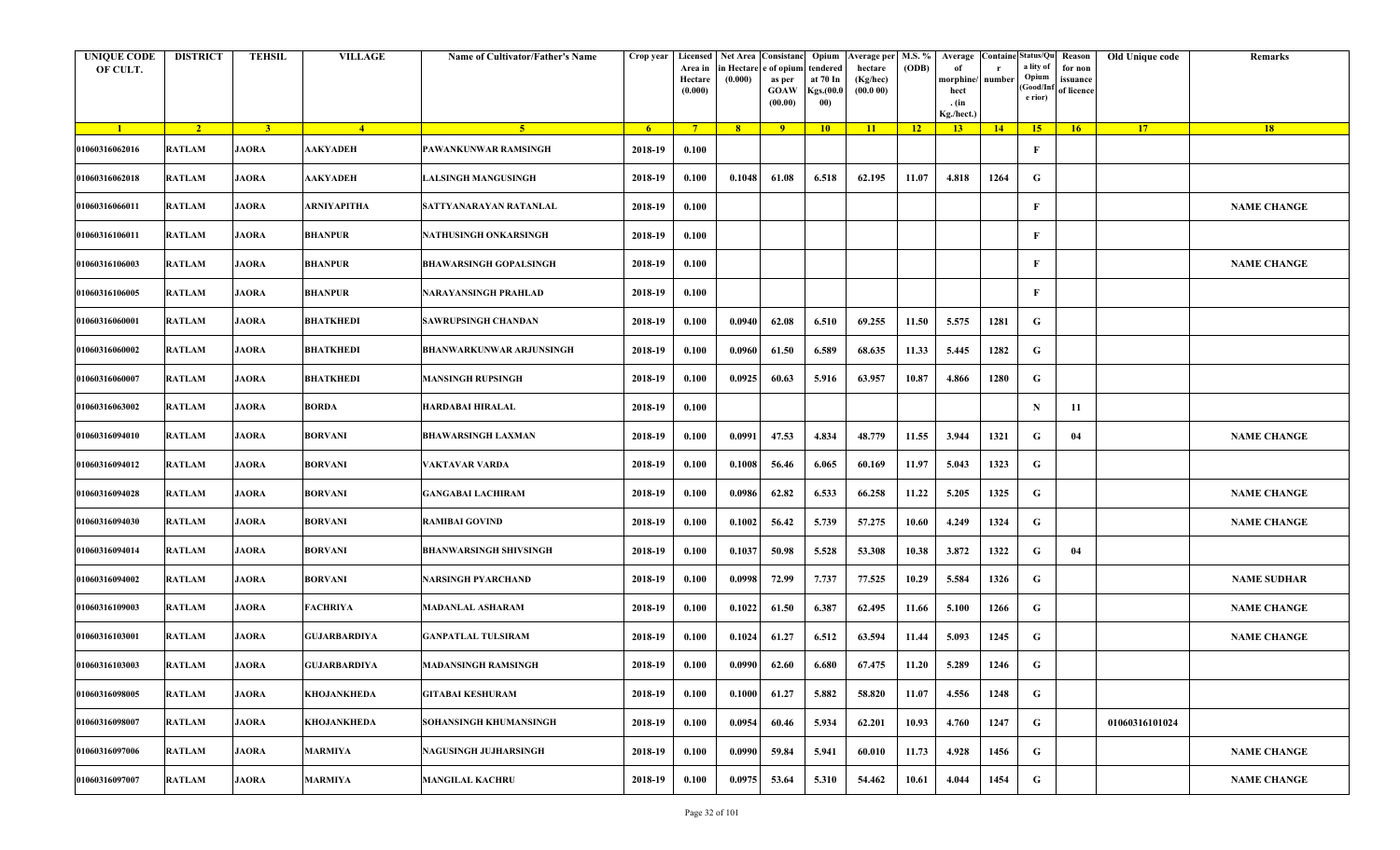| <b>UNIQUE CODE</b><br>OF CULT. | <b>DISTRICT</b> | <b>TEHSIL</b>  | <b>VILLAGE</b>       | <b>Name of Cultivator/Father's Name</b> | Crop year   | Area in<br>Hectare<br>(0.000) | in Hectare<br>(0.000) | Licensed Net Area Consistanc<br>e of opium<br>as per<br><b>GOAW</b><br>(00.00) | Opium<br>endered<br>at 70 In<br>Kgs.(00.0<br>00) | Verage per M.S. %<br>hectare<br>(Kg/hec)<br>(00.000) | (ODB)           | Average<br>morphine/<br>hect<br>. $(in$<br>Kg./hect.) | number      | <b>Containe Status/Qu</b><br>a lity of<br>Opium<br>Good/Inf<br>e rior) | Reason<br>for non<br>issuance<br>of licence | Old Unique code | Remarks            |
|--------------------------------|-----------------|----------------|----------------------|-----------------------------------------|-------------|-------------------------------|-----------------------|--------------------------------------------------------------------------------|--------------------------------------------------|------------------------------------------------------|-----------------|-------------------------------------------------------|-------------|------------------------------------------------------------------------|---------------------------------------------|-----------------|--------------------|
| $\blacksquare$                 | $\overline{2}$  | 3 <sup>2</sup> | $\sqrt{4}$           | $-5$                                    | $6^{\circ}$ | $7^{\circ}$                   | 8 <sup>1</sup>        | $-9$                                                                           | $10-10$                                          | $\vert$ 11                                           | $\overline{12}$ | 13                                                    | $\sqrt{14}$ | 15                                                                     | 16                                          | <b>17</b>       | 18                 |
| 01060316097022                 | <b>RATLAM</b>   | JAORA          | <b>MARMIYA</b>       | PARVAT SWARUP GAYRI                     | 2018-19     | 0.100                         | 0.0890                | 59.71                                                                          | 5.263                                            | 59.135                                               | 11.61           | 4.804                                                 | 1455        | G                                                                      |                                             |                 |                    |
| 01060316097012                 | <b>RATLAM</b>   | JAORA          | <b>MARMIYA</b>       | SHAMHUSINGH SHANKARSINGH                | 2018-19     | 0.100                         | 0.1015                | 61.26                                                                          | 6.266                                            | 61.734                                               | 11.12           | 4.804                                                 | 1457        | G                                                                      |                                             | 01060316096024  |                    |
| 01060316086001                 | <b>RATLAM</b>   | JAORA          | MARTANDGANJ          | <b>DULIBAI BALWANTSINGH</b>             | 2018-19     | 0.100                         | 0.0988                | 61.47                                                                          | 6.182                                            | 62.571                                               | 11.58           | 5.073                                                 | 1244        | G                                                                      |                                             |                 | <b>NAME CHANGE</b> |
| 01060316086004                 | <b>RATLAM</b>   | JAORA          | <b>MARTANDGANJ</b>   | <b>KACHRIBAI KAMMA</b>                  | 2018-19     | 0.100                         | 0.1000                | 60.77                                                                          | 5.973                                            | 59.730                                               | 11.24           | 4.699                                                 | 1242        | G                                                                      |                                             |                 | <b>NAME CHANGE</b> |
| 01060316086008                 | <b>RATLAM</b>   | JAORA          | MARTANDGANJ          | <b>MANGILAL KACHRU</b>                  | 2018-19     | 0.100                         | 0.0960                | 62.28                                                                          | 6.228                                            | 64.875                                               | 11.06           | 5.024                                                 | 1243        | G                                                                      |                                             |                 |                    |
| 01060316075008                 | <b>RATLAM</b>   | JAORA          | MORIYA               | MISRABAI RAMLAL                         | 2018-19     | 0.100                         | 0.1020                | 61.35                                                                          | 4.610                                            | 45.196                                               | 11.08           | 3.507                                                 | 1249        | G                                                                      | 04                                          |                 |                    |
| 01060316075004                 | <b>RATLAM</b>   | JAORA          | <b>MORIYA</b>        | <b>ISHWARLAL MOTILAL</b>                | 2018-19     | 0.100                         | 0.1017                | 61.18                                                                          | 6.433                                            | 63.255                                               | 11.08           | 4.907                                                 | 1251        | G                                                                      |                                             |                 |                    |
| 01060316075015                 | <b>RATLAM</b>   | <b>JAORA</b>   | <b>MORIYA</b>        | PRAHLADSINGH HIMMATSINGH                | 2018-19     | 0.100                         | 0.0975                | 61.11                                                                          | 6.539                                            | 67.067                                               | 11.16           | 5.239                                                 | 1250        | G                                                                      |                                             |                 |                    |
| 01060316076004                 | <b>RATLAM</b>   | JAORA          | MOYAKHEDA            | <b>HIRALAL BAGDIRAM</b>                 | 2018-19     | 0.100                         | 0.0991                | 60.43                                                                          | 5.957                                            | 60.111                                               | 11.05           | 4.651                                                 | 1237        | G                                                                      |                                             |                 |                    |
| 01060316076008                 | <b>RATLAM</b>   | JAORA          | MOYAKHEDA            | KASHIBAI RAMSUKH                        | 2018-19     | 0.100                         | 0.0980                | 61.22                                                                          | 6.017                                            | 61.398                                               | 11.30           | 4.858                                                 | 1241        | G                                                                      |                                             |                 | <b>NAME CHANGE</b> |
| 01060316076020                 | <b>RATLAM</b>   | JAORA          | MOYAKHEDA            | VARDIBAI KANIRAM                        | 2018-19     | 0.100                         | 0.0975                | 60.93                                                                          | 6.041                                            | 61.959                                               | 10.98           | 4.762                                                 | 1238        | G                                                                      |                                             |                 |                    |
| 01060316076025                 | <b>RATLAM</b>   | JAORA          | MOYAKHEDA            | <b>KARULAL NANDA</b>                    | 2018-19     | 0.100                         | 0.0975                | 61.19                                                                          | 6.005                                            | 61.590                                               | 11.06           | 4.770                                                 | 1239        | G                                                                      |                                             |                 |                    |
| 01060316076001                 | <b>RATLAM</b>   | JAORA          | <b>MOYAKHEDA</b>     | DAYARAM NANURAM                         | 2018-19     | 0.100                         | 0.0980                | 61.53                                                                          | 6.250                                            | 63.776                                               | 11.20           | 4.999                                                 | 1240        | G                                                                      |                                             |                 |                    |
| 01060316080002                 | <b>RATLAM</b>   | JAORA          | <b>PANTHMELKI</b>    | <b>BHERA MEHTABBAI</b>                  | 2018-19     | 0.100                         | 0.1011                | 61.16                                                                          | 6.509                                            | 64.382                                               | 11.04           | 4.974                                                 | 1236        | G                                                                      |                                             |                 |                    |
| 01060316077010                 | <b>RATLAM</b>   | <b>JAORA</b>   | PIPLODI              | <b>KARULAL RAMRATAN</b>                 | 2018-19     | 0.100                         | 0.0865                | 60.99                                                                          | 4.888                                            | 56.509                                               | 11.31           | 4.475                                                 | 944         | G                                                                      |                                             |                 |                    |
| 01060316077004                 | <b>RATLAM</b>   | JAORA          | PIPLODI              | <b>JAVRILAL KISHANLAL</b>               | 2018-19     | 0.100                         | 0.1011                | 62.01                                                                          | 6.281                                            | 62.127                                               | 11.18           | 4.860                                                 | 945         | G                                                                      |                                             |                 |                    |
| 01060316077002                 | <b>RATLAM</b>   | <b>JAORA</b>   | <b>PIPLODI</b>       | <b>RESHAMKUWAR BHERUSINGH</b>           | 2018-19     | 0.100                         | 0.1003                | 60.43                                                                          | 6.457                                            | 64.377                                               | 11.25           | 5.071                                                 | 943         | G                                                                      |                                             |                 | <b>NAME CHANGE</b> |
| 01060316077005                 | <b>RATLAM</b>   | JAORA          | <b>PIPLODI</b>       | <b>RAMESHWAR GOVINDRAM</b>              | 2018-19     | 0.100                         | 0.1008                | 62.48                                                                          | 5.704                                            | 56.587                                               | 10.52           | 4.165                                                 | 946         | G                                                                      |                                             | 01060316074075  |                    |
| 01060316077001                 | <b>RATLAM</b>   | JAORA          | <b>PIPLODI</b>       | <b>SHANKARLAL KHEMRAJ</b>               | 2018-19     | 0.100                         | 0.0992                | 65.45                                                                          | 6.489                                            | 65.413                                               | 11.52           | 5.275                                                 | 947         | G                                                                      |                                             | 01060316074076  |                    |
| 01060316085005                 | <b>RATLAM</b>   | <b>JAORA</b>   | <b>RICHHARINGNOD</b> | <b>MAANKUWAR MANA</b>                   | 2018-19     | 0.100                         | 0.0912                | 70.67                                                                          | 7.178                                            | 78.706                                               | 10.33           | 5.691                                                 | 1005        | $\mathbf G$                                                            |                                             |                 | <b>NAME CHANGE</b> |
| 01060316085012                 | <b>RATLAM</b>   | <b>JAORA</b>   | <b>RICHHARINGNOD</b> | NANURAM NATHUJI WIFE DHAPUBAI           | 2018-19     | 0.100                         | 0.0977                | 70.40                                                                          | 7.462                                            | 76.377                                               | 10.30           | 5.506                                                 | 1006        | G                                                                      |                                             |                 | <b>NAME CHANGE</b> |
| 01060316104001                 | <b>RATLAM</b>   | <b>JAORA</b>   | <b>RUPADI</b>        | <b>MADANLAL BHERULAL</b>                | 2018-19     | 0.100                         |                       |                                                                                |                                                  |                                                      |                 |                                                       |             | N                                                                      | 11                                          |                 | <b>NAME CHANGE</b> |
| 01060316104010                 | <b>RATLAM</b>   | <b>JAORA</b>   | <b>RUPADI</b>        | <b>HAMERSINGH BHERUSINGH</b>            | 2018-19     | 0.100                         |                       |                                                                                |                                                  |                                                      |                 |                                                       |             | N                                                                      | 11                                          |                 |                    |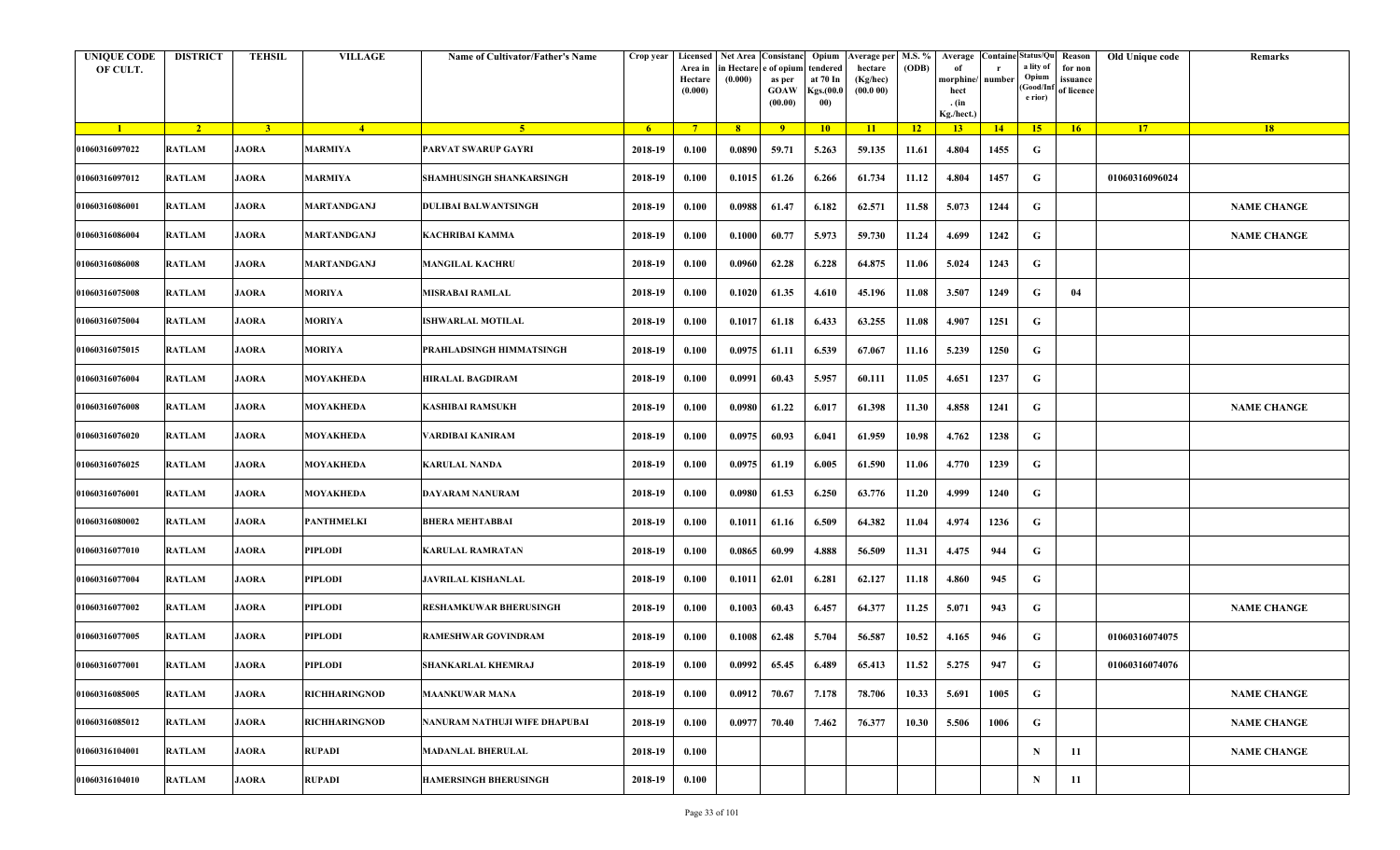| <b>UNIQUE CODE</b><br>OF CULT. | <b>DISTRICT</b> | <b>TEHSIL</b>   | <b>VILLAGE</b>    | Name of Cultivator/Father's Name | Crop year      | Area in<br>Hectare<br>(0.000) | Licensed   Net Area Consistanc<br>ı Hectar<br>(0.000) | e of opium<br>as per<br><b>GOAW</b><br>(00.00) | Opium<br>tendered<br>at 70 In<br>Kgs.(00.0<br>00) | <b>Average per</b><br>hectare<br>(Kg/hec)<br>(00.000) | M.S. %<br>(ODB) | Average<br>morphine/<br>hect<br>. (in | <b>Containe Status/Qu</b><br>number | a lity of<br>Opium<br>(Good/In<br>e rior) | Reason<br>for non<br>issuance<br>of licence | Old Unique code | Remarks            |
|--------------------------------|-----------------|-----------------|-------------------|----------------------------------|----------------|-------------------------------|-------------------------------------------------------|------------------------------------------------|---------------------------------------------------|-------------------------------------------------------|-----------------|---------------------------------------|-------------------------------------|-------------------------------------------|---------------------------------------------|-----------------|--------------------|
| $\blacksquare$                 | $\overline{2}$  | 3 <sup>2</sup>  | $\overline{4}$    | 5 <sup>5</sup>                   | 6 <sup>6</sup> | $-7$                          | 8 <sup>1</sup>                                        | $-9$                                           | 10                                                | $\vert$ 11                                            | $-12$           | Kg./hect.)<br>13                      | 14                                  | 15                                        | 16                                          | 17              | 18                 |
| 01060316069004                 | <b>RATLAM</b>   | <b>JAORA</b>    | RUPNAGAR          | <b>MANGULAL PREMCHAND</b>        | 2018-19        | 0.100                         | 0.0943                                                | 61.48                                          | 6.403                                             | 67.900                                                | 11.39           | 5.411                                 | 930                                 | G                                         |                                             |                 |                    |
|                                |                 |                 |                   |                                  |                |                               |                                                       |                                                |                                                   |                                                       |                 |                                       |                                     |                                           |                                             |                 |                    |
| 01060316069014                 | <b>RATLAM</b>   | <b>JAORA</b>    | <b>RUPNAGAR</b>   | PRABHULAL DALURAM                | 2018-19        | 0.100                         | 0.0979                                                | 62.88                                          | 6.450                                             | 65.884                                                | 11.20           | 5.163                                 | 932                                 | G                                         |                                             |                 | <b>NAME CHANGE</b> |
| 01060316069015                 | <b>RATLAM</b>   | JAORA           | <b>RUPNAGAR</b>   | SHIVNARAYAN PRATHVIRAJ           | 2018-19        | 0.100                         | 0.0953                                                | 66.06                                          | 6.663                                             | 69.916                                                | 10.99           | 5.378                                 | 933                                 | G                                         |                                             |                 |                    |
| 01060316069010                 | <b>RATLAM</b>   | <b>JAORA</b>    | <b>RUPNAGAR</b>   | <b>BHERULAL TULSIRAM</b>         | 2018-19        | 0.100                         | 0.0898                                                | 61.26                                          | 5.715                                             | 63.641                                                | 11.02           | 4.908                                 | 931                                 | G                                         |                                             |                 |                    |
| 01060316081005                 | <b>RATLAM</b>   | <b>JAORA</b>    | SARSODA           | VIJAYSINGH AMARSINGH             | 2018-19        | 0.100                         | 0.0995                                                | 60.71                                          | 6.019                                             | 60.492                                                | 11.37           | 4.813                                 | 924                                 | G                                         |                                             |                 | <b>NAME CHANGE</b> |
| 01060316092003                 | <b>RATLAM</b>   | <b>JAORA</b>    | SHAKKARKHEDI      | <b>BHAWARSINGH ABHAYSINGH</b>    | 2018-19        | 0.100                         | 0.0980                                                | 61.57                                          | 6.597                                             | 67.316                                                | 11.50           | 5.418                                 | 922                                 | G                                         |                                             |                 | <b>NAME CHANGE</b> |
| 01060316092016                 | <b>RATLAM</b>   | <b>JAORA</b>    | SHAKKARKHEDI      | NARAYANSINGH MADANSINGH          | 2018-19        | 0.100                         |                                                       |                                                |                                                   |                                                       |                 |                                       |                                     | $\mathbf{F}$                              |                                             |                 |                    |
| 01060316092005                 | <b>RATLAM</b>   | <b>JAORA</b>    | SHAKKARKHEDI      | NANDRAM GULAB                    | 2018-19        | 0.100                         | 0.0983                                                | 60.80                                          | 6.532                                             | 66.450                                                | 10.94           | 5.087                                 | 921                                 | G                                         |                                             | 01060316089033  |                    |
| 01060316083005                 | <b>RATLAM</b>   | <b>JAORA</b>    | MATAMELKI         | PURALAL GANGARAM                 | 2018-19        | 0.100                         | 0.1016                                                | 61.10                                          | 6.564                                             | 64.606                                                | 11.37           | 5.144                                 | 923                                 | G                                         |                                             | 01060319151141  |                    |
| 01060207013002                 | MANDSAUR        | MANDSAUR        | HATUNIYA-I        | NAGUBAI BANSHILAL                | 2018-19        | 0.100                         | 0.0998                                                | 62.36                                          | 6.771                                             | 67.846                                                | 9.88            | 4.691                                 | 1569                                | G                                         |                                             |                 |                    |
| 01060207013012                 | MANDSAUR        | <b>MANDSAUR</b> | <b>HATUNIYA-I</b> | <b>KARUSING RAMSINGH</b>         | 2018-19        | 0.100                         | 0.1026                                                | 66.23                                          | 6.841                                             | 66.676                                                | 10.61           | 4.954                                 | 1578                                | G                                         |                                             |                 |                    |
| 01060207013020                 | <b>MANDSAUR</b> | <b>MANDSAUR</b> | <b>HATUNIYA-I</b> | BALARAM KASHIRAM                 | 2018-19        | 0.100                         | 0.0992                                                | 67.30                                          | 7.374                                             | 74.335                                                | 10.10           | 5.258                                 | 1579                                | G                                         |                                             |                 |                    |
| 01060207013023                 | <b>MANDSAUR</b> | <b>MANDSAUR</b> | <b>HATUNIYA-I</b> | <b>SUJALBAI VISHNULAL</b>        | 2018-19        | 0.100                         | 0.0991                                                | 67.86                                          | 7.077                                             | 71.413                                                | 10.05           | 5.024                                 | 1586                                | G                                         |                                             |                 |                    |
| 01060207013028                 | <b>MANDSAUR</b> | <b>MANDSAUR</b> | HATUNIYA-I        | SITABAI JUJHARLAL                | 2018-19        | 0.100                         | 0.0993                                                | 66.19                                          | 6.922                                             | 69.708                                                | 9.84            | 4.799                                 | 1580                                | G                                         |                                             |                 |                    |
| 01060207013049                 | MANDSAUR        | <b>MANDSAUR</b> | HATUNIYA-I        | DINESHCHAND BHERULAL             | 2018-19        | 0.100                         | 0.0987                                                | 61.68                                          | 6.397                                             | 64.813                                                | 9.50            | 4.310                                 | 1570                                | G                                         |                                             |                 |                    |
| 01060207013060                 | <b>MANDSAUR</b> | <b>MANDSAUR</b> | <b>HATUNIYA-I</b> | VIMLABAI RAKHABCHAND             | 2018-19        | 0.100                         | 0.0980                                                | 60.40                                          | 6.368                                             | 64.980                                                | 10.08           | 4.586                                 | 1571                                | G                                         |                                             |                 |                    |
| 01060207013115                 | MANDSAUR        | <b>MANDSAUR</b> | <b>HATUNIYA-I</b> | <b>BRAHMANAND JUJHAR</b>         | 2018-19        | 0.100                         | 0.1021                                                | 67.26                                          | 7.235                                             | 70.862                                                | 10.35           | 5.133                                 | 1581                                | G                                         |                                             |                 |                    |
| 01060207013128                 | MANDSAUR        | <b>MANDSAUR</b> | HATUNIYA-I        | RAMNARAYAN CHAGANLAL             | 2018-19        | 0.100                         | 0.0994                                                | 65.53                                          | 7.227                                             | 72.706                                                | 10.38           | 5.281                                 | 1582                                | G                                         |                                             |                 |                    |
| 01060207013131                 | MANDSAUR        | <b>MANDSAUR</b> | <b>HATUNIYA-I</b> | SATYANARAYAN RAMNARAYAN          | 2018-19        | 0.100                         | 0.0969                                                | 63.60                                          | 6.669                                             | 68.824                                                | 10.36           | 4.992                                 | 1572                                | G                                         |                                             |                 |                    |
| 01060207013137                 | <b>MANDSAUR</b> | <b>MANDSAUR</b> | <b>HATUNIYA-I</b> | <b>RUPABAI ONKARLAL</b>          | 2018-19        | 0.100                         | 0.1005                                                | 65.33                                          | 6.617                                             | 65.841                                                | 11.24           | 5.178                                 | 1573                                | G                                         |                                             |                 |                    |
| 01060207013148                 | <b>MANDSAUR</b> | <b>MANDSAUR</b> | HATUNIYA-I        | JUJHAR NANDA                     | 2018-19        | 0.100                         | 0.1008                                                | 61.59                                          | 6.256                                             | 62.063                                                | 10.08           | 4.380                                 | 1574                                | G                                         |                                             |                 |                    |
| 01060207013001                 | MANDSAUR        | <b>MANDSAUR</b> | <b>HATUNIYA-I</b> | LEELABAI KAILASHCHAND            | 2018-19        | 0.100                         | 0.1023                                                | 66.04                                          | 7.179                                             | 70.176                                                | 9.95            | 4.887                                 | 1583                                | G                                         |                                             |                 |                    |
| 01060207013031                 | <b>MANDSAUR</b> | <b>MANDSAUR</b> | <b>HATUNIYA-I</b> | RAMJASBAI VARDICHAND             | 2018-19        | 0.100                         | 0.0938                                                | 64.85                                          | 6.568                                             | 70.021                                                | 9.95            | 4.875                                 | 1584                                | G                                         |                                             |                 |                    |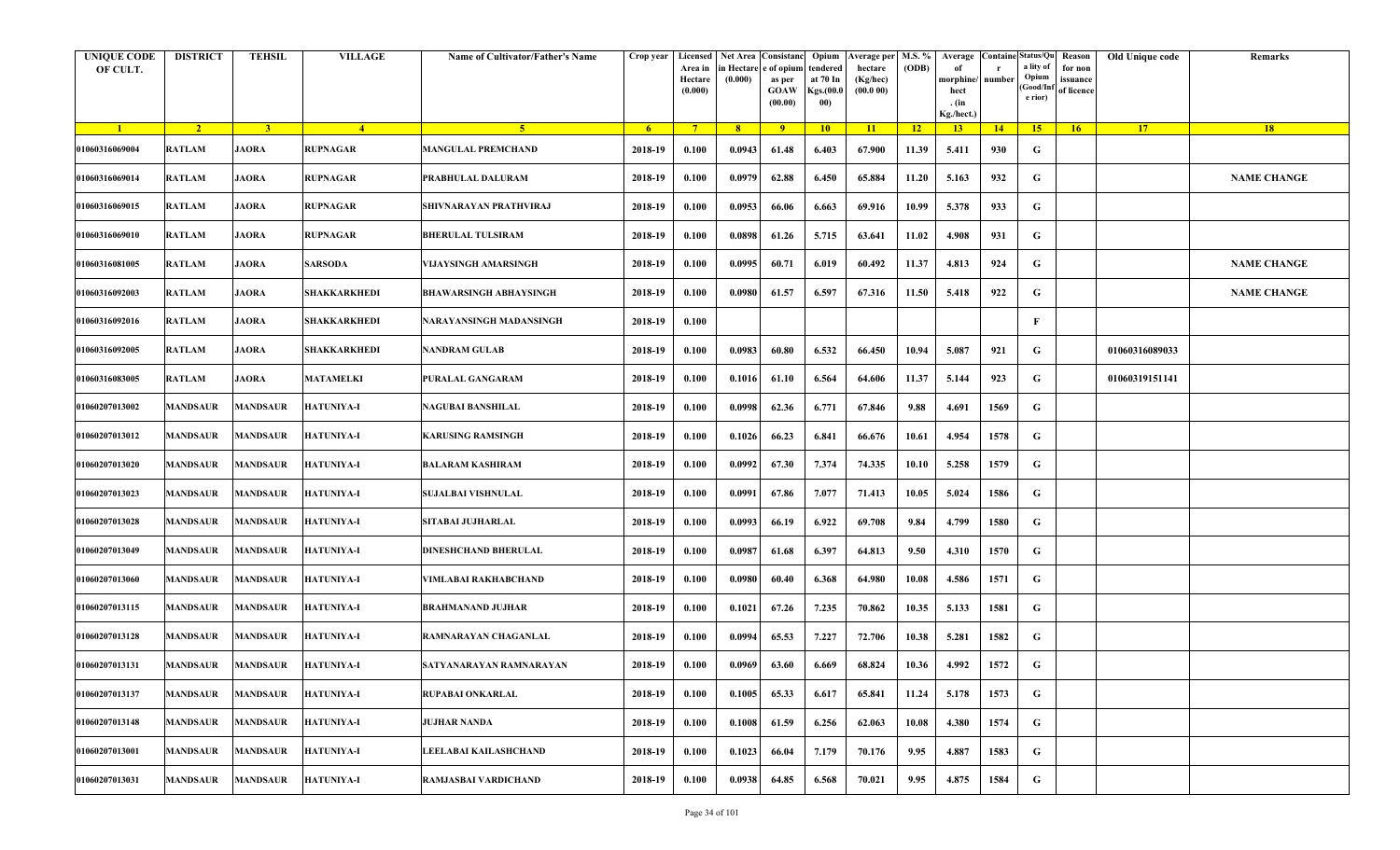| <b>UNIQUE CODE</b><br>OF CULT. | <b>DISTRICT</b> | <b>TEHSIL</b>   | <b>VILLAGE</b>     | Name of Cultivator/Father's Name | Crop year      | Area in<br>Hectare<br>(0.000) | Licensed   Net Area Consistanc<br>ı Hectar<br>(0.000) | e of opium<br>as per<br><b>GOAW</b><br>(00.00) | Opium<br>tendered<br>at 70 In<br>Kgs.(00.0<br>00) | Average per   M.S. %<br>hectare<br>(Kg/hec)<br>(00.000) | (ODB) | Average<br>morphine/<br>hect<br>. (in<br>Kg./hect.) | <b>Containe Status/Qu</b><br>number | a lity of<br>Opium<br>(Good/In:<br>e rior) | Reason<br>for non<br>issuance<br>of licence | Old Unique code | Remarks                                           |
|--------------------------------|-----------------|-----------------|--------------------|----------------------------------|----------------|-------------------------------|-------------------------------------------------------|------------------------------------------------|---------------------------------------------------|---------------------------------------------------------|-------|-----------------------------------------------------|-------------------------------------|--------------------------------------------|---------------------------------------------|-----------------|---------------------------------------------------|
| $\blacksquare$ 1               | $\sqrt{2}$      | 3 <sup>7</sup>  | $\overline{4}$     | -5.                              | 6 <sup>6</sup> | $-7$                          | 8 <sup>1</sup>                                        | $-9$                                           | 10                                                | $\vert$ 11                                              | $-12$ | 13                                                  | 14                                  | 15                                         | 16                                          | 17              | 18                                                |
| 01060207013051                 | MANDSAUR        | <b>MANDSAUR</b> | HATUNIYA-I         | CHAMPALAL MOTILAL                | 2018-19        | 0.100                         | 0.0989                                                | 60.95                                          | 6.330                                             | 64.004                                                  | 9.88  | 4.425                                               | 1562                                | G                                          |                                             |                 |                                                   |
| 01060207013052                 | MANDSAUR        | MANDSAUR        | <b>HATUNIYA-I</b>  | <b>RAJUBAI BALARAM</b>           | 2018-19        | 0.100                         | 0.0654                                                | 64.64                                          | 4.451                                             | 68.058                                                  | 10.91 | 5.196                                               | 1575                                | G                                          |                                             |                 |                                                   |
| 01060207013073                 | <b>MANDSAUR</b> | <b>MANDSAUR</b> | <b>HATUNIYA-I</b>  | GHISIBAI PANNALAL                | 2018-19        | 0.100                         | 0.1018                                                | 62.69                                          | 6.502                                             | 63.870                                                  | 10.66 | 4.764                                               | 1563                                | G                                          |                                             |                 |                                                   |
| 01060207013101                 | <b>MANDSAUR</b> | <b>MANDSAUR</b> | <b>HATUNIYA-I</b>  | <b>GORDHAN KANIRAM</b>           | 2018-19        | 0.100                         | 0.1010                                                | 68.08                                          | 7.382                                             | 73.089                                                  | 10.24 | 5.238                                               | 1585                                | G                                          |                                             |                 |                                                   |
| 01060207013119                 | <b>MANDSAUR</b> | <b>MANDSAUR</b> | HATUNIYA-I         | OMPRAKASH BANSHILAL              | 2018-19        | 0.100                         | 0.0981                                                | 60.43                                          | 6.587                                             | 67.146                                                  | 10.23 | 4.807                                               | 1564                                | G                                          |                                             |                 |                                                   |
| 01060207013037                 | <b>MANDSAUR</b> | <b>MANDSAUR</b> | <b>HATUNIYA-I</b>  | RAMIBAI GANGARAM                 | 2018-19        | 0.100                         | 0.1003                                                | 62.00                                          | 6.607                                             | 65.872                                                  | 9.76  | 4.500                                               | 1565                                | G                                          |                                             |                 |                                                   |
| 01060207013004                 | MANDSAUR        | <b>MANDSAUR</b> | <b>HATUNIYA-I</b>  | <b>HARIRAM JASRUP</b>            | 2018-19        | 0.100                         | 0.0999                                                | 65.45                                          | 7.162                                             | 71.692                                                  | 9.24  | 4.639                                               | 1576                                | G                                          |                                             |                 |                                                   |
| 01060207013033                 | MANDSAUR        | <b>MANDSAUR</b> | HATUNIYA-I         | SUKHIBAI MANGILAL                | 2018-19        | 0.100                         | 0.0966                                                | 60.17                                          | 6.051                                             | 62.640                                                  | 10.25 | 4.497                                               | 1566                                | G                                          |                                             |                 |                                                   |
| 01060207013087                 | <b>MANDSAUR</b> | <b>MANDSAUR</b> | <b>HATUNIYA-I</b>  | TEJKUNWAR SAJJANSINGH            | 2018-19        | 0.100                         | 0.0990                                                | 59.21                                          | 6.268                                             | 63.313                                                  | 10.61 | 4.700                                               | 1561                                | G                                          |                                             |                 |                                                   |
| 01060207013048                 | MANDSAUR        | MANDSAUR        | HATUNIYA-I         | RUGHNATH KANIRAM                 | 2018-19        | 0.100                         | 0.0971                                                | 60.91                                          | 6.248                                             | 64.346                                                  | 10.92 | 4.917                                               | 1567                                | G                                          |                                             |                 |                                                   |
| 01060207013146                 | MANDSAUR        | <b>MANDSAUR</b> | <b>HATUNIYA-I</b>  | SOHANBAI KHEMA                   | 2018-19        | 0.100                         | 0.1018                                                | 53.42                                          | 6.494                                             | 63.792                                                  | 10.93 | 4.882                                               | 1560                                | G                                          |                                             |                 |                                                   |
| 01060207013022                 | <b>MANDSAUR</b> | <b>MANDSAUR</b> | <b>HATUNIYA-I</b>  | RATANKUWAR ONKARSINGH            | 2018-19        | 0.100                         | 0.0952                                                | 64.31                                          | 6.495                                             | 68.225                                                  | 10.53 | 5.028                                               | 1577                                | G                                          |                                             |                 |                                                   |
| 01060207013096                 | <b>MANDSAUR</b> | <b>MANDSAUR</b> | <b>HATUNIYA-I</b>  | REKHABAI KELASHNARAYAN           | 2018-19        | 0.100                         | 0.0864                                                | 62.42                                          | 5.680                                             | 65.741                                                  | 10.56 | 4.859                                               | 1568                                | G                                          |                                             |                 |                                                   |
| 01060207013032                 | <b>MANDSAUR</b> | <b>MANDSAUR</b> | <b>HATUNIYA-II</b> | <b>BADRIBAI RAMESHWAR</b>        | 2018-19        | 0.100                         | 0.0983                                                | 62.75                                          | 6.490                                             | 66.022                                                  | 10.09 | 4.662                                               | 1592                                | G                                          |                                             |                 | <b>TRANSFER TO BARDIYA,</b><br>THESIL PRATAPGARH, |
| 01060207013066                 | MANDSAUR        | <b>MANDSAUR</b> | <b>HATUNIYA-II</b> | <b>GITABAI KANWARLAL</b>         | 2018-19        | 0.100                         | 0.0983                                                | 61.61                                          | 6.293                                             | 64.018                                                  | 10.65 | 4.772                                               | 1593                                | G                                          |                                             |                 |                                                   |
| 01060207013104                 | <b>MANDSAUR</b> | <b>MANDSAUR</b> | <b>HATUNIYA-II</b> | <b>BHANWARLAL KANIRAM</b>        | 2018-19        | 0.100                         | 0.0959                                                | 64.62                                          | 6.785                                             | 70.751                                                  | 10.43 | 5.166                                               | 1599                                | G                                          |                                             |                 |                                                   |
| 01060207013077                 | MANDSAUR        | <b>MANDSAUR</b> | <b>HATUNIYA-II</b> | GITABAI BAPULAL                  | 2018-19        | 0.100                         | 0.0977                                                | 61.67                                          | 6.396                                             | 65.466                                                  | 10.18 | 4.667                                               | 1587                                | G                                          |                                             |                 |                                                   |
| 01060207013042                 | MANDSAUR        | <b>MANDSAUR</b> | <b>HATUNIYA-II</b> | <b>JAMNABAI TULSIRAM</b>         | 2018-19        | 0.100                         | 0.1002                                                | 58.24                                          | 6.581                                             | 65.679                                                  | 11.49 | 5.281                                               | 1588                                | G                                          |                                             |                 |                                                   |
| 01060207013019                 | MANDSAUR        | <b>MANDSAUR</b> | <b>HATUNIYA-II</b> | <b>MANAKLAL PYARCHAND</b>        | 2018-19        | 0.100                         | 0.0914                                                | 62.90                                          | 5.984                                             | 65.470                                                  | 9.95  | 4.561                                               | 1594                                | G                                          |                                             |                 |                                                   |
| 01060207013027                 | <b>MANDSAUR</b> | <b>MANDSAUR</b> | <b>HATUNIYA-II</b> | ONKARLAL KANHAIYALAL             | 2018-19        | 0.100                         | 0.1010                                                | 62.91                                          | 7.217                                             | 71.455                                                  | 9.98  | 4.993                                               | 1595                                | G                                          |                                             |                 | <b>NAME CHANGE</b>                                |
| 01060207013099                 | <b>MANDSAUR</b> | <b>MANDSAUR</b> | <b>HATUNIYA-II</b> | <b>BHAWARBAI BALARAM</b>         | 2018-19        | 0.100                         | 0.0929                                                | 64.66                                          | 6.254                                             | 67.320                                                  | 11.18 | 5.269                                               | 1600                                | $\mathbf G$                                |                                             |                 |                                                   |
| 01060207013040                 | <b>MANDSAUR</b> | <b>MANDSAUR</b> | <b>HATUNIYA-II</b> | <b>DHAPUBAI RAMSUKH</b>          | 2018-19        | 0.100                         | 0.0954                                                | 62.82                                          | 5.887                                             | 61.709                                                  | 9.55  | 4.126                                               | 1601                                | G                                          |                                             |                 |                                                   |
| 01060207013011                 | <b>MANDSAUR</b> | <b>MANDSAUR</b> | <b>HATUNIYA-II</b> | <b>MANGILAL BHAGIRATH</b>        | 2018-19        | 0.100                         | 0.0987                                                | 64.64                                          | 6.704                                             | 67.923                                                  | 10.27 | 4.884                                               | 1608                                | G                                          |                                             |                 |                                                   |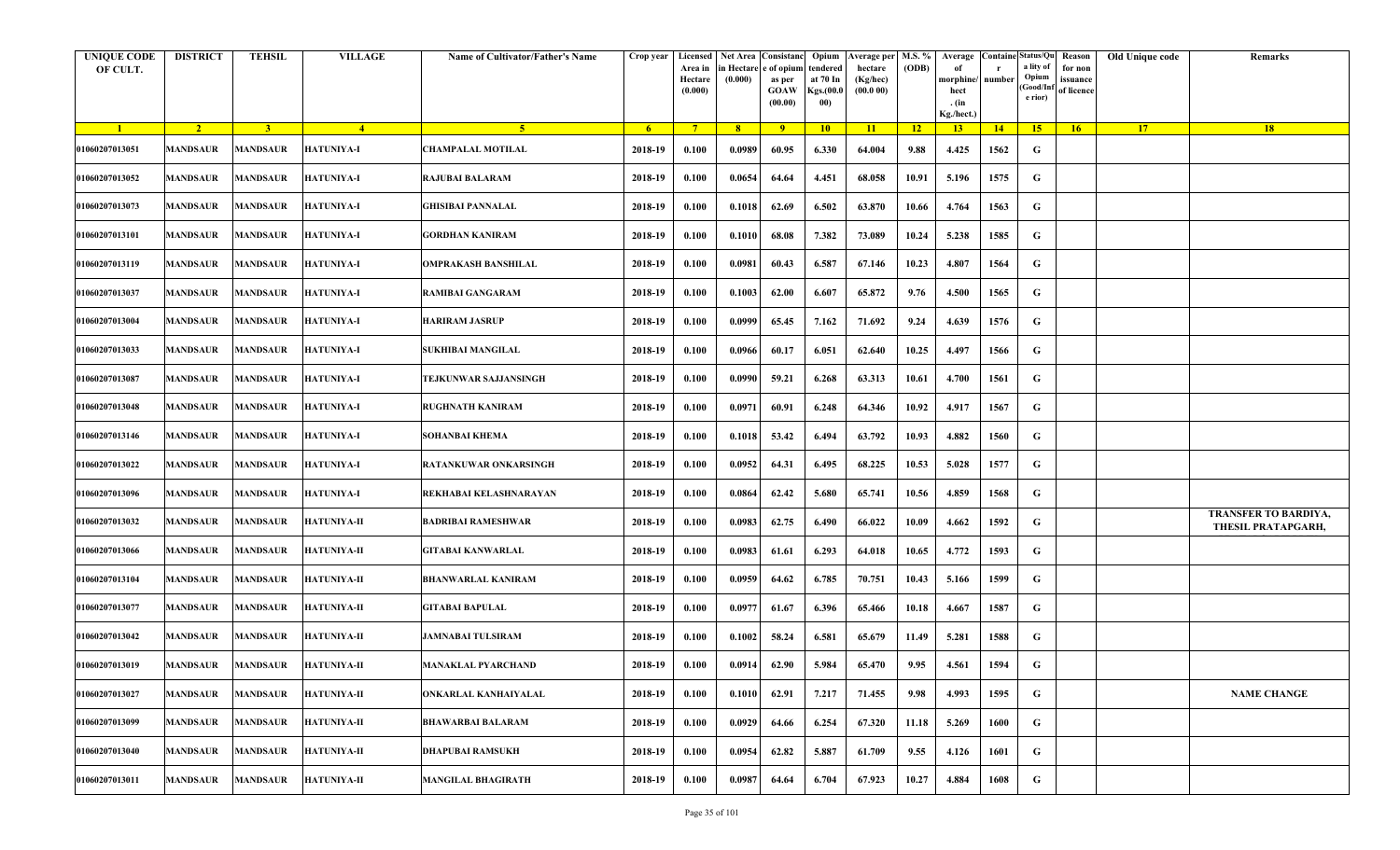| <b>UNIQUE CODE</b><br>OF CULT. | <b>DISTRICT</b> | <b>TEHSIL</b>   | <b>VILLAGE</b>     | <b>Name of Cultivator/Father's Name</b> | Crop year   | Area in<br>Hectare<br>(0.000) | in Hectare<br>(0.000) | Licensed   Net Area   Consistanc  <br>e of opium<br>as per<br><b>GOAW</b><br>(00.00) | Opium<br>:endered<br>at 70 In<br>Kgs.(00.0<br>00) | Verage per   M.S. %<br>hectare<br>(Kg/hec)<br>(00.000) | (ODB)           | Average<br>morphine/<br>hect<br>. $(in$<br>Kg./hect.) | number | <b>Containe Status/Qu</b><br>a lity of<br>Opium<br>Good/Inf<br>e rior) | Reason<br>for non<br>issuance<br>of licence | Old Unique code | Remarks            |
|--------------------------------|-----------------|-----------------|--------------------|-----------------------------------------|-------------|-------------------------------|-----------------------|--------------------------------------------------------------------------------------|---------------------------------------------------|--------------------------------------------------------|-----------------|-------------------------------------------------------|--------|------------------------------------------------------------------------|---------------------------------------------|-----------------|--------------------|
| $\blacksquare$                 | $\sqrt{2}$      | 3 <sup>7</sup>  | $-4$               | -5 -                                    | $6^{\circ}$ | $7^{\circ}$                   | 8 <sup>1</sup>        | $-9$                                                                                 | $10-10$                                           | $\vert$ 11                                             | $\overline{12}$ | 13                                                    | 14     | 15                                                                     | 16                                          | 17              | 18                 |
| 01060207013065                 | <b>MANDSAUR</b> | <b>MANDSAUR</b> | <b>HATUNIYA-II</b> | <b>RAMA BHERA GAYRI</b>                 | 2018-19     | 0.100                         | 0.0996                | 62.26                                                                                | 6.137                                             | 61.616                                                 | 10.68           | 4.607                                                 | 1602   | G                                                                      |                                             |                 |                    |
| 01060207013124                 | <b>MANDSAUR</b> | MANDSAUR        | <b>HATUNIYA-II</b> | KARUSINGH SOHANSINGH                    | 2018-19     | 0.100                         | 0.0994                | 55.44                                                                                | 6.083                                             | 61.197                                                 | 10.86           | 4.651                                                 | 1589   | G                                                                      |                                             |                 |                    |
| 01060207013136                 | <b>MANDSAUR</b> | <b>MANDSAUR</b> | <b>HATUNIYA-II</b> | <b>BABULAL BHERULAL</b>                 | 2018-19     | 0.100                         | 0.0999                | 67.51                                                                                | 6.886                                             | 68.929                                                 | 9.85            | 4.753                                                 | 1612   | G                                                                      |                                             |                 |                    |
| 01060207013138                 | <b>MANDSAUR</b> | <b>MANDSAUR</b> | <b>HATUNIYA-II</b> | SAMANDBAI RATANLAL                      | 2018-19     | 0.100                         | 0.0961                | 62.47                                                                                | 6.524                                             | 67.888                                                 | 10.16           | 4.830                                                 | 1609   | G                                                                      |                                             |                 |                    |
| 01060207013078                 | <b>MANDSAUR</b> | <b>MANDSAUR</b> | <b>HATUNIYA-II</b> | <b>CHAMANSINGH SWARUPSINGH</b>          | 2018-19     | 0.100                         | 0.0991                | 68.10                                                                                | 7.112                                             | 71.766                                                 | 9.97            | 5.009                                                 | 1613   | G                                                                      |                                             |                 |                    |
| 01060207013140                 | MANDSAUR        | <b>MANDSAUR</b> | <b>HATUNIYA-II</b> | RAMESHCHANDRA FULCHAND                  | 2018-19     | 0.100                         | 0.0942                | 62.07                                                                                | 6.180                                             | 65.605                                                 | 10.12           | 4.647                                                 | 1603   | G                                                                      |                                             |                 |                    |
| 01060207013007                 | <b>MANDSAUR</b> | <b>MANDSAUR</b> | <b>HATUNIYA-II</b> | SHAMBHULAL KASHIRAM                     | 2018-19     | 0.100                         | 0.1015                | 60.64                                                                                | 6.558                                             | 64.611                                                 | 11.64           | 5.265                                                 | 1604   | G                                                                      |                                             |                 |                    |
| 01060207013009                 | <b>MANDSAUR</b> | <b>MANDSAUR</b> | <b>HATUNIYA-II</b> | AMBALAL NATHULAL                        | 2018-19     | 0.100                         | 0.0925                | 59.27                                                                                | 5.639                                             | 60.962                                                 | 9.94            | 4.241                                                 | 1596   | G                                                                      |                                             |                 |                    |
| 01060207013103                 | <b>MANDSAUR</b> | <b>MANDSAUR</b> | <b>HATUNIYA-II</b> | VISHNU MANAKLAL                         | 2018-19     | 0.100                         | 0.0957                | 62.54                                                                                | 6.317                                             | 66.008                                                 | 10.95           | 5.061                                                 | 1605   | G                                                                      |                                             |                 |                    |
| 01060207013110                 | MANDSAUR        | MANDSAUR        | <b>HATUNIYA-II</b> | RAMCHANDRA GANGARAM                     | 2018-19     | 0.100                         | 0.0945                | 61.33                                                                                | 6.151                                             | 65.090                                                 | 10.40           | 4.739                                                 | 1597   | G                                                                      |                                             |                 |                    |
| 01060207013118                 | <b>MANDSAUR</b> | <b>MANDSAUR</b> | <b>HATUNIYA-II</b> | DASHRATH RAMESHWAR                      | 2018-19     | 0.100                         | 0.0948                | 61.83                                                                                | 6.368                                             | 67.173                                                 | 10.08           | 4.738                                                 | 1606   | G                                                                      |                                             |                 |                    |
| 01060207013014                 | <b>MANDSAUR</b> | MANDSAUR        | <b>HATUNIYA-II</b> | <b>BALARAM CHAGANLAL</b>                | 2018-19     | 0.100                         | 0.0993                | 57.43                                                                                | 5.899                                             | 59.406                                                 | 10.87           | 4.518                                                 | 1598   | G                                                                      |                                             |                 |                    |
| 01060207013117                 | <b>MANDSAUR</b> | <b>MANDSAUR</b> | <b>HATUNIYA-II</b> | <b>SHANTILAL BADRILAL</b>               | 2018-19     | 0.100                         | 0.0807                | 62.06                                                                                | 5.461                                             | 67.670                                                 | 11.52           | 5.458                                                 | 1607   | G                                                                      |                                             |                 |                    |
| 01060207013126                 | <b>MANDSAUR</b> | <b>MANDSAUR</b> | <b>HATUNIYA-II</b> | <b>KACHRU NIRBHAYRAM</b>                | 2018-19     | 0.100                         | 0.0970                | 64.10                                                                                | 6.566                                             | 67.691                                                 | 11.36           | 5.381                                                 | 1614   | G                                                                      |                                             |                 |                    |
| 01060207013112                 | MANDSAUR        | <b>MANDSAUR</b> | <b>HATUNIYA-II</b> | SHANTIBAI BHANWARLAL                    | 2018-19     | 0.100                         | 0.0989                | 58.36                                                                                | 6.086                                             | 61.537                                                 | 9.94            | 4.281                                                 | 1590   | G                                                                      |                                             |                 |                    |
| 01060207013006                 | <b>MANDSAUR</b> | <b>MANDSAUR</b> | <b>HATUNIYA-II</b> | <b>KANWARLAL BALARAM</b>                | 2018-19     | 0.100                         | 0.0966                | 64.42                                                                                | 6.249                                             | 64.689                                                 | 10.74           | 4.864                                                 | 1610   | G                                                                      |                                             |                 | <b>NAME CHANGE</b> |
| 01060207013025                 | <b>MANDSAUR</b> | <b>MANDSAUR</b> | <b>HATUNIYA-II</b> | <b>KRASHNALAL BADRILAL</b>              | 2018-19     | 0.100                         | 0.0977                | 64.64                                                                                | 6.843                                             | 70.041                                                 | 9.99            | 4.900                                                 | 1611   | G                                                                      |                                             |                 | <b>NAME CHANGE</b> |
| 01060207013035                 | <b>MANDSAUR</b> | <b>MANDSAUR</b> | <b>HATUNIYA-II</b> | <b>PREMKUWAR RUGHNATH</b>               | 2018-19     | 0.100                         | 0.0944                | 59.33                                                                                | 5.933                                             | 62.850                                                 | 10.84           | 4.768                                                 | 1591   | G                                                                      |                                             |                 | <b>NAME CHANGE</b> |
| 01060207006012                 | <b>MANDSAUR</b> | <b>MANDSAUR</b> | <b>KATKIYA</b>     | <b>JAGDISH SALAGRAM</b>                 | 2018-19     | 0.100                         | 0.0928                | 63.31                                                                                | 6.657                                             | 71.735                                                 | 10.88           | 5.464                                                 | 1460   | G                                                                      |                                             |                 |                    |
| 01060207006020                 | <b>MANDSAUR</b> | <b>MANDSAUR</b> | <b>KATKIYA</b>     | <b>RUPA GANGARAM</b>                    | 2018-19     | 0.100                         | 0.0968                | 59.23                                                                                | 6.177                                             | 63.812                                                 | 10.30           | 4.600                                                 | 1458   | G                                                                      |                                             |                 |                    |
| 01060207006006                 | <b>MANDSAUR</b> | <b>MANDSAUR</b> | <b>KATKIYA</b>     | <b>TULSIRAM NARSINGH</b>                | 2018-19     | 0.100                         | 0.1027                | 60.38                                                                                | 6.797                                             | 66.183                                                 | 11.00           | 5.095                                                 | 1459   | $\mathbf G$                                                            |                                             |                 |                    |
| 01060207006003                 | <b>MANDSAUR</b> | <b>MANDSAUR</b> | <b>KATKIYA</b>     | <b>RAMESHWAR SURAJMAL</b>               | 2018-19     | 0.100                         | 0.0998                | 65.55                                                                                | 7.351                                             | 73.657                                                 | 10.95           | 5.648                                                 | 1462   | G                                                                      |                                             |                 |                    |
| 01060207006030                 | <b>MANDSAUR</b> | <b>MANDSAUR</b> | <b>KATKIYA</b>     | <b>SOHANBAI BALURAM</b>                 | 2018-19     | 0.100                         |                       |                                                                                      |                                                   |                                                        |                 |                                                       |        | F                                                                      |                                             |                 | <b>NAME CHANGE</b> |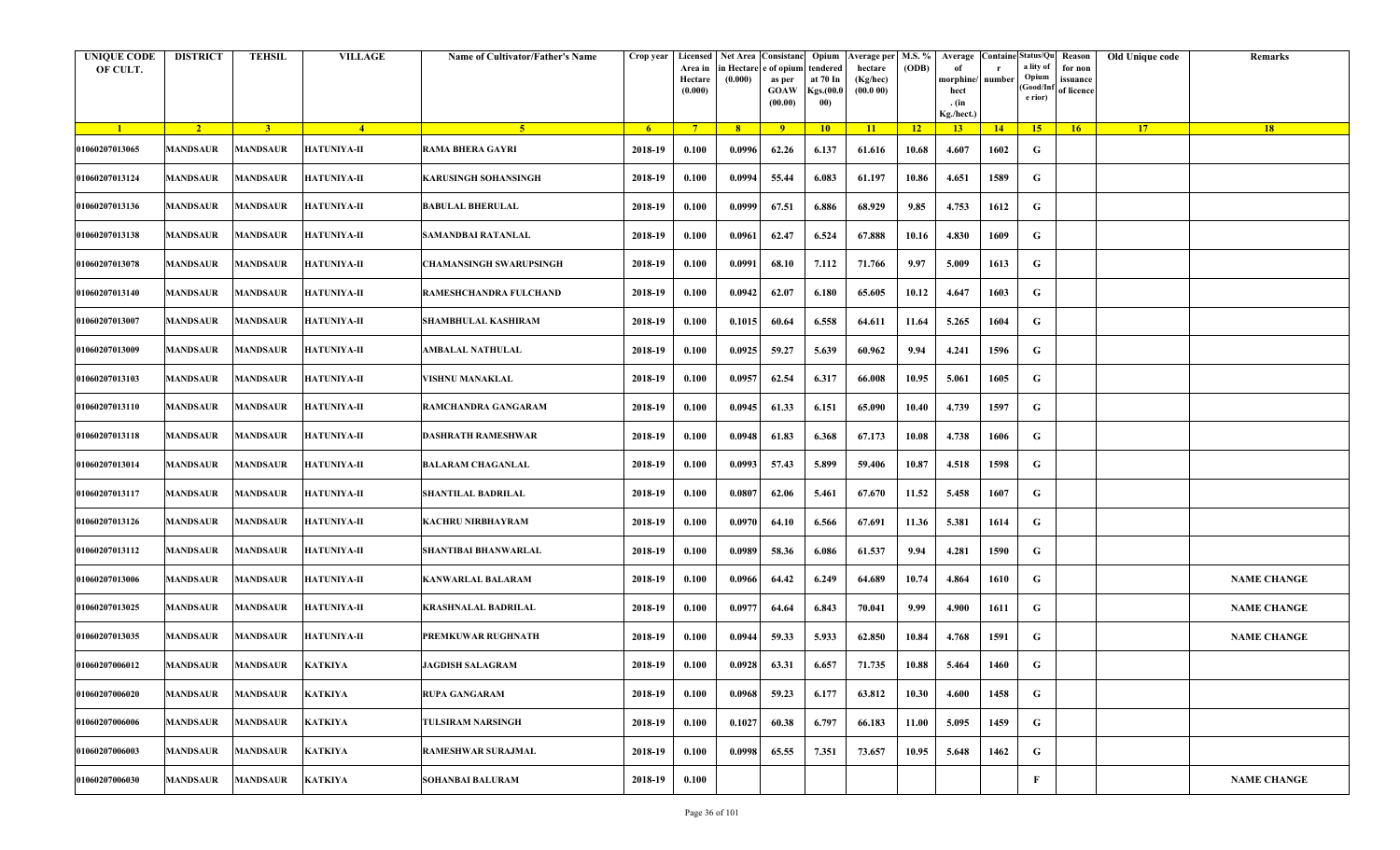| <b>UNIQUE CODE</b><br>OF CULT. | <b>DISTRICT</b> | TEHSIL          | <b>VILLAGE</b>   | <b>Name of Cultivator/Father's Name</b> | Crop year      | Licensed<br>Area in<br>Hectare<br>(0.000) | ı Hectare<br>(0.000) | Net Area   Consistanc<br>e of opium tendered<br>as per<br><b>GOAW</b><br>(00.00) | Opium<br>at 70 In<br><b>Kgs.</b> (00.0<br>00) | Average per   M.S. %<br>hectare<br>(Kg/hec)<br>(00.0 00) | (ODB)          | 0f<br>norphine<br>hect<br>. (in<br>Kg./hect.) | Average Containe Status/Qu<br>number | a lity of<br>Opium<br>e rior) | Reason<br>for non<br>issuance<br>(Good/Inf of licence | Old Unique code | Remarks            |
|--------------------------------|-----------------|-----------------|------------------|-----------------------------------------|----------------|-------------------------------------------|----------------------|----------------------------------------------------------------------------------|-----------------------------------------------|----------------------------------------------------------|----------------|-----------------------------------------------|--------------------------------------|-------------------------------|-------------------------------------------------------|-----------------|--------------------|
| $\blacksquare$                 | 2 <sup>1</sup>  | 3 <sup>1</sup>  | $\overline{4}$   | $-5$                                    | 6 <sup>1</sup> | $7^{\circ}$                               | $\sqrt{8}$           | $-9$                                                                             | $10-10$                                       | 11                                                       | $\frac{12}{ }$ | $\overline{13}$                               | $\frac{14}{ }$                       | 15                            | 16                                                    | 17 <sup>2</sup> | 18                 |
| 01060207006011                 | <b>MANDSAUR</b> | <b>MANDSAUR</b> | KATKIYA          | <b>KACHRULAL NANDA</b>                  | 2018-19        | 0.100                                     |                      |                                                                                  |                                               |                                                          |                |                                               |                                      | F                             |                                                       |                 |                    |
| 01060207006019                 | <b>MANDSAUR</b> | <b>MANDSAUR</b> | KATKIYA          | <b>SHIVNARAYAN SURAJMAL</b>             | 2018-19        | 0.100                                     | 0.0992               | 64.06                                                                            | 6.854                                         | 69.093                                                   | 10.40          | 5.029                                         | 1461                                 | G                             |                                                       |                 |                    |
| 01060207017012                 | MANDSAUR        | <b>MANDSAUR</b> | <b>RATIKHEDI</b> | MOHANBAI RAMLAL                         | 2018-19        | 0.100                                     | 0.1009               | 57.39                                                                            | 6.305                                         | 62.488                                                   | 9.43           | 4.123                                         | 1528                                 | G                             |                                                       |                 |                    |
| 01060207017002                 | <b>MANDSAUR</b> | <b>MANDSAUR</b> | RATIKHEDI        | AMARSINGH MOHANLAL                      | 2018-19        | 0.100                                     | 0.0972               | 58.51                                                                            | 5.993                                         | 61.656                                                   | 10.39          | 4.485                                         | 1523                                 | G                             |                                                       |                 |                    |
| 01060207017069                 | <b>MANDSAUR</b> | <b>MANDSAUR</b> | <b>RATIKHEDI</b> | RUKMANIBAI RAMLAL                       | 2018-19        | 0.100                                     | 0.1009               | 55.80                                                                            | 6.082                                         | 60.278                                                   | 11.43          | 4.825                                         | 1524                                 | G                             |                                                       |                 |                    |
| 01060207017059                 | <b>MANDSAUR</b> | <b>MANDSAUR</b> | <b>RATIKHEDI</b> | <b>HIRALAL BHOPALSINGH</b>              | 2018-19        | 0.100                                     | 0.0965               | 56.97                                                                            | 5.656                                         | 58.611                                                   | 11.76          | 4.825                                         | 1525                                 | G                             |                                                       |                 |                    |
| 01060207017060                 | <b>MANDSAUR</b> | <b>MANDSAUR</b> | <b>RATIKHEDI</b> | <b>KANKUBAI PANNALAL</b>                | 2018-19        | 0.100                                     | 0.1018               | 59.65                                                                            | 6.417                                         | 63.035                                                   | 10.65          | 4.697                                         | 1536                                 | G                             |                                                       |                 |                    |
| 01060207017056                 | <b>MANDSAUR</b> | <b>MANDSAUR</b> | RATIKHEDI        | <b>KAMLABAI BHAGWANLAL</b>              | 2018-19        | 0.100                                     | 0.1022               | 59.45                                                                            | 6.370                                         | 62.329                                                   | 10.88          | 4.748                                         | 1529                                 | G                             |                                                       |                 |                    |
| 01060207017061                 | <b>MANDSAUR</b> | <b>MANDSAUR</b> | <b>RATIKHEDI</b> | KACHRIBAI MANNALAL MATA CHUNNIBAI       | 2018-19        | 0.100                                     | 0.1001               | 62.30                                                                            | 6.657                                         | 66.503                                                   | 10.93          | 5.089                                         | 1537                                 | G                             |                                                       |                 | <b>NAME SUDHAR</b> |
| 01060207017008                 | MANDSAUR        | <b>MANDSAUR</b> | RATIKHEDI        | <b>DEUBAI GANESHRAM</b>                 | 2018-19        | 0.100                                     | 0.0995               | 58.60                                                                            | 6.011                                         | 60.412                                                   | 10.38          | 4.387                                         | 1538                                 | G                             |                                                       |                 | <b>NAME CHANGE</b> |
| 01060207017041                 | <b>MANDSAUR</b> | <b>MANDSAUR</b> | <b>RATIKHEDI</b> | <b>BHAGWATILAL AMBARAM</b>              | 2018-19        | 0.100                                     | 0.1005               | 58.84                                                                            | 6.414                                         | 63.821                                                   | 10.23          | 4.570                                         | 1530                                 | G                             |                                                       |                 |                    |
| 01060207017019                 | <b>MANDSAUR</b> | <b>MANDSAUR</b> | RATIKHEDI        | KANCHANBAI RATANLAL                     | 2018-19        | 0.100                                     | 0.0626               | 61.10                                                                            | 3.902                                         | 62.332                                                   | 10.69          | 4.663                                         | 1531                                 | G                             |                                                       |                 |                    |
| 01060207017023                 | <b>MANDSAUR</b> | <b>MANDSAUR</b> | RATIKHEDI        | <b>MADHULAL BAGDIRAM</b>                | 2018-19        | 0.100                                     | 0.1014               | 51.64                                                                            | 5.393                                         | 53.185                                                   | 11.04          | 4.109                                         | 1522                                 | G                             |                                                       |                 |                    |
| 01060207017042                 | <b>MANDSAUR</b> | <b>MANDSAUR</b> | <b>RATIKHEDI</b> | RODIBAI KACHRU                          | 2018-19        | 0.100                                     | 0.1008               | 58.29                                                                            | 5.837                                         | 57.907                                                   | 10.95          | 4.437                                         | 1526                                 | G                             |                                                       |                 |                    |
| 01060207017051                 | <b>MANDSAUR</b> | <b>MANDSAUR</b> | RATIKHEDI        | <b>MOHANLAL MODA</b>                    | 2018-19        | 0.100                                     | 0.1017               | 61.93                                                                            | 6.423                                         | 63.156                                                   | 10.06          | 4.447                                         | 1539                                 | G                             |                                                       |                 |                    |
| 01060207017058                 | <b>MANDSAUR</b> | <b>MANDSAUR</b> | <b>RATIKHEDI</b> | <b>NAGU VARDA</b>                       | 2018-19        | 0.100                                     | 0.0983               | 56.76                                                                            | 5.781                                         | 58.810                                                   | 10.91          | 4.490                                         | 1527                                 | G                             |                                                       |                 |                    |
| 01060207017001                 | <b>MANDSAUR</b> | <b>MANDSAUR</b> | RATIKHEDI        | <b>SHANKARLAL NANDA</b>                 | 2018-19        | 0.100                                     | 0.1008               | 58.10                                                                            | 6.026                                         | 59.782                                                   | 10.77          | 4.509                                         | 1532                                 | G                             |                                                       |                 |                    |
| 01060207017043                 | <b>MANDSAUR</b> | <b>MANDSAUR</b> | <b>RATIKHEDI</b> | <b>AMRULAL KALU</b>                     | 2018-19        | 0.100                                     | 0.1021               | 58.54                                                                            | 5.913                                         | 57.914                                                   | 10.86          | 4.404                                         | 1533                                 | G                             |                                                       |                 |                    |
| 01060207017005                 | <b>MANDSAUR</b> | <b>MANDSAUR</b> | <b>RATIKHEDI</b> | <b>BALURAM RAMA</b>                     | 2018-19        | 0.100                                     | 0.0992               | 54.38                                                                            | 5.283                                         | 53.256                                                   | 10.74          | 4.003                                         | 1534                                 | G                             |                                                       |                 |                    |
| 01060207017004                 | <b>MANDSAUR</b> | <b>MANDSAUR</b> | <b>RATIKHEDI</b> | <b>BHAGIRATH JIVRAJ</b>                 | 2018-19        | 0.100                                     | 0.0982               | 61.15                                                                            | 6.281                                         | 63.961                                                   | 11.07          | 4.957                                         | 1540                                 | G                             |                                                       |                 |                    |
| 01060207017047                 | <b>MANDSAUR</b> | <b>MANDSAUR</b> | <b>RATIKHEDI</b> | <b>JANIBAI KARU</b>                     | 2018-19        | 0.100                                     | 0.1011               | 60.45                                                                            | 5.820                                         | 57.567                                                   | 11.07          | 4.460                                         | 1541                                 | G                             |                                                       |                 | <b>NAME CHANGE</b> |
| 01060207017036                 | <b>MANDSAUR</b> | <b>MANDSAUR</b> | RATIKHEDI        | <b>NAGULAL KANA TELI</b>                | 2018-19        | 0.100                                     | 0.1032               | 56.33                                                                            | 5.802                                         | 56.221                                                   | 11.20          | 4.408                                         | 1535                                 | $\mathbf G$                   |                                                       |                 |                    |
| 01060317017067                 | <b>MANDSAUR</b> | <b>MANDSAUR</b> | <b>RATIKHEDI</b> | <b>NANDLAL HIRALAL</b>                  | 2018-19        | 0.100                                     | 0.1000               | 60.44                                                                            | 6.407                                         | 64.070                                                   | 11.07          | 4.964                                         | 1542                                 | G                             |                                                       |                 |                    |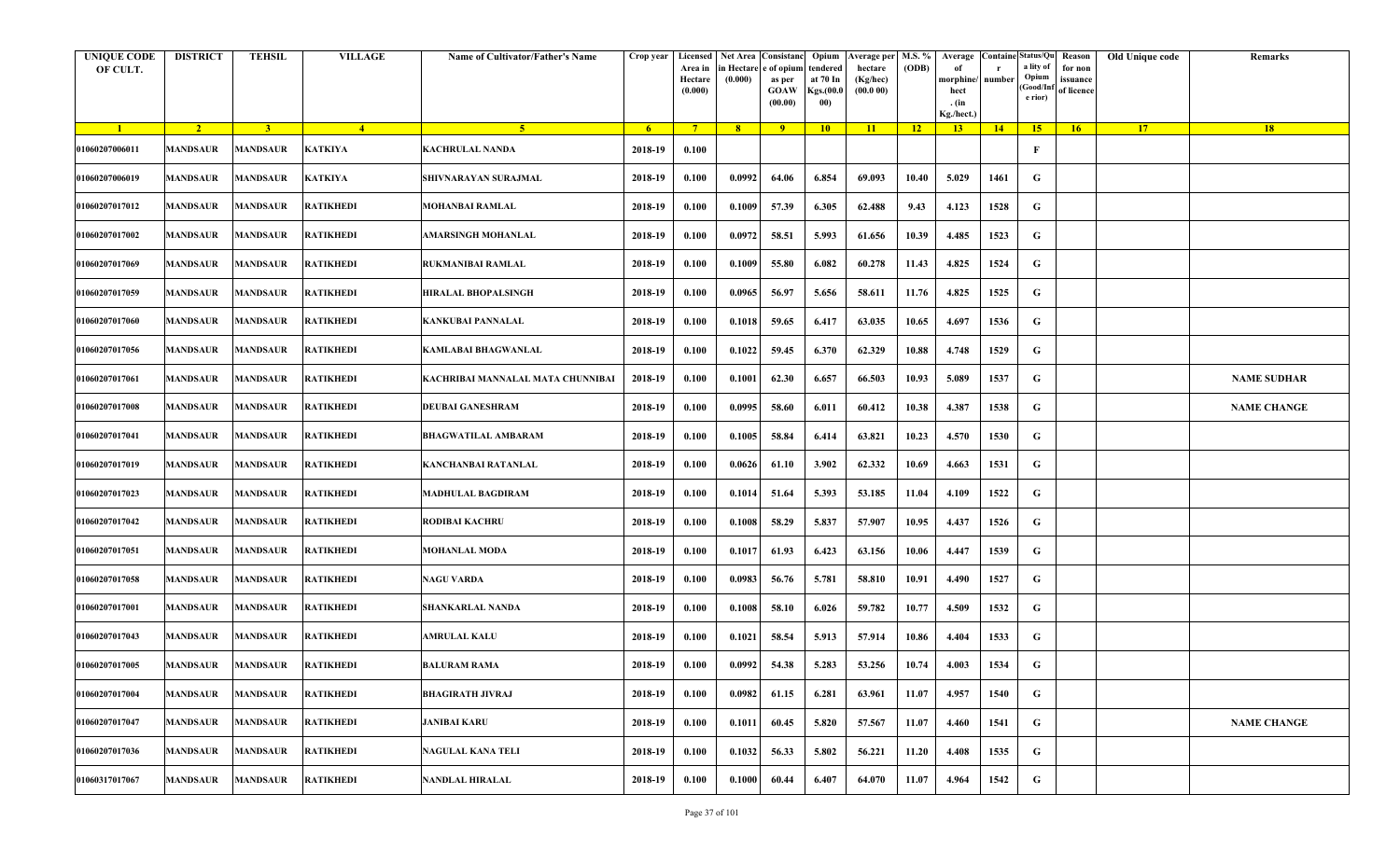| <b>UNIQUE CODE</b><br>OF CULT. | <b>DISTRICT</b> | <b>TEHSIL</b>   | <b>VILLAGE</b>       | Name of Cultivator/Father's Name | Crop year   | Area in<br>Hectare<br>(0.000) | Licensed   Net Area Consistanc<br>ı Hectar<br>(0.000) | e of opium<br>as per<br><b>GOAW</b><br>(00.00) | Opium<br>tendered<br>at 70 In<br>Kgs.(00.0<br>00) | <b>Average per</b><br>hectare<br>(Kg/hec)<br>(00.000) | M.S. %<br>(ODB) | Average<br>morphine/<br>hect<br>. (in<br>Kg./hect.) | <b>Containe Status/Qu</b><br>number | a lity of<br>Opium<br>(Good/In:<br>e rior) | Reason<br>for non<br>issuance<br>of licence | Old Unique code | Remarks            |
|--------------------------------|-----------------|-----------------|----------------------|----------------------------------|-------------|-------------------------------|-------------------------------------------------------|------------------------------------------------|---------------------------------------------------|-------------------------------------------------------|-----------------|-----------------------------------------------------|-------------------------------------|--------------------------------------------|---------------------------------------------|-----------------|--------------------|
| $\blacksquare$ 1               | $\sqrt{2}$      | 3 <sup>7</sup>  | $\sqrt{4}$           | -5.                              | $6^{\circ}$ | $-7$                          | 8 <sup>1</sup>                                        | $-9$                                           | 10                                                | $\vert$ 11                                            | $-12$           | 13                                                  | 14                                  | 15                                         | 16                                          | 17              | 18                 |
| 01060207003028                 | <b>MANDSAUR</b> | <b>MANDSAUR</b> | ARNIYAGURJAR         | <b>RAMCHANDRA HIRA</b>           | 2018-19     | 0.100                         | 0.1031                                                | 61.96                                          | 6.656                                             | 64.559                                                | 11.59           | 5.237                                               | 1486                                | G                                          |                                             |                 |                    |
| 01060207003015                 | MANDSAUR        | MANDSAUR        | ARNIYAGURJAR         | <b>RAMKUNWAR GANESHRAM</b>       | 2018-19     | 0.100                         | 0.0969                                                | 60.41                                          | 6.214                                             | 64.128                                                | 11.64           | 5.224                                               | 1487                                | G                                          |                                             |                 |                    |
| 01060207003002                 | <b>MANDSAUR</b> | <b>MANDSAUR</b> | ARNIYAGURJAR         | <b>SWARUPLAL BALU BALAI</b>      | 2018-19     | 0.100                         | 0.0965                                                | 63.06                                          | 6.279                                             | 65.067                                                | 10.83           | 4.933                                               | 1488                                | G                                          |                                             |                 |                    |
| 01060207003019                 | <b>MANDSAUR</b> | <b>MANDSAUR</b> | ARNIYAGURJAR         | SITABAI KANIRAM                  | 2018-19     | 0.100                         | 0.1036                                                | 57.74                                          | 6.195                                             | 59.797                                                | 11.15           | 4.668                                               | 1484                                | G                                          |                                             |                 |                    |
| 01060207003021                 | <b>MANDSAUR</b> | <b>MANDSAUR</b> | <b>ARNIYAGURJAR</b>  | <b>BAGDIBAI KACHRU</b>           | 2018-19     | 0.100                         | 0.0998                                                | 65.53                                          | 6.572                                             | 65.852                                                | 11.28           | 5.198                                               | 1489                                | G                                          |                                             |                 |                    |
| 01060207003024                 | <b>MANDSAUR</b> | <b>MANDSAUR</b> | <b>ARNIYAGURJAR</b>  | SOHANBAI AMRA                    | 2018-19     | 0.100                         | 0.0982                                                | 60.37                                          | 6.304                                             | 64.196                                                | 10.88           | 4.891                                               | 1485                                | G                                          |                                             |                 |                    |
| 01060207003003                 | MANDSAUR        | <b>MANDSAUR</b> | <b>ARNIYAGURJAR</b>  | KANHAYYALAL BHERULAL             | 2018-19     | 0.100                         | 0.0995                                                | 63.79                                          | 6.643                                             | 66.764                                                | 11.26           | 5.261                                               | 1490                                | G                                          |                                             |                 | <b>NAME CHANGE</b> |
| 01060207003018                 | MANDSAUR        | <b>MANDSAUR</b> | <b>ARNIYAGURJAR</b>  | <b>BHANWARLAL GANPATLAL</b>      | 2018-19     | 0.100                         | 0.0975                                                | 55.56                                          | 5.612                                             | 57.559                                                | 11.61           | 4.677                                               | 1483                                | G                                          |                                             |                 |                    |
| 01060207014026                 | <b>MANDSAUR</b> | <b>MANDSAUR</b> | <b>JAMUNIYAMEENA</b> | <b>KACHRULAL BAGDIRAM</b>        | 2018-19     | 0.100                         | 0.0990                                                | 61.13                                          | 6.157                                             | 62.192                                                | 11.11           | 4.835                                               | 1515                                | G                                          |                                             |                 |                    |
| 01060207014005                 | MANDSAUR        | MANDSAUR        | JAMUNIYAMEENA        | BABRU AMRA BALAI                 | 2018-19     | 0.100                         | 0.0981                                                | 66.19                                          | 7.092                                             | 72.294                                                | 10.97           | 5.550                                               | 1520                                | G                                          |                                             |                 |                    |
| 01060207014002                 | MANDSAUR        | <b>MANDSAUR</b> | <b>JAMUNIYAMEENA</b> | VARDICHAND NANDA                 | 2018-19     | 0.100                         | 0.0944                                                | 59.31                                          | 6.067                                             | 64.269                                                | 10.18           | 4.581                                               | 1516                                | G                                          |                                             |                 |                    |
| 01060207014006                 | MANDSAUR        | <b>MANDSAUR</b> | JAMUNIYAMEENA        | KACHURLAL NANDA                  | 2018-19     | 0.100                         | 0.0980                                                | 59.54                                          | 5.869                                             | 59.888                                                | 10.06           | 4.217                                               | 1517                                | G                                          |                                             |                 |                    |
| 01060207014025                 | <b>MANDSAUR</b> | <b>MANDSAUR</b> | <b>JAMUNIYAMEENA</b> | <b>JUJHARLAL BAGDIRAM</b>        | 2018-19     | 0.100                         | 0.0993                                                | 59.46                                          | 5.844                                             | 58.852                                                | 11.34           | 4.670                                               | 1518                                | G                                          |                                             |                 |                    |
| 01060207014030                 | <b>MANDSAUR</b> | <b>MANDSAUR</b> | <b>JAMUNIYAMEENA</b> | AMARSINGH JHUJHARSINGH           | 2018-19     | 0.100                         | 0.0853                                                | 64.11                                          | 6.026                                             | 70.645                                                | 9.70            | 4.798                                               | 1521                                | G                                          |                                             | 01050209005006  |                    |
| 01060207014012                 | MANDSAUR        | <b>MANDSAUR</b> | <b>JAMUNIYAMEENA</b> | SURAJMAL GANGARAM                | 2018-19     | 0.100                         | 0.1009                                                | 60.64                                          | 6.116                                             | 60.614                                                | 10.52           | 4.464                                               | 1519                                | G                                          |                                             |                 |                    |
| 01060207002010                 | <b>MANDSAUR</b> | <b>MANDSAUR</b> | BHOLIYA              | <b>GENDALAL KANHAYYALAL</b>      | 2018-19     | 0.100                         | 0.0971                                                | 63.99                                          | 6.728                                             | 69.289                                                | 10.70           | 5.192                                               | 1500                                | G                                          |                                             |                 |                    |
| 01060207002031                 | MANDSAUR        | <b>MANDSAUR</b> | <b>BHOLIYA</b>       | <b>BHAWARSINGH PRATAPSINGH</b>   | 2018-19     | 0.100                         | 0.0936                                                | 60.10                                          | 6.053                                             | 64.669                                                | 11.46           | 5.190                                               | 1499                                | G                                          |                                             |                 |                    |
| 01060207002008                 | MANDSAUR        | <b>MANDSAUR</b> | <b>BHOLIYA</b>       | <b>HIRIBAI MAGNIRAM</b>          | 2018-19     | 0.100                         | 0.0941                                                | 65.94                                          | 6.754                                             | 71.775                                                | 10.54           | 5.296                                               | 1501                                | G                                          |                                             |                 |                    |
| 01060207009012                 | MANDSAUR        | <b>MANDSAUR</b> | SEMLIYAKAGI          | <b>GITABAI BALMUKUND</b>         | 2018-19     | 0.100                         | 0.1023                                                | 68.10                                          | 7.092                                             | 69.326                                                | 9.84            | 4.774                                               | 1479                                | G                                          |                                             |                 |                    |
| 01060207009013                 | <b>MANDSAUR</b> | <b>MANDSAUR</b> | SEMLIYAKAGI          | <b>BHOPAL VARDAJI</b>            | 2018-19     | 0.100                         | 0.1044                                                | 64.02                                          | 6.859                                             | 65.699                                                | 10.57           | 4.864                                               | 1470                                | G                                          |                                             |                 |                    |
| 01060207009026                 | <b>MANDSAUR</b> | <b>MANDSAUR</b> | SEMLIYAKAGI          | <b>RUPKUNWAR RAMSINGH</b>        | 2018-19     | 0.100                         |                                                       |                                                |                                                   |                                                       |                 |                                                     |                                     | $\mathbf{F}$                               |                                             |                 |                    |
| 01060207009004                 | <b>MANDSAUR</b> | <b>MANDSAUR</b> | SEMLIYAKAGI          | <b>DHANNIBAI GANGARAM</b>        | 2018-19     | 0.100                         | 0.1030                                                | 66.50                                          | 7.011                                             | 68.068                                                | 10.45           | 4.980                                               | 1475                                | G                                          |                                             |                 |                    |
| 01060207009014                 | <b>MANDSAUR</b> | <b>MANDSAUR</b> | SEMLIYAKAGI          | <b>RAMCHANDRA PURA</b>           | 2018-19     | 0.100                         | 0.1043                                                | 63.86                                          | 6.787                                             | 65.072                                                | 10.41           | 4.744                                               | 1476                                | G                                          |                                             |                 |                    |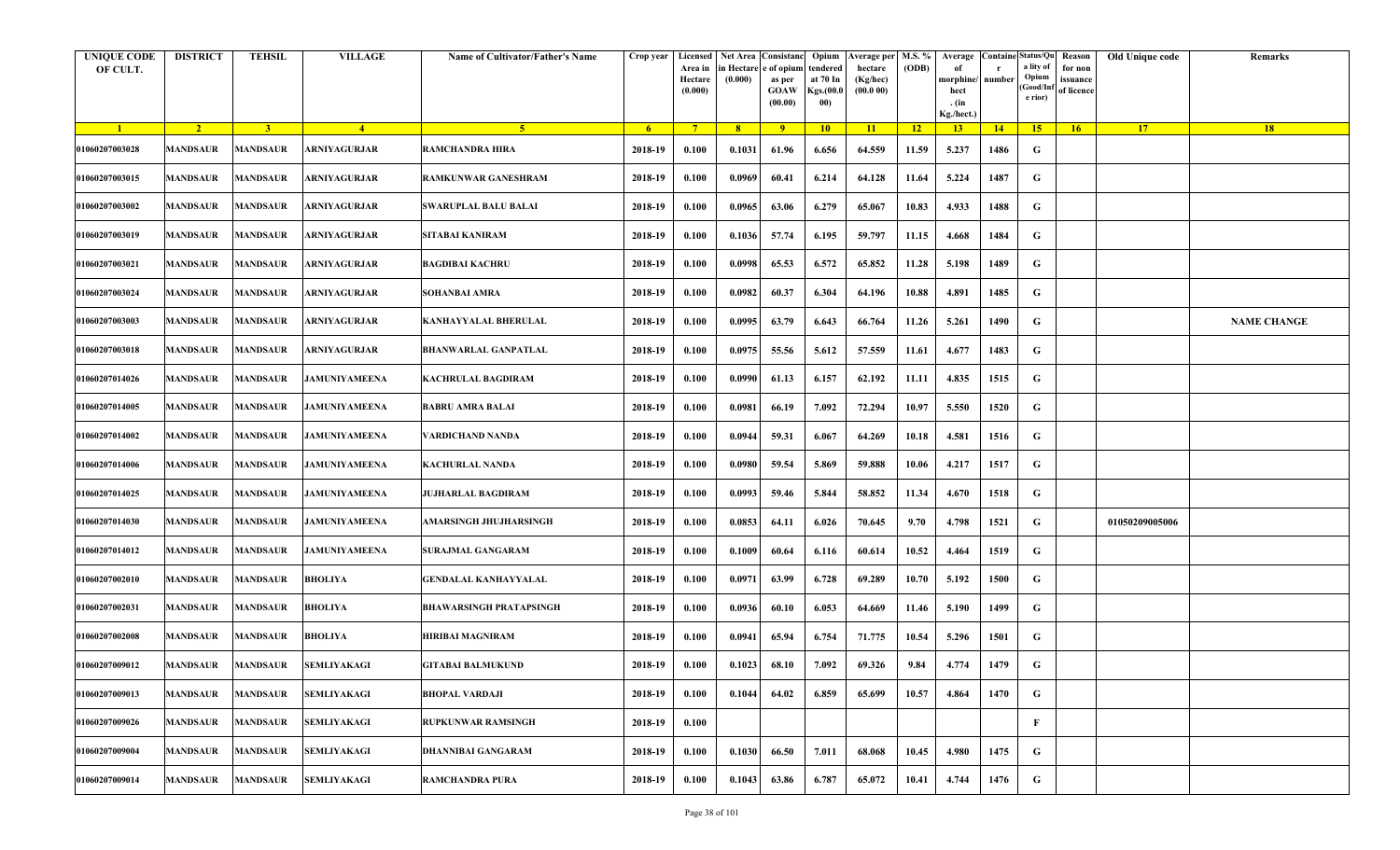| <b>UNIQUE CODE</b><br>OF CULT. | <b>DISTRICT</b> | <b>TEHSIL</b>   | <b>VILLAGE</b>     | <b>Name of Cultivator/Father's Name</b> | Crop year      | Area in<br>Hectare<br>(0.000) | in Hectare<br>(0.000) | Licensed Net Area Consistanc<br>e of opium<br>as per<br><b>GOAW</b><br>(00.00) | Opium<br>endered<br>at 70 In<br><b>Kgs.(00.0</b><br>00) | Verage per M.S. %<br>hectare<br>(Kg/hec)<br>(00.000) | (ODB)           | Average<br>morphine/<br>hect<br>. $(in$<br>Kg./hect.) | number | <b>Containe Status/Qu</b><br>a lity of<br>Opium<br>Good/Inf<br>e rior) | Reason<br>for non<br>issuance<br>of licence | Old Unique code | Remarks            |
|--------------------------------|-----------------|-----------------|--------------------|-----------------------------------------|----------------|-------------------------------|-----------------------|--------------------------------------------------------------------------------|---------------------------------------------------------|------------------------------------------------------|-----------------|-------------------------------------------------------|--------|------------------------------------------------------------------------|---------------------------------------------|-----------------|--------------------|
| $\blacksquare$                 | $\sqrt{2}$      | 3 <sup>7</sup>  | $-4$               | -5.                                     | 6 <sup>6</sup> | $7^{\circ}$                   | 8 <sup>1</sup>        | $\overline{9}$                                                                 | $10-10$                                                 | $\vert$ 11                                           | $\overline{12}$ | 13                                                    | 14     | 15                                                                     | 16 <sup>2</sup>                             | <b>17</b>       | 18                 |
| 01060207009045                 | <b>MANDSAUR</b> | <b>MANDSAUR</b> | <b>SEMLIYAKAGI</b> | <b>RAJKUNWAR SHIVPALSINGH</b>           | 2018-19        | 0.100                         | 0.0999                | 64.23                                                                          | 6.460                                                   | 64.665                                               | 11.24           | 5.088                                                 | 1477   | G                                                                      |                                             |                 |                    |
| 01060207009030                 | <b>MANDSAUR</b> | MANDSAUR        | <b>SEMLIYAKAGI</b> | <b>BHAWARKUNWAR KAMLAKUNWAR</b>         | 2018-19        | 0.100                         | 0.1019                | 59.19                                                                          | 6.122                                                   | 60.079                                               | 10.93           | 4.597                                                 | 1467   | G                                                                      |                                             |                 |                    |
| 01060207009001                 | MANDSAUR        | MANDSAUR        | <b>SEMLIYAKAGI</b> | <b>RATANSINGH JAWANSINGH</b>            | 2018-19        | 0.100                         | 0.0982                | 63.40                                                                          | 6.639                                                   | 67.607                                               | 10.87           | 5.143                                                 | 1478   | G                                                                      |                                             |                 |                    |
| 01060207009005                 | <b>MANDSAUR</b> | <b>MANDSAUR</b> | <b>SEMLIYAKAGI</b> | <b>GAJRAJSINGH GANGASINGH</b>           | 2018-19        | 0.100                         | 0.0995                | 59.72                                                                          | 6.100                                                   | 61.307                                               | 10.92           | 4.685                                                 | 1464   | G                                                                      |                                             |                 |                    |
| 01060207009044                 | <b>MANDSAUR</b> | <b>MANDSAUR</b> | <b>SEMLIYAKAGI</b> | <b>KRASHNAKUWAR KAMALSINGH</b>          | 2018-19        | 0.100                         | 0.0990                | 64.40                                                                          | 6.560                                                   | 66.263                                               | 10.56           | 4.897                                                 | 1472   | G                                                                      |                                             |                 | <b>NAME CHANGE</b> |
| 01060207009003                 | MANDSAUR        | <b>MANDSAUR</b> | <b>SEMLIYAKAGI</b> | <b>BHAGWATIBAI PRABHULAL</b>            | 2018-19        | 0.100                         | 0.0979                | 63.10                                                                          | 6.202                                                   | 63.350                                               | 11.25           | 4.990                                                 | 1473   | G                                                                      |                                             |                 |                    |
| 01060207009034                 | <b>MANDSAUR</b> | <b>MANDSAUR</b> | <b>SEMLIYAKAGI</b> | <b>SHIVNATH CHETNATH</b>                | 2018-19        | 0.100                         | 0.1039                | 60.06                                                                          | 6.358                                                   | 61.193                                               | 10.44           | 4.472                                                 | 1468   | G                                                                      |                                             |                 |                    |
| 01060207009041                 | <b>MANDSAUR</b> | <b>MANDSAUR</b> | SEMLIYAKAGI        | <b>DEVILAL BHUWAN</b>                   | 2018-19        | 0.100                         | 0.1002                | 57.62                                                                          | 5.960                                                   | 59.481                                               | 10.66           | 4.436                                                 | 1465   | G                                                                      |                                             |                 |                    |
| 01060207009050                 | <b>MANDSAUR</b> | <b>MANDSAUR</b> | <b>SEMLIYAKAGI</b> | <b>CHETNAKUWAR RAMSINGH</b>             | 2018-19        | 0.100                         | 0.0942                | 61.39                                                                          | 5.630                                                   | 59.766                                               | 10.33           | 4.321                                                 | 1469   | G                                                                      |                                             |                 |                    |
| 01060207009017                 | <b>MANDSAUR</b> | MANDSAUR        | <b>SEMLIYAKAGI</b> | GNAGABAI BAGDIRAM                       | 2018-19        | 0.100                         |                       |                                                                                |                                                         |                                                      |                 |                                                       |        | F                                                                      |                                             |                 | <b>NAME CHANGE</b> |
| 01060207009037                 | <b>MANDSAUR</b> | MANDSAUR        | <b>SEMLIYAKAGI</b> | <b>PURA HIRA</b>                        | 2018-19        | 0.100                         | 0.1002                | 67.08                                                                          | 6.976                                                   | 69.621                                               | 10.64           | 5.188                                                 | 1480   | G                                                                      |                                             |                 |                    |
| 01060207009038                 | MANDSAUR        | MANDSAUR        | <b>SEMLIYAKAGI</b> | AMARSINGH SHITALSINGH                   | 2018-19        | 0.100                         | 0.1005                | 60.54                                                                          | 6.115                                                   | 60.846                                               | 10.37           | 4.418                                                 | 1471   | G                                                                      |                                             |                 | <b>NAME CHANGE</b> |
| 01060207009042                 | <b>MANDSAUR</b> | <b>MANDSAUR</b> | <b>SEMLIYAKAGI</b> | RAMUBAI NATHUNATH                       | 2018-19        | 0.100                         | 0.1046                | 58.66                                                                          | 6.511                                                   | 62.247                                               | 11.17           | 4.866                                                 | 1466   | G                                                                      |                                             |                 |                    |
| 01060207009007                 | <b>MANDSAUR</b> | <b>MANDSAUR</b> | <b>SEMLIYAKAGI</b> | <b>SHANTILAL LUNA</b>                   | 2018-19        | 0.100                         | 0.0996                | 58.51                                                                          | 6.110                                                   | 61.345                                               | 10.92           | 4.690                                                 | 1463   | G                                                                      |                                             |                 | <b>NAME CHANGE</b> |
| 01060207009036                 | MANDSAUR        | <b>MANDSAUR</b> | <b>SEMLIYAKAGI</b> | <b>BHULIBAI MANGU</b>                   | 2018-19        | 0.100                         | 0.1037                | 61.66                                                                          | 6.580                                                   | 63.452                                               | 10.49           | 4.661                                                 | 1474   | G                                                                      |                                             |                 |                    |
| 01060207001028                 | <b>MANDSAUR</b> | <b>MANDSAUR</b> | <b>DASIYA</b>      | <b>JARELAL BHERA</b>                    | 2018-19        | 0.100                         | 0.0984                | 61.47                                                                          | 6.296                                                   | 63.984                                               | 10.07           | 4.510                                                 | 1506   | G                                                                      |                                             |                 |                    |
| 01060207001024                 | <b>MANDSAUR</b> | <b>MANDSAUR</b> | DASIYA             | NANDA GOKUL LAIS SUKKHA                 | 2018-19        | 0.100                         | 0.0965                | 57.87                                                                          | 5.911                                                   | 61.254                                               | 10.39           | 4.453                                                 | 1503   | G                                                                      |                                             |                 | <b>NAME SUDHAR</b> |
| 01060207001023                 | <b>MANDSAUR</b> | <b>MANDSAUR</b> | DASIYA             | <b>GITABAI RAMLAL</b>                   | 2018-19        | 0.100                         | 0.0994                | 60.02                                                                          | 6.131                                                   | 61.680                                               | 10.63           | 4.589                                                 | 1508   | G                                                                      |                                             |                 | <b>NAME CHANGE</b> |
| 01060207001016                 | <b>MANDSAUR</b> | <b>MANDSAUR</b> | <b>DASIYA</b>      | <b>RUKMANIBAI BHERA</b>                 | 2018-19        | 0.100                         | 0.1038                | 57.69                                                                          | 6.156                                                   | 59.306                                               | 10.56           | 4.383                                                 | 1504   | G                                                                      |                                             |                 |                    |
| 01060207001003                 | <b>MANDSAUR</b> | <b>MANDSAUR</b> | <b>DASIYA</b>      | <b>JHUJHARLAL JADAVCHAND</b>            | 2018-19        | 0.100                         | 0.1041                | 57.62                                                                          | 6.198                                                   | 59.539                                               | 10.50           | 4.376                                                 | 1505   | G                                                                      |                                             |                 |                    |
| 01060207001001                 | <b>MANDSAUR</b> | <b>MANDSAUR</b> | <b>DASIYA</b>      | SOBHAGKUNWAR JASVANTSINGH               | 2018-19        | 0.100                         |                       |                                                                                |                                                         |                                                      |                 |                                                       |        | N                                                                      |                                             |                 |                    |
| 01060207001025                 | <b>MANDSAUR</b> | <b>MANDSAUR</b> | DASIYA             | <b>GITABAI BALURAM</b>                  | 2018-19        | 0.100                         | 0.0996                | 61.41                                                                          | 6.448                                                   | 64.739                                               | 9.98            | 4.524                                                 | 1507   | G                                                                      |                                             |                 |                    |
| 01060207001039                 | <b>MANDSAUR</b> | <b>MANDSAUR</b> | DASIYA             | <b>RUKMANBAI SHANKAR</b>                | 2018-19        | 0.100                         | 0.1018                | 62.35                                                                          | 6.707                                                   | 65.884                                               | 10.15           | 4.682                                                 | 1509   | G                                                                      |                                             |                 | <b>NAME CHANGE</b> |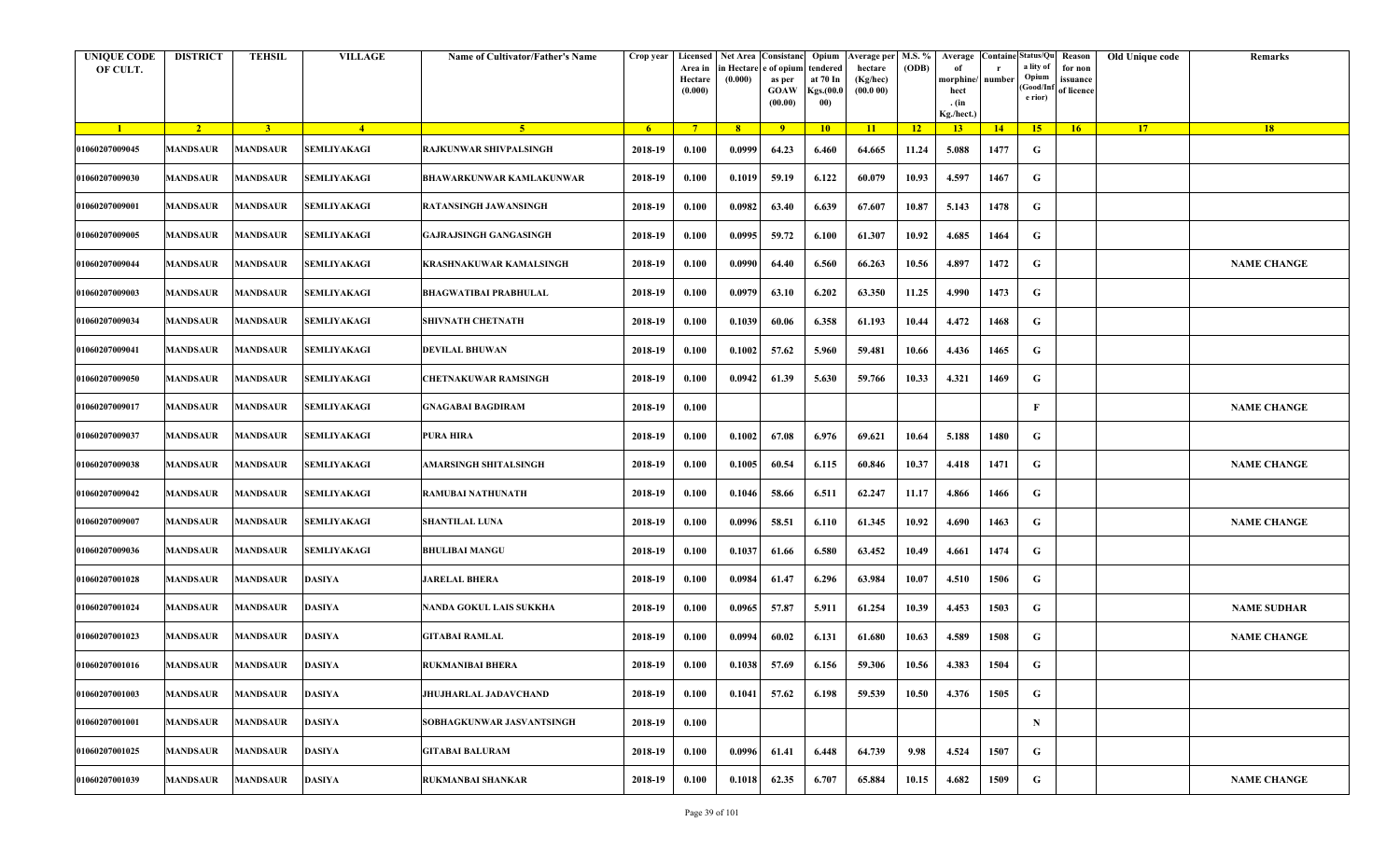| <b>UNIQUE CODE</b><br>OF CULT. | <b>DISTRICT</b> | <b>TEHSIL</b>   | <b>VILLAGE</b>   | <b>Name of Cultivator/Father's Name</b> | Crop year      | Area in<br>Hectare<br>(0.000) | in Hectare<br>(0.000) | Licensed   Net Area   Consistanc   Opium<br>e of opium<br>as per<br><b>GOAW</b><br>(00.00) | tendered<br>at 70 In<br>Kgs.(00.0<br>00) | Verage per   M.S. %<br>hectare<br>(Kg/hec)<br>(00.000) | (ODB)           | Average<br>morphine/<br>hect<br>. $(in$ | number      | <b>Containe Status/Qu</b><br>a lity of<br>Opium<br>Good/Inf<br>e rior) | Reason<br>for non<br>issuance<br>of licence | Old Unique code | Remarks                                                           |
|--------------------------------|-----------------|-----------------|------------------|-----------------------------------------|----------------|-------------------------------|-----------------------|--------------------------------------------------------------------------------------------|------------------------------------------|--------------------------------------------------------|-----------------|-----------------------------------------|-------------|------------------------------------------------------------------------|---------------------------------------------|-----------------|-------------------------------------------------------------------|
|                                |                 |                 |                  |                                         |                |                               |                       |                                                                                            |                                          |                                                        |                 | Kg./hect.)                              |             |                                                                        |                                             |                 |                                                                   |
| $\blacksquare$                 | $\sqrt{2}$      | 3 <sup>7</sup>  | $-4$             | $-5$                                    | 6 <sup>6</sup> | $7^{\circ}$                   | 8 <sup>1</sup>        | $-9$                                                                                       | $10-10$                                  | $\vert$ 11                                             | $\overline{12}$ | 13                                      | $\sqrt{14}$ | $-15$                                                                  | 16                                          | 17              | 18                                                                |
| 01060207001021                 | <b>MANDSAUR</b> | <b>MANDSAUR</b> | DASIYA           | LOKENDRASINGH GORDHANSINGH              | 2018-19        | 0.100                         | 0.0959                | 63.07                                                                                      | 6.271                                    | 65.391                                                 | 10.05           | 4.601                                   | 1510        | G                                                                      |                                             |                 |                                                                   |
| 01060207015055                 | MANDSAUR        | <b>MANDSAUR</b> | LAMGARA          | <b>DOLATRAM NATHU</b>                   | 2018-19        | 0.100                         | 0.0995                | 60.76                                                                                      | 6.241                                    | 62.724                                                 | 11.08           | 4.863                                   | 1551        | G                                                                      |                                             |                 |                                                                   |
| 01060207015013                 | <b>MANDSAUR</b> | <b>MANDSAUR</b> | LAMGARA          | <b>JUJHARLAL GULAB</b>                  | 2018-19        | 0.100                         | 0.1045                | 59.71                                                                                      | 7.131                                    | 68.239                                                 | 10.27           | 4.904                                   | 1552        | G                                                                      |                                             |                 |                                                                   |
| 01060207015043                 | <b>MANDSAUR</b> | <b>MANDSAUR</b> | LAMGARA          | <b>BALURAM KISHAN</b>                   | 2018-19        | 0.100                         | 0.1028                | 61.41                                                                                      | 6.606                                    | 64.261                                                 | 10.73           | 4.827                                   | 1554        | G                                                                      |                                             |                 |                                                                   |
| 01060207015059                 | <b>MANDSAUR</b> | <b>MANDSAUR</b> | <b>LAMGARA</b>   | <b>MANGILAL BAGDIRAM</b>                | 2018-19        | 0.100                         | 0.0656                | 62.22                                                                                      | 4.187                                    | 63.826                                                 | 10.40           | 4.645                                   | 1557        | G                                                                      |                                             |                 | <b>NAME CHANGE/TRANSFER TO</b><br><b>BHOLIYA, TEHSIL MANDSAUR</b> |
| 01060207015063                 | MANDSAUR        | <b>MANDSAUR</b> | <b>LAMGARA</b>   | <b>BHAWARLAL MOHANLAL</b>               | 2018-19        | 0.100                         | 0.0992                | 57.89                                                                                      | 5.797                                    | 58.438                                                 | 10.04           | 4.106                                   | 1553        | G                                                                      |                                             |                 | <b>NAME CHANGE</b>                                                |
| 01060207015005                 | <b>MANDSAUR</b> | <b>MANDSAUR</b> | LAMGARA          | PARMANAND DEVCHAND                      | 2018-19        | 0.100                         | 0.0983                | 62.74                                                                                      | 6.677                                    | 67.925                                                 | 10.85           | 5.161                                   | 1558        | G                                                                      |                                             |                 |                                                                   |
| 01060207015041                 | <b>MANDSAUR</b> | <b>MANDSAUR</b> | LAMGARA          | KARANSINGH MOHANLAL                     | 2018-19        | 0.100                         | 0.1017                | 60.47                                                                                      | 6.047                                    | 59.459                                                 | 10.52           | 4.378                                   | 1549        | G                                                                      |                                             |                 |                                                                   |
| 01060207015004                 | <b>MANDSAUR</b> | <b>MANDSAUR</b> | LAMGARA          | <b>DEVILAL RAMCHAND</b>                 | 2018-19        | 0.100                         | 0.1007                | 68.35                                                                                      | 6.747                                    | 67.001                                                 | 10.23           | 4.797                                   | 1559        | G                                                                      |                                             |                 |                                                                   |
| 01060207015056                 | MANDSAUR        | <b>MANDSAUR</b> | LAMGARA          | <b>RAMSUKH NATHU</b>                    | 2018-19        | 0.100                         | 0.0999                | 62.45                                                                                      | 6.602                                    | 66.086                                                 | 10.86           | 5.022                                   | 1555        | G                                                                      |                                             |                 |                                                                   |
| 01060207015025                 | <b>MANDSAUR</b> | <b>MANDSAUR</b> | <b>LAMGARA</b>   | <b>JHUJHAR RAMA</b>                     | 2018-19        | 0.100                         | 0.1000                | 60.00                                                                                      | 5.863                                    | 58.630                                                 | 10.05           | 4.125                                   | 1550        | G                                                                      |                                             | 01060208030284  |                                                                   |
| 01060207015049                 | <b>MANDSAUR</b> | <b>MANDSAUR</b> | <b>LAMGARA</b>   | NARAYAN PUNA                            | 2018-19        | 0.100                         | 0.1002                | 63.42                                                                                      | 6.125                                    | 61.128                                                 | 10.28           | 4.399                                   | 1556        | G                                                                      |                                             | 01060207020085  |                                                                   |
| 01060207018008                 | <b>MANDSAUR</b> | <b>MANDSAUR</b> | <b>KUCHROD-I</b> | RUKMANIBAI LAXMINARAYAN                 | 2018-19        | 0.100                         | 0.1000                | 60.58                                                                                      | 6.326                                    | 63.260                                                 | 11.60           | 5.139                                   | 1627        | G                                                                      |                                             |                 |                                                                   |
| 01060207018025                 | <b>MANDSAUR</b> | <b>MANDSAUR</b> | <b>KUCHROD-I</b> | RAMPRATAP ONKARLAL                      | 2018-19        | 0.100                         | 0.1029                | 61.45                                                                                      | 6.663                                    | 64.752                                                 | 11.54           | 5.230                                   | 1628        | G                                                                      |                                             |                 |                                                                   |
| 01060207018047                 | MANDSAUR        | <b>MANDSAUR</b> | <b>KUCHROD-I</b> | KANKUBAI MOTILAL                        | 2018-19        | 0.100                         | 0.1000                | 63.05                                                                                      | 6.818                                    | 68.180                                                 | 10.74           | 5.125                                   | 1629        | G                                                                      |                                             |                 |                                                                   |
| 01060207018062                 | <b>MANDSAUR</b> | <b>MANDSAUR</b> | <b>KUCHROD-I</b> | <b>RATANLAL SHOBHARAM</b>               | 2018-19        | 0.100                         | 0.0971                | 62.73                                                                                      | 6.560                                    | 67.559                                                 | 10.71           | 5.066                                   | 1646        | G                                                                      |                                             |                 |                                                                   |
| 01060207018073                 | MANDSAUR        | <b>MANDSAUR</b> | <b>KUCHROD-I</b> | <b>BALU GANESHRAM</b>                   | 2018-19        | 0.100                         | 0.1007                | 64.53                                                                                      | 6.969                                    | 69.206                                                 | 10.27           | 4.977                                   | 1647        | G                                                                      |                                             |                 |                                                                   |
| 01060207018075                 | <b>MANDSAUR</b> | <b>MANDSAUR</b> | <b>KUCHROD-I</b> | <b>GOPAL CHOTHRAM</b>                   | 2018-19        | 0.100                         | 0.0992                | 65.64                                                                                      | 6.845                                    | 69.002                                                 | 11.53           | 5.571                                   | 1630        | G                                                                      |                                             |                 |                                                                   |
| 01060207018204                 | MANDSAUR        | <b>MANDSAUR</b> | <b>KUCHROD-I</b> | <b>RADHESHYAM BASANTILAL</b>            | 2018-19        | 0.100                         | 0.1015                | 60.64                                                                                      | 6.367                                    | 62.729                                                 | 10.13           | 4.446                                   | 1631        | G                                                                      |                                             |                 |                                                                   |
| 01060207018254                 | <b>MANDSAUR</b> | <b>MANDSAUR</b> | <b>KUCHROD-I</b> | <b>GITABAI SHANKARLAL</b>               | 2018-19        | 0.100                         | 0.0968                | 64.98                                                                                      | 6.888                                    | 71.157                                                 | 10.22           | 5.090                                   | 1632        | G                                                                      |                                             |                 |                                                                   |
| 01060207018255                 | <b>MANDSAUR</b> | <b>MANDSAUR</b> | <b>KUCHROD-I</b> | PREMSINGH JASWANTSINGH                  | 2018-19        | 0.100                         | 0.0996                | 61.73                                                                                      | 6.341                                    | 63.665                                                 | 11.40           | 5.082                                   | 1633        | $\mathbf G$                                                            |                                             |                 |                                                                   |
| 01060207018302                 | <b>MANDSAUR</b> | <b>MANDSAUR</b> | <b>KUCHROD-I</b> | <b>RAMLAL AMARCHAND</b>                 | 2018-19        | 0.100                         | 0.0989                | 58.73                                                                                      | 6.293                                    | 63.630                                                 | 11.41           | 5.081                                   | 1615        | ${\bf G}$                                                              |                                             |                 |                                                                   |
| 01060207018036                 | <b>MANDSAUR</b> | <b>MANDSAUR</b> | <b>KUCHROD-I</b> | RAMNARAYAN GANGARAM                     | 2018-19        | 0.100                         | 0.0999                | 64.44                                                                                      | 6.950                                    | 69.570                                                 | 10.26           | 4.996                                   | 1648        | $\mathbf G$                                                            |                                             |                 |                                                                   |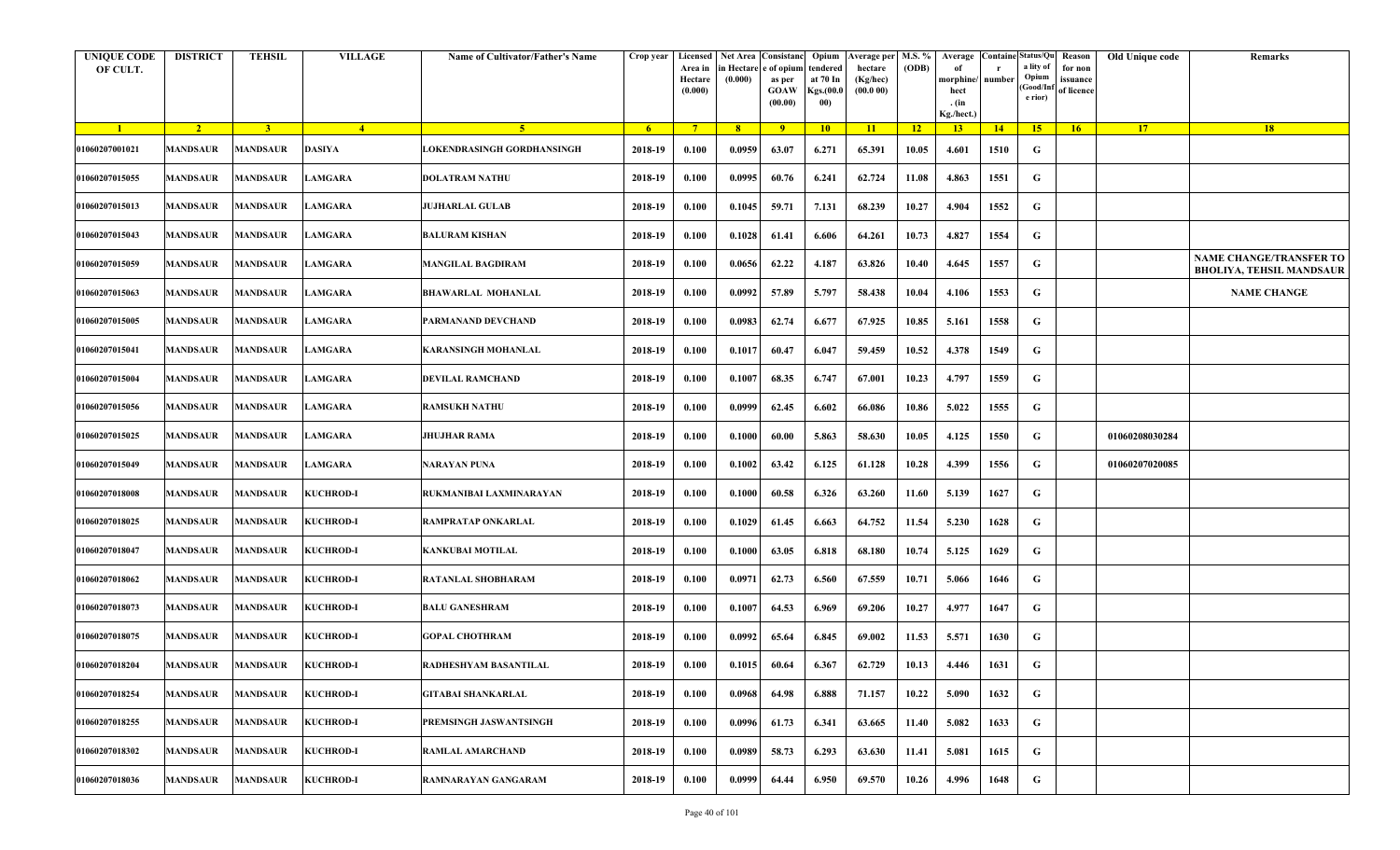| <b>UNIQUE CODE</b><br>OF CULT. | <b>DISTRICT</b> | <b>TEHSIL</b>   | <b>VILLAGE</b>   | <b>Name of Cultivator/Father's Name</b> | Crop year      | Area in<br>Hectare<br>(0.000) | in Hectare<br>(0.000) | Licensed Net Area Consistanc Opium<br>e of opium<br>as per<br><b>GOAW</b><br>(00.00) | tendered<br>at 70 In<br>Kgs.(00.0<br>00) | Verage per   M.S. %<br>hectare<br>(Kg/hec)<br>(00.000) | (ODB)           | Average<br>morphine/<br>hect<br>. $(in$<br>Kg./hect.) | number      | <b>Containe Status/Qu</b><br>a lity of<br>Opium<br>Good/Inf<br>e rior) | Reason<br>for non<br>issuance<br>of licence | Old Unique code | Remarks            |
|--------------------------------|-----------------|-----------------|------------------|-----------------------------------------|----------------|-------------------------------|-----------------------|--------------------------------------------------------------------------------------|------------------------------------------|--------------------------------------------------------|-----------------|-------------------------------------------------------|-------------|------------------------------------------------------------------------|---------------------------------------------|-----------------|--------------------|
| $\blacksquare$                 | $\sqrt{2}$      | 3 <sup>7</sup>  | $-4$             | -5.                                     | 6 <sup>6</sup> | $7^{\circ}$                   | 8 <sup>1</sup>        | $-9$                                                                                 | $10-10$                                  | $\vert$ 11                                             | $\overline{12}$ | 13                                                    | $\sqrt{14}$ | $-15$                                                                  | 16                                          | 17              | 18                 |
| 01060207018284                 | <b>MANDSAUR</b> | <b>MANDSAUR</b> | <b>KUCHROD-I</b> | SHIVKUMAR DINDYAL                       | 2018-19        | 0.100                         | 0.0980                | 63.98                                                                                | 6.627                                    | 67.622                                                 | 10.99           | 5.201                                                 | 1649        | G                                                                      |                                             |                 |                    |
| 01060207018281                 | <b>MANDSAUR</b> | MANDSAUR        | <b>KUCHROD-I</b> | <b>JAGDISH ATMARAM</b>                  | 2018-19        | 0.100                         | 0.0990                | 60.06                                                                                | 6.229                                    | 62.919                                                 | 11.54           | 5.082                                                 | 1616        | G                                                                      |                                             |                 |                    |
| 01060207018104                 | <b>MANDSAUR</b> | <b>MANDSAUR</b> | <b>KUCHROD-I</b> | LAXMINARAYAN RUPLAL                     | 2018-19        | 0.100                         | 0.1006                | 61.56                                                                                | 6.174                                    | 61.372                                                 | 10.48           | 4.501                                                 | 1634        | G                                                                      |                                             |                 | <b>NAME CHANGE</b> |
| 01060207018341                 | <b>MANDSAUR</b> | <b>MANDSAUR</b> | <b>KUCHROD-I</b> | <b>CHAGANLAL SHOBHARAM</b>              | 2018-19        | 0.100                         | 0.1005                | 68.32                                                                                | 7.213                                    | 71.771                                                 | 10.13           | 5.088                                                 | 1659        | G                                                                      |                                             |                 |                    |
| 01060207018206                 | <b>MANDSAUR</b> | <b>MANDSAUR</b> | <b>KUCHROD-I</b> | RUKMANIBAI PANNALAL                     | 2018-19        | 0.100                         | 0.1005                | 58.36                                                                                | 6.186                                    | 61.552                                                 | 10.83           | 4.666                                                 | 1617        | G                                                                      |                                             |                 |                    |
| 01060207018063                 | MANDSAUR        | <b>MANDSAUR</b> | <b>KUCHROD-I</b> | RESHAM KUNWAR BHAWARSINGH               | 2018-19        | 0.100                         | 0.1016                | 64.89                                                                                | 6.860                                    | 67.520                                                 | 9.82            | 4.640                                                 | 1650        | G                                                                      |                                             |                 |                    |
| 01060207018067                 | <b>MANDSAUR</b> | <b>MANDSAUR</b> | <b>KUCHROD-I</b> | <b>MANGILAL GANGARAM</b>                | 2018-19        | 0.100                         | 0.1009                | 65.06                                                                                | 6.943                                    | 68.811                                                 | 10.42           | 5.019                                                 | 1651        | G                                                                      |                                             |                 |                    |
| 01060207018068                 | <b>MANDSAUR</b> | <b>MANDSAUR</b> | <b>KUCHROD-I</b> | LAXMINARAYAN NAGUSHANKAR                | 2018-19        | 0.100                         | 0.1003                | 60.95                                                                                | 6.452                                    | 64.327                                                 | 10.76           | 4.846                                                 | 1618        | G                                                                      |                                             |                 |                    |
| 01060207018092                 | <b>MANDSAUR</b> | <b>MANDSAUR</b> | <b>KUCHROD-I</b> | <b>ANOKHILAL NATHU</b>                  | 2018-19        | 0.100                         | 0.0951                | 63.78                                                                                | 6.187                                    | 65.058                                                 | 10.63           | 4.841                                                 | 1652        | G                                                                      |                                             |                 |                    |
| 01060207018094                 | MANDSAUR        | MANDSAUR        | <b>KUCHROD-I</b> | VISHNULAL RATANLAL                      | 2018-19        | 0.100                         | 0.0996                | 57.19                                                                                | 6.405                                    | 64.307                                                 | 11.38           | 5.124                                                 | 1619        | G                                                                      |                                             |                 |                    |
| 01060207018154                 | <b>MANDSAUR</b> | <b>MANDSAUR</b> | <b>KUCHROD-I</b> | <b>BHAWARLAL AMBARAM</b>                | 2018-19        | 0.100                         | 0.0994                | 57.10                                                                                | 6.159                                    | 61.962                                                 | 11.00           | 4.770                                                 | 1620        | G                                                                      |                                             |                 |                    |
| 01060207018272                 | MANDSAUR        | MANDSAUR        | <b>KUCHROD-I</b> | AZADKUNWAR NANDLAL                      | 2018-19        | 0.100                         | 0.1024                | 62.60                                                                                | 6.573                                    | 64.189                                                 | 11.07           | 4.974                                                 | 1653        | G                                                                      |                                             |                 |                    |
| 01060207018274                 | <b>MANDSAUR</b> | <b>MANDSAUR</b> | <b>KUCHROD-I</b> | <b>GIRDHARILAL MAGNIRAM</b>             | 2018-19        | 0.100                         | 0.0975                | 59.77                                                                                | 6.327                                    | 64.892                                                 | 10.61           | 4.818                                                 | 1621        | G                                                                      |                                             |                 |                    |
| 01060207018328                 | <b>MANDSAUR</b> | <b>MANDSAUR</b> | <b>KUCHROD-I</b> | RAMCHANDRA MANGILAL                     | 2018-19        | 0.100                         | 0.0926                | 55.95                                                                                | 5.723                                    | 61.803                                                 | 10.62           | 4.593                                                 | 1622        | G                                                                      |                                             |                 |                    |
| 01060207018241                 | MANDSAUR        | <b>MANDSAUR</b> | <b>KUCHROD-I</b> | SURESH MOHANLAL                         | 2018-19        | 0.100                         | 0.1010                | 64.74                                                                                | 6.576                                    | 65.109                                                 | 10.80           | 4.921                                                 | 1654        | G                                                                      |                                             |                 |                    |
| 01060207018280                 | <b>MANDSAUR</b> | <b>MANDSAUR</b> | <b>KUCHROD-I</b> | <b>RADHESHYAM MANGILAL</b>              | 2018-19        | 0.100                         | 0.0974                | 62.69                                                                                | 6.466                                    | 66.386                                                 | 11.71           | 5.441                                                 | 1655        | G                                                                      |                                             |                 |                    |
| 01060207018235                 | <b>MANDSAUR</b> | <b>MANDSAUR</b> | <b>KUCHROD-I</b> | <b>GATTUBAI NATHULAL</b>                | 2018-19        | 0.100                         | 0.0965                | 63.40                                                                                | 6.186                                    | 64.104                                                 | 10.71           | 4.806                                                 | 1656        | G                                                                      |                                             |                 |                    |
| 01060207018032                 | <b>MANDSAUR</b> | <b>MANDSAUR</b> | <b>KUCHROD-I</b> | <b>MANGUBAI GANESHRAM</b>               | 2018-19        | 0.100                         | 0.0850                | 69.10                                                                                | 6.140                                    | 72.235                                                 | 10.16           | 5.137                                                 | 1661        | G                                                                      |                                             |                 |                    |
| 01060207018278                 | <b>MANDSAUR</b> | <b>MANDSAUR</b> | <b>KUCHROD-I</b> | <b>SHANTIBAI RADHESHYAM</b>             | 2018-19        | 0.100                         | 0.1019                | 60.55                                                                                | 6.202                                    | 60.864                                                 | 10.49           | 4.468                                                 | 1635        | G                                                                      |                                             |                 |                    |
| 01060207018046                 | <b>MANDSAUR</b> | <b>MANDSAUR</b> | <b>KUCHROD-I</b> | <b>UDAYRAM RATANLAL</b>                 | 2018-19        | 0.100                         | 0.0983                | 62.58                                                                                | 6.696                                    | 68.118                                                 | 10.88           | 5.189                                                 | 1657        | G                                                                      |                                             |                 |                    |
| 01060207018117                 | <b>MANDSAUR</b> | <b>MANDSAUR</b> | <b>KUCHROD-I</b> | <b>DEVRAM BALMUKUND</b>                 | 2018-19        | 0.100                         | 0.0999                | 65.29                                                                                | 6.632                                    | 66.386                                                 | 10.35           | 4.811                                                 | 1658        | G                                                                      |                                             |                 |                    |
| 01060207018301                 | <b>MANDSAUR</b> | <b>MANDSAUR</b> | <b>KUCHROD-I</b> | <b>BADRILAL GORDHANLAL</b>              | 2018-19        | 0.100                         | 0.1031                | 61.68                                                                                | 6.609                                    | 64.103                                                 | 11.02           | 4.947                                                 | 1636        | ${\bf G}$                                                              |                                             |                 |                    |
| 01060207018160                 | <b>MANDSAUR</b> | <b>MANDSAUR</b> | <b>KUCHROD-I</b> | <b>PAVANKUNWAR MOHANSINGH</b>           | 2018-19        | 0.100                         | 0.1005                | 61.34                                                                                | 6.449                                    | 64.169                                                 | 11.02           | 4.951                                                 | 1637        | $\mathbf G$                                                            |                                             |                 |                    |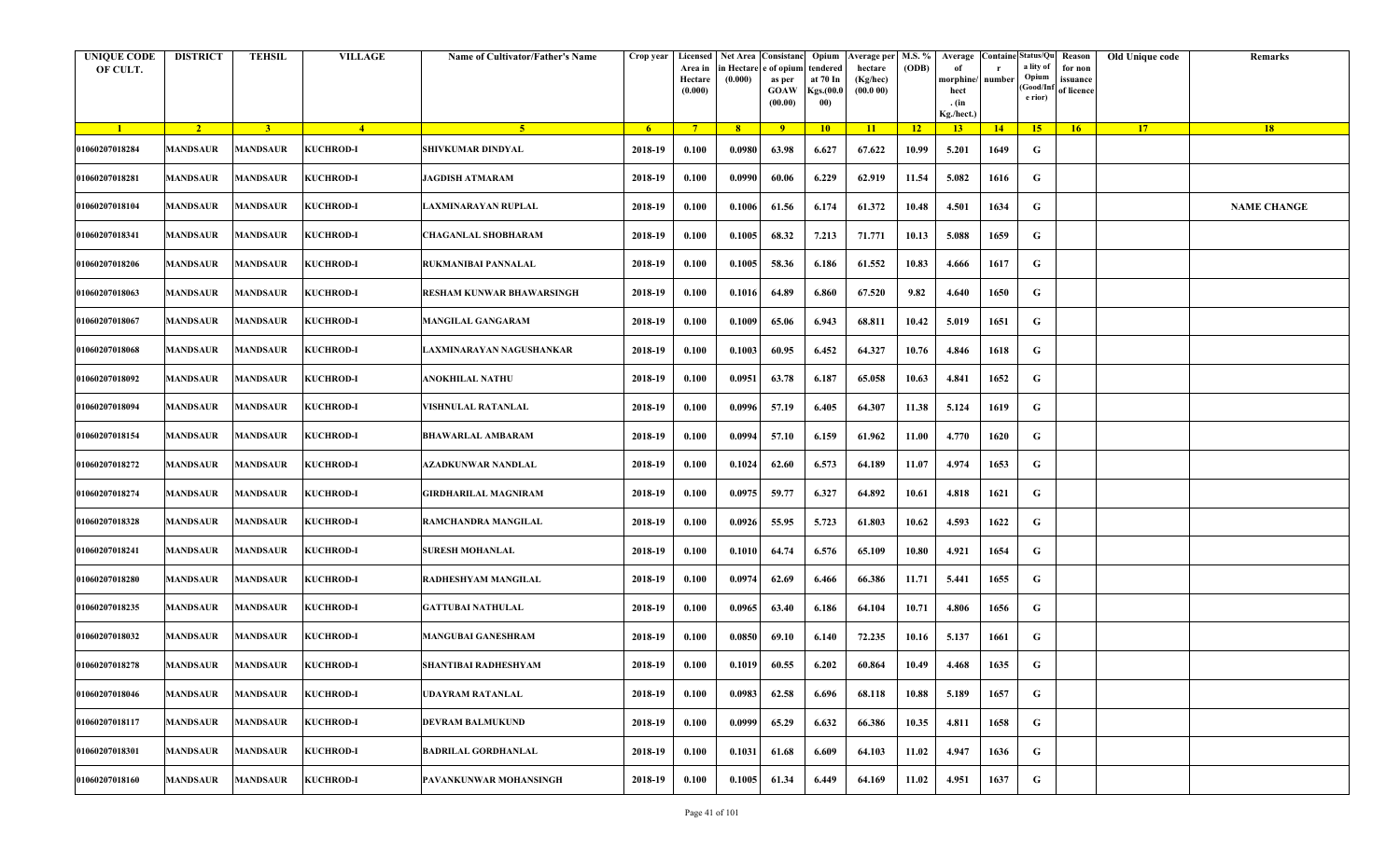| <b>UNIQUE CODE</b><br>OF CULT. | <b>DISTRICT</b> | <b>TEHSIL</b>   | <b>VILLAGE</b>    | Name of Cultivator/Father's Name | Crop year | Area in<br>Hectare<br>(0.000) | Licensed Net Area Consistanc<br>in Hectare<br>(0.000) | e of opium<br>as per<br><b>GOAW</b><br>(00.00) | Opium<br>tendered<br>at 70 In<br>Kgs.(00.<br>00) | Average per   M.S. %<br>hectare<br>(Kg/hec)<br>(00.000) | (ODB) | Average<br>morphine/<br>hect<br>. (in<br>Kg./hect.) | <b>Containe Status/Qu</b><br>number | a lity of<br>Opium<br>(Good/In:<br>e rior) | Reason<br>for non<br>issuance<br>of licence | Old Unique code | Remarks |
|--------------------------------|-----------------|-----------------|-------------------|----------------------------------|-----------|-------------------------------|-------------------------------------------------------|------------------------------------------------|--------------------------------------------------|---------------------------------------------------------|-------|-----------------------------------------------------|-------------------------------------|--------------------------------------------|---------------------------------------------|-----------------|---------|
| $\blacksquare$ 1               | $\sqrt{2}$      | 3 <sup>7</sup>  | $\overline{4}$    | $\sqrt{5}$                       | $-6$      | $-7$                          | 8 <sup>1</sup>                                        | $-9$                                           | 10                                               | $\vert$ 11                                              | $-12$ | 13                                                  | 14                                  | 15                                         | 16                                          | 17              | 18      |
| 01060207018052                 | MANDSAUR        | <b>MANDSAUR</b> | <b>KUCHROD-I</b>  | MOHANBAI GORDHANLAL              | 2018-19   | 0.100                         | 0.1012                                                | 58.34                                          | 6.009                                            | 59.377                                                  | 11.36 | 4.724                                               | 1623                                | G                                          |                                             |                 |         |
| 01060207018334                 | MANDSAUR        | MANDSAUR        | <b>KUCHROD-I</b>  | SALAGRAM DHURALAL                | 2018-19   | 0.100                         | 0.0881                                                | 60.51                                          | 5.930                                            | 67.310                                                  | 10.68 | 5.030                                               | 1638                                | G                                          |                                             |                 |         |
| 01060207018060                 | <b>MANDSAUR</b> | <b>MANDSAUR</b> | <b>KUCHROD-I</b>  | <b>BHANWARLAL NANDRAM</b>        | 2018-19   | 0.100                         | 0.0680                                                | 61.80                                          | 4.564                                            | 67.118                                                  | 10.58 | 4.972                                               | 1639                                | G                                          |                                             |                 |         |
| 01060207018338                 | <b>MANDSAUR</b> | <b>MANDSAUR</b> | <b>KUCHROD-I</b>  | <b>BADRILAL BAGDIRAM</b>         | 2018-19   | 0.100                         | 0.0766                                                | 58.31                                          | 4.756                                            | 62.089                                                  | 10.67 | 4.637                                               | 1640                                | G                                          |                                             |                 |         |
| 01060207018271                 | <b>MANDSAUR</b> | <b>MANDSAUR</b> | <b>KUCHROD-I</b>  | <b>BALCHAND VARDA</b>            | 2018-19   | 0.100                         | 0.0960                                                | 60.80                                          | 6.089                                            | 63.427                                                  | 11.13 | 4.944                                               | 1641                                | G                                          |                                             |                 |         |
| 01060207018324                 | <b>MANDSAUR</b> | <b>MANDSAUR</b> | <b>KUCHROD-I</b>  | <b>RAMPRATAP SAWA</b>            | 2018-19   | 0.100                         | 0.1007                                                | 58.86                                          | 6.105                                            | 60.626                                                  | 11.08 | 4.701                                               | 1624                                | G                                          |                                             |                 |         |
| 01060207018216                 | MANDSAUR        | <b>MANDSAUR</b> | <b>KUCHROD-I</b>  | RAMESHWAR BHAGWATILAL            | 2018-19   | 0.100                         | 0.0923                                                | 59.91                                          | 6.017                                            | 65.190                                                  | 11.63 | 5.309                                               | 1625                                | G                                          |                                             |                 |         |
| 01060207018090                 | MANDSAUR        | <b>MANDSAUR</b> | <b>KUCHROD-I</b>  | <b>JIVRAJ MOTILAL</b>            | 2018-19   | 0.100                         | 0.1008                                                | 69.29                                          | 7.157                                            | 71.002                                                  | 9.99  | 4.963                                               | 1660                                | G                                          |                                             |                 |         |
| 01060207018248                 | <b>MANDSAUR</b> | <b>MANDSAUR</b> | <b>KUCHROD-I</b>  | DASHRATH KANHAIYALAL             | 2018-19   | 0.100                         | 0.0997                                                | 59.72                                          | 6.382                                            | 64.012                                                  | 11.57 | 5.184                                               | 1626                                | G                                          |                                             |                 |         |
| 01060207018116                 | <b>MANDSAUR</b> | MANDSAUR        | <b>KUCHROD-I</b>  | <b>BALU BHAGWAN</b>              | 2018-19   | 0.100                         | 0.0982                                                | 61.23                                          | 6.683                                            | 68.055                                                  | 10.39 | 4.948                                               | 1642                                | G                                          |                                             |                 |         |
| 01060207018161                 | MANDSAUR        | <b>MANDSAUR</b> | <b>KUCHROD-I</b>  | AMRATRAM LAXMINARAYAN            | 2018-19   | 0.100                         | 0.1036                                                | 61.01                                          | 6.389                                            | 61.670                                                  | 11.39 | 4.917                                               | 1643                                | G                                          |                                             |                 |         |
| 01060207018141                 | MANDSAUR        | <b>MANDSAUR</b> | <b>KUCHROD-I</b>  | <b>BAGDIBAI MAGNIRAM</b>         | 2018-19   | 0.100                         | 0.0959                                                | 60.47                                          | 6.133                                            | 63.952                                                  | 10.57 | 4.731                                               | 1644                                | G                                          |                                             |                 |         |
| 01060207018229                 | <b>MANDSAUR</b> | <b>MANDSAUR</b> | <b>KUCHROD-I</b>  | <b>SURAJBAI NANDRAM</b>          | 2018-19   | 0.100                         | 0.1021                                                | 62.78                                          | 6.673                                            | 65.357                                                  | 10.37 | 4.744                                               | 1645                                | G                                          |                                             |                 |         |
| 01060207018207                 | <b>MANDSAUR</b> | <b>MANDSAUR</b> | <b>KUCHROD-II</b> | PARSADIBAI DHANNALAL             | 2018-19   | 0.100                         | 0.1015                                                | 60.72                                          | 6.410                                            | 63.153                                                  | 10.66 | 4.711                                               | 1670                                | G                                          |                                             |                 |         |
| 01060207018292                 | MANDSAUR        | <b>MANDSAUR</b> | <b>KUCHROD-II</b> | DHANNALAL DHURALAL (CHOHAN)      | 2018-19   | 0.100                         | 0.1014                                                | 62.27                                          | 6.512                                            | 64.221                                                  | 10.29 | 4.627                                               | 1687                                | G                                          |                                             |                 |         |
| 01060207018167                 | <b>MANDSAUR</b> | <b>MANDSAUR</b> | <b>KUCHROD-II</b> | PRABHUBAI NAGULAL                | 2018-19   | 0.100                         | 0.1018                                                | 61.77                                          | 6.442                                            | 63.281                                                  | 11.62 | 5.149                                               | 1688                                | G                                          |                                             |                 |         |
| 01060207018266                 | MANDSAUR        | <b>MANDSAUR</b> | <b>KUCHROD-II</b> | GOVINDRAM BHAGIRATH              | 2018-19   | 0.100                         | 0.0917                                                | 56.31                                          | 5.631                                            | 61.407                                                  | 10.67 | 4.588                                               | 1664                                | G                                          |                                             |                 |         |
| 01060207018192                 | MANDSAUR        | <b>MANDSAUR</b> | <b>KUCHROD-II</b> | <b>FULKUNWAR NAHARSINGH</b>      | 2018-19   | 0.100                         | 0.1025                                                | 60.21                                          | 6.537                                            | 63.776                                                  | 11.03 | 4.923                                               | 1671                                | G                                          |                                             |                 |         |
| 01060207018314                 | MANDSAUR        | <b>MANDSAUR</b> | <b>KUCHROD-II</b> | RAMNCHANDRA RAMLAL               | 2018-19   | 0.100                         | 0.0967                                                | 45.93                                          | 4.501                                            | 46.546                                                  | 11.65 | 3.795                                               | 1662                                | G                                          | 04                                          |                 |         |
| 01060207018059                 | <b>MANDSAUR</b> | <b>MANDSAUR</b> | <b>KUCHROD-II</b> | <b>KISHAN GANESHRAM</b>          | 2018-19   | 0.100                         | 0.1017                                                | 60.28                                          | 6.390                                            | 62.832                                                  | 11.33 | 4.983                                               | 1672                                | G                                          |                                             |                 |         |
| 01060207018294                 | <b>MANDSAUR</b> | <b>MANDSAUR</b> | <b>KUCHROD-II</b> | JAYANTILAL KANHAIYALAL           | 2018-19   | 0.100                         | 0.0965                                                | 61.66                                          | 6.016                                            | 62.342                                                  | 10.56 | 4.608                                               | 1673                                | G                                          |                                             |                 |         |
| 01060207018033                 | <b>MANDSAUR</b> | <b>MANDSAUR</b> | <b>KUCHROD-II</b> | RAMCHANDRA BHAGWAN               | 2018-19   | 0.100                         | 0.1025                                                | 66.66                                          | 7.047                                            | 68.751                                                  | 10.56 | 5.083                                               | 1699                                | G                                          |                                             |                 |         |
| 01060207018155                 | <b>MANDSAUR</b> | <b>MANDSAUR</b> | <b>KUCHROD-II</b> | <b>MANGILAL BHERA</b>            | 2018-19   | 0.100                         | 0.0799                                                | 53.85                                          | 4.585                                            | 57.384                                                  | 10.51 | 4.222                                               | 1663                                | G                                          |                                             |                 |         |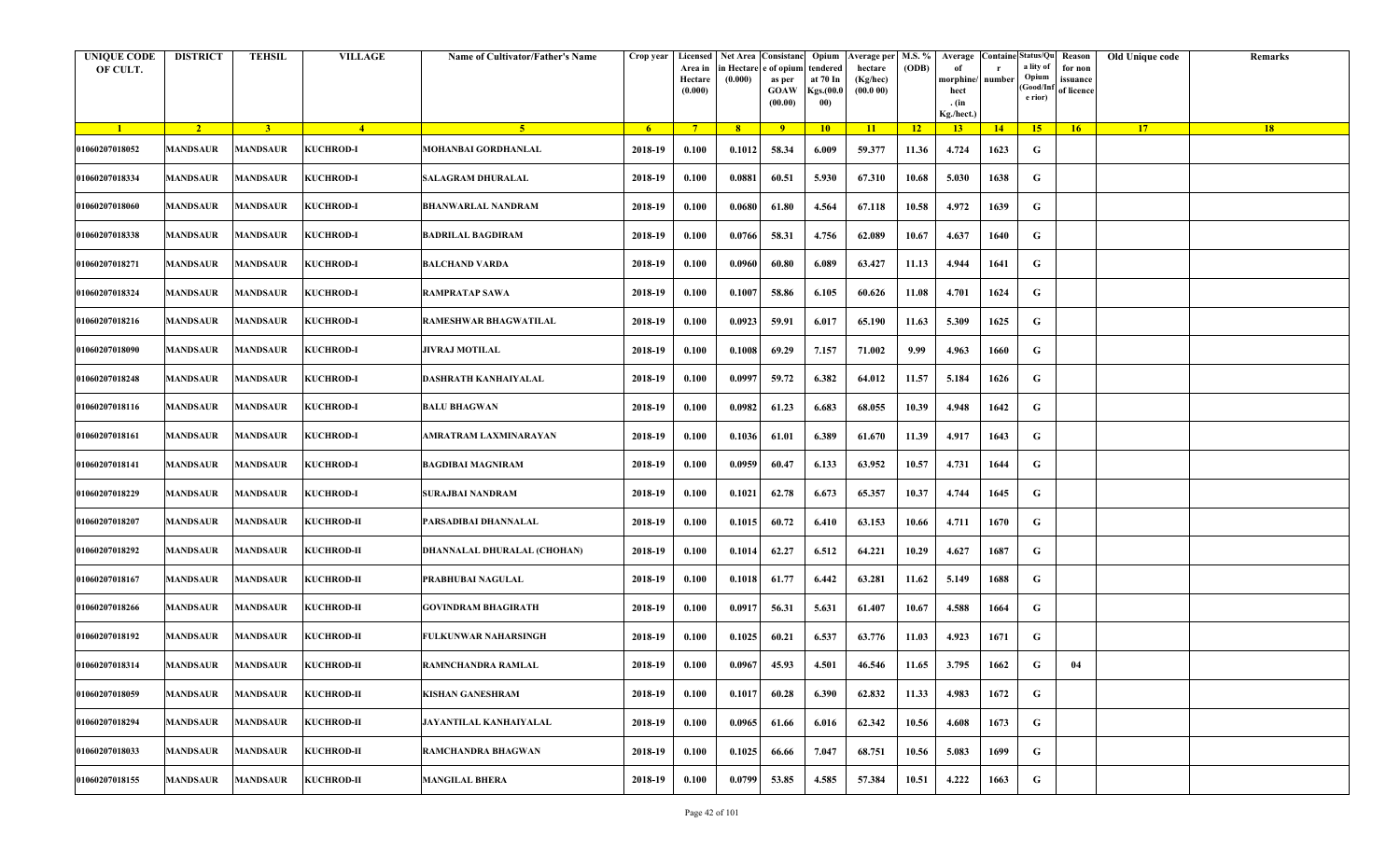| <b>UNIQUE CODE</b><br>OF CULT. | <b>DISTRICT</b> | <b>TEHSIL</b>   | <b>VILLAGE</b>    | Name of Cultivator/Father's Name | Crop year   | Area in<br>Hectare<br>(0.000) | Licensed Net Area Consistanc<br>in Hectar<br>(0.000) | e of opium<br>as per<br><b>GOAW</b><br>(00.00) | Opium<br>tendered<br>at 70 In<br>Kgs.(00.<br>00) | Average per   M.S. %<br>hectare<br>(Kg/hec)<br>(00.000) | (ODB) | Average<br>morphine/<br>hect<br>. (in<br>Kg./hect.) | <b>Containe Status/Qu</b><br>number | a lity of<br>Opium<br>(Good/In:<br>e rior) | Reason<br>for non<br>issuance<br>of licence | Old Unique code | Remarks            |
|--------------------------------|-----------------|-----------------|-------------------|----------------------------------|-------------|-------------------------------|------------------------------------------------------|------------------------------------------------|--------------------------------------------------|---------------------------------------------------------|-------|-----------------------------------------------------|-------------------------------------|--------------------------------------------|---------------------------------------------|-----------------|--------------------|
| $\blacksquare$ 1               | $\sqrt{2}$      | 3 <sup>7</sup>  | $\overline{4}$    | -5.                              | $6^{\circ}$ | $-7$                          | 8 <sup>1</sup>                                       | $-9$                                           | 10                                               | $\vert$ 11                                              | $-12$ | 13                                                  | 14                                  | 15                                         | 16                                          | 17              | 18                 |
| 01060207018115                 | <b>MANDSAUR</b> | <b>MANDSAUR</b> | <b>KUCHROD-II</b> | PIRABAI NATHULAL                 | 2018-19     | 0.100                         | 0.1017                                               | 64.46                                          | 6.667                                            | 65.556                                                  | 10.69 | 4.905                                               | 1700                                | G                                          |                                             |                 |                    |
| 01060207018179                 | MANDSAUR        | MANDSAUR        | <b>KUCHROD-II</b> | <b>GITABAI RAMLAL</b>            | 2018-19     | 0.100                         | 0.0994                                               | 59.73                                          | 6.442                                            | 64.809                                                  | 10.82 | 4.907                                               | 1674                                | G                                          |                                             |                 |                    |
| 01060207018035                 | <b>MANDSAUR</b> | <b>MANDSAUR</b> | <b>KUCHROD-II</b> | <b>BHAWARBAI D/O BALU</b>        | 2018-19     | 0.100                         | 0.0976                                               | 66.02                                          | 6.857                                            | 70.256                                                  | 10.77 | 5.296                                               | 1704                                | G                                          |                                             |                 |                    |
| 01060207018006                 | <b>MANDSAUR</b> | <b>MANDSAUR</b> | <b>KUCHROD-II</b> | GANGABAI KANWARLAL               | 2018-19     | 0.100                         | 0.0977                                               | 63.62                                          | 6.571                                            | 67.257                                                  | 10.37 | 4.882                                               | 1701                                | G                                          |                                             |                 |                    |
| 01060207018133                 | <b>MANDSAUR</b> | <b>MANDSAUR</b> | <b>KUCHROD-II</b> | <b>KELASH SHAKUR MEHTAR</b>      | 2018-19     | 0.100                         | 0.1000                                               | 65.83                                          | 6.705                                            | 67.050                                                  | 10.80 | 5.069                                               | 1705                                | G                                          |                                             |                 |                    |
| 01060207018105                 | <b>MANDSAUR</b> | <b>MANDSAUR</b> | <b>KUCHROD-II</b> | KANTIBAI RAMSUKHIBAI             | 2018-19     | 0.100                         | 0.0998                                               | 60.76                                          | 6.276                                            | 62.886                                                  | 10.57 | 4.651                                               | 1689                                | G                                          |                                             |                 |                    |
| 01060207018311                 | MANDSAUR        | <b>MANDSAUR</b> | <b>KUCHROD-II</b> | SHAMBHUSINGH MADHAVSINGH         | 2018-19     | 0.100                         | 0.0978                                               | 66.41                                          | 6.688                                            | 68.384                                                  | 10.45 | 5.003                                               | 1706                                | G                                          |                                             |                 |                    |
| 01060207018242                 | MANDSAUR        | <b>MANDSAUR</b> | <b>KUCHROD-II</b> | GANGABAI RATANLAL                | 2018-19     | 0.100                         | 0.0990                                               | 55.99                                          | 5.991                                            | 60.515                                                  | 10.34 | 4.381                                               | 1675                                | G                                          |                                             |                 |                    |
| 01060207018080                 | <b>MANDSAUR</b> | <b>MANDSAUR</b> | <b>KUCHROD-II</b> | RAMESHWAR FULCHANDRA             | 2018-19     | 0.100                         | 0.0997                                               | 58.82                                          | 6.302                                            | 63.210                                                  | 11.27 | 4.987                                               | 1676                                | G                                          |                                             |                 |                    |
| 01060207018258                 | MANDSAUR        | MANDSAUR        | <b>KUCHROD-II</b> | PREMCHANDRA MANGILAL             | 2018-19     | 0.100                         | 0.0969                                               | 64.79                                          | 6.553                                            | 67.626                                                  | 10.54 | 4.990                                               | 1702                                | G                                          |                                             |                 |                    |
| 01060207018024                 | MANDSAUR        | <b>MANDSAUR</b> | <b>KUCHROD-II</b> | NATHULAL LALU SUWAN              | 2018-19     | 0.100                         | 0.0998                                               | 66.35                                          | 6.948                                            | 69.619                                                  | 10.19 | 4.966                                               | 1703                                | G                                          |                                             |                 |                    |
| 01060207018084                 | MANDSAUR        | <b>MANDSAUR</b> | <b>KUCHROD-II</b> | <b>BHAWARLAL NANURAM</b>         | 2018-19     | 0.100                         | 0.0991                                               | 59.53                                          | 6.591                                            | 66.509                                                  | 11.34 | 5.279                                               | 1690                                | G                                          |                                             |                 |                    |
| 01060207018257                 | <b>MANDSAUR</b> | <b>MANDSAUR</b> | <b>KUCHROD-II</b> | LAXMIBAI BHAWARLAL               | 2018-19     | 0.100                         | 0.0968                                               | 61.70                                          | 6.417                                            | 66.291                                                  | 10.52 | 4.881                                               | 1691                                | G                                          |                                             |                 |                    |
| 01060207018300                 | <b>MANDSAUR</b> | <b>MANDSAUR</b> | <b>KUCHROD-II</b> | JAGDISH RATANLAL DIXIT           | 2018-19     | 0.100                         | 0.0980                                               | 55.88                                          | 5.516                                            | 56.286                                                  | 11.44 | 4.506                                               | 1665                                | G                                          |                                             |                 |                    |
| 01060207018323                 | MANDSAUR        | <b>MANDSAUR</b> | <b>KUCHROD-II</b> | SHANKARLAL VENIRAM               | 2018-19     | 0.100                         | 0.0927                                               | 60.70                                          | 5.810                                            | 62.675                                                  | 11.42 | 5.009                                               | 1677                                | G                                          |                                             |                 |                    |
| 01060207018074                 | <b>MANDSAUR</b> | <b>MANDSAUR</b> | <b>KUCHROD-II</b> | <b>BHANWARLAL RAMCHANDR</b>      | 2018-19     | 0.100                         | 0.1010                                               | 60.54                                          | 6.253                                            | 61.911                                                  | 10.56 | 4.574                                               | 1680                                | G                                          |                                             |                 |                    |
| 01060207018098                 | MANDSAUR        | <b>MANDSAUR</b> | <b>KUCHROD-II</b> | <b>BHERULAL BHULIBAI</b>         | 2018-19     | 0.100                         | 0.0960                                               | 60.93                                          | 6.493                                            | 67.635                                                  | 10.86 | 5.144                                               | 1666                                | G                                          |                                             |                 |                    |
| 01060207018130                 | MANDSAUR        | <b>MANDSAUR</b> | <b>KUCHROD-II</b> | NARAYAN VARDA CHAMAR             | 2018-19     | 0.100                         | 0.0995                                               | 61.38                                          | 6.191                                            | 62.221                                                  | 10.79 | 4.697                                               | 1681                                | G                                          |                                             |                 |                    |
| 01060207018153                 | MANDSAUR        | <b>MANDSAUR</b> | <b>KUCHROD-II</b> | RAMESHWAR FULCHANDRA TANK        | 2018-19     | 0.100                         | 0.1016                                               | 59.25                                          | 6.314                                            | 62.146                                                  | 10.82 | 4.707                                               | 1686                                | G                                          |                                             |                 | <b>NAME CHANGE</b> |
| 01060207018193                 | <b>MANDSAUR</b> | <b>MANDSAUR</b> | <b>KUCHROD-II</b> | SITABAI PANNA BAGRI              | 2018-19     | 0.100                         | 0.0996                                               | 60.04                                          | 6.381                                            | 64.066                                                  | 10.79 | 4.840                                               | 1667                                | G                                          |                                             |                 | <b>NAME CHANGE</b> |
| 01060207018120                 | <b>MANDSAUR</b> | <b>MANDSAUR</b> | <b>KUCHROD-II</b> | LAXMINARAYAN RAMLAL PALRA        | 2018-19     | 0.100                         |                                                      |                                                |                                                  |                                                         |       |                                                     |                                     | $\mathbf{F}$                               |                                             |                 | <b>NAME CHANGE</b> |
| 01060207018134                 | <b>MANDSAUR</b> | <b>MANDSAUR</b> | <b>KUCHROD-II</b> | PARAS RAJMAL                     | 2018-19     | 0.100                         | 0.1018                                               | 63.64                                          | 6.564                                            | 64.479                                                  | 11.03 | 4.979                                               | 1693                                | G                                          |                                             |                 | <b>NAME CHANGE</b> |
| 01060207018152                 | <b>MANDSAUR</b> | <b>MANDSAUR</b> | <b>KUCHROD-II</b> | <b>RAMLAL NATHULAL</b>           | 2018-19     | 0.100                         | 0.0949                                               | 65.05                                          | 6.617                                            | 69.726                                                  | 10.88 | 5.312                                               | 1695                                | G                                          |                                             |                 | <b>NAME CHANGE</b> |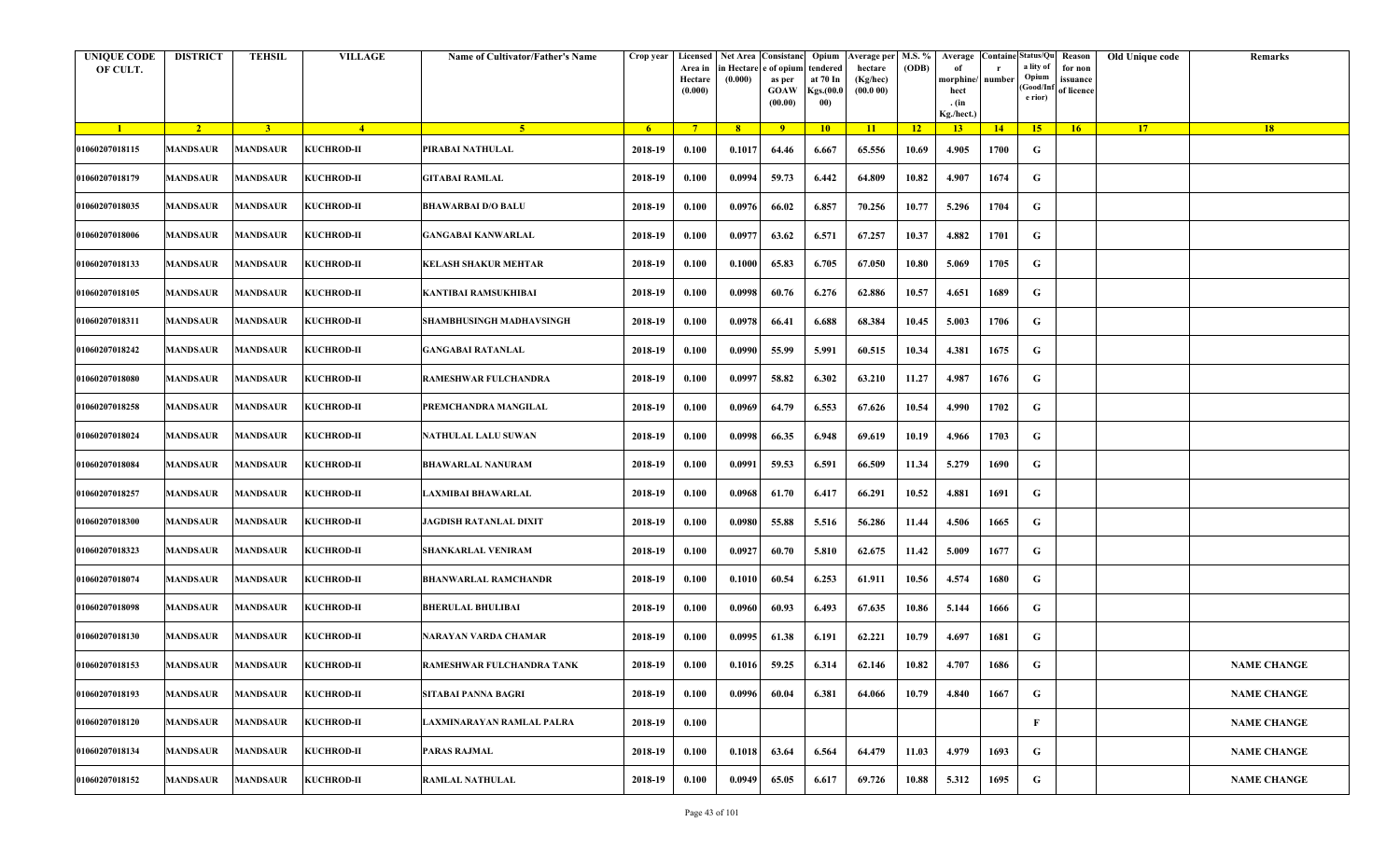| <b>UNIQUE CODE</b><br>OF CULT. | <b>DISTRICT</b> | <b>TEHSIL</b>   | <b>VILLAGE</b>    | Name of Cultivator/Father's Name | Crop year      | Area in<br>Hectare<br>(0.000) | in Hectare<br>(0.000) | Licensed Net Area Consistanc Opium<br>e of opium<br>as per<br><b>GOAW</b><br>(00.00) | endered<br>at 70 In<br>Kgs.(00.0<br>00) | Average per M.S. %<br>hectare<br>(Kg/hec)<br>(00.000) | (ODB)           | Average<br>morphine/<br>hect<br>. $(in$<br>Kg./hect.) | number | Containe Status/Qu<br>a lity of<br>Opium<br>Good/Inf<br>e rior) | Reason<br>for non<br>issuance<br>of licence | Old Unique code | Remarks            |
|--------------------------------|-----------------|-----------------|-------------------|----------------------------------|----------------|-------------------------------|-----------------------|--------------------------------------------------------------------------------------|-----------------------------------------|-------------------------------------------------------|-----------------|-------------------------------------------------------|--------|-----------------------------------------------------------------|---------------------------------------------|-----------------|--------------------|
| $\blacksquare$                 | $\sqrt{2}$      | 3 <sup>l</sup>  | $\sqrt{4}$        | 5 <sup>1</sup>                   | 6 <sup>6</sup> | $7^{\circ}$                   | 8 <sup>1</sup>        | $\overline{9}$                                                                       | 10                                      | 11                                                    | $\overline{12}$ | 13 <sup>7</sup>                                       | 14     | 15                                                              | 16                                          | 17              | 18                 |
| 01060207018224                 | <b>MANDSAUR</b> | <b>MANDSAUR</b> | <b>KUCHROD-II</b> | <b>GANGARAM KALU</b>             | 2018-19        | 0.100                         | 0.1000                | 59.08                                                                                | 6.035                                   | 60.350                                                | 10.75           | 4.540                                                 | 1668   | G                                                               |                                             |                 |                    |
| 01060207018045                 | <b>MANDSAUR</b> | <b>MANDSAUR</b> | <b>KUCHROD-II</b> | <b>BALU VARDIBAI</b>             | 2018-19        | 0.100                         | 0.1008                | 61.31                                                                                | 6.438                                   | 63.869                                                | 11.48           | 5.133                                                 | 1692   | G                                                               |                                             |                 |                    |
| 01060207018095                 | <b>MANDSAUR</b> | <b>MANDSAUR</b> | <b>KUCHROD-II</b> | <b>GANGARAM NANURAM</b>          | 2018-19        | 0.100                         | 0.0986                | 64.14                                                                                | 6.707                                   | 68.022                                                | 10.96           | 5.219                                                 | 1697   | G                                                               |                                             |                 |                    |
| 01060207018037                 | <b>MANDSAUR</b> | <b>MANDSAUR</b> | <b>KUCHROD-II</b> | LAXMINARAYAN KANHAIYALAL         | 2018-19        | 0.100                         | 0.0948                | 61.87                                                                                | 6.010                                   | 63.397                                                | 9.76            | 4.332                                                 | 1684   | G                                                               |                                             |                 |                    |
| 01060207018029                 | <b>MANDSAUR</b> | <b>MANDSAUR</b> | <b>KUCHROD-II</b> | <b>JADAWBAI MOHANLAL</b>         | 2018-19        | 0.100                         | 0.0970                | 64.67                                                                                | 6.772                                   | 69.814                                                | 10.30           | 5.033                                                 | 1698   | G                                                               |                                             |                 |                    |
| 01060207018336                 | MANDSAUR        | <b>MANDSAUR</b> | <b>KUCHROD-II</b> | <b>BHERULAL AMRATRAM</b>         | 2018-19        | 0.100                         | 0.0980                | 60.84                                                                                | 6.458                                   | 65.898                                                | 10.85           | 5.004                                                 | 1685   | G                                                               |                                             |                 |                    |
| 01060207018064                 | <b>MANDSAUR</b> | <b>MANDSAUR</b> | <b>KUCHROD-II</b> | <b>NARAYAN DOLA PARMAR</b>       | 2018-19        | 0.100                         | 0.1000                | 61.13                                                                                | 6.401                                   | 64.010                                                | 11.47           | 5.138                                                 | 1679   | G                                                               |                                             |                 |                    |
| 01060207018139                 | <b>MANDSAUR</b> | <b>MANDSAUR</b> | <b>KUCHROD-II</b> | KANCHANBAI RAMCHANDRA            | 2018-19        | 0.100                         | 0.0756                | 64.57                                                                                | 4.981                                   | 65.886                                                | 11.21           | 5.171                                                 | 1694   | G                                                               |                                             |                 |                    |
| 01060207018344                 | <b>MANDSAUR</b> | <b>MANDSAUR</b> | <b>KUCHROD-II</b> | DINDAYAL MAGNIRAM                | 2018-19        | 0.100                         | 0.1008                | 61.97                                                                                | 6.365                                   | 63.145                                                | 10.41           | 4.601                                                 | 1682   | G                                                               |                                             |                 |                    |
| 01060207018269                 | MANDSAUR        | MANDSAUR        | <b>KUCHROD-II</b> | JAGDISH KANHAIYALAL              | 2018-19        | 0.100                         | 0.0995                | 61.36                                                                                | 6.802                                   | 68.362                                                | 11.15           | 5.335                                                 | 1678   | G                                                               |                                             |                 |                    |
| 01060207018056                 | <b>MANDSAUR</b> | <b>MANDSAUR</b> | <b>KUCHROD-II</b> | <b>SITABAI NANDA</b>             | 2018-19        | 0.100                         | 0.1006                | 63.87                                                                                | 6.670                                   | 66.302                                                | 11.60           | 5.384                                                 | 1683   | G                                                               |                                             |                 |                    |
| 01060207018021                 | <b>MANDSAUR</b> | <b>MANDSAUR</b> | <b>KUCHROD-II</b> | RADHABAI BAGDIRAM                | 2018-19        | 0.100                         | 0.1010                | 64.70                                                                                | 6.904                                   | 68.356                                                | 10.59           | 5.066                                                 | 1696   | G                                                               |                                             |                 | <b>NAME CHANGE</b> |
| 01060207018005                 | <b>MANDSAUR</b> | <b>MANDSAUR</b> | <b>KUCHROD-II</b> | ATMARAM GANESHRAM                | 2018-19        | 0.100                         | 0.0494                | 61.35                                                                                | 3.409                                   | 69.008                                                | 11.28           | 5.449                                                 | 1669   | G                                                               |                                             |                 | <b>NAME CHANGE</b> |
| 01060207018007                 | <b>MANDSAUR</b> | <b>MANDSAUR</b> | <b>KUCHROD-II</b> | RADHAKISHAN ONKARLAL             | 2018-19        | 0.100                         |                       |                                                                                      |                                         |                                                       |                 |                                                       |        | $\mathbf{F}$                                                    |                                             |                 | <b>NAME CHANGE</b> |
| 01060207005001                 | <b>MANDSAUR</b> | <b>MANDSAUR</b> | <b>BHAWTA</b>     | SURAJBAI JUJHARSINGH             | 2018-19        | 0.100                         | 0.0938                | 61.38                                                                                | 6.068                                   | 64.691                                                | 11.13           | 5.039                                                 | 1491   | G                                                               |                                             |                 |                    |
| 01060207010005                 | <b>MANDSAUR</b> | <b>MANDSAUR</b> | <b>SIHOR</b>      | <b>KESRIMAL JHAMAKLAL</b>        | 2018-19        | 0.100                         | 0.0969                | 62.09                                                                                | 6.360                                   | 65.635                                                | 10.39           | 4.773                                                 | 1547   | G                                                               |                                             |                 |                    |
| 01060207010031                 | <b>MANDSAUR</b> | <b>MANDSAUR</b> | <b>SIHOR</b>      | <b>JAMBUKUMAR CHOGALAL</b>       | 2018-19        | 0.100                         | 0.0992                | 56.71                                                                                | 5.809                                   | 58.558                                                | 11.53           | 4.727                                                 | 1544   | G                                                               |                                             |                 | <b>NAME CHANGE</b> |
| 01060207010007                 | <b>MANDSAUR</b> | <b>MANDSAUR</b> | <b>SIHOR</b>      | <b>KASTURIBAI RAMLAL</b>         | 2018-19        | 0.100                         | 0.0990                | 57.53                                                                                | 6.041                                   | 61.020                                                | 10.66           | 4.551                                                 | 1546   | G                                                               |                                             |                 |                    |
| 01060207010022                 | <b>MANDSAUR</b> | <b>MANDSAUR</b> | <b>SIHOR</b>      | <b>SOHANLAL ONKARLAL</b>         | 2018-19        | 0.100                         | 0.0983                | 62.88                                                                                | 6.243                                   | 63.510                                                | 11.24           | 4.999                                                 | 1548   | G                                                               |                                             |                 |                    |
| 01060207010024                 | <b>MANDSAUR</b> | <b>MANDSAUR</b> | <b>SIHOR</b>      | KANHAYYALAL SHANKARLAL SHANIBAI  | 2018-19        | 0.100                         | 0.0900                | 54.68                                                                                | 4.929                                   | 54.767                                                | 10.88           | 4.172                                                 | 1543   | G                                                               |                                             |                 | <b>NAME CHANGE</b> |
| 01060207010037                 | <b>MANDSAUR</b> | <b>MANDSAUR</b> | <b>SIHOR</b>      | ASHOK KUMAR JHAMAKLAL            | 2018-19        | 0.100                         | 0.0988                | 57.36                                                                                | 5.802                                   | 58.725                                                | 10.70           | 4.400                                                 | 1545   | G                                                               |                                             |                 | <b>NAME CHANGE</b> |
| 01060207010030                 | <b>MANDSAUR</b> | <b>MANDSAUR</b> | <b>SIHOR</b>      | <b>BHUREKHAN ABDULRAHMAN</b>     | 2018-19        | 0.100                         |                       |                                                                                      |                                         |                                                       |                 |                                                       |        | F                                                               |                                             |                 | <b>NAME CHANGE</b> |
| 01060207012002                 | <b>MANDSAUR</b> | <b>MANDSAUR</b> | BHATPIPLIYA       | <b>MANKUWAR PRATAPSINGH</b>      | 2018-19        | 0.100                         |                       |                                                                                      |                                         |                                                       |                 |                                                       |        | F                                                               |                                             |                 |                    |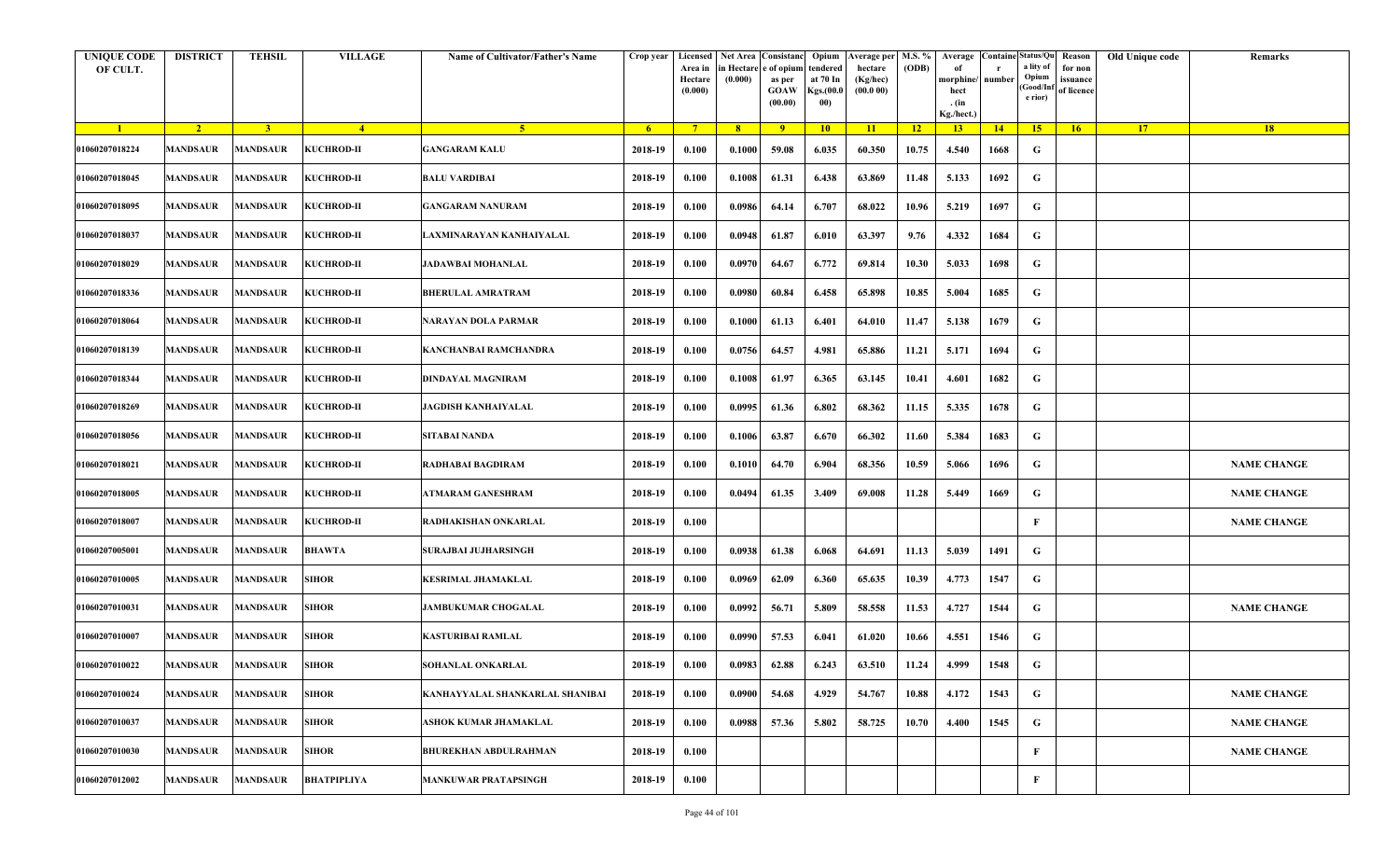| <b>UNIQUE CODE</b><br>OF CULT. | <b>DISTRICT</b> | <b>TEHSIL</b>   | <b>VILLAGE</b>    | Name of Cultivator/Father's Name | Crop year | Area in<br>Hectare<br>(0.000) | Licensed   Net Area Consistanc<br>ı Hectar<br>(0.000) | e of opium<br>as per<br><b>GOAW</b><br>(00.00) | Opium<br>tendered<br>at 70 In<br>Kgs.(00.0<br>00) | <b>Average per</b><br>hectare<br>(Kg/hec)<br>(00.000) | M.S. %<br>(ODB) | Average<br>morphine/<br>hect<br>. (in<br>Kg./hect.) | <b>Containe Status/Qu</b><br>number | a lity of<br>Opium<br>(Good/In:<br>e rior) | Reason<br>for non<br>issuance<br>of licence | Old Unique code | Remarks            |
|--------------------------------|-----------------|-----------------|-------------------|----------------------------------|-----------|-------------------------------|-------------------------------------------------------|------------------------------------------------|---------------------------------------------------|-------------------------------------------------------|-----------------|-----------------------------------------------------|-------------------------------------|--------------------------------------------|---------------------------------------------|-----------------|--------------------|
| $\blacksquare$ 1               | $\sqrt{2}$      | 3 <sup>7</sup>  | $\overline{4}$    | $\sqrt{5}$                       | $-6$      | $-7$                          | 8 <sup>1</sup>                                        | $-9$                                           | 10                                                | $\vert$ 11                                            | $-12$           | 13                                                  | 14                                  | $-15$                                      | 16                                          | 17              | 18                 |
| 01060207012026                 | <b>MANDSAUR</b> | <b>MANDSAUR</b> | BHATPIPLIYA       | GENDKUNWAR RAJENDRASINGH         | 2018-19   | 0.100                         | 0.1014                                                | 49.84                                          | 1.908                                             | 18.817                                                | 11.44           | 1.507                                               | 1511                                | G                                          | 04                                          |                 |                    |
| 01060207012009                 | MANDSAUR        | MANDSAUR        | BHATPIPLIYA       | DEVISINGH KACHRULAL              | 2018-19   | 0.100                         |                                                       |                                                |                                                   |                                                       |                 |                                                     |                                     | F                                          |                                             |                 |                    |
| 01060207008001                 | <b>MANDSAUR</b> | <b>MANDSAUR</b> | <b>SATALHEDA</b>  | RUKMANIBAI BAPULAL               | 2018-19   | 0.100                         | 0.0938                                                | 58.60                                          | 5.944                                             | 63.369                                                | 11.38           | 5.049                                               | 1498                                | G                                          |                                             |                 |                    |
| 01060207004015                 | <b>MANDSAUR</b> | <b>MANDSAUR</b> | <b>LAUKHEDI</b>   | SAJJANKUWAR BHERUSINGH           | 2018-19   | 0.100                         | 0.0974                                                | 57.26                                          | 5.751                                             | 59.045                                                | 10.78           | 4.453                                               | 1512                                | G                                          |                                             |                 |                    |
| 01060207004011                 | <b>MANDSAUR</b> | <b>MANDSAUR</b> | <b>LAUKHEDI</b>   | <b>MANGALSINGH DULESINGH</b>     | 2018-19   | 0.100                         | 0.1012                                                | 60.50                                          | 6.111                                             | 60.385                                                | 10.81           | 4.569                                               | 1513                                | G                                          |                                             |                 |                    |
| 01060207004033                 | MANDSAUR        | <b>MANDSAUR</b> | <b>LAUKHEDI</b>   | KANIRAM DEVA                     | 2018-19   | 0.100                         | 0.1011                                                | 63.99                                          | 6.728                                             | 66.548                                                | 9.75            | 4.543                                               | 1514                                | G                                          |                                             |                 |                    |
| 01060207019001                 | MANDSAUR        | <b>MANDSAUR</b> | ISHAWKHEDI        | UMRAOSINGH BHERUSINGH            | 2018-19   | 0.100                         | 0.1002                                                | 61.08                                          | 6.221                                             | 62.086                                                | 9.46            | 4.113                                               | 1492                                | G                                          |                                             |                 |                    |
| 01060207019006                 | MANDSAUR        | <b>MANDSAUR</b> | ISHAWKHEDI        | RUKMANBAI BHAGGA                 | 2018-19   | 0.100                         | 0.1018                                                | 63.07                                          | 6.613                                             | 64.961                                                | 9.93            | 4.514                                               | 1493                                | G                                          |                                             |                 | <b>NAME CHANGE</b> |
| 01060207016009                 | <b>MANDSAUR</b> | <b>MANDSAUR</b> | <b>LAMGARI</b>    | <b>KARANSINGH CHENSINGH</b>      | 2018-19   | 0.100                         | 0.0992                                                | 63.39                                          | 3.233                                             | 32.591                                                | 11.11           | 2.534                                               | 1502                                | G                                          | 04                                          |                 |                    |
| 01060207020069                 | MANDSAUR        | MANDSAUR        | PETLAWAD          | SUSHILABAI NIRANJANNATH          | 2018-19   | 0.100                         | 0.1010                                                | 68.14                                          | 6.512                                             | 64.475                                                | 10.02           | 4.524                                               | 1497                                | G                                          |                                             |                 |                    |
| 01060207020076                 | MANDSAUR        | <b>MANDSAUR</b> | <b>PETLAWAD</b>   | <b>RAMSINGH ONKARSINGH</b>       | 2018-19   | 0.100                         |                                                       |                                                |                                                   |                                                       |                 |                                                     |                                     | F                                          |                                             |                 |                    |
| 01060207020119                 | <b>MANDSAUR</b> | <b>MANDSAUR</b> | PETLAWAD          | ONKARLAL MADHO                   | 2018-19   | 0.100                         | 0.0932                                                | 59.05                                          | 3.062                                             | 32.854                                                | 11.30           | 2.598                                               | 1494                                | G                                          | 04                                          |                 |                    |
| 01060207020015                 | <b>MANDSAUR</b> | <b>MANDSAUR</b> | <b>PETLAWAD</b>   | ONKARNATH SHANKARNATH            | 2018-19   | 0.100                         | 0.1010                                                | 65.20                                          | 6.119                                             | 60.584                                                | 10.52           | 4.462                                               | 1495                                | G                                          |                                             |                 |                    |
| 01060207020035                 | <b>MANDSAUR</b> | <b>MANDSAUR</b> | <b>PETLAWAD</b>   | <b>BADRINATH SHAKARNATH</b>      | 2018-19   | 0.100                         | 0.1000                                                | 64.94                                          | 6.587                                             | 65.870                                                | 10.43           | 4.807                                               | 1496                                | G                                          |                                             |                 |                    |
| 01060207007003                 | MANDSAUR        | <b>MANDSAUR</b> | <b>RANMAKHEDI</b> | KALABAI RAMESHWAR                | 2018-19   | 0.100                         | 0.1017                                                | 61.47                                          | 6.314                                             | 62.085                                                | 10.64           | 4.624                                               | 1481                                | G                                          |                                             |                 | <b>NAME CHANGE</b> |
| 01060207007004                 | <b>MANDSAUR</b> | <b>MANDSAUR</b> | <b>RANMAKHEDI</b> | <b>NATHULAL NAGU</b>             | 2018-19   | 0.100                         | 0.0990                                                | 59.17                                          | 6.111                                             | 61.727                                                | 10.38           | 4.484                                               | 1482                                | G                                          |                                             |                 |                    |
| 01060208039005                 | MANDSAUR        | <b>DALOUDA</b>  | <b>SAGWALI</b>    | SITABAI DEVRAM                   | 2018-19   | 0.100                         | 0.1000                                                | 61.34                                          | 6.379                                             | 63.790                                                | 11.46           | 5.118                                               | 002                                 | G                                          |                                             |                 |                    |
| 01060208039025                 | MANDSAUR        | <b>DALOUDA</b>  | <b>SAGWALI</b>    | <b>RAJARAM BHERULAL</b>          | 2018-19   | 0.100                         | 0.0988                                                | 61.30                                          | 6.253                                             | 63.289                                                | 11.03           | 4.886                                               | 005                                 | G                                          |                                             |                 |                    |
| 01060208039026                 | MANDSAUR        | <b>DALOUDA</b>  | <b>SAGWALI</b>    | <b>MUNSILAL MATHURALAL</b>       | 2018-19   | 0.100                         | 0.1017                                                | 58.57                                          | 5.798                                             | 57.011                                                | 10.91           | 4.354                                               | 001                                 | G                                          |                                             |                 |                    |
| 01060208039004                 | <b>MANDSAUR</b> | <b>DALOUDA</b>  | <b>SAGWALI</b>    | <b>SAWARAM GABUR</b>             | 2018-19   | 0.100                         | 0.0980                                                | 63.73                                          | 6.428                                             | 65.592                                                | 10.56           | 4.848                                               | 007                                 | G                                          |                                             |                 |                    |
| 01060208039009                 | <b>MANDSAUR</b> | <b>DALOUDA</b>  | <b>SAGWALI</b>    | <b>GITABAI ASARAM</b>            | 2018-19   | 0.100                         | 0.0976                                                | 59.35                                          | 6.088                                             | 62.377                                                | 10.90           | 4.759                                               | 003                                 | G                                          |                                             |                 |                    |
| 01060208039019                 | <b>MANDSAUR</b> | <b>DALOUDA</b>  | <b>SAGWALI</b>    | <b>BHUWAN GABRU</b>              | 2018-19   | 0.100                         | 0.1010                                                | 63.26                                          | 6.552                                             | 64.871                                                | 10.62           | 4.822                                               | 006                                 | G                                          |                                             |                 |                    |
| 01060208039010                 | <b>MANDSAUR</b> | <b>DALOUDA</b>  | <b>SAGWALI</b>    | <b>KAMERIBAI NANURAM</b>         | 2018-19   | 0.100                         | 0.1000                                                | 59.80                                          | 6.040                                             | 60.400                                                | 11.56           | 4.887                                               | 004                                 | G                                          |                                             |                 |                    |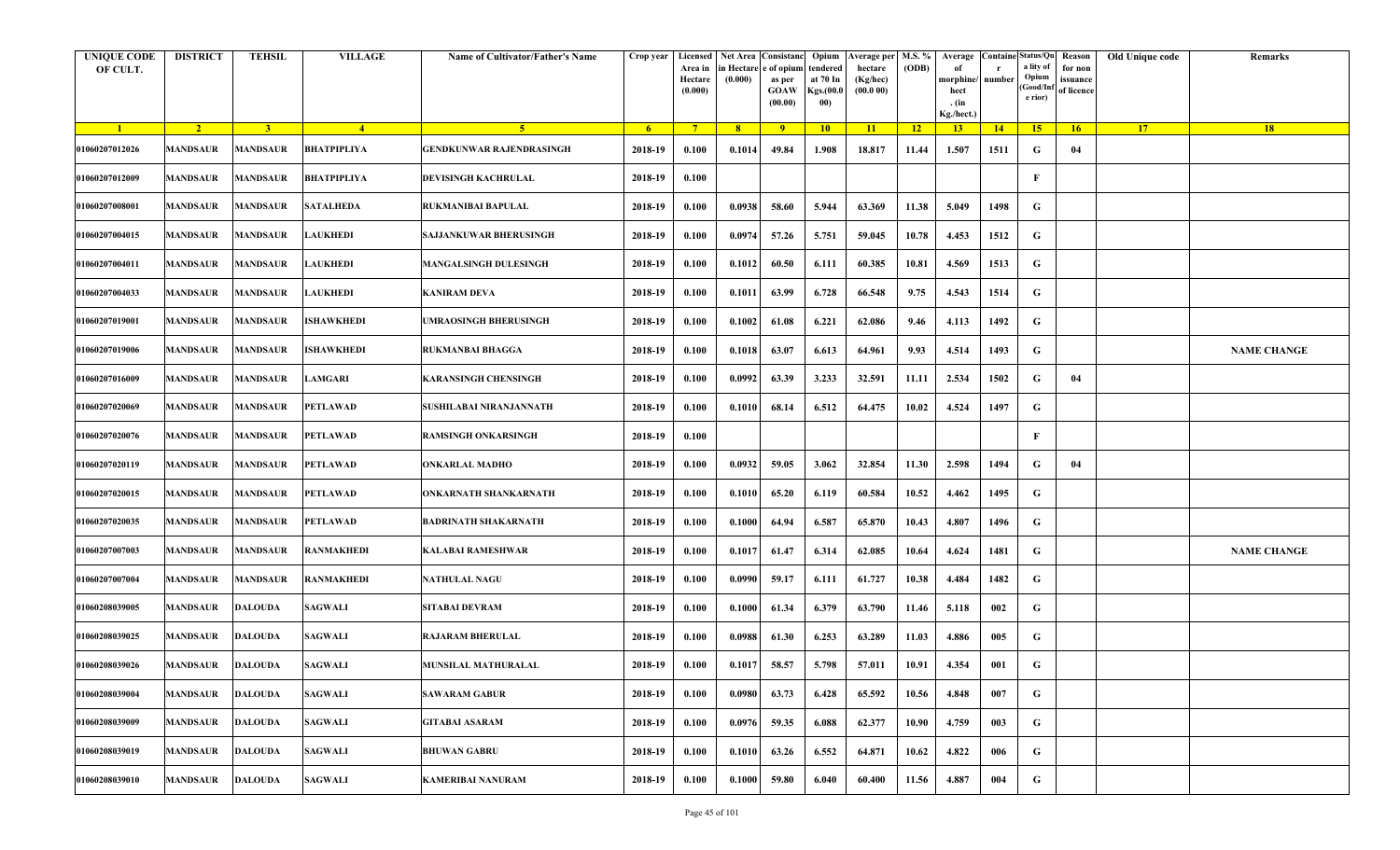| <b>UNIQUE CODE</b><br>OF CULT. | <b>DISTRICT</b> | <b>TEHSIL</b>  | <b>VILLAGE</b>   | <b>Name of Cultivator/Father's Name</b> | Crop year      | Area in<br>Hectare<br>(0.000) | in Hectare<br>(0.000) | Licensed   Net Area   Consistanc   Opium<br>e of opium<br>as per<br><b>GOAW</b><br>(00.00) | :endered<br>at 70 In<br>Kgs.(00.0<br>00) | Verage per   M.S. %<br>hectare<br>(Kg/hec)<br>(00.000) | (ODB)           | Average<br>morphine/<br>hect<br>. $(in$<br>Kg./hect.) | number      | <b>Containe Status/Qu</b><br>a lity of<br>Opium<br>Good/Inf<br>e rior) | Reason<br>for non<br>issuance<br>of licence | Old Unique code | Remarks            |
|--------------------------------|-----------------|----------------|------------------|-----------------------------------------|----------------|-------------------------------|-----------------------|--------------------------------------------------------------------------------------------|------------------------------------------|--------------------------------------------------------|-----------------|-------------------------------------------------------|-------------|------------------------------------------------------------------------|---------------------------------------------|-----------------|--------------------|
| $\blacksquare$                 | $\sqrt{2}$      | 3 <sup>l</sup> | $-4$             | $-5$                                    | 6 <sup>6</sup> | $-7$                          | 8 <sup>1</sup>        | $-9$                                                                                       | $10-10$                                  | $\vert$ 11                                             | $\overline{12}$ | 13                                                    | $\sqrt{14}$ | 15                                                                     | 16                                          | 17              | 18                 |
| 01060208021059                 | <b>MANDSAUR</b> | <b>DALOUDA</b> | DHANDHODA        | INDRAKUNWAR ONKARSINGH                  | 2018-19        | 0.100                         | 0.0916                | 67.34                                                                                      | 6.705                                    | 73.199                                                 | 11.23           | 5.754                                                 | 160         | G                                                                      |                                             |                 |                    |
| 01060208021003                 | MANDSAUR        | <b>DALOUDA</b> | <b>DHANDHODA</b> | <b>NANDA BHAGWAN</b>                    | 2018-19        | 0.100                         | 0.0986                | 58.87                                                                                      | 6.316                                    | 64.057                                                 | 10.72           | 4.807                                                 | 144         | G                                                                      |                                             |                 |                    |
| 01060208021033                 | <b>MANDSAUR</b> | <b>DALOUDA</b> | <b>DHANDHODA</b> | <b>RAGHUNATH ONKAR</b>                  | 2018-19        | 0.100                         | 0.0995                | 61.64                                                                                      | 6.455                                    | 64.874                                                 | 11.44           | 5.195                                                 | 149         | G                                                                      |                                             |                 |                    |
| 01060208021036                 | <b>MANDSAUR</b> | <b>DALOUDA</b> | <b>DHANDHODA</b> | KABERIBAI MANGILAL                      | 2018-19        | 0.100                         | 0.0975                | 63.85                                                                                      | 6.586                                    | 67.549                                                 | 10.04           | 4.747                                                 | 157         | G                                                                      |                                             |                 |                    |
| 01060208021081                 | <b>MANDSAUR</b> | <b>DALOUDA</b> | <b>DHANDHODA</b> | <b>SITABAI NAGULAL</b>                  | 2018-19        | 0.100                         | 0.1006                | 52.54                                                                                      | 5.592                                    | 55.586                                                 | 11.12           | 4.327                                                 | 140         | G                                                                      |                                             |                 |                    |
| 01060208021082                 | <b>MANDSAUR</b> | <b>DALOUDA</b> | <b>DHANDHODA</b> | <b>BASANTIBAI CHUNNILAL</b>             | 2018-19        | 0.100                         | 0.1016                | 63.39                                                                                      | 6.710                                    | 66.043                                                 | 10.36           | 4.790                                                 | 150         | G                                                                      |                                             |                 |                    |
| 01060208021092                 | <b>MANDSAUR</b> | <b>DALOUDA</b> | <b>DHANDHODA</b> | <b>CHUNNIBAI DEVRAM</b>                 | 2018-19        | 0.100                         | 0.0941                | 55.77                                                                                      | 5.489                                    | 58.332                                                 | 10.26           | 4.190                                                 | 138         | G                                                                      |                                             |                 |                    |
| 01060208021098                 | MANDSAUR        | <b>DALOUDA</b> | <b>DHANDHODA</b> | OMPRAKASH NATHULAL MATA SOHANBAI        | 2018-19        | 0.100                         | 0.1025                | 65.13                                                                                      | 7.025                                    | 68.537                                                 | 11.47           | 5.503                                                 | 158         | G                                                                      |                                             |                 | <b>NAME CHANGE</b> |
| 01060208021106                 | <b>MANDSAUR</b> | <b>DALOUDA</b> | <b>DHANDHODA</b> | PRABHUBAI AMRATRAM                      | 2018-19        | 0.100                         | 0.0960                | 64.48                                                                                      | 6.752                                    | 70.333                                                 | 11.15           | 5.489                                                 | 151         | G                                                                      |                                             |                 |                    |
| 01060208021093                 | MANDSAUR        | <b>DALOUDA</b> | <b>DHANDHODA</b> | <b>BADRILAL SHOBHARAM</b>               | 2018-19        | 0.100                         | 0.0930                | 60.06                                                                                      | 5.697                                    | 61.258                                                 | 10.74           | 4.605                                                 | 145         | G                                                                      |                                             |                 |                    |
| 01060208021017                 | <b>MANDSAUR</b> | <b>DALOUDA</b> | <b>DHANDHODA</b> | <b>RAMA MOTILAL</b>                     | 2018-19        | 0.100                         | 0.1021                | 58.41                                                                                      | 6.200                                    | 60.725                                                 | 11.47           | 4.875                                                 | 146         | G                                                                      |                                             |                 |                    |
| 01060208021047                 | <b>MANDSAUR</b> | <b>DALOUDA</b> | <b>DHANDHODA</b> | GITABAI RAMLAL                          | 2018-19        | 0.100                         | 0.1000                | 64.50                                                                                      | 6.561                                    | 65.610                                                 | 10.08           | 4.629                                                 | 152         | G                                                                      |                                             |                 |                    |
| 01060208021094                 | <b>MANDSAUR</b> | <b>DALOUDA</b> | <b>DHANDHODA</b> | <b>BHERULAL BHAGWAN</b>                 | 2018-19        | 0.100                         | 0.1012                | 67.78                                                                                      | 7.156                                    | 70.711                                                 | 9.53            | 4.717                                                 | 159         | G                                                                      |                                             |                 |                    |
| 01060208021095                 | <b>MANDSAUR</b> | <b>DALOUDA</b> | <b>DHANDHODA</b> | <b>BABULAL GANGARAM</b>                 | 2018-19        | 0.100                         | 0.1010                | 62.04                                                                                      | 6.027                                    | 59.673                                                 | 10.82           | 4.519                                                 | 153         | G                                                                      |                                             |                 |                    |
| 01060208021013                 | MANDSAUR        | <b>DALOUDA</b> | <b>DHANDHODA</b> | TULSIRAM RAMKISHAN                      | 2018-19        | 0.100                         | 0.0999                | 62.21                                                                                      | 6.505                                    | 65.115                                                 | 11.56           | 5.269                                                 | 154         | G                                                                      |                                             |                 |                    |
| 01060208021018                 | <b>MANDSAUR</b> | <b>DALOUDA</b> | <b>DHANDHODA</b> | <b>GIRDHARILAL LACHIRAM</b>             | 2018-19        | 0.100                         | 0.0987                | 59.82                                                                                      | 6.059                                    | 61.388                                                 | 11.33           | 4.869                                                 | 147         | G                                                                      |                                             |                 |                    |
| 01060208021054                 | <b>MANDSAUR</b> | <b>DALOUDA</b> | <b>DHANDHODA</b> | <b>BHUWANISHANKAR MULCHAND</b>          | 2018-19        | 0.100                         | 0.0981                | 57.41                                                                                      | 5.864                                    | 59.776                                                 | 10.42           | 4.360                                                 | 139         | G                                                                      |                                             |                 |                    |
| 01060208021045                 | <b>MANDSAUR</b> | <b>DALOUDA</b> | <b>DHANDHODA</b> | <b>RAMESHWAR HIRALAL</b>                | 2018-19        | 0.100                         | 0.0936                | 59.27                                                                                      | 5.817                                    | 62.147                                                 | 10.90           | 4.742                                                 | 141         | G                                                                      |                                             |                 |                    |
| 01060208021015                 | <b>MANDSAUR</b> | <b>DALOUDA</b> | <b>DHANDHODA</b> | <b>DINESH BHAGWANLAL</b>                | 2018-19        | 0.100                         | 0.0994                | 54.24                                                                                      | 5.842                                    | 58.773                                                 | 10.53           | 4.332                                                 | 143         | G                                                                      |                                             |                 |                    |
| 01060208021072                 | <b>MANDSAUR</b> | <b>DALOUDA</b> | <b>DHANDHODA</b> | <b>KODARLAL NATHU</b>                   | 2018-19        | 0.100                         | 0.1002                | 62.43                                                                                      | 6.377                                    | 63.643                                                 | 11.05           | 4.923                                                 | 155         | G                                                                      |                                             |                 |                    |
| 01060208021055                 | <b>MANDSAUR</b> | <b>DALOUDA</b> | <b>DHANDHODA</b> | PIRSINGH SHRANGARKUNWAR                 | 2018-19        | 0.100                         | 0.0965                | 66.27                                                                                      | 6.892                                    | 71.420                                                 | 9.58            | 4.789                                                 | 156         | G                                                                      |                                             |                 |                    |
| 01060208021028                 | <b>MANDSAUR</b> | <b>DALOUDA</b> | <b>DHANDHODA</b> | <b>MOHANLAL KESHURAM</b>                | 2018-19        | 0.100                         | 0.0990                | 61.42                                                                                      | 6.432                                    | 64.970                                                 | 10.34           | 4.702                                                 | 142         | G                                                                      |                                             |                 |                    |
| 01060208021056                 | <b>MANDSAUR</b> | <b>DALOUDA</b> | <b>DHANDHODA</b> | <b>DEVPURI KALUPURI</b>                 | 2018-19        | 0.100                         | 0.1000                | 60.74                                                                                      | 6.213                                    | 62.130                                                 | 10.77           | 4.684                                                 | 148         | ${\bf G}$                                                              |                                             |                 |                    |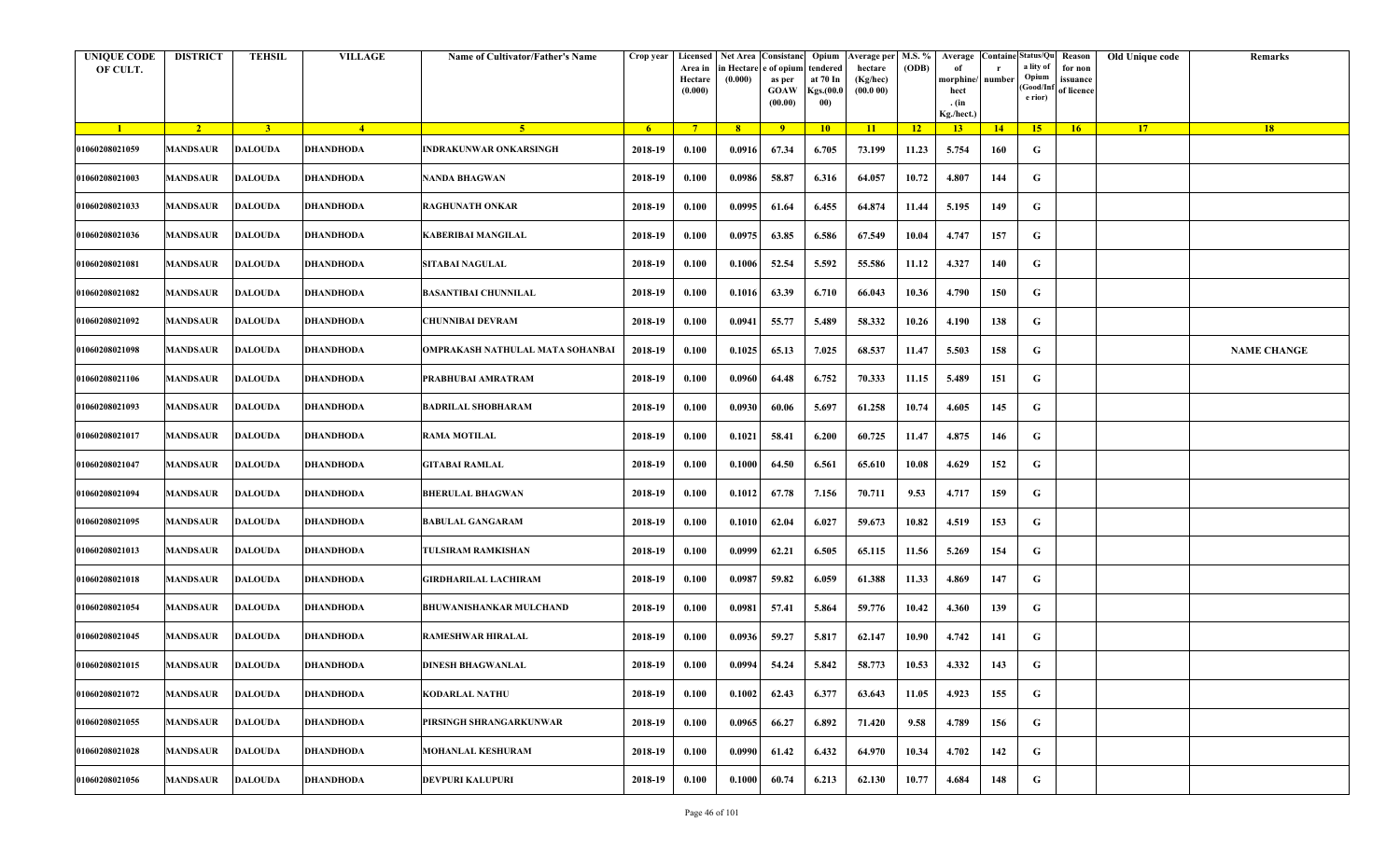| <b>UNIQUE CODE</b><br>OF CULT. | <b>DISTRICT</b> | <b>TEHSIL</b>  | <b>VILLAGE</b>   | Name of Cultivator/Father's Name | Crop year | Area in<br>Hectare<br>(0.000) | Licensed Net Area Consistanc<br>ı Hectar<br>(0.000) | e of opium<br>as per<br><b>GOAW</b><br>(00.00) | Opium<br>tendered<br>at 70 In<br>Kgs.(00.0)<br>00) | <b>Average per</b><br>hectare<br>(Kg/hec)<br>(00.000) | M.S. %<br>(ODB) | Average<br>morphine/<br>hect<br>. (in<br>Kg./hect.) | Containe Status/Qu<br>number | a lity of<br>Opium<br>(Good/In<br>e rior) | Reason<br>for non<br>issuance<br>of licence | Old Unique code | Remarks            |
|--------------------------------|-----------------|----------------|------------------|----------------------------------|-----------|-------------------------------|-----------------------------------------------------|------------------------------------------------|----------------------------------------------------|-------------------------------------------------------|-----------------|-----------------------------------------------------|------------------------------|-------------------------------------------|---------------------------------------------|-----------------|--------------------|
| $\blacksquare$                 | $\sqrt{2}$      | 3 <sup>7</sup> | $\overline{4}$   | -5.                              | $-6$      | $7^{\circ}$                   | 8 <sup>1</sup>                                      | $-9$                                           | 10                                                 | 11                                                    | 12              | 13                                                  | 14                           | 15                                        | 16                                          | 17              | 18                 |
| 01060208021016                 | <b>MANDSAUR</b> | <b>DALOUDA</b> | <b>DHANDHODA</b> | <b>FATTA KESHURAM</b>            | 2018-19   | 0.100                         |                                                     |                                                |                                                    |                                                       |                 |                                                     |                              | F                                         |                                             |                 |                    |
| 01060208035001                 | MANDSAUR        | <b>DALOUDA</b> | GARODA           | <b>GANGABAI GANESHRAM</b>        | 2018-19   | 0.100                         | 0.1014                                              | 60.28                                          | 6.347                                              | 62.594                                                | 11.21           | 4.911                                               | 012                          | G                                         |                                             |                 |                    |
| 01060208035005                 | <b>MANDSAUR</b> | <b>DALOUDA</b> | GARODA           | LAXMINARAYAN BAGDIRAM PATIDAR    | 2018-19   | 0.100                         | 0.1001                                              | 61.38                                          | 6.401                                              | 63.946                                                | 10.77           | 4.821                                               | 011                          | G                                         |                                             |                 |                    |
| 01060208035007                 | <b>MANDSAUR</b> | <b>DALOUDA</b> | GARODA           | <b>KARULAL DHURA</b>             | 2018-19   | 0.100                         | 0.0980                                              | 62.31                                          | 6.471                                              | 66.031                                                | 11.46           | 5.297                                               | 019                          | G                                         |                                             |                 |                    |
| 01060208035018                 | <b>MANDSAUR</b> | <b>DALOUDA</b> | GARODA           | RAMPRASAD BAGDIRAM               | 2018-19   | 0.100                         | 0.0995                                              | 62.85                                          | 6.536                                              | 65.688                                                | 10.58           | 4.865                                               | 020                          | G                                         |                                             |                 |                    |
| 01060208035021                 | MANDSAUR        | <b>DALOUDA</b> | GARODA           | <b>MANOHARLAL UDDERAM</b>        | 2018-19   | 0.100                         | 0.1008                                              | 61.98                                          | 6.614                                              | 65.615                                                | 11.81           | 5.425                                               | 021                          | G                                         |                                             |                 |                    |
| 01060208035026                 | MANDSAUR        | <b>DALOUDA</b> | <b>GARODA</b>    | HEMRAJ DHURA ALIS DHULA          | 2018-19   | 0.100                         |                                                     |                                                |                                                    |                                                       |                 |                                                     |                              | $\mathbf{F}$                              |                                             |                 | <b>NAME SUDHAR</b> |
| 01060208035031                 | MANDSAUR        | <b>DALOUDA</b> | GARODA           | KANWARLAL MADHURAM ALIS MADHAW   | 2018-19   | 0.100                         | 0.1014                                              | 63.03                                          | 6.564                                              | 64.734                                                | 10.19           | 4.618                                               | 018                          | G                                         |                                             |                 | <b>NAME SUDHAR</b> |
| 01060208035036                 | <b>MANDSAUR</b> | <b>DALOUDA</b> | GARODA           | <b>BHAWARLAL BHERULAL</b>        | 2018-19   | 0.100                         | 0.1007                                              | 62.03                                          | 6.442                                              | 63.972                                                | 11.66           | 5.222                                               | 017                          | G                                         |                                             |                 |                    |
| 01060208035037                 | MANDSAUR        | <b>DALOUDA</b> | GARODA           | <b>BHAWARLAL DHURILAL</b>        | 2018-19   | 0.100                         | 0.1020                                              | 69.21                                          | 7.593                                              | 74.441                                                | 11.36           | 5.920                                               | 031                          | G                                         |                                             |                 |                    |
| 01060208035055                 | MANDSAUR        | <b>DALOUDA</b> | GARODA           | DOLATRAM RATANLAL                | 2018-19   | 0.100                         | 0.1000                                              | 60.44                                          | 6.286                                              | 62.860                                                | 11.43           | 5.029                                               | 013                          | G                                         |                                             |                 |                    |
| 01060208035059                 | MANDSAUR        | <b>DALOUDA</b> | <b>GARODA</b>    | <b>MANGUBAI RATANLAL</b>         | 2018-19   | 0.100                         | 0.0991                                              | 65.73                                          | 6.704                                              | 67.649                                                | 11.36           | 5.380                                               | 033                          | G                                         |                                             |                 |                    |
| 01060208035068                 | <b>MANDSAUR</b> | <b>DALOUDA</b> | GARODA           | RAMESHCHANDRA BASANTILAL         | 2018-19   | 0.100                         | 0.1023                                              | 66.34                                          | 6.956                                              | 67.996                                                | 10.78           | 5.131                                               | 026                          | G                                         |                                             |                 |                    |
| 01060208035081                 | MANDSAUR        | <b>DALOUDA</b> | <b>GARODA</b>    | <b>SHYAMLAL BHAWARLAL</b>        | 2018-19   | 0.100                         | 0.1025                                              | 66.11                                          | 7.027                                              | 68.556                                                | 11.21           | 5.379                                               | 027                          | G                                         |                                             |                 | <b>NAME CHANGE</b> |
| 01060208035091                 | MANDSAUR        | <b>DALOUDA</b> | GARODA           | ASHARAM ONKARLAL MATA CHAMPABAI  | 2018-19   | 0.100                         | 0.0998                                              | 59.91                                          | 6.325                                              | 63.377                                                | 11.75           | 5.213                                               | 016                          | G                                         |                                             |                 | <b>NAME SUDHAR</b> |
| 01060208035098                 | <b>MANDSAUR</b> | <b>DALOUDA</b> | GARODA           | SHIVABAI RAMNARAYAN              | 2018-19   | 0.100                         | 0.1006                                              | 60.60                                          | 6.346                                              | 63.082                                                | 11.20           | 4.945                                               | 014                          | G                                         |                                             |                 |                    |
| 01060208035107                 | MANDSAUR        | <b>DALOUDA</b> | GARODA           | <b>BHERULAL NAGULAL</b>          | 2018-19   | 0.100                         | 0.0984                                              | 65.34                                          | 6.562                                              | 66.687                                                | 10.58           | 4.939                                               | 028                          | G                                         |                                             |                 |                    |
| 01060208035111                 | <b>MANDSAUR</b> | <b>DALOUDA</b> | GARODA           | <b>JAGDISH BHERULAL</b>          | 2018-19   | 0.100                         | 0.1036                                              | 61.14                                          | 6.577                                              | 63.485                                                | 10.63           | 4.724                                               | 022                          | G                                         |                                             |                 |                    |
| 01060208035060                 | MANDSAUR        | <b>DALOUDA</b> | <b>GARODA</b>    | DASHRATHLAL MANAKLAL             | 2018-19   | 0.100                         | 0.1022                                              | 65.16                                          | 7.065                                              | 69.129                                                | 11.65           | 5.638                                               | 025                          | G                                         |                                             |                 |                    |
| 01060208035067                 | <b>MANDSAUR</b> | <b>DALOUDA</b> | GARODA           | <b>MUNNAKUNWAR PRATAPSINGH</b>   | 2018-19   | 0.100                         | 0.0506                                              | 65.48                                          | 3.499                                              | 69.150                                                | 10.52           | 5.091                                               | 024                          | G                                         |                                             |                 |                    |
| 01060208035105                 | <b>MANDSAUR</b> | <b>DALOUDA</b> | GARODA           | LILABAI RAMCHANDRA               | 2018-19   | 0.100                         | 0.1013                                              | 60.86                                          | 6.329                                              | 62.478                                                | 10.70           | 4.680                                               | 015                          | G                                         |                                             |                 |                    |
| 01060208035065                 | MANDSAUR        | <b>DALOUDA</b> | GARODA           | AMBARAM RAMCHANDRA               | 2018-19   | 0.100                         | 0.0974                                              | 61.27                                          | 6.197                                              | 63.624                                                | 11.02           | 4.908                                               | 023                          | G                                         |                                             |                 |                    |
| 01060208035035                 | <b>MANDSAUR</b> | <b>DALOUDA</b> | GARODA           | <b>KAMLABAI GENDADAS</b>         | 2018-19   | 0.100                         | 0.0998                                              | 62.84                                          | 6.616                                              | 66.293                                                | 10.96           | 5.086                                               | 010                          | G                                         |                                             |                 |                    |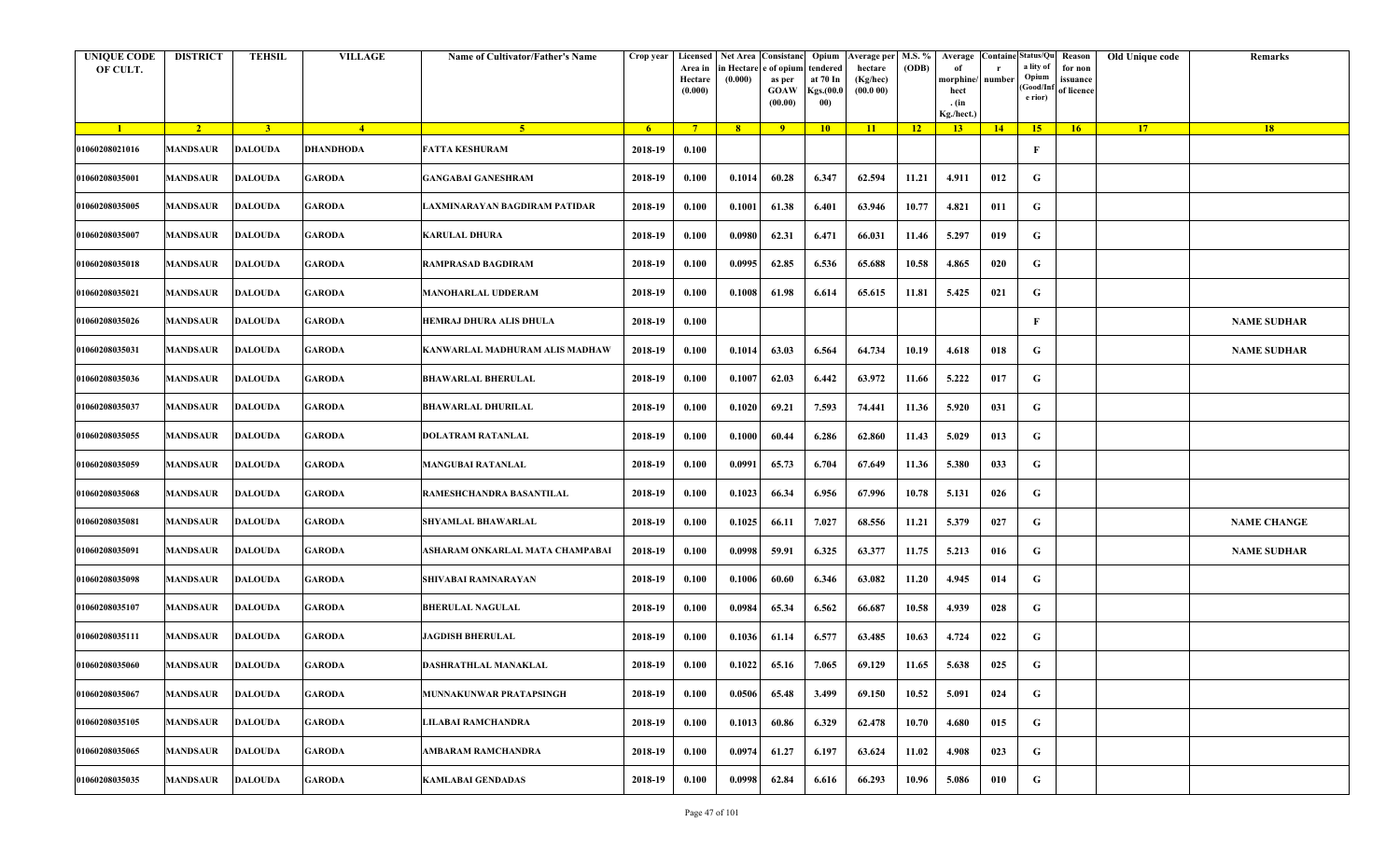| <b>UNIQUE CODE</b><br>OF CULT. | <b>DISTRICT</b> | <b>TEHSIL</b>  | <b>VILLAGE</b>    | Name of Cultivator/Father's Name | Crop year      | Area in<br>Hectare<br>(0.000) | in Hectare<br>(0.000) | Licensed   Net Area   Consistanc   Opium<br>e of opium<br>as per<br><b>GOAW</b><br>(00.00) | endered<br>at 70 In<br>Kgs.(00.0<br>00) | Average per M.S. %<br>hectare<br>(Kg/hec)<br>(00.000) | (ODB) | Average<br>morphine/<br>hect<br>. (in<br>Kg./hect.) | <b>Containe Status/Qu</b><br>number | a lity of<br>Opium<br>Good/Inf<br>e rior) | Reason<br>for non<br>issuance<br>of licence | Old Unique code | Remarks                                            |
|--------------------------------|-----------------|----------------|-------------------|----------------------------------|----------------|-------------------------------|-----------------------|--------------------------------------------------------------------------------------------|-----------------------------------------|-------------------------------------------------------|-------|-----------------------------------------------------|-------------------------------------|-------------------------------------------|---------------------------------------------|-----------------|----------------------------------------------------|
| $\blacksquare$                 | $\sqrt{2}$      | 3 <sup>1</sup> | $\sqrt{4}$        | -5.                              | 6 <sup>6</sup> | $7^{\circ}$                   | 8 <sup>1</sup>        | $\overline{9}$                                                                             | 10                                      | $\vert$ 11                                            | 12    | 13                                                  | 14                                  | 15                                        | 16                                          | 17              | 18                                                 |
| 01060208035090                 | <b>MANDSAUR</b> | DALOUDA        | GARODA            | <b>BASANTILAL GANGARAM</b>       | 2018-19        | 0.100                         | 0.1000                | 60.25                                                                                      | 6.051                                   | 60.510                                                | 10.27 | 4.350                                               | 009                                 | G                                         |                                             |                 |                                                    |
| 01060208035051                 | <b>MANDSAUR</b> | DALOUDA        | <b>GARODA</b>     | LAXMIBAI MANGILAL                | 2018-19        | 0.100                         | 0.1000                | 55.12                                                                                      | 5.669                                   | 56.690                                                | 10.50 | 4.167                                               | 008                                 | G                                         |                                             |                 |                                                    |
| 01060208035052                 | <b>MANDSAUR</b> | <b>DALOUDA</b> | <b>GARODA</b>     | <b>MURIBAI MOTILAL</b>           | 2018-19        | 0.100                         | 0.1020                | 67.67                                                                                      | 7.260                                   | 71.176                                                | 10.46 | 5.212                                               | 032                                 | G                                         |                                             |                 | <b>NAME SUDHAR</b>                                 |
| 01060208035061                 | <b>MANDSAUR</b> | <b>DALOUDA</b> | <b>GARODA</b>     | LAXMINARAYAN BAGDIRAM BALAI      | 2018-19        | 0.100                         | 0.1000                | 64.15                                                                                      | 6.617                                   | 66.170                                                | 10.57 | 4.896                                               | 030                                 | G                                         |                                             |                 | <b>NAME CHANGE</b>                                 |
| 01060208035071                 | <b>MANDSAUR</b> | <b>DALOUDA</b> | <b>GARODA</b>     | <b>BALARAM RAMKISHAN</b>         | 2018-19        | 0.100                         | 0.0976                | 63.36                                                                                      | 6.481                                   | 66.404                                                | 11.43 | 5.313                                               | 029                                 | G                                         |                                             |                 | <b>NAME SUDHAR</b>                                 |
| 01060208035106                 | <b>MANDSAUR</b> | DALOUDA        | <b>GARODA</b>     | RAMESHCHANDRA KANIRAM            | 2018-19        | 0.100                         |                       |                                                                                            |                                         |                                                       |       |                                                     |                                     | F                                         |                                             |                 |                                                    |
| 01060208035016                 | <b>MANDSAUR</b> | <b>DALOUDA</b> | <b>GARODA</b>     | <b>KASHIRAM OMKAR BALAI</b>      | 2018-19        | 0.100                         |                       |                                                                                            |                                         |                                                       |       |                                                     |                                     | $\mathbf{F}$                              |                                             |                 |                                                    |
| 01060208034029                 | <b>MANDSAUR</b> | <b>DALOUDA</b> | PIPALKHEDI        | MEHTABSINGH NAWALSINGH           | 2018-19        | 0.100                         | 0.1036                | 57.51                                                                                      | 6.195                                   | 59.797                                                | 10.89 | 4.558                                               | 079                                 | G                                         |                                             |                 |                                                    |
| 01060208034041                 | <b>MANDSAUR</b> | <b>DALOUDA</b> | PIPALKHEDI        | <b>PARTHESINGH BHERUSINGH</b>    | 2018-19        | 0.100                         | 0.0977                | 58.40                                                                                      | 5.623                                   | 57.554                                                | 11.10 | 4.472                                               | 074                                 | G                                         |                                             |                 | <b>TRANSFER TO KATLAR,</b><br><b>TEHSIL DALODA</b> |
| 01060208034002                 | MANDSAUR        | DALOUDA        | PIPALKHEDI        | PARWATIBAI KACHRU                | 2018-19        | 0.100                         |                       |                                                                                            |                                         |                                                       |       |                                                     |                                     | F                                         |                                             |                 |                                                    |
| 01060208034006                 | <b>MANDSAUR</b> | DALOUDA        | PIPALKHEDI        | RADHABAI CHENRAM                 | 2018-19        | 0.100                         | 0.1033                | 58.75                                                                                      | 6.269                                   | 60.687                                                | 11.27 | 4.788                                               | -069                                | G                                         |                                             |                 |                                                    |
| 01060208034017                 | <b>MANDSAUR</b> | <b>DALOUDA</b> | PIPALKHEDI        | AXMINARAYAN LALA                 | 2018-19        | 0.100                         | 0.1017                | 59.88                                                                                      | 6.356                                   | 62.498                                                | 11.04 | 4.830                                               | 075                                 | G                                         |                                             |                 |                                                    |
| 01060208034020                 | <b>MANDSAUR</b> | <b>DALOUDA</b> | <b>PIPALKHEDI</b> | <b>MANGIBAI SALAGRAM</b>         | 2018-19        | 0.100                         | 0.0988                | 57.51                                                                                      | 6.112                                   | 61.862                                                | 11.01 | 4.768                                               | 070                                 | G                                         |                                             |                 | <b>NAME CHANGE</b>                                 |
| 01060208034022                 | <b>MANDSAUR</b> | <b>DALOUDA</b> | PIPALKHEDI        | <b>MANGILAL BHERULAL</b>         | 2018-19        | 0.100                         | 0.1018                | 57.60                                                                                      | 6.213                                   | 61.031                                                | 11.08 | 4.733                                               | 071                                 | G                                         |                                             |                 |                                                    |
| 01060208034021                 | <b>MANDSAUR</b> | DALOUDA        | <b>PIPALKHEDI</b> | LALKUNWAR ISHWARSINGH            | 2018-19        | 0.100                         | 0.1033                | 56.90                                                                                      | 6.308                                   | 61.065                                                | 10.83 | 4.629                                               | 065                                 | G                                         |                                             |                 |                                                    |
| 01060208034016                 | <b>MANDSAUR</b> | <b>DALOUDA</b> | <b>PIPALKHEDI</b> | <b>GITABAI HIRALAL</b>           | 2018-19        | 0.100                         | 0.1020                | 57.08                                                                                      | 6.295                                   | 61.716                                                | 10.86 | 4.692                                               | 066                                 | G                                         |                                             |                 |                                                    |
| 01060208034043                 | <b>MANDSAUR</b> | <b>DALOUDA</b> | PIPALKHEDI        | <b>BAGDIRAM RATANLAL</b>         | 2018-19        | 0.100                         | 0.1021                | 56.19                                                                                      | 5.723                                   | 56.053                                                | 10.66 | 4.183                                               | 067                                 | G                                         |                                             |                 | <b>TRANSFER TO KATLAR,</b><br><b>TEHSIL DALODA</b> |
| 01060208034039                 | <b>MANDSAUR</b> | <b>DALOUDA</b> | PIPALKHEDI        | <b>BHARATSINGH D.P. RUPSINGH</b> | 2018-19        | 0.100                         | 0.1014                | 56.23                                                                                      | 5.711                                   | 56.321                                                | 11.33 | 4.467                                               | 068                                 | G                                         |                                             |                 | <b>TRANSFER TO KATLAR,</b><br><b>TEHSIL DALODA</b> |
| 01060208034001                 | <b>MANDSAUR</b> | <b>DALOUDA</b> | <b>PIPALKHEDI</b> | <b>MANGUSINGH UDAYSINGH</b>      | 2018-19        | 0.100                         | 0.1024                | 58.25                                                                                      | 6.333                                   | 61.846                                                | 10.90 | 4.719                                               | 072                                 | G                                         |                                             |                 |                                                    |
| 01060208034023                 | <b>MANDSAUR</b> | <b>DALOUDA</b> | PIPALKHEDI        | ANANDKUWAR AMARSINGH             | 2018-19        | 0.100                         | 0.0518                | 57.64                                                                                      | 3.162                                   | 61.042                                                | 11.95 | 5.106                                               | 073                                 | G                                         |                                             |                 |                                                    |
| 01060208034034                 | <b>MANDSAUR</b> | <b>DALOUDA</b> | PIPALKHEDI        | <b>BISHANSINGH MADANSINGH</b>    | 2018-19        | 0.100                         | 0.1034                | 59.47                                                                                      | 6.312                                   | 61.044                                                | 11.35 | 4.850                                               | 076                                 | G                                         |                                             |                 |                                                    |
| 01060208034044                 | <b>MANDSAUR</b> | <b>DALOUDA</b> | PIPALKHEDI        | PARMANAND KANHAYYALAL            | 2018-19        | 0.100                         | 0.1036                | 59.59                                                                                      | 6.555                                   | 63.272                                                | 10.89 | 4.823                                               | 077                                 | G                                         |                                             |                 |                                                    |
| 01060208034030                 | <b>MANDSAUR</b> | <b>DALOUDA</b> | <b>PIPALKHEDI</b> | <b>SHIVSINGH GOPALSINGH</b>      | 2018-19        | 0.100                         | 0.1023                | 59.40                                                                                      | 6.279                                   | 61.378                                                | 11.68 | 5.019                                               | 078                                 | G                                         |                                             |                 |                                                    |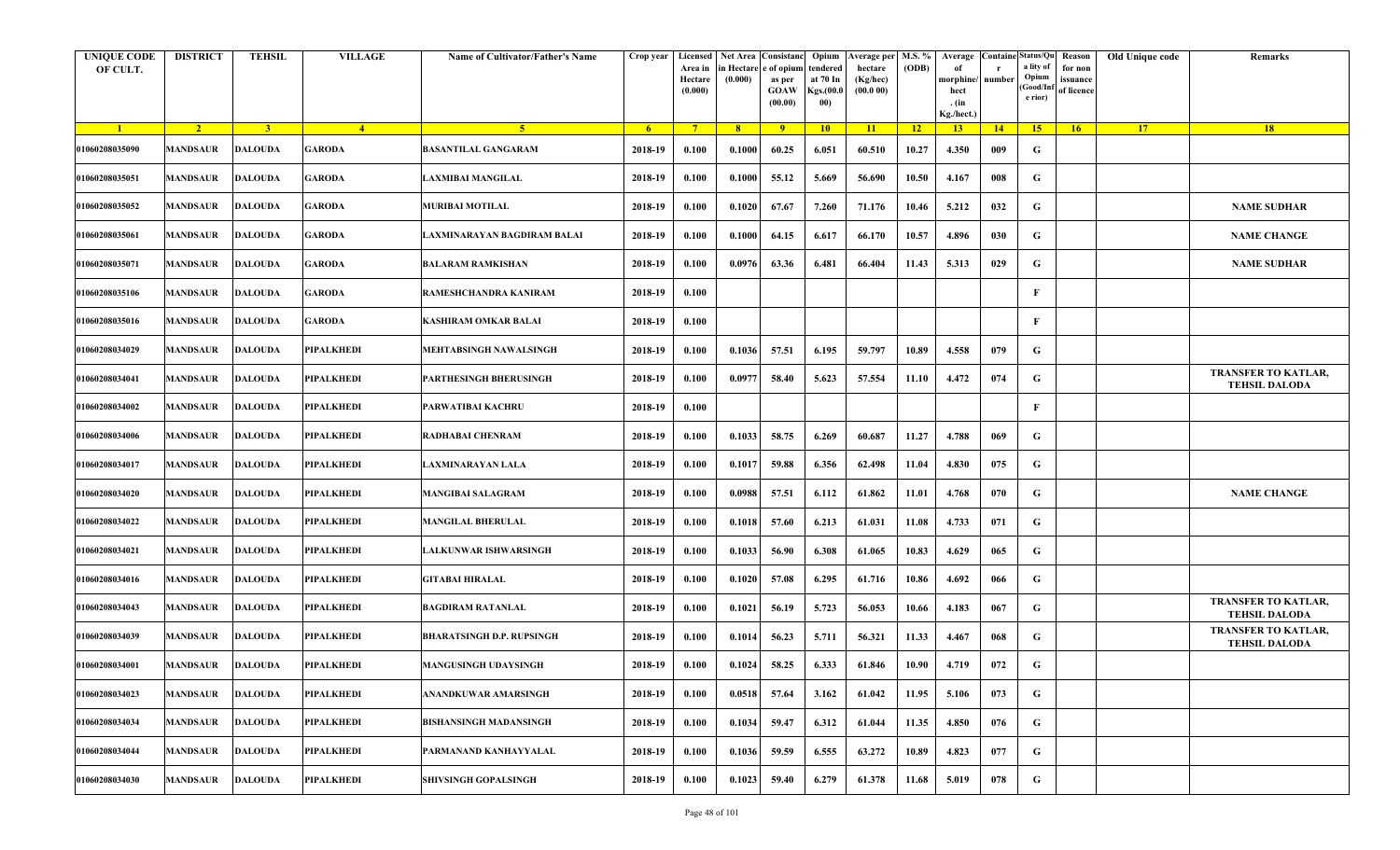| <b>UNIQUE CODE</b><br>OF CULT. | <b>DISTRICT</b> | <b>TEHSIL</b>  | <b>VILLAGE</b>  | <b>Name of Cultivator/Father's Name</b>       | Crop year      | Licensed<br>Area in<br>Hectare<br>(0.000) | in Hectaro<br>(0.000) | Net Area Consistanc<br>e of opium<br>as per<br>GOAW<br>(00.00) | Opium<br>tendered<br>at 70 In<br>Kgs.(00.0<br>00) | Average per M.S. %<br>hectare<br>(Kg/hec)<br>(00.0 00) | (ODB) | Average<br>of<br>morphine<br>hect<br>. (in<br>Kg./hect.) | number | <b>Containe Status/Qu</b><br>a lity of<br>Opium<br>Good/Inf<br>e rior) | Reason<br>for non<br>issuance<br>of licence | Old Unique code | Remarks            |
|--------------------------------|-----------------|----------------|-----------------|-----------------------------------------------|----------------|-------------------------------------------|-----------------------|----------------------------------------------------------------|---------------------------------------------------|--------------------------------------------------------|-------|----------------------------------------------------------|--------|------------------------------------------------------------------------|---------------------------------------------|-----------------|--------------------|
| $\blacksquare$                 | $\sqrt{2}$      | 3 <sup>1</sup> | $\overline{4}$  | $-5$                                          | 6 <sup>1</sup> | 7 <sup>7</sup>                            | 8 <sup>1</sup>        | $\overline{9}$                                                 | 10                                                | 11                                                     | 12    | 13                                                       | 14     | 15 <sup>2</sup>                                                        | 16                                          | 17              | 18                 |
| 01060208023077                 | <b>MANDSAUR</b> | <b>DALOUDA</b> | NANDWEL         | <b>GANGABAI KHEEMA</b>                        | 2018-19        | 0.100                                     | 0.1036                | 61.13                                                          | 6.768                                             | 65.328                                                 | 10.50 | 4.802                                                    | 117    | G                                                                      |                                             |                 |                    |
| 01060208023121                 | <b>MANDSAUR</b> | <b>DALOUDA</b> | <b>NANDWEL</b>  | DAKHUBAI KACHRULAL P.VADHU<br><b>NATHIBAI</b> | 2018-19        | 0.100                                     | 0.1005                | 58.58                                                          | 6.553                                             | 65.204                                                 | 10.89 | 4.970                                                    | 118    | G                                                                      |                                             |                 | <b>NAME SUDHAR</b> |
| 01060208023012                 | MANDSAUR        | <b>DALOUDA</b> | <b>NANDWEL</b>  | <b>KESHRIMAL NATHULAL</b>                     | 2018-19        | 0.100                                     | 0.1011                | 59.62                                                          | 6.465                                             | 63.947                                                 | 10.45 | 4.677                                                    | 119    | G                                                                      |                                             |                 |                    |
| 01060208023024                 | <b>MANDSAUR</b> | DALOUDA        | <b>NANDWEL</b>  | <b>BHAGWAN BAGDIRAM</b>                       | 2018-19        | 0.100                                     | 0.1040                | 55.67                                                          | 6.394                                             | 61.481                                                 | 11.77 | 5.065                                                    | 120    | G                                                                      |                                             |                 |                    |
| 01060208023054                 | <b>MANDSAUR</b> | <b>DALOUDA</b> | <b>NANDWEL</b>  | <b>UDDA CHENA</b>                             | 2018-19        | 0.100                                     | 0.0999                | 56.16                                                          | 6.226                                             | 62.322                                                 | 10.92 | 4.764                                                    | 115    | G                                                                      |                                             |                 |                    |
| 01060208023151                 | MANDSAUR        | DALOUDA        | NANDWEL         | <b>GAJRAJKUNWAR SAMANTSINGH</b>               | 2018-19        | 0.100                                     | 0.1028                | 61.69                                                          | 7.050                                             | 68.580                                                 | 11.40 | 5.473                                                    | 121    | G                                                                      |                                             |                 |                    |
| 01060208023094                 | <b>MANDSAUR</b> | <b>DALOUDA</b> | <b>NANDWEL</b>  | <b>DEVBAI NARAYAN</b>                         | 2018-19        | 0.100                                     | 0.1024                | 61.66                                                          | 7.003                                             | 68.389                                                 | 10.61 | 5.079                                                    | 124    | G                                                                      |                                             |                 |                    |
| 01060208023028                 | MANDSAUR        | <b>DALOUDA</b> | NANDWEL         | <b>SAJJANLAL CHUNNILAL</b>                    | 2018-19        | 0.100                                     | 0.1008                | 62.53                                                          | 6.896                                             | 68.413                                                 | 11.35 | 5.436                                                    | 114    | G                                                                      |                                             |                 |                    |
| 01060208023111                 | <b>MANDSAUR</b> | <b>DALOUDA</b> | <b>NANDWEL</b>  | <b>KAMLABAI MOTIDAS</b>                       | 2018-19        | 0.100                                     | 0.1024                | 60.32                                                          | 6.876                                             | 67.148                                                 | 10.84 | 5.096                                                    | 122    | G                                                                      |                                             |                 | <b>NAME CHANGE</b> |
| 01060208023052                 | MANDSAUR        | <b>DALOUDA</b> | NANDWEL         | <b>TULSIRAM BAGDIRAM</b>                      | 2018-19        | 0.100                                     | 0.1032                | 57.19                                                          | 6.373                                             | 61.754                                                 | 10.98 | 4.746                                                    | 123    | G                                                                      |                                             |                 |                    |
| 01060208023127                 | <b>MANDSAUR</b> | <b>DALOUDA</b> | <b>NANDWEL</b>  | <b>PUNAMCHAND BHERULAL</b>                    | 2018-19        | 0.100                                     | 0.0995                | 65.50                                                          | 7.102                                             | 71.377                                                 | 9.79  | 4.892                                                    | 127    | G                                                                      |                                             |                 |                    |
| 01060208023008                 | <b>MANDSAUR</b> | <b>DALOUDA</b> | <b>NANDWEL</b>  | <b>BADAMBAI NANDRAM</b>                       | 2018-19        | 0.100                                     | 0.1022                | 61.89                                                          | 6.834                                             | 66.869                                                 | 10.66 | 4.990                                                    | 125    | G                                                                      |                                             |                 |                    |
| 01060208023116                 | <b>MANDSAUR</b> | <b>DALOUDA</b> | <b>NANDWEL</b>  | <b>RUKMANIBAI MANGILAL</b>                    | 2018-19        | 0.100                                     | 0.1001                | 57.82                                                          | 6.319                                             | 63.127                                                 | 10.93 | 4.830                                                    | 116    | G                                                                      |                                             |                 |                    |
| 01060208023155                 | <b>MANDSAUR</b> | <b>DALOUDA</b> | <b>NANDWEL</b>  | PUNAMCHANDRA BAGDIRAM                         | 2018-19        | 0.100                                     | 0.1010                | 60.54                                                          | 6.798                                             | 67.307                                                 | 10.92 | 5.145                                                    | 126    | G                                                                      |                                             | 01030207052015  |                    |
| 01060208031002                 | MANDSAUR        | DALOUDA        | <b>MAUKHEDI</b> | <b>BHAWARLAL JAGANNATH</b>                    | 2018-19        | 0.100                                     | 0.1026                | 59.00                                                          | 6.886                                             | 67.115                                                 | 10.02 | 4.708                                                    | 133    | G                                                                      |                                             |                 |                    |
| 01060208031005                 | <b>MANDSAUR</b> | <b>DALOUDA</b> | <b>MAUKHEDI</b> | <b>RAMIBAI KANIRAM</b>                        | 2018-19        | 0.100                                     | 0.1015                | 64.50                                                          | 6.690                                             | 65.911                                                 | 11.47 | 5.292                                                    | 137    | G                                                                      |                                             |                 |                    |
| 01060208031025                 | <b>MANDSAUR</b> | <b>DALOUDA</b> | <b>MAUKHEDI</b> | <b>DHULSINGH JUJHARSINGH</b>                  | 2018-19        | 0.100                                     | 0.1005                | 62.44                                                          | 6.574                                             | 65.413                                                 | 10.63 | 4.867                                                    | 135    | G                                                                      |                                             |                 |                    |
| 01060208031003                 | <b>MANDSAUR</b> | <b>DALOUDA</b> | <b>MAUKHEDI</b> | <b>BHERULAL RUGHNATH</b>                      | 2018-19        | 0.100                                     |                       |                                                                |                                                   |                                                        |       |                                                          |        | F                                                                      |                                             |                 | <b>NAME CHANGE</b> |
| 01060208031020                 | <b>MANDSAUR</b> | <b>DALOUDA</b> | <b>MAUKHEDI</b> | RAMNARAYAN BHAGIRATH                          | 2018-19        | 0.100                                     | 0.0940                | 57.64                                                          | 5.871                                             | 62.457                                                 | 10.55 | 4.613                                                    | 136    | G                                                                      |                                             |                 |                    |
| 01060208031027                 | <b>MANDSAUR</b> | <b>DALOUDA</b> | <b>MAUKHEDI</b> | <b>KESHARBAI MANA</b>                         | 2018-19        | 0.100                                     | 0.1008                | 55.17                                                          | 5.690                                             | 56.448                                                 | 10.86 | 4.292                                                    | 128    | G                                                                      |                                             |                 |                    |
| 01060208031015                 | <b>MANDSAUR</b> | <b>DALOUDA</b> | <b>MAUKHEDI</b> | <b>KANWARLAL GULAB</b>                        | 2018-19        | 0.100                                     | 0.1011                | 55.15                                                          | 5.562                                             | 55.015                                                 | 10.34 | 3.982                                                    | 129    | G                                                                      | 04                                          |                 |                    |
| 01060208031016                 | <b>MANDSAUR</b> | <b>DALOUDA</b> | <b>MAUKHEDI</b> | <b>SARJUBAI RATANLAL</b>                      | 2018-19        | 0.100                                     | 0.0990                | 59.04                                                          | 6.064                                             | 61.253                                                 | 10.52 | 4.511                                                    | 132    | $\mathbf G$                                                            |                                             |                 | <b>NAME CHANGE</b> |
| 01060208031034                 | <b>MANDSAUR</b> | <b>DALOUDA</b> | <b>MAUKHEDI</b> | <b>VARDICHAND RAMCHAND</b>                    | 2018-19        | 0.100                                     | 0.1010                | 55.50                                                          | 5.875                                             | 58.168                                                 | 11.35 | 4.622                                                    | 130    | $\mathbf G$                                                            |                                             |                 | <b>NAME CHANGE</b> |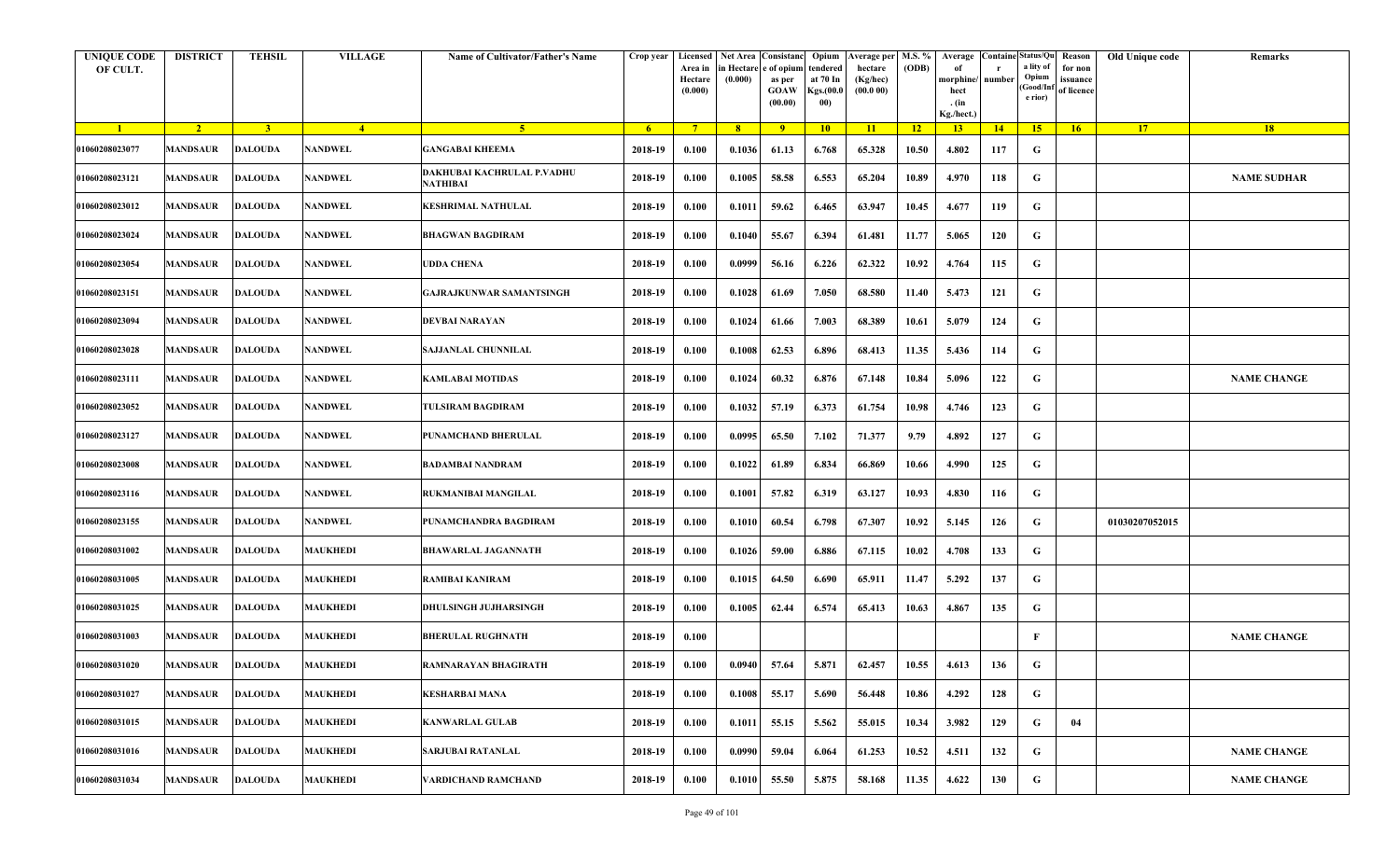| <b>UNIQUE CODE</b><br>OF CULT. | <b>DISTRICT</b> | <b>TEHSIL</b>  | <b>VILLAGE</b>  | Name of Cultivator/Father's Name | Crop year   | Area in<br>Hectare<br>(0.000) | Licensed   Net Area Consistanc<br>ı Hectar<br>(0.000) | e of opium<br>as per<br><b>GOAW</b> | Opium<br>tendered<br>at 70 In<br>Kgs.(00. | <b>Average per</b><br>hectare<br>(Kg/hec)<br>(00.000) | M.S. %<br>(ODB) | Average<br>morphine/<br>hect | <b>Containe Status/Qu</b><br>number | a lity of<br>Opium<br>(Good/In | Reason<br>for non<br>issuance<br>of licence | Old Unique code | Remarks            |
|--------------------------------|-----------------|----------------|-----------------|----------------------------------|-------------|-------------------------------|-------------------------------------------------------|-------------------------------------|-------------------------------------------|-------------------------------------------------------|-----------------|------------------------------|-------------------------------------|--------------------------------|---------------------------------------------|-----------------|--------------------|
|                                |                 |                |                 |                                  |             |                               |                                                       | (00.00)                             | 00)                                       |                                                       |                 | . (in<br>Kg./hect.)          |                                     | e rior)                        |                                             |                 |                    |
| $\blacksquare$ 1               | $\sqrt{2}$      | 3 <sup>7</sup> | $\overline{4}$  | -5.                              | $6^{\circ}$ | $-7$                          | 8 <sup>1</sup>                                        | $-9$                                | 10                                        | $\vert$ 11                                            | $\overline{12}$ | 13                           | 14                                  | 15                             | 16                                          | 17              | 18                 |
| 01060208031031                 | <b>MANDSAUR</b> | <b>DALOUDA</b> | MAUKHEDI        | <b>RAMNIWAS VAKTA</b>            | 2018-19     | 0.100                         | 0.0989                                                | 55.82                               | 5.702                                     | 57.654                                                | 10.91           | 4.403                        | 134                                 | G                              |                                             |                 | <b>NAME CHANGE</b> |
| 01060208031047                 | MANDSAUR        | <b>DALOUDA</b> | MAUKHEDI        | <b>HIRALAL BHAGIRATH</b>         | 2018-19     | 0.100                         | 0.0972                                                | 60.16                               | 6.111                                     | 62.870                                                | 11.19           | 4.924                        | 131                                 | G                              |                                             |                 |                    |
| 01060208041016                 | <b>MANDSAUR</b> | <b>DALOUDA</b> | <b>BEHPUR-I</b> | <b>MOHANSINGH BHAWARSINGH</b>    | 2018-19     | 0.100                         | 0.0997                                                | 65.63                               | 7.088                                     | 71.093                                                | 10.06           | 5.006                        | 273                                 | G                              |                                             |                 |                    |
| 01060208041021                 | <b>MANDSAUR</b> | <b>DALOUDA</b> | <b>BEHPUR-I</b> | <b>BHAWARLAL VARDICHAND</b>      | 2018-19     | 0.100                         | 0.0980                                                | 67.07                               | 7.148                                     | 72.939                                                | 9.15            | 4.672                        | 274                                 | G                              |                                             |                 |                    |
| 01060208041044                 | <b>MANDSAUR</b> | <b>DALOUDA</b> | <b>BEHPUR-I</b> | NANDLAL RAMSUKHIBAI              | 2018-19     | 0.100                         | 0.1021                                                | 63.51                               | 6.705                                     | 65.671                                                | 9.65            | 4.436                        | 265                                 | G                              |                                             |                 |                    |
| 01060208041088                 | MANDSAUR        | <b>DALOUDA</b> | <b>BEHPUR-I</b> | SHANKARKUWAR MOHANSINGH          | 2018-19     | 0.100                         | 0.0961                                                | 64.76                               | 6.948                                     | 72.300                                                | 9.99            | 5.056                        | 275                                 | G                              |                                             |                 |                    |
| 01060208041111                 | <b>MANDSAUR</b> | <b>DALOUDA</b> | <b>BEHPUR-I</b> | <b>BALMUKUND SADHURAM</b>        | 2018-19     | 0.100                         | 0.1001                                                | 64.50                               | 7.399                                     | 73.916                                                | 8.68            | 4.491                        | 278                                 |                                |                                             |                 |                    |
| 01060208041119                 | MANDSAUR        | <b>DALOUDA</b> | <b>BEHPUR-I</b> | <b>BAHADURSINGH NAHARSINGH</b>   | 2018-19     | 0.100                         | 0.1012                                                | 66.84                               | 7.515                                     | 74.259                                                | 9.50            | 4.938                        | 279                                 | G                              |                                             |                 |                    |
| 01060208041127                 | <b>MANDSAUR</b> | <b>DALOUDA</b> | BEHPUR-I        | MOHANLAL RAMATELI                | 2018-19     | 0.100                         | 0.0998                                                | 62.80                               | 6.558                                     | 65.711                                                | 10.49           | 4.825                        | 276                                 | G                              |                                             |                 |                    |
| 01060208041145                 | MANDSAUR        | <b>DALOUDA</b> | <b>BEHPUR-I</b> | MOHANSINGH NIRBHAYSINGH          | 2018-19     | 0.100                         | 0.1014                                                | 59.27                               | 6.427                                     | 63.383                                                | 10.63           | 4.716                        | 261                                 | G                              |                                             |                 |                    |
| 01060208041078                 | <b>MANDSAUR</b> | <b>DALOUDA</b> | BEHPUR-I        | <b>KANCHANBAI KESHURAM</b>       | 2018-19     | 0.100                         | 0.1023                                                | 66.74                               | 6.855                                     | 67.009                                                | 10.97           | 5.146                        | 277                                 | G                              |                                             |                 |                    |
| 01060208041002                 | <b>MANDSAUR</b> | <b>DALOUDA</b> | BEHPUR-I        | <b>BHULIBAI CHAGANLAL</b>        | 2018-19     | 0.100                         | 0.0998                                                | 58.09                               | 6.340                                     | 63.527                                                | 9.80            | 4.358                        | 262                                 | G                              |                                             |                 |                    |
| 01060208041013                 | <b>MANDSAUR</b> | <b>DALOUDA</b> | <b>BEHPUR-I</b> | <b>MANGILAL LAXMAN</b>           | 2018-19     | 0.100                         | 0.0979                                                | 67.93                               | 7.269                                     | 74.249                                                | 9.67            | 5.026                        | <b>280</b>                          | G                              |                                             |                 |                    |
| 01060208041134                 | MANDSAUR        | <b>DALOUDA</b> | <b>BEHPUR-I</b> | <b>BALMUKUND GANESHRAM</b>       | 2018-19     | 0.100                         | 0.0999                                                | 73.46                               | 7.419                                     | 74.264                                                | 9.42            | 4.897                        | 284                                 | G                              |                                             |                 |                    |
| 01060208041003                 | MANDSAUR        | <b>DALOUDA</b> | <b>BEHPUR-I</b> | DHAPUBAI GOVARDHANLAL            | 2018-19     | 0.100                         | 0.1007                                                | 70.53                               | 7.577                                     | 75.243                                                | 9.58            | 5.046                        | 281                                 | G                              |                                             |                 |                    |
| 01060208041042                 | <b>MANDSAUR</b> | <b>DALOUDA</b> | <b>BEHPUR-I</b> | PRAJAPALSINGH LAXMANSINGH        | 2018-19     | 0.100                         | 0.1004                                                | 60.70                               | 6.374                                     | 63.486                                                | 10.21           | 4.537                        | 266                                 | G                              |                                             |                 |                    |
| 01060208041107                 | <b>MANDSAUR</b> | <b>DALOUDA</b> | <b>BEHPUR-I</b> | <b>JAMUNABAI NAWAL</b>           | 2018-19     | 0.100                         | 0.0999                                                | 55.86                               | 6.089                                     | 60.951                                                | 9.33            | 3.981                        | 260                                 | G                              | 04                                          |                 |                    |
| 01060208041123                 | <b>MANDSAUR</b> | <b>DALOUDA</b> | <b>BEHPUR-I</b> | SARJUBAI VARDICHAND              | 2018-19     | 0.100                         | 0.0969                                                | 67.41                               | 7.155                                     | 73.839                                                | 8.46            | 4.373                        | 282                                 |                                |                                             |                 | <b>NAME CHANGE</b> |
| 01060208041115                 | MANDSAUR        | <b>DALOUDA</b> | <b>BEHPUR-I</b> | <b>SITABAI HIRALAL</b>           | 2018-19     | 0.100                         | 0.1012                                                | 63.85                               | 7.151                                     | 70.662                                                | 10.15           | 5.021                        | 267                                 | G                              |                                             |                 |                    |
| 01060208041075                 | <b>MANDSAUR</b> | <b>DALOUDA</b> | <b>BEHPUR-I</b> | <b>BAGDIRAM JAYCHAND</b>         | 2018-19     | 0.100                         | 0.0969                                                | 58.99                               | 6.152                                     | 63.488                                                | 9.93            | 4.413                        | 263                                 | G                              |                                             |                 |                    |
| 01060208041077                 | <b>MANDSAUR</b> | <b>DALOUDA</b> | <b>BEHPUR-I</b> | RUKMANBAI NANDRAM S/O JAGANNATH  | 2018-19     | 0.100                         | 0.0973                                                | 61.86                               | 6.593                                     | 67.760                                                | 10.22           | 4.847                        | 268                                 | G                              |                                             |                 | <b>NAME SUDHAR</b> |
| 01060208041094                 | <b>MANDSAUR</b> | <b>DALOUDA</b> | <b>BEHPUR-I</b> | <b>BHAGWANTIBAI BHANU</b>        | 2018-19     | 0.100                         | 0.1003                                                | 65.77                               | 7.019                                     | 69.980                                                | 9.43            | 4.619                        | 269                                 | G                              |                                             |                 |                    |
| 01060208041060                 | <b>MANDSAUR</b> | <b>DALOUDA</b> | <b>BEHPUR-I</b> | <b>BHUWAN SUDAMA</b>             | 2018-19     | 0.100                         | 0.1025                                                | 60.39                               | 6.746                                     | 65.815                                                | 9.42            | 4.340                        | 264                                 | G                              |                                             |                 |                    |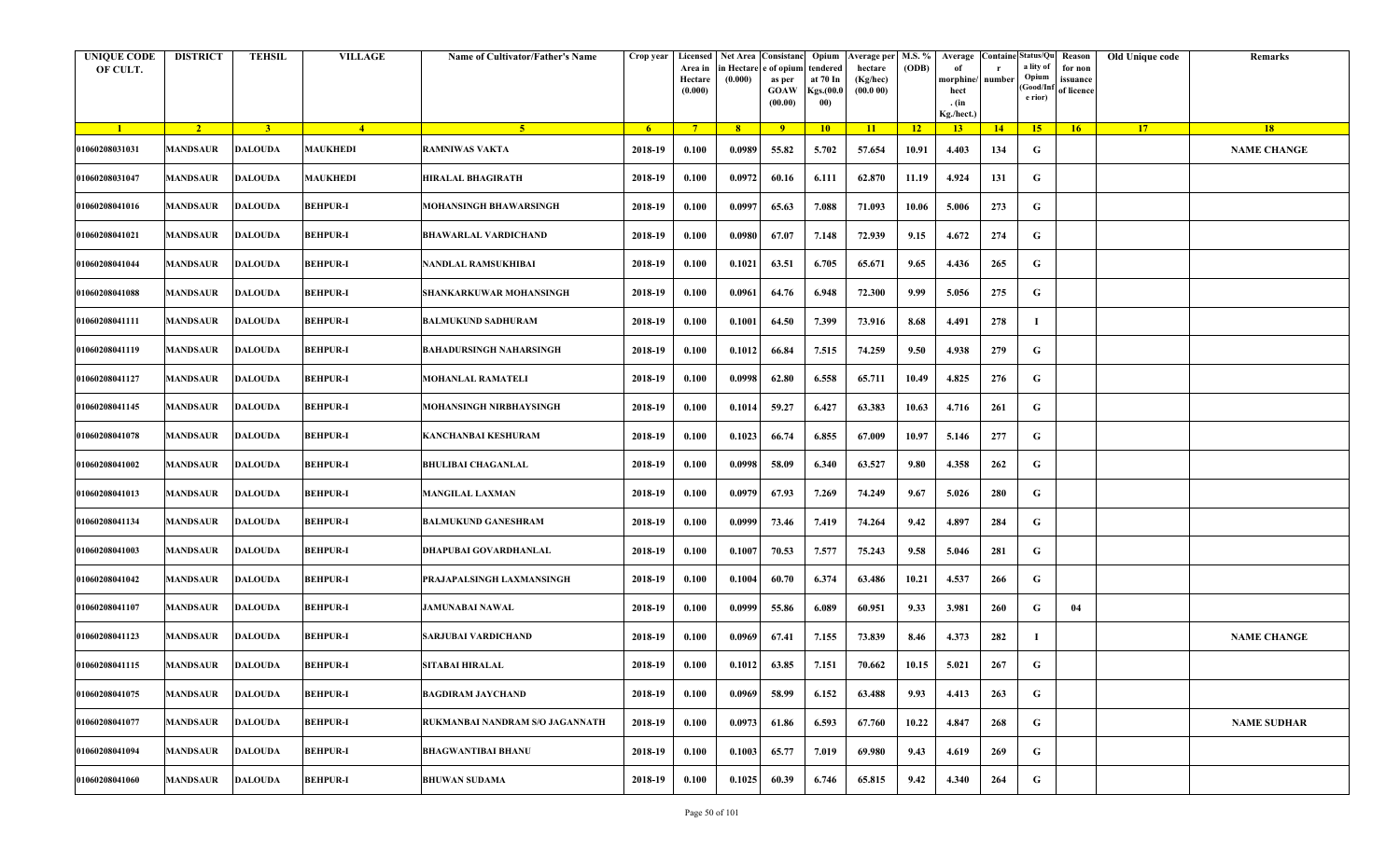| <b>UNIQUE CODE</b><br>OF CULT. | <b>DISTRICT</b> | <b>TEHSIL</b>  | <b>VILLAGE</b>   | Name of Cultivator/Father's Name | Crop year      | Area in<br>Hectare<br>(0.000) | in Hectare<br>(0.000) | Licensed Net Area Consistanc Opium<br>e of opium<br>as per<br><b>GOAW</b><br>(00.00) | endered<br>at 70 In<br>Kgs.(00.0<br>00) | Average per M.S. %<br>hectare<br>(Kg/hec)<br>(00.000) | (ODB)           | Average<br>morphine/<br>hect<br>. (in<br>Kg./hect.) | number | <b>Containe Status/Qu</b><br>a lity of<br>Opium<br>Good/Inf<br>e rior) | Reason<br>for non<br>issuance<br>of licence | Old Unique code | Remarks            |
|--------------------------------|-----------------|----------------|------------------|----------------------------------|----------------|-------------------------------|-----------------------|--------------------------------------------------------------------------------------|-----------------------------------------|-------------------------------------------------------|-----------------|-----------------------------------------------------|--------|------------------------------------------------------------------------|---------------------------------------------|-----------------|--------------------|
| $\blacksquare$                 | $\sqrt{2}$      | 3 <sup>l</sup> | $\sqrt{4}$       | -5.                              | 6 <sup>6</sup> | $7^{\circ}$                   | 8 <sup>1</sup>        | $\overline{9}$                                                                       | 10                                      | $\vert$ 11                                            | $\overline{12}$ | 13                                                  | 14     | 15                                                                     | 16                                          | 17              | 18                 |
| 01060208041040                 | <b>MANDSAUR</b> | <b>DALOUDA</b> | <b>BEHPUR-I</b>  | BHAWARLAL RAMCHANDR              | 2018-19        | 0.100                         | 0.0993                | 62.76                                                                                | 6.742                                   | 67.895                                                | 10.18           | 4.838                                               | 270    | G                                                                      |                                             |                 |                    |
| 01060208041079                 | <b>MANDSAUR</b> | DALOUDA        | <b>BEHPUR-I</b>  | <b>DHAPUKUWAR RANJEETSINGH</b>   | 2018-19        | 0.100                         | 0.0944                | 61.18                                                                                | 6.616                                   | 70.085                                                | 9.81            | 4.813                                               | 271    | G                                                                      |                                             |                 |                    |
| 01060208041069                 | <b>MANDSAUR</b> | <b>DALOUDA</b> | <b>BEHPUR-I</b>  | KESHARBAI SHANKARLAL             | 2018-19        | 0.100                         | 0.0955                | 61.43                                                                                | 5.976                                   | 62.576                                                | 9.86            | 4.319                                               | 272    | G                                                                      |                                             |                 |                    |
| 01060208041103                 | <b>MANDSAUR</b> | <b>DALOUDA</b> | <b>BEHPUR-I</b>  | <b>MANGILAL PUNA</b>             | 2018-19        | 0.100                         | 0.0995                | 73.24                                                                                | 7.491                                   | 75.286                                                | 9.61            | 5.065                                               | 283    | G                                                                      |                                             |                 |                    |
| 01060208041010                 | <b>MANDSAUR</b> | <b>DALOUDA</b> | <b>BEHPUR-II</b> | <b>JAGGANATH KALU</b>            | 2018-19        | 0.100                         | 0.1006                | 71.62                                                                                | 7.909                                   | 78.618                                                | 11.17           | 6.147                                               | 308    | G                                                                      |                                             |                 |                    |
| 01060208041058                 | <b>MANDSAUR</b> | DALOUDA        | <b>BEHPUR-II</b> | MANGILAL BAGDIRAM MATA HAMERIBAI | 2018-19        | 0.100                         | 0.0967                | 67.66                                                                                | 7.462                                   | 77.166                                                | 10.20           | 5.510                                               | 307    | G                                                                      |                                             |                 | <b>NAME SUDHAR</b> |
| 01060208041085                 | <b>MANDSAUR</b> | <b>DALOUDA</b> | <b>BEHPUR-II</b> | <b>GOVINDRAM BHAGWAN</b>         | 2018-19        | 0.100                         | 0.0990                | 64.18                                                                                | 7.069                                   | 71.404                                                | 9.72            | 4.858                                               | 296    | G                                                                      |                                             |                 |                    |
| 01060208041108                 | <b>MANDSAUR</b> | <b>DALOUDA</b> | <b>BEHPUR-II</b> | <b>TULSIBAI RAMLAL</b>           | 2018-19        | 0.100                         | 0.0994                | 65.30                                                                                | 6.950                                   | 69.920                                                | 11.16           | 5.462                                               | 302    | G                                                                      |                                             |                 |                    |
| 01060208041129                 | <b>MANDSAUR</b> | <b>DALOUDA</b> | <b>BEHPUR-II</b> | <b>GENDKUNWAR SHAMBHUSINGH</b>   | 2018-19        | 0.100                         | 0.0983                | 59.78                                                                                | 6.192                                   | 62.991                                                | 10.42           | 4.594                                               | 289    | G                                                                      |                                             |                 |                    |
| 01060208041113                 | MANDSAUR        | <b>DALOUDA</b> | <b>BEHPUR-II</b> | BHURAKUNWAR PRAHALADSINGH        | 2018-19        | 0.100                         | 0.0980                | 59.55                                                                                | 6.431                                   | 65.622                                                | 9.24            | 4.245                                               | 290    | G                                                                      |                                             |                 |                    |
| 01060208041011                 | <b>MANDSAUR</b> | DALOUDA        | <b>BEHPUR-II</b> | <b>SHANKERLAL RATANLAL</b>       | 2018-19        | 0.100                         | 0.1022                | 57.09                                                                                | 6.337                                   | 62.006                                                | 9.56            | 4.149                                               | 286    | G                                                                      |                                             |                 |                    |
| 01060208041120                 | <b>MANDSAUR</b> | <b>DALOUDA</b> | <b>BEHPUR-II</b> | GODAVRIBAI KASTURIBAI            | 2018-19        | 0.100                         | 0.0995                | 52.99                                                                                | 5.564                                   | 55.920                                                | 9.93            | 3.887                                               | 287    | G                                                                      | 04                                          |                 |                    |
| 01060208041053                 | <b>MANDSAUR</b> | <b>DALOUDA</b> | <b>BEHPUR-II</b> | <b>KISHANLAL HIRALAL</b>         | 2018-19        | 0.100                         | 0.0980                | 61.76                                                                                | 6.899                                   | 70.398                                                | 10.72           | 5.283                                               | 303    | G                                                                      |                                             |                 |                    |
| 01060208041059                 | <b>MANDSAUR</b> | <b>DALOUDA</b> | <b>BEHPUR-II</b> | <b>MUNNALAL PUNAMCHANDRA</b>     | 2018-19        | 0.100                         | 0.0995                | 59.83                                                                                | 6.581                                   | 66.141                                                | 10.43           | 4.829                                               | 298    | G                                                                      |                                             |                 | <b>NAME CHANGE</b> |
| 01060208041076                 | <b>MANDSAUR</b> | DALOUDA        | <b>BEHPUR-II</b> | <b>KASTURIBAI PANNA</b>          | 2018-19        | 0.100                         | 0.0980                | 66.34                                                                                | 6.833                                   | 69.724                                                | 10.75           | 5.247                                               | 304    | G                                                                      |                                             |                 | <b>NAME CHANGE</b> |
| 01060208041106                 | <b>MANDSAUR</b> | <b>DALOUDA</b> | <b>BEHPUR-II</b> | <b>BADAMBAI AMRITRAM</b>         | 2018-19        | 0.100                         | 0.0950                | 56.03                                                                                | 5.507                                   | 57.968                                                | 10.35           | 4.200                                               | 288    | G                                                                      |                                             |                 | <b>NAME CHANGE</b> |
| 01060208041032                 | <b>MANDSAUR</b> | <b>DALOUDA</b> | <b>BEHPUR-II</b> | RATANBAI PANNALAL                | 2018-19        | 0.100                         | 0.1041                | 49.73                                                                                | 5.243                                   | 50.365                                                | 10.64           | 3.751                                               | 285    | G                                                                      | 04                                          |                 |                    |
| 01060208041057                 | <b>MANDSAUR</b> | <b>DALOUDA</b> | <b>BEHPUR-II</b> | <b>NANDLAL HARIRAM</b>           | 2018-19        | 0.100                         | 0.0995                | 59.74                                                                                | 6.290                                   | 63.216                                                | 9.61            | 4.252                                               | 291    | G                                                                      |                                             |                 | <b>NAME CHANGE</b> |
| 01060208041097                 | <b>MANDSAUR</b> | <b>DALOUDA</b> | <b>BEHPUR-II</b> | <b>MANGILAL BHERULAL</b>         | 2018-19        | 0.100                         | 0.1019                | 63.51                                                                                | 6.596                                   | 64.730                                                | 9.94            | 4.504                                               | 297    | G                                                                      |                                             |                 | <b>NAME CHANGE</b> |
| 01060208041033                 | <b>MANDSAUR</b> | <b>DALOUDA</b> | <b>BEHPUR-II</b> | <b>FATEHSINGH JUJHARSINGH</b>    | 2018-19        | 0.100                         | 0.1027                | 66.97                                                                                | 7.778                                   | 75.735                                                | 11.03           | 5.848                                               | 309    | G                                                                      |                                             |                 |                    |
| 01060208041126                 | <b>MANDSAUR</b> | <b>DALOUDA</b> | <b>BEHPUR-II</b> | <b>BALWANTSINGH UDAYSINGH</b>    | 2018-19        | 0.100                         | 0.1014                | 63.84                                                                                | 6.813                                   | 67.189                                                | 10.81           | 5.084                                               | 305    | G                                                                      |                                             |                 |                    |
| 01060208041005                 | <b>MANDSAUR</b> | <b>DALOUDA</b> | <b>BEHPUR-II</b> | SHRANGARBAI HIMMATRAM            | 2018-19        | 0.100                         | 0.0966                | 62.98                                                                                | 6.460                                   | 66.874                                                | 9.62            | 4.503                                               | 299    | G                                                                      |                                             |                 |                    |
| 01060208041004                 | <b>MANDSAUR</b> | <b>DALOUDA</b> | <b>BEHPUR-II</b> | <b>DHURIBAI RAMNARAYAN</b>       | 2018-19        | 0.100                         | 0.0522                | 58.60                                                                                | 3.156                                   | 60.460                                                | 10.05           | 4.253                                               | 292    | G                                                                      |                                             |                 | <b>NAME CHANGE</b> |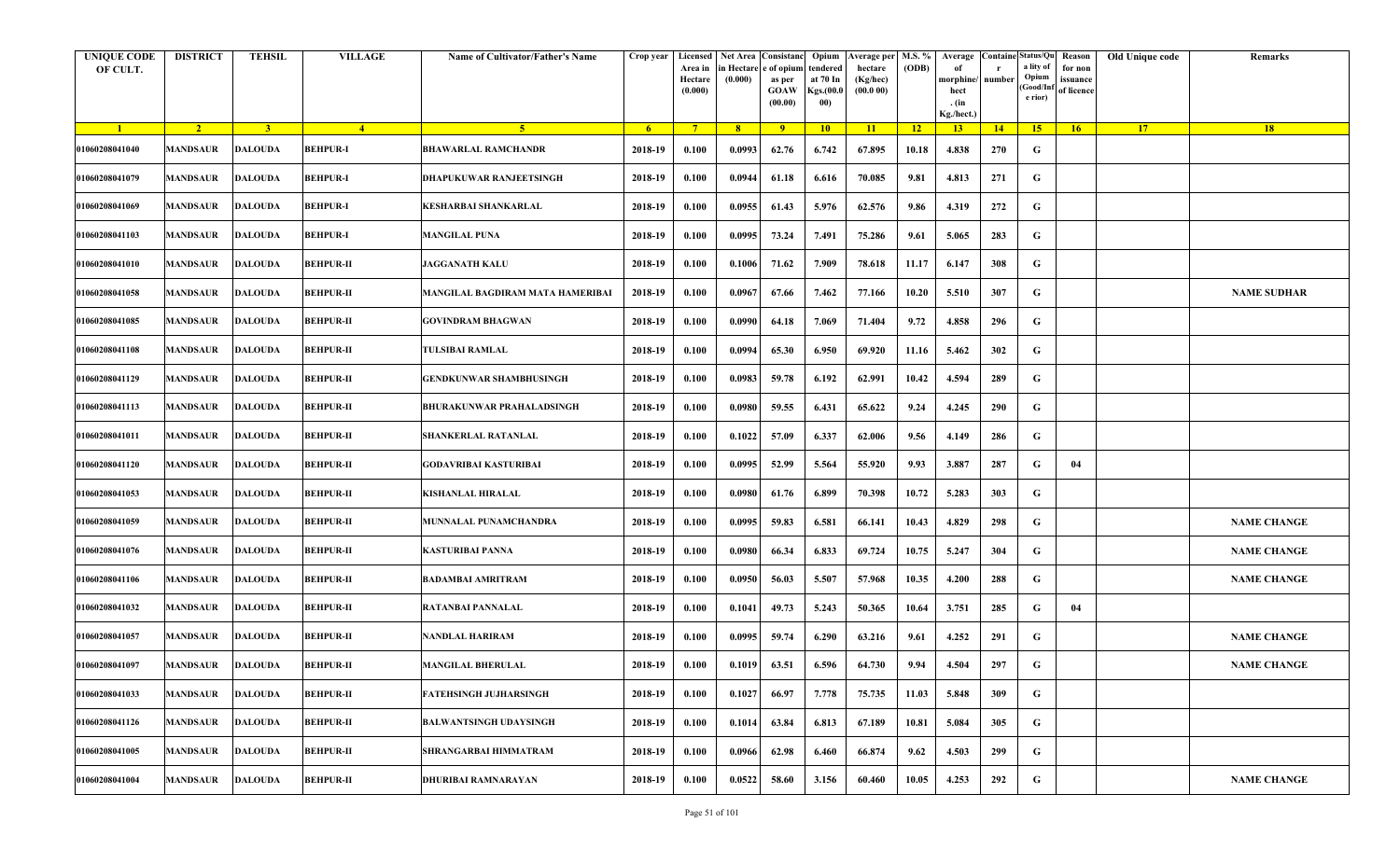| <b>UNIQUE CODE</b><br>OF CULT. | <b>DISTRICT</b> | <b>TEHSIL</b>  | <b>VILLAGE</b>   | Name of Cultivator/Father's Name | Crop year      | Area in<br>Hectare<br>(0.000) | in Hectare<br>(0.000) | Licensed Net Area Consistanc Opium<br>e of opium<br>as per<br><b>GOAW</b><br>(00.00) | endered<br>at 70 In<br>Kgs.(00.0<br>00) | Average per M.S. %<br>hectare<br>(Kg/hec)<br>(00.000) | (ODB)           | Average<br>morphine/<br>hect<br>. (in<br>Kg./hect.) | <b>Containe Status/Qu</b><br>number | a lity of<br>Opium<br>Good/Inf<br>e rior) | Reason<br>for non<br>issuance<br>of licence | Old Unique code | Remarks            |
|--------------------------------|-----------------|----------------|------------------|----------------------------------|----------------|-------------------------------|-----------------------|--------------------------------------------------------------------------------------|-----------------------------------------|-------------------------------------------------------|-----------------|-----------------------------------------------------|-------------------------------------|-------------------------------------------|---------------------------------------------|-----------------|--------------------|
| $\blacksquare$                 | $\sqrt{2}$      | 3 <sup>l</sup> | $\sqrt{4}$       | -5.                              | 6 <sup>6</sup> | $7^{\circ}$                   | 8 <sup>1</sup>        | $\overline{9}$                                                                       | 10                                      | $\vert$ 11                                            | $\overline{12}$ | 13                                                  | 14                                  | 15                                        | 16                                          | 17              | 18                 |
| 01060208041050                 | <b>MANDSAUR</b> | <b>DALOUDA</b> | <b>BEHPUR-II</b> | <b>MOHANBAI GANESHRAM</b>        | 2018-19        | 0.100                         | 0.0988                | 67.47                                                                                | 6.911                                   | 69.949                                                | 11.10           | 5.435                                               | 306                                 | G                                         |                                             |                 |                    |
| 01060208041067                 | <b>MANDSAUR</b> | DALOUDA        | <b>BEHPUR-II</b> | KANKUBAI RAMCHANDRA HAMERIBAI    | 2018-19        | 0.100                         | 0.0941                | 60.36                                                                                | 6.286                                   | 66.801                                                | 9.56            | 4.470                                               | 293                                 | G                                         |                                             |                 | <b>NAME SUDHAR</b> |
| 01060208041138                 | <b>MANDSAUR</b> | <b>DALOUDA</b> | <b>BEHPUR-II</b> | KASHIRAM KISHANLAL               | 2018-19        | 0.100                         | 0.0979                | 63.48                                                                                | 6.593                                   | 67.344                                                | 10.11           | 4.766                                               | 300                                 | G                                         |                                             |                 |                    |
| 01060208041095                 | <b>MANDSAUR</b> | <b>DALOUDA</b> | <b>BEHPUR-II</b> | <b>JAGHNTAH NANDA</b>            | 2018-19        | 0.100                         | 0.0986                | 59.54                                                                                | 6.311                                   | 64.006                                                | 10.09           | 4.521                                               | 294                                 | G                                         |                                             |                 |                    |
| 01060208041118                 | <b>MANDSAUR</b> | <b>DALOUDA</b> | <b>BEHPUR-II</b> | NANDRAM GANGARAM                 | 2018-19        | 0.100                         | 0.0813                | 61.02                                                                                | 5.065                                   | 62.300                                                | 11.68           | 5.093                                               | 301                                 | G                                         |                                             |                 |                    |
| 01060208041187                 | <b>MANDSAUR</b> | <b>DALOUDA</b> | <b>BEHPUR-II</b> | SHANTIBAI GHANSHYAM JANIBAI      | 2018-19        | 0.100                         | 0.0988                | 56.39                                                                                | 6.292                                   | 63.684                                                | 9.43            | 4.203                                               | 295                                 | G                                         |                                             | 01060208038187  | <b>NAME CHANGE</b> |
| 01060208041090                 | <b>MANDSAUR</b> | <b>DALOUDA</b> | <b>BEHPUR-II</b> | <b>RAMLAL MEGHA</b>              | 2018-19        | 0.100                         |                       |                                                                                      |                                         |                                                       |                 |                                                     |                                     | $\mathbf{F}$                              |                                             |                 |                    |
| 01060208032009                 | <b>MANDSAUR</b> | <b>DALOUDA</b> | <b>BANI-I</b>    | <b>RAMRATAN DEVRAM</b>           | 2018-19        | 0.100                         | 0.1005                | 65.47                                                                                | 6.837                                   | 68.030                                                | 9.91            | 4.719                                               | 446                                 | G                                         |                                             |                 |                    |
| 01060208032011                 | <b>MANDSAUR</b> | <b>DALOUDA</b> | <b>BANI-I</b>    | ANANDIBAI MANGILAL               | 2018-19        | 0.100                         | 0.1008                | 63.20                                                                                | 6.410                                   | 63.591                                                | 10.71           | 4.768                                               | 447                                 | G                                         |                                             |                 |                    |
| 01060208032041                 | MANDSAUR        | <b>DALOUDA</b> | <b>BANI-I</b>    | LAXMINARAYAN CHENRAM             | 2018-19        | 0.100                         | 0.1002                | 64.94                                                                                | 6.550                                   | 65.369                                                | 10.98           | 5.024                                               | 456                                 | G                                         |                                             |                 |                    |
| 01060208032108                 | <b>MANDSAUR</b> | DALOUDA        | <b>BANI-I</b>    | <b>NANALAL BHAGWAN</b>           | 2018-19        | 0.100                         | 0.0972                | 64.72                                                                                | 6.278                                   | 64.588                                                | 9.92            | 4.485                                               | 448                                 | G                                         |                                             |                 |                    |
| 01060208032048                 | <b>MANDSAUR</b> | <b>DALOUDA</b> | <b>BANI-I</b>    | RAMPRATAP MAGNIRAM ALIS BALA     | 2018-19        | 0.100                         | 0.1007                | 64.52                                                                                | 6.563                                   | 65.174                                                | 10.23           | 4.667                                               | 457                                 | G                                         |                                             |                 | <b>NAME SUDHAR</b> |
| 01060208032067                 | <b>MANDSAUR</b> | <b>DALOUDA</b> | <b>BANI-I</b>    | <b>MOTYABAI VIRAM</b>            | 2018-19        | 0.100                         | 0.1017                | 70.34                                                                                | 7.225                                   | 71.042                                                | 10.31           | 5.127                                               | 463                                 | G                                         |                                             |                 |                    |
| 01060208032072                 | <b>MANDSAUR</b> | <b>DALOUDA</b> | <b>BANI-I</b>    | RODIBAI MAKANIRAM                | 2018-19        | 0.100                         | 0.1001                | 68.46                                                                                | 6.690                                   | 66.833                                                | 10.27           | 4.804                                               | 464                                 | G                                         |                                             |                 |                    |
| 01060208032023                 | <b>MANDSAUR</b> | DALOUDA        | <b>BANI-I</b>    | RUKMANIBAI NANURAM               | 2018-19        | 0.100                         | 0.1000                | 68.37                                                                                | 6.730                                   | 67.300                                                | 10.71           | 5.045                                               | 458                                 | G                                         |                                             |                 |                    |
| 01060208032032                 | <b>MANDSAUR</b> | <b>DALOUDA</b> | <b>BANI-I</b>    | <b>KAMLABAI VAJERAM</b>          | 2018-19        | 0.100                         | 0.0976                | 65.02                                                                                | 7.031                                   | 72.039                                                | 10.57           | 5.331                                               | 459                                 | G                                         |                                             |                 |                    |
| 01060208032015                 | <b>MANDSAUR</b> | <b>DALOUDA</b> | <b>BANI-I</b>    | <b>BAGDIBAI KACHRU</b>           | 2018-19        | 0.100                         | 0.1005                | 64.93                                                                                | 6.530                                   | 64.975                                                | 9.83            | 4.471                                               | 449                                 | G                                         |                                             |                 | <b>NAME CHANGE</b> |
| 01060208032081                 | <b>MANDSAUR</b> | <b>DALOUDA</b> | <b>BANI-I</b>    | <b>RAMLAL VAJERAM</b>            | 2018-19        | 0.100                         | 0.1007                | 63.41                                                                                | 6.486                                   | 64.409                                                | 9.13            | 4.116                                               | 442                                 | G                                         |                                             |                 |                    |
| 01060208032119                 | <b>MANDSAUR</b> | <b>DALOUDA</b> | <b>BANI-I</b>    | <b>KACHRULAL TULSIRAM</b>        | 2018-19        | 0.100                         | 0.1014                | 69.57                                                                                | 6.897                                   | 68.018                                                | 11.41           | 5.433                                               | 460                                 | G                                         |                                             |                 | <b>NAME SUDHAR</b> |
| 01060208032130                 | <b>MANDSAUR</b> | <b>DALOUDA</b> | <b>BANI-I</b>    | <b>NILESH SAMRATHMAL</b>         | 2018-19        | 0.100                         | 0.0996                | 68.16                                                                                | 6.913                                   | 69.408                                                | 10.11           | 4.912                                               | 461                                 | G                                         |                                             |                 |                    |
| 01060208032064                 | <b>MANDSAUR</b> | <b>DALOUDA</b> | <b>BANI-I</b>    | <b>GOPAL VARDA</b>               | 2018-19        | 0.100                         | 0.1003                | 64.70                                                                                | 6.738                                   | 67.178                                                | 10.08           | 4.740                                               | 443                                 | G                                         |                                             |                 |                    |
| 01060208032135                 | <b>MANDSAUR</b> | <b>DALOUDA</b> | <b>BANI-I</b>    | <b>RAMCHANDRA FULA</b>           | 2018-19        | 0.100                         | 0.0973                | 68.31                                                                                | 6.987                                   | 71.809                                                | 9.47            | 4.760                                               | 450                                 | $\mathbf G$                               |                                             |                 |                    |
| 01060208032003                 | <b>MANDSAUR</b> | <b>DALOUDA</b> | <b>BANI-I</b>    | <b>BALARAM MAGNIRAM</b>          | 2018-19        | 0.100                         | 0.1029                | 67.28                                                                                | 6.901                                   | 67.065                                                | 10.12           | 4.751                                               | 451                                 | $\mathbf G$                               |                                             |                 |                    |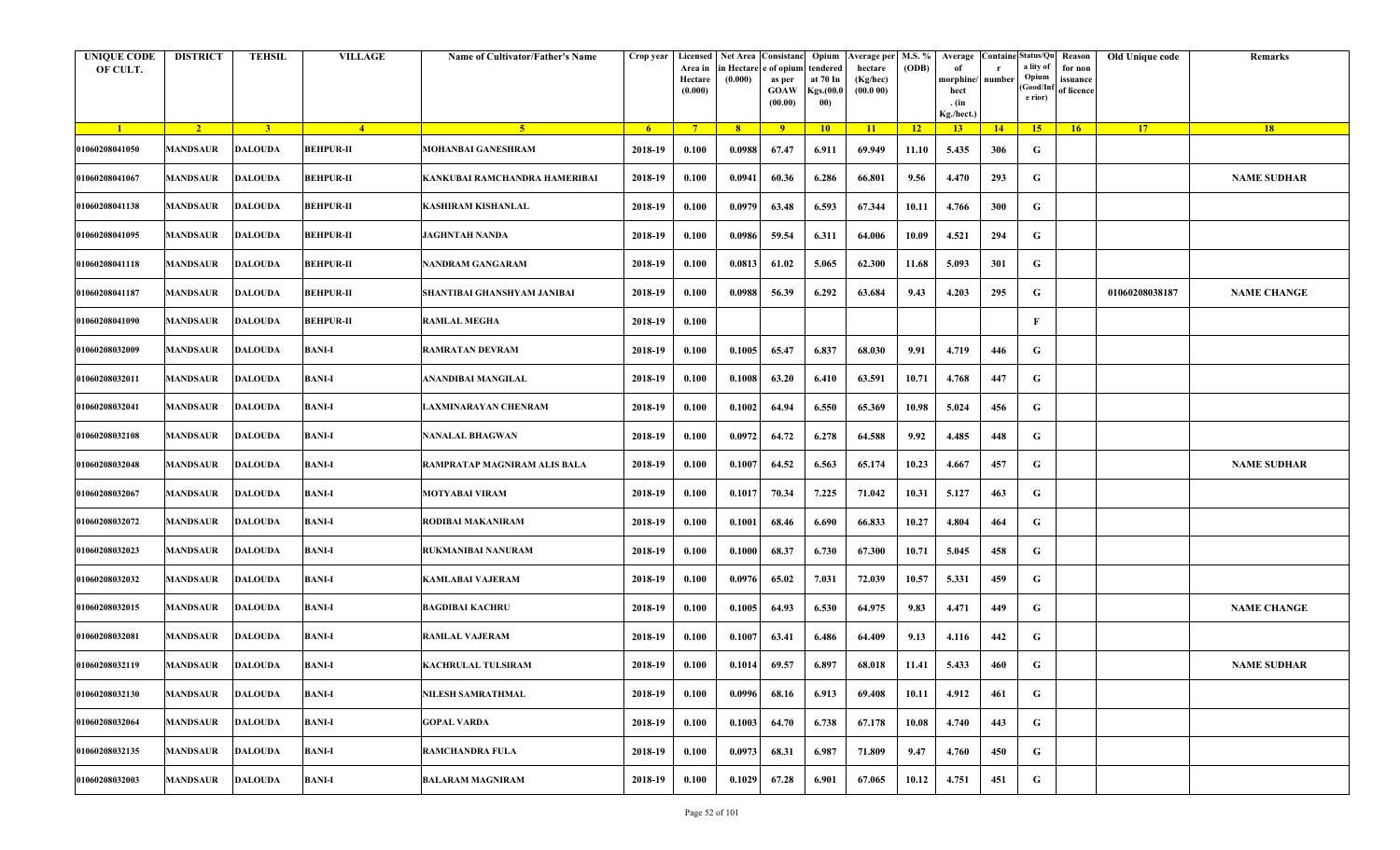| <b>UNIQUE CODE</b><br>OF CULT. | <b>DISTRICT</b> | <b>TEHSIL</b>  | <b>VILLAGE</b> | Name of Cultivator/Father's Name | Crop year | Area in<br>Hectare<br>(0.000) | Licensed Net Area Consistanc<br>ı Hectar<br>(0.000) | e of opium<br>as per<br><b>GOAW</b><br>(00.00) | Opium<br>tendered<br>at 70 In<br>Kgs.(00.0<br>00) | <b>Average per</b><br>hectare<br>(Kg/hec)<br>(00.000) | M.S. %<br>(ODB) | Average<br>morphine/<br>hect<br>. (in<br>Kg./hect.) | <b>Containe Status/Qu</b><br>number | a lity of<br>Opium<br>(Good/In<br>e rior) | Reason<br>for non<br>issuance<br>of licence | Old Unique code | Remarks            |
|--------------------------------|-----------------|----------------|----------------|----------------------------------|-----------|-------------------------------|-----------------------------------------------------|------------------------------------------------|---------------------------------------------------|-------------------------------------------------------|-----------------|-----------------------------------------------------|-------------------------------------|-------------------------------------------|---------------------------------------------|-----------------|--------------------|
| $\blacksquare$ 1               | $\sqrt{2}$      | 3 <sup>7</sup> | $\sqrt{4}$     | -5.                              | $-6$      | $-7$                          | 8 <sup>1</sup>                                      | $-9$                                           | 10                                                | $\vert$ 11                                            | $-12$           | 13                                                  | 14                                  | 15                                        | 16                                          | 17              | 18                 |
| 01060208032039                 | <b>MANDSAUR</b> | <b>DALOUDA</b> | BANI-I         | VANIRAM DOLATRAM                 | 2018-19   | 0.100                         | 0.1029                                              | 63.72                                          | 6.554                                             | 63.693                                                | 9.79            | 4.365                                               | 452                                 | G                                         |                                             |                 |                    |
| 01060208032007                 | MANDSAUR        | <b>DALOUDA</b> | <b>BANI-I</b>  | NIRMAL BHERULAL                  | 2018-19   | 0.100                         | 0.1005                                              | 69.32                                          | 6.922                                             | 68.876                                                | 10.78           | 5.197                                               | 465                                 | G                                         |                                             |                 |                    |
| 01060208032084                 | <b>MANDSAUR</b> | <b>DALOUDA</b> | <b>BANI-I</b>  | CHAMPALAL BAGDIRAM               | 2018-19   | 0.100                         | 0.0972                                              | 62.50                                          | 6.411                                             | 65.957                                                | 10.00           | 4.617                                               | 444                                 | G                                         |                                             |                 |                    |
| 01060208032123                 | <b>MANDSAUR</b> | <b>DALOUDA</b> | <b>BANI-I</b>  | PRABHULAL KACHRU                 | 2018-19   | 0.100                         | 0.0982                                              | 67.79                                          | 6.789                                             | 69.134                                                | 10.36           | 5.013                                               | 453                                 | G                                         |                                             |                 |                    |
| 01060208032096                 | <b>MANDSAUR</b> | <b>DALOUDA</b> | <b>BANI-I</b>  | <b>KALU KISHAN</b>               | 2018-19   | 0.100                         |                                                     |                                                |                                                   |                                                       |                 |                                                     |                                     | $\mathbf{F}$                              |                                             |                 |                    |
| 01060208032091                 | MANDSAUR        | <b>DALOUDA</b> | BANI-I         | KAMLASHANKAR GANESHRAM           | 2018-19   | 0.100                         | 0.1008                                              | 62.84                                          | 6.589                                             | 65.367                                                | 10.18           | 4.658                                               | 445                                 | G                                         |                                             |                 |                    |
| 01060208032022                 | MANDSAUR        | <b>DALOUDA</b> | <b>BANI-I</b>  | <b>SITABAI DEVRAM</b>            | 2018-19   | 0.100                         |                                                     |                                                |                                                   |                                                       |                 |                                                     |                                     | $\mathbf{F}$                              |                                             |                 |                    |
| 01060208032126                 | MANDSAUR        | <b>DALOUDA</b> | <b>BANI-I</b>  | <b>MANGILAL BHAGWAN</b>          | 2018-19   | 0.100                         | 0.1013                                              | 64.98                                          | 6.470                                             | 63.870                                                | 9.63            | 4.306                                               | 454                                 | G                                         |                                             |                 |                    |
| 01060208032031                 | <b>MANDSAUR</b> | <b>DALOUDA</b> | <b>BANI-I</b>  | <b>GANGARAM HAKKA ALIS SUKHA</b> | 2018-19   | 0.100                         | 0.1015                                              | 68.55                                          | 6.963                                             | 68.601                                                | 10.58           | 5.080                                               | 462                                 | G                                         |                                             |                 | <b>NAME SUDHAR</b> |
| 01060208032083                 | MANDSAUR        | <b>DALOUDA</b> | <b>BANI-I</b>  | <b>MOHANLAL BHAGIRATH</b>        | 2018-19   | 0.100                         | 0.1004                                              | 66.92                                          | 6.740                                             | 67.131                                                | 9.76            | 4.586                                               | 455                                 | G                                         |                                             |                 |                    |
| 01060208032057                 | MANDSAUR        | <b>DALOUDA</b> | <b>BANI-II</b> | HIRALAL RAGHUNATH                | 2018-19   | 0.100                         | 0.1013                                              | 65.60                                          | 6.719                                             | 66.328                                                | 9.53            | 4.425                                               | 415                                 | G                                         |                                             |                 |                    |
| 01060208032053                 | <b>MANDSAUR</b> | <b>DALOUDA</b> | <b>BANI-II</b> | SITABAI NARSINGH                 | 2018-19   | 0.100                         | 0.0993                                              | 61.20                                          | 6.260                                             | 63.041                                                | 9.62            | 4.245                                               | 416                                 | G                                         |                                             |                 |                    |
| 01060208032080                 | <b>MANDSAUR</b> | <b>DALOUDA</b> | <b>BANI-II</b> | <b>KESHURAM PUNA</b>             | 2018-19   | 0.100                         |                                                     |                                                |                                                   |                                                       |                 |                                                     |                                     | F                                         |                                             |                 |                    |
| 01060208032085                 | MANDSAUR        | <b>DALOUDA</b> | <b>BANI-II</b> | DHAPUBAI RAMKISHAN               | 2018-19   | 0.100                         | 0.1008                                              | 63.59                                          | 6.759                                             | 67.054                                                | 9.45            | 4.435                                               | 413                                 | G                                         |                                             |                 |                    |
| 01060208032118                 | MANDSAUR        | <b>DALOUDA</b> | <b>BANI-II</b> | RADHESHYAM PANNALAL              | 2018-19   | 0.100                         | 0.0974                                              | 65.43                                          | 6.954                                             | 71.396                                                | 10.41           | 5.203                                               | 428                                 | G                                         |                                             |                 |                    |
| 01060208032117                 | <b>MANDSAUR</b> | <b>DALOUDA</b> | <b>BANI-II</b> | RAMCHANDRA SHRIRAM MATA DHAPUBAI | 2018-19   | 0.100                         | 0.1028                                              | 61.67                                          | 6.061                                             | 58.959                                                | 9.68            | 3.995                                               | 411                                 | G                                         | 04                                          |                 | <b>NAME SUDHAR</b> |
| 01060208032111                 | MANDSAUR        | <b>DALOUDA</b> | <b>BANI-II</b> | <b>BHAWARLAL HIRALAL</b>         | 2018-19   | 0.100                         | 0.1039                                              | 64.68                                          | 6.644                                             | 63.946                                                | 11.21           | 5.018                                               | 420                                 | G                                         |                                             |                 | <b>NAME CHANGE</b> |
| 01060208032095                 | MANDSAUR        | <b>DALOUDA</b> | <b>BANI-II</b> | RUKMANBAI PYARCHAND              | 2018-19   | 0.100                         | 0.1005                                              | 64.80                                          | 6.341                                             | 63.095                                                | 10.22           | 4.514                                               | 421                                 | G                                         |                                             |                 | <b>NAME CHANGE</b> |
| 01060208032101                 | MANDSAUR        | <b>DALOUDA</b> | <b>BANI-II</b> | <b>SAGARMAL CHAMPALAL</b>        | 2018-19   | 0.100                         | 0.1012                                              | 62.19                                          | 6.645                                             | 65.662                                                | 9.78            | 4.496                                               | 417                                 | G                                         |                                             |                 |                    |
| 01060208032109                 | <b>MANDSAUR</b> | <b>DALOUDA</b> | <b>BANI-II</b> | <b>DEVBAI RAMRTAN</b>            | 2018-19   | 0.100                         | 0.1021                                              | 63.29                                          | 6.754                                             | 66.151                                                | 9.65            | 4.468                                               | 418                                 | G                                         | 08                                          |                 |                    |
| 01060208032087                 | <b>MANDSAUR</b> | <b>DALOUDA</b> | <b>BANI-II</b> | <b>MANGILAL MOTILAL</b>          | 2018-19   | 0.100                         | 0.1001                                              | 63.33                                          | 6.387                                             | 63.806                                                | 10.28           | 4.592                                               | 422                                 | G                                         |                                             |                 |                    |
| 01060208032046                 | MANDSAUR        | <b>DALOUDA</b> | <b>BANI-II</b> | KANCHANBAI MOHANLAL              | 2018-19   | 0.100                         | 0.0990                                              | 64.65                                          | 6.557                                             | 66.232                                                | 10.12           | 4.692                                               | 423                                 | G                                         |                                             |                 |                    |
| 01060208032063                 | <b>MANDSAUR</b> | <b>DALOUDA</b> | <b>BANI-II</b> | MOHANLAL RADHESHYAM              | 2018-19   | 0.100                         | 0.0983                                              | 62.31                                          | 6.124                                             | 62.299                                                | 10.06           | 4.387                                               | 424                                 | G                                         |                                             |                 |                    |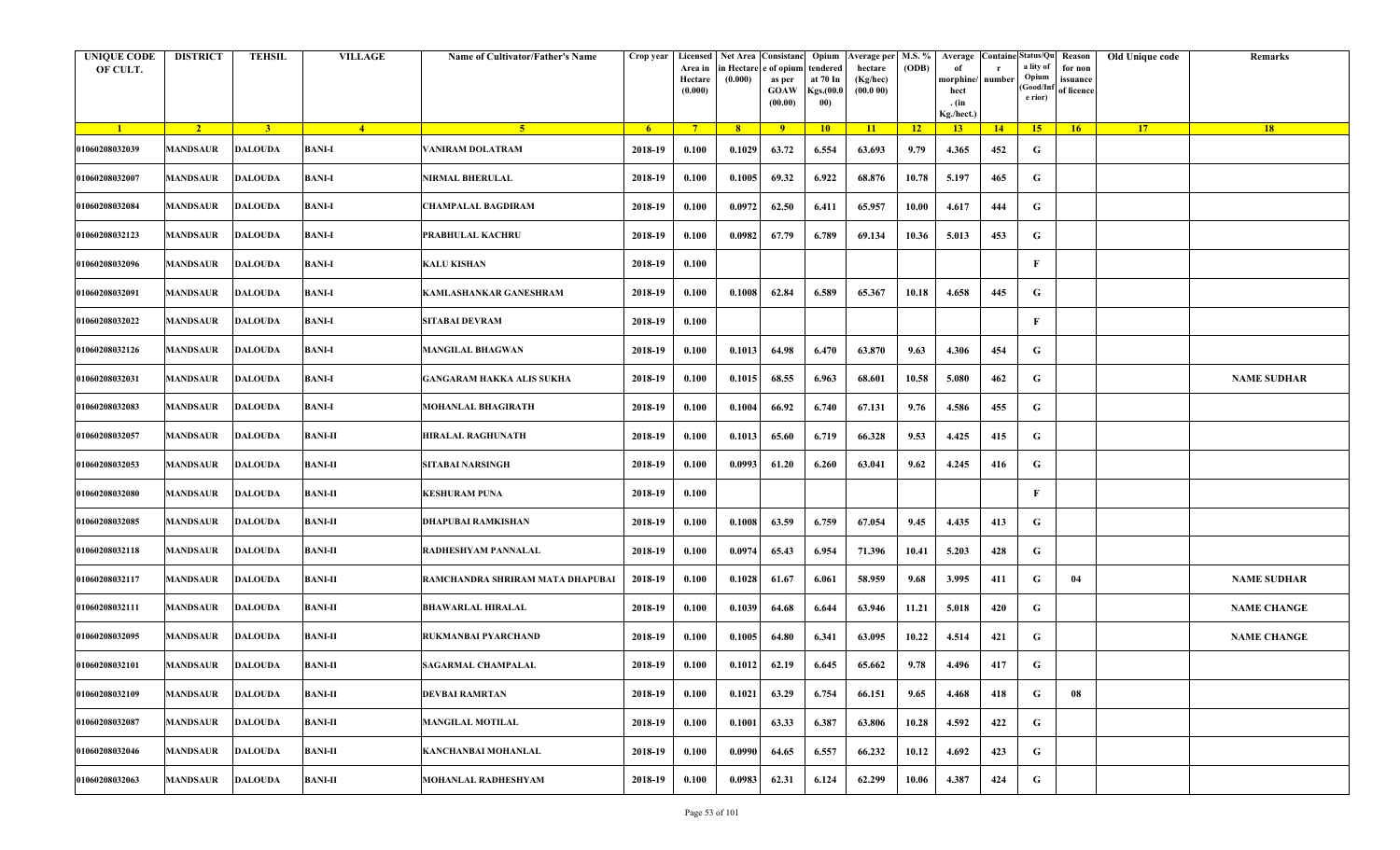| <b>UNIQUE CODE</b><br>OF CULT. | <b>DISTRICT</b> | <b>TEHSIL</b>  | <b>VILLAGE</b>  | Name of Cultivator/Father's Name                  | Crop year      | Area in<br>Hectare<br>(0.000) | in Hectare<br>(0.000) | Licensed Net Area Consistanc Opium<br>e of opium<br>as per<br><b>GOAW</b><br>(00.00) | tendered<br>at 70 In<br>Kgs.(00.0<br>00) | Average per   M.S. %<br>hectare<br>(Kg/hec)<br>(00.0 00) | (ODB)           | Average Containe Status/Qu<br>morphine/<br>hect<br>. $(in$<br>Kg./hect.) | number | a lity of<br>Opium<br>Good/Inf<br>e rior) | Reason<br>for non<br>issuance<br>of licence | Old Unique code | Remarks            |
|--------------------------------|-----------------|----------------|-----------------|---------------------------------------------------|----------------|-------------------------------|-----------------------|--------------------------------------------------------------------------------------|------------------------------------------|----------------------------------------------------------|-----------------|--------------------------------------------------------------------------|--------|-------------------------------------------|---------------------------------------------|-----------------|--------------------|
| $\blacksquare$                 | $\sqrt{2}$      | 3 <sup>l</sup> | $-4$            | -5.                                               | 6 <sup>6</sup> | $7^{\circ}$                   | 8 <sup>1</sup>        | 9                                                                                    | 10                                       | 11                                                       | $\overline{12}$ | 13                                                                       | 14     | 15                                        | 16                                          | 17              | 18                 |
| 01060208032066                 | <b>MANDSAUR</b> | <b>DALOUDA</b> | <b>BANI-II</b>  | PRYAGBAI NANDRAM                                  | 2018-19        | 0.100                         | 0.1002                | 67.64                                                                                | 7.711                                    | 76.956                                                   | 10.53           | 5.672                                                                    | 433    | G                                         |                                             |                 |                    |
| 01060208032099                 | <b>MANDSAUR</b> | DALOUDA        | <b>BANI-II</b>  | <b>BAGDIBAI MANGILAL</b>                          | 2018-19        | 0.100                         | 0.1003                | 66.61                                                                                | 6.747                                    | 67.268                                                   | 10.42           | 4.906                                                                    | 429    | G                                         |                                             |                 |                    |
| 01060208032010                 | <b>MANDSAUR</b> | <b>DALOUDA</b> | <b>BANI-II</b>  | VARDIBAI RATANLAL                                 | 2018-19        | 0.100                         | 0.0973                | 64.24                                                                                | 6.635                                    | 68.191                                                   | 10.91           | 5.208                                                                    | 425    | G                                         |                                             |                 |                    |
| 01060208032128                 | <b>MANDSAUR</b> | <b>DALOUDA</b> | <b>BANI-II</b>  | <b>MANGIBAI MENIBAI</b>                           | 2018-19        | 0.100                         | 0.0966                | 56.87                                                                                | 5.703                                    | 59.037                                                   | 9.20            | 3.802                                                                    | 412    | G                                         | 04                                          |                 |                    |
| 01060208032040                 | <b>MANDSAUR</b> | <b>DALOUDA</b> | <b>BANI-II</b>  | PYARIBAI GANARAM                                  | 2018-19        | 0.100                         | 0.0975                | 65.82                                                                                | 6.516                                    | 66.831                                                   | 9.94            | 4.650                                                                    | 430    | G                                         |                                             |                 |                    |
| 01060208032024                 | MANDSAUR        | <b>DALOUDA</b> | <b>BANI-II</b>  | MANGILAL ALIS MANGU BHERULAL ALIS<br><b>BHERA</b> | 2018-19        | 0.100                         | 0.0978                | 63.90                                                                                | 6.454                                    | 65.992                                                   | 10.27           | 4.744                                                                    | 426    | G                                         |                                             |                 | <b>NAME SUDHAR</b> |
| 01060208032075                 | <b>MANDSAUR</b> | <b>DALOUDA</b> | <b>BANI-II</b>  | <b>SHANTIBAI MANGUDAS</b>                         | 2018-19        | 0.100                         | 0.0989                | 62.13                                                                                | 6.320                                    | 63.903                                                   | 9.91            | 4.433                                                                    | 419    | G                                         |                                             |                 |                    |
| 01060208032112                 | <b>MANDSAUR</b> | <b>DALOUDA</b> | <b>BANI-II</b>  | NANDIBAI VISHRAM                                  | 2018-19        | 0.100                         | 0.0989                | 65.12                                                                                | 6.772                                    | 68.473                                                   | 10.15           | 4.865                                                                    | 427    | G                                         |                                             |                 |                    |
| 01060208032047                 | <b>MANDSAUR</b> | <b>DALOUDA</b> | <b>BANI-II</b>  | <b>BASANTILAL BHAGWAN</b>                         | 2018-19        | 0.100                         | 0.0994                | 59.85                                                                                | 5.925                                    | 59.608                                                   | 9.76            | 4.072                                                                    | 414    | G                                         |                                             |                 |                    |
| 01060208032071                 | MANDSAUR        | <b>DALOUDA</b> | <b>BANI-II</b>  | RAMPRATAP DEVRAM                                  | 2018-19        | 0.100                         | 0.0634                | 66.25                                                                                | 4.089                                    | 64.495                                                   | 10.85           | 4.898                                                                    | 431    | G                                         |                                             |                 |                    |
| 01060208032043                 | <b>MANDSAUR</b> | DALOUDA        | <b>BANI-II</b>  | <b>BANARASIBAI CHOTU</b>                          | 2018-19        | 0.100                         |                       |                                                                                      |                                          |                                                          |                 |                                                                          |        | $\mathbf{F}$                              |                                             |                 |                    |
| 01060208032131                 | <b>MANDSAUR</b> | <b>DALOUDA</b> | <b>BANI-II</b>  | <b>MANGILAL RAMCHANDRA</b>                        | 2018-19        | 0.100                         |                       |                                                                                      |                                          |                                                          |                 |                                                                          |        | $\mathbf{F}$                              |                                             |                 |                    |
| 01060208032060                 | <b>MANDSAUR</b> | <b>DALOUDA</b> | <b>BANI-II</b>  | PARWATIBAI KACHRU                                 | 2018-19        | 0.100                         | 0.0752                | 66.66                                                                                | 5.352                                    | 71.170                                                   | 10.08           | 5.022                                                                    | 432    | G                                         |                                             |                 |                    |
| 01060208033001                 | <b>MANDSAUR</b> | <b>DALOUDA</b> | <b>KATLAR-I</b> | <b>VAJJIBAI RUGHNATH</b>                          | 2018-19        | 0.100                         | 0.1019                | 64.40                                                                                | 6.790                                    | 66.634                                                   | 10.59           | 4.939                                                                    | 321    | G                                         |                                             |                 |                    |
| 01060208033002                 | <b>MANDSAUR</b> | <b>DALOUDA</b> | <b>KATLAR-I</b> | <b>HIRALAL NANDRAM</b>                            | 2018-19        | 0.100                         | 0.0970                | 68.05                                                                                | 6.873                                    | 70.856                                                   | 10.79           | 5.352                                                                    | 341    | G                                         |                                             |                 |                    |
| 01060208033004                 | <b>MANDSAUR</b> | <b>DALOUDA</b> | <b>KATLAR-I</b> | DHANNALAL MULCHAND MATA JANIBAI                   | 2018-19        | 0.100                         | 0.0780                | 66.35                                                                                | 5.308                                    | 68.051                                                   | 11.05           | 5.264                                                                    | 322    | G                                         |                                             |                 | <b>NAME SUDHAR</b> |
| 01060208033005                 | <b>MANDSAUR</b> | <b>DALOUDA</b> | <b>KATLAR-I</b> | <b>RATANLAL CHENA</b>                             | 2018-19        | 0.100                         | 0.0986                | 64.22                                                                                | 6.560                                    | 66.531                                                   | 11.46           | 5.337                                                                    | 313    | G                                         |                                             |                 |                    |
| 01060208033007                 | <b>MANDSAUR</b> | <b>DALOUDA</b> | <b>KATLAR-I</b> | <b>BHERULAL HARIRAM</b>                           | 2018-19        | 0.100                         | 0.0996                | 65.86                                                                                | 6.755                                    | 67.821                                                   | 10.36           | 4.919                                                                    | 323    | G                                         |                                             |                 |                    |
| 01060208033013                 | <b>MANDSAUR</b> | <b>DALOUDA</b> | <b>KATLAR-I</b> | <b>GOVINDRAM SALIGRAM ALIS SAGA</b>               | 2018-19        | 0.100                         | 0.0988                | 57.22                                                                                | 5.845                                    | 59.160                                                   | 11.15           | 4.617                                                                    | 310    | G                                         |                                             |                 | <b>NAME SUDHAR</b> |
| 01060208033014                 | <b>MANDSAUR</b> | <b>DALOUDA</b> | <b>KATLAR-I</b> | <b>BHULIBAI RAMLAL</b>                            | 2018-19        | 0.100                         | 0.1012                | 63.56                                                                                | 6.538                                    | 64.605                                                   | 11.28           | 5.101                                                                    | 314    | G                                         |                                             |                 |                    |
| 01060208033019                 | <b>MANDSAUR</b> | <b>DALOUDA</b> | <b>KATLAR-I</b> | <b>SAMRATHMAL PREMCHAND</b>                       | 2018-19        | 0.100                         | 0.0996                | 65.28                                                                                | 7.134                                    | 71.627                                                   | 10.75           | 5.390                                                                    | 324    | G                                         |                                             |                 | <b>NAME CHANGE</b> |
| 01060208033021                 | <b>MANDSAUR</b> | <b>DALOUDA</b> | <b>KATLAR-I</b> | KACHRU SUKHLAL ALIS SUKHA                         | 2018-19        | 0.100                         | 0.0726                | 65.56                                                                                | 5.001                                    | 68.884                                                   | 10.62           | 5.121                                                                    | 325    | $\mathbf G$                               |                                             |                 | <b>NAME SUDHAR</b> |
| 01060208033022                 | <b>MANDSAUR</b> | <b>DALOUDA</b> | <b>KATLAR-I</b> | <b>MOHANSINGH SARDARSINGH</b>                     | 2018-19        | 0.100                         | 0.1013                | 62.21                                                                                | 6.568                                    | 64.837                                                   | 11.33           | 5.142                                                                    | 315    | $\mathbf G$                               |                                             |                 |                    |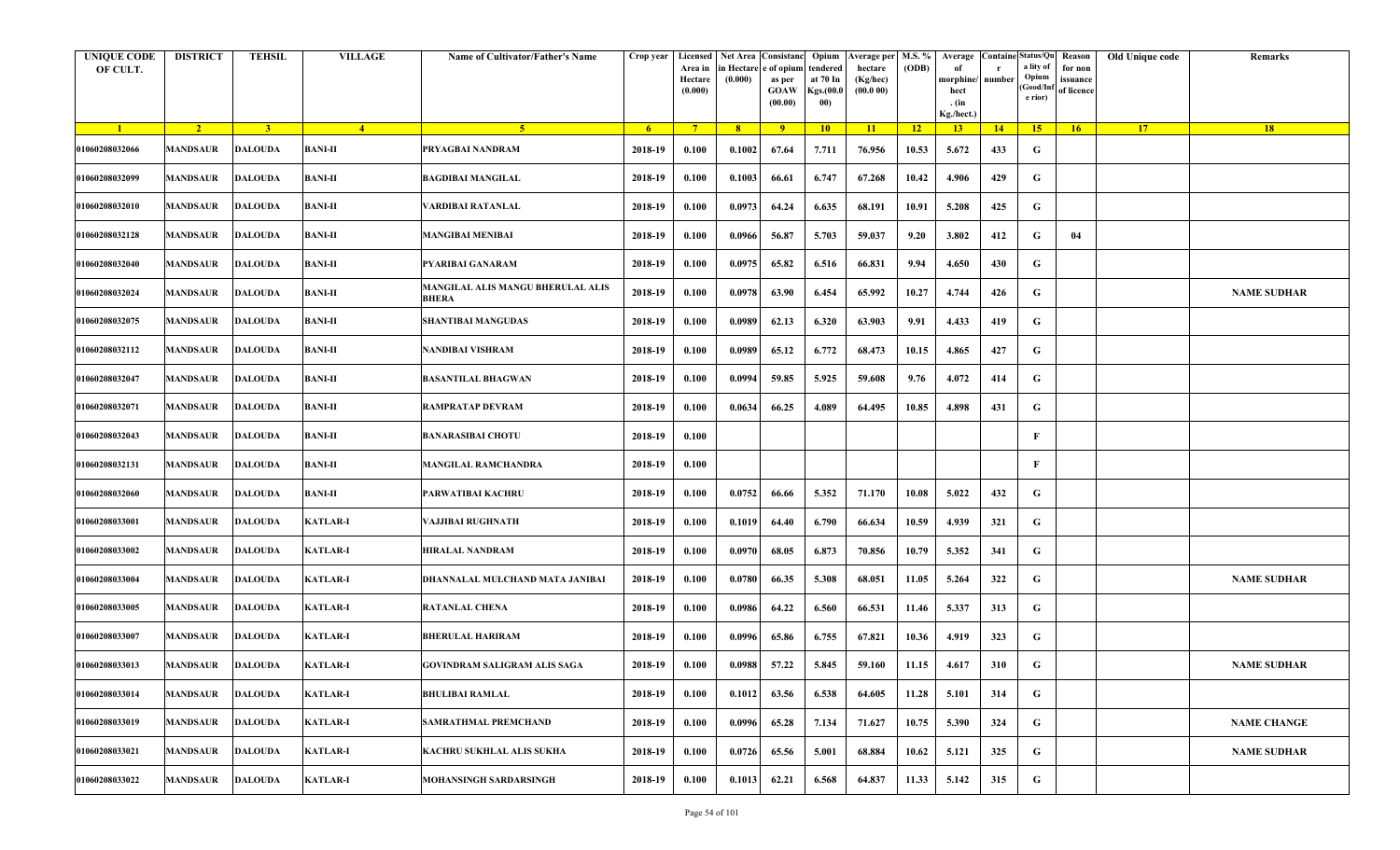| <b>UNIQUE CODE</b><br>OF CULT. | <b>DISTRICT</b> | <b>TEHSIL</b>  | <b>VILLAGE</b>  | Name of Cultivator/Father's Name              | Crop year   | Area in<br>Hectare | Licensed   Net Area Consistanc<br>ı Hectar<br>(0.000) | e of opium<br>as per   | Opium<br>tendered<br>at 70 In | <b>Average per</b><br>hectare<br>(Kg/hec) | M.S. %<br>(ODB) | Average<br>morphine/        | <b>Containe Status/Qu</b><br>number | a lity of<br>Opium<br>(Good/In | Reason<br>for non<br>issuance | Old Unique code | Remarks            |
|--------------------------------|-----------------|----------------|-----------------|-----------------------------------------------|-------------|--------------------|-------------------------------------------------------|------------------------|-------------------------------|-------------------------------------------|-----------------|-----------------------------|-------------------------------------|--------------------------------|-------------------------------|-----------------|--------------------|
|                                |                 |                |                 |                                               |             | (0.000)            |                                                       | <b>GOAW</b><br>(00.00) | Kgs.(00.0<br>00)              | (00.000)                                  |                 | hect<br>. (in<br>Kg./hect.) |                                     | e rior)                        | of licence                    |                 |                    |
| $\blacksquare$ 1               | $\sqrt{2}$      | 3 <sup>7</sup> | $\overline{4}$  | $\sqrt{5}$                                    | $6^{\circ}$ | $-7$               | 8 <sup>1</sup>                                        | $-9$                   | 10                            | $\vert$ 11                                | $-12$           | 13                          | 14                                  | 15                             | 16                            | 17              | 18                 |
| 01060208033031                 | <b>MANDSAUR</b> | <b>DALOUDA</b> | <b>KATLAR-I</b> | CHAMPALAL DOLATRAM                            | 2018-19     | 0.100              | 0.1021                                                | 62.50                  | 6.768                         | 66.288                                    | 11.47           | 5.322                       | 316                                 | G                              |                               |                 |                    |
| 01060208033032                 | MANDSAUR        | <b>DALOUDA</b> | <b>KATLAR-I</b> | <b>BARDICHAND RATAN</b>                       | 2018-19     | 0.100              | 0.1015                                                | 66.98                  | 7.071                         | 69.665                                    | 10.53           | 5.135                       | 342                                 | G                              |                               |                 |                    |
| 01060208033034                 | <b>MANDSAUR</b> | <b>DALOUDA</b> | <b>KATLAR-I</b> | <b>JUJHAR AMARSINGH</b>                       | 2018-19     | 0.100              | 0.0948                                                | 66.26                  | 6.333                         | 66.804                                    | 10.49           | 4.905                       | 326                                 | G                              |                               |                 |                    |
| 01060208033037                 | <b>MANDSAUR</b> | <b>DALOUDA</b> | <b>KATLAR-I</b> | AMRATRAM RAGHUNATH                            | 2018-19     | 0.100              | 0.0995                                                | 62.18                  | 6.378                         | 64.101                                    | 11.19           | 5.021                       | 317                                 | G                              |                               |                 |                    |
| 01060208033047                 | <b>MANDSAUR</b> | <b>DALOUDA</b> | <b>KATLAR-I</b> | RAMKANYABAI SHAMBHULAL                        | 2018-19     | 0.100              | 0.0996                                                | 63.11                  | 6.572                         | 65.984                                    | 10.27           | 4.744                       | 318                                 | G                              |                               |                 |                    |
| 01060208033048                 | <b>MANDSAUR</b> | <b>DALOUDA</b> | <b>KATLAR-I</b> | <b>MANGILAL JAGANNATH</b>                     | 2018-19     | 0.100              | 0.0972                                                | 64.35                  | 6.472                         | 66.584                                    | 11.38           | 5.304                       | 327                                 | G                              |                               |                 |                    |
| 01060208033055                 | MANDSAUR        | <b>DALOUDA</b> | <b>KATLAR-I</b> | DHULSINGH RAYSINGH MATA<br><b>RASALKUNWAR</b> | 2018-19     | 0.100              | 0.1021                                                | 62.72                  | 6.693                         | 65.553                                    | 11.50           | 5.277                       | 328                                 | G                              |                               |                 | <b>NAME SUDHAR</b> |
| 01060208033064                 | MANDSAUR        | <b>DALOUDA</b> | <b>KATLAR-I</b> | <b>BALMUKUND BHERULAL</b>                     | 2018-19     | 0.100              | 0.0979                                                | 64.33                  | 6.543                         | 66.834                                    | 10.52           | 4.922                       | 329                                 | G                              |                               |                 |                    |
| 01060208033068                 | <b>MANDSAUR</b> | <b>DALOUDA</b> | <b>KATLAR-I</b> | DUNGARSINGH DALPATSINGH                       | 2018-19     | 0.100              | 0.1000                                                | 64.25                  | 6.434                         | 64.340                                    | 10.24           | 4.612                       | 330                                 | G                              |                               |                 |                    |
| 01060208033070                 | MANDSAUR        | <b>DALOUDA</b> | <b>KATLAR-I</b> | GOPAL HARIRAM                                 | 2018-19     | 0.100              | 0.0972                                                | 66.09                  | 6.628                         | 68.189                                    | 11.39           | 5.437                       | 331                                 | G                              |                               |                 | <b>NAME CHANGE</b> |
| 01060208033071                 | MANDSAUR        | <b>DALOUDA</b> | <b>KATLAR-I</b> | AMRATRAM BHERULAL                             | 2018-19     | 0.100              | 0.0992                                                | 60.14                  | 6.255                         | 63.054                                    | 10.86           | 4.793                       | 319                                 | G                              |                               |                 |                    |
| 01060208033077                 | MANDSAUR        | <b>DALOUDA</b> | <b>KATLAR-I</b> | <b>MADHUBAI BHERULAL</b>                      | 2018-19     | 0.100              | 0.0987                                                | 64.84                  | 6.447                         | 65.319                                    | 10.60           | 4.847                       | 332                                 | G                              |                               |                 |                    |
| 01060208033081                 | <b>MANDSAUR</b> | <b>DALOUDA</b> | <b>KATLAR-I</b> | <b>BHANWARLAL MOHANLAL</b>                    | 2018-19     | 0.100              | 0.1006                                                | 63.91                  | 6.446                         | 64.076                                    | 10.47           | 4.696                       | 333                                 | G                              |                               |                 |                    |
| 01060208033085                 | <b>MANDSAUR</b> | <b>DALOUDA</b> | <b>KATLAR-I</b> | <b>MOHANLAL NANURAM</b>                       | 2018-19     | 0.100              | 0.0993                                                | 62.14                  | 6.356                         | 64.008                                    | 10.38           | 4.651                       | 334                                 | G                              |                               |                 |                    |
| 01060208033086                 | MANDSAUR        | <b>DALOUDA</b> | <b>KATLAR-I</b> | <b>BHAWARLAL CHENRAM</b>                      | 2018-19     | 0.100              | 0.0982                                                | 58.63                  | 6.005                         | 61.151                                    | 11.41           | 4.884                       | 320                                 | G                              |                               |                 |                    |
| 01060208033090                 | <b>MANDSAUR</b> | <b>DALOUDA</b> | <b>KATLAR-I</b> | MOHANBAI LACHIRAM                             | 2018-19     | 0.100              | 0.1010                                                | 62.46                  | 6.549                         | 64.842                                    | 11.18           | 5.075                       | 335                                 | G                              |                               |                 | <b>NAME CHANGE</b> |
| 01060208033123                 | MANDSAUR        | <b>DALOUDA</b> | <b>KATLAR-I</b> | MANOHARSINGH DALPATSINGH                      | 2018-19     | 0.100              | 0.0985                                                | 67.79                  | 6.711                         | 68.132                                    | 10.93           | 5.213                       | 343                                 | G                              |                               |                 |                    |
| 01060208033093                 | MANDSAUR        | <b>DALOUDA</b> | <b>KATLAR-I</b> | MOHANBAI KANIRAM                              | 2018-19     | 0.100              | 0.1017                                                | 58.18                  | 6.034                         | 59.331                                    | 11.91           | 4.947                       | 311                                 | G                              |                               |                 |                    |
| 01060208033094                 | MANDSAUR        | <b>DALOUDA</b> | <b>KATLAR-I</b> | <b>RAMESHWAR MULCHAND</b>                     | 2018-19     | 0.100              | 0.0480                                                | 67.64                  | 3.266                         | 68.042                                    | 10.91           | 5.196                       | 344                                 | G                              |                               |                 |                    |
| 01060208033095                 | <b>MANDSAUR</b> | <b>DALOUDA</b> | <b>KATLAR-I</b> | <b>MOHANSINGH RAMSINGH</b>                    | 2018-19     | 0.100              | 0.0996                                                | 65.28                  | 6.295                         | 63.203                                    | 11.09           | 4.906                       | 345                                 | G                              |                               |                 |                    |
| 01060208033096                 | <b>MANDSAUR</b> | <b>DALOUDA</b> | <b>KATLAR-I</b> | <b>BALARAM KHIMALAL</b>                       | 2018-19     | 0.100              | 0.1016                                                | 62.81                  | 6.873                         | 67.648                                    | 11.19           | 5.299                       | 336                                 | G                              |                               |                 |                    |
| 01060208033098                 | MANDSAUR        | <b>DALOUDA</b> | <b>KATLAR-I</b> | RAMESHKUNWAR MANSINGH                         | 2018-19     | 0.100              | 0.1013                                                | 64.16                  | 6.178                         | 60.987                                    | 11.33           | 4.837                       | 337                                 | G                              |                               |                 |                    |
| 01060208033102                 | <b>MANDSAUR</b> | <b>DALOUDA</b> | <b>KATLAR-I</b> | SITARAM RAGHUNATH                             | 2018-19     | 0.100              | 0.1006                                                | 67.20                  | 7.133                         | 70.905                                    | 11.29           | 5.603                       | 346                                 | G                              |                               |                 |                    |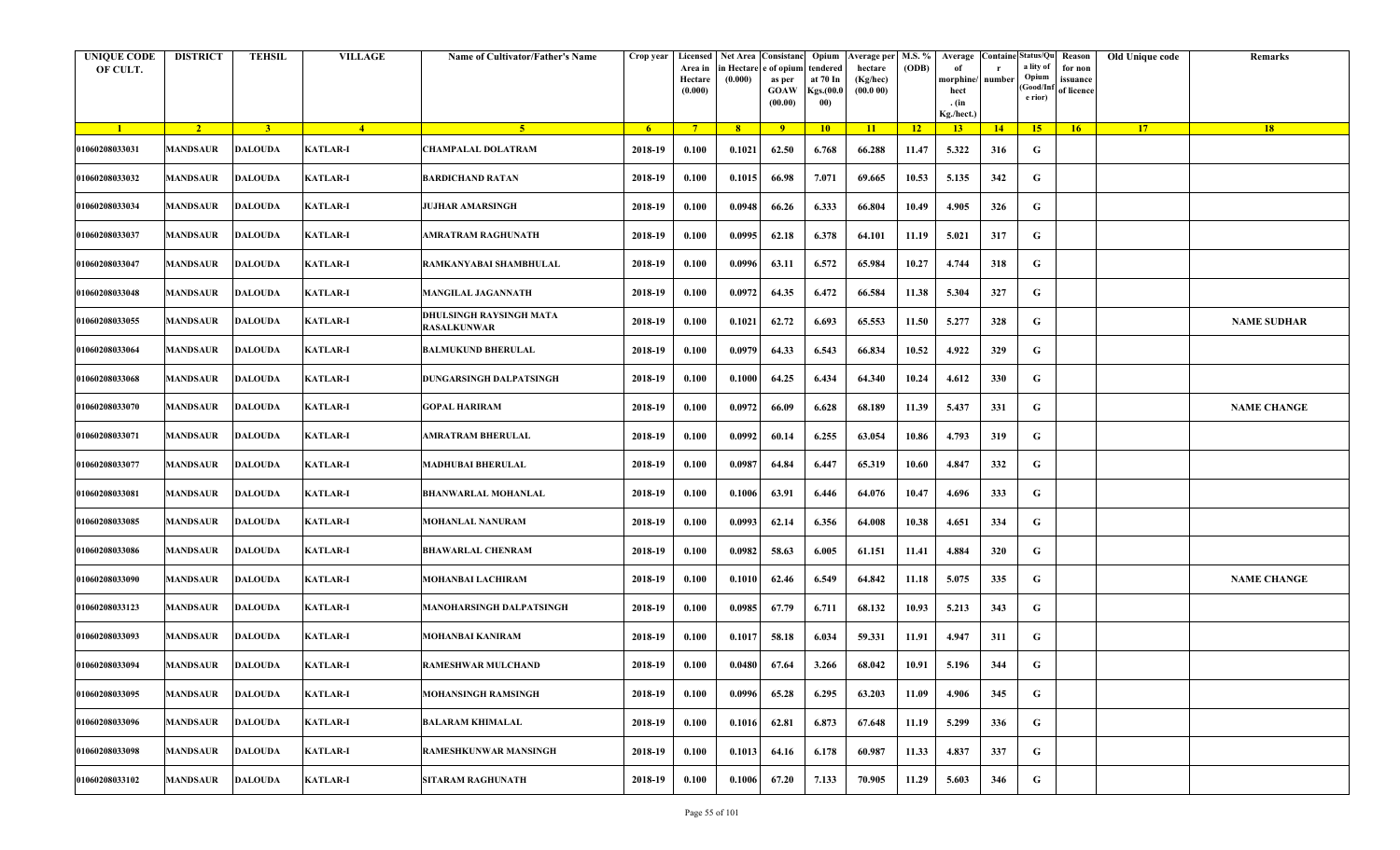| <b>UNIQUE CODE</b><br>OF CULT. | <b>DISTRICT</b> | <b>TEHSIL</b>  | <b>VILLAGE</b>   | Name of Cultivator/Father's Name | Crop year      | Area in<br>Hectare<br>(0.000) | in Hectare<br>(0.000) | Licensed Net Area Consistanc Opium<br>e of opium<br>as per<br><b>GOAW</b><br>(00.00) | tendered<br>at 70 In<br>Kgs.(00.0<br>00) | Average per   M.S. %<br>hectare<br>(Kg/hec)<br>(00.0 00) | (ODB)           | Average Containe Status/Qu<br>morphine/<br>hect<br>. $(in$<br>Kg./hect.) | number | a lity of<br>Opium<br>Good/Inf<br>e rior) | Reason<br>for non<br>issuance<br>of licence | Old Unique code | Remarks            |
|--------------------------------|-----------------|----------------|------------------|----------------------------------|----------------|-------------------------------|-----------------------|--------------------------------------------------------------------------------------|------------------------------------------|----------------------------------------------------------|-----------------|--------------------------------------------------------------------------|--------|-------------------------------------------|---------------------------------------------|-----------------|--------------------|
| $\blacksquare$                 | $\sqrt{2}$      | 3 <sup>l</sup> | $\sqrt{4}$       | -5.                              | 6 <sup>6</sup> | $7^{\circ}$                   | 8 <sup>1</sup>        | 9                                                                                    | 10                                       | 11                                                       | $\overline{12}$ | 13                                                                       | 14     | 15                                        | 16                                          | 17              | 18                 |
| 01060208033104                 | <b>MANDSAUR</b> | <b>DALOUDA</b> | <b>KATLAR-I</b>  | SHRIKRISHAN KASTURCHANDRA        | 2018-19        | 0.100                         | 0.1006                | 66.73                                                                                | 7.293                                    | 72.495                                                   | 10.49           | 5.323                                                                    | 347    | G                                         |                                             |                 |                    |
| 01060208033107                 | <b>MANDSAUR</b> | DALOUDA        | <b>KATLAR-I</b>  | <b>ISHWARSINGH HAMERSINGH</b>    | 2018-19        | 0.100                         | 0.0992                | 67.68                                                                                | 7.135                                    | 71.925                                                   | 10.56           | 5.317                                                                    | 348    | G                                         |                                             |                 |                    |
| 01060208033112                 | <b>MANDSAUR</b> | <b>DALOUDA</b> | <b>KATLAR-I</b>  | BHAWARBAI SHANKARLAL DEUBAI      | 2018-19        | 0.100                         | 0.1001                | 59.06                                                                                | 6.075                                    | 60.689                                                   | 11.80           | 5.013                                                                    | 312    | G                                         |                                             |                 |                    |
| 01060208033113                 | <b>MANDSAUR</b> | <b>DALOUDA</b> | <b>KATLAR-I</b>  | <b>BHAWARLAL PREMCHAND</b>       | 2018-19        | 0.100                         | 0.1039                | 63.02                                                                                | 6.779                                    | 65.245                                                   | 11.00           | 5.024                                                                    | 338    | G                                         |                                             |                 |                    |
| 01060208033114                 | <b>MANDSAUR</b> | <b>DALOUDA</b> | <b>KATLAR-I</b>  | RAMRATAN SALAGRAM                | 2018-19        | 0.100                         | 0.0945                | 60.72                                                                                | 5.994                                    | 63.429                                                   | 11.00           | 4.884                                                                    | 339    | G                                         |                                             |                 |                    |
| 01060208033116                 | MANDSAUR        | <b>DALOUDA</b> | <b>KATLAR-I</b>  | KALUSINGH MADANSINGH             | 2018-19        | 0.100                         | 0.1021                | 63.77                                                                                | 6.577                                    | 64.417                                                   | 10.88           | 4.906                                                                    | 340    | G                                         |                                             |                 |                    |
| 01060208033118                 | <b>MANDSAUR</b> | <b>DALOUDA</b> | <b>KATLAR-II</b> | <b>RAMESHWAR CHENRAM</b>         | 2018-19        | 0.100                         | 0.1022                | 64.01                                                                                | 6.831                                    | 66.840                                                   | 10.95           | 5.123                                                                    | 361    | G                                         |                                             |                 |                    |
| 01060208033091                 | <b>MANDSAUR</b> | <b>DALOUDA</b> | <b>KATLAR-II</b> | <b>BHERULAL HIRALAL</b>          | 2018-19        | 0.100                         | 0.0999                | 70.72                                                                                | 7.234                                    | 72.412                                                   | 11.23           | 5.692                                                                    | 387    | G                                         |                                             |                 |                    |
| 01060208033124                 | <b>MANDSAUR</b> | <b>DALOUDA</b> | <b>KATLAR-II</b> | <b>DHIRAJSINGH DHULSINGH</b>     | 2018-19        | 0.100                         | 0.0995                | 62.90                                                                                | 6.164                                    | 61.950                                                   | 10.27           | 4.454                                                                    | 362    | G                                         |                                             |                 |                    |
| 01060208033128                 | MANDSAUR        | DALOUDA        | <b>KATLAR-II</b> | <b>NAGULAL KHEMA</b>             | 2018-19        | 0.100                         |                       |                                                                                      |                                          |                                                          |                 |                                                                          |        | F                                         |                                             |                 |                    |
| 01060208033023                 | <b>MANDSAUR</b> | DALOUDA        | <b>KATLAR-II</b> | <b>DHULSINGH ISHWARSINGH</b>     | 2018-19        | 0.100                         | 0.0960                | 65.40                                                                                | 6.353                                    | 66.177                                                   | 10.20           | 4.725                                                                    | 363    | G                                         |                                             |                 |                    |
| 01060208033051                 | <b>MANDSAUR</b> | <b>DALOUDA</b> | <b>KATLAR-II</b> | <b>MADANSINGH BHERUSINGH</b>     | 2018-19        | 0.100                         | 0.1014                | 63.18                                                                                | 6.318                                    | 62.308                                                   | 11.06           | 4.824                                                                    | 364    | G                                         |                                             |                 |                    |
| 01060208033117                 | <b>MANDSAUR</b> | <b>DALOUDA</b> | <b>KATLAR-II</b> | PAPPULAL CHENRAM                 | 2018-19        | 0.100                         | 0.0975                | 65.46                                                                                | 6.724                                    | 68.964                                                   | 10.65           | 5.141                                                                    | 365    | G                                         |                                             |                 |                    |
| 01060208033125                 | <b>MANDSAUR</b> | <b>DALOUDA</b> | <b>KATLAR-II</b> | NARENDRASINGH LAXMANSINGH        | 2018-19        | 0.100                         | 0.1008                | 61.14                                                                                | 6.210                                    | 61.607                                                   | 11.15           | 4.808                                                                    | 355    | G                                         |                                             |                 |                    |
| 01060208033134                 | <b>MANDSAUR</b> | <b>DALOUDA</b> | <b>KATLAR-II</b> | <b>KUSHALSINGH GOPALSINGH</b>    | 2018-19        | 0.100                         | 0.1006                | 61.69                                                                                | 6.724                                    | 66.839                                                   | 10.80           | 5.053                                                                    | 366    | G                                         |                                             |                 |                    |
| 01060208033120                 | <b>MANDSAUR</b> | <b>DALOUDA</b> | <b>KATLAR-II</b> | <b>BHAGATRAM GANGARAM</b>        | 2018-19        | 0.100                         | 0.0986                | 68.74                                                                                | 6.903                                    | 70.010                                                   | 10.07           | 4.935                                                                    | 380    | G                                         |                                             |                 |                    |
| 01060208033009                 | <b>MANDSAUR</b> | <b>DALOUDA</b> | <b>KATLAR-II</b> | SHANTILAL CHENRAM MATA KASTURBAI | 2018-19        | 0.100                         | 0.0993                | 58.72                                                                                | 6.493                                    | 65.388                                                   | 11.21           | 5.131                                                                    | 351    | G                                         |                                             |                 | <b>NAME SUDHAR</b> |
| 01060208033108                 | <b>MANDSAUR</b> | <b>DALOUDA</b> | <b>KATLAR-II</b> | <b>GOVINDSINGH HAKKESINGH</b>    | 2018-19        | 0.100                         | 0.1028                | 61.41                                                                                | 6.343                                    | 61.702                                                   | 11.02           | 4.760                                                                    | 356    | G                                         |                                             |                 |                    |
| 01060208033036                 | <b>MANDSAUR</b> | <b>DALOUDA</b> | <b>KATLAR-II</b> | <b>GITABAI KASTURCHAND</b>       | 2018-19        | 0.100                         | 0.1014                | 66.55                                                                                | 7.225                                    | 71.252                                                   | 10.92           | 5.447                                                                    | 367    | G                                         |                                             |                 |                    |
| 01060208033083                 | <b>MANDSAUR</b> | <b>DALOUDA</b> | <b>KATLAR-II</b> | <b>KAMLASHANKAR BHERULAL</b>     | 2018-19        | 0.100                         | 0.0992                | 56.55                                                                                | 5.631                                    | 56.764                                                   | 11.83           | 4.700                                                                    | 350    | G                                         |                                             |                 |                    |
| 01060208033006                 | <b>MANDSAUR</b> | <b>DALOUDA</b> | <b>KATLAR-II</b> | <b>BIHARILAL BHAGGA</b>          | 2018-19        | 0.100                         | 0.0978                | 64.02                                                                                | 6.375                                    | 65.184                                                   | 10.81           | 4.932                                                                    | 368    | G                                         |                                             |                 |                    |
| 01060208033018                 | <b>MANDSAUR</b> | <b>DALOUDA</b> | <b>KATLAR-II</b> | <b>KESHURAM DULICHAND</b>        | 2018-19        | 0.100                         | 0.1026                | 64.81                                                                                | 7.009                                    | 68.314                                                   | 11.05           | 5.284                                                                    | 369    | $\mathbf G$                               |                                             |                 |                    |
| 01060208033033                 | <b>MANDSAUR</b> | <b>DALOUDA</b> | <b>KATLAR-II</b> | <b>BAGDIBAI KASTURCHAND</b>      | 2018-19        | 0.100                         | 0.1034                | 63.44                                                                                | 6.688                                    | 64.681                                                   | 10.66           | 4.827                                                                    | 357    | G                                         |                                             |                 |                    |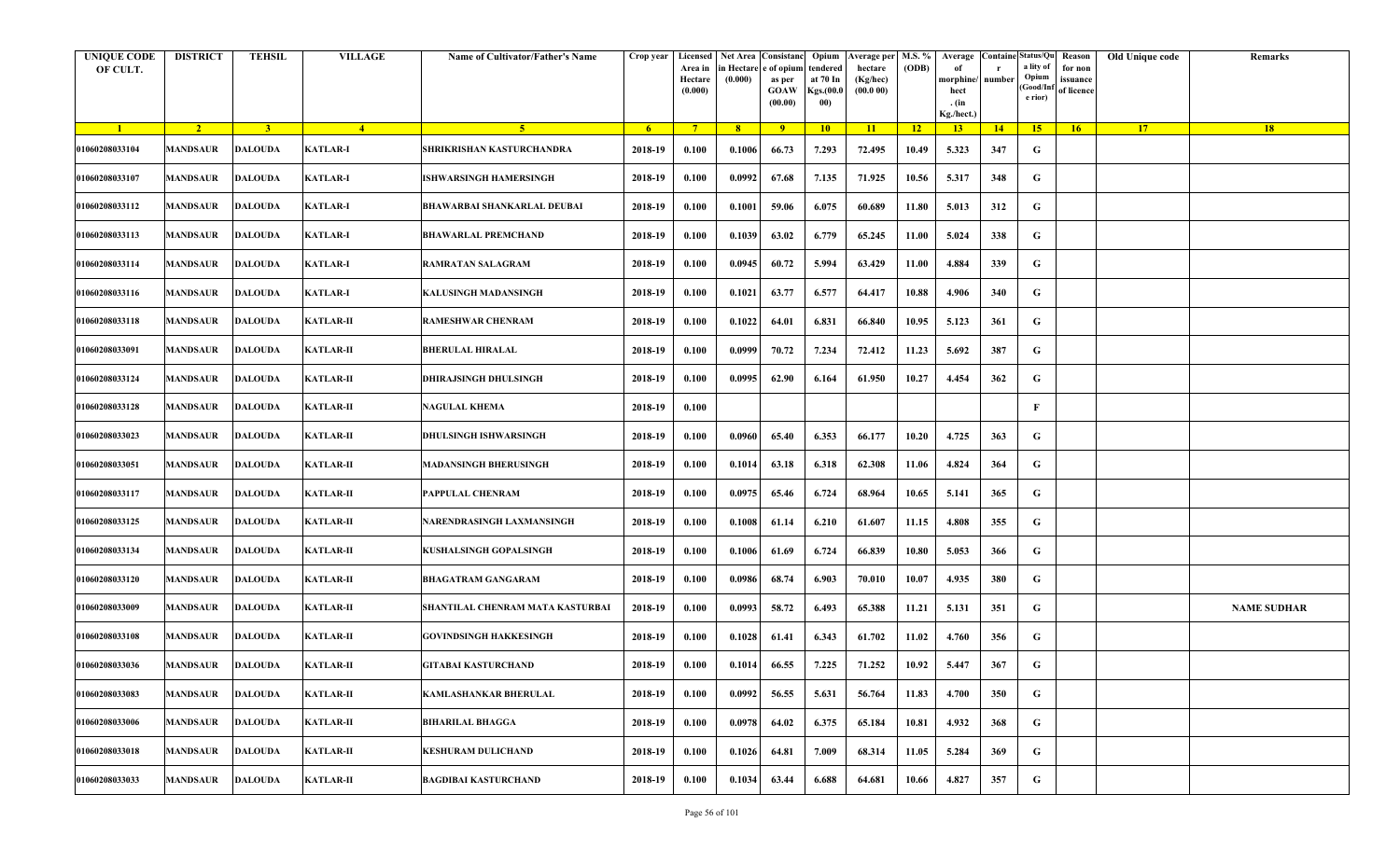| <b>UNIQUE CODE</b><br>OF CULT. | <b>DISTRICT</b> | <b>TEHSIL</b>  | <b>VILLAGE</b>   | Name of Cultivator/Father's Name | Crop year      | Area in<br>Hectare<br>(0.000) | in Hectare<br>(0.000) | Licensed Net Area Consistanc Opium<br>e of opium<br>as per<br><b>GOAW</b><br>(00.00) | endered<br>at 70 In<br>Kgs.(00.0<br>00) | Average per   M.S. %<br>hectare<br>(Kg/hec)<br>(00.0 00) | (ODB)           | Average<br>morphine/<br>hect<br>. $(in$<br>Kg./hect.) | Containe Status/Qu<br>number | a lity of<br>Opium<br>Good/Inf<br>e rior) | Reason<br>for non<br>issuance<br>of licence | Old Unique code | Remarks            |
|--------------------------------|-----------------|----------------|------------------|----------------------------------|----------------|-------------------------------|-----------------------|--------------------------------------------------------------------------------------|-----------------------------------------|----------------------------------------------------------|-----------------|-------------------------------------------------------|------------------------------|-------------------------------------------|---------------------------------------------|-----------------|--------------------|
| $\blacksquare$                 | $\sqrt{2}$      | 3 <sup>l</sup> | $\sqrt{4}$       | -5.                              | 6 <sup>6</sup> | $7^{\circ}$                   | 8 <sup>1</sup>        | 9                                                                                    | 10                                      | $\vert$ 11                                               | $\overline{12}$ | 13 <sup>7</sup>                                       | 14                           | 15                                        | 16                                          | 17              | 18                 |
| 01060208033084                 | <b>MANDSAUR</b> | <b>DALOUDA</b> | <b>KATLAR-II</b> | SAHAYTAKUNWAR RAGHUVIRSINGH      | 2018-19        | 0.100                         | 0.1021                | 63.63                                                                                | 6.745                                   | 66.063                                                   | 10.78           | 4.985                                                 | 370                          | G                                         |                                             |                 |                    |
| 01060208033106                 | <b>MANDSAUR</b> | DALOUDA        | <b>KATLAR-II</b> | <b>BALWANTSINGH HAKKESINGH</b>   | 2018-19        | 0.100                         | 0.1001                | 65.60                                                                                | 6.869                                   | 68.621                                                   | 10.59           | 5.087                                                 | 371                          | G                                         |                                             |                 |                    |
| 01060208033111                 | <b>MANDSAUR</b> | <b>DALOUDA</b> | <b>KATLAR-II</b> | <b>DULICHAND NANURAM</b>         | 2018-19        | 0.100                         | 0.1003                | 61.24                                                                                | 6.465                                   | 64.457                                                   | 11.15           | 5.031                                                 | 358                          | G                                         |                                             |                 |                    |
| 01060208033132                 | <b>MANDSAUR</b> | <b>DALOUDA</b> | <b>KATLAR-II</b> | PARMANAND GANGARAM               | 2018-19        | 0.100                         | 0.0976                | 63.15                                                                                | 6.297                                   | 64.518                                                   | 10.56           | 4.769                                                 | 372                          | G                                         |                                             |                 |                    |
| 01060208033089                 | <b>MANDSAUR</b> | <b>DALOUDA</b> | <b>KATLAR-II</b> | SHAMBHULAL JAGANNATH             | 2018-19        | 0.100                         | 0.1004                | 57.72                                                                                | 6.028                                   | 60.040                                                   | 11.63           | 4.888                                                 | 352                          | G                                         |                                             |                 |                    |
| 01060208033040                 | <b>MANDSAUR</b> | DALOUDA        | <b>KATLAR-II</b> | DURGABAI PRABHULAL               | 2018-19        | 0.100                         | 0.0990                | 58.79                                                                                | 5.980                                   | 60.404                                                   | 11.18           | 4.727                                                 | 353                          | G                                         |                                             |                 |                    |
| 01060208033105                 | <b>MANDSAUR</b> | <b>DALOUDA</b> | <b>KATLAR-II</b> | <b>LALKUNWAR KISHORSINGH</b>     | 2018-19        | 0.100                         | 0.1014                | 66.61                                                                                | 6.775                                   | 66.815                                                   | 11.41           | 5.337                                                 | 381                          | G                                         |                                             |                 |                    |
| 01060208033129                 | <b>MANDSAUR</b> | <b>DALOUDA</b> | <b>KATLAR-II</b> | HANSKUWAR GORDHANSINGH           | 2018-19        | 0.100                         | 0.1006                | 57.79                                                                                | 5.804                                   | 57.694                                                   | 11.59           | 4.681                                                 | 349                          | G                                         |                                             |                 |                    |
| 01060208033088                 | <b>MANDSAUR</b> | <b>DALOUDA</b> | <b>KATLAR-II</b> | <b>MANGILAL BHERULAL</b>         | 2018-19        | 0.100                         | 0.1029                | 65.71                                                                                | 6.834                                   | 66.414                                                   | 11.51           | 5.351                                                 | 373                          | G                                         |                                             |                 |                    |
| 01060208033099                 | MANDSAUR        | <b>DALOUDA</b> | <b>KATLAR-II</b> | <b>GHANSHYAM KISHAN</b>          | 2018-19        | 0.100                         | 0.0986                | 64.07                                                                                | 6.590                                   | 66.836                                                   | 10.69           | 5.001                                                 | 359                          | G                                         |                                             |                 |                    |
| 01060208033103                 | <b>MANDSAUR</b> | DALOUDA        | <b>KATLAR-II</b> | <b>MOHANLAL GORDHANLAL</b>       | 2018-19        | 0.100                         | 0.0961                | 65.32                                                                                | 6.476                                   | 67.388                                                   | 10.27           | 4.845                                                 | 374                          | G                                         |                                             |                 |                    |
| 01060208033069                 | <b>MANDSAUR</b> | DALOUDA        | <b>KATLAR-II</b> | <b>BABULAL BHERULAL</b>          | 2018-19        | 0.100                         | 0.0997                | 68.42                                                                                | 6.891                                   | 69.117                                                   | 11.09           | 5.365                                                 | 382                          | G                                         |                                             |                 | <b>NAME SUDHAR</b> |
| 01060208033130                 | <b>MANDSAUR</b> | <b>DALOUDA</b> | <b>KATLAR-II</b> | <b>CHANDABAI RAMESHWAR</b>       | 2018-19        | 0.100                         | 0.0999                | 64.77                                                                                | 6.940                                   | 69.469                                                   | 10.27           | 4.994                                                 | 375                          | G                                         |                                             |                 | <b>NAME CHANGE</b> |
| 01060208033027                 | <b>MANDSAUR</b> | <b>DALOUDA</b> | <b>KATLAR-II</b> | <b>BHURAKUNWAR BHANWARSINGH</b>  | 2018-19        | 0.100                         | 0.0995                | 61.61                                                                                | 6.469                                   | 65.015                                                   | 10.79           | 4.911                                                 | 360                          | G                                         |                                             |                 |                    |
| 01060208033025                 | <b>MANDSAUR</b> | DALOUDA        | <b>KATLAR-II</b> | NANDRAM MANNALAL                 | 2018-19        | 0.100                         | 0.0999                | 64.97                                                                                | 6.441                                   | 64.474                                                   | 10.96           | 4.947                                                 | 376                          | G                                         |                                             |                 |                    |
| 01060208033063                 | <b>MANDSAUR</b> | <b>DALOUDA</b> | <b>KATLAR-II</b> | <b>RUGHNATH BALU</b>             | 2018-19        | 0.100                         | 0.1008                | 66.51                                                                                | 6.936                                   | 68.810                                                   | 10.93           | 5.265                                                 | 383                          | G                                         |                                             |                 |                    |
| 01060208033087                 | <b>MANDSAUR</b> | <b>DALOUDA</b> | <b>KATLAR-II</b> | SHYAMLAL PYARCHAND               | 2018-19        | 0.100                         | 0.1011                | 64.90                                                                                | 6.592                                   | 65.203                                                   | 11.91           | 5.436                                                 | 377                          | G                                         |                                             |                 |                    |
| 01060208033115                 | <b>MANDSAUR</b> | <b>DALOUDA</b> | <b>KATLAR-II</b> | <b>RAMRATAN HARIRAM</b>          | 2018-19        | 0.100                         | 0.1002                | 65.15                                                                                | 6.673                                   | 66.597                                                   | 10.56           | 4.923                                                 | 378                          | G                                         |                                             |                 |                    |
| 01060208033012                 | <b>MANDSAUR</b> | <b>DALOUDA</b> | <b>KATLAR-II</b> | <b>BHERULAL JAGNATH</b>          | 2018-19        | 0.100                         | 0.0996                | 67.31                                                                                | 6.923                                   | 69.508                                                   | 10.34           | 5.031                                                 | 384                          | G                                         |                                             |                 | <b>NAME SUDHAR</b> |
| 01060208033136                 | <b>MANDSAUR</b> | <b>DALOUDA</b> | <b>KATLAR-II</b> | <b>DHAPUBAI JAGDISHCHANDRA</b>   | 2018-19        | 0.100                         | 0.0986                | 59.92                                                                                | 6.352                                   | 64.422                                                   | 11.10           | 5.005                                                 | 354                          | G                                         |                                             |                 |                    |
| 01060208033127                 | <b>MANDSAUR</b> | <b>DALOUDA</b> | <b>KATLAR-II</b> | <b>BABULAL GORDHANLAL</b>        | 2018-19        | 0.100                         | 0.0999                | 67.87                                                                                | 7.301                                   | 73.083                                                   | 10.80           | 5.525                                                 | 385                          | G                                         |                                             |                 |                    |
| 01060208033133                 | <b>MANDSAUR</b> | <b>DALOUDA</b> | <b>KATLAR-II</b> | PRATAPSINGH NARAYANSINGH         | 2018-19        | 0.100                         | 0.0975                | 63.72                                                                                | 6.700                                   | 68.718                                                   | 11.49           | 5.527                                                 | 379                          | $\mathbf G$                               |                                             |                 |                    |
| 01060208033082                 | <b>MANDSAUR</b> | <b>DALOUDA</b> | <b>KATLAR-II</b> | <b>RAMRATAN GANGARAM</b>         | 2018-19        | 0.100                         | 0.0978                | 69.27                                                                                | 6.759                                   | 69.110                                                   | 10.54           | 5.099                                                 | 386                          | G                                         |                                             |                 |                    |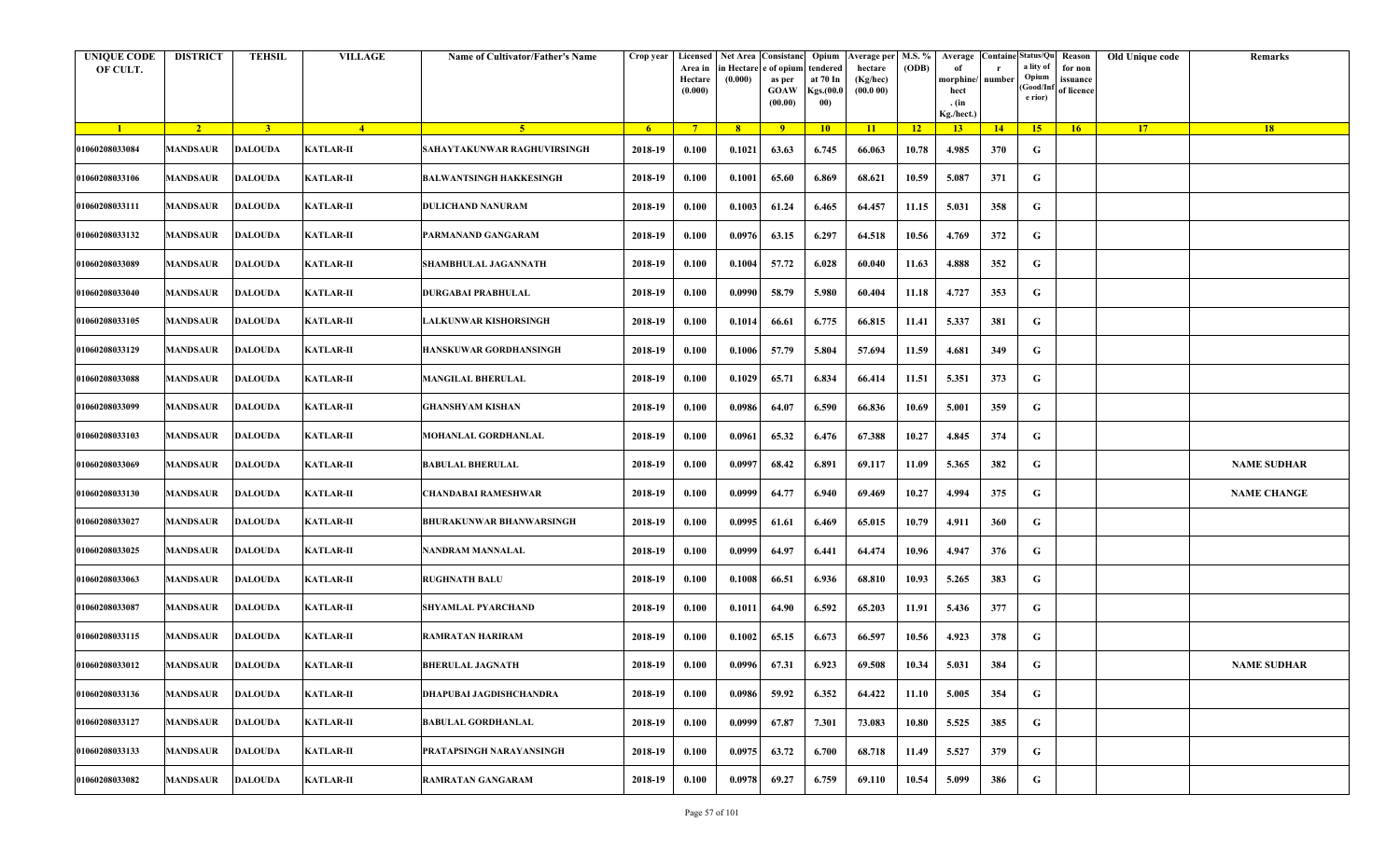| <b>UNIQUE CODE</b><br>OF CULT. | <b>DISTRICT</b> | <b>TEHSIL</b>  | <b>VILLAGE</b> | <b>Name of Cultivator/Father's Name</b> | Crop year      | Area in<br>Hectare<br>(0.000) | in Hectare<br>(0.000) | Licensed Net Area   Consistanc   Opium<br>e of opium<br>as per<br><b>GOAW</b><br>(00.00) | :endered<br>at 70 In<br>Kgs.(00.0<br>00) | Verage per   M.S. %<br>hectare<br>(Kg/hec)<br>(00.000) | (ODB)           | Average<br>morphine/<br>hect<br>. $(in$<br>Kg./hect.) | number | <b>Containe Status/Qu</b><br>a lity of<br>Opium<br>Good/Inf<br>e rior) | Reason<br>for non<br>issuance<br>of licence | Old Unique code | Remarks            |
|--------------------------------|-----------------|----------------|----------------|-----------------------------------------|----------------|-------------------------------|-----------------------|------------------------------------------------------------------------------------------|------------------------------------------|--------------------------------------------------------|-----------------|-------------------------------------------------------|--------|------------------------------------------------------------------------|---------------------------------------------|-----------------|--------------------|
| $\blacksquare$                 | $\sqrt{2}$      | 3 <sup>l</sup> | $-4$           | $-5$                                    | 6 <sup>6</sup> | $7^{\circ}$                   | 8 <sup>1</sup>        | 9                                                                                        | $10-10$                                  | $\vert$ 11                                             | $\overline{12}$ | 13                                                    | 14     | 15                                                                     | 16                                          | 17              | 18                 |
| 01060208025003                 | <b>MANDSAUR</b> | <b>DALOUDA</b> | <b>DEHRI-I</b> | RADHESHYAM BHAWARLAL                    | 2018-19        | 0.100                         | 0.1023                | 69.19                                                                                    | 7.136                                    | 69.756                                                 | 10.45           | 5.103                                                 | 603    | G                                                                      |                                             |                 |                    |
| 01060208025004                 | MANDSAUR        | <b>DALOUDA</b> | <b>DEHRI-I</b> | KACHRU KANHAYALAL                       | 2018-19        | 0.100                         | 0.1019                | 66.71                                                                                    | 6.919                                    | 67.900                                                 | 10.64           | 5.057                                                 | 590    | G                                                                      |                                             |                 |                    |
| 01060208025005                 | <b>MANDSAUR</b> | <b>DALOUDA</b> | <b>DEHRI-I</b> | PANNALAL KESHURAM                       | 2018-19        | 0.100                         | 0.1022                | 61.89                                                                                    | 6.295                                    | 61.595                                                 | 10.86           | 4.683                                                 | 565    | G                                                                      |                                             |                 |                    |
| 01060208025008                 | <b>MANDSAUR</b> | <b>DALOUDA</b> | <b>DEHRI-I</b> | PUNAMCHAND BHAGWAN                      | 2018-19        | 0.100                         | 0.0980                | 65.74                                                                                    | 6.743                                    | 68.806                                                 | 10.66           | 5.134                                                 | 573    | G                                                                      |                                             |                 |                    |
| 01060208025009                 | <b>MANDSAUR</b> | <b>DALOUDA</b> | <b>DEHRI-I</b> | JAYKUNWAR AMBARAM                       | 2018-19        | 0.100                         | 0.1019                | 70.04                                                                                    | 7.184                                    | 70.500                                                 | 10.25           | 5.058                                                 | 591    | G                                                                      |                                             |                 |                    |
| 01060208025010                 | MANDSAUR        | <b>DALOUDA</b> | <b>DEHRI-I</b> | <b>TULSABAI BANSHILAL</b>               | 2018-19        | 0.100                         | 0.1011                | 67.74                                                                                    | 6.919                                    | 68.437                                                 | 10.57           | 5.064                                                 | 592    | G                                                                      |                                             |                 | <b>NAME CHANGE</b> |
| 01060208025011                 | <b>MANDSAUR</b> | <b>DALOUDA</b> | <b>DEHRI-I</b> | <b>GANGABAI RAMNARAYAN</b>              | 2018-19        | 0.100                         | 0.1018                | 66.62                                                                                    | 6.824                                    | 67.033                                                 | 10.55           | 4.950                                                 | 593    | G                                                                      |                                             |                 |                    |
| 01060208025017                 | MANDSAUR        | <b>DALOUDA</b> | <b>DEHRI-I</b> | <b>GOVINDRAM KESHURAM</b>               | 2018-19        | 0.100                         | 0.1012                | 62.86                                                                                    | 6.537                                    | 64.595                                                 | 10.04           | 4.540                                                 | 574    | G                                                                      |                                             |                 |                    |
| 01060208025022                 | <b>MANDSAUR</b> | <b>DALOUDA</b> | <b>DEHRI-I</b> | <b>SURATRAM SHOBHARAM</b>               | 2018-19        | 0.100                         | 0.1011                | 62.38                                                                                    | 6.452                                    | 63.818                                                 | 11.13           | 4.972                                                 | 568    | G                                                                      |                                             |                 | <b>NAME CHANGE</b> |
| 01060208025020                 | MANDSAUR        | <b>DALOUDA</b> | <b>DEHRI-I</b> | BHAWARLAL NANDLAL                       | 2018-19        | 0.100                         | 0.1020                | 68.09                                                                                    | 6.926                                    | 67.902                                                 | 10.47           | 4.976                                                 | 594    | G                                                                      |                                             |                 |                    |
| 01060208025023                 | <b>MANDSAUR</b> | <b>DALOUDA</b> | <b>DEHRI-I</b> | <b>DEVILAL AMBARAM</b>                  | 2018-19        | 0.100                         | 0.1013                | 63.22                                                                                    | 6.665                                    | 65.795                                                 | 10.46           | 4.818                                                 | 575    | G                                                                      |                                             |                 | <b>NAME CHANGE</b> |
| 01060208025024                 | MANDSAUR        | <b>DALOUDA</b> | <b>DEHRI-I</b> | NIRANJANDAS MATHURADAS                  | 2018-19        | 0.100                         | 0.1033                | 65.23                                                                                    | 6.812                                    | 65.944                                                 | 10.26           | 4.736                                                 | 576    | G                                                                      |                                             |                 |                    |
| 01060208025028                 | <b>MANDSAUR</b> | <b>DALOUDA</b> | <b>DEHRI-I</b> | AMBARAM BHAWARLAL                       | 2018-19        | 0.100                         | 0.1004                | 67.19                                                                                    | 7.055                                    | 70.269                                                 | 9.84            | 4.840                                                 | 595    | G                                                                      |                                             |                 |                    |
| 01060208025025                 | <b>MANDSAUR</b> | <b>DALOUDA</b> | <b>DEHRI-I</b> | <b>UMMEDRAM BADRILAL</b>                | 2018-19        | 0.100                         | 0.1028                | 65.21                                                                                    | 6.894                                    | 67.062                                                 | 10.44           | 4.901                                                 | 577    | G                                                                      |                                             |                 |                    |
| 01060208025031                 | MANDSAUR        | <b>DALOUDA</b> | <b>DEHRI-I</b> | <b>RAMLAL NANALAL</b>                   | 2018-19        | 0.100                         | 0.1003                | 68.52                                                                                    | 7.204                                    | 71.825                                                 | 9.82            | 4.937                                                 | 604    | G                                                                      |                                             |                 |                    |
| 01060208025033                 | <b>MANDSAUR</b> | <b>DALOUDA</b> | <b>DEHRI-I</b> | <b>BADRILAL BHUWANILAL</b>              | 2018-19        | 0.100                         | 0.1010                | 62.68                                                                                    | 6.581                                    | 65.158                                                 | 11.82           | 5.392                                                 | 569    | G                                                                      |                                             |                 |                    |
| 01060208025037                 | <b>MANDSAUR</b> | <b>DALOUDA</b> | <b>DEHRI-I</b> | <b>BANSHILAL KESHURAM</b>               | 2018-19        | 0.100                         | 0.1008                | 65.42                                                                                    | 6.813                                    | 67.589                                                 | 10.36           | 4.902                                                 | 596    | G                                                                      |                                             |                 |                    |
| 01060208025039                 | <b>MANDSAUR</b> | <b>DALOUDA</b> | <b>DEHRI-I</b> | <b>BALARAM BHARATRAM</b>                | 2018-19        | 0.100                         | 0.0800                | 64.87                                                                                    | 5.338                                    | 66.725                                                 | 10.33           | 4.825                                                 | 578    | G                                                                      |                                             |                 |                    |
| 01060208025040                 | <b>MANDSAUR</b> | <b>DALOUDA</b> | <b>DEHRI-I</b> | <b>DHANNALAL MOTILAL</b>                | 2018-19        | 0.100                         | 0.1044                | 68.49                                                                                    | 7.201                                    | 68.975                                                 | 9.86            | 4.761                                                 | 597    | G                                                                      |                                             |                 |                    |
| 01060208025041                 | <b>MANDSAUR</b> | <b>DALOUDA</b> | <b>DEHRI-I</b> | <b>SURENDRAKUMAR DHANNALAL</b>          | 2018-19        | 0.100                         | 0.0984                | 62.95                                                                                    | 6.376                                    | 64.797                                                 | 9.99            | 4.531                                                 | 579    | G                                                                      |                                             |                 |                    |
| 01060208025042                 | <b>MANDSAUR</b> | <b>DALOUDA</b> | <b>DEHRI-I</b> | <b>JUJHARLAL DHANNALAL</b>              | 2018-19        | 0.100                         | 0.1049                | 64.12                                                                                    | 6.843                                    | 65.234                                                 | 10.25           | 4.680                                                 | 580    | $\mathbf G$                                                            |                                             |                 |                    |
| 01060208025044                 | <b>MANDSAUR</b> | <b>DALOUDA</b> | <b>DEHRI-I</b> | <b>UDAIRAM NATHULAL</b>                 | 2018-19        | 0.100                         | 0.1011                | 69.98                                                                                    | 7.198                                    | 71.197                                                 | 10.57           | 5.268                                                 | 598    | G                                                                      |                                             |                 | <b>NAME SUDHAR</b> |
| 01060208025046                 | <b>MANDSAUR</b> | <b>DALOUDA</b> | <b>DEHRI-I</b> | <b>BALARAM MATHURALAL</b>               | 2018-19        | 0.100                         |                       |                                                                                          |                                          |                                                        |                 |                                                       |        | F                                                                      |                                             |                 |                    |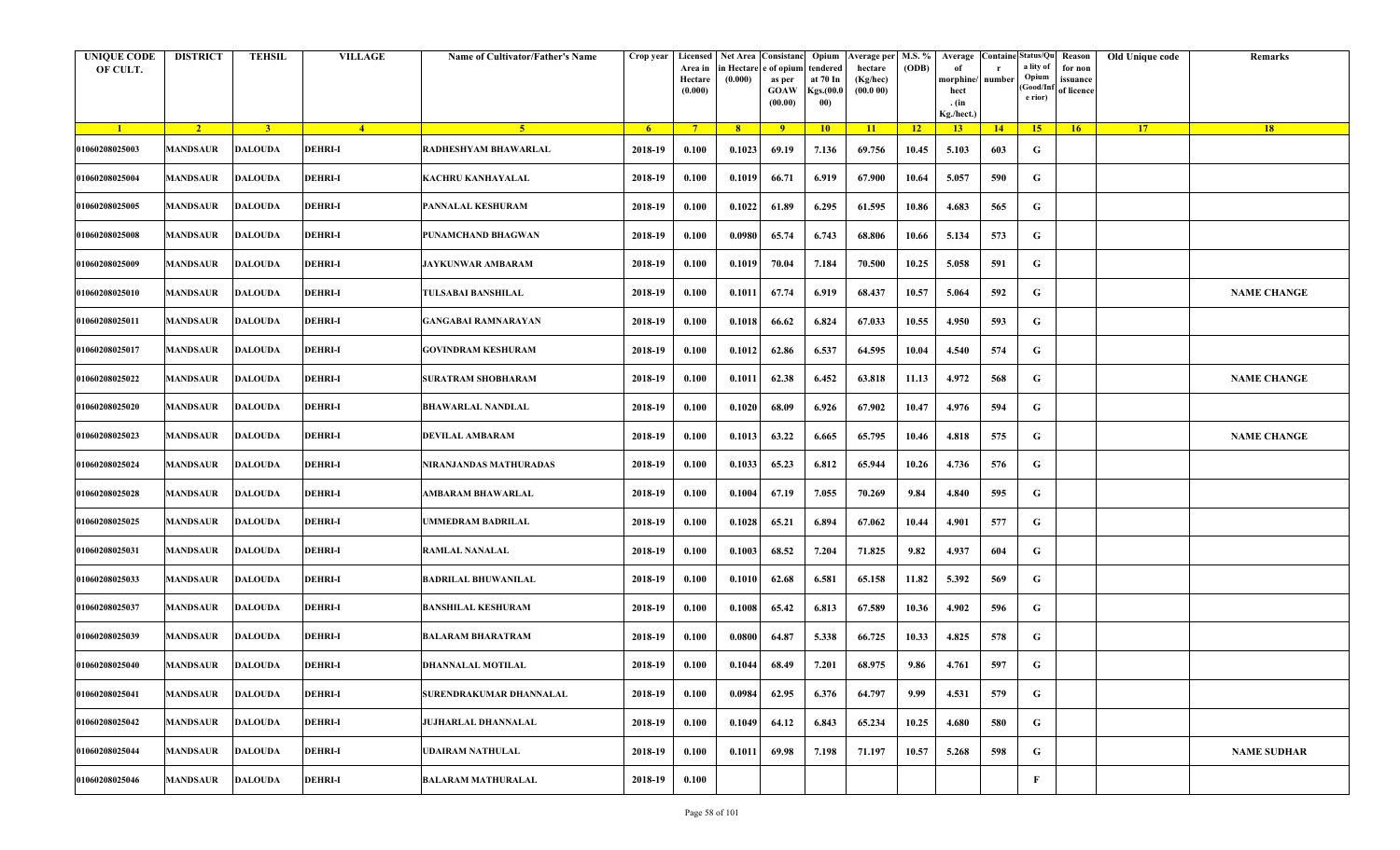| <b>UNIQUE CODE</b><br>OF CULT. | <b>DISTRICT</b> | <b>TEHSIL</b>  | <b>VILLAGE</b>  | <b>Name of Cultivator/Father's Name</b> | Crop year      | Area in<br>Hectare<br>(0.000) | in Hectare<br>(0.000) | Licensed Net Area   Consistanc   Opium<br>e of opium<br>as per<br><b>GOAW</b><br>(00.00) | :endered<br>at 70 In<br>Kgs.(00.0<br>00) | Verage per   M.S. %<br>hectare<br>(Kg/hec)<br>(00.000) | (ODB)           | Average<br>morphine/<br>hect<br>. $(in$<br>Kg./hect.) | number      | <b>Containe Status/Qu</b><br>a lity of<br>Opium<br>Good/Inf<br>e rior) | Reason<br>for non<br>issuance<br>of licence | Old Unique code | Remarks            |
|--------------------------------|-----------------|----------------|-----------------|-----------------------------------------|----------------|-------------------------------|-----------------------|------------------------------------------------------------------------------------------|------------------------------------------|--------------------------------------------------------|-----------------|-------------------------------------------------------|-------------|------------------------------------------------------------------------|---------------------------------------------|-----------------|--------------------|
| $\blacksquare$                 | $\sqrt{2}$      | 3 <sup>l</sup> | $\sqrt{4}$      | -5.                                     | 6 <sup>6</sup> | $7^{\circ}$                   | 8 <sup>1</sup>        | 9                                                                                        | $10-10$                                  | $\vert$ 11                                             | $\overline{12}$ | 13                                                    | $\sqrt{14}$ | 15                                                                     | 16                                          | 17              | 18                 |
| 01060208025047                 | <b>MANDSAUR</b> | <b>DALOUDA</b> | <b>DEHRI-I</b>  | PREMIBAI CHENRAM                        | 2018-19        | 0.100                         | 0.0947                | 66.09                                                                                    | 6.420                                    | 67.793                                                 | 10.70           | 5.078                                                 | 599         | G                                                                      |                                             |                 |                    |
| 01060208025048                 | MANDSAUR        | <b>DALOUDA</b> | <b>DEHRI-I</b>  | PREMSAGARBAI MATHURALAL                 | 2018-19        | 0.100                         | 0.1024                | 68.35                                                                                    | 7.128                                    | 69.609                                                 | 10.34           | 5.038                                                 | 600         | G                                                                      |                                             |                 | <b>NAME CHANGE</b> |
| 01060208025049                 | <b>MANDSAUR</b> | <b>DALOUDA</b> | <b>DEHRI-I</b>  | <b>RANCHOD BHERULAL</b>                 | 2018-19        | 0.100                         | 0.1027                | 66.45                                                                                    | 6.949                                    | 67.663                                                 | 11.27           | 5.338                                                 | 581         | G                                                                      |                                             |                 |                    |
| 01060208025051                 | <b>MANDSAUR</b> | <b>DALOUDA</b> | <b>DEHRI-I</b>  | <b>BASANTILAL SALAGRAM</b>              | 2018-19        | 0.100                         | 0.1003                | 64.85                                                                                    | 6.504                                    | 64.845                                                 | 9.88            | 4.484                                                 | 570         | G                                                                      |                                             |                 |                    |
| 01060208025052                 | <b>MANDSAUR</b> | <b>DALOUDA</b> | <b>DEHRI-I</b>  | <b>DILIP ONKARLAL</b>                   | 2018-19        | 0.100                         | 0.0986                | 59.44                                                                                    | 6.063                                    | 61.491                                                 | 10.57           | 4.550                                                 | 566         | G                                                                      |                                             |                 |                    |
| 01060208025054                 | <b>MANDSAUR</b> | <b>DALOUDA</b> | <b>DEHRI-I</b>  | <b>BALARAM BHERULAL</b>                 | 2018-19        | 0.100                         | 0.1001                | 64.78                                                                                    | 6.719                                    | 67.123                                                 | 10.36           | 4.867                                                 | 582         | G                                                                      |                                             |                 |                    |
| 01060208025055                 | <b>MANDSAUR</b> | <b>DALOUDA</b> | <b>DEHRI-I</b>  | <b>DEVUBAI PANNALAL</b>                 | 2018-19        | 0.100                         | 0.1008                | 59.52                                                                                    | 5.884                                    | 58.373                                                 | 10.75           | 4.393                                                 | 567         | G                                                                      |                                             |                 |                    |
| 01060208025059                 | <b>MANDSAUR</b> | <b>DALOUDA</b> | <b>DEHRI-I</b>  | KANWARLAL MADHOLAL                      | 2018-19        | 0.100                         | 0.1027                | 65.06                                                                                    | 6.943                                    | 67.605                                                 | 10.50           | 4.969                                                 | 583         | G                                                                      |                                             |                 | <b>NAME SUDHAR</b> |
| 01060208025061                 | <b>MANDSAUR</b> | <b>DALOUDA</b> | <b>DEHRI-I</b>  | <b>BAPULAL KANWARLAL</b>                | 2018-19        | 0.100                         | 0.0968                | 66.01                                                                                    | 6.516                                    | 67.314                                                 | 9.85            | 4.641                                                 | 584         | G                                                                      |                                             |                 |                    |
| 01060208025066                 | MANDSAUR        | <b>DALOUDA</b> | <b>DEHRI-I</b>  | <b>BANSHILAL NANDLAL</b>                | 2018-19        | 0.100                         | 0.1015                | 65.16                                                                                    | 6.702                                    | 66.030                                                 | 10.34           | 4.779                                                 | 585         | G                                                                      |                                             |                 |                    |
| 01060208025067                 | <b>MANDSAUR</b> | <b>DALOUDA</b> | <b>DEHRI-I</b>  | RAMSURTABAI PUNAMCHAND                  | 2018-19        | 0.100                         | 0.0999                | 65.63                                                                                    | 6.582                                    | 65.886                                                 | 11.17           | 5.151                                                 | 586         | G                                                                      |                                             |                 |                    |
| 01060208025068                 | MANDSAUR        | <b>DALOUDA</b> | <b>DEHRI-I</b>  | <b>NAGULAL SHRIRAM</b>                  | 2018-19        | 0.100                         | 0.1022                | 67.90                                                                                    | 7.440                                    | 72.798                                                 | 9.22            | 4.698                                                 | 601         | G                                                                      |                                             |                 |                    |
| 01060208025070                 | <b>MANDSAUR</b> | <b>DALOUDA</b> | <b>DEHRI-I</b>  | <b>MANGILAL KESHURAM</b>                | 2018-19        | 0.100                         | 0.1014                | 64.10                                                                                    | 6.557                                    | 64.665                                                 | 11.00           | 4.979                                                 | 587         | G                                                                      |                                             |                 |                    |
| 01060208025071                 | <b>MANDSAUR</b> | <b>DALOUDA</b> | <b>DEHRI-I</b>  | <b>RAMLAL BHUWAN</b>                    | 2018-19        | 0.100                         | 0.1005                | 68.53                                                                                    | 7.049                                    | 70.139                                                 | 9.89            | 4.856                                                 | 602         | G                                                                      |                                             |                 |                    |
| 01060208025073                 | MANDSAUR        | <b>DALOUDA</b> | <b>DEHRI-I</b>  | AMBARAM KANWARLAL CHOTA                 | 2018-19        | 0.100                         | 0.1005                | 70.01                                                                                    | 7.391                                    | 73.542                                                 | 10.01           | 5.153                                                 | 571         | G                                                                      |                                             |                 |                    |
| 01060208025077                 | <b>MANDSAUR</b> | <b>DALOUDA</b> | <b>DEHRI-I</b>  | <b>DEVILAL RAMPARTAP</b>                | 2018-19        | 0.100                         | 0.1015                | 66.73                                                                                    | 6.721                                    | 66.217                                                 | 11.22           | 5.200                                                 | 588         | G                                                                      |                                             |                 |                    |
| 01060208025079                 | <b>MANDSAUR</b> | <b>DALOUDA</b> | <b>DEHRI-I</b>  | <b>JAGDISH RANCHOD</b>                  | 2018-19        | 0.100                         | 0.1009                | 64.62                                                                                    | 6.610                                    | 65.510                                                 | 10.28           | 4.714                                                 | 589         | G                                                                      |                                             |                 |                    |
| 01060208025086                 | <b>MANDSAUR</b> | <b>DALOUDA</b> | <b>DEHRI-I</b>  | <b>RAMVILAS KANWARLAL</b>               | 2018-19        | 0.100                         | 0.1001                | 63.63                                                                                    | 6.372                                    | 63.656                                                 | 10.81           | 4.817                                                 | 572         | G                                                                      |                                             |                 |                    |
| 01060208025085                 | <b>MANDSAUR</b> | <b>DALOUDA</b> | <b>DEHRI-II</b> | <b>MANGIBAI RAMBHAJAN</b>               | 2018-19        | 0.100                         | 0.1018                | 65.58                                                                                    | 7.111                                    | 69.853                                                 | 9.56            | 4.674                                                 | 627         | G                                                                      |                                             |                 |                    |
| 01060208025088                 | <b>MANDSAUR</b> | <b>DALOUDA</b> | <b>DEHRI-II</b> | <b>RAJESH RAMESHWAR</b>                 | 2018-19        | 0.100                         | 0.1037                | 62.11                                                                                    | 6.646                                    | 64.089                                                 | 10.22           | 4.585                                                 | 612         | G                                                                      |                                             |                 |                    |
| 01060208025095                 | <b>MANDSAUR</b> | <b>DALOUDA</b> | <b>DEHRI-II</b> | <b>JAGDISH DOLATRAM</b>                 | 2018-19        | 0.100                         | 0.1020                | 61.29                                                                                    | 6.374                                    | 62.490                                                 | 10.64           | 4.654                                                 | 607         | G                                                                      |                                             |                 |                    |
| 01060208025098                 | <b>MANDSAUR</b> | <b>DALOUDA</b> | <b>DEHRI-II</b> | <b>RAMSURAT VANIRAM</b>                 | 2018-19        | 0.100                         | 0.1011                | 66.06                                                                                    | 6.965                                    | 68.892                                                 | 9.87            | 4.759                                                 | 628         | ${\bf G}$                                                              |                                             |                 |                    |
| 01060208025099                 | <b>MANDSAUR</b> | <b>DALOUDA</b> | <b>DEHRI-II</b> | PUNAMCHAND PANNALAL                     | 2018-19        | 0.100                         | 0.1022                | 66.79                                                                                    | 7.213                                    | 70.577                                                 | 10.36           | 5.118                                                 | 629         | $\mathbf G$                                                            |                                             |                 |                    |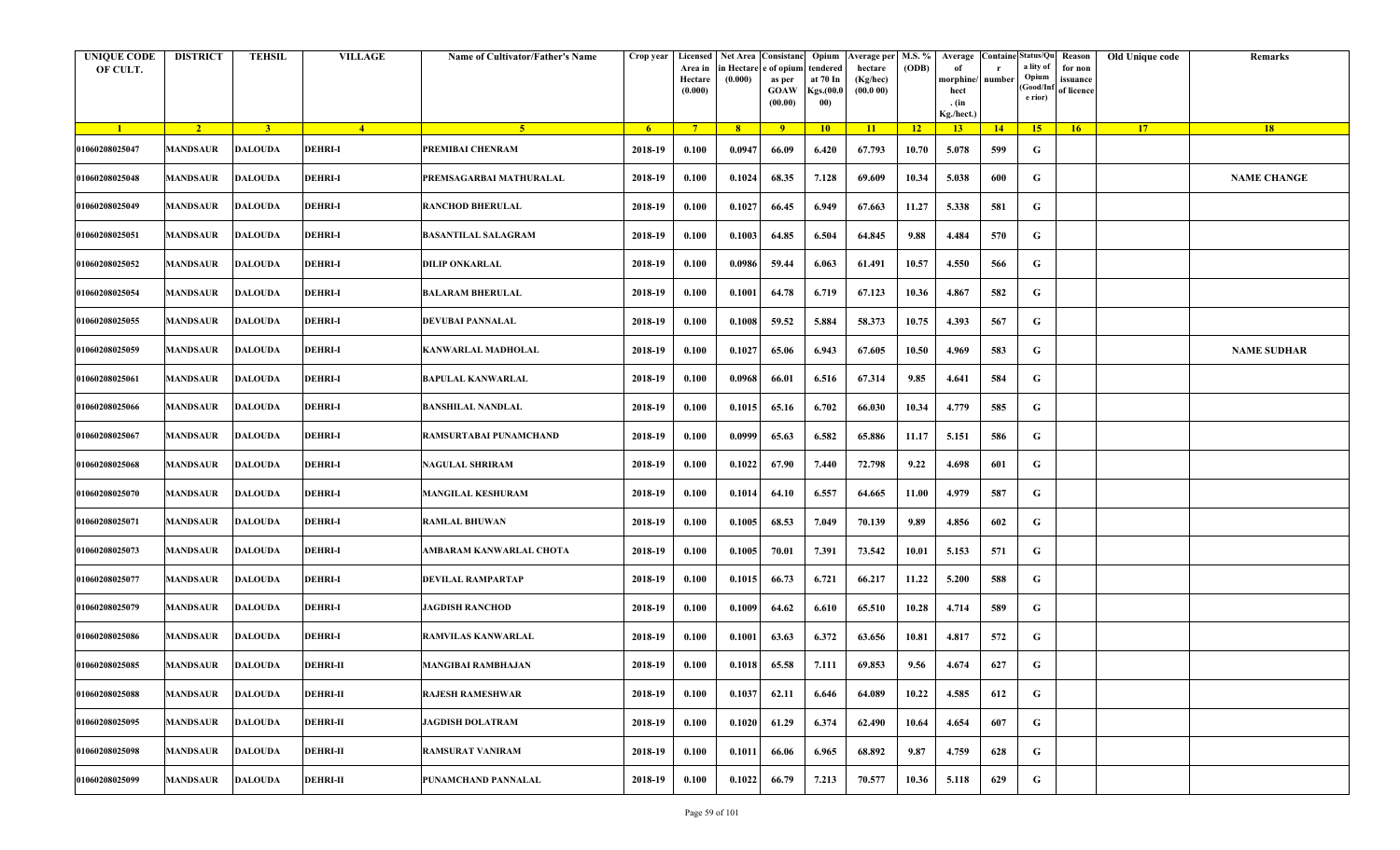| <b>UNIQUE CODE</b><br>OF CULT. | <b>DISTRICT</b> | <b>TEHSIL</b>  | <b>VILLAGE</b>  | <b>Name of Cultivator/Father's Name</b> | Crop year      | Area in<br>Hectare<br>(0.000) | in Hectare<br>(0.000) | Licensed Net Area   Consistanc   Opium<br>e of opium<br>as per<br><b>GOAW</b><br>(00.00) | :endered<br>at 70 In<br>Kgs.(00.0<br>00) | Verage per   M.S. %<br>hectare<br>(Kg/hec)<br>(00.000) | (ODB)           | Average<br>morphine/<br>hect | number      | <b>Containe Status/Qu</b><br>a lity of<br>Opium<br>Good/Inf<br>e rior) | Reason<br>for non<br>issuance<br>of licence | Old Unique code | Remarks            |
|--------------------------------|-----------------|----------------|-----------------|-----------------------------------------|----------------|-------------------------------|-----------------------|------------------------------------------------------------------------------------------|------------------------------------------|--------------------------------------------------------|-----------------|------------------------------|-------------|------------------------------------------------------------------------|---------------------------------------------|-----------------|--------------------|
|                                |                 |                |                 |                                         |                |                               |                       |                                                                                          |                                          |                                                        |                 | . $(in$<br>Kg./hect.)        |             |                                                                        |                                             |                 |                    |
| $\blacksquare$                 | $\sqrt{2}$      | 3 <sup>l</sup> | $\sqrt{4}$      | -5.                                     | 6 <sup>6</sup> | $7^{\circ}$                   | 8 <sup>1</sup>        | 9                                                                                        | $10-10$                                  | $\vert$ 11                                             | $\overline{12}$ | 13                           | $\sqrt{14}$ | 15                                                                     | 16                                          | 17              | 18                 |
| 01060208025100                 | <b>MANDSAUR</b> | <b>DALOUDA</b> | <b>DEHRI-II</b> | <b>CHENRAM RATANLAL</b>                 | 2018-19        | 0.100                         | 0.0973                | 66.93                                                                                    | 6.655                                    | 68.397                                                 | 10.10           | 4.835                        | 630         | G                                                                      |                                             |                 |                    |
| 01060208025105                 | MANDSAUR        | <b>DALOUDA</b> | <b>DEHRI-II</b> | <b>SNEHLATA DINESHKUMAR</b>             | 2018-19        | 0.100                         | 0.0959                | 68.03                                                                                    | 6.696                                    | 69.823                                                 | 9.88            | 4.829                        | 631         | G                                                                      |                                             |                 |                    |
| 01060208025107                 | <b>MANDSAUR</b> | <b>DALOUDA</b> | <b>DEHRI-II</b> | <b>RADHESHYAM MAGNIRAM</b>              | 2018-19        | 0.100                         | 0.1012                | 65.08                                                                                    | 6.657                                    | 65.781                                                 | 10.10           | 4.651                        | 632         | G                                                                      |                                             |                 |                    |
| 01060208025111                 | <b>MANDSAUR</b> | <b>DALOUDA</b> | <b>DEHRI-II</b> | <b>MOHANLAL RAMNARAYAN</b>              | 2018-19        | 0.100                         | 0.1030                | 66.00                                                                                    | 6.949                                    | 67.466                                                 | 10.08           | 4.760                        | 633         | G                                                                      |                                             |                 |                    |
| 01060208025114                 | <b>MANDSAUR</b> | <b>DALOUDA</b> | <b>DEHRI-II</b> | <b>RATANBAI MOTILAL</b>                 | 2018-19        | 0.100                         | 0.0994                | 65.42                                                                                    | 6.607                                    | 66.469                                                 | 10.47           | 4.872                        | 634         | G                                                                      |                                             |                 |                    |
| 01060208025118                 | MANDSAUR        | <b>DALOUDA</b> | <b>DEHRI-II</b> | <b>DHAPUBAI MANGILAL</b>                | 2018-19        | 0.100                         | 0.1013                | 60.51                                                                                    | 6.224                                    | 61.441                                                 | 10.53           | 4.529                        | 608         | G                                                                      |                                             |                 |                    |
| 01060208025120                 | <b>MANDSAUR</b> | <b>DALOUDA</b> | <b>DEHRI-II</b> | AMBARAM KANA                            | 2018-19        | 0.100                         | 0.0260                | 74.51                                                                                    | 2.065                                    | 79.423                                                 | 10.51           | 5.843                        | 645         | G                                                                      |                                             |                 |                    |
| 01060208025053                 | <b>MANDSAUR</b> | <b>DALOUDA</b> | <b>DEHRI-II</b> | VARDICHAND SHOBHARAM                    | 2018-19        | 0.100                         | 0.1002                | 65.13                                                                                    | 6.690                                    | 66.766                                                 | 9.78            | 4.571                        | 635         | G                                                                      |                                             |                 |                    |
| 01060208025122                 | <b>MANDSAUR</b> | <b>DALOUDA</b> | <b>DEHRI-II</b> | <b>BALAKDAS NARSINGHDAS</b>             | 2018-19        | 0.100                         | 0.1033                | 63.60                                                                                    | 6.587                                    | 63.766                                                 | 10.63           | 4.745                        | 613         | G                                                                      |                                             |                 |                    |
| 01060208025124                 | MANDSAUR        | <b>DALOUDA</b> | <b>DEHRI-II</b> | RAMESHWAR BHUWANILAL                    | 2018-19        | 0.100                         | 0.0996                | 62.93                                                                                    | 6.590                                    | 66.165                                                 | 10.23           | 4.738                        | 614         | G                                                                      |                                             |                 |                    |
| 01060208025102                 | <b>MANDSAUR</b> | <b>DALOUDA</b> | <b>DEHRI-II</b> | <b>MAANKUWAR SHANKARLAL</b>             | 2018-19        | 0.100                         | 0.1019                | 62.82                                                                                    | 6.542                                    | 64.200                                                 | 11.06           | 4.971                        | 615         | G                                                                      |                                             |                 | <b>NAME CHANGE</b> |
| 01060208025143                 | MANDSAUR        | <b>DALOUDA</b> | <b>DEHRI-II</b> | <b>GOPAL BALARAM</b>                    | 2018-19        | 0.100                         | 0.0965                | 64.37                                                                                    | 6.676                                    | 69.181                                                 | 10.66           | 5.162                        | 611         | G                                                                      |                                             |                 |                    |
| 01060208025137                 | <b>MANDSAUR</b> | <b>DALOUDA</b> | <b>DEHRI-II</b> | SHIVKANYABAI BAPULAL                    | 2018-19        | 0.100                         | 0.1017                | 62.68                                                                                    | 6.617                                    | 65.064                                                 | 10.99           | 5.006                        | 616         | G                                                                      |                                             |                 | <b>NAME CHANGE</b> |
| 01060208025012                 | <b>MANDSAUR</b> | <b>DALOUDA</b> | <b>DEHRI-II</b> | <b>MANNALAL MODIRAM</b>                 | 2018-19        | 0.100                         | 0.1007                | 60.22                                                                                    | 6.134                                    | 60.914                                                 | 10.36           | 4.417                        | 609         | G                                                                      |                                             |                 |                    |
| 01060208025110                 | MANDSAUR        | <b>DALOUDA</b> | <b>DEHRI-II</b> | <b>GANGABAI RAMLAL</b>                  | 2018-19        | 0.100                         | 0.1001                | 58.53                                                                                    | 6.029                                    | 60.230                                                 | 10.70           | 4.511                        | 605         | G                                                                      |                                             |                 |                    |
| 01060208025169                 | <b>MANDSAUR</b> | <b>DALOUDA</b> | <b>DEHRI-II</b> | <b>SHANTILAL PANNALAL</b>               | 2018-19        | 0.100                         | 0.1010                | 60.73                                                                                    | 6.264                                    | 62.020                                                 | 10.57           | 4.589                        | 610         | G                                                                      |                                             | 01060208038101  |                    |
| 01060208025125                 | <b>MANDSAUR</b> | <b>DALOUDA</b> | <b>DEHRI-II</b> | <b>NANDRAM ONKARLAL</b>                 | 2018-19        | 0.100                         | 0.1025                | 67.28                                                                                    | 6.988                                    | 68.176                                                 | 10.64           | 5.077                        | 636         | G                                                                      |                                             |                 |                    |
| 01060208025132                 | <b>MANDSAUR</b> | <b>DALOUDA</b> | <b>DEHRI-II</b> | RADHESHYAM BHAGATRAM                    | 2018-19        | 0.100                         | 0.1016                | 69.54                                                                                    | 7.073                                    | 69.616                                                 | 9.99            | 4.868                        | 643         | G                                                                      |                                             |                 |                    |
| 01060208025133                 | MANDSAUR        | <b>DALOUDA</b> | <b>DEHRI-II</b> | <b>JAGDISH RAMLAL</b>                   | 2018-19        | 0.100                         | 0.1023                | 65.57                                                                                    | 6.866                                    | 67.116                                                 | 10.78           | 5.065                        | 617         | G                                                                      |                                             |                 |                    |
| 01060208025134                 | <b>MANDSAUR</b> | <b>DALOUDA</b> | <b>DEHRI-II</b> | PUNAMCHAND BALARAM                      | 2018-19        | 0.100                         | 0.1028                | 66.42                                                                                    | 7.306                                    | 71.070                                                 | 9.80            | 4.876                        | 637         | G                                                                      |                                             |                 |                    |
| 01060208025135                 | <b>MANDSAUR</b> | <b>DALOUDA</b> | <b>DEHRI-II</b> | <b>LAXMINARAYAN CHENRAM</b>             | 2018-19        | 0.100                         | 0.0980                | 68.31                                                                                    | 6.841                                    | 69.806                                                 | 10.39           | 5.077                        | 638         | G                                                                      |                                             |                 |                    |
| 01060208025136                 | <b>MANDSAUR</b> | <b>DALOUDA</b> | <b>DEHRI-II</b> | <b>NANDLAL MOTILAL</b>                  | 2018-19        | 0.100                         | 0.1014                | 64.83                                                                                    | 6.539                                    | 64.487                                                 | 9.78            | 4.415                        | 618         | ${\bf G}$                                                              |                                             |                 |                    |
| 01060208025140                 | <b>MANDSAUR</b> | <b>DALOUDA</b> | <b>DEHRI-II</b> | AMBARAM MOTILAL                         | 2018-19        | 0.100                         | 0.1035                | 64.14                                                                                    | 6.652                                    | 64.271                                                 | 9.84            | 4.427                        | 619         | G                                                                      |                                             |                 |                    |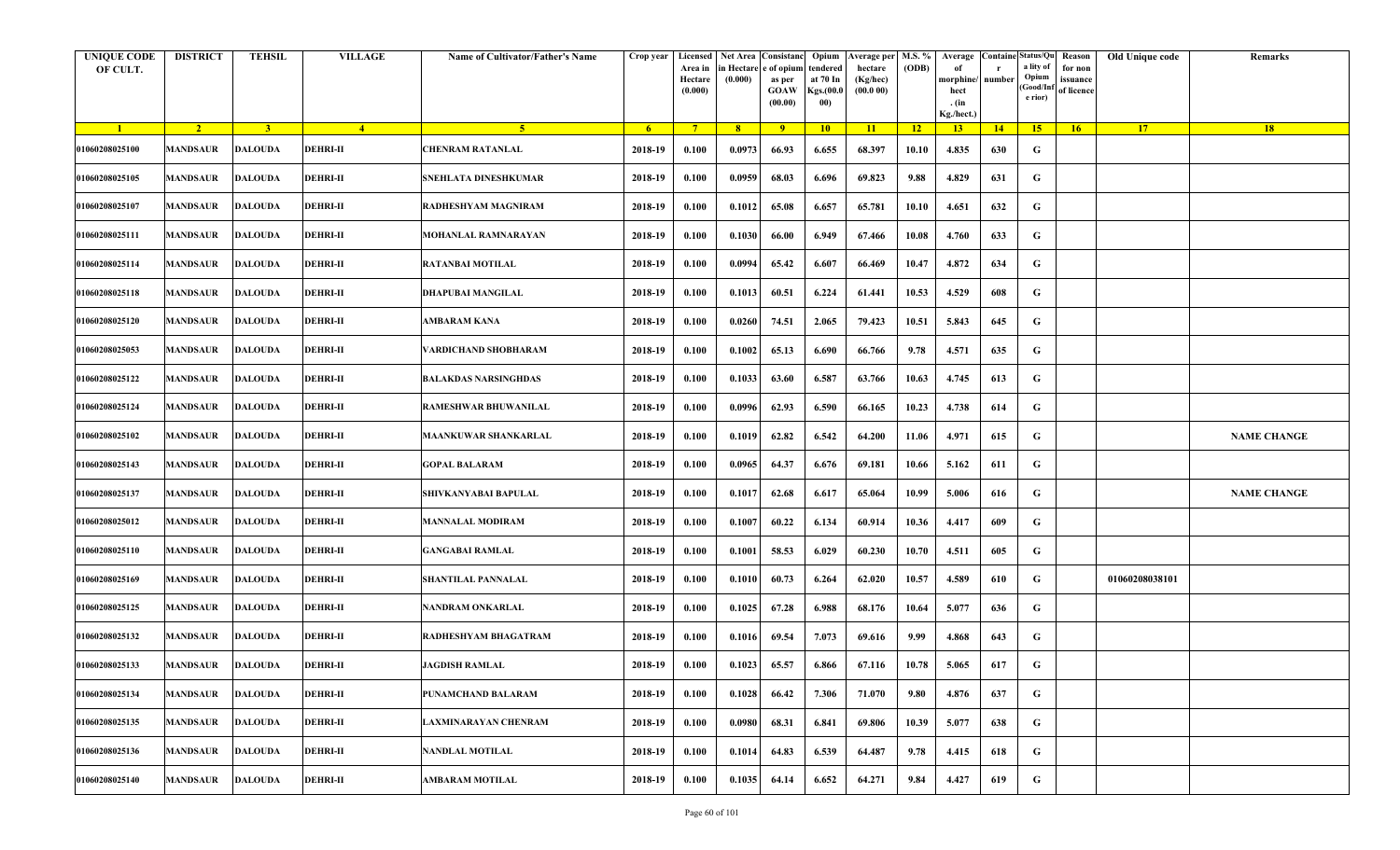| <b>UNIQUE CODE</b><br>OF CULT. | <b>DISTRICT</b> | <b>TEHSIL</b>  | <b>VILLAGE</b>   | Name of Cultivator/Father's Name | Crop year   | Area in<br>Hectare<br>(0.000) | Licensed Net Area Consistanc<br>ı Hectar<br>(0.000) | e of opium<br>as per<br><b>GOAW</b><br>(00.00) | Opium<br>tendered<br>at 70 In<br>Kgs.(00.<br>00) | Average per   M.S. %<br>hectare<br>(Kg/hec)<br>(00.000) | (ODB) | Average<br>morphine/<br>hect<br>. (in<br>Kg./hect.) | <b>Containe Status/Qu</b><br>number | a lity of<br>Opium<br>(Good/In:<br>e rior) | Reason<br>for non<br>issuance<br>of licence | Old Unique code | Remarks            |
|--------------------------------|-----------------|----------------|------------------|----------------------------------|-------------|-------------------------------|-----------------------------------------------------|------------------------------------------------|--------------------------------------------------|---------------------------------------------------------|-------|-----------------------------------------------------|-------------------------------------|--------------------------------------------|---------------------------------------------|-----------------|--------------------|
| $\blacksquare$ 1               | $\sqrt{2}$      | 3 <sup>7</sup> | $\sqrt{4}$       | $\sqrt{5}$                       | $6^{\circ}$ | $-7$                          | 8 <sup>1</sup>                                      | $^{\circ}$                                     | 10                                               | $\vert$ 11                                              | $-12$ | 13                                                  | 14                                  | 15                                         | 16                                          | 17              | 18                 |
| 01060208025142                 | <b>MANDSAUR</b> | <b>DALOUDA</b> | <b>DEHRI-II</b>  | <b>BADRIDAS NARSINGHDAS</b>      | 2018-19     | 0.100                         | 0.1038                                              | 63.94                                          | 6.677                                            | 64.326                                                  | 9.99  | 4.498                                               | 620                                 | G                                          |                                             |                 |                    |
| 01060208025144                 | MANDSAUR        | <b>DALOUDA</b> | <b>DEHRI-II</b>  | <b>BHAGIRATH RANCHOD</b>         | 2018-19     | 0.100                         | 0.0990                                              | 66.99                                          | 6.996                                            | 70.667                                                  | 9.00  | 4.452                                               | 621                                 | G                                          |                                             |                 |                    |
| 01060208025145                 | <b>MANDSAUR</b> | <b>DALOUDA</b> | <b>DEHRI-II</b>  | PUNAMCHAND RAMNARAYAN            | 2018-19     | 0.100                         | 0.1000                                              | 66.27                                          | 7.044                                            | 70.440                                                  | 9.85  | 4.857                                               | 622                                 | G                                          |                                             |                 |                    |
| 01060208025146                 | <b>MANDSAUR</b> | <b>DALOUDA</b> | <b>DEHRI-II</b>  | PARMANAND MOTILAL                | 2018-19     | 0.100                         | 0.0977                                              | 69.07                                          | 6.769                                            | 69.284                                                  | 9.73  | 4.719                                               | 639                                 | G                                          |                                             |                 |                    |
| 01060208025148                 | <b>MANDSAUR</b> | <b>DALOUDA</b> | <b>DEHRI-II</b>  | NANALAL RAMCHARAN                | 2018-19     | 0.100                         | 0.1000                                              | 68.23                                          | 7.037                                            | 70.370                                                  | 9.79  | 4.823                                               | 623                                 | G                                          |                                             |                 |                    |
| 01060208025149                 | <b>MANDSAUR</b> | <b>DALOUDA</b> | <b>DEHRI-II</b>  | SURATRAM BANSHILAL               | 2018-19     | 0.100                         | 0.1018                                              | 67.55                                          | 6.929                                            | 68.065                                                  | 9.71  | 4.626                                               | 640                                 | G                                          |                                             |                 |                    |
| 01060208025150                 | MANDSAUR        | <b>DALOUDA</b> | <b>DEHRI-II</b>  | PREMBAI GOTAMLAL                 | 2018-19     | 0.100                         | 0.1019                                              | 69.71                                          | 7.290                                            | 71.541                                                  | 9.70  | 4.857                                               | 641                                 | G                                          |                                             |                 |                    |
| 01060208025151                 | MANDSAUR        | <b>DALOUDA</b> | <b>DEHRI-II</b>  | <b>GOPAL BHAWARLAL</b>           | 2018-19     | 0.100                         | 0.0995                                              | 62.72                                          | 6.335                                            | 63.668                                                  | 10.14 | 4.519                                               | 624                                 | G                                          |                                             |                 |                    |
| 01060208025152                 | <b>MANDSAUR</b> | <b>DALOUDA</b> | <b>DEHRI-II</b>  | <b>KANTABAI SHANKARLAL</b>       | 2018-19     | 0.100                         | 0.1008                                              | 66.28                                          | 6.827                                            | 67.728                                                  | 10.40 | 4.930                                               | 625                                 | G                                          |                                             |                 |                    |
| 01060208025154                 | MANDSAUR        | <b>DALOUDA</b> | <b>DEHRI-II</b>  | RAMESHCHANDRA RAMCHANDRA         | 2018-19     | 0.100                         | 0.0992                                              | 64.01                                          | 6.346                                            | 63.972                                                  | 9.73  | 4.357                                               | 626                                 | G                                          |                                             |                 |                    |
| 01060208025158                 | MANDSAUR        | <b>DALOUDA</b> | <b>DEHRI-II</b>  | <b>MOHANLAL BANSHILAL</b>        | 2018-19     | 0.100                         | 0.1005                                              | 69.55                                          | 7.054                                            | 70.189                                                  | 9.03  | 4.437                                               | 644                                 | G                                          |                                             |                 |                    |
| 01060208025160                 | MANDSAUR        | <b>DALOUDA</b> | <b>DEHRI-II</b>  | <b>BANSHILAL MOTILAL</b>         | 2018-19     | 0.100                         | 0.1044                                              | 68.08                                          | 7.168                                            | 68.659                                                  | 10.66 | 5.123                                               | 642                                 | G                                          |                                             |                 |                    |
| 01060208025161                 | <b>MANDSAUR</b> | <b>DALOUDA</b> | <b>DEHRI-II</b>  | NATHIBAI RAMLAL                  | 2018-19     | 0.100                         | 0.1000                                              | 56.89                                          | 5.770                                            | 57.700                                                  | 10.76 | 4.346                                               | 606                                 | G                                          |                                             |                 |                    |
| 01060208025162                 | MANDSAUR        | <b>DALOUDA</b> | <b>DEHRI-III</b> | <b>BHABHUTRAM ONKARLAL</b>       | 2018-19     | 0.100                         | 0.0999                                              | 63.67                                          | 6.394                                            | 64.004                                                  | 10.26 | 4.595                                               | 858                                 | G                                          |                                             |                 |                    |
| 01060208025036                 | MANDSAUR        | <b>DALOUDA</b> | <b>DEHRI-III</b> | AMBARAM KAWARLAL BADA            | 2018-19     | 0.100                         | 0.0992                                              | 63.17                                          | 3.447                                            | 34.748                                                  | 11.75 | 2.857                                               | 869                                 | G                                          | 04                                          |                 |                    |
| 01060208025030                 | <b>MANDSAUR</b> | <b>DALOUDA</b> | <b>DEHRI-III</b> | <b>BHANWARLAL RAMESHWAR</b>      | 2018-19     | 0.100                         | 0.0978                                              | 63.19                                          | 6.536                                            | 66.830                                                  | 9.73  | 4.553                                               | 859                                 | G                                          |                                             |                 |                    |
| 01060208025063                 | MANDSAUR        | <b>DALOUDA</b> | <b>DEHRI-III</b> | SHIVNARAYAN BHAGATRAM            | 2018-19     | 0.100                         | 0.1016                                              | 65.49                                          | 6.727                                            | 66.211                                                  | 11.33 | 5.251                                               | 870                                 | G                                          |                                             |                 |                    |
| 01060208025072                 | MANDSAUR        | <b>DALOUDA</b> | <b>DEHRI-III</b> | <b>KANCHANBAI RATANLAL</b>       | 2018-19     | 0.100                         | 0.1005                                              | 63.81                                          | 6.509                                            | 64.766                                                  | 9.79  | 4.440                                               | 860                                 | G                                          |                                             |                 |                    |
| 01060208025168                 | MANDSAUR        | <b>DALOUDA</b> | <b>DEHRI-III</b> | <b>NANALAL GIRDHARI</b>          | 2018-19     | 0.100                         | 0.1004                                              | 61.95                                          | 6.266                                            | 62.410                                                  | 10.61 | 4.633                                               | 852                                 | G                                          |                                             |                 |                    |
| 01060208025007                 | <b>MANDSAUR</b> | <b>DALOUDA</b> | <b>DEHRI-III</b> | SHANIBAI NARSINGHDAS             | 2018-19     | 0.100                         | 0.0582                                              | 65.96                                          | 3.920                                            | 67.354                                                  | 9.58  | 4.517                                               | 861                                 | G                                          |                                             |                 |                    |
| 01060208025002                 | <b>MANDSAUR</b> | <b>DALOUDA</b> | <b>DEHRI-III</b> | RAMESHWAR NATHULAL               | 2018-19     | 0.100                         | 0.1003                                              | 64.71                                          | 6.573                                            | 65.533                                                  | 10.09 | 4.629                                               | 885                                 | G                                          |                                             |                 |                    |
| 01060208025119                 | <b>MANDSAUR</b> | <b>DALOUDA</b> | <b>DEHRI-III</b> | <b>BANSHILAL NANDLAL</b>         | 2018-19     | 0.100                         | 0.1005                                              | 59.00                                          | 5.934                                            | 59.045                                                  | 10.00 | 4.133                                               | 853                                 | G                                          |                                             |                 | <b>NAME CHANGE</b> |
| 01060208025123                 | <b>MANDSAUR</b> | <b>DALOUDA</b> | <b>DEHRI-III</b> | RADHESHYAM RAMCHARANJI           | 2018-19     | 0.100                         | 0.0985                                              | 62.34                                          | 6.314                                            | 64.102                                                  | 10.27 | 4.607                                               | 854                                 | G                                          |                                             |                 |                    |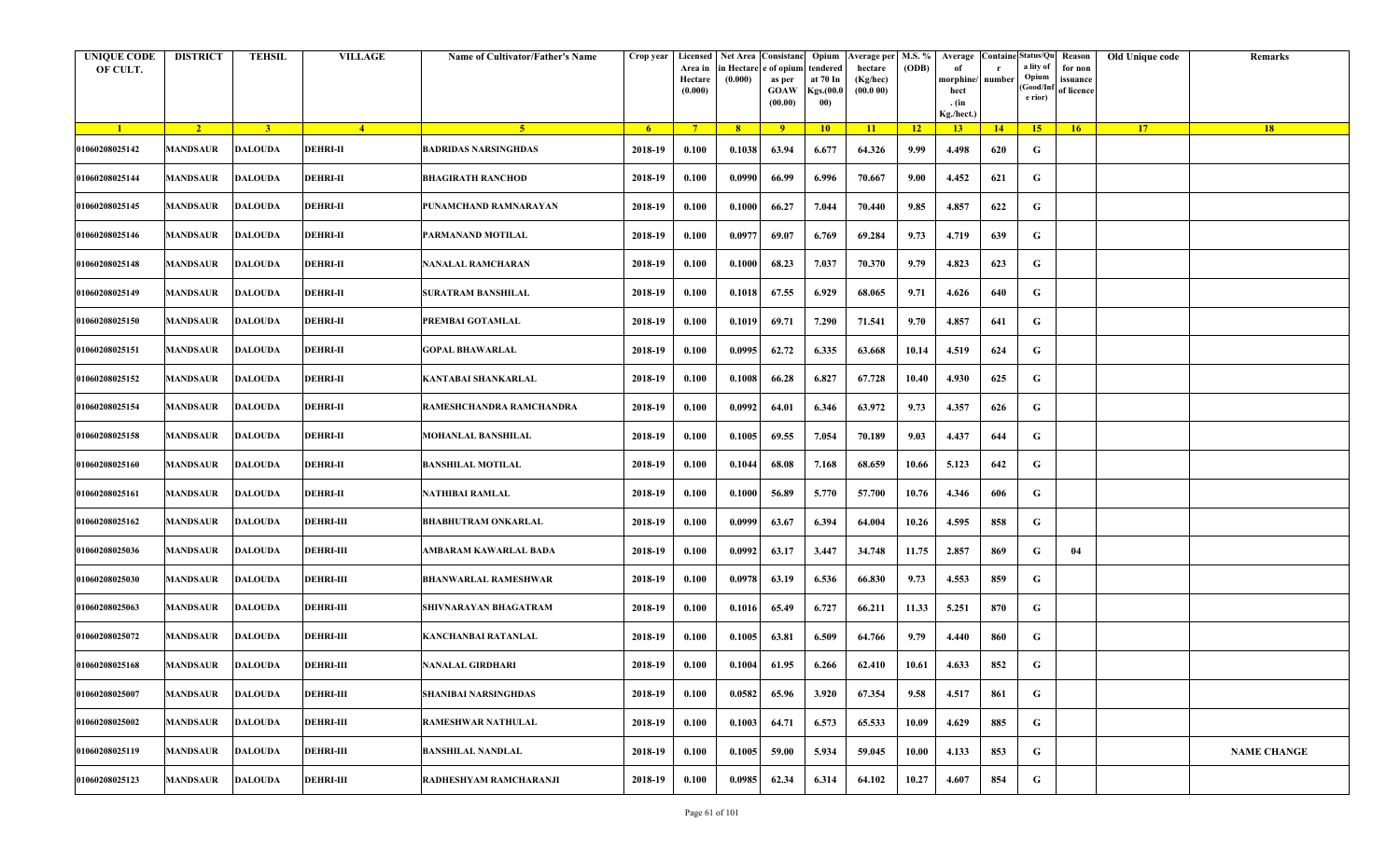| <b>UNIQUE CODE</b><br>OF CULT. | <b>DISTRICT</b> | <b>TEHSIL</b>  | <b>VILLAGE</b>   | Name of Cultivator/Father's Name | Crop year   | Area in<br>Hectare<br>(0.000) | Licensed Net Area Consistanc<br>ı Hectar<br>(0.000) | e of opium<br>as per<br><b>GOAW</b><br>(00.00) | Opium<br>tendered<br>at 70 In<br>Kgs.(00.<br>00) | Average per   M.S. %<br>hectare<br>(Kg/hec)<br>(00.000) | (ODB) | Average<br>morphine/<br>hect<br>. (in | <b>Containe Status/Qu</b><br>number | a lity of<br>Opium<br>(Good/In:<br>e rior) | Reason<br>for non<br>issuance<br>of licence | Old Unique code | Remarks            |
|--------------------------------|-----------------|----------------|------------------|----------------------------------|-------------|-------------------------------|-----------------------------------------------------|------------------------------------------------|--------------------------------------------------|---------------------------------------------------------|-------|---------------------------------------|-------------------------------------|--------------------------------------------|---------------------------------------------|-----------------|--------------------|
| $\blacksquare$ 1               | $\sqrt{2}$      | 3 <sup>7</sup> | $\overline{4}$   | -5.                              | $6^{\circ}$ | $-7$                          | 8 <sup>1</sup>                                      | $-9$                                           | 10                                               | $\vert$ 11                                              | $-12$ | Kg./hect.)<br>13                      | 14                                  | 15                                         | 16                                          | 17              | 18                 |
| 01060208025082                 | MANDSAUR        | <b>DALOUDA</b> | <b>DEHRI-III</b> | NARSINGH JAISINGH                | 2018-19     | 0.100                         | 0.1004                                              | 58.58                                          | 6.084                                            | 60.598                                                  | 11.08 | 4.699                                 | 847                                 | G                                          |                                             |                 |                    |
| 01060208025013                 | MANDSAUR        | <b>DALOUDA</b> | <b>DEHRI-III</b> | RAMDAYAL ASHARAM                 | 2018-19     | 0.100                         | 0.1024                                              | 63.31                                          | 6.575                                            | 64.209                                                  | 11.67 | 5.247                                 | 871                                 | G                                          |                                             |                 |                    |
| 01060208025026                 | <b>MANDSAUR</b> | <b>DALOUDA</b> | <b>DEHRI-III</b> | VISHNULAL DEVRAM                 | 2018-19     | 0.100                         | 0.1006                                              | 62.13                                          | 6.524                                            | 64.851                                                  | 11.72 | 5.319                                 | 872                                 | G                                          |                                             |                 |                    |
| 01060208025056                 | <b>MANDSAUR</b> | <b>DALOUDA</b> | <b>DEHRI-III</b> | <b>KAMLABAI RAMPRASAD</b>        | 2018-19     | 0.100                         | 0.0983                                              | 61.96                                          | 6.311                                            | 64.201                                                  | 11.28 | 5.070                                 | 848                                 | G                                          |                                             |                 |                    |
| 01060208025080                 | <b>MANDSAUR</b> | <b>DALOUDA</b> | <b>DEHRI-III</b> | SHANKARLAL PANNALAL              | 2018-19     | 0.100                         | 0.1001                                              | 61.40                                          | 6.307                                            | 63.007                                                  | 10.15 | 4.475                                 | 862                                 | G                                          |                                             |                 |                    |
| 01060208025084                 | <b>MANDSAUR</b> | <b>DALOUDA</b> | <b>DEHRI-III</b> | <b>BANSHILAL KANWARLAL</b>       | 2018-19     | 0.100                         | 0.1017                                              | 63.41                                          | 6.740                                            | 66.273                                                  | 11.04 | 5.121                                 | 873                                 | G                                          |                                             |                 |                    |
| 01060208025141                 | MANDSAUR        | <b>DALOUDA</b> | <b>DEHRI-III</b> | PREMNARAYAN BHARATRAM            | 2018-19     | 0.100                         | 0.0976                                              | 66.45                                          | 6.569                                            | 67.305                                                  | 10.26 | 4.835                                 | 884                                 | G                                          |                                             |                 |                    |
| 01060208025130                 | MANDSAUR        | <b>DALOUDA</b> | <b>DEHRI-III</b> | <b>BHUWANIRAM UMMEDRAM</b>       | 2018-19     | 0.100                         | 0.1000                                              | 63.24                                          | 6.640                                            | 66.400                                                  | 10.58 | 4.917                                 | 863                                 | G                                          |                                             |                 |                    |
| 01060208025035                 | <b>MANDSAUR</b> | <b>DALOUDA</b> | <b>DEHRI-III</b> | RUPRAM GIRDHARILAL               | 2018-19     | 0.100                         | 0.1000                                              | 60.84                                          | 6.240                                            | 62.400                                                  | 11.87 | 5.184                                 | 874                                 | G                                          |                                             |                 |                    |
| 01060208025043                 | MANDSAUR        | <b>DALOUDA</b> | <b>DEHRI-III</b> | KALAWATIBAI PRABHULAL            | 2018-19     | 0.100                         | 0.1028                                              | 57.76                                          | 6.172                                            | 60.039                                                  | 10.35 | 4.351                                 | 849                                 | G                                          |                                             |                 |                    |
| 01060208025075                 | MANDSAUR        | <b>DALOUDA</b> | <b>DEHRI-III</b> | <b>MAHESHKUMAR NANALAL</b>       | 2018-19     | 0.100                         | 0.1004                                              | 61.50                                          | 6.282                                            | 62.570                                                  | 10.99 | 4.814                                 | 864                                 | G                                          |                                             |                 |                    |
| 01060208025113                 | MANDSAUR        | <b>DALOUDA</b> | <b>DEHRI-III</b> | DHAPUBAI GANESHRAM               | 2018-19     | 0.100                         | 0.1008                                              | 59.93                                          | 6.224                                            | 61.746                                                  | 11.13 | 4.811                                 | 865                                 | G                                          |                                             |                 |                    |
| 01060208025163                 | <b>MANDSAUR</b> | <b>DALOUDA</b> | <b>DEHRI-III</b> | MULCHAND BHAGATRAM               | 2018-19     | 0.100                         | 0.1036                                              | 65.89                                          | 6.937                                            | 66.959                                                  | 11.32 | 5.307                                 | 875                                 | G                                          |                                             |                 |                    |
| 01060208025045                 | MANDSAUR        | <b>DALOUDA</b> | <b>DEHRI-III</b> | <b>RAMLAL NATHULAL</b>           | 2018-19     | 0.100                         | 0.1018                                              | 62.89                                          | 6.585                                            | 64.686                                                  | 10.32 | 4.673                                 | 866                                 | G                                          |                                             |                 |                    |
| 01060208025016                 | MANDSAUR        | <b>DALOUDA</b> | <b>DEHRI-III</b> | <b>RAMDAYAL SHRIRAM</b>          | 2018-19     | 0.100                         | 0.1008                                              | 60.56                                          | 6.125                                            | 60.764                                                  | 10.42 | 4.432                                 | 855                                 | G                                          |                                             |                 |                    |
| 01060208025065                 | <b>MANDSAUR</b> | <b>DALOUDA</b> | <b>DEHRI-III</b> | <b>RAMLAL RADHAKISHAN</b>        | 2018-19     | 0.100                         | 0.1007                                              | 63.21                                          | 6.592                                            | 65.462                                                  | 11.34 | 5.198                                 | 876                                 | G                                          |                                             |                 |                    |
| 01060208025126                 | MANDSAUR        | <b>DALOUDA</b> | <b>DEHRI-III</b> | NATHULAL RAMLAL                  | 2018-19     | 0.100                         | 0.1021                                              | 60.68                                          | 6.371                                            | 62.400                                                  | 11.77 | 5.140                                 | 877                                 | G                                          |                                             |                 |                    |
| 01060208025121                 | MANDSAUR        | <b>DALOUDA</b> | <b>DEHRI-III</b> | LALUBAI LAXMINARAYAN             | 2018-19     | 0.100                         | 0.1011                                              | 64.19                                          | 6.575                                            | 65.035                                                  | 10.72 | 4.879                                 | 878                                 | G                                          |                                             |                 |                    |
| 01060208025108                 | MANDSAUR        | <b>DALOUDA</b> | <b>DEHRI-III</b> | <b>MANNALAL NATHULAL PATIDAR</b> | 2018-19     | 0.100                         | 0.1001                                              | 58.25                                          | 6.050                                            | 60.440                                                  | 10.88 | 4.605                                 | 850                                 | G                                          |                                             |                 | <b>NAME SUDHAR</b> |
| 01060208025014                 | <b>MANDSAUR</b> | <b>DALOUDA</b> | <b>DEHRI-III</b> | <b>MOTILAL JAGANNATH</b>         | 2018-19     | 0.100                         | 0.0950                                              | 62.33                                          | 6.064                                            | 63.832                                                  | 11.94 | 5.333                                 | 879                                 | G                                          |                                             |                 |                    |
| 01060208025087                 | <b>MANDSAUR</b> | <b>DALOUDA</b> | <b>DEHRI-III</b> | PRABHULAL BHAGIRATH              | 2018-19     | 0.100                         | 0.1023                                              | 56.14                                          | 5.702                                            | 55.738                                                  | 10.65 | 4.156                                 | 851                                 | G                                          |                                             |                 |                    |
| 01060208025062                 | <b>MANDSAUR</b> | <b>DALOUDA</b> | <b>DEHRI-III</b> | KACHRULAL NATHULAL               | 2018-19     | 0.100                         | 0.1006                                              | 68.55                                          | 7.090                                            | 70.477                                                  | 10.20 | 5.031                                 | 880                                 | G                                          |                                             |                 | <b>NAME SUDHAR</b> |
| 01060208025081                 | <b>MANDSAUR</b> | <b>DALOUDA</b> | <b>DEHRI-III</b> | <b>KESHURAM BHERULAL</b>         | 2018-19     | 0.100                         | 0.1014                                              | 63.15                                          | 6.694                                            | 66.016                                                  | 10.10 | 4.669                                 | 881                                 | G                                          |                                             |                 |                    |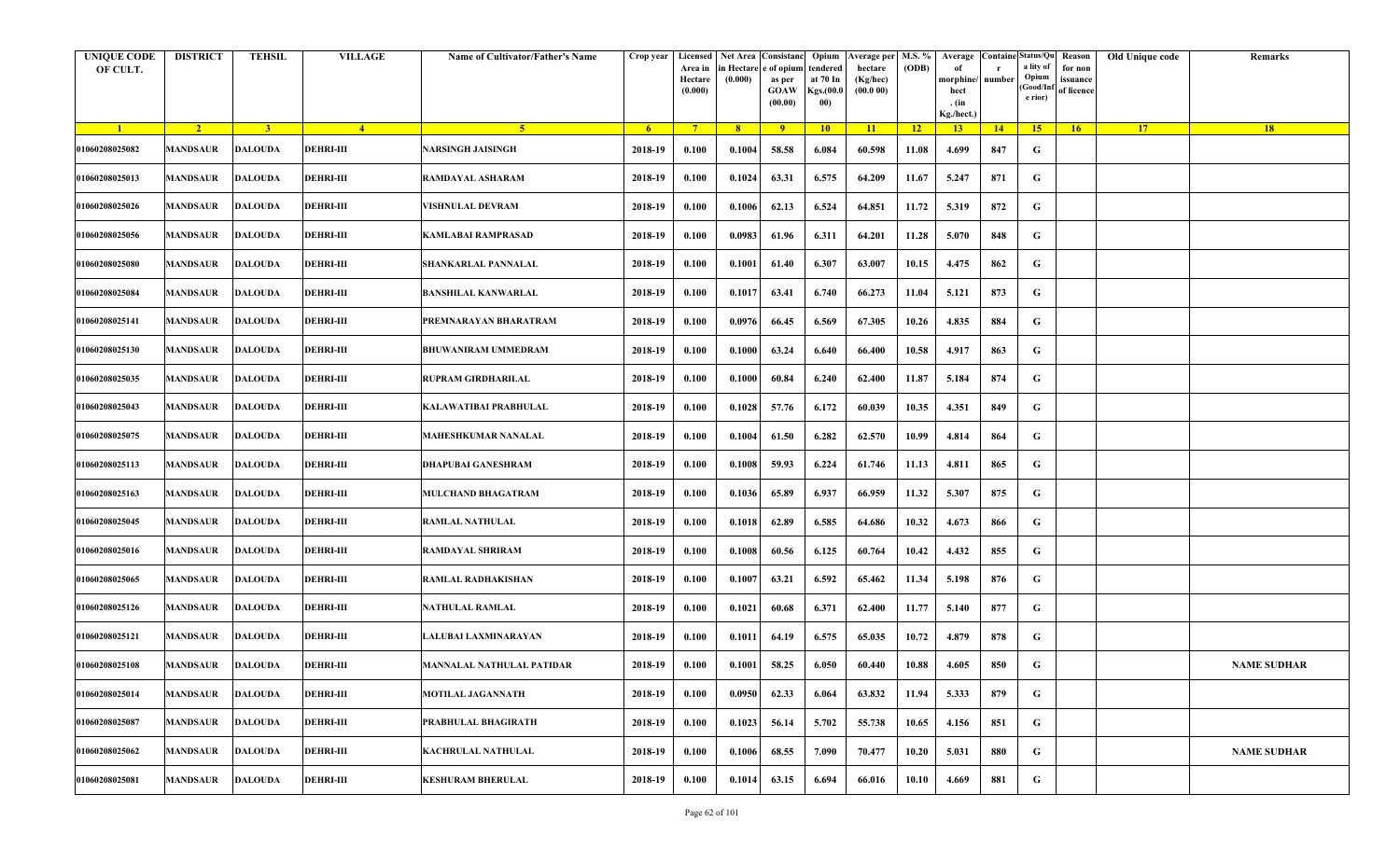| <b>UNIQUE CODE</b><br>OF CULT. | <b>DISTRICT</b> | <b>TEHSIL</b>  | <b>VILLAGE</b>           | Name of Cultivator/Father's Name | Crop year   | Area in<br>Hectare<br>(0.000) | Licensed Net Area Consistanc<br>ı Hectar<br>(0.000) | e of opium<br>as per<br><b>GOAW</b><br>(00.00) | Opium<br>tendered<br>at 70 In<br>Kgs.(00.<br>00) | Average per   M.S. %<br>hectare<br>(Kg/hec)<br>(00.000) | (ODB) | Average<br>morphine/<br>hect<br>. (in<br>Kg./hect.) | <b>Containe Status/Qu</b><br>number | a lity of<br>Opium<br>(Good/In:<br>e rior) | Reason<br>for non<br>issuance<br>of licence | Old Unique code | Remarks |
|--------------------------------|-----------------|----------------|--------------------------|----------------------------------|-------------|-------------------------------|-----------------------------------------------------|------------------------------------------------|--------------------------------------------------|---------------------------------------------------------|-------|-----------------------------------------------------|-------------------------------------|--------------------------------------------|---------------------------------------------|-----------------|---------|
| $\blacksquare$ 1               | $\sqrt{2}$      | 3 <sup>7</sup> | $\sqrt{4}$               | 5 <sup>5</sup>                   | $6^{\circ}$ | $-7$                          | 8 <sup>1</sup>                                      | $-9$                                           | 10                                               | $\vert$ 11                                              | $-12$ | 13                                                  | 14                                  | 15                                         | 16                                          | 17              | 18      |
| 01060208025101                 | MANDSAUR        | <b>DALOUDA</b> | <b>DEHRI-III</b>         | <b>BAGDIRAM SALAGRAM</b>         | 2018-19     | 0.100                         | 0.1025                                              | 59.61                                          | 6.242                                            | 60.898                                                  | 10.10 | 4.305                                               | 856                                 | G                                          |                                             |                 |         |
| 01060208025015                 | MANDSAUR        | <b>DALOUDA</b> | <b>DEHRI-III</b>         | RUPCHANDRA NANALAL               | 2018-19     | 0.100                         | 0.1000                                              | 64.91                                          | 6.686                                            | 66.860                                                  | 9.58  | 4.485                                               | 867                                 | G                                          |                                             |                 |         |
| 01060208025128                 | <b>MANDSAUR</b> | <b>DALOUDA</b> | <b>DEHRI-III</b>         | <b>MOHANBAI DALURAM</b>          | 2018-19     | 0.100                         | 0.1041                                              | 65.72                                          | 6.901                                            | 66.292                                                  | 10.06 | 4.667                                               | 868                                 | G                                          |                                             |                 |         |
| 01060208025001                 | <b>MANDSAUR</b> | <b>DALOUDA</b> | <b>DEHRI-III</b>         | KANWARLAL NATHULAL               | 2018-19     | 0.100                         | 0.0997                                              | 60.74                                          | 6.248                                            | 62.668                                                  | 11.39 | 4.997                                               | 857                                 | G                                          |                                             |                 |         |
| 01060208025032                 | <b>MANDSAUR</b> | <b>DALOUDA</b> | <b>DEHRI-III</b>         | DENESH RAMBHAJAN                 | 2018-19     | 0.100                         | 0.1007                                              | 68.97                                          | 7.173                                            | 71.231                                                  | 9.42  | 4.699                                               | 882                                 | G                                          |                                             |                 |         |
| 01060208025078                 | <b>MANDSAUR</b> | <b>DALOUDA</b> | <b>DEHRI-III</b>         | <b>BALARAM RAMESHWAR</b>         | 2018-19     | 0.100                         | 0.0973                                              | 64.02                                          | 6.512                                            | 66.927                                                  | 10.53 | 4.932                                               | 886                                 | G                                          |                                             |                 |         |
| 01060208025076                 | MANDSAUR        | <b>DALOUDA</b> | <b>DEHRI-III</b>         | PANNALAL MADHAWLAL               | 2018-19     | 0.100                         | 0.0927                                              | 62.67                                          | 6.222                                            | 67.120                                                  | 11.86 | 5.570                                               | 883                                 | G                                          |                                             |                 |         |
| 01060208025129                 | MANDSAUR        | <b>DALOUDA</b> | <b>DEHRI-III</b>         | SITABAI MANGILAL                 | 2018-19     | 0.100                         |                                                     |                                                |                                                  |                                                         |       |                                                     |                                     | $\mathbf{F}$                               |                                             |                 |         |
| 01060208040001                 | <b>MANDSAUR</b> | <b>DALOUDA</b> | <b>KHAJURIYASARANG-I</b> | RAMPRASAD SHIVNARAYAN            | 2018-19     | 0.100                         | 0.0970                                              | 67.24                                          | 6.935                                            | 71.495                                                  | 10.46 | 5.235                                               | 049                                 | G                                          |                                             |                 |         |
| 01060208040007                 | <b>MANDSAUR</b> | <b>DALOUDA</b> | KHAJURIYASARANG-I        | RANGLAL DEVRAM                   | 2018-19     | 0.100                         | 0.0965                                              | 67.73                                          | 6.889                                            | 71.389                                                  | 10.57 | 5.282                                               | 050                                 | G                                          |                                             |                 |         |
| 01060208040009                 | MANDSAUR        | <b>DALOUDA</b> | KHAJURIYASARANG-I        | <b>RAMPRASAD NATHU</b>           | 2018-19     | 0.100                         | 0.1001                                              | 64.68                                          | 6.828                                            | 68.212                                                  | 10.81 | 5.162                                               | 035                                 | G                                          |                                             |                 |         |
| 01060208040027                 | MANDSAUR        | <b>DALOUDA</b> | KHAJURIYASARANG-I        | RODILAL BHUWAN                   | 2018-19     | 0.100                         | 0.0948                                              | 63.56                                          | 6.456                                            | 68.101                                                  | 10.92 | 5.206                                               | 036                                 | G                                          |                                             |                 |         |
| 01060208040029                 | <b>MANDSAUR</b> | <b>DALOUDA</b> | KHAJURIYASARANG-I        | NANDKISHOR D.P. BHAWARLAL        | 2018-19     | 0.100                         | 0.0978                                              | 67.36                                          | 7.025                                            | 71.830                                                  | 10.02 | 5.038                                               | 038                                 | G                                          |                                             |                 |         |
| 01060208040037                 | MANDSAUR        | <b>DALOUDA</b> | KHAJURIYASARANG-I        | KAILASHBAI RAMPRASAD             | 2018-19     | 0.100                         | 0.1004                                              | 66.25                                          | 6.928                                            | 69.004                                                  | 11.40 | 5.506                                               | 039                                 | G                                          |                                             |                 |         |
| 01060208040039                 | MANDSAUR        | <b>DALOUDA</b> | KHAJURIYASARANG-I        | DEVRAM NANDRAM                   | 2018-19     | 0.100                         | 0.0986                                              | 66.87                                          | 6.888                                            | 69.858                                                  | 9.94  | 4.860                                               | 040                                 | G                                          |                                             |                 |         |
| 01060208040040                 | <b>MANDSAUR</b> | <b>DALOUDA</b> | KHAJURIYASARANG-I        | NANDGIR SHANKARGIR               | 2018-19     | 0.100                         | 0.1006                                              | 69.63                                          | 7.013                                            | 69.712                                                  | 10.84 | 5.290                                               | 041                                 | G                                          |                                             |                 |         |
| 01060208040049                 | MANDSAUR        | <b>DALOUDA</b> | KHAJURIYASARANG-I        | <b>BAGDIRAM TEKA</b>             | 2018-19     | 0.100                         | 0.0981                                              | 69.27                                          | 6.957                                            | 70.917                                                  | 10.16 | 5.043                                               | 051                                 | G                                          |                                             |                 |         |
| 01060208040063                 | MANDSAUR        | <b>DALOUDA</b> | <b>KHAJURIYASARANG-I</b> | <b>GENDALAL MOHANLAL</b>         | 2018-19     | 0.100                         | 0.1012                                              | 62.48                                          | 6.623                                            | 65.445                                                  | 10.72 | 4.911                                               | 037                                 | G                                          |                                             |                 |         |
| 01060208040070                 | MANDSAUR        | <b>DALOUDA</b> | <b>KHAJURIYASARANG-I</b> | <b>BHANWARLAL KESHURAM</b>       | 2018-19     | 0.100                         | 0.1006                                              | 66.65                                          | 6.913                                            | 68.718                                                  | 10.05 | 4.834                                               | 042                                 | G                                          |                                             |                 |         |
| 01060208040072                 | <b>MANDSAUR</b> | <b>DALOUDA</b> | KHAJURIYASARANG-I        | <b>MADANLAL BAGDIRAM</b>         | 2018-19     | 0.100                         | 0.0974                                              | 67.57                                          | 6.689                                            | 68.676                                                  | 11.06 | 5.317                                               | 043                                 | G                                          |                                             |                 |         |
| 01060208040073                 | <b>MANDSAUR</b> | <b>DALOUDA</b> | KHAJURIYASARANG-I        | MANGILAL SHOBHARAM               | 2018-19     | 0.100                         | 0.0987                                              | 69.44                                          | 7.361                                            | 74.580                                                  | 10.97 | 5.727                                               | 052                                 | G                                          |                                             |                 |         |
| 01060208040078                 | <b>MANDSAUR</b> | <b>DALOUDA</b> | KHAJURIYASARANG-I        | <b>RAMNIVAS GHASI</b>            | 2018-19     | 0.100                         | 0.1016                                              | 75.21                                          | 7.833                                            | 77.096                                                  | 10.74 | 5.796                                               | 063                                 | G                                          |                                             |                 |         |
| 01060208040087                 | <b>MANDSAUR</b> | <b>DALOUDA</b> | KHAJURIYASARANG-I        | PREMCHAND RAMCHAND PATIDAR       | 2018-19     | 0.100                         | 0.0999                                              | 67.04                                          | 6.829                                            | 68.358                                                  | 9.96  | 4.766                                               | 053                                 | G                                          |                                             |                 |         |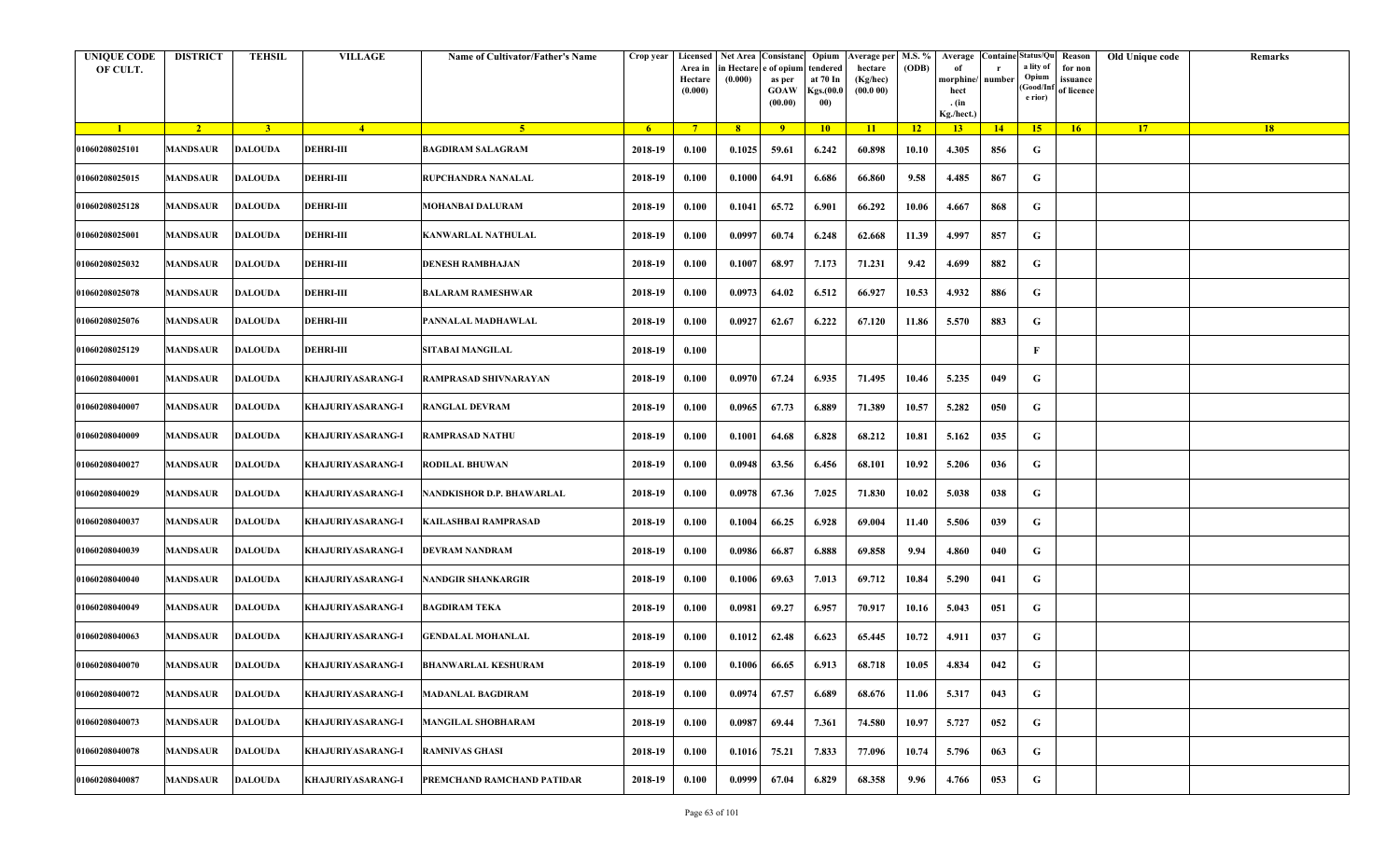| <b>UNIQUE CODE</b><br>OF CULT. | <b>DISTRICT</b> | <b>TEHSIL</b>  | <b>VILLAGE</b>            | <b>Name of Cultivator/Father's Name</b>       | Crop year      | Area in<br>Hectare<br>(0.000) | in Hectare<br>(0.000) | Licensed   Net Area   Consistanc   Opium<br>e of opium<br>as per<br><b>GOAW</b><br>(00.00) | endered<br>at 70 In<br>Kgs.(00.0<br>00) | Average per M.S. %<br>hectare<br>(Kg/hec)<br>(00.0 00) | (ODB)           | Average<br>morphine/<br>hect<br>. $(in$<br>Kg./hect.) | <b>Containe Status/Qu</b><br>number | a lity of<br>Opium<br>Good/Inf<br>e rior) | Reason<br>for non<br>issuance<br>of licence | Old Unique code | Remarks            |
|--------------------------------|-----------------|----------------|---------------------------|-----------------------------------------------|----------------|-------------------------------|-----------------------|--------------------------------------------------------------------------------------------|-----------------------------------------|--------------------------------------------------------|-----------------|-------------------------------------------------------|-------------------------------------|-------------------------------------------|---------------------------------------------|-----------------|--------------------|
| $\blacksquare$                 | $\sqrt{2}$      | 3 <sup>l</sup> | $\sqrt{4}$                | -5.                                           | 6 <sup>6</sup> | $7^{\circ}$                   | 8 <sup>1</sup>        | 9                                                                                          | 10                                      | $\vert$ 11                                             | $\overline{12}$ | 13                                                    | 14                                  | 15                                        | 16                                          | 17              | 18                 |
| 01060208040098                 | <b>MANDSAUR</b> | <b>DALOUDA</b> | KHAJURIYASARANG-I         | RAMESHWAR NATHULAL                            | 2018-19        | 0.100                         | 0.1000                | 67.86                                                                                      | 7.048                                   | 70.480                                                 | 11.24           | 5.545                                                 | 059                                 | G                                         |                                             |                 |                    |
| 01060208040099                 | <b>MANDSAUR</b> | DALOUDA        | <b>KHAJURIYASARANG-I</b>  | KANWARLAL VENIRAM                             | 2018-19        | 0.100                         | 0.0979                | 69.24                                                                                      | 7.082                                   | 72.339                                                 | 9.65            | 4.887                                                 | 060                                 | G                                         |                                             |                 |                    |
| 01060208040100                 | <b>MANDSAUR</b> | <b>DALOUDA</b> | <b>KHAJURIYASARANG-I</b>  | KOSHALLYABAI BHANWARLAL                       | 2018-19        | 0.100                         | 0.0996                | 64.83                                                                                      | 6.881                                   | 69.086                                                 | 10.37           | 5.015                                                 | 044                                 | G                                         |                                             |                 |                    |
| 01060208040118                 | <b>MANDSAUR</b> | <b>DALOUDA</b> | <b>KHAJURIYASARANG-I</b>  | <b>KAMLABAI MOHANLAL</b>                      | 2018-19        | 0.100                         | 0.0963                | 61.87                                                                                      | 6.302                                   | 65.441                                                 | 10.75           | 4.924                                                 | 045                                 | G                                         |                                             |                 |                    |
| 01060208040122                 | <b>MANDSAUR</b> | <b>DALOUDA</b> | KHAJURIYASARANG-I         | NAGUDAS BAIRAGI SHYAMDAS                      | 2018-19        | 0.100                         | 0.1016                | 65.35                                                                                      | 6.852                                   | 67.441                                                 | 11.66           | 5.505                                                 | 054                                 | G                                         |                                             |                 |                    |
| 01060208040135                 | <b>MANDSAUR</b> | DALOUDA        | KHAJURIYASARANG-I         | RADHESHYAM PRABHULAL                          | 2018-19        | 0.100                         | 0.0990                | 63.81                                                                                      | 6.509                                   | 65.747                                                 | 10.23           | 4.708                                                 | 046                                 | G                                         |                                             |                 |                    |
| 01060208040143                 | <b>MANDSAUR</b> | <b>DALOUDA</b> | <b>KHAJURIYASARANG-I</b>  | <b>SHANTILAL RAMESHWAR</b>                    | 2018-19        | 0.100                         | 0.1003                | 66.19                                                                                      | 7.186                                   | 71.645                                                 | 9.49            | 4.760                                                 | 055                                 | G                                         |                                             |                 |                    |
| 01060208040144                 | <b>MANDSAUR</b> | <b>DALOUDA</b> | KHAJURIYASARANG-I         | <b>MANNALAL SUKHLAL</b>                       | 2018-19        | 0.100                         | 0.1007                | 66.26                                                                                      | 6.683                                   | 66.365                                                 | 11.02           | 5.119                                                 | 047                                 | G                                         |                                             |                 |                    |
| 01060208040059                 | <b>MANDSAUR</b> | <b>DALOUDA</b> | <b>KHAJURIYASARANG-I</b>  | SUGANBAI BHERUSHANKAR ALIS<br><b>BHERULAL</b> | 2018-19        | 0.100                         | 0.0965                | 66.96                                                                                      | 6.619                                   | 68.591                                                 | 10.72           | 5.147                                                 | 056                                 | G                                         |                                             |                 | <b>NAME SUDHAR</b> |
| 01060208040022                 | MANDSAUR        | DALOUDA        | KHAJURIYASARANG-I         | PARASRAM CHAMPALAL                            | 2018-19        | 0.100                         | 0.1008                | 68.14                                                                                      | 7.184                                   | 71.270                                                 | 10.41           | 5.193                                                 | 057                                 | G                                         |                                             |                 |                    |
| 01060208040020                 | <b>MANDSAUR</b> | DALOUDA        | <b>KHAJURIYASARANG-I</b>  | <b>RANCHOD CHANWARLAL</b>                     | 2018-19        | 0.100                         | 0.1005                | 68.48                                                                                      | 7.230                                   | 71.940                                                 | 11.33           | 5.705                                                 | 061                                 | G                                         |                                             |                 | <b>NAME SUDHAR</b> |
| 01060208040160                 | <b>MANDSAUR</b> | DALOUDA        | KHAJURIYASARANG-I         | DHAPUBAI KESHURAM                             | 2018-19        | 0.100                         | 0.0990                | 63.56                                                                                      | 6.538                                   | 66.040                                                 | 10.57           | 4.886                                                 | 048                                 | G                                         |                                             |                 |                    |
| 01060208040157                 | <b>MANDSAUR</b> | <b>DALOUDA</b> | <b>KHAJURIYASARANG-I</b>  | LAXMINARAYAN RAMCHANDRA                       | 2018-19        | 0.100                         | 0.0992                | 68.61                                                                                      | 7.312                                   | 73.710                                                 | 10.14           | 5.232                                                 | 062                                 | G                                         |                                             |                 |                    |
| 01060208040125                 | <b>MANDSAUR</b> | <b>DALOUDA</b> | KHAJURIYASARANG-I         | <b>JUJHARLAL GANESHRAM</b>                    | 2018-19        | 0.100                         | 0.0964                | 69.48                                                                                      | 6.898                                   | 71.556                                                 | 10.95           | 5.485                                                 | 058                                 | G                                         |                                             |                 |                    |
| 01060208040058                 | <b>MANDSAUR</b> | DALOUDA        | KHAJURIYASARANG-I         | <b>BABULAL CHENRAM</b>                        | 2018-19        | 0.100                         | 0.0988                | 58.54                                                                                      | 5.862                                   | 59.332                                                 | 10.92           | 4.536                                                 | 034                                 | G                                         |                                             |                 | <b>NAME SUDHAR</b> |
| 01060208040045                 | <b>MANDSAUR</b> | <b>DALOUDA</b> | <b>KHAJURIYASARANG-I</b>  | <b>BHANWARLAL DEVRAM</b>                      | 2018-19        | 0.100                         | 0.0969                | 71.47                                                                                      | 7.351                                   | 75.862                                                 | 9.84            | 5.225                                                 | 064                                 | G                                         |                                             |                 |                    |
| 01060208040062                 | <b>MANDSAUR</b> | <b>DALOUDA</b> | KHAJURIYASARANG-II        | <b>MOHANGIR KELASHGIR</b>                     | 2018-19        | 0.100                         | 0.0992                | 66.77                                                                                      | 6.801                                   | 68.558                                                 | 9.76            | 4.684                                                 | 108                                 | G                                         |                                             |                 |                    |
| 01060208040002                 | <b>MANDSAUR</b> | <b>DALOUDA</b> | KHAJURIYASARANG-II        | MOHANLAL SHIVNARAYAN                          | 2018-19        | 0.100                         | 0.0963                | 65.19                                                                                      | 6.249                                   | 64.891                                                 | 10.83           | 4.919                                                 | 098                                 | G                                         |                                             |                 |                    |
| 01060208040031                 | <b>MANDSAUR</b> | DALOUDA        | KHAJURIYASARANG-II        | <b>BHANWARLAL DHANRAJ ALIS DHANNA</b>         | 2018-19        | 0.100                         | 0.0973                | 64.78                                                                                      | 6.626                                   | 68.099                                                 | 9.91            | 4.724                                                 | 089                                 | G                                         |                                             |                 | <b>NAME SUDHAR</b> |
| 01060208040060                 | <b>MANDSAUR</b> | DALOUDA        | <b>KHAJURIYASARANG-II</b> | <b>MANGILAL PRABHULAL</b>                     | 2018-19        | 0.100                         | 0.1000                | 65.67                                                                                      | 6.661                                   | 66.610                                                 | 9.97            | 4.649                                                 | 099                                 | G                                         |                                             |                 |                    |
| 01060208040110                 | <b>MANDSAUR</b> | <b>DALOUDA</b> | KHAJURIYASARANG-II        | <b>GITABAI RAMA</b>                           | 2018-19        | 0.100                         | 0.0961                | 64.36                                                                                      | 6.289                                   | 65.442                                                 | 11.11           | 5.089                                                 | 090                                 | G                                         |                                             |                 |                    |
| 01060208040115                 | <b>MANDSAUR</b> | <b>DALOUDA</b> | <b>KHAJURIYASARANG-II</b> | SAMPATBAI SHRILAL                             | 2018-19        | 0.100                         | 0.0994                | 61.36                                                                                      | 6.390                                   | 64.286                                                 | 9.97            | 4.487                                                 | 083                                 | G                                         |                                             |                 |                    |
| 01060208040132                 | <b>MANDSAUR</b> | <b>DALOUDA</b> | KHAJURIYASARANG-II        | <b>NANIBAI UMRAVGIR</b>                       | 2018-19        | 0.100                         | 0.0958                | 62.75                                                                                      | 6.705                                   | 69.990                                                 | 10.41           | 5.100                                                 | 091                                 | G                                         |                                             |                 |                    |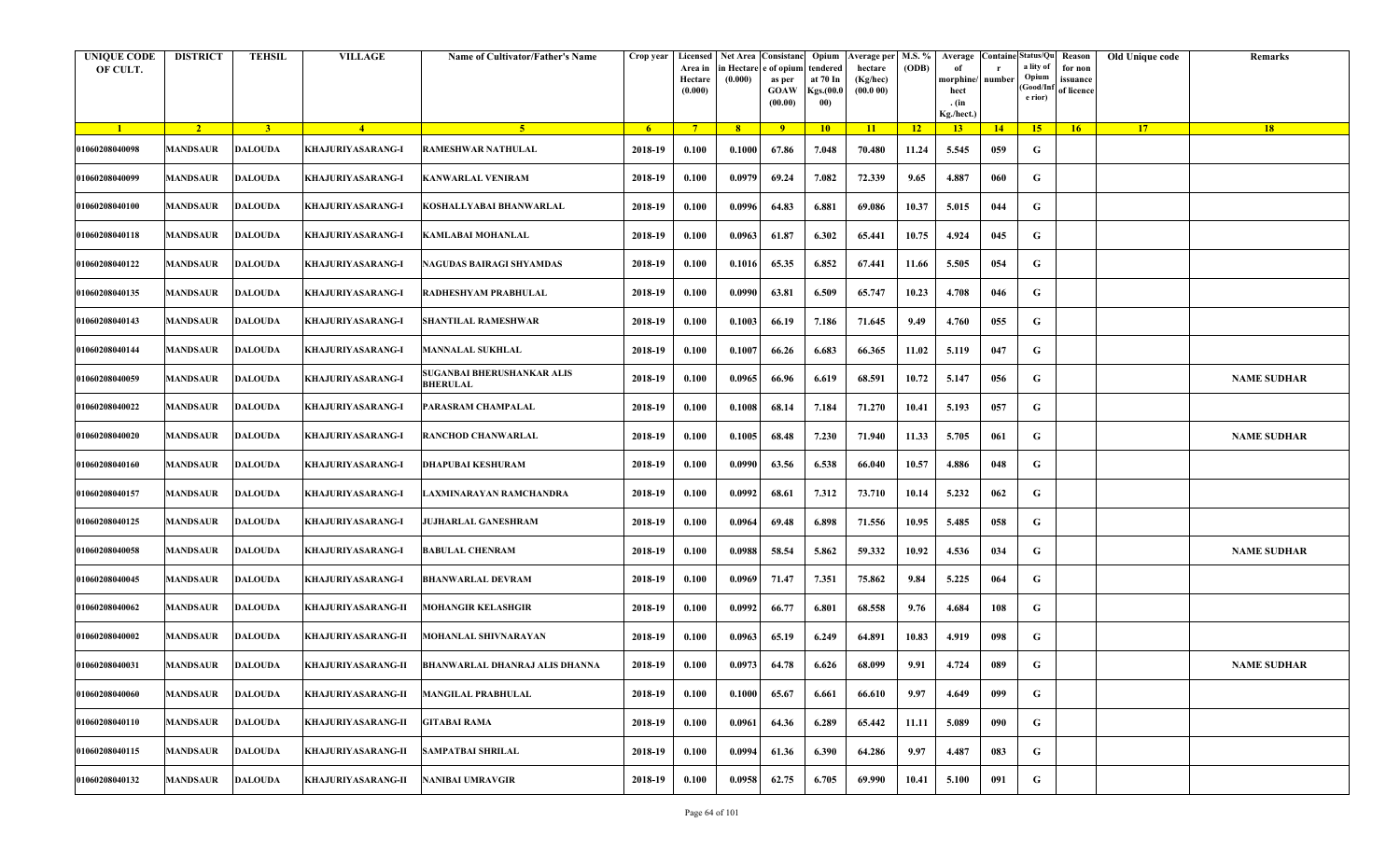| <b>UNIQUE CODE</b><br>OF CULT. | <b>DISTRICT</b> | <b>TEHSIL</b>  | <b>VILLAGE</b>            | <b>Name of Cultivator/Father's Name</b> | Crop year      | Area in<br>Hectare<br>(0.000) | in Hectare<br>(0.000) | Licensed Net Area Consistanc<br>e of opium<br>as per<br><b>GOAW</b><br>(00.00) | Opium<br>endered<br>at 70 In<br>Kgs.(00.0<br>00) | Verage per   M.S. %<br>hectare<br>(Kg/hec)<br>(00.000) | (ODB)           | Average<br>morphine/<br>hect<br>. $(in$<br>Kg./hect.) | number | <b>Containe Status/Qu</b><br>a lity of<br>Opium<br>Good/Inf<br>e rior) | Reason<br>for non<br>issuance<br>of licence | Old Unique code | Remarks            |
|--------------------------------|-----------------|----------------|---------------------------|-----------------------------------------|----------------|-------------------------------|-----------------------|--------------------------------------------------------------------------------|--------------------------------------------------|--------------------------------------------------------|-----------------|-------------------------------------------------------|--------|------------------------------------------------------------------------|---------------------------------------------|-----------------|--------------------|
| $\blacksquare$                 | $\sqrt{2}$      | 3 <sup>7</sup> | $-4$                      | -5.                                     | 6 <sup>6</sup> | $7^{\circ}$                   | 8 <sup>1</sup>        | 9                                                                              | $10-10$                                          | $\vert$ 11                                             | $\overline{12}$ | 13                                                    | 14     | 15                                                                     | 16                                          | 17              | 18                 |
| 01060208040133                 | <b>MANDSAUR</b> | <b>DALOUDA</b> | <b>KHAJURIYASARANG-II</b> | <b>GOPILAL AMBARAM</b>                  | 2018-19        | 0.100                         | 0.0985                | 62.76                                                                          | 6.339                                            | 64.355                                                 | 10.82           | 4.874                                                 | 084    | G                                                                      |                                             |                 |                    |
| 01060208040134                 | <b>MANDSAUR</b> | DALOUDA        | KHAJURIYASARANG-II        | RAJKUWAR KALURAM DHURIBAI               | 2018-19        | 0.100                         | 0.0989                | 66.84                                                                          | 6.445                                            | 65.167                                                 | 10.50           | 4.790                                                 | 100    | G                                                                      |                                             |                 | <b>NAME CHANGE</b> |
| 01060208040113                 | <b>MANDSAUR</b> | <b>DALOUDA</b> | <b>KHAJURIYASARANG-II</b> | <b>MANGUBAI BHERULAL</b>                | 2018-19        | 0.100                         | 0.0949                | 63.08                                                                          | 6.344                                            | 66.849                                                 | 11.62           | 5.438                                                 | 092    | G                                                                      |                                             |                 |                    |
| 01060208040043                 | <b>MANDSAUR</b> | <b>DALOUDA</b> | <b>KHAJURIYASARANG-II</b> | <b>BADRILAL NANDA</b>                   | 2018-19        | 0.100                         | 0.1000                | 65.52                                                                          | 6.870                                            | 68.700                                                 | 10.23           | 4.920                                                 | 093    | G                                                                      |                                             |                 |                    |
| 01060208040019                 | <b>MANDSAUR</b> | <b>DALOUDA</b> | <b>KHAJURIYASARANG-II</b> | RAMPRASAD NARAYAN                       | 2018-19        | 0.100                         | 0.0987                | 69.91                                                                          | 7.181                                            | 72.756                                                 | 10.01           | 5.098                                                 | 101    | G                                                                      |                                             |                 |                    |
| 01060208040023                 | MANDSAUR        | <b>DALOUDA</b> | <b>KHAJURIYASARANG-II</b> | KAMLABAI CHATARLAL                      | 2018-19        | 0.100                         | 0.0972                | 60.12                                                                          | 6.149                                            | 63.261                                                 | 10.63           | 4.708                                                 | 085    | G                                                                      |                                             |                 |                    |
| 01060208040089                 | <b>MANDSAUR</b> | <b>DALOUDA</b> | <b>KHAJURIYASARANG-II</b> | NAGULAL JAGANNATH                       | 2018-19        | 0.100                         | 0.1000                | 59.92                                                                          | 6.326                                            | 63.260                                                 | 11.16           | 4.942                                                 | 094    | G                                                                      |                                             |                 |                    |
| 01060208040088                 | <b>MANDSAUR</b> | <b>DALOUDA</b> | <b>KHAJURIYASARANG-II</b> | NANDKISHOR BHERULAL                     | 2018-19        | 0.100                         | 0.1001                | 60.96                                                                          | 6.227                                            | 62.208                                                 | 11.07           | 4.820                                                 | 086    | G                                                                      |                                             |                 |                    |
| 01060208040077                 | <b>MANDSAUR</b> | <b>DALOUDA</b> | <b>KHAJURIYASARANG-II</b> | <b>RAMESH MOHANLAL</b>                  | 2018-19        | 0.100                         | 0.0981                | 62.19                                                                          | 6.592                                            | 67.197                                                 | 10.60           | 4.986                                                 | 087    | G                                                                      |                                             |                 |                    |
| 01060208040053                 | MANDSAUR        | <b>DALOUDA</b> | <b>KHAJURIYASARANG-II</b> | SURATRAM KASHIRAM                       | 2018-19        | 0.100                         | 0.0716                | 58.58                                                                          | 4.527                                            | 63.226                                                 | 10.62           | 4.701                                                 | 080    | G                                                                      |                                             |                 |                    |
| 01060208040003                 | <b>MANDSAUR</b> | <b>DALOUDA</b> | <b>KHAJURIYASARANG-II</b> | INDARMAL CHAMPALAL                      | 2018-19        | 0.100                         | 0.0988                | 69.04                                                                          | 7.318                                            | 74.069                                                 | 9.65            | 5.004                                                 | 109    | G                                                                      |                                             |                 |                    |
| 01060208040149                 | <b>MANDSAUR</b> | <b>DALOUDA</b> | <b>KHAJURIYASARANG-II</b> | PRABHULAL NIRBHAYRAM                    | 2018-19        | 0.100                         | 0.0980                | 57.85                                                                          | 6.116                                            | 62.408                                                 | 11.58           | 5.058                                                 | 081    | G                                                                      |                                             |                 |                    |
| 01060208040108                 | <b>MANDSAUR</b> | <b>DALOUDA</b> | <b>KHAJURIYASARANG-II</b> | <b>BADRILAL BAGDIRAM</b>                | 2018-19        | 0.100                         | 0.1000                | 66.74                                                                          | 6.922                                            | 69.220                                                 | 10.29           | 4.986                                                 | 102    | G                                                                      |                                             |                 |                    |
| 01060208040093                 | <b>MANDSAUR</b> | <b>DALOUDA</b> | <b>KHAJURIYASARANG-II</b> | BHERULAL SHANKARLAL                     | 2018-19        | 0.100                         | 0.0990                | 64.15                                                                          | 6.607                                            | 66.737                                                 | 10.55           | 4.929                                                 | 103    | G                                                                      |                                             |                 |                    |
| 01060208040092                 | MANDSAUR        | <b>DALOUDA</b> | <b>KHAJURIYASARANG-II</b> | SAMPATBAI SUKHA                         | 2018-19        | 0.100                         | 0.1000                | 70.40                                                                          | 7.382                                            | 73.820                                                 | 9.96            | 5.147                                                 | 110    | G                                                                      |                                             |                 |                    |
| 01060208040109                 | <b>MANDSAUR</b> | <b>DALOUDA</b> | <b>KHAJURIYASARANG-II</b> | <b>NATIBAI BHERULAL</b>                 | 2018-19        | 0.100                         | 0.0999                | 61.14                                                                          | 6.385                                            | 63.914                                                 | 10.94           | 4.894                                                 | 088    | G                                                                      |                                             |                 | <b>NAME SUDHAR</b> |
| 01060208040136                 | <b>MANDSAUR</b> | <b>DALOUDA</b> | KHAJURIYASARANG-II        | <b>MOHANLAL DEVA</b>                    | 2018-19        | 0.100                         | 0.0978                | 62.53                                                                          | 6.592                                            | 67.403                                                 | 10.24           | 4.832                                                 | 095    | G                                                                      |                                             |                 |                    |
| 01060208040014                 | <b>MANDSAUR</b> | <b>DALOUDA</b> | <b>KHAJURIYASARANG-II</b> | <b>KASTURIBAI DHURA</b>                 | 2018-19        | 0.100                         | 0.0977                | 58.74                                                                          | 6.008                                            | 61.494                                                 | 11.42           | 4.916                                                 | 096    | G                                                                      |                                             |                 | <b>NAME CHANGE</b> |
| 01060208040008                 | <b>MANDSAUR</b> | <b>DALOUDA</b> | <b>KHAJURIYASARANG-II</b> | <b>CHATARLAL RUKMANIBAI</b>             | 2018-19        | 0.100                         | 0.0992                | 66.59                                                                          | 6.792                                            | 68.468                                                 | 9.57            | 4.587                                                 | 104    | G                                                                      |                                             |                 |                    |
| 01060208040064                 | <b>MANDSAUR</b> | <b>DALOUDA</b> | <b>KHAJURIYASARANG-II</b> | <b>HEMRAJ NATHU</b>                     | 2018-19        | 0.100                         | 0.0990                | 64.83                                                                          | 6.891                                            | 69.606                                                 | 10.13           | 4.935                                                 | 097    | G                                                                      |                                             |                 |                    |
| 01060208040044                 | <b>MANDSAUR</b> | <b>DALOUDA</b> | <b>KHAJURIYASARANG-II</b> | <b>BHERULAL NANURAM</b>                 | 2018-19        | 0.100                         | 0.0981                | 57.11                                                                          | 5.597                                            | 57.054                                                 | 10.98           | 4.385                                                 | 082    | G                                                                      |                                             |                 | <b>NAME CHANGE</b> |
| 01060208040148                 | <b>MANDSAUR</b> | <b>DALOUDA</b> | <b>KHAJURIYASARANG-II</b> | <b>SHIVLAL VAJERAM</b>                  | 2018-19        | 0.100                         | 0.0957                | 64.80                                                                          | 6.286                                            | 65.684                                                 | 11.00           | 5.057                                                 | 105    | G                                                                      |                                             |                 |                    |
| 01060208040163                 | <b>MANDSAUR</b> | <b>DALOUDA</b> | <b>KHAJURIYASARANG-II</b> | <b>SUKHLAL BHAGIRATH</b>                | 2018-19        | 0.100                         | 0.0956                | 46.68                                                                          | 4.668                                            | 48.828                                                 | 11.03           | 3.770                                                 | 106    | G                                                                      | 04                                          | 01030207013080  |                    |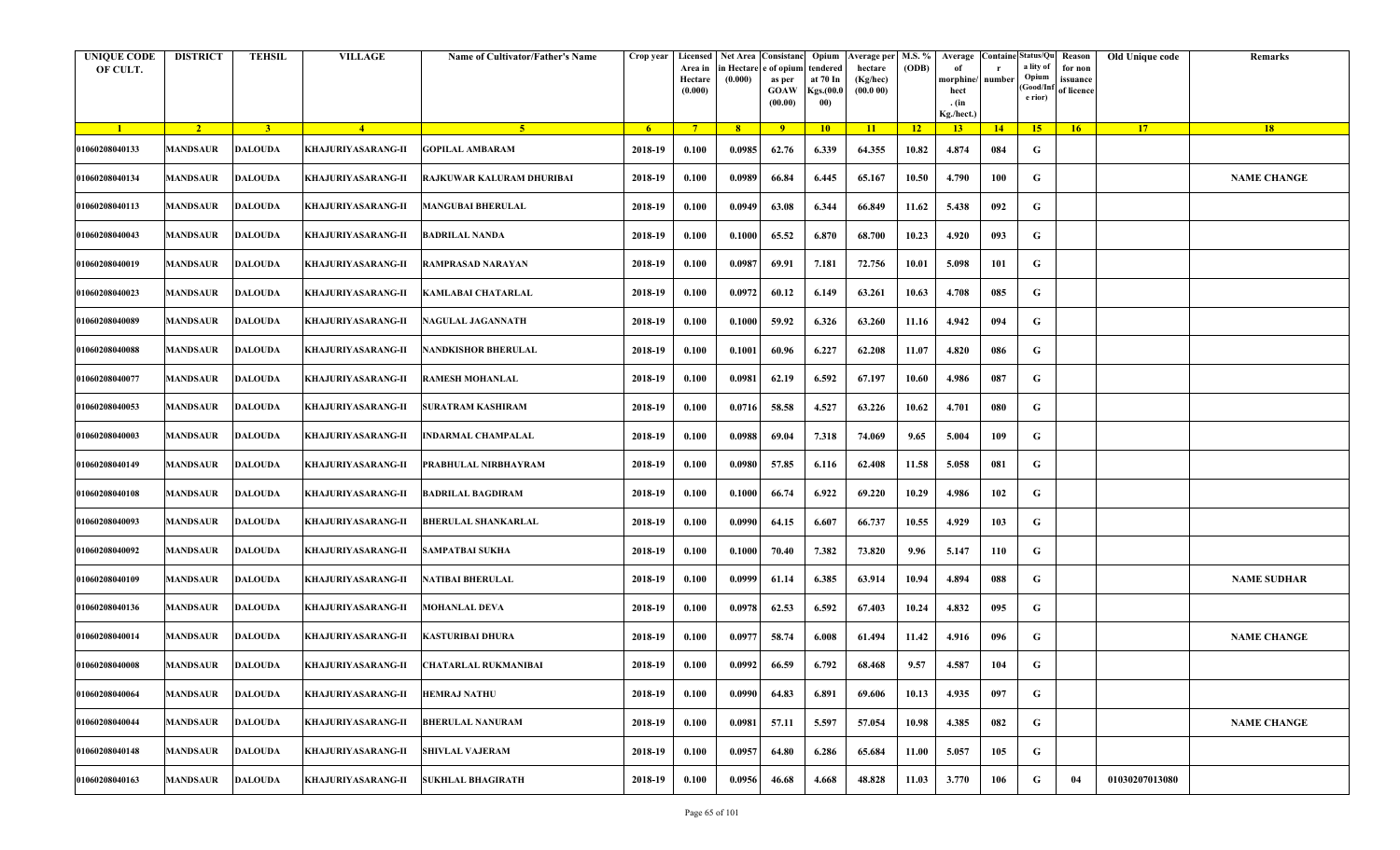| <b>UNIQUE CODE</b><br>OF CULT. | <b>DISTRICT</b> | <b>TEHSIL</b>  | <b>VILLAGE</b>     | Name of Cultivator/Father's Name   | Crop year | Area in<br>Hectare<br>(0.000) | Licensed   Net Area Consistanc<br>ı Hectar<br>(0.000) | e of opium<br>as per<br><b>GOAW</b><br>(00.00) | Opium<br>tendered<br>at 70 In<br>Kgs.(00.<br>00) | <b>Average per</b><br>hectare<br>(Kg/hec)<br>(00.000) | M.S. %<br>(ODB) | Average<br>morphine/<br>hect<br>. (in<br>Kg./hect.) | <b>Containe Status/Qu</b><br>number | a lity of<br>Opium<br>(Good/In:<br>e rior) | Reason<br>for non<br>issuance<br>of licence | Old Unique code | Remarks            |
|--------------------------------|-----------------|----------------|--------------------|------------------------------------|-----------|-------------------------------|-------------------------------------------------------|------------------------------------------------|--------------------------------------------------|-------------------------------------------------------|-----------------|-----------------------------------------------------|-------------------------------------|--------------------------------------------|---------------------------------------------|-----------------|--------------------|
| $\blacksquare$ 1               | $\sqrt{2}$      | 3 <sup>7</sup> | $\overline{4}$     | -5.                                | $-6$      | $-7$                          | 8 <sup>1</sup>                                        | $^{\circ}$                                     | 10                                               | $\vert$ 11                                            | $-12$           | 13                                                  | 14                                  | 15                                         | 16                                          | 17              | 18                 |
| 01060208040156                 | <b>MANDSAUR</b> | <b>DALOUDA</b> | KHAJURIYASARANG-II | NOORBEGAM VALIMOHAMMAD             | 2018-19   | 0.100                         | 0.0913                                                | 70.52                                          | 6.599                                            | 72.278                                                | 10.58           | 5.353                                               | 111                                 | G                                          |                                             |                 | <b>NAME CHANGE</b> |
| 01060208040104                 | MANDSAUR        | <b>DALOUDA</b> | KHAJURIYASARANG-II | <b>BABULAL NANDRAM</b>             | 2018-19   | 0.100                         | 0.1008                                                | 64.15                                          | 6.626                                            | 65.734                                                | 10.96           | 5.043                                               | 107                                 | G                                          |                                             |                 |                    |
| 01060208030001                 | <b>MANDSAUR</b> | <b>DALOUDA</b> | <b>KARJU-I</b>     | RAMPRASAD KANWARLAL                | 2018-19   | 0.100                         | 0.0957                                                | 66.05                                          | 6.841                                            | 71.484                                                | 9.46            | 4.734                                               | 178                                 | G                                          |                                             |                 |                    |
| 01060208030005                 | <b>MANDSAUR</b> | <b>DALOUDA</b> | <b>KARJU-I</b>     | <b>BAHADURSINGH BHAGWANSINGH</b>   | 2018-19   | 0.100                         | 0.1015                                                | 53.65                                          | 5.534                                            | 54.522                                                | 10.87           | 4.148                                               | 177                                 | G                                          |                                             |                 |                    |
| 01060208030008                 | <b>MANDSAUR</b> | <b>DALOUDA</b> | <b>KARJU-I</b>     | RAMKUNWARBAI BAHADURSINGH          | 2018-19   | 0.100                         | 0.1000                                                | 60.99                                          | 6.395                                            | 63.950                                                | 10.54           | 4.718                                               | 166                                 | G                                          |                                             |                 |                    |
| 01060208030010                 | MANDSAUR        | <b>DALOUDA</b> | KARJU-I            | DEVELAL KANAJI                     | 2018-19   | 0.100                         | 0.0972                                                | 61.26                                          | 6.415                                            | 65.998                                                | 11.10           | 5.128                                               | 164                                 | G                                          |                                             |                 |                    |
| 01060208030013                 | MANDSAUR        | <b>DALOUDA</b> | <b>KARJU-I</b>     | BAPULAL KANWARLAL D.P. SAMANDARLAI | 2018-19   | 0.100                         | 0.0983                                                | 65.48                                          | 6.613                                            | 67.274                                                | 10.66           | 5.020                                               | 179                                 | G                                          |                                             |                 | <b>NAME SUDHAR</b> |
| 01060208030017                 | MANDSAUR        | <b>DALOUDA</b> | <b>KARJU-I</b>     | <b>BHAGWANSINGH HIRALAL</b>        | 2018-19   | 0.100                         | 0.1010                                                | 71.67                                          | 7.689                                            | 76.129                                                | 9.70            | 5.169                                               | 202                                 | G                                          |                                             |                 |                    |
| 01060208030018                 | <b>MANDSAUR</b> | <b>DALOUDA</b> | <b>KARJU-I</b>     | <b>ASHOK BALARAM</b>               | 2018-19   | 0.100                         | 0.0995                                                | 63.15                                          | 6.622                                            | 66.553                                                | 9.98            | 4.649                                               | 167                                 | G                                          |                                             |                 |                    |
| 01060208030019                 | MANDSAUR        | <b>DALOUDA</b> | <b>KARJU-I</b>     | JAMNABAI MANNALAL                  | 2018-19   | 0.100                         | 0.0995                                                | 60.70                                          | 6.365                                            | 63.970                                                | 10.48           | 4.693                                               | 165                                 | G                                          |                                             |                 |                    |
| 01060208030020                 | <b>MANDSAUR</b> | <b>DALOUDA</b> | <b>KARJU-I</b>     | NATHIBAI KANWARLAL                 | 2018-19   | 0.100                         | 0.0988                                                | 62.18                                          | 6.618                                            | 66.984                                                | 11.02           | 5.167                                               | 168                                 | G                                          |                                             |                 |                    |
| 01060208030025                 | <b>MANDSAUR</b> | <b>DALOUDA</b> | <b>KARJU-I</b>     | RAMPRASAD BAGDIRAM                 | 2018-19   | 0.100                         | 0.0991                                                | 73.75                                          | 7.617                                            | 76.862                                                | 9.44            | 5.079                                               | 203                                 | G                                          |                                             |                 |                    |
| 01060208030026                 | <b>MANDSAUR</b> | <b>DALOUDA</b> | <b>KARJU-I</b>     | MOTYABAI MANNALAL                  | 2018-19   | 0.100                         | 0.1025                                                | 66.67                                          | 7.267                                            | 70.898                                                | 9.37            | 4.650                                               | 180                                 | G                                          |                                             |                 |                    |
| 01060208030031                 | MANDSAUR        | <b>DALOUDA</b> | <b>KARJU-I</b>     | <b>KAWERIBAI NATHU</b>             | 2018-19   | 0.100                         | 0.1003                                                | 68.49                                          | 7.260                                            | 72.383                                                | 9.18            | 4.651                                               | 204                                 | G                                          |                                             |                 |                    |
| 01060208030032                 | MANDSAUR        | <b>DALOUDA</b> | <b>KARJU-I</b>     | <b>JUJHARLAL SURATRAM</b>          | 2018-19   | 0.100                         | 0.1010                                                | 66.41                                          | 7.011                                            | 69.416                                                | 9.44            | 4.587                                               | 196                                 | G                                          |                                             |                 |                    |
| 01060208030039                 | <b>MANDSAUR</b> | <b>DALOUDA</b> | <b>KARJU-I</b>     | <b>GITABAI CHAGANLAL</b>           | 2018-19   | 0.100                         | 0.1009                                                | 63.80                                          | 6.608                                            | 65.491                                                | 9.18            | 4.208                                               | 181                                 | G                                          |                                             |                 |                    |
| 01060208030041                 | MANDSAUR        | <b>DALOUDA</b> | <b>KARJU-I</b>     | <b>KESHARBAI AMRATRAM</b>          | 2018-19   | 0.100                         | 0.0954                                                | 56.71                                          | 5.768                                            | 60.461                                                | 10.21           | 4.321                                               | 161                                 | G                                          |                                             |                 |                    |
| 01060208030044                 | MANDSAUR        | <b>DALOUDA</b> | <b>KARJU-I</b>     | <b>BALARAM KARULAL ALIS KALU</b>   | 2018-19   | 0.100                         | 0.0978                                                | 66.00                                          | 6.864                                            | 70.184                                                | 11.50           | 5.650                                               | 197                                 | G                                          |                                             |                 | <b>NAME SUDHAR</b> |
| 01060208030045                 | MANDSAUR        | <b>DALOUDA</b> | <b>KARJU-I</b>     | RAMKANYABAI RAMRATAN               | 2018-19   | 0.100                         | 0.0999                                                | 74.45                                          | 7.743                                            | 77.508                                                | 9.40            | 5.100                                               | 209                                 | G                                          |                                             |                 |                    |
| 01060208030046                 | <b>MANDSAUR</b> | <b>DALOUDA</b> | <b>KARJU-I</b>     | <b>BAPULAL DEVRAM</b>              | 2018-19   | 0.100                         | 0.0983                                                | 66.59                                          | 6.982                                            | 71.027                                                | 9.70            | 4.823                                               | 198                                 | G                                          |                                             |                 |                    |
| 01060208030049                 | <b>MANDSAUR</b> | <b>DALOUDA</b> | <b>KARJU-I</b>     | <b>MANGILAL NATHU</b>              | 2018-19   | 0.100                         | 0.0960                                                | 65.44                                          | 6.909                                            | 71.969                                                | 10.06           | 5.068                                               | 182                                 | G                                          |                                             |                 |                    |
| 01060208030055                 | <b>MANDSAUR</b> | <b>DALOUDA</b> | <b>KARJU-I</b>     | NATHU NANDA                        | 2018-19   | 0.100                         | 0.1017                                                | 63.23                                          | 7.118                                            | 69.990                                                | 10.96           | 5.370                                               | 183                                 | G                                          |                                             |                 |                    |
| 01060208030059                 | <b>MANDSAUR</b> | <b>DALOUDA</b> | <b>KARJU-I</b>     | <b>JIWANKUMAR CHAINRAM</b>         | 2018-19   | 0.100                         | 0.0981                                                | 71.56                                          | 7.350                                            | 74.924                                                | 9.77            | 5.124                                               | 208                                 | G                                          |                                             |                 |                    |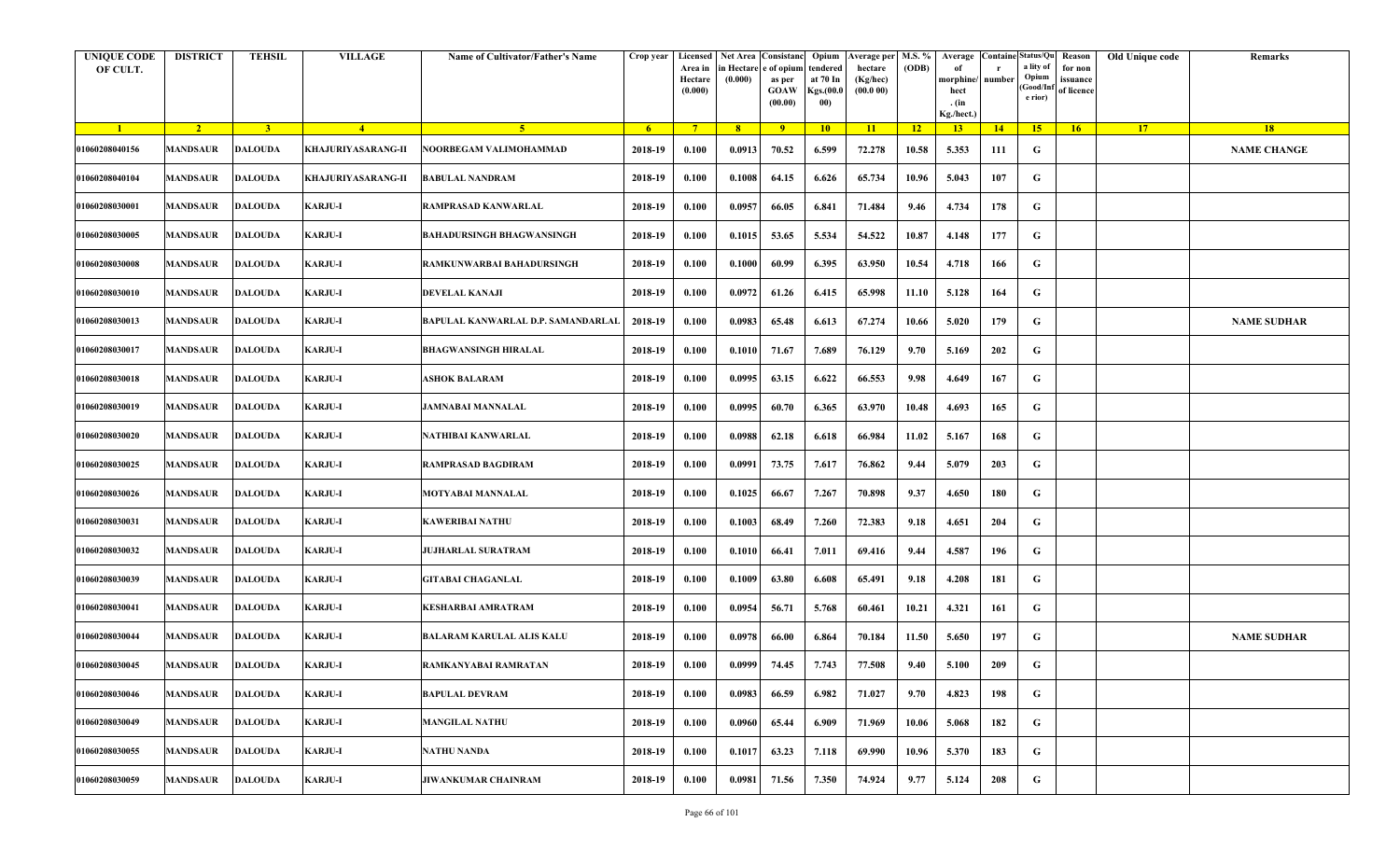| <b>UNIQUE CODE</b><br>OF CULT. | <b>DISTRICT</b> | <b>TEHSIL</b>  | <b>VILLAGE</b> | <b>Name of Cultivator/Father's Name</b> | Crop year      | Area in<br>Hectare<br>(0.000) | in Hectare<br>(0.000) | Licensed Net Area   Consistanc   Opium<br>e of opium<br>as per<br><b>GOAW</b><br>(00.00) | :endered<br>at 70 In<br>Kgs.(00.0<br>00) | Verage per   M.S. %<br>hectare<br>(Kg/hec)<br>(00.000) | (ODB)           | Average<br>morphine/<br>hect<br>. $(in$<br>Kg./hect.) | number      | <b>Containe Status/Qu</b><br>a lity of<br>Opium<br>Good/Inf<br>e rior) | Reason<br>for non<br>issuance<br>of licence | Old Unique code | Remarks            |
|--------------------------------|-----------------|----------------|----------------|-----------------------------------------|----------------|-------------------------------|-----------------------|------------------------------------------------------------------------------------------|------------------------------------------|--------------------------------------------------------|-----------------|-------------------------------------------------------|-------------|------------------------------------------------------------------------|---------------------------------------------|-----------------|--------------------|
| $\blacksquare$                 | $\sqrt{2}$      | 3 <sup>7</sup> | $-4$           | $-5$                                    | 6 <sup>6</sup> | $7^{\circ}$                   | 8 <sup>1</sup>        | 9                                                                                        | $10-10$                                  | $\vert$ 11                                             | $\overline{12}$ | 13                                                    | $\sqrt{14}$ | 15                                                                     | 16                                          | 17              | 18                 |
| 01060208030235                 | <b>MANDSAUR</b> | <b>DALOUDA</b> | <b>KARJU-I</b> | RADHESHYAM GOTAMLAL                     | 2018-19        | 0.100                         | 0.0979                | 63.68                                                                                    | 6.395                                    | 65.322                                                 | 9.96            | 4.554                                                 | 184         | G                                                                      |                                             |                 |                    |
| 01060208030070                 | MANDSAUR        | <b>DALOUDA</b> | <b>KARJU-I</b> | VIKRAMSINGH RATANLAL                    | 2018-19        | 0.100                         | 0.0968                | 68.46                                                                                    | 6.866                                    | 70.930                                                 | 10.14           | 5.034                                                 | 199         | G                                                                      |                                             |                 |                    |
| 01060208030075                 | <b>MANDSAUR</b> | <b>DALOUDA</b> | <b>KARJU-I</b> | <b>BAPULAL LALAJI</b>                   | 2018-19        | 0.100                         | 0.0990                | 65.25                                                                                    | 6.795                                    | 68.636                                                 | 11.08           | 5.324                                                 | 185         | G                                                                      |                                             |                 |                    |
| 01060208030085                 | <b>MANDSAUR</b> | <b>DALOUDA</b> | <b>KARJU-I</b> | <b>KAWARLAL BHUWANIRAM</b>              | 2018-19        | 0.100                         | 0.0991                | 65.82                                                                                    | 6.883                                    | 69.455                                                 | 10.56           | 5.134                                                 | 186         | G                                                                      |                                             |                 | <b>NAME CHANGE</b> |
| 01060208030090                 | <b>MANDSAUR</b> | <b>DALOUDA</b> | <b>KARJU-I</b> | <b>BAPULAL ATMARAM</b>                  | 2018-19        | 0.100                         | 0.1017                | 65.90                                                                                    | 7.004                                    | 68.869                                                 | 10.20           | 4.917                                                 | <b>200</b>  | G                                                                      |                                             |                 |                    |
| 01060208030094                 | MANDSAUR        | <b>DALOUDA</b> | <b>KARJU-I</b> | KANHAYYALAL MANGILAL                    | 2018-19        | 0.100                         | 0.0980                | 69.10                                                                                    | 7.256                                    | 74.041                                                 | 9.87            | 5.115                                                 | 201         | G                                                                      |                                             |                 |                    |
| 01060208030098                 | <b>MANDSAUR</b> | <b>DALOUDA</b> | <b>KARJU-I</b> | <b>BAGDIRAM CHUNA</b>                   | 2018-19        | 0.100                         | 0.0996                | 61.81                                                                                    | 6.720                                    | 67.470                                                 | 9.77            | 4.614                                                 | 169         | G                                                                      |                                             |                 |                    |
| 01060208030099                 | <b>MANDSAUR</b> | <b>DALOUDA</b> | <b>KARJU-I</b> | PUNAMCHAND SALAGRAM ALIS SANGA          | 2018-19        | 0.100                         | 0.0992                | 65.82                                                                                    | 6.770                                    | 68.246                                                 | 11.03           | 5.269                                                 | 187         | G                                                                      |                                             |                 | <b>NAME SUDHAR</b> |
| 01060208030102                 | <b>MANDSAUR</b> | <b>DALOUDA</b> | <b>KARJU-I</b> | <b>JAGDISH DEVRAM</b>                   | 2018-19        | 0.100                         | 0.0963                | 61.33                                                                                    | 6.519                                    | 67.695                                                 | 9.46            | 4.482                                                 | 170         | G                                                                      |                                             |                 |                    |
| 01060208030108                 | MANDSAUR        | <b>DALOUDA</b> | <b>KARJU-I</b> | KAMLABAI BALU SUTAR                     | 2018-19        | 0.100                         | 0.0988                | 62.65                                                                                    | 6.534                                    | 66.134                                                 | 10.42           | 4.823                                                 | 188         | G                                                                      |                                             |                 |                    |
| 01060208030111                 | <b>MANDSAUR</b> | <b>DALOUDA</b> | <b>KARJU-I</b> | <b>MANSINGH LALJI</b>                   | 2018-19        | 0.100                         | 0.0990                | 65.69                                                                                    | 6.860                                    | 69.293                                                 | 9.96            | 4.831                                                 | 171         | G                                                                      |                                             |                 |                    |
| 01060208030122                 | <b>MANDSAUR</b> | <b>DALOUDA</b> | <b>KARJU-I</b> | SHYAMABAI KAMALSINGH                    | 2018-19        | 0.100                         | 0.1014                | 63.20                                                                                    | 7.006                                    | 69.093                                                 | 11.14           | 5.388                                                 | 172         | G                                                                      |                                             |                 |                    |
| 01060208030129                 | <b>MANDSAUR</b> | <b>DALOUDA</b> | <b>KARJU-I</b> | PUSHPABAI SHANTILAL                     | 2018-19        | 0.100                         | 0.0995                | 83.45                                                                                    | 8.738                                    | 87.819                                                 | 9.37            | 5.760                                                 | 207         | G                                                                      |                                             |                 |                    |
| 01060208030138                 | <b>MANDSAUR</b> | <b>DALOUDA</b> | <b>KARJU-I</b> | <b>BHANWARLAL LALJI MOHANLAL</b>        | 2018-19        | 0.100                         | 0.0981                | 64.78                                                                                    | 6.691                                    | 68.206                                                 | 11.38           | 5.433                                                 | 189         | G                                                                      |                                             |                 |                    |
| 01060208030141                 | MANDSAUR        | <b>DALOUDA</b> | <b>KARJU-I</b> | NATHULAL HIRALAL                        | 2018-19        | 0.100                         | 0.0961                | 60.84                                                                                    | 6.197                                    | 64.485                                                 | 10.09           | 4.555                                                 | 163         | G                                                                      |                                             |                 |                    |
| 01060208030143                 | <b>MANDSAUR</b> | <b>DALOUDA</b> | <b>KARJU-I</b> | <b>JIWANLAL NATHULAL</b>                | 2018-19        | 0.100                         | 0.1008                | 61.48                                                                                    | 6.517                                    | 64.653                                                 | 10.51           | 4.756                                                 | 162         | G                                                                      |                                             |                 |                    |
| 01060208030145                 | <b>MANDSAUR</b> | <b>DALOUDA</b> | <b>KARJU-I</b> | <b>SHRILAL BHAGWANSINGH</b>             | 2018-19        | 0.100                         | 0.1007                | 68.67                                                                                    | 7.132                                    | 70.824                                                 | 9.82            | 4.868                                                 | 190         | G                                                                      |                                             |                 |                    |
| 01060208030146                 | <b>MANDSAUR</b> | <b>DALOUDA</b> | <b>KARJU-I</b> | <b>RAMESHWAR MANNALAL</b>               | 2018-19        | 0.100                         | 0.1019                | 64.19                                                                                    | 6.960                                    | 68.302                                                 | 9.10            | 4.351                                                 | 191         | G                                                                      |                                             |                 |                    |
| 01060208030153                 | MANDSAUR        | <b>DALOUDA</b> | <b>KARJU-I</b> | <b>BADRILAL DEVRAM</b>                  | 2018-19        | 0.100                         | 0.0961                | 74.46                                                                                    | 7.637                                    | 79.469                                                 | 9.64            | 5.363                                                 | 205         | G                                                                      |                                             |                 |                    |
| 01060208030157                 | <b>MANDSAUR</b> | <b>DALOUDA</b> | <b>KARJU-I</b> | <b>RAMCHANDRA KARULAL</b>               | 2018-19        | 0.100                         | 0.1000                | 64.55                                                                                    | 6.925                                    | 69.250                                                 | 9.91            | 4.804                                                 | 173         | G                                                                      |                                             |                 |                    |
| 01060208030158                 | <b>MANDSAUR</b> | <b>DALOUDA</b> | <b>KARJU-I</b> | <b>GANPATLAL MANNALAL</b>               | 2018-19        | 0.100                         | 0.1005                | 47.27                                                                                    | 5.017                                    | 49.920                                                 | 11.13           | 3.890                                                 | 174         | G                                                                      | 04                                          |                 |                    |
| 01060208030159                 | <b>MANDSAUR</b> | <b>DALOUDA</b> | <b>KARJU-I</b> | <b>JAGDISH RATANLAL BADA</b>            | 2018-19        | 0.100                         | 0.1004                | 66.07                                                                                    | 7.145                                    | 71.165                                                 | 9.82            | 4.892                                                 | 192         | ${\bf G}$                                                              |                                             |                 |                    |
| 01060208030162                 | <b>MANDSAUR</b> | <b>DALOUDA</b> | <b>KARJU-I</b> | SUGANBAI LAXMINARAYAN                   | 2018-19        | 0.100                         | 0.0970                | 66.70                                                                                    | 6.746                                    | 69.546                                                 | 10.22           | 4.976                                                 | 194         | $\mathbf G$                                                            |                                             |                 |                    |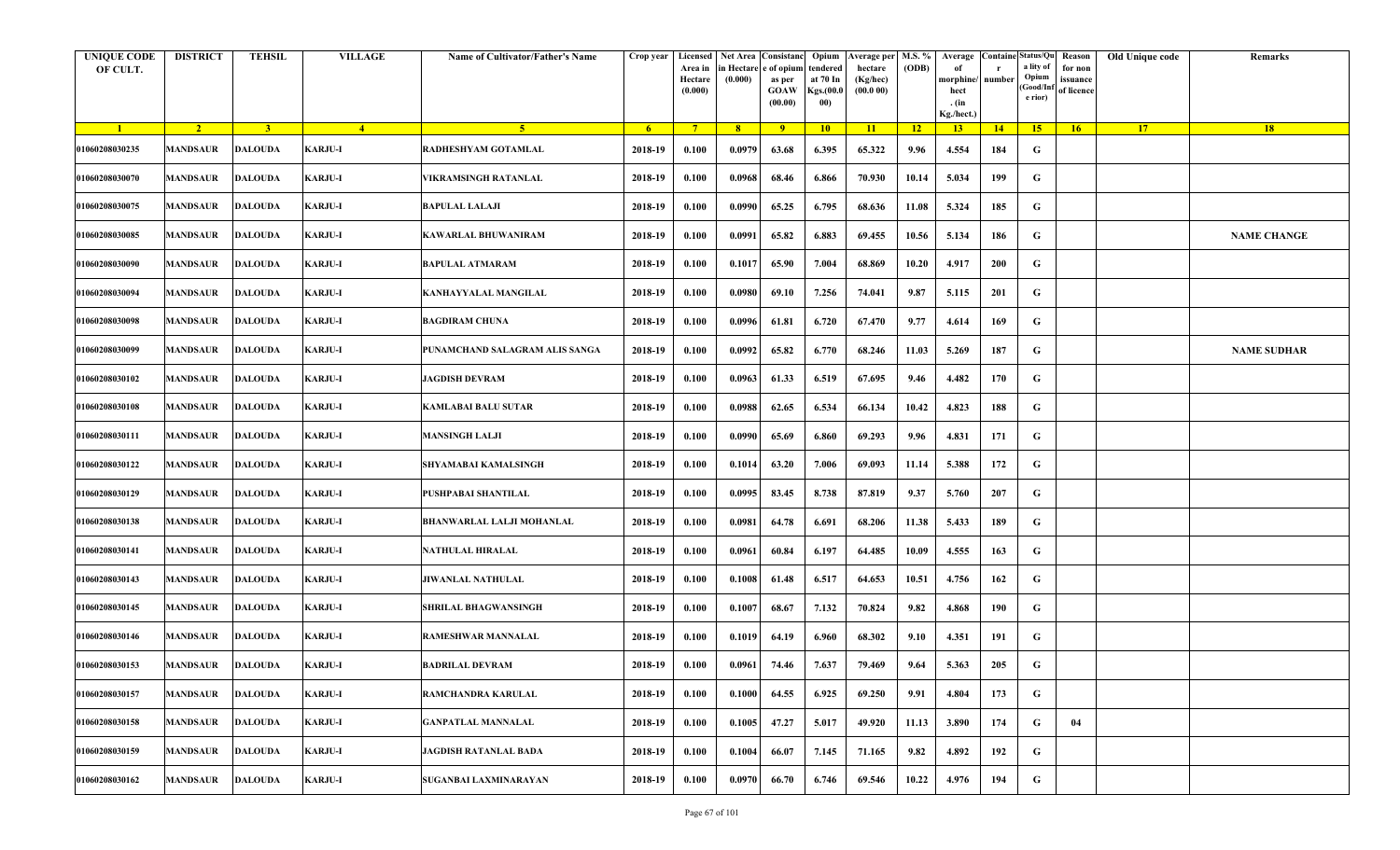| <b>UNIQUE CODE</b><br>OF CULT. | <b>DISTRICT</b> | <b>TEHSIL</b>  | <b>VILLAGE</b>  | <b>Name of Cultivator/Father's Name</b> | Crop year      | Area in<br>Hectare<br>(0.000) | in Hectare<br>(0.000) | Licensed Net Area Consistanc Opium<br>e of opium<br>as per<br><b>GOAW</b><br>(00.00) | :endered<br>at 70 In<br>Kgs.(00.0<br>00) | Verage per   M.S. %<br>hectare<br>(Kg/hec)<br>(00.000) | (ODB)           | Average<br>morphine/<br>hect<br>. $(in$<br>Kg./hect.) | number | <b>Containe Status/Qu</b><br>a lity of<br>Opium<br>Good/Inf<br>e rior) | Reason<br>for non<br>issuance<br>of licence | Old Unique code | Remarks            |
|--------------------------------|-----------------|----------------|-----------------|-----------------------------------------|----------------|-------------------------------|-----------------------|--------------------------------------------------------------------------------------|------------------------------------------|--------------------------------------------------------|-----------------|-------------------------------------------------------|--------|------------------------------------------------------------------------|---------------------------------------------|-----------------|--------------------|
| $\blacksquare$                 | $\sqrt{2}$      | 3 <sup>7</sup> | $-4$            | -5.                                     | 6 <sup>6</sup> | $7^{\circ}$                   | 8 <sup>1</sup>        | 9                                                                                    | $10-10$                                  | $\vert$ 11                                             | $\overline{12}$ | 13                                                    | 14     | 15                                                                     | 16                                          | 17              | 18                 |
| 01060208030169                 | <b>MANDSAUR</b> | <b>DALOUDA</b> | <b>KARJU-I</b>  | <b>BASANTILAL KISHANLAL</b>             | 2018-19        | 0.100                         | 0.0985                | 68.92                                                                                | 7.089                                    | 71.970                                                 | 10.06           | 5.068                                                 | 193    | G                                                                      |                                             |                 |                    |
| 01060208030173                 | MANDSAUR        | <b>DALOUDA</b> | <b>KARJU-I</b>  | <b>BAPULAL KISHANLAL</b>                | 2018-19        | 0.100                         | 0.0986                | 64.27                                                                                | 6.684                                    | 67.789                                                 | 9.99            | 4.741                                                 | 175    | G                                                                      |                                             |                 |                    |
| 01060208030174                 | <b>MANDSAUR</b> | <b>DALOUDA</b> | <b>KARJU-I</b>  | <b>BHERULAL JAGDISH</b>                 | 2018-19        | 0.100                         | 0.0968                | 62.83                                                                                | 6.480                                    | 66.942                                                 | 10.50           | 4.921                                                 | 176    | G                                                                      |                                             |                 |                    |
| 01060208030178                 | <b>MANDSAUR</b> | <b>DALOUDA</b> | <b>KARJU-I</b>  | <b>SHANKARLAL GOTAMLAL</b>              | 2018-19        | 0.100                         | 0.0996                | 76.28                                                                                | 8.358                                    | 83.916                                                 | 9.22            | 5.416                                                 | 206    | G                                                                      |                                             |                 |                    |
| 01060208030182                 | <b>MANDSAUR</b> | <b>DALOUDA</b> | <b>KARJU-I</b>  | <b>KANHAYYALAL MODJI</b>                | 2018-19        | 0.100                         | 0.0965                | 66.93                                                                                | 6.980                                    | 72.332                                                 | 10.65           | 5.392                                                 | 195    | G                                                                      |                                             |                 |                    |
| 01060208030183                 | MANDSAUR        | <b>DALOUDA</b> | <b>KARJU-II</b> | <b>KOMAL RAMKISHAN</b>                  | 2018-19        | 0.100                         | 0.0510                | 63.11                                                                                | 3.372                                    | 66.118                                                 | 9.95            | 4.605                                                 | 220    | G                                                                      |                                             |                 | <b>NAME CHANGE</b> |
| 01060208030184                 | <b>MANDSAUR</b> | <b>DALOUDA</b> | <b>KARJU-II</b> | <b>GANESHRAM RAJARAM</b>                | 2018-19        | 0.100                         | 0.0984                | 64.72                                                                                | 6.694                                    | 68.028                                                 | 9.75            | 4.643                                                 | 221    | G                                                                      |                                             |                 |                    |
| 01060208030185                 | <b>MANDSAUR</b> | <b>DALOUDA</b> | <b>KARJU-II</b> | <b>GANPATSINGH KISHANLAL</b>            | 2018-19        | 0.100                         | 0.1008                | 60.53                                                                                | 6.563                                    | 65.109                                                 | 9.81            | 4.471                                                 | 211    | G                                                                      |                                             |                 |                    |
| 01060208030186                 | <b>MANDSAUR</b> | <b>DALOUDA</b> | <b>KARJU-II</b> | <b>RAMLAL NANDA</b>                     | 2018-19        | 0.100                         | 0.0975                | 70.40                                                                                | 7.070                                    | 72.513                                                 | 9.43            | 4.787                                                 | 249    | G                                                                      |                                             |                 |                    |
| 01060208030189                 | MANDSAUR        | <b>DALOUDA</b> | <b>KARJU-II</b> | SHANTILAL GOTAMLAL                      | 2018-19        | 0.100                         | 0.0963                | 73.54                                                                                | 7.333                                    | 76.147                                                 | 9.26            | 4.936                                                 | 259    | G                                                                      |                                             |                 |                    |
| 01060208030190                 | <b>MANDSAUR</b> | <b>DALOUDA</b> | <b>KARJU-II</b> | <b>MANGILAL GOBARLAL</b>                | 2018-19        | 0.100                         | 0.1001                | 68.69                                                                                | 7.134                                    | 71.269                                                 | 9.13            | 4.555                                                 | 250    | G                                                                      |                                             |                 |                    |
| 01060208030191                 | <b>MANDSAUR</b> | <b>DALOUDA</b> | <b>KARJU-II</b> | <b>BALWANTSINGH SHANTILAL</b>           | 2018-19        | 0.100                         | 0.0989                | 69.80                                                                                | 7.249                                    | 73.296                                                 | 9.90            | 5.080                                                 | 251    | G                                                                      |                                             |                 |                    |
| 01060208030192                 | <b>MANDSAUR</b> | <b>DALOUDA</b> | <b>KARJU-II</b> | <b>MOHANLAL HIRALAL</b>                 | 2018-19        | 0.100                         | 0.0987                | 62.17                                                                                | 6.794                                    | 68.835                                                 | 9.33            | 4.496                                                 | 222    | G                                                                      |                                             |                 |                    |
| 01060208030193                 | <b>MANDSAUR</b> | <b>DALOUDA</b> | <b>KARJU-II</b> | KAMLABAI KACHRULAL                      | 2018-19        | 0.100                         | 0.0968                | 63.69                                                                                | 6.505                                    | 67.200                                                 | 10.06           | 4.733                                                 | 223    | G                                                                      |                                             |                 |                    |
| 01060208030196                 | MANDSAUR        | <b>DALOUDA</b> | <b>KARJU-II</b> | <b>SOHANBAI BALARAM</b>                 | 2018-19        | 0.100                         | 0.0704                | 56.99                                                                                | 4.225                                    | 60.014                                                 | 10.21           | 4.290                                                 | 219    | G                                                                      |                                             |                 |                    |
| 01060208030201                 | <b>MANDSAUR</b> | <b>DALOUDA</b> | <b>KARJU-II</b> | <b>KAUSHALYABAI SHANTIDAS</b>           | 2018-19        | 0.100                         | 0.1020                | 63.63                                                                                | 6.654                                    | 65.235                                                 | 9.48            | 4.329                                                 | 224    | G                                                                      |                                             |                 |                    |
| 01060208030207                 | <b>MANDSAUR</b> | <b>DALOUDA</b> | <b>KARJU-II</b> | <b>RAMLAL RATANLAL</b>                  | 2018-19        | 0.100                         | 0.0969                | 65.29                                                                                | 6.585                                    | 67.957                                                 | 9.86            | 4.690                                                 | 240    | G                                                                      |                                             |                 |                    |
| 01060208030208                 | <b>MANDSAUR</b> | <b>DALOUDA</b> | <b>KARJU-II</b> | RAMKANYABAI MANGILAL                    | 2018-19        | 0.100                         | 0.1008                | 65.61                                                                                | 6.777                                    | 67.232                                                 | 10.46           | 4.922                                                 | 225    | G                                                                      |                                             |                 | <b>NAME CHANGE</b> |
| 01060208030211                 | <b>MANDSAUR</b> | <b>DALOUDA</b> | <b>KARJU-II</b> | <b>BHAGIRATH DALU</b>                   | 2018-19        | 0.100                         | 0.0905                | 67.82                                                                                | 6.801                                    | 75.149                                                 | 9.55            | 5.024                                                 | 241    | G                                                                      |                                             |                 |                    |
| 01060208030218                 | <b>MANDSAUR</b> | <b>DALOUDA</b> | <b>KARJU-II</b> | <b>RAMPRASAD ONKARLAL</b>               | 2018-19        | 0.100                         | 0.0995                | 64.24                                                                                | 6.929                                    | 69.638                                                 | 9.81            | 4.782                                                 | 226    | G                                                                      |                                             |                 |                    |
| 01060208030219                 | <b>MANDSAUR</b> | <b>DALOUDA</b> | <b>KARJU-II</b> | <b>GIRDHARI HIRALAL</b>                 | 2018-19        | 0.100                         | 0.1020                | 66.37                                                                                | 7.121                                    | 69.814                                                 | 9.85            | 4.813                                                 | 227    | G                                                                      |                                             |                 |                    |
| 01060208030224                 | <b>MANDSAUR</b> | <b>DALOUDA</b> | <b>KARJU-II</b> | <b>KAMLABAI PANNALAL</b>                | 2018-19        | 0.100                         | 0.0995                | 66.62                                                                                | 6.976                                    | 70.111                                                 | 9.22            | 4.525                                                 | 228    | G                                                                      |                                             |                 |                    |
| 01060208030231                 | <b>MANDSAUR</b> | <b>DALOUDA</b> | <b>KARJU-II</b> | <b>GITABAI KACHRUDAS</b>                | 2018-19        | 0.100                         | 0.1033                | 64.57                                                                                | 7.084                                    | 68.577                                                 | 9.26            | 4.445                                                 | 229    | G                                                                      |                                             |                 |                    |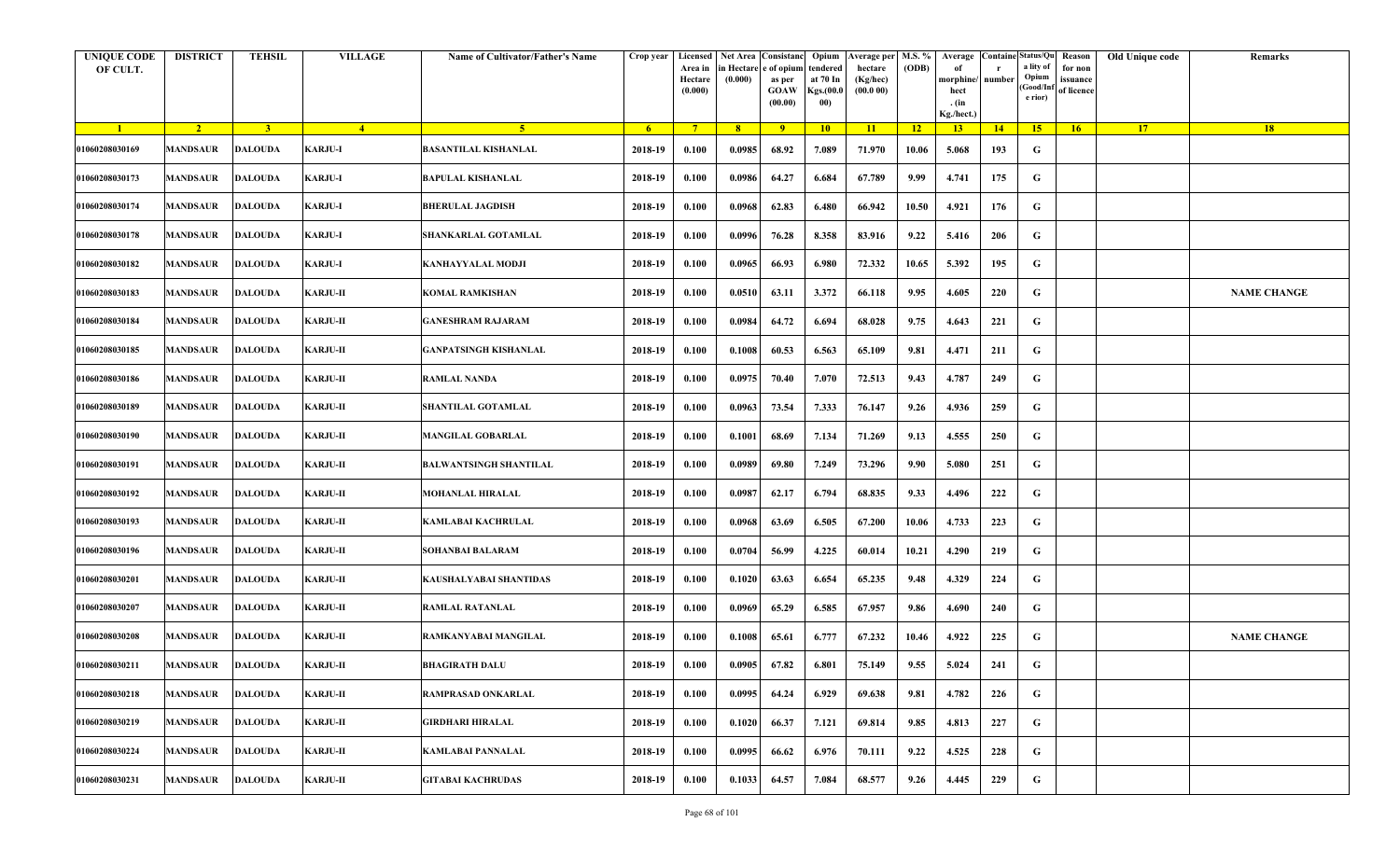| <b>UNIQUE CODE</b><br>OF CULT. | <b>DISTRICT</b> | <b>TEHSIL</b>  | <b>VILLAGE</b>  | Name of Cultivator/Father's Name | Crop year | Area in<br>Hectare<br>(0.000) | Licensed Net Area Consistanc<br>ı Hectar<br>(0.000) | e of opium<br>as per<br><b>GOAW</b><br>(00.00) | Opium<br>tendered<br>at 70 In<br>Kgs.(00.<br>00) | Average per   M.S. %<br>hectare<br>(Kg/hec)<br>(00.000) | (ODB) | Average<br>morphine/<br>hect<br>. (in | <b>Containe Status/Qu</b><br>number | a lity of<br>Opium<br>(Good/In:<br>e rior) | Reason<br>for non<br>issuance<br>of licence | Old Unique code | Remarks |
|--------------------------------|-----------------|----------------|-----------------|----------------------------------|-----------|-------------------------------|-----------------------------------------------------|------------------------------------------------|--------------------------------------------------|---------------------------------------------------------|-------|---------------------------------------|-------------------------------------|--------------------------------------------|---------------------------------------------|-----------------|---------|
| $\blacksquare$ 1               | $\sqrt{2}$      | 3 <sup>7</sup> | $\sqrt{4}$      | $\sqrt{5}$                       | $-6$      | $-7$                          | 8 <sup>1</sup>                                      | $-9$                                           | 10                                               | $\vert$ 11                                              | $-12$ | Kg./hect.)<br>13                      | 14                                  | 15                                         | 16                                          | 17              | 18      |
| 01060208030233                 | <b>MANDSAUR</b> | <b>DALOUDA</b> | <b>KARJU-II</b> | <b>BHAGWANSINGH RATANLAL</b>     | 2018-19   | 0.100                         | 0.0977                                              | 67.48                                          | 7.037                                            | 72.027                                                  | 9.25  | 4.664                                 | 252                                 | G                                          |                                             |                 |         |
|                                |                 |                |                 |                                  |           |                               |                                                     |                                                |                                                  |                                                         |       |                                       |                                     |                                            |                                             |                 |         |
| 01060208030236                 | MANDSAUR        | <b>DALOUDA</b> | <b>KARJU-II</b> | <b>JAGDISH NATHULAL</b>          | 2018-19   | 0.100                         | 0.1008                                              | 68.21                                          | 7.143                                            | 70.863                                                  | 9.65  | 4.787                                 | 253                                 | G                                          |                                             |                 |         |
| 01060208030239                 | <b>MANDSAUR</b> | <b>DALOUDA</b> | <b>KARJU-II</b> | JAGDISH KANAJI                   | 2018-19   | 0.100                         | 0.0974                                              | 69.18                                          | 7.224                                            | 74.168                                                  | 9.73  | 5.052                                 | 254                                 | G                                          |                                             |                 |         |
| 01060208030263                 | <b>MANDSAUR</b> | <b>DALOUDA</b> | <b>KARJU-II</b> | <b>GUDDIBAI AMRATRAM</b>         | 2018-19   | 0.100                         | 0.1021                                              | 64.91                                          | 6.964                                            | 68.208                                                  | 9.21  | 4.397                                 | <b>230</b>                          | G                                          |                                             |                 |         |
| 01060208030265                 | <b>MANDSAUR</b> | <b>DALOUDA</b> | <b>KARJU-II</b> | <b>MUKESH KANWARLAL</b>          | 2018-19   | 0.100                         | 0.0988                                              | 63.92                                          | 6.849                                            | 69.322                                                  | 9.97  | 4.838                                 | 212                                 | G                                          |                                             |                 |         |
| 01060208030266                 | <b>MANDSAUR</b> | <b>DALOUDA</b> | <b>KARJU-II</b> | GOPALKRISHNA MANGILAL            | 2018-19   | 0.100                         | 0.0983                                              | 72.10                                          | 7.406                                            | 75.341                                                  | 10.51 | 5.543                                 | 242                                 | G                                          |                                             |                 |         |
| 01060208030269                 | MANDSAUR        | <b>DALOUDA</b> | <b>KARJU-II</b> | PUNAMCHAND ATMARAM               | 2018-19   | 0.100                         | 0.0968                                              | 73.80                                          | 7.939                                            | 82.014                                                  | 10.22 | 5.867                                 | 255                                 | G                                          |                                             |                 |         |
| 01060208030272                 | MANDSAUR        | <b>DALOUDA</b> | <b>KARJU-II</b> | SHIVNARAYAN BHAGIRATH            | 2018-19   | 0.100                         | 0.0975                                              | 70.97                                          | 7.239                                            | 74.246                                                  | 9.53  | 4.953                                 | 243                                 | G                                          |                                             |                 |         |
| 01060208030281                 | <b>MANDSAUR</b> | <b>DALOUDA</b> | <b>KARJU-II</b> | <b>GOPALSINGH MODSINGH</b>       | 2018-19   | 0.100                         | 0.1026                                              | 65.67                                          | 7.205                                            | 70.224                                                  | 10.04 | 4.935                                 | 231                                 | G                                          |                                             |                 |         |
| 01060208030188                 | MANDSAUR        | <b>DALOUDA</b> | <b>KARJU-II</b> | <b>BAHADURSINGH RATANLAL</b>     | 2018-19   | 0.100                         | 0.0948                                              | 64.09                                          | 6.565                                            | 69.251                                                  | 9.69  | 4.697                                 | 213                                 | G                                          |                                             |                 |         |
| 01060208030237                 | MANDSAUR        | <b>DALOUDA</b> | <b>KARJU-II</b> | <b>MANOHARLAL MANGILAL</b>       | 2018-19   | 0.100                         | 0.1007                                              | 71.14                                          | 7.612                                            | 75.591                                                  | 9.01  | 4.768                                 | 244                                 | G                                          |                                             |                 |         |
| 01060208030245                 | MANDSAUR        | <b>DALOUDA</b> | <b>KARJU-II</b> | MOHANBAI NANDLAL                 | 2018-19   | 0.100                         | 0.1030                                              | 61.41                                          | 6.597                                            | 64.049                                                  | 8.63  | 3.869                                 | 214                                 |                                            | 04                                          |                 |         |
| 01060208030251                 | <b>MANDSAUR</b> | <b>DALOUDA</b> | <b>KARJU-II</b> | <b>MANGILAL SALAGRAM</b>         | 2018-19   | 0.100                         | 0.0989                                              | 69.31                                          | 7.337                                            | 74.186                                                  | 9.51  | 4.939                                 | 245                                 | G                                          |                                             |                 |         |
| 01060208030120                 | MANDSAUR        | <b>DALOUDA</b> | <b>KARJU-II</b> | <b>BAGMAL MANNALAL</b>           | 2018-19   | 0.100                         | 0.0985                                              | 78.06                                          | 8.252                                            | 83.777                                                  | 9.68  | 5.677                                 | 257                                 | G                                          |                                             |                 |         |
| 01060208030210                 | MANDSAUR        | <b>DALOUDA</b> | <b>KARJU-II</b> | NANDLAL HIRALAL                  | 2018-19   | 0.100                         | 0.0976                                              | 62.77                                          | 6.582                                            | 67.439                                                  | 10.31 | 4.867                                 | 215                                 | G                                          |                                             |                 |         |
| 01060208030116                 | <b>MANDSAUR</b> | <b>DALOUDA</b> | <b>KARJU-II</b> | VAJERAM RATANLAL                 | 2018-19   | 0.100                         | 0.1005                                              | 59.78                                          | 6.277                                            | 62.458                                                  | 9.10  | 3.978                                 | 210                                 | G                                          | 04                                          |                 |         |
| 01060208030002                 | MANDSAUR        | <b>DALOUDA</b> | <b>KARJU-II</b> | <b>BADRILAL BHANWARLAL</b>       | 2018-19   | 0.100                         | 0.0979                                              | 65.91                                          | 6.808                                            | 69.540                                                  | 9.94  | 4.838                                 | 216                                 | G                                          |                                             |                 |         |
| 01060208030011                 | MANDSAUR        | <b>DALOUDA</b> | <b>KARJU-II</b> | <b>JAWAHARLAL GOTAM</b>          | 2018-19   | 0.100                         | 0.0987                                              | 64.87                                          | 6.793                                            | 68.825                                                  | 10.02 | 4.827                                 | 232                                 | G                                          |                                             |                 |         |
| 01060208030012                 | <b>MANDSAUR</b> | <b>DALOUDA</b> | <b>KARJU-II</b> | <b>SHANKARLAL MOTI</b>           | 2018-19   | 0.100                         | 0.0961                                              | 66.74                                          | 7.132                                            | 74.214                                                  | 9.01  | 4.680                                 | 233                                 | G                                          |                                             |                 |         |
| 01060208030021                 | <b>MANDSAUR</b> | <b>DALOUDA</b> | <b>KARJU-II</b> | <b>KAMLABAI JAGDISH</b>          | 2018-19   | 0.100                         | 0.0981                                              | 71.48                                          | 7.342                                            | 74.842                                                  | 9.32  | 4.883                                 | 246                                 | G                                          |                                             |                 |         |
| 01060208030027                 | <b>MANDSAUR</b> | <b>DALOUDA</b> | <b>KARJU-II</b> | AMBARAM SHAMBHULAL               | 2018-19   | 0.100                         | 0.0970                                              | 68.85                                          | 6.944                                            | 71.588                                                  | 9.57  | 4.796                                 | 234                                 | G                                          |                                             |                 |         |
| 01060208030047                 | MANDSAUR        | <b>DALOUDA</b> | <b>KARJU-II</b> | <b>GOPAL BALARAM</b>             | 2018-19   | 0.100                         | 0.0999                                              | 65.10                                          | 6.668                                            | 66.747                                                  | 9.62  | 4.495                                 | 235                                 | G                                          |                                             |                 |         |
| 01060208030048                 | <b>MANDSAUR</b> | <b>DALOUDA</b> | <b>KARJU-II</b> | MANGIBAI DHANNA BALAI            | 2018-19   | 0.100                         | 0.0954                                              | 64.23                                          | 6.579                                            | 68.962                                                  | 9.17  | 4.427                                 | 217                                 | G                                          |                                             |                 |         |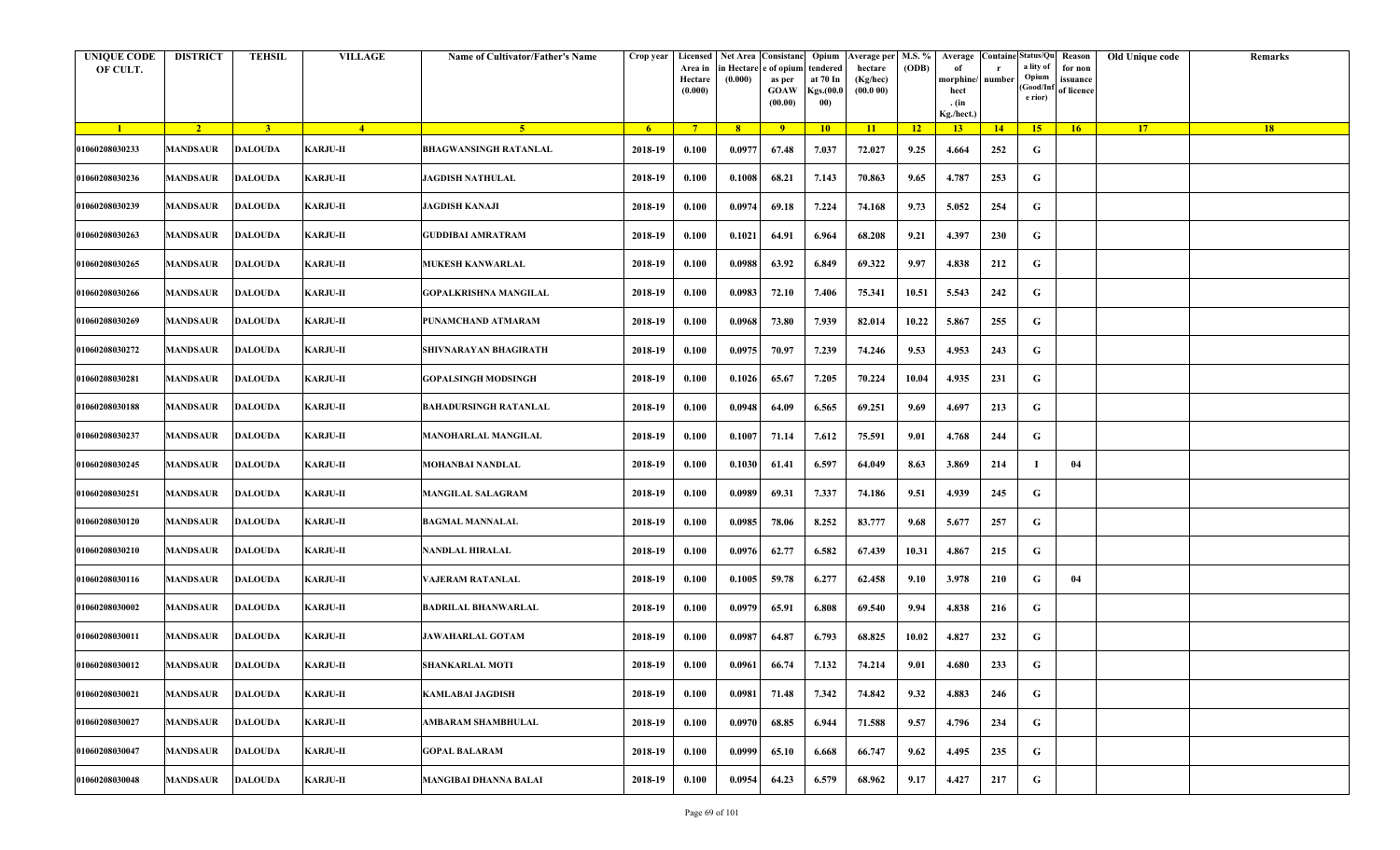| <b>UNIQUE CODE</b><br>OF CULT. | <b>DISTRICT</b> | <b>TEHSIL</b>  | <b>VILLAGE</b>   | <b>Name of Cultivator/Father's Name</b>              | Crop year      | Area in<br>Hectare<br>(0.000) | in Hectare<br>(0.000) | Licensed Net Area Consistanc<br>e of opium<br>as per<br><b>GOAW</b><br>(00.00) | Opium<br>:endered<br>at 70 In<br>Kgs.(00.0<br>00) | Verage per   M.S. %<br>hectare<br>(Kg/hec)<br>(00.000) | (ODB)           | Average<br>morphine/<br>hect<br>. $(in$<br>Kg./hect.) | number      | <b>Containe Status/Qu</b><br>a lity of<br>Opium<br>Good/Inf<br>e rior) | Reason<br>for non<br>issuance<br>of licence | Old Unique code | Remarks            |
|--------------------------------|-----------------|----------------|------------------|------------------------------------------------------|----------------|-------------------------------|-----------------------|--------------------------------------------------------------------------------|---------------------------------------------------|--------------------------------------------------------|-----------------|-------------------------------------------------------|-------------|------------------------------------------------------------------------|---------------------------------------------|-----------------|--------------------|
| $\blacksquare$                 | $\sqrt{2}$      | 3 <sup>l</sup> | $\sqrt{4}$       | -5.                                                  | 6 <sup>6</sup> | $7^{\circ}$                   | 8 <sup>1</sup>        | 9                                                                              | $10-10$                                           | $\vert$ 11                                             | $\overline{12}$ | 13                                                    | $\sqrt{14}$ | 15                                                                     | 16                                          | 17              | 18                 |
| 01060208030051                 | <b>MANDSAUR</b> | <b>DALOUDA</b> | <b>KARJU-II</b>  | <b>KESHARBAI NATHULAL</b>                            | 2018-19        | 0.100                         | 0.0996                | 70.59                                                                          | 7.422                                             | 74.518                                                 | 9.93            | 5.180                                                 | 236         | G                                                                      |                                             |                 |                    |
| 01060208030052                 | MANDSAUR        | <b>DALOUDA</b> | <b>KARJU-II</b>  | <b>SOHANBAI BADRILAL</b>                             | 2018-19        | 0.100                         | 0.0992                | 75.80                                                                          | 7.872                                             | 79.355                                                 | 10.00           | 5.555                                                 | 258         | G                                                                      |                                             |                 | <b>NAME CHANGE</b> |
| 01060208030062                 | <b>MANDSAUR</b> | <b>DALOUDA</b> | <b>KARJU-II</b>  | <b>BAGDIBAI SAGA</b>                                 | 2018-19        | 0.100                         | 0.0981                | 63.44                                                                          | 6.634                                             | 67.625                                                 | 9.51            | 4.502                                                 | 237         | G                                                                      |                                             |                 |                    |
| 01060208030089                 | <b>MANDSAUR</b> | <b>DALOUDA</b> | <b>KARJU-II</b>  | <b>KACHRU DEVRAM</b>                                 | 2018-19        | 0.100                         | 0.0945                | 70.35                                                                          | 7.095                                             | 75.079                                                 | 9.25            | 4.862                                                 | 256         | G                                                                      |                                             |                 |                    |
| 01060208030065                 | <b>MANDSAUR</b> | <b>DALOUDA</b> | <b>KARJU-II</b>  | <b>MANGILAL GANPAT</b>                               | 2018-19        | 0.100                         | 0.0976                | 66.65                                                                          | 6.817                                             | 69.846                                                 | 10.86           | 5.310                                                 | 238         | G                                                                      |                                             |                 |                    |
| 01060208030068                 | MANDSAUR        | <b>DALOUDA</b> | <b>KARJU-II</b>  | <b>KARULAL NANURAM</b>                               | 2018-19        | 0.100                         | 0.0981                | 68.08                                                                          | 7.051                                             | 71.876                                                 | 9.36            | 4.709                                                 | 247         | G                                                                      |                                             |                 |                    |
| 01060208030071                 | <b>MANDSAUR</b> | <b>DALOUDA</b> | <b>KARJU-II</b>  | BASANTIBAI KACHRULAL MATA<br><b>SUNDARBAI</b>        | 2018-19        | 0.100                         | 0.1040                | 68.79                                                                          | 7.311                                             | 70.298                                                 | 10.18           | 5.010                                                 | 248         | G                                                                      |                                             |                 | <b>NAME SUDHAR</b> |
| 01060208030215                 | <b>MANDSAUR</b> | <b>DALOUDA</b> | <b>KARJU-II</b>  | RATANBAI AMARSINGH                                   | 2018-19        | 0.100                         | 0.1023                | 62.16                                                                          | 6.633                                             | 64.839                                                 | 9.25            | 4.199                                                 | 239         | G                                                                      |                                             |                 |                    |
| 01060208030077                 | <b>MANDSAUR</b> | <b>DALOUDA</b> | <b>KARJU-II</b>  | SHIVNARAYAN MANGILAL                                 | 2018-19        | 0.100                         | 0.1018                | 63.38                                                                          | 6.754                                             | 66.346                                                 | 9.69            | 4.501                                                 | 218         | G                                                                      |                                             |                 |                    |
| 01060208030064                 | MANDSAUR        | <b>DALOUDA</b> | <b>KARJU-III</b> | <b>BHERULAL SHANKARLAL</b>                           | 2018-19        | 0.100                         | 0.1012                | 63.15                                                                          | 6.992                                             | 69.091                                                 | 10.26           | 4.962                                                 | 466         | G                                                                      |                                             |                 |                    |
| 01060208030095                 | <b>MANDSAUR</b> | <b>DALOUDA</b> | <b>KARJU-III</b> | DEVILAL RATANLAL MATA BHAWARBAI                      | 2018-19        | 0.100                         | 0.1001                | 67.38                                                                          | 6.950                                             | 69.431                                                 | 9.93            | 4.826                                                 | 495         | G                                                                      |                                             |                 | <b>NAME SUDHAR</b> |
| 01060208030104                 | MANDSAUR        | <b>DALOUDA</b> | <b>KARJU-III</b> | RAJARAM NATHU GAYRI                                  | 2018-19        | 0.100                         | 0.0982                | 68.32                                                                          | 7.066                                             | 71.955                                                 | 10.28           | 5.178                                                 | 496         | G                                                                      |                                             |                 |                    |
| 01060208030117                 | <b>MANDSAUR</b> | <b>DALOUDA</b> | <b>KARJU-III</b> | <b>CHAMANBAI ALIS SAMBANDHBAI</b><br><b>GANGARAM</b> | 2018-19        | 0.100                         | 0.0985                | 64.63                                                                          | 6.897                                             | 70.020                                                 | 10.18           | 4.990                                                 | 467         | G                                                                      |                                             |                 | <b>NAME SUDHAR</b> |
| 01060208030165                 | <b>MANDSAUR</b> | <b>DALOUDA</b> | <b>KARJU-III</b> | PARASRAM HIRALAL                                     | 2018-19        | 0.100                         | 0.1018                | 63.76                                                                          | 6.358                                             | 62.456                                                 | 9.71            | 4.245                                                 | 468         | G                                                                      |                                             |                 |                    |
| 01060208030176                 | MANDSAUR        | <b>DALOUDA</b> | <b>KARJU-III</b> | KANCHANBAI RAMESHWAR                                 | 2018-19        | 0.100                         | 0.1029                | 68.10                                                                          | 7.121                                             | 69.203                                                 | 9.68            | 4.689                                                 | 497         | G                                                                      |                                             |                 |                    |
| 01060208030177                 | <b>MANDSAUR</b> | <b>DALOUDA</b> | <b>KARJU-III</b> | <b>BADRILAL HIRALAL</b>                              | 2018-19        | 0.100                         | 0.1022                | 70.39                                                                          | 7.512                                             | 73.503                                                 | 10.65           | 5.479                                                 | 512         | G                                                                      |                                             |                 |                    |
| 01060208030187                 | <b>MANDSAUR</b> | <b>DALOUDA</b> | <b>KARJU-III</b> | NATHULAL RATANLAL                                    | 2018-19        | 0.100                         | 0.0991                | 67.76                                                                          | 7.008                                             | 70.716                                                 | 10.45           | 5.173                                                 | 498         | G                                                                      |                                             |                 |                    |
| 01060208030197                 | <b>MANDSAUR</b> | <b>DALOUDA</b> | <b>KARJU-III</b> | <b>BAPULAL RAMLAL</b>                                | 2018-19        | 0.100                         | 0.1007                | 68.95                                                                          | 7.565                                             | 75.124                                                 | 10.20           | 5.364                                                 | 499         | G                                                                      |                                             |                 |                    |
| 01060208030202                 | MANDSAUR        | <b>DALOUDA</b> | <b>KARJU-III</b> | <b>VARDICHAND MAGNIRAM</b>                           | 2018-19        | 0.100                         | 0.0981                | 66.68                                                                          | 6.935                                             | 70.693                                                 | 9.88            | 4.889                                                 | 478         | G                                                                      |                                             |                 |                    |
| 01060208030072                 | <b>MANDSAUR</b> | <b>DALOUDA</b> | <b>KARJU-III</b> | RAMRATANBAI SHANTILAL                                | 2018-19        | 0.100                         | 0.1013                | 69.49                                                                          | 7.237                                             | 71.441                                                 | 10.15           | 5.076                                                 | 500         | G                                                                      |                                             |                 |                    |
| 01060208030217                 | <b>MANDSAUR</b> | <b>DALOUDA</b> | <b>KARJU-III</b> | RAMDAYAL BAHADURLAL                                  | 2018-19        | 0.100                         | 0.0980                | 64.86                                                                          | 6.838                                             | 69.776                                                 | 10.08           | 4.923                                                 | 479         | G                                                                      |                                             |                 |                    |
| 01060208030222                 | <b>MANDSAUR</b> | <b>DALOUDA</b> | <b>KARJU-III</b> | LILABAI GIRDHARI                                     | 2018-19        | 0.100                         | 0.0990                | 65.58                                                                          | 6.867                                             | 69.364                                                 | 10.00           | 4.856                                                 | 469         | G                                                                      |                                             |                 |                    |
| 01060208030228                 | <b>MANDSAUR</b> | <b>DALOUDA</b> | <b>KARJU-III</b> | <b>SHANTIBAI BADRILAL</b>                            | 2018-19        | 0.100                         | 0.0991                | 68.51                                                                          | 7.154                                             | 72.190                                                 | 10.09           | 5.099                                                 | 480         | ${\bf G}$                                                              |                                             |                 | <b>NAME CHANGE</b> |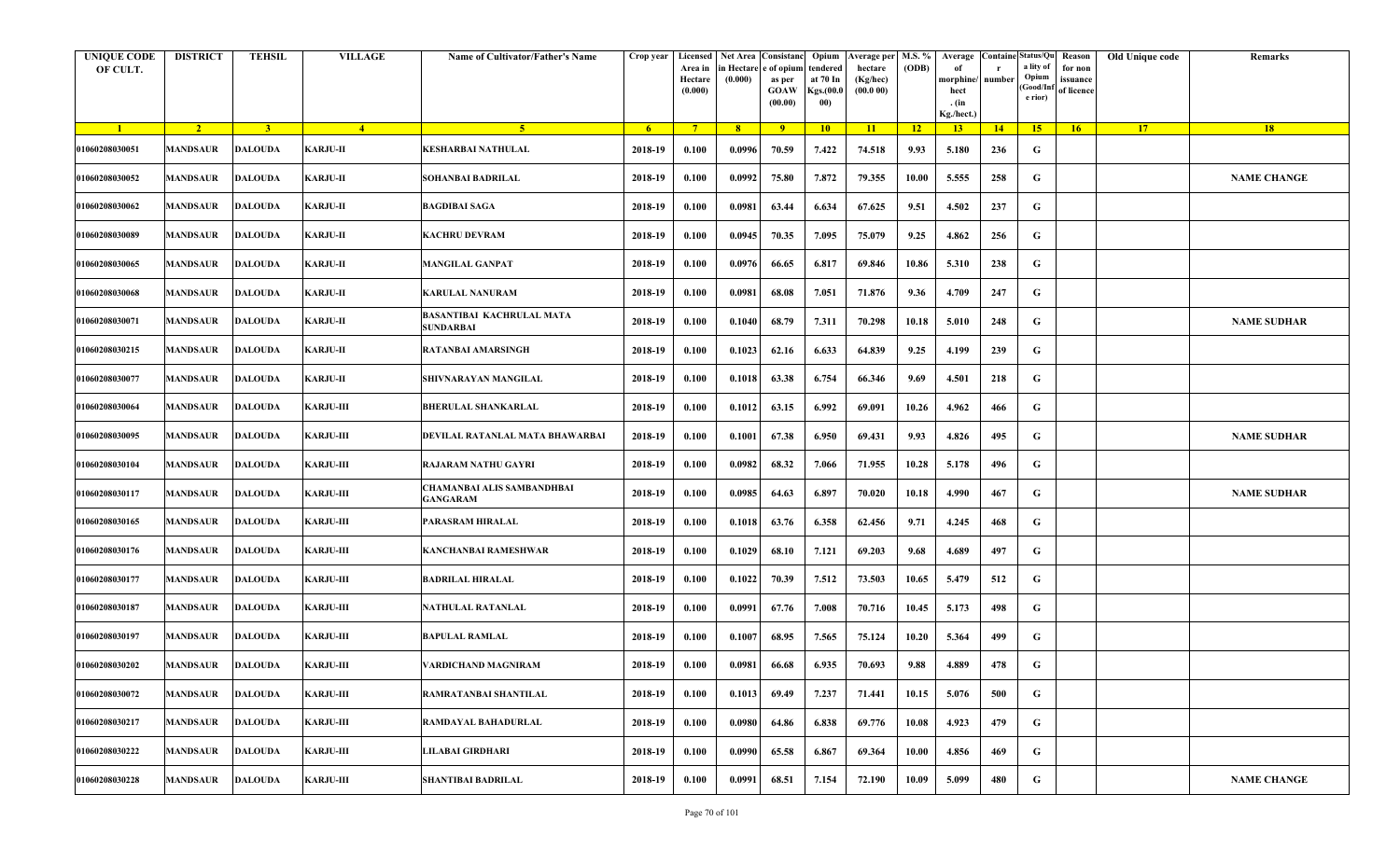| <b>UNIQUE CODE</b><br>OF CULT. | <b>DISTRICT</b> | <b>TEHSIL</b>  | <b>VILLAGE</b>   | <b>Name of Cultivator/Father's Name</b> | Crop year      | Area in<br>Hectare<br>(0.000) | in Hectare<br>(0.000) | Licensed Net Area Consistanc Opium<br>e of opium<br>as per<br><b>GOAW</b><br>(00.00) | :endered<br>at 70 In<br>Kgs.(00.0<br>00) | Verage per   M.S. %<br>hectare<br>(Kg/hec)<br>(00.0 00) | (ODB)           | Average<br>morphine/<br>hect<br>. $(in$<br>Kg./hect.) | number | <b>Containe Status/Qu</b><br>a lity of<br>Opium<br>Good/Inf<br>e rior) | Reason<br>for non<br>issuance<br>of licence | Old Unique code | Remarks            |
|--------------------------------|-----------------|----------------|------------------|-----------------------------------------|----------------|-------------------------------|-----------------------|--------------------------------------------------------------------------------------|------------------------------------------|---------------------------------------------------------|-----------------|-------------------------------------------------------|--------|------------------------------------------------------------------------|---------------------------------------------|-----------------|--------------------|
| $\blacksquare$                 | $\sqrt{2}$      | 3 <sup>7</sup> | $\sqrt{4}$       | $-5$                                    | 6 <sup>6</sup> | $7^{\circ}$                   | 8 <sup>1</sup>        | 9                                                                                    | $10-10$                                  | $\vert$ 11                                              | $\overline{12}$ | 13                                                    | 14     | 15                                                                     | 16                                          | 17              | 18                 |
| 01060208030229                 | <b>MANDSAUR</b> | <b>DALOUDA</b> | <b>KARJU-III</b> | JIWANKUMAR BHAWARLAL                    | 2018-19        | 0.100                         | 0.1008                | 66.18                                                                                | 6.911                                    | 68.562                                                  | 9.63            | 4.622                                                 | 470    | G                                                                      |                                             |                 |                    |
| 01060208030230                 | MANDSAUR        | <b>DALOUDA</b> | <b>KARJU-III</b> | <b>NANIBAI BHUWAN</b>                   | 2018-19        | 0.100                         | 0.1003                | 68.55                                                                                | 7.119                                    | 70.977                                                  | 10.14           | 5.038                                                 | 501    | G                                                                      |                                             |                 | <b>NAME CHANGE</b> |
| 01060208030061                 | <b>MANDSAUR</b> | <b>DALOUDA</b> | <b>KARJU-III</b> | <b>BALURAM RATANLAL</b>                 | 2018-19        | 0.100                         | 0.0998                | 65.94                                                                                | 6.924                                    | 69.379                                                  | 10.08           | 4.895                                                 | 471    | G                                                                      |                                             |                 |                    |
| 01060208030243                 | <b>MANDSAUR</b> | <b>DALOUDA</b> | <b>KARJU-III</b> | AMARSINGH SHANTILAL                     | 2018-19        | 0.100                         | 0.1020                | 65.44                                                                                | 6.815                                    | 66.814                                                  | 10.09           | 4.719                                                 | 472    | G                                                                      |                                             |                 |                    |
| 01060208030247                 | <b>MANDSAUR</b> | <b>DALOUDA</b> | <b>KARJU-III</b> | <b>DEVRAM MANGILAL</b>                  | 2018-19        | 0.100                         | 0.0917                | 66.75                                                                                | 6.551                                    | 71.439                                                  | 10.59           | 5.296                                                 | 481    | G                                                                      |                                             |                 |                    |
| 01060208030250                 | MANDSAUR        | <b>DALOUDA</b> | <b>KARJU-III</b> | <b>CHAGANLAL SHOBHARAM</b>              | 2018-19        | 0.100                         | 0.1021                | 66.25                                                                                | 6.985                                    | 68.413                                                  | 9.36            | 4.482                                                 | 482    | G                                                                      |                                             |                 |                    |
| 01060208030254                 | <b>MANDSAUR</b> | <b>DALOUDA</b> | <b>KARJU-III</b> | <b>NAGULAL RAJARAM</b>                  | 2018-19        | 0.100                         | 0.0954                | 68.67                                                                                | 7.014                                    | 73.522                                                  | 10.03           | 5.162                                                 | 483    | G                                                                      |                                             |                 |                    |
| 01060208030262                 | <b>MANDSAUR</b> | <b>DALOUDA</b> | <b>KARJU-III</b> | NARAYAN BHANWARLAL                      | 2018-19        | 0.100                         | 0.1003                | 68.77                                                                                | 7.250                                    | 72.283                                                  | 11.08           | 5.607                                                 | 502    | G                                                                      |                                             |                 |                    |
| 01060208030267                 | <b>MANDSAUR</b> | <b>DALOUDA</b> | <b>KARJU-III</b> | <b>NANDLAL BAGDIRAM</b>                 | 2018-19        | 0.100                         | 0.0983                | 68.28                                                                                | 7.082                                    | 72.045                                                  | 10.75           | 5.421                                                 | 503    | G                                                                      |                                             |                 |                    |
| 01060208030270                 | MANDSAUR        | <b>DALOUDA</b> | <b>KARJU-III</b> | BHAGWANSINGH BAHADURSINGH               | 2018-19        | 0.100                         | 0.0988                | 66.70                                                                                | 6.842                                    | 69.251                                                  | 10.30           | 4.993                                                 | 504    | G                                                                      |                                             |                 |                    |
| 01060208030274                 | <b>MANDSAUR</b> | <b>DALOUDA</b> | <b>KARJU-III</b> | <b>RAMLAL BHAGCHAND</b>                 | 2018-19        | 0.100                         | 0.0987                | 66.95                                                                                | 6.991                                    | 70.831                                                  | 11.23           | 5.568                                                 | 513    | G                                                                      |                                             |                 |                    |
| 01060208030280                 | MANDSAUR        | <b>DALOUDA</b> | <b>KARJU-III</b> | <b>JASPAL BHERULAL</b>                  | 2018-19        | 0.100                         | 0.1026                | 65.71                                                                                | 7.144                                    | 69.630                                                  | 10.09           | 4.918                                                 | 484    | G                                                                      |                                             |                 |                    |
| 01060208030006                 | <b>MANDSAUR</b> | <b>DALOUDA</b> | <b>KARJU-III</b> | <b>ISHWARLAL NATHULAL</b>               | 2018-19        | 0.100                         | 0.0995                | 68.04                                                                                | 6.969                                    | 70.040                                                  | 10.30           | 5.050                                                 | 485    | G                                                                      |                                             |                 |                    |
| 01060208030132                 | <b>MANDSAUR</b> | <b>DALOUDA</b> | <b>KARJU-III</b> | <b>BHANWARLAL HIRALAL</b>               | 2018-19        | 0.100                         | 0.1004                | 65.95                                                                                | 6.821                                    | 67.938                                                  | 10.92           | 5.193                                                 | 505    | G                                                                      |                                             |                 |                    |
| 01060208030086                 | MANDSAUR        | <b>DALOUDA</b> | <b>KARJU-III</b> | MOHANBAI GIRDHARILAL                    | 2018-19        | 0.100                         | 0.1009                | 62.45                                                                                | 6.486                                    | 64.281                                                  | 10.46           | 4.707                                                 | 486    | G                                                                      |                                             |                 |                    |
| 01060208030103                 | <b>MANDSAUR</b> | <b>DALOUDA</b> | <b>KARJU-III</b> | <b>DEVRAM DALUJI D.P. BHERA</b>         | 2018-19        | 0.100                         | 0.1002                | 77.06                                                                                | 8.091                                    | 80.749                                                  | 10.17           | 5.749                                                 | 515    | G                                                                      |                                             |                 | <b>NAME SUDHAR</b> |
| 01060208030198                 | <b>MANDSAUR</b> | <b>DALOUDA</b> | <b>KARJU-III</b> | SHANKARLAL DEVRAM CHOTA                 | 2018-19        | 0.100                         | 0.1024                | 63.82                                                                                | 6.947                                    | 67.842                                                  | 9.64            | 4.578                                                 | 473    | G                                                                      |                                             |                 |                    |
| 01060208030130                 | <b>MANDSAUR</b> | <b>DALOUDA</b> | <b>KARJU-III</b> | <b>BALARAM CHENRAM</b>                  | 2018-19        | 0.100                         | 0.0974                | 65.49                                                                                | 6.652                                    | 68.296                                                  | 10.69           | 5.110                                                 | 506    | G                                                                      |                                             |                 |                    |
| 01060208030181                 | <b>MANDSAUR</b> | DALOUDA        | <b>KARJU-III</b> | <b>PREMBAI BHERULAL</b>                 | 2018-19        | 0.100                         | 0.1032                | 63.46                                                                                | 6.863                                    | 66.502                                                  | 10.23           | 4.762                                                 | 487    | G                                                                      |                                             |                 |                    |
| 01060208030125                 | <b>MANDSAUR</b> | <b>DALOUDA</b> | <b>KARJU-III</b> | <b>MANJI BHERULAL</b>                   | 2018-19        | 0.100                         | 0.0893                | 65.63                                                                                | 6.263                                    | 70.134                                                  | 10.13           | 4.973                                                 | 488    | G                                                                      |                                             |                 |                    |
| 01060208030283                 | <b>MANDSAUR</b> | <b>DALOUDA</b> | <b>KARJU-III</b> | <b>DEVRAM CHAMPALAL</b>                 | 2018-19        | 0.100                         | 0.0995                | 69.27                                                                                | 7.194                                    | 72.302                                                  | 9.99            | 5.056                                                 | 514    | G                                                                      |                                             |                 |                    |
| 01060208030276                 | <b>MANDSAUR</b> | <b>DALOUDA</b> | <b>KARJU-III</b> | <b>BALARAM ONKARLAL</b>                 | 2018-19        | 0.100                         | 0.1017                | 63.90                                                                                | 6.938                                    | 68.220                                                  | 10.55           | 5.038                                                 | 489    | G                                                                      |                                             |                 |                    |
| 01060208030028                 | <b>MANDSAUR</b> | <b>DALOUDA</b> | <b>KARJU-III</b> | <b>SHANKERLAL NAHARJI</b>               | 2018-19        | 0.100                         | 0.0956                | 66.80                                                                                | 6.537                                    | 68.379                                                  | 9.31            | 4.456                                                 | 490    | G                                                                      |                                             |                 |                    |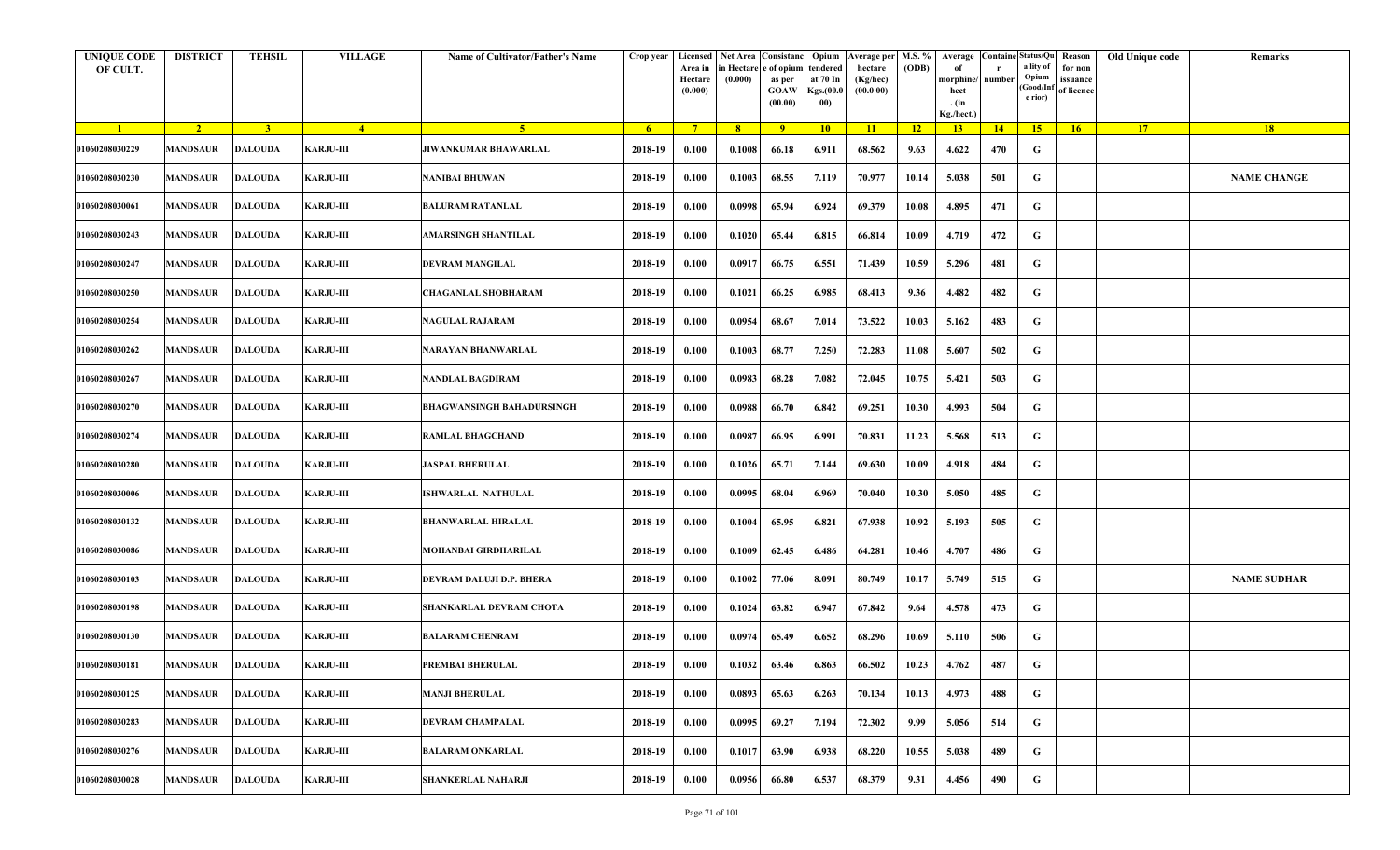| <b>UNIQUE CODE</b><br>OF CULT. | <b>DISTRICT</b> | <b>TEHSIL</b>  | <b>VILLAGE</b>   | Name of Cultivator/Father's Name | Crop year      | Area in<br>Hectare<br>(0.000) | in Hectare<br>(0.000) | Licensed Net Area Consistanc Opium<br>e of opium<br>as per<br><b>GOAW</b><br>(00.00) | endered<br>at 70 In<br>Kgs.(00.0<br>00) | Average per M.S. %<br>hectare<br>(Kg/hec)<br>(00.000) | (ODB)           | Average<br>morphine/<br>hect<br>. $(in$<br>Kg./hect.) | <b>Containe Status/Qu</b><br>number | a lity of<br>Opium<br>Good/Inf<br>e rior) | Reason<br>for non<br>issuance<br>of licence | Old Unique code | Remarks            |
|--------------------------------|-----------------|----------------|------------------|----------------------------------|----------------|-------------------------------|-----------------------|--------------------------------------------------------------------------------------|-----------------------------------------|-------------------------------------------------------|-----------------|-------------------------------------------------------|-------------------------------------|-------------------------------------------|---------------------------------------------|-----------------|--------------------|
| $\blacksquare$                 | $\sqrt{2}$      | 3 <sup>l</sup> | $\sqrt{4}$       | -5.                              | 6 <sup>6</sup> | $7^{\circ}$                   | 8 <sup>1</sup>        | $\overline{9}$                                                                       | 10                                      | 11                                                    | $\overline{12}$ | 13 <sup>7</sup>                                       | 14                                  | 15                                        | 16                                          | 17              | 18                 |
| 01060208030054                 | <b>MANDSAUR</b> | <b>DALOUDA</b> | <b>KARJU-III</b> | BARDIBAI KISHANLAL               | 2018-19        | 0.100                         | 0.1008                | 67.78                                                                                | 7.117                                   | 70.605                                                | 9.96            | 4.923                                                 | 491                                 | G                                         |                                             |                 |                    |
| 01060208030291                 | <b>MANDSAUR</b> | DALOUDA        | <b>KARJU-III</b> | GOPAL BHERULAL D.P. KANJI        | 2018-19        | 0.100                         | 0.1001                | 65.89                                                                                | 6.918                                   | 69.111                                                | 9.80            | 4.741                                                 | 492                                 | G                                         |                                             |                 |                    |
| 01060208030097                 | <b>MANDSAUR</b> | <b>DALOUDA</b> | <b>KARJU-III</b> | <b>BHUWAN MAGNIRAM</b>           | 2018-19        | 0.100                         | 0.0993                | 65.99                                                                                | 7.080                                   | 71.299                                                | 10.70           | 5.340                                                 | 507                                 | G                                         |                                             |                 |                    |
| 01060208030151                 | <b>MANDSAUR</b> | <b>DALOUDA</b> | <b>KARJU-III</b> | BHUWANISINGH BHAWARLAL           | 2018-19        | 0.100                         | 0.1001                | 63.63                                                                                | 6.654                                   | 66.474                                                | 9.96            | 4.634                                                 | 474                                 | G                                         |                                             |                 |                    |
| 01060208030154                 | <b>MANDSAUR</b> | <b>DALOUDA</b> | <b>KARJU-III</b> | PARWATSINGH KISHANSINGH          | 2018-19        | 0.100                         | 0.0991                | 62.99                                                                                | 6.587                                   | 66.468                                                | 10.26           | 4.774                                                 | 475                                 | G                                         |                                             |                 |                    |
| 01060208030161                 | <b>MANDSAUR</b> | <b>DALOUDA</b> | <b>KARJU-III</b> | PANNALAL KISHANLAL               | 2018-19        | 0.100                         | 0.0996                | 64.42                                                                                | 6.497                                   | 65.231                                                | 10.12           | 4.621                                                 | 476                                 | G                                         |                                             |                 |                    |
| 01060208030170                 | <b>MANDSAUR</b> | <b>DALOUDA</b> | <b>KARJU-III</b> | <b>GABRILAL NAHARJI</b>          | 2018-19        | 0.100                         | 0.1003                | 67.47                                                                                | 7.325                                   | 73.031                                                | 10.39           | 5.312                                                 | 508                                 | G                                         |                                             |                 |                    |
| 01060208030175                 | <b>MANDSAUR</b> | <b>DALOUDA</b> | <b>KARJU-III</b> | JIWANSINGH KACHRULAL             | 2018-19        | 0.100                         | 0.0899                | 67.65                                                                                | 6.224                                   | 69.232                                                | 10.17           | 4.929                                                 | 509                                 | G                                         |                                             |                 | <b>NAME CHANGE</b> |
| 01060208030195                 | <b>MANDSAUR</b> | <b>DALOUDA</b> | <b>KARJU-III</b> | PRAKASH BAGDIRAM                 | 2018-19        | 0.100                         | 0.0996                | 66.34                                                                                | 7.184                                   | 72.129                                                | 10.58           | 5.342                                                 | 493                                 | G                                         |                                             |                 |                    |
| 01060208030212                 | MANDSAUR        | <b>DALOUDA</b> | <b>KARJU-III</b> | RAMLAL DOLA                      | 2018-19        | 0.100                         | 0.1004                | 67.38                                                                                | 7.085                                   | 70.568                                                | 10.00           | 4.939                                                 | 511                                 | G                                         |                                             |                 |                    |
| 01060208030260                 | <b>MANDSAUR</b> | DALOUDA        | <b>KARJU-III</b> | <b>MANJUBAI RATANLAL</b>         | 2018-19        | 0.100                         | 0.0970                | 68.11                                                                                | 6.937                                   | 71.515                                                | 10.73           | 5.372                                                 | 510                                 | G                                         |                                             |                 |                    |
| 01060208030088                 | <b>MANDSAUR</b> | <b>DALOUDA</b> | <b>KARJU-III</b> | <b>JIWANSINGH RAGHUVIRSINGH</b>  | 2018-19        | 0.100                         | 0.0966                | 63.31                                                                                | 6.430                                   | 66.563                                                | 10.35           | 4.823                                                 | 477                                 | G                                         |                                             |                 |                    |
| 01060208030105                 | <b>MANDSAUR</b> | <b>DALOUDA</b> | <b>KARJU-III</b> | <b>RAJARAM HIRA BALAI</b>        | 2018-19        | 0.100                         | 0.1023                | 64.37                                                                                | 6.851                                   | 66.970                                                | 10.02           | 4.697                                                 | 494                                 | G                                         |                                             |                 |                    |
| 01060208030093                 | <b>MANDSAUR</b> | <b>DALOUDA</b> | <b>KARJU-IV</b>  | <b>SHANKARLAL BAGDIRAM</b>       | 2018-19        | 0.100                         | 0.0982                | 60.81                                                                                | 6.446                                   | 65.642                                                | 10.29           | 4.728                                                 | 533                                 | G                                         |                                             |                 |                    |
| 01060208030286                 | <b>MANDSAUR</b> | <b>DALOUDA</b> | <b>KARJU-IV</b>  | RATANBAI RAMSINGH                | 2018-19        | 0.100                         | 0.0962                | 64.54                                                                                | 6.666                                   | 69.293                                                | 10.86           | 5.268                                                 | 549                                 | G                                         |                                             |                 |                    |
| 01060208030287                 | <b>MANDSAUR</b> | <b>DALOUDA</b> | <b>KARJU-IV</b>  | <b>SAMPATBAI BHAGWANSINGH</b>    | 2018-19        | 0.100                         | 0.0976                | 60.62                                                                                | 6.322                                   | 64.775                                                | 10.26           | 4.652                                                 | 532                                 | G                                         |                                             |                 |                    |
| 01060208030148                 | <b>MANDSAUR</b> | <b>DALOUDA</b> | <b>KARJU-IV</b>  | <b>DASHRATH MANGILAL</b>         | 2018-19        | 0.100                         | 0.0978                | 65.95                                                                                | 6.859                                   | 70.133                                                | 11.19           | 5.493                                                 | 548                                 | G                                         |                                             |                 |                    |
| 01060208030016                 | <b>MANDSAUR</b> | <b>DALOUDA</b> | <b>KARJU-IV</b>  | KOMALCHANDRA BAHADURLAL          | 2018-19        | 0.100                         | 0.0970                | 68.07                                                                                | 6.972                                   | 71.876                                                | 9.45            | 4.755                                                 | 557                                 | G                                         |                                             |                 | <b>NAME SUDHAR</b> |
| 01060208030241                 | <b>MANDSAUR</b> | <b>DALOUDA</b> | <b>KARJU-IV</b>  | <b>ASHUTOSH BHAWARLAL</b>        | 2018-19        | 0.100                         | 0.1025                | 66.54                                                                                | 6.854                                   | 66.868                                                | 10.25           | 4.798                                                 | 556                                 | G                                         |                                             |                 |                    |
| 01060208030066                 | <b>MANDSAUR</b> | <b>DALOUDA</b> | <b>KARJU-IV</b>  | PRABHULAL MANGILAL               | 2018-19        | 0.100                         | 0.0977                | 63.15                                                                                | 6.504                                   | 66.571                                                | 10.39           | 4.842                                                 | 531                                 | G                                         |                                             |                 |                    |
| 01060208030035                 | <b>MANDSAUR</b> | <b>DALOUDA</b> | <b>KARJU-IV</b>  | <b>LACHHIRAM RATANLAL</b>        | 2018-19        | 0.100                         | 0.0975                | 60.06                                                                                | 6.401                                   | 65.651                                                | 10.56           | 4.853                                                 | 518                                 | G                                         |                                             |                 |                    |
| 01060208030087                 | <b>MANDSAUR</b> | <b>DALOUDA</b> | <b>KARJU-IV</b>  | RAMKUNWARBAI JAWAHARLAL          | 2018-19        | 0.100                         | 0.1010                | 68.71                                                                                | 7.028                                   | 69.584                                                | 9.72            | 4.735                                                 | 555                                 | G                                         |                                             |                 |                    |
| 01060208030030                 | <b>MANDSAUR</b> | <b>DALOUDA</b> | <b>KARJU-IV</b>  | <b>BHERULAL NANURAM</b>          | 2018-19        | 0.100                         | 0.0990                | 62.65                                                                                | 6.408                                   | 64.727                                                | 10.57           | 4.789                                                 | 530                                 | G                                         |                                             |                 |                    |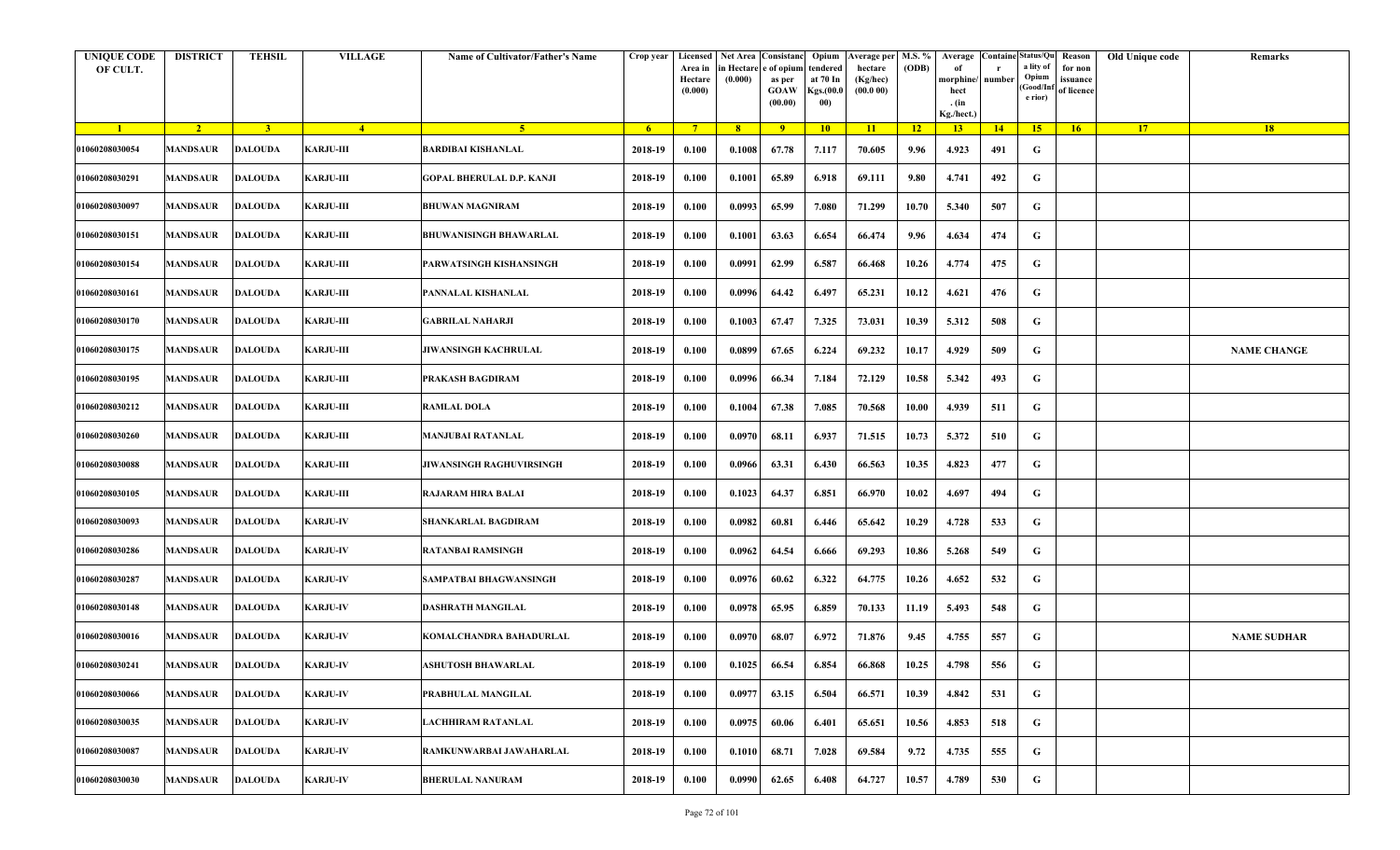| <b>UNIQUE CODE</b><br>OF CULT. | <b>DISTRICT</b> | <b>TEHSIL</b>  | <b>VILLAGE</b>  | <b>Name of Cultivator/Father's Name</b> | Crop year      | Area in<br>Hectare<br>(0.000) | in Hectare<br>(0.000) | Licensed Net Area   Consistanc   Opium<br>e of opium<br>as per<br><b>GOAW</b><br>(00.00) | :endered<br>at 70 In<br>Kgs.(00.0<br>00) | Average per   M.S. %<br>hectare<br>(Kg/hec)<br>(00.000) | (ODB)           | Average Containe Status/Qu<br>morphine/<br>hect<br>. $(in$<br>Kg./hect.) | number | a lity of<br>Opium<br>Good/Inf<br>e rior) | Reason<br>for non<br>issuance<br>of licence | Old Unique code | Remarks            |
|--------------------------------|-----------------|----------------|-----------------|-----------------------------------------|----------------|-------------------------------|-----------------------|------------------------------------------------------------------------------------------|------------------------------------------|---------------------------------------------------------|-----------------|--------------------------------------------------------------------------|--------|-------------------------------------------|---------------------------------------------|-----------------|--------------------|
| $\blacksquare$                 | $\sqrt{2}$      | 3 <sup>7</sup> | $\sqrt{4}$      | -5.                                     | 6 <sup>6</sup> | $-7$                          | 8 <sup>1</sup>        | 9                                                                                        | 10                                       | $\vert$ 11                                              | $\overline{12}$ | 13                                                                       | 14     | 15                                        | 16                                          | 17              | 18                 |
| 01060208030204                 | <b>MANDSAUR</b> | <b>DALOUDA</b> | <b>KARJU-IV</b> | NANDIBAI SHANTILAL                      | 2018-19        | 0.100                         | 0.1019                | 59.20                                                                                    | 6.622                                    | 64.985                                                  | 11.08           | 5.040                                                                    | 522    | G                                         |                                             |                 |                    |
| 01060208030200                 | MANDSAUR        | <b>DALOUDA</b> | <b>KARJU-IV</b> | <b>BAPULAL DEVILAL</b>                  | 2018-19        | 0.100                         | 0.1023                | 56.89                                                                                    | 6.112                                    | 59.746                                                  | 11.32           | 4.734                                                                    | 517    | G                                         |                                             |                 |                    |
| 01060208030172                 | <b>MANDSAUR</b> | <b>DALOUDA</b> | <b>KARJU-IV</b> | <b>BADARLAL NAHARJI</b>                 | 2018-19        | 0.100                         | 0.0902                | 65.17                                                                                    | 5.958                                    | 66.053                                                  | 9.90            | 4.578                                                                    | 547    | G                                         |                                             |                 |                    |
| 01060208030164                 | <b>MANDSAUR</b> | <b>DALOUDA</b> | <b>KARJU-IV</b> | SITABAI BIHARILAL                       | 2018-19        | 0.100                         | 0.1005                | 61.44                                                                                    | 6.644                                    | 66.109                                                  | 11.13           | 5.151                                                                    | 529    | G                                         |                                             |                 |                    |
| 01060208030155                 | <b>MANDSAUR</b> | <b>DALOUDA</b> | <b>KARJU-IV</b> | <b>MANSINGH DEVRAM</b>                  | 2018-19        | 0.100                         | 0.1006                | 64.46                                                                                    | 6.510                                    | 64.712                                                  | 10.43           | 4.725                                                                    | 546    | G                                         |                                             |                 |                    |
| 01060208030114                 | MANDSAUR        | <b>DALOUDA</b> | <b>KARJU-IV</b> | <b>BHUWAN RATANLAL</b>                  | 2018-19        | 0.100                         | 0.1025                | 66.07                                                                                    | 7.098                                    | 69.249                                                  | 10.73           | 5.201                                                                    | 554    | G                                         |                                             |                 |                    |
| 01060208030273                 | <b>MANDSAUR</b> | <b>DALOUDA</b> | <b>KARJU-IV</b> | <b>KARULAL RATANLAL</b>                 | 2018-19        | 0.100                         | 0.0969                | 56.85                                                                                    | 5.563                                    | 57.410                                                  | 11.35           | 4.561                                                                    | 521    | G                                         |                                             |                 |                    |
| 01060208030168                 | MANDSAUR        | <b>DALOUDA</b> | <b>KARJU-IV</b> | <b>RAMCHANDR MANGILAL</b>               | 2018-19        | 0.100                         | 0.1000                | 66.28                                                                                    | 6.997                                    | 69.970                                                  | 10.06           | 4.927                                                                    | 553    | G                                         |                                             |                 |                    |
| 01060208030255                 | <b>MANDSAUR</b> | <b>DALOUDA</b> | <b>KARJU-IV</b> | <b>HIRALAL CHATARBHUJ</b>               | 2018-19        | 0.100                         | 0.0976                | 66.86                                                                                    | 6.982                                    | 71.537                                                  | 10.42           | 5.218                                                                    | 552    | G                                         |                                             |                 |                    |
| 01060208030003                 | MANDSAUR        | <b>DALOUDA</b> | <b>KARJU-IV</b> | NANDIBAI RATANLAL                       | 2018-19        | 0.100                         | 0.0996                | 62.48                                                                                    | 6.650                                    | 66.767                                                  | 10.71           | 5.005                                                                    | 545    | G                                         |                                             |                 |                    |
| 01060208030079                 | <b>MANDSAUR</b> | <b>DALOUDA</b> | <b>KARJU-IV</b> | <b>MANGUBAI NANDAJI</b>                 | 2018-19        | 0.100                         | 0.0966                | 69.84                                                                                    | 7.174                                    | 74.265                                                  | 10.52           | 5.469                                                                    | 563    | G                                         |                                             |                 |                    |
| 01060208030057                 | MANDSAUR        | <b>DALOUDA</b> | <b>KARJU-IV</b> | <b>GAUTAM AMARA</b>                     | 2018-19        | 0.100                         | 0.0966                | 68.76                                                                                    | 7.092                                    | 73.416                                                  | 10.66           | 5.478                                                                    | 564    | G                                         |                                             |                 |                    |
| 01060208030073                 | <b>MANDSAUR</b> | <b>DALOUDA</b> | <b>KARJU-IV</b> | PYARCHAND KALU ALIS BALU                | 2018-19        | 0.100                         | 0.1004                | 67.10                                                                                    | 7.256                                    | 72.271                                                  | 9.79            | 4.953                                                                    | 551    | G                                         |                                             |                 | <b>NAME SUDHAR</b> |
| 01060208030106                 | <b>MANDSAUR</b> | <b>DALOUDA</b> | <b>KARJU-IV</b> | <b>DEVRAM UDA</b>                       | 2018-19        | 0.100                         | 0.1009                | 60.75                                                                                    | 6.457                                    | 63.994                                                  | 10.73           | 4.806                                                                    | 528    | G                                         |                                             |                 |                    |
| 01060208030216                 | MANDSAUR        | <b>DALOUDA</b> | <b>KARJU-IV</b> | <b>BAPULAL RATANLAL</b>                 | 2018-19        | 0.100                         | 0.1012                | 64.28                                                                                    | 6.410                                    | 63.340                                                  | 10.70           | 4.744                                                                    | 544    | G                                         |                                             |                 |                    |
| 01060208030121                 | <b>MANDSAUR</b> | <b>DALOUDA</b> | <b>KARJU-IV</b> | <b>BHAWANIRAM BAGDIRAM PRAJAPAT</b>     | 2018-19        | 0.100                         | 0.1012                | 63.20                                                                                    | 6.880                                    | 67.984                                                  | 10.17           | 4.840                                                                    | 543    | G                                         |                                             |                 |                    |
| 01060208030288                 | <b>MANDSAUR</b> | <b>DALOUDA</b> | <b>KARJU-IV</b> | <b>KANWARLAL NANURAM</b>                | 2018-19        | 0.100                         | 0.0969                | 65.63                                                                                    | 6.741                                    | 69.567                                                  | 11.03           | 5.371                                                                    | 542    | G                                         |                                             |                 |                    |
| 01060208030289                 | <b>MANDSAUR</b> | <b>DALOUDA</b> | <b>KARJU-IV</b> | <b>RAMLAL MANGILAL</b>                  | 2018-19        | 0.100                         | 0.1000                | 63.37                                                                                    | 6.817                                    | 68.170                                                  | 10.62           | 5.068                                                                    | 527    | G                                         |                                             |                 |                    |
| 01060208030290                 | <b>MANDSAUR</b> | <b>DALOUDA</b> | <b>KARJU-IV</b> | <b>SHANKARLAL BHERULAL</b>              | 2018-19        | 0.100                         | 0.0987                | 65.55                                                                                    | 6.817                                    | 69.068                                                  | 10.60           | 5.125                                                                    | 541    | G                                         |                                             |                 |                    |
| 01060208030084                 | <b>MANDSAUR</b> | <b>DALOUDA</b> | <b>KARJU-IV</b> | <b>JIWANSINGH BADRILAL</b>              | 2018-19        | 0.100                         | 0.0988                | 65.29                                                                                    | 6.753                                    | 68.350                                                  | 10.51           | 5.028                                                                    | 562    | G                                         |                                             |                 |                    |
| 01060208030292                 | <b>MANDSAUR</b> | <b>DALOUDA</b> | <b>KARJU-IV</b> | <b>MANGIBAI RAMLAL</b>                  | 2018-19        | 0.100                         | 0.0988                | 69.95                                                                                    | 7.245                                    | 73.330                                                  | 10.62           | 5.451                                                                    | 561    | G                                         |                                             |                 |                    |
| 01060208030101                 | <b>MANDSAUR</b> | <b>DALOUDA</b> | <b>KARJU-IV</b> | RAMDAYAL RADHESHYAM                     | 2018-19        | 0.100                         | 0.0950                | 67.38                                                                                    | 7.008                                    | 73.768                                                  | 10.73           | 5.540                                                                    | 550    | G                                         |                                             |                 |                    |
| 01060208030136                 | <b>MANDSAUR</b> | <b>DALOUDA</b> | <b>KARJU-IV</b> | <b>SHANKARLAL DA. PU. UDA</b>           | 2018-19        | 0.100                         | 0.0998                | 64.32                                                                                    | 6.616                                    | 66.293                                                  | 10.34           | 4.798                                                                    | 540    | G                                         |                                             |                 |                    |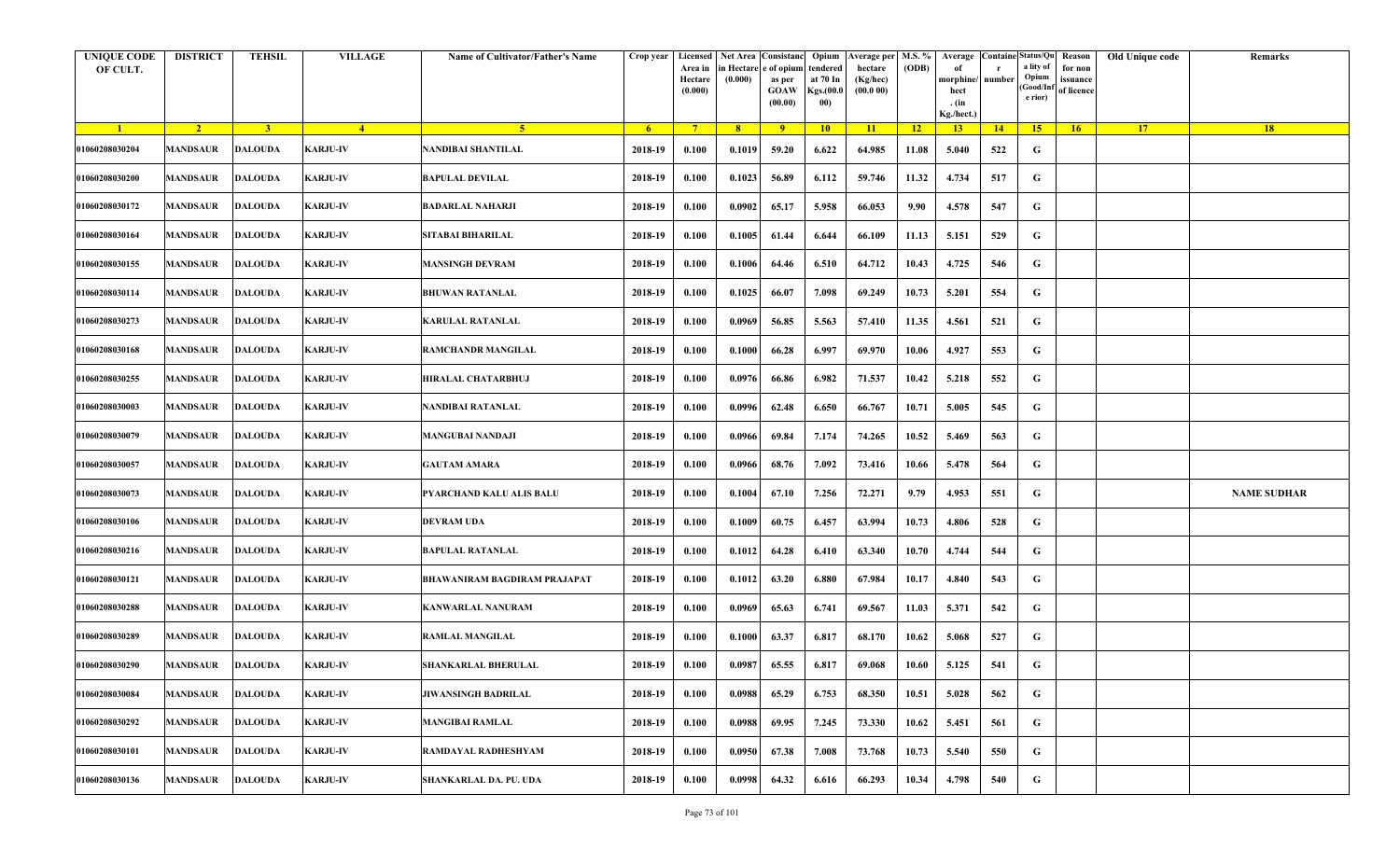| <b>UNIQUE CODE</b><br>OF CULT. | <b>DISTRICT</b> | <b>TEHSIL</b>  | <b>VILLAGE</b>      | Name of Cultivator/Father's Name | Crop year      | Area in<br>Hectare<br>(0.000) | in Hectare<br>(0.000) | Licensed Net Area Consistanc Opium<br>e of opium<br>as per<br><b>GOAW</b><br>(00.00) | :endered<br>at 70 In<br>Kgs.(00.0<br>00) | Average per   M.S. %<br>hectare<br>(Kg/hec)<br>(00.000) | (ODB) | Average<br>morphine/<br>hect<br>. $(in$<br>Kg./hect.) | Containe Status/Qu<br>number | a lity of<br>Opium<br>Good/Inf<br>e rior) | Reason<br>for non<br>issuance<br>of licence | Old Unique code | Remarks                                         |
|--------------------------------|-----------------|----------------|---------------------|----------------------------------|----------------|-------------------------------|-----------------------|--------------------------------------------------------------------------------------|------------------------------------------|---------------------------------------------------------|-------|-------------------------------------------------------|------------------------------|-------------------------------------------|---------------------------------------------|-----------------|-------------------------------------------------|
| $\blacksquare$                 | $\sqrt{2}$      | 3 <sup>l</sup> | $\sqrt{4}$          | -5.                              | 6 <sup>6</sup> | $7^{\circ}$                   | 8 <sup>1</sup>        | $\overline{9}$                                                                       | 10                                       | 11                                                      | 12    | 13 <sup>7</sup>                                       | 14                           | 15                                        | 16                                          | 17              | 18                                              |
| 01060208030248                 | <b>MANDSAUR</b> | <b>DALOUDA</b> | <b>KARJU-IV</b>     | RAMNARAYAN KANAJI                | 2018-19        | 0.100                         |                       |                                                                                      |                                          |                                                         |       |                                                       |                              | F                                         |                                             |                 |                                                 |
| 01060208030242                 | <b>MANDSAUR</b> | DALOUDA        | <b>KARJU-IV</b>     | <b>KARULAL DEVILAL</b>           | 2018-19        | 0.100                         | 0.0492                | 63.62                                                                                | 3.463                                    | 70.386                                                  | 11.29 | 5.562                                                 | 526                          | G                                         |                                             |                 |                                                 |
| 01060208030206                 | <b>MANDSAUR</b> | <b>DALOUDA</b> | <b>KARJU-IV</b>     | <b>NAGULAL KARUJI</b>            | 2018-19        | 0.100                         | 0.0990                | 69.87                                                                                | 7.436                                    | 75.111                                                  | 10.89 | 5.726                                                 | 560                          | G                                         |                                             |                 |                                                 |
| 01060208030167                 | <b>MANDSAUR</b> | <b>DALOUDA</b> | <b>KARJU-IV</b>     | RADHIBAI PUNAMCHAND              | 2018-19        | 0.100                         | 0.0988                | 61.78                                                                                | 6.628                                    | 67.085                                                  | 11.38 | 5.344                                                 | 525                          | G                                         |                                             |                 |                                                 |
| 01060208030205                 | <b>MANDSAUR</b> | <b>DALOUDA</b> | <b>KARJU-IV</b>     | RADHESHYAM NARAYAN               | 2018-19        | 0.100                         | 0.1000                | 63.49                                                                                | 6.793                                    | 67.930                                                  | 10.58 | 5.031                                                 | 539                          | G                                         |                                             |                 |                                                 |
| 01060208030238                 | <b>MANDSAUR</b> | DALOUDA        | <b>KARJU-IV</b>     | <b>JAGDISH MAGNIRAM</b>          | 2018-19        | 0.100                         | 0.0954                | 70.10                                                                                | 7.070                                    | 74.109                                                  | 10.50 | 5.447                                                 | 559                          | G                                         |                                             |                 |                                                 |
| 01060208030126                 | <b>MANDSAUR</b> | <b>DALOUDA</b> | <b>KARJU-IV</b>     | <b>BAGDIRAM NANDA SANSRI</b>     | 2018-19        | 0.100                         | 0.0959                | 58.23                                                                                | 5.898                                    | 61.502                                                  | 11.21 | 4.826                                                 | 516                          | G                                         |                                             |                 |                                                 |
| 01060208030038                 | <b>MANDSAUR</b> | <b>DALOUDA</b> | <b>KARJU-IV</b>     | SOHANBAI KISHANALAL              | 2018-19        | 0.100                         | 0.0993                | 58.76                                                                                | 6.195                                    | 62.387                                                  | 11.18 | 4.882                                                 | 520                          | G                                         |                                             |                 |                                                 |
| 01060208030142                 | <b>MANDSAUR</b> | <b>DALOUDA</b> | <b>KARJU-IV</b>     | <b>TIBUBAI DEVRAM</b>            | 2018-19        | 0.100                         | 0.1007                | 67.02                                                                                | 7.324                                    | 72.731                                                  | 10.37 | 5.280                                                 | 538                          | G                                         |                                             |                 | <b>NAME SUDHAR</b>                              |
| 01060208030124                 | MANDSAUR        | <b>DALOUDA</b> | <b>KARJU-IV</b>     | ONKARLAL KANA                    | 2018-19        | 0.100                         | 0.0930                | 65.20                                                                                | 6.352                                    | 68.301                                                  | 10.72 | 5.126                                                 | 537                          | G                                         |                                             |                 | <b>NAME CHANGE</b>                              |
| 01060208030223                 | <b>MANDSAUR</b> | DALOUDA        | <b>KARJU-IV</b>     | <b>SAMPATBAI BHAGWAN</b>         | 2018-19        | 0.100                         | 0.0993                | 63.81                                                                                | 6.582                                    | 66.284                                                  | 10.75 | 4.988                                                 | 524                          | G                                         |                                             |                 |                                                 |
| 01060208030074                 | <b>MANDSAUR</b> | DALOUDA        | <b>KARJU-IV</b>     | NANDRAM ONKAR                    | 2018-19        | 0.100                         | 0.0840                | 60.53                                                                                | 5.266                                    | 62.690                                                  | 10.64 | 4.669                                                 | 519                          | G                                         |                                             |                 |                                                 |
| 01060208030264                 | <b>MANDSAUR</b> | <b>DALOUDA</b> | <b>KARJU-IV</b>     | <b>DEVRAM KACHRULAL</b>          | 2018-19        | 0.100                         | 0.1020                | 63.82                                                                                | 7.066                                    | 69.275                                                  | 11.49 | 5.572                                                 | 523                          | G                                         |                                             |                 |                                                 |
| 01060208030144                 | <b>MANDSAUR</b> | <b>DALOUDA</b> | <b>KARJU-IV</b>     | <b>BAPULAL MODJI</b>             | 2018-19        | 0.100                         | 0.0963                | 73.35                                                                                | 7.786                                    | 80.852                                                  | 10.65 | 6.027                                                 | 558                          | G                                         |                                             |                 |                                                 |
| 01060208030221                 | <b>MANDSAUR</b> | DALOUDA        | <b>KARJU-IV</b>     | <b>RAMLAL KACHRU</b>             | 2018-19        | 0.100                         | 0.0977                | 66.56                                                                                | 6.875                                    | 70.368                                                  | 11.01 | 5.423                                                 | 536                          | G                                         |                                             |                 | TRANSFER TO AMLAWAD,<br><b>TEHSIL MANDSAUR,</b> |
| 01060208030123                 | <b>MANDSAUR</b> | <b>DALOUDA</b> | <b>KARJU-IV</b>     | <b>BALARAM RATANLAL</b>          | 2018-19        | 0.100                         | 0.0999                | 67.48                                                                                | 7.172                                    | 71.792                                                  | 10.98 | 5.518                                                 | 535                          | G                                         |                                             |                 | <b>NAME CHANGE</b>                              |
| 01060208030293                 | <b>MANDSAUR</b> | <b>DALOUDA</b> | <b>KARJU-IV</b>     | <b>BHERULAL RATANLAL</b>         | 2018-19        | 0.100                         | 0.0991                | 67.83                                                                                | 7.025                                    | 70.888                                                  | 10.89 | 5.404                                                 | 534                          | G                                         |                                             | 01060208035094  |                                                 |
| 01060208027038                 | <b>MANDSAUR</b> | <b>DALOUDA</b> | BHANDARIYA          | HIRABAI KANWARLAL                | 2018-19        | 0.100                         | 0.1010                | 67.62                                                                                | 7.197                                    | 71.257                                                  | 11.40 | 5.686                                                 | 113                          | G                                         |                                             |                 |                                                 |
| 01060208036025                 | <b>MANDSAUR</b> | <b>DALOUDA</b> | <b>HARCHANDI</b>    | MAHIPALSINGH GUMANSINGH          | 2018-19        | 0.100                         | 0.1025                | 58.85                                                                                | 6.406                                    | 62.498                                                  | 11.10 | 4.856                                                 | 112                          | G                                         |                                             |                 | <b>NAME CHANGE</b>                              |
| 01060208044007                 | <b>MANDSAUR</b> | DALOUDA        | <b>GURADIYASHAH</b> | KUSHALBAI DEVILAL                | 2018-19        | 0.100                         | 0.0996                | 61.84                                                                                | 6.272                                    | 62.972                                                  | 9.77  | 4.307                                                 | 687                          | G                                         |                                             |                 |                                                 |
| 01060208044020                 | <b>MANDSAUR</b> | <b>DALOUDA</b> | <b>GURADIYASHAH</b> | <b>BHUWANILAL BHERULAL</b>       | 2018-19        | 0.100                         | 0.1006                | 65.50                                                                                | 6.990                                    | 69.483                                                  | 10.31 | 5.014                                                 | 695                          | G                                         |                                             |                 |                                                 |
| 01060208044021                 | <b>MANDSAUR</b> | <b>DALOUDA</b> | <b>GURADIYASHAH</b> | <b>MANGILAL DEVA</b>             | 2018-19        | 0.100                         | 0.1001                | 61.17                                                                                | 6.248                                    | 62.418                                                  | 10.14 | 4.430                                                 | 689                          | G                                         |                                             |                 |                                                 |
| 01060208044024                 | <b>MANDSAUR</b> | <b>DALOUDA</b> | <b>GURADIYASHAH</b> | RAMCHADRA BHAGIRATH              | 2018-19        | 0.100                         | 0.1042                | 67.02                                                                                | 7.162                                    | 68.733                                                  | 9.86  | 4.744                                                 | 696                          | G                                         |                                             |                 |                                                 |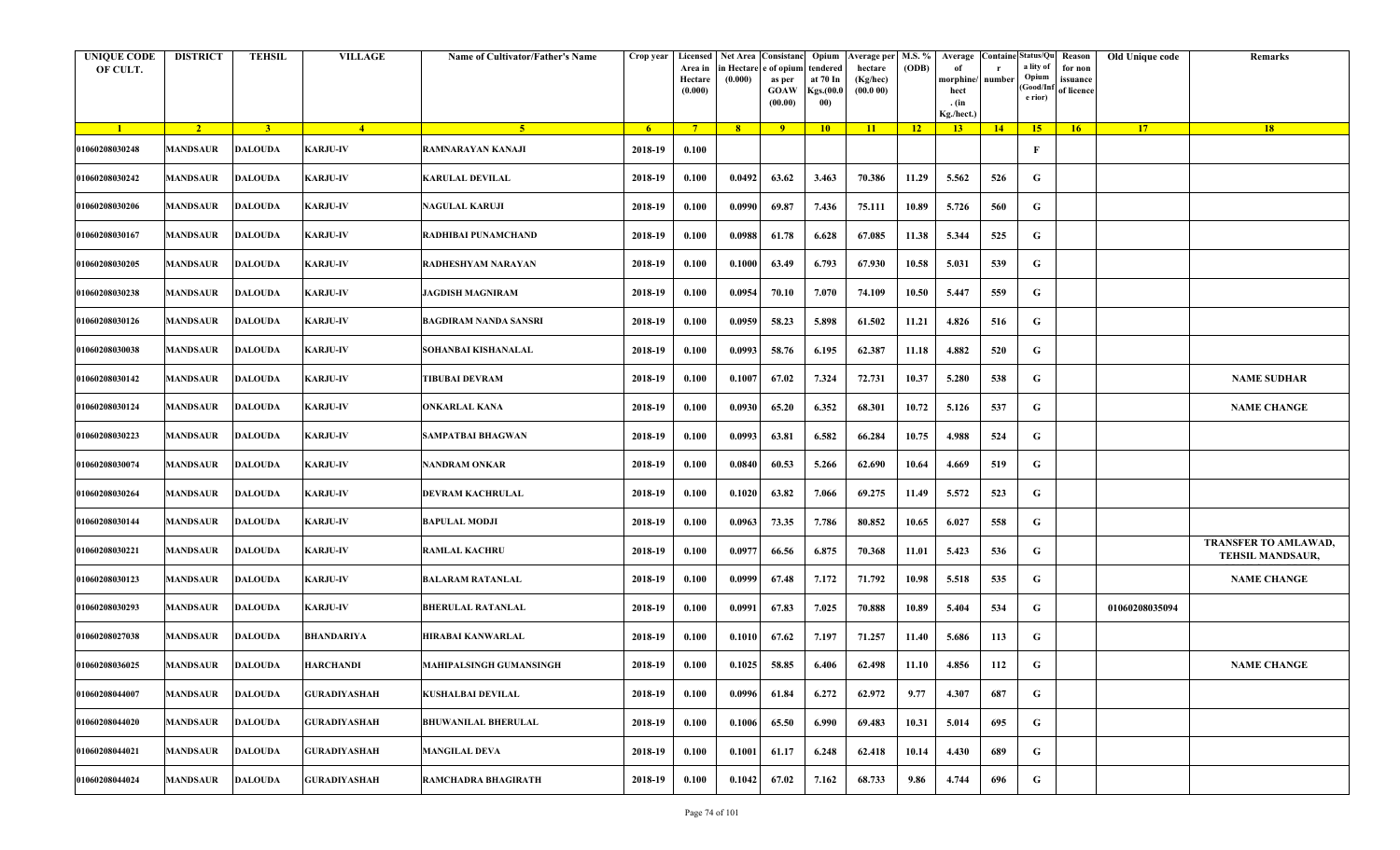| <b>UNIQUE CODE</b><br>OF CULT. | <b>DISTRICT</b> | <b>TEHSIL</b>  | <b>VILLAGE</b>      | <b>Name of Cultivator/Father's Name</b> | Crop year      | Area in<br>Hectare<br>(0.000) | in Hectare<br>(0.000) | Licensed Net Area Consistanc<br>e of opium<br>as per<br><b>GOAW</b><br>(00.00) | Opium<br>tendered<br>at 70 In<br>Kgs.(00.0<br>00) | Verage per   M.S. %<br>hectare<br>(Kg/hec)<br>(00.000) | (ODB)           | Average<br>morphine/<br>hect<br>. $(in$<br>Kg./hect.) | number | <b>Containe Status/Qu</b><br>a lity of<br>Opium<br>Good/Inf<br>e rior) | Reason<br>for non<br>issuance<br>of licence | Old Unique code | Remarks                                        |
|--------------------------------|-----------------|----------------|---------------------|-----------------------------------------|----------------|-------------------------------|-----------------------|--------------------------------------------------------------------------------|---------------------------------------------------|--------------------------------------------------------|-----------------|-------------------------------------------------------|--------|------------------------------------------------------------------------|---------------------------------------------|-----------------|------------------------------------------------|
| $\blacksquare$                 | $\sqrt{2}$      | 3 <sup>l</sup> | $-4$                | 5 <sup>1</sup>                          | 6 <sup>6</sup> | $-7$                          | 8 <sup>1</sup>        | 9                                                                              | 10 <sub>1</sub>                                   | $\vert$ 11                                             | $\overline{12}$ | 13                                                    | 14     | 15                                                                     | 16                                          | <b>17</b>       | 18                                             |
| 01060208044026                 | <b>MANDSAUR</b> | <b>DALOUDA</b> | <b>GURADIYASHAH</b> | NANDIBAI RODA                           | 2018-19        | 0.100                         | 0.0991                | 62.57                                                                          | 6.579                                             | 66.387                                                 | 9.67            | 4.494                                                 | 690    | G                                                                      |                                             |                 |                                                |
| 01060208044029                 | MANDSAUR        | DALOUDA        | <b>GURADIYASHAH</b> | KAMLABAI BHARATRAM                      | 2018-19        | 0.100                         | 0.0994                | 66.84                                                                          | 7.047                                             | 70.895                                                 | 10.71           | 5.316                                                 | 701    | G                                                                      |                                             |                 |                                                |
| 01060208044037                 | <b>MANDSAUR</b> | <b>DALOUDA</b> | <b>GURADIYASHAH</b> | <b>SHAMBHUSINGH KARANSINGH</b>          | 2018-19        | 0.100                         | 0.1005                | 62.35                                                                          | 6.280                                             | 62.488                                                 | 9.30            | 4.068                                                 | 697    | G                                                                      |                                             |                 |                                                |
| 01060208044043                 | <b>MANDSAUR</b> | <b>DALOUDA</b> | <b>GURADIYASHAH</b> | <b>RAMSUKH AMBARAM</b>                  | 2018-19        | 0.100                         | 0.1006                | 65.10                                                                          | 6.724                                             | 66.839                                                 | 9.54            | 4.463                                                 | 691    | G                                                                      |                                             |                 |                                                |
| 01060208044051                 | <b>MANDSAUR</b> | <b>DALOUDA</b> | <b>GURADIYASHAH</b> | <b>RAMNIVAS GANESHRAM</b>               | 2018-19        | 0.100                         | 0.0992                | 67.18                                                                          | 6.814                                             | 68.690                                                 | 9.60            | 4.616                                                 | 692    | G                                                                      |                                             |                 |                                                |
| 01060208044055                 | MANDSAUR        | <b>DALOUDA</b> | <b>GURADIYASHAH</b> | <b>BHULIBAI UMMEDRAM</b>                | 2018-19        | 0.100                         | 0.1010                | 68.01                                                                          | 7.054                                             | 69.842                                                 | 9.38            | 4.586                                                 | 698    | G                                                                      |                                             |                 |                                                |
| 01060208044013                 | <b>MANDSAUR</b> | <b>DALOUDA</b> | <b>GURADIYASHAH</b> | <b>KISHORSINGH BHUWANISINGH</b>         | 2018-19        | 0.100                         | 0.0974                | 62.96                                                                          | 6.557                                             | 67.320                                                 | 11.64           | 5.486                                                 | 702    | G                                                                      |                                             |                 |                                                |
| 01060208044052                 | <b>MANDSAUR</b> | <b>DALOUDA</b> | <b>GURADIYASHAH</b> | ISHWARLAL RAMNARAYAN                    | 2018-19        | 0.100                         | 0.1010                | 70.74                                                                          | 7.478                                             | 74.040                                                 | 9.85            | 5.105                                                 | 699    | G                                                                      |                                             |                 |                                                |
| 01060208044011                 | <b>MANDSAUR</b> | <b>DALOUDA</b> | <b>GURADIYASHAH</b> | <b>MANGILAL BHERULAL</b>                | 2018-19        | 0.100                         | 0.0991                | 66.13                                                                          | 6.802                                             | 68.638                                                 | 10.28           | 4.939                                                 | 693    | G                                                                      |                                             |                 |                                                |
| 01060208044046                 | MANDSAUR        | <b>DALOUDA</b> | <b>GURADIYASHAH</b> | AMBARAM NANALAL                         | 2018-19        | 0.100                         | 0.1012                | 62.20                                                                          | 6.238                                             | 61.640                                                 | 10.74           | 4.634                                                 | 685    | G                                                                      |                                             |                 |                                                |
| 01060208044067                 | <b>MANDSAUR</b> | <b>DALOUDA</b> | <b>GURADIYASHAH</b> | <b>SHIVNARAYAN MOHAN</b>                | 2018-19        | 0.100                         | 0.1003                | 64.01                                                                          | 6.438                                             | 64.187                                                 | 11.53           | 5.180                                                 | 703    | G                                                                      |                                             |                 | TRANSFER TO SOHANGAD,<br><b>TEHSIL PIPLODA</b> |
| 01060208044040                 | MANDSAUR        | <b>DALOUDA</b> | <b>GURADIYASHAH</b> | <b>BHUWAN LACHIRAM</b>                  | 2018-19        | 0.100                         | 0.0972                | 63.81                                                                          | 6.372                                             | 65.556                                                 | 10.44           | 4.791                                                 | 694    | G                                                                      |                                             |                 |                                                |
| 01060208044044                 | <b>MANDSAUR</b> | <b>DALOUDA</b> | <b>GURADIYASHAH</b> | <b>BHAGWANSINGH VIJAYSINGH</b>          | 2018-19        | 0.100                         | 0.0983                | 59.74                                                                          | 6.213                                             | 63.204                                                 | 10.28           | 4.548                                                 | 682    | G                                                                      |                                             |                 |                                                |
| 01060208044022                 | <b>MANDSAUR</b> | <b>DALOUDA</b> | <b>GURADIYASHAH</b> | <b>KESHRIMAL JAGANNATH</b>              | 2018-19        | 0.100                         |                       |                                                                                |                                                   |                                                        |                 |                                                       |        | F                                                                      |                                             |                 |                                                |
| 01060208044062                 | MANDSAUR        | <b>DALOUDA</b> | <b>GURADIYASHAH</b> | <b>JUJHARLAL MANGILAL</b>               | 2018-19        | 0.100                         | 0.0992                | 58.37                                                                          | 6.020                                             | 60.685                                                 | 11.17           | 4.745                                                 | 683    | G                                                                      |                                             |                 |                                                |
| 01060208044068                 | <b>MANDSAUR</b> | <b>DALOUDA</b> | <b>GURADIYASHAH</b> | <b>GOPAL BALARAM</b>                    | 2018-19        | 0.100                         | 0.1000                | 75.99                                                                          | 7.284                                             | 72.840                                                 | 10.00           | 5.099                                                 | 704    | G                                                                      |                                             |                 |                                                |
| 01060208044017                 | <b>MANDSAUR</b> | <b>DALOUDA</b> | <b>GURADIYASHAH</b> | <b>MANGU NATHU</b>                      | 2018-19        | 0.100                         | 0.0969                | 55.97                                                                          | 5.741                                             | 59.247                                                 | 11.08           | 4.595                                                 | 679    | G                                                                      |                                             |                 |                                                |
| 01060208044027                 | <b>MANDSAUR</b> | <b>DALOUDA</b> | <b>GURADIYASHAH</b> | <b>MANGILAL GAMERA</b>                  | 2018-19        | 0.100                         | 0.0994                | 62.45                                                                          | 6.584                                             | 66.237                                                 | 10.71           | 4.966                                                 | 686    | G                                                                      |                                             |                 |                                                |
| 01060208044060                 | MANDSAUR        | <b>DALOUDA</b> | <b>GURADIYASHAH</b> | <b>PRABHUBAI BHAGIRATH</b>              | 2018-19        | 0.100                         | 0.1001                | 60.05                                                                          | 6.151                                             | 61.449                                                 | 10.42           | 4.482                                                 | 684    | G                                                                      |                                             |                 |                                                |
| 01060208044057                 | <b>MANDSAUR</b> | <b>DALOUDA</b> | <b>GURADIYASHAH</b> | <b>HARIRAM PYARA</b>                    | 2018-19        | 0.100                         | 0.1019                | 58.68                                                                          | 6.036                                             | 59.235                                                 | 11.11           | 4.606                                                 | 680    | G                                                                      |                                             |                 |                                                |
| 01060208044005                 | <b>MANDSAUR</b> | <b>DALOUDA</b> | <b>GURADIYASHAH</b> | <b>SAMPATBAI BHERULAL</b>               | 2018-19        | 0.100                         | 0.0941                | 62.68                                                                          | 6.295                                             | 66.897                                                 | 9.14            | 4.280                                                 | 688    | G                                                                      |                                             |                 | <b>NAME CHANGE</b>                             |
| 01060208044039                 | <b>MANDSAUR</b> | <b>DALOUDA</b> | <b>GURADIYASHAH</b> | PARASRAM BHANWARLAL                     | 2018-19        | 0.100                         | 0.0993                | 59.83                                                                          | 6.051                                             | 60.937                                                 | 10.21           | 4.355                                                 | 681    | G                                                                      |                                             |                 |                                                |
| 01060208044034                 | <b>MANDSAUR</b> | <b>DALOUDA</b> | <b>GURADIYASHAH</b> | MANGUBAI GOPAL MATA PRABHUBAI           | 2018-19        | 0.100                         | 0.1016                | 74.67                                                                          | 7.851                                             | 77.274                                                 | 9.87            | 5.339                                                 | 700    | G                                                                      |                                             |                 | <b>NAME CHANGE</b>                             |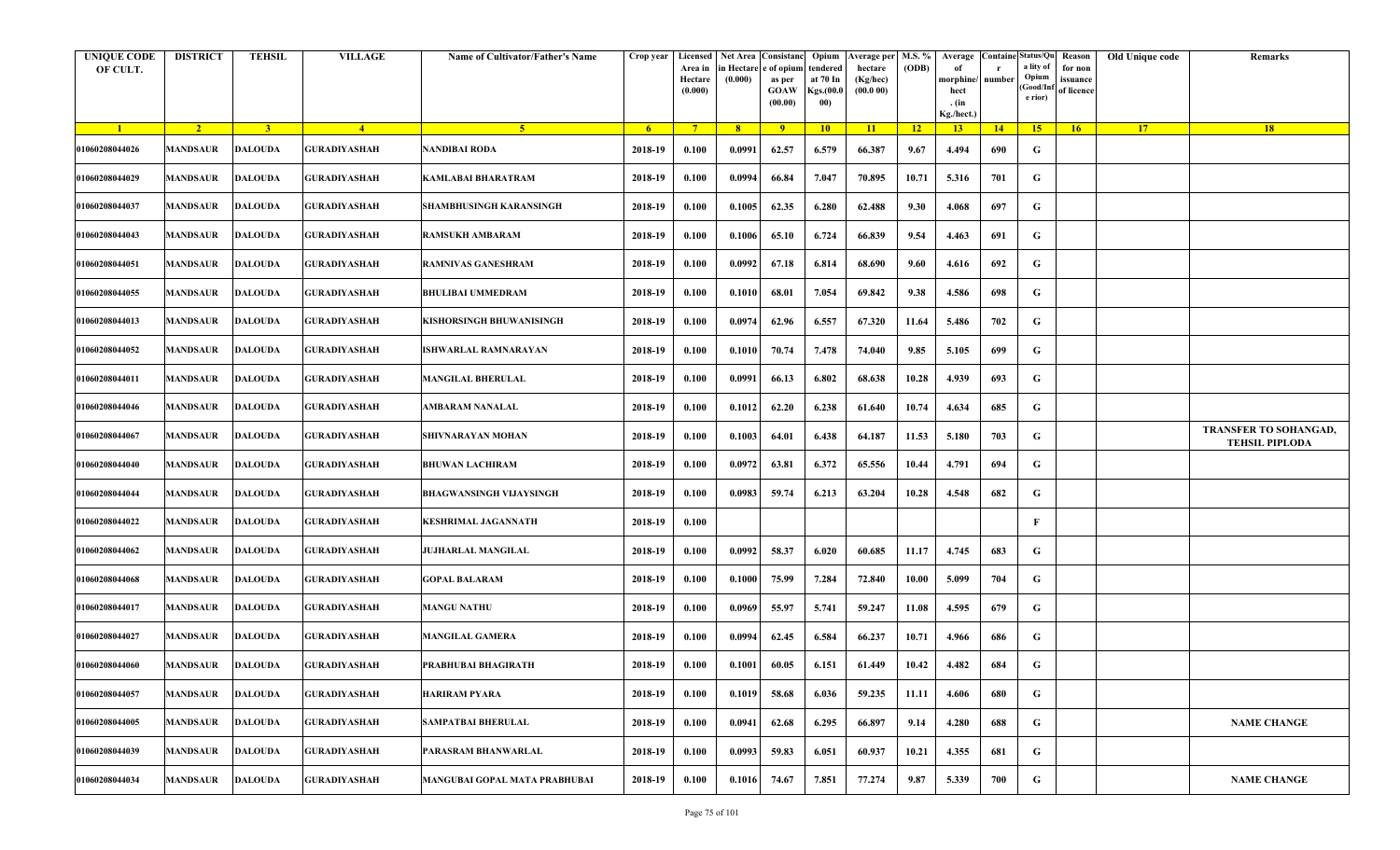| <b>UNIQUE CODE</b><br>OF CULT. | <b>DISTRICT</b> | <b>TEHSIL</b>  | <b>VILLAGE</b>  | Name of Cultivator/Father's Name | Crop year      | Area in<br>Hectare<br>(0.000) | Licensed Net Area Consistanc<br>ı Hectar<br>(0.000) | e of opium<br>as per<br><b>GOAW</b><br>(00.00) | Opium<br>tendered<br>at 70 In<br>Kgs.(00.0<br>00) | Average per   M.S. %<br>hectare<br>(Kg/hec)<br>(00.000) | (ODB) | Average<br>morphine/<br>hect<br>. (in | <b>Containe Status/Qu</b><br>number | a lity of<br>Opium<br>(Good/In:<br>e rior) | Reason<br>for non<br>issuance<br>of licence | Old Unique code | Remarks |
|--------------------------------|-----------------|----------------|-----------------|----------------------------------|----------------|-------------------------------|-----------------------------------------------------|------------------------------------------------|---------------------------------------------------|---------------------------------------------------------|-------|---------------------------------------|-------------------------------------|--------------------------------------------|---------------------------------------------|-----------------|---------|
| $\blacksquare$ 1               | $\sqrt{2}$      | 3 <sup>7</sup> | $\sqrt{4}$      | -5.                              | 6 <sup>6</sup> | $-7$                          | 8 <sup>1</sup>                                      | $-9$                                           | 10                                                | $\vert$ 11                                              | $-12$ | Kg./hect.)<br>13                      | 14                                  | 15                                         | 16                                          | 17              | 18      |
| 01060208038005                 | <b>MANDSAUR</b> | <b>DALOUDA</b> | NIMBOD-I        | ONKARLAL RAMLAL                  | 2018-19        | 0.100                         | 0.0975                                              | 62.04                                          | 6.390                                             | 65.538                                                  | 11.14 | 5.110                                 | 1007                                | G                                          |                                             |                 |         |
|                                |                 |                |                 |                                  |                |                               |                                                     |                                                |                                                   |                                                         |       |                                       |                                     |                                            |                                             |                 |         |
| 01060208038007                 | MANDSAUR        | <b>DALOUDA</b> | <b>NIMBOD-I</b> | <b>KAMERIBAI KESHURAM</b>        | 2018-19        | 0.100                         | 0.0991                                              | 63.66                                          | 6.566                                             | 66.256                                                  | 9.72  | 4.510                                 | 1008                                | G                                          |                                             |                 |         |
| 01060208038025                 | <b>MANDSAUR</b> | <b>DALOUDA</b> | <b>NIMBOD-I</b> | <b>MANGIBAI JITMAL</b>           | 2018-19        | 0.100                         | 0.0962                                              | 62.69                                          | 6.430                                             | 66.840                                                  | 10.91 | 5.105                                 | 1013                                | G                                          |                                             |                 |         |
| 01060208038035                 | <b>MANDSAUR</b> | <b>DALOUDA</b> | NIMBOD-I        | KISHANLAL NANURAM                | 2018-19        | 0.100                         | 0.0951                                              | 67.12                                          | 6.654                                             | 69.968                                                  | 10.85 | 5.313                                 | 1024                                | G                                          |                                             |                 |         |
| 01060208038053                 | <b>MANDSAUR</b> | <b>DALOUDA</b> | <b>NIMBOD-I</b> | PUNAMCHAND HAKKA JI              | 2018-19        | 0.100                         | 0.0988                                              | 64.13                                          | 6.825                                             | 69.079                                                  | 10.28 | 4.969                                 | 1014                                | G                                          |                                             |                 |         |
| 01060208038054                 | <b>MANDSAUR</b> | <b>DALOUDA</b> | <b>NIMBOD-I</b> | <b>JUJHAR SUKKHA</b>             | 2018-19        | 0.100                         | 0.0987                                              | 60.61                                          | 6.347                                             | 64.306                                                  | 9.87  | 4.441                                 | 1009                                | G                                          |                                             |                 |         |
| 01060208038057                 | MANDSAUR        | <b>DALOUDA</b> | <b>NIMBOD-I</b> | RAMCHANDRA CHAMPALAL             | 2018-19        | 0.100                         | 0.1011                                              | 63.85                                          | 6.768                                             | 66.944                                                  | 9.80  | 4.594                                 | 1010                                | G                                          |                                             |                 |         |
| 01060208038059                 | MANDSAUR        | <b>DALOUDA</b> | <b>NIMBOD-I</b> | CHATARKUNWAR BHARATSINGH         | 2018-19        | 0.100                         | 0.0966                                              | 69.92                                          | 7.102                                             | 73.520                                                  | 10.80 | 5.557                                 | 1035                                | G                                          |                                             |                 |         |
| 01060208038061                 | <b>MANDSAUR</b> | <b>DALOUDA</b> | <b>NIMBOD-I</b> | <b>KUSHALBAI KACHRU</b>          | 2018-19        | 0.100                         | 0.0956                                              | 69.92                                          | 6.882                                             | 71.987                                                  | 9.60  | 4.836                                 | 1025                                | G                                          |                                             |                 |         |
| 01060208038111                 | <b>MANDSAUR</b> | <b>DALOUDA</b> | <b>NIMBOD-I</b> | KANWARLAL NATHULAL               | 2018-19        | 0.100                         | 0.0999                                              | 65.19                                          | 6.659                                             | 66.657                                                  | 9.48  | 4.423                                 | 1015                                | G                                          |                                             |                 |         |
| 01060208038139                 | MANDSAUR        | <b>DALOUDA</b> | <b>NIMBOD-I</b> | <b>DASHRATH SAGARMAL</b>         | 2018-19        | 0.100                         | 0.1014                                              | 66.94                                          | 7.096                                             | 69.980                                                  | 10.98 | 5.378                                 | 1026                                | G                                          |                                             |                 |         |
| 01060208038147                 | MANDSAUR        | <b>DALOUDA</b> | <b>NIMBOD-I</b> | ONKARLAL KANHAYYALAL             | 2018-19        | 0.100                         | 0.1008                                              | 64.28                                          | 6.832                                             | 67.778                                                  | 10.52 | 4.990                                 | 1016                                | G                                          |                                             |                 |         |
| 01060208038148                 | <b>MANDSAUR</b> | <b>DALOUDA</b> | <b>NIMBOD-I</b> | RADHESHYAM RAMNIVAS              | 2018-19        | 0.100                         | 0.0992                                              | 67.40                                          | 7.067                                             | 71.240                                                  | 9.87  | 4.920                                 | 1017                                | G                                          |                                             |                 |         |
| 01060208038150                 | MANDSAUR        | <b>DALOUDA</b> | <b>NIMBOD-I</b> | <b>RANCHOD KACHRU</b>            | 2018-19        | 0.100                         | 0.1002                                              | 68.00                                          | 7.043                                             | 70.289                                                  | 9.82  | 4.833                                 | 1036                                | G                                          |                                             |                 |         |
| 01060208038149                 | MANDSAUR        | <b>DALOUDA</b> | <b>NIMBOD-I</b> | KANHAYYALAL RATANLAL             | 2018-19        | 0.100                         | 0.0974                                              | 68.43                                          | 6.755                                             | 69.353                                                  | 11.00 | 5.342                                 | 1040                                | G                                          |                                             |                 |         |
| 01060208038152                 | <b>MANDSAUR</b> | <b>DALOUDA</b> | <b>NIMBOD-I</b> | <b>RASUL SHUBHANJI</b>           | 2018-19        | 0.100                         | 0.0993                                              | 66.42                                          | 6.927                                             | 69.758                                                  | 10.75 | 5.249                                 | 1037                                | G                                          |                                             |                 |         |
| 01060208038157                 | MANDSAUR        | <b>DALOUDA</b> | <b>NIMBOD-I</b> | <b>GOPAL UMMEDRAM</b>            | 2018-19        | 0.100                         | 0.0974                                              | 67.45                                          | 6.668                                             | 68.460                                                  | 9.55  | 4.575                                 | 1038                                | G                                          |                                             |                 |         |
| 01060208038160                 | MANDSAUR        | <b>DALOUDA</b> | <b>NIMBOD-I</b> | <b>BHUWANIRAM MANGILAL</b>       | 2018-19        | 0.100                         | 0.0988                                              | 69.49                                          | 7.187                                             | 72.743                                                  | 9.81  | 4.998                                 | 1041                                | G                                          |                                             |                 |         |
| 01060208038161                 | MANDSAUR        | <b>DALOUDA</b> | <b>NIMBOD-I</b> | PUNAMCHAND RAMNARAYAN            | 2018-19        | 0.100                         | 0.0979                                              | 60.46                                          | 6.193                                             | 63.258                                                  | 10.54 | 4.665                                 | 1018                                | G                                          |                                             |                 |         |
| 01060208038165                 | <b>MANDSAUR</b> | <b>DALOUDA</b> | <b>NIMBOD-I</b> | SHOBHARAM MANGILAL               | 2018-19        | 0.100                         | 0.1008                                              | 67.42                                          | 7.474                                             | 74.147                                                  | 10.09 | 5.235                                 | 1027                                | G                                          |                                             |                 |         |
| 01060208038166                 | <b>MANDSAUR</b> | <b>DALOUDA</b> | <b>NIMBOD-I</b> | <b>SAGARMAL BALURAM</b>          | 2018-19        | 0.100                         | 0.0990                                              | 63.95                                          | 6.815                                             | 68.838                                                  | 11.01 | 5.305                                 | 1028                                | G                                          |                                             |                 |         |
| 01060208038175                 | MANDSAUR        | <b>DALOUDA</b> | <b>NIMBOD-I</b> | <b>GOPAL KACHRU</b>              | 2018-19        | 0.100                         | 0.0962                                              | 69.04                                          | 6.874                                             | 71.455                                                  | 11.18 | 5.593                                 | 1043                                | G                                          |                                             |                 |         |
| 01060208038085                 | <b>MANDSAUR</b> | <b>DALOUDA</b> | <b>NIMBOD-I</b> | MOHANLAL BAGDIRAM                | 2018-19        | 0.100                         | 0.0967                                              | 62.87                                          | 6.467                                             | 66.877                                                  | 9.85  | 4.609                                 | 1019                                | G                                          |                                             |                 |         |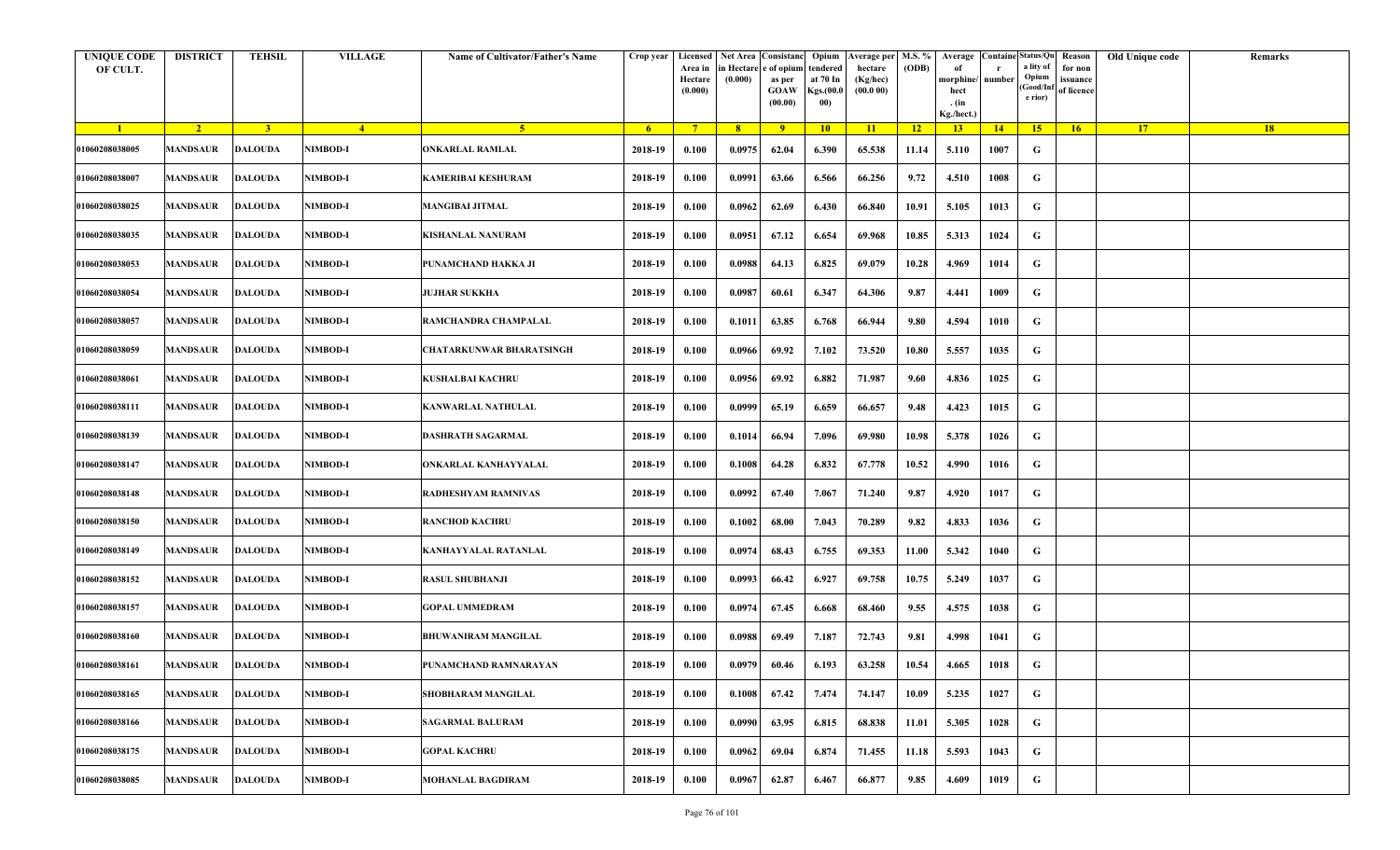| <b>UNIQUE CODE</b><br>OF CULT. | <b>DISTRICT</b> | <b>TEHSIL</b>  | <b>VILLAGE</b>   | Name of Cultivator/Father's Name | Crop year      | Area in<br>Hectare<br>(0.000) | ı Hectar<br>(0.000) | Licensed Net Area Consistanc<br>e of opium<br>as per<br><b>GOAW</b><br>(00.00) | Opium<br>tendered<br>at 70 In<br>Kgs.(00.0<br>00) | Average per   M.S. %<br>hectare<br>(Kg/hec)<br>(00.000) | (ODB) | Average<br>morphine/<br>hect<br>. (in | <b>Containe Status/Qu</b><br>number | a lity of<br>Opium<br>(Good/In:<br>e rior) | Reason<br>for non<br>issuance<br>of licence | Old Unique code | Remarks |
|--------------------------------|-----------------|----------------|------------------|----------------------------------|----------------|-------------------------------|---------------------|--------------------------------------------------------------------------------|---------------------------------------------------|---------------------------------------------------------|-------|---------------------------------------|-------------------------------------|--------------------------------------------|---------------------------------------------|-----------------|---------|
| $\blacksquare$ 1               | $\sqrt{2}$      | 3 <sup>7</sup> | $\sqrt{4}$       | $\sqrt{5}$                       | 6 <sup>6</sup> | $-7$                          | 8 <sup>1</sup>      | $-9$                                                                           | 10                                                | $\vert$ 11                                              | $-12$ | Kg./hect.)<br>13                      | 14                                  | 15                                         | 16                                          | 17              | 18      |
| 01060208038027                 | MANDSAUR        | <b>DALOUDA</b> | NIMBOD-I         | VARDICHAND BHAGWAN               | 2018-19        | 0.100                         | 0.1001              | 63.71                                                                          | 6.963                                             | 69.560                                                  | 10.86 | 5.289                                 | 1020                                | G                                          |                                             |                 |         |
| 01060208038047                 | MANDSAUR        | <b>DALOUDA</b> | <b>NIMBOD-I</b>  | YASHWANTLAL VARDICHAND           | 2018-19        | 0.100                         | 0.0989              | 59.73                                                                          | 6.067                                             | 61.345                                                  | 10.08 | 4.328                                 | 1011                                | G                                          |                                             |                 |         |
| 01060208038068                 | <b>MANDSAUR</b> | <b>DALOUDA</b> | <b>NIMBOD-I</b>  | CHADAMBAI AMRITRAM               | 2018-19        | 0.100                         | 0.1001              | 60.37                                                                          | 6.365                                             | 63.586                                                  | 9.89  | 4.401                                 | 1012                                | G                                          |                                             |                 |         |
| 01060208038086                 | <b>MANDSAUR</b> | <b>DALOUDA</b> | NIMBOD-I         | <b>LAXMAN BAGDIRAM</b>           | 2018-19        | 0.100                         | 0.1013              | 63.71                                                                          | 6.790                                             | 67.029                                                  | 9.53  | 4.470                                 | 1029                                | G                                          |                                             |                 |         |
| 01060208038170                 | <b>MANDSAUR</b> | <b>DALOUDA</b> | <b>NIMBOD-I</b>  | CHUNNILAL BHAGGA                 | 2018-19        | 0.100                         |                     |                                                                                |                                                   |                                                         |       |                                       |                                     | $\mathbf{F}$                               |                                             |                 |         |
| 01060208038181                 | <b>MANDSAUR</b> | <b>DALOUDA</b> | <b>NIMBOD-I</b>  | <b>RUGHNATH KACHRULAL</b>        | 2018-19        | 0.100                         | 0.0987              | 65.81                                                                          | 6.731                                             | 68.197                                                  | 10.59 | 5.056                                 | 1030                                | G                                          |                                             |                 |         |
| 01060208038010                 | MANDSAUR        | <b>DALOUDA</b> | <b>NIMBOD-I</b>  | <b>KESHRIBAI BHAGIRATH</b>       | 2018-19        | 0.100                         | 0.1018              | 61.40                                                                          | 6.421                                             | 63.075                                                  | 10.03 | 4.429                                 | 1021                                | G                                          |                                             |                 |         |
| 01060208038146                 | MANDSAUR        | <b>DALOUDA</b> | <b>NIMBOD-I</b>  | MOHANLAL KANHAYYALAL             | 2018-19        | 0.100                         | 0.0997              | 64.19                                                                          | 6.914                                             | 69.348                                                  | 9.92  | 4.817                                 | 1031                                | G                                          |                                             |                 |         |
| 01060208038026                 | <b>MANDSAUR</b> | <b>DALOUDA</b> | <b>NIMBOD-I</b>  | <b>IBRAHIM SHUBHANKAHN</b>       | 2018-19        | 0.100                         | 0.1019              | 64.29                                                                          | 6.943                                             | 68.135                                                  | 10.59 | 5.052                                 | 1032                                | G                                          |                                             |                 |         |
| 01060208038067                 | <b>MANDSAUR</b> | <b>DALOUDA</b> | <b>NIMBOD-I</b>  | KAMLABAI NANDA                   | 2018-19        | 0.100                         | 0.1004              | 69.76                                                                          | 7.195                                             | 71.663                                                  | 11.61 | 5.825                                 | 1042                                | G                                          |                                             |                 |         |
| 01060208038189                 | MANDSAUR        | <b>DALOUDA</b> | <b>NIMBOD-I</b>  | <b>MANGUBAI RAMNIWAS</b>         | 2018-19        | 0.100                         | 0.0984              | 65.02                                                                          | 6.929                                             | 70.417                                                  | 11.04 | 5.443                                 | 1039                                | G                                          |                                             |                 |         |
| 01060208038151                 | MANDSAUR        | <b>DALOUDA</b> | <b>NIMBOD-I</b>  | SHANKARLAL CHODHRAM              | 2018-19        | 0.100                         | 0.0973              | 64.98                                                                          | 6.572                                             | 67.544                                                  | 10.34 | 4.890                                 | 1022                                | G                                          |                                             |                 |         |
| 01060208038185                 | <b>MANDSAUR</b> | <b>DALOUDA</b> | <b>NIMBOD-I</b>  | <b>JAGDISH ONKAR</b>             | 2018-19        | 0.100                         | 0.1000              | 68.24                                                                          | 7.311                                             | 73.110                                                  | 10.42 | 5.333                                 | 1033                                | G                                          |                                             |                 |         |
| 01060208038137                 | MANDSAUR        | <b>DALOUDA</b> | <b>NIMBOD-I</b>  | HIRABAI JAGANNATH                | 2018-19        | 0.100                         | 0.0995              | 63.94                                                                          | 6.294                                             | 63.256                                                  | 10.23 | 4.529                                 | 1023                                | G                                          |                                             |                 |         |
| 01060208038174                 | MANDSAUR        | <b>DALOUDA</b> | <b>NIMBOD-I</b>  | UDDEYKUNWAR RAMSINGH             | 2018-19        | 0.100                         | 0.0913              | 70.38                                                                          | 6.576                                             | 72.026                                                  | 10.27 | 5.179                                 | 1034                                | G                                          |                                             |                 |         |
| 01060208038115                 | <b>MANDSAUR</b> | <b>DALOUDA</b> | <b>NIMBOD-II</b> | <b>GHANSHYAM BHERULAL</b>        | 2018-19        | 0.100                         | 0.1022              | 65.27                                                                          | 6.732                                             | 65.871                                                  | 11.44 | 5.277                                 | 1132                                | G                                          |                                             |                 |         |
| 01060208038186                 | MANDSAUR        | <b>DALOUDA</b> | <b>NIMBOD-II</b> | <b>HARIRAM GAMERA</b>            | 2018-19        | 0.100                         | 0.1023              | 62.94                                                                          | 6.600                                             | 64.516                                                  | 10.71 | 4.836                                 | 1109                                | G                                          |                                             |                 |         |
| 01060208038087                 | MANDSAUR        | <b>DALOUDA</b> | <b>NIMBOD-II</b> | <b>GITABAI VANIRAM</b>           | 2018-19        | 0.100                         | 0.0990              | 61.79                                                                          | 6.497                                             | 65.626                                                  | 11.01 | 5.055                                 | 1110                                | G                                          |                                             |                 |         |
| 01060208038173                 | MANDSAUR        | <b>DALOUDA</b> | <b>NIMBOD-II</b> | RAMKISHAN ONKARLAL               | 2018-19        | 0.100                         | 0.0994              | 63.60                                                                          | 6.842                                             | 68.833                                                  | 10.50 | 5.060                                 | 1111                                | G                                          |                                             |                 |         |
| 01060208038177                 | <b>MANDSAUR</b> | <b>DALOUDA</b> | <b>NIMBOD-II</b> | <b>RAMKISHAN AMRATRAM</b>        | 2018-19        | 0.100                         | 0.1013              | 61.86                                                                          | 7.087                                             | 69.961                                                  | 10.56 | 5.170                                 | 1112                                | G                                          |                                             |                 |         |
| 01060208038058                 | <b>MANDSAUR</b> | <b>DALOUDA</b> | <b>NIMBOD-II</b> | <b>BHERULAL BAGDIRAM</b>         | 2018-19        | 0.100                         | 0.0992              | 68.75                                                                          | 6.993                                             | 70.494                                                  | 10.39 | 5.125                                 | 1133                                | G                                          |                                             |                 |         |
| 01060208038078                 | <b>MANDSAUR</b> | <b>DALOUDA</b> | <b>NIMBOD-II</b> | RAMKISHAN HARIRAM                | 2018-19        | 0.100                         | 0.1021              | 60.42                                                                          | 6.499                                             | 63.653                                                  | 10.59 | 4.720                                 | 1113                                | G                                          |                                             |                 |         |
| 01060208038092                 | <b>MANDSAUR</b> | <b>DALOUDA</b> | <b>NIMBOD-II</b> | PARMANAND TULSIRAM               | 2018-19        | 0.100                         | 0.0991              | 60.36                                                                          | 6.269                                             | 63.259                                                  | 10.45 | 4.629                                 | 1105                                | G                                          |                                             |                 |         |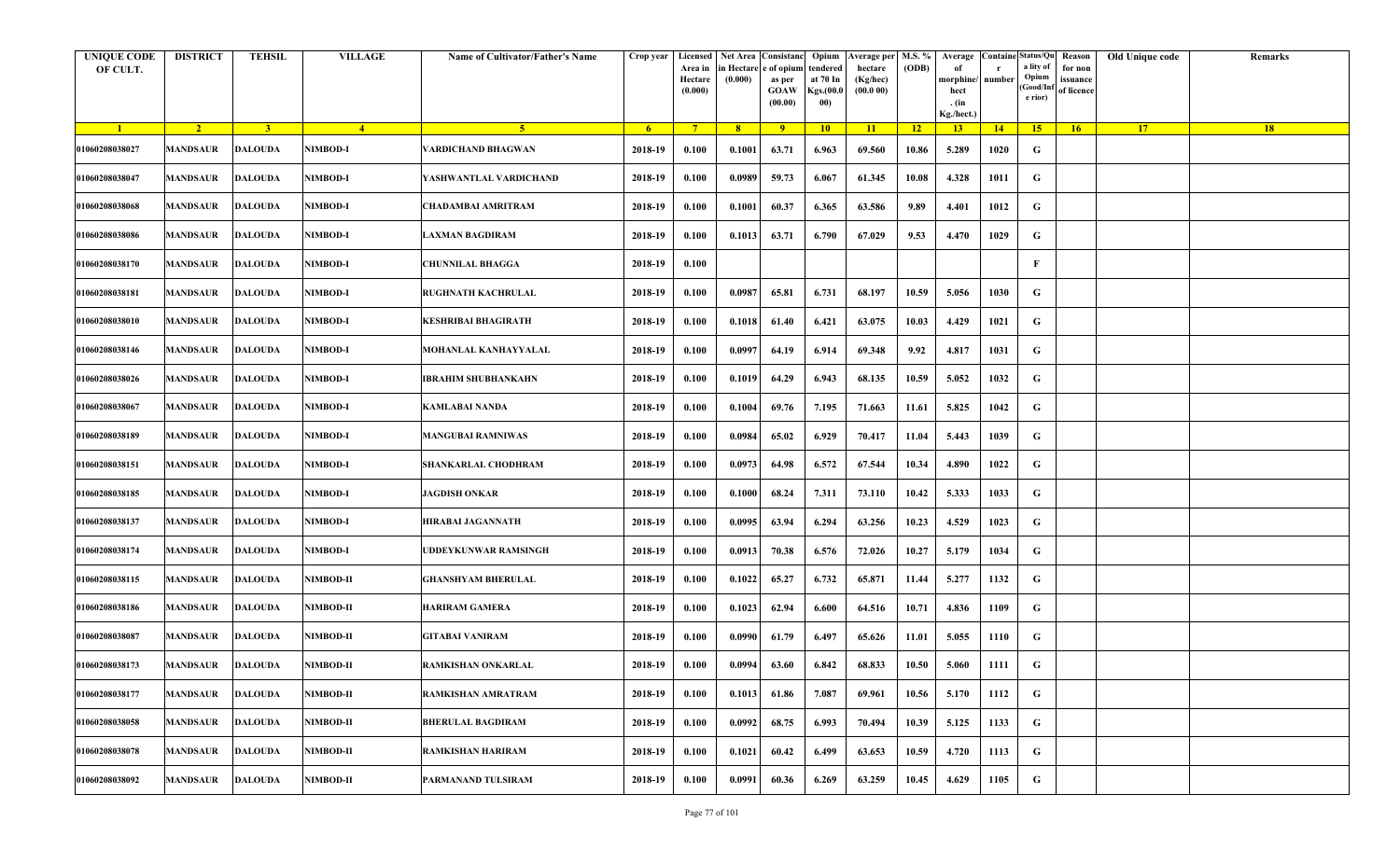| <b>UNIQUE CODE</b><br>OF CULT. | <b>DISTRICT</b> | <b>TEHSIL</b>  | <b>VILLAGE</b>   | <b>Name of Cultivator/Father's Name</b> | Crop year      | Area in<br>Hectare<br>(0.000) | in Hectare<br>(0.000) | Licensed Net Area Consistanc Opium<br>e of opium<br>as per<br><b>GOAW</b><br>(00.00) | :endered<br>at 70 In<br>Kgs.(00.0<br>00) | Verage per   M.S. %<br>hectare<br>(Kg/hec)<br>(00.000) | (ODB)           | Average<br>morphine/<br>hect<br>. $(in$<br>Kg./hect.) | number | <b>Containe Status/Qu</b><br>a lity of<br>Opium<br>Good/Inf<br>e rior) | Reason<br>for non<br>issuance<br>of licence | Old Unique code | Remarks            |
|--------------------------------|-----------------|----------------|------------------|-----------------------------------------|----------------|-------------------------------|-----------------------|--------------------------------------------------------------------------------------|------------------------------------------|--------------------------------------------------------|-----------------|-------------------------------------------------------|--------|------------------------------------------------------------------------|---------------------------------------------|-----------------|--------------------|
| $\blacksquare$                 | $\sqrt{2}$      | 3 <sup>l</sup> | $-4$             | -5.                                     | 6 <sup>6</sup> | $7^{\circ}$                   | 8 <sup>1</sup>        | 9                                                                                    | $10-10$                                  | $\vert$ 11                                             | $\overline{12}$ | 13                                                    | 14     | $-15$                                                                  | 16                                          | 17              | 18                 |
| 01060208038114                 | <b>MANDSAUR</b> | <b>DALOUDA</b> | <b>NIMBOD-II</b> | <b>TULSIRAM HARIRAM</b>                 | 2018-19        | 0.100                         | 0.1004                | 62.44                                                                                | 6.378                                    | 63.526                                                 | 11.02           | 4.900                                                 | 1123   | G                                                                      |                                             |                 |                    |
| 01060208038117                 | MANDSAUR        | <b>DALOUDA</b> | <b>NIMBOD-II</b> | <b>DEVRAM BADRILAL</b>                  | 2018-19        | 0.100                         | 0.1002                | 65.10                                                                                | 6.873                                    | 68.593                                                 | 10.75           | 5.163                                                 | 1124   | G                                                                      |                                             |                 |                    |
| 01060208038110                 | <b>MANDSAUR</b> | <b>DALOUDA</b> | <b>NIMBOD-II</b> | <b>MANGUBAI BAGDIRAM</b>                | 2018-19        | 0.100                         | 0.0997                | 66.59                                                                                | 6.992                                    | 70.130                                                 | 11.32           | 5.559                                                 | 1134   | G                                                                      |                                             |                 |                    |
| 01060208038072                 | <b>MANDSAUR</b> | <b>DALOUDA</b> | <b>NIMBOD-II</b> | AMBARAM MODIRAM                         | 2018-19        | 0.100                         | 0.1005                | 64.26                                                                                | 6.775                                    | 67.413                                                 | 11.08           | 5.228                                                 | 1125   | G                                                                      |                                             |                 | <b>NAME CHANGE</b> |
| 01060208038074                 | <b>MANDSAUR</b> | <b>DALOUDA</b> | <b>NIMBOD-II</b> | <b>BHERULAL GULAB</b>                   | 2018-19        | 0.100                         | 0.0945                | 57.47                                                                                | 5.492                                    | 58.116                                                 | 10.16           | 4.134                                                 | 1106   | G                                                                      |                                             |                 |                    |
| 01060208038076                 | MANDSAUR        | <b>DALOUDA</b> | <b>NIMBOD-II</b> | <b>SHANTIBAI HIRALAL</b>                | 2018-19        | 0.100                         | 0.1002                | 65.99                                                                                | 6.750                                    | 67.365                                                 | 9.67            | 4.559                                                 | 1126   | G                                                                      |                                             |                 |                    |
| 01060208038003                 | <b>MANDSAUR</b> | <b>DALOUDA</b> | <b>NIMBOD-II</b> | <b>TULSIRAM PANNALAL</b>                | 2018-19        | 0.100                         | 0.1000                | 63.82                                                                                | 6.364                                    | 63.640                                                 | 10.81           | 4.816                                                 | 1127   | G                                                                      |                                             |                 |                    |
| 01060208038004                 | MANDSAUR        | <b>DALOUDA</b> | <b>NIMBOD-II</b> | <b>BALMUKUND RAMLAL</b>                 | 2018-19        | 0.100                         | 0.0969                | 63.13                                                                                | 6.872                                    | 70.918                                                 | 10.17           | 5.049                                                 | 1128   | G                                                                      |                                             |                 |                    |
| 01060208038038                 | <b>MANDSAUR</b> | <b>DALOUDA</b> | <b>NIMBOD-II</b> | RAMKISHAN BHAGIRATH                     | 2018-19        | 0.100                         | 0.0973                | 60.13                                                                                | 6.125                                    | 62.950                                                 | 11.14           | 4.910                                                 | 1114   | G                                                                      |                                             |                 |                    |
| 01060208038124                 | MANDSAUR        | <b>DALOUDA</b> | <b>NIMBOD-II</b> | PREMCHAND HARIRAM                       | 2018-19        | 0.100                         | 0.1025                | 62.44                                                                                | 7.377                                    | 71.971                                                 | 11.56           | 5.825                                                 | 1138   | G                                                                      |                                             |                 |                    |
| 01060208038024                 | <b>MANDSAUR</b> | <b>DALOUDA</b> | <b>NIMBOD-II</b> | ANIL KUMAR GORDHAN                      | 2018-19        | 0.100                         | 0.0968                | 61.04                                                                                | 6.409                                    | 66.209                                                 | 11.07           | 5.133                                                 | 1129   | G                                                                      |                                             |                 |                    |
| 01060208038182                 | <b>MANDSAUR</b> | <b>DALOUDA</b> | <b>NIMBOD-II</b> | LAXMINARAYAN BHAGWAN                    | 2018-19        | 0.100                         | 0.1007                | 61.09                                                                                | 7.113                                    | 70.636                                                 | 10.74           | 5.309                                                 | 1115   | G                                                                      |                                             |                 |                    |
| 01060208038130                 | <b>MANDSAUR</b> | <b>DALOUDA</b> | <b>NIMBOD-II</b> | <b>ONKARLAL DHURAJI</b>                 | 2018-19        | 0.100                         | 0.1022                | 58.78                                                                                | 6.348                                    | 62.114                                                 | 10.63           | 4.623                                                 | 1107   | G                                                                      |                                             |                 |                    |
| 01060208038156                 | <b>MANDSAUR</b> | <b>DALOUDA</b> | <b>NIMBOD-II</b> | <b>DASHRATH AMRATRAM</b>                | 2018-19        | 0.100                         | 0.1047                | 60.84                                                                                | 6.823                                    | 65.167                                                 | 11.11           | 5.068                                                 | 1116   | G                                                                      |                                             |                 |                    |
| 01060208038104                 | MANDSAUR        | <b>DALOUDA</b> | <b>NIMBOD-II</b> | GUNMALABAI ALIS GUNMALA GORDHAN         | 2018-19        | 0.100                         | 0.0975                | 61.46                                                                                | 6.629                                    | 67.990                                                 | 10.28           | 4.894                                                 | 1117   | G                                                                      |                                             |                 | <b>NAME SUDHAR</b> |
| 01060208038070                 | <b>MANDSAUR</b> | <b>DALOUDA</b> | <b>NIMBOD-II</b> | <b>HIRALAL NANDLAL</b>                  | 2018-19        | 0.100                         | 0.0983                | 61.03                                                                                | 6.242                                    | 63.499                                                 | 10.50           | 4.669                                                 | 1118   | G                                                                      |                                             |                 |                    |
| 01060208038120                 | <b>MANDSAUR</b> | <b>DALOUDA</b> | <b>NIMBOD-II</b> | <b>CHANDRAPRATAPSINGH KESARSINGH</b>    | 2018-19        | 0.100                         | 0.0960                | 65.43                                                                                | 6.506                                    | 67.771                                                 | 10.13           | 4.807                                                 | 1139   | G                                                                      |                                             |                 |                    |
| 01060208038168                 | <b>MANDSAUR</b> | <b>DALOUDA</b> | <b>NIMBOD-II</b> | RAMNARAYAN CHAMPA                       | 2018-19        | 0.100                         | 0.1005                | 60.42                                                                                | 6.517                                    | 64.846                                                 | 11.14           | 5.056                                                 | 1130   | G                                                                      |                                             |                 |                    |
| 01060208038073                 | MANDSAUR        | <b>DALOUDA</b> | <b>NIMBOD-II</b> | <b>JAMNASHANKAR MOTILAL</b>             | 2018-19        | 0.100                         | 0.0984                | 65.00                                                                                | 6.491                                    | 65.965                                                 | 10.52           | 4.859                                                 | 1135   | G                                                                      |                                             |                 |                    |
| 01060208038141                 | <b>MANDSAUR</b> | <b>DALOUDA</b> | <b>NIMBOD-II</b> | <b>RAJPALSINGH RAJENDRASINGH</b>        | 2018-19        | 0.100                         | 0.1010                | 67.24                                                                                | 7.147                                    | 70.762                                                 | 11.36           | 5.628                                                 | 1140   | G                                                                      |                                             |                 |                    |
| 01060208038155                 | <b>MANDSAUR</b> | <b>DALOUDA</b> | <b>NIMBOD-II</b> | <b>RAMLAL BHERULAL</b>                  | 2018-19        | 0.100                         | 0.0984                | 60.60                                                                                | 6.008                                    | 61.057                                                 | 10.25           | 4.380                                                 | 1119   | G                                                                      |                                             |                 |                    |
| 01060208038036                 | <b>MANDSAUR</b> | <b>DALOUDA</b> | <b>NIMBOD-II</b> | NATHULAL SHANKARLAL                     | 2018-19        | 0.100                         | 0.1008                | 63.39                                                                                | 6.602                                    | 65.496                                                 | 11.15           | 5.113                                                 | 1131   | ${\bf G}$                                                              |                                             |                 | <b>NAME CHANGE</b> |
| 01060208038075                 | <b>MANDSAUR</b> | <b>DALOUDA</b> | <b>NIMBOD-II</b> | <b>KACHRU DHANNA</b>                    | 2018-19        | 0.100                         | 0.0970                | 60.14                                                                                | 6.177                                    | 63.680                                                 | 11.07           | 4.937                                                 | 1120   | G                                                                      |                                             |                 |                    |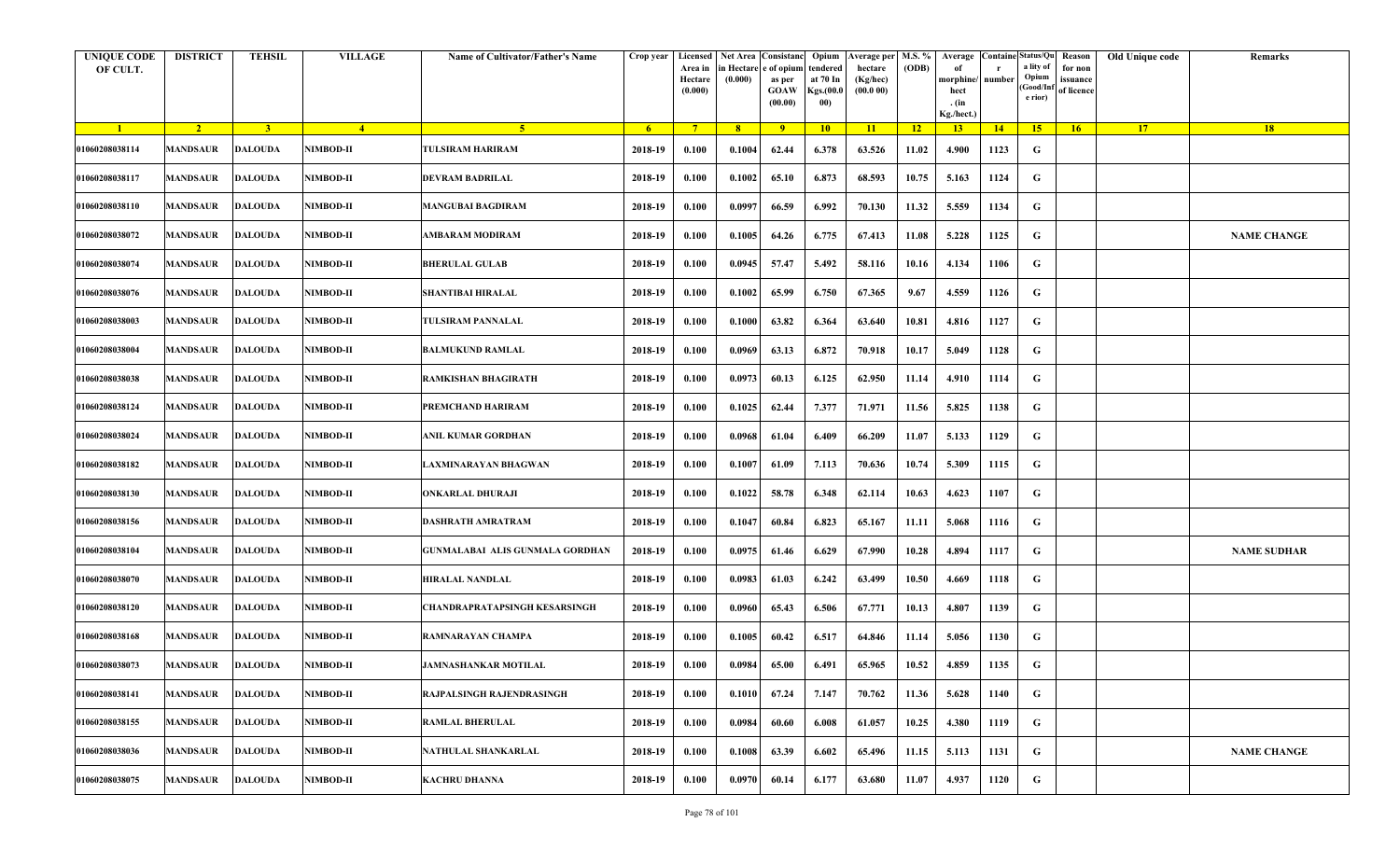| <b>UNIQUE CODE</b><br>OF CULT. | <b>DISTRICT</b> | <b>TEHSIL</b>  | <b>VILLAGE</b>        | <b>Name of Cultivator/Father's Name</b>      | Crop year      | Area in<br>Hectare<br>(0.000) | in Hectare<br>(0.000) | Licensed Net Area Consistanc<br>e of opium<br>as per<br><b>GOAW</b><br>(00.00) | Opium<br>endered<br>at 70 In<br>Kgs.(00.0<br>00) | Verage per   M.S. %<br>hectare<br>(Kg/hec)<br>(00.000) | (ODB)           | Average<br>morphine/<br>hect<br>. $(in$<br>Kg./hect.) | number | <b>Containe Status/Qu</b><br>a lity of<br>Opium<br>Good/Inf<br>e rior) | Reason<br>for non<br>issuance<br>of licence | Old Unique code | Remarks            |
|--------------------------------|-----------------|----------------|-----------------------|----------------------------------------------|----------------|-------------------------------|-----------------------|--------------------------------------------------------------------------------|--------------------------------------------------|--------------------------------------------------------|-----------------|-------------------------------------------------------|--------|------------------------------------------------------------------------|---------------------------------------------|-----------------|--------------------|
| $\blacksquare$                 | $\sqrt{2}$      | 3 <sup>l</sup> | $-4$                  | 5 <sup>1</sup>                               | 6 <sup>6</sup> | $7^{\circ}$                   | 8 <sup>1</sup>        | $\overline{9}$                                                                 | $10-10$                                          | $\vert$ 11                                             | $\overline{12}$ | 13                                                    | 14     | 15                                                                     | 16 <sup>2</sup>                             | <b>17</b>       | 18                 |
| 01060208038091                 | <b>MANDSAUR</b> | <b>DALOUDA</b> | <b>NIMBOD-II</b>      | <b>RAMALAL NATHU</b>                         | 2018-19        | 0.100                         | 0.0847                | 66.77                                                                          | 5.828                                            | 68.808                                                 | 10.71           | 5.158                                                 | 1141   | G                                                                      |                                             |                 |                    |
| 01060208038112                 | MANDSAUR        | <b>DALOUDA</b> | <b>NIMBOD-II</b>      | MANGILAL KANHAYYALAL MATA<br><b>DHAPUBAI</b> | 2018-19        | 0.100                         | 0.0968                | 60.48                                                                          | 6.489                                            | 67.035                                                 | 10.93           | 5.128                                                 | 1121   | G                                                                      |                                             |                 | <b>NAME SUDHAR</b> |
| 01060208038121                 | <b>MANDSAUR</b> | <b>DALOUDA</b> | <b>NIMBOD-II</b>      | <b>GIRDHARILAL NANDA</b>                     | 2018-19        | 0.100                         | 0.0987                | 64.01                                                                          | 6.721                                            | 68.095                                                 | 11.19           | 5.332                                                 | 1136   | G                                                                      |                                             |                 |                    |
| 01060208038134                 | <b>MANDSAUR</b> | <b>DALOUDA</b> | <b>NIMBOD-II</b>      | <b>MAANKUWAR BHAWARLAL</b>                   | 2018-19        | 0.100                         | 0.0994                | 67.17                                                                          | 7.062                                            | 71.046                                                 | 10.00           | 4.976                                                 | 1137   | G                                                                      |                                             |                 | <b>NAME CHANGE</b> |
| 01060208038143                 | <b>MANDSAUR</b> | <b>DALOUDA</b> | <b>NIMBOD-II</b>      | <b>KAMALDAS RATANDAS</b>                     | 2018-19        | 0.100                         | 0.0997                | 58.92                                                                          | 6.136                                            | 61.545                                                 | 11.03           | 4.753                                                 | 1108   | G                                                                      |                                             |                 |                    |
| 01060208038002                 | MANDSAUR        | <b>DALOUDA</b> | <b>NIMBOD-II</b>      | SHANKARLAL KASHIRAM                          | 2018-19        | 0.100                         |                       |                                                                                |                                                  |                                                        |                 |                                                       |        | F                                                                      |                                             |                 |                    |
| 01060208038154                 | <b>MANDSAUR</b> | <b>DALOUDA</b> | <b>NIMBOD-II</b>      | <b>MANGILAL NIRBHAYRAM</b>                   | 2018-19        | 0.100                         | 0.0992                | 59.97                                                                          | 5.552                                            | 55.968                                                 | 10.91           | 4.272                                                 | 1122   | G                                                                      |                                             |                 |                    |
| 01060208049005                 | <b>MANDSAUR</b> | <b>DALOUDA</b> | DALODASANGRA-I        | <b>BALARAM DEVRAM</b>                        | 2018-19        | 0.100                         | 0.1002                | 68.68                                                                          | 7.368                                            | 73.533                                                 | 10.60           | 5.456                                                 | 727    | G                                                                      |                                             |                 |                    |
| 01060208049019                 | <b>MANDSAUR</b> | <b>DALOUDA</b> | <b>DALODASANGRA-I</b> | <b>NAGURAM RATANLAL</b>                      | 2018-19        | 0.100                         | 0.0970                | 64.59                                                                          | 6.607                                            | 68.113                                                 | 10.13           | 4.827                                                 | 715    | G                                                                      |                                             |                 |                    |
| 01060208049025                 | <b>MANDSAUR</b> | DALOUDA        | <b>DALODASANGRA-I</b> | JAGDISHCHANDRA SURATRAM                      | 2018-19        | 0.100                         | 0.0996                | 67.24                                                                          | 7.051                                            | 70.793                                                 | 10.17           | 5.041                                                 | 728    | G                                                                      |                                             |                 |                    |
| 01060208049026                 | <b>MANDSAUR</b> | <b>DALOUDA</b> | <b>DALODASANGRA-I</b> | <b>SAHELIBAI BHUWANIRAM</b>                  | 2018-19        | 0.100                         | 0.1026                | 63.85                                                                          | 6.531                                            | 63.655                                                 | 11.42           | 5.087                                                 | 716    | G                                                                      |                                             |                 |                    |
| 01060208049033                 | <b>MANDSAUR</b> | <b>DALOUDA</b> | <b>DALODASANGRA-I</b> | MOHANBAI LAXMINARAYAN                        | 2018-19        | 0.100                         | 0.0951                | 60.81                                                                          | 6.281                                            | 66.046                                                 | 11.84           | 5.474                                                 | 717    | G                                                                      |                                             |                 |                    |
| 01060208049036                 | <b>MANDSAUR</b> | <b>DALOUDA</b> | <b>DALODASANGRA-I</b> | PANNALAL MOTILAL                             | 2018-19        | 0.100                         | 0.0969                | 61.87                                                                          | 6.072                                            | 62.663                                                 | 11.64           | 5.105                                                 | 718    | G                                                                      |                                             |                 |                    |
| 01060208049047                 | <b>MANDSAUR</b> | <b>DALOUDA</b> | <b>DALODASANGRA-I</b> | <b>SAMANBAI AMBARAM</b>                      | 2018-19        | 0.100                         | 0.0992                | 64.23                                                                          | 6.579                                            | 66.321                                                 | 11.30           | 5.247                                                 | 729    | G                                                                      |                                             |                 |                    |
| 01060208049048                 | MANDSAUR        | <b>DALOUDA</b> | <b>DALODASANGRA-I</b> | <b>NAGU SALAGRAM</b>                         | 2018-19        | 0.100                         | 0.0974                | 62.29                                                                          | 6.469                                            | 66.417                                                 | 11.14           | 5.180                                                 | 710    | G                                                                      |                                             |                 |                    |
| 01060208049051                 | <b>MANDSAUR</b> | <b>DALOUDA</b> | <b>DALODASANGRA-I</b> | <b>JAMNABAI KACHRU</b>                       | 2018-19        | 0.100                         | 0.0992                | 60.23                                                                          | 5.868                                            | 59.153                                                 | 10.53           | 4.359                                                 | 706    | G                                                                      |                                             |                 |                    |
| 01060208049073                 | <b>MANDSAUR</b> | <b>DALOUDA</b> | <b>DALODASANGRA-I</b> | <b>UDERAM GOTAM</b>                          | 2018-19        | 0.100                         | 0.1000                | 61.23                                                                          | 6.420                                            | 64.200                                                 | 11.78           | 5.292                                                 | 711    | G                                                                      |                                             |                 |                    |
| 01060208049083                 | <b>MANDSAUR</b> | <b>DALOUDA</b> | <b>DALODASANGRA-I</b> | <b>GITABAI NATHULAL</b>                      | 2018-19        | 0.100                         | 0.0999                | 74.46                                                                          | 7.457                                            | 74.645                                                 | 9.68            | 5.059                                                 | 730    | G                                                                      |                                             |                 | <b>NAME CHANGE</b> |
| 01060208049085                 | <b>MANDSAUR</b> | <b>DALOUDA</b> | DALODASANGRA-I        | <b>PRABHULAL HIRALAL</b>                     | 2018-19        | 0.100                         | 0.1000                | 72.01                                                                          | 7.335                                            | 73.350                                                 | 11.04           | 5.668                                                 | 731    | G                                                                      |                                             |                 |                    |
| 01060208049090                 | <b>MANDSAUR</b> | <b>DALOUDA</b> | <b>DALODASANGRA-I</b> | <b>GANGABAI KELASHCHAND</b>                  | 2018-19        | 0.100                         | 0.0975                | 67.36                                                                          | 6.803                                            | 69.774                                                 | 10.18           | 4.974                                                 | 719    | G                                                                      |                                             |                 |                    |
| 01060208049052                 | <b>MANDSAUR</b> | <b>DALOUDA</b> | <b>DALODASANGRA-I</b> | <b>DOLIBAI PANNALAL</b>                      | 2018-19        | 0.100                         | 0.0993                | 62.95                                                                          | 6.295                                            | 63.394                                                 | 11.80           | 5.238                                                 | 720    | G                                                                      |                                             |                 |                    |
| 01060208049080                 | <b>MANDSAUR</b> | <b>DALOUDA</b> | <b>DALODASANGRA-I</b> | YASHWANTSINGH CHATTARSINGH                   | 2018-19        | 0.100                         | 0.0989                | 59.40                                                                          | 6.262                                            | 63.316                                                 | 10.29           | 4.559                                                 | 705    | G                                                                      |                                             |                 | <b>NAME CHANGE</b> |
| 01060208049098                 | <b>MANDSAUR</b> | <b>DALOUDA</b> | <b>DALODASANGRA-I</b> | <b>PARWATSINGH BHANWARSINGH</b>              | 2018-19        | 0.100                         | 0.1022                | 61.61                                                                          | 6.839                                            | 66.918                                                 | 11.49           | 5.383                                                 | 721    | ${\bf G}$                                                              |                                             |                 |                    |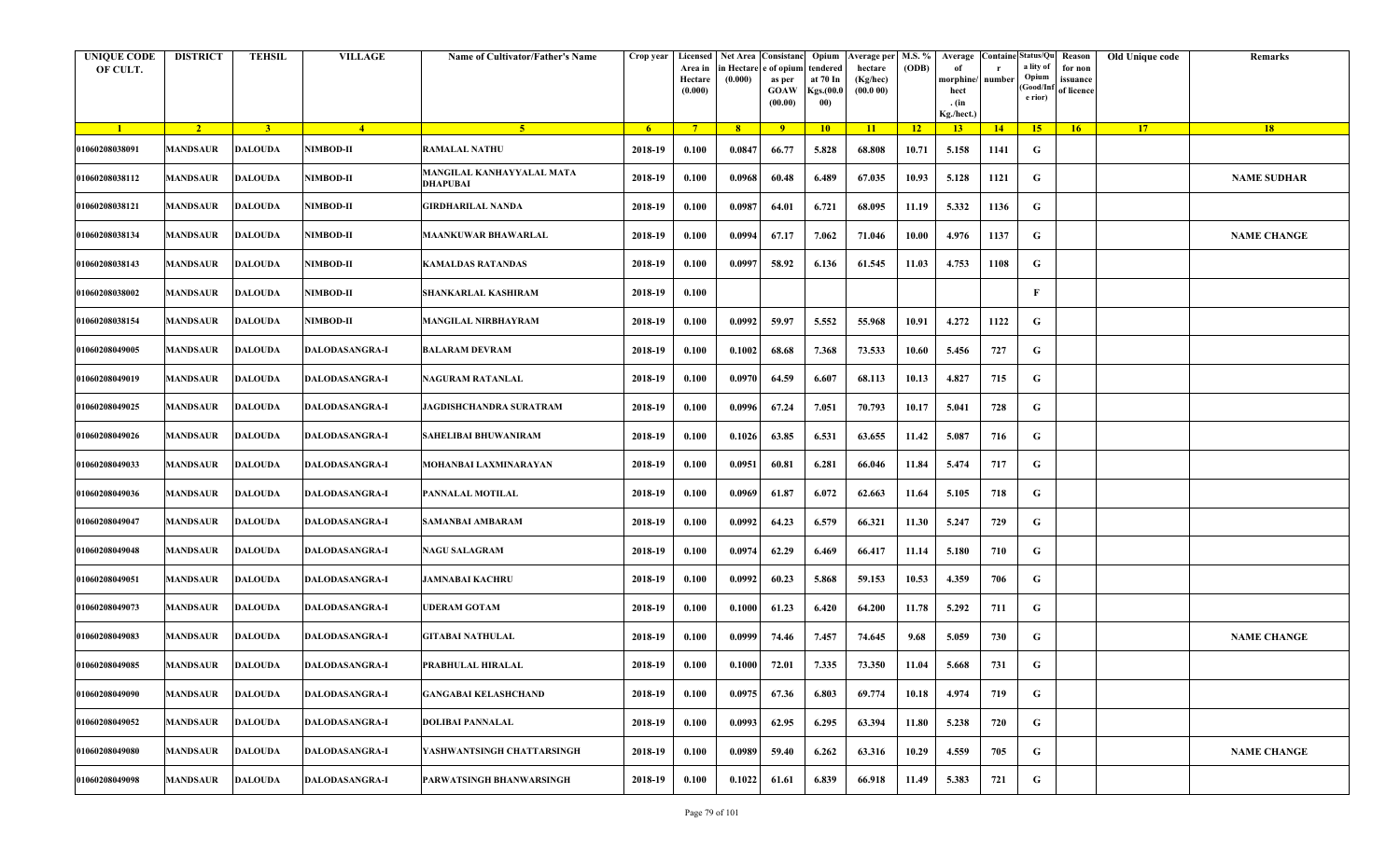| <b>UNIQUE CODE</b><br>OF CULT. | <b>DISTRICT</b> | <b>TEHSIL</b>  | <b>VILLAGE</b>         | Name of Cultivator/Father's Name | Crop year      | Area in<br>Hectare<br>(0.000) | Licensed   Net Area Consistanc<br>ı Hectar<br>(0.000) | e of opium<br>as per<br><b>GOAW</b><br>(00.00) | Opium<br>tendered<br>at 70 In<br>Kgs.(00.<br>00) | Average per   M.S. %<br>hectare<br>(Kg/hec)<br>(00.000) | (ODB) | Average<br>morphine/<br>hect<br>. (in<br>Kg./hect.) | <b>Containe Status/Qu</b><br>number | a lity of<br>Opium<br>(Good/In:<br>e rior) | Reason<br>for non<br>issuance<br>of licence | Old Unique code | Remarks            |
|--------------------------------|-----------------|----------------|------------------------|----------------------------------|----------------|-------------------------------|-------------------------------------------------------|------------------------------------------------|--------------------------------------------------|---------------------------------------------------------|-------|-----------------------------------------------------|-------------------------------------|--------------------------------------------|---------------------------------------------|-----------------|--------------------|
| $\blacksquare$                 | $\sqrt{2}$      | 3 <sup>7</sup> | $\sqrt{4}$             | 5 <sup>5</sup>                   | 6 <sup>6</sup> | $-7$                          | 8 <sup>1</sup>                                        | $-9$                                           | 10                                               | $\vert$ 11                                              | $-12$ | 13                                                  | 14                                  | 15                                         | 16                                          | 17              | 18                 |
| 01060208049003                 | <b>MANDSAUR</b> | <b>DALOUDA</b> | <b>DALODASANGRA-I</b>  | KAMLABAI RAMESHWAR               | 2018-19        | 0.100                         | 0.0986                                                | 60.58                                          | 6.491                                            | 65.832                                                  | 11.77 | 5.423                                               | 722                                 | G                                          |                                             |                 |                    |
| 01060208049006                 | MANDSAUR        | <b>DALOUDA</b> | DALODASANGRA-I         | RAMCHANDRA PANNALAL              | 2018-19        | 0.100                         | 0.1010                                                | 65.97                                          | 6.974                                            | 69.050                                                  | 10.34 | 4.997                                               | 723                                 | G                                          |                                             |                 |                    |
| 01060208049045                 | <b>MANDSAUR</b> | <b>DALOUDA</b> | <b>DALODASANGRA-I</b>  | <b>RAMESHWAR BALARAM</b>         | 2018-19        | 0.100                         | 0.0992                                                | 70.09                                          | 7.189                                            | 72.470                                                  | 13.78 | 6.992                                               | 712                                 | G                                          |                                             |                 |                    |
| 01060208049069                 | <b>MANDSAUR</b> | <b>DALOUDA</b> | <b>DALODASANGRA-I</b>  | <b>GENDALAL BHAGIRATH</b>        | 2018-19        | 0.100                         | 0.0937                                                | 61.52                                          | 6.178                                            | 65.934                                                  | 9.96  | 4.599                                               | 713                                 | G                                          |                                             |                 |                    |
| 01060208049078                 | <b>MANDSAUR</b> | <b>DALOUDA</b> | DALODASANGRA-I         | RATANLAL PANNALAL                | 2018-19        | 0.100                         | 0.1010                                                | 72.20                                          | 7.519                                            | 74.446                                                  | 10.28 | 5.356                                               | 732                                 | G                                          |                                             |                 |                    |
| 01060208049096                 | <b>MANDSAUR</b> | <b>DALOUDA</b> | DALODASANGRA-I         | <b>BHANWARLAL NANDA</b>          | 2018-19        | 0.100                         | 0.0975                                                | 68.32                                          | 6.032                                            | 61.867                                                  | 10.86 | 4.703                                               | 724                                 | G                                          |                                             |                 |                    |
| 01060208049100                 | MANDSAUR        | <b>DALOUDA</b> | DALODASANGRA-I         | AMARCHAND BHANWARLAL             | 2018-19        | 0.100                         | 0.0990                                                | 67.47                                          | 6.940                                            | 70.101                                                  | 10.27 | 5.040                                               | 725                                 | G                                          |                                             |                 |                    |
| 01060208049072                 | MANDSAUR        | <b>DALOUDA</b> | DALODASANGRA-I         | AMBARAM BHUWAN                   | 2018-19        | 0.100                         | 0.0983                                                | 65.25                                          | 6.758                                            | 68.749                                                  | 10.13 | 4.875                                               | 707                                 | G                                          |                                             |                 |                    |
| 01060208049089                 | <b>MANDSAUR</b> | <b>DALOUDA</b> | DALODASANGRA-I         | <b>MANGILAL ONKARLAL</b>         | 2018-19        | 0.100                         | 0.0975                                                | 62.11                                          | 6.530                                            | 66.974                                                  | 10.56 | 4.952                                               | 714                                 | G                                          |                                             |                 |                    |
| 01060208049056                 | <b>MANDSAUR</b> | <b>DALOUDA</b> | DALODASANGRA-I         | RAMIBAI VAJERAM                  | 2018-19        | 0.100                         | 0.0996                                                | 70.46                                          | 7.227                                            | 72.560                                                  | 10.57 | 5.371                                               | 726                                 | G                                          |                                             |                 |                    |
| 01060208049011                 | MANDSAUR        | <b>DALOUDA</b> | DALODASANGRA-I         | <b>KAMLABAI MANGILAL</b>         | 2018-19        | 0.100                         | 0.0962                                                | 61.50                                          | 6.150                                            | 63.929                                                  | 9.74  | 4.359                                               | 708                                 | G                                          |                                             |                 |                    |
| 01060208049062                 | MANDSAUR        | <b>DALOUDA</b> | DALODASANGRA-I         | DASHRATHLAL SHIVNARAYAN          | 2018-19        | 0.100                         | 0.0970                                                | 59.58                                          | 5.915                                            | 60.979                                                  | 10.67 | 4.557                                               | 709                                 | G                                          |                                             |                 |                    |
| 01060208049061                 | <b>MANDSAUR</b> | <b>DALOUDA</b> | <b>DALODASANGRA-II</b> | <b>KALABAI MANGU</b>             | 2018-19        | 0.100                         | 0.0976                                                | 60.68                                          | 6.475                                            | 66.342                                                  | 11.63 | 5.404                                               | 741                                 | G                                          |                                             |                 |                    |
| 01060208049018                 | MANDSAUR        | <b>DALOUDA</b> | <b>DALODASANGRA-II</b> | GANESHRAM JAGANNATH              | 2018-19        | 0.100                         | 0.0985                                                | 61.69                                          | 6.319                                            | 64.152                                                  | 10.73 | 4.819                                               | 742                                 | G                                          |                                             |                 |                    |
| 01060208049012                 | MANDSAUR        | <b>DALOUDA</b> | <b>DALODASANGRA-II</b> | <b>BHULIBAI VARDA</b>            | 2018-19        | 0.100                         |                                                       |                                                |                                                  |                                                         |       |                                                     |                                     | F                                          |                                             |                 |                    |
| 01060208049015                 | <b>MANDSAUR</b> | <b>DALOUDA</b> | <b>DALODASANGRA-II</b> | <b>BHULIBAI RAMESHWAR</b>        | 2018-19        | 0.100                         | 0.0960                                                | 67.60                                          | 7.088                                            | 73.833                                                  | 10.78 | 5.574                                               | 749                                 | G                                          |                                             |                 |                    |
| 01060208049016                 | MANDSAUR        | <b>DALOUDA</b> | <b>DALODASANGRA-II</b> | AMRATRAM BHAGIRATH               | 2018-19        | 0.100                         | 0.0990                                                | 63.14                                          | 6.377                                            | 64.414                                                  | 10.41 | 4.692                                               | 750                                 | G                                          |                                             |                 |                    |
| 01060208049017                 | MANDSAUR        | <b>DALOUDA</b> | <b>DALODASANGRA-II</b> | <b>BALWANTSINGH JUJHARSINGH</b>  | 2018-19        | 0.100                         | 0.1007                                                | 61.35                                          | 6.153                                            | 61.102                                                  | 11.36 | 4.859                                               | 734                                 | G                                          |                                             |                 |                    |
| 01060208049042                 | <b>MANDSAUR</b> | <b>DALOUDA</b> | <b>DALODASANGRA-II</b> | BAPULAL ONKARLAL MATA DHANNIBAI  | 2018-19        | 0.100                         | 0.0995                                                | 62.47                                          | 6.229                                            | 62.603                                                  | 11.21 | 4.911                                               | 751                                 | G                                          |                                             |                 |                    |
| 01060208049071                 | <b>MANDSAUR</b> | <b>DALOUDA</b> | <b>DALODASANGRA-II</b> | LAXMINARAYAN BHAGATRAM           | 2018-19        | 0.100                         | 0.0888                                                | 61.63                                          | 5.758                                            | 64.842                                                  | 10.77 | 4.890                                               | 733                                 | G                                          |                                             |                 |                    |
| 01060208049077                 | <b>MANDSAUR</b> | <b>DALOUDA</b> | <b>DALODASANGRA-II</b> | RADHESHYAM CHUNNILAL             | 2018-19        | 0.100                         | 0.0975                                                | 65.13                                          | 6.997                                            | 71.764                                                  | 10.29 | 5.168                                               | 752                                 | G                                          |                                             |                 |                    |
| 01060208049092                 | <b>MANDSAUR</b> | <b>DALOUDA</b> | <b>DALODASANGRA-II</b> | RAMNIWAS LAKHMIRAM               | 2018-19        | 0.100                         | 0.0968                                                | 65.01                                          | 6.696                                            | 69.174                                                  | 9.92  | 4.804                                               | 753                                 | G                                          |                                             |                 |                    |
| 01060208049076                 | <b>MANDSAUR</b> | <b>DALOUDA</b> | DALODASANGRA-II        | SARJUBAI ANANDILAL               | 2018-19        | 0.100                         | 0.0988                                                | 63.25                                          | 6.280                                            | 63.563                                                  | 10.83 | 4.819                                               | 739                                 | G                                          |                                             |                 | <b>NAME CHANGE</b> |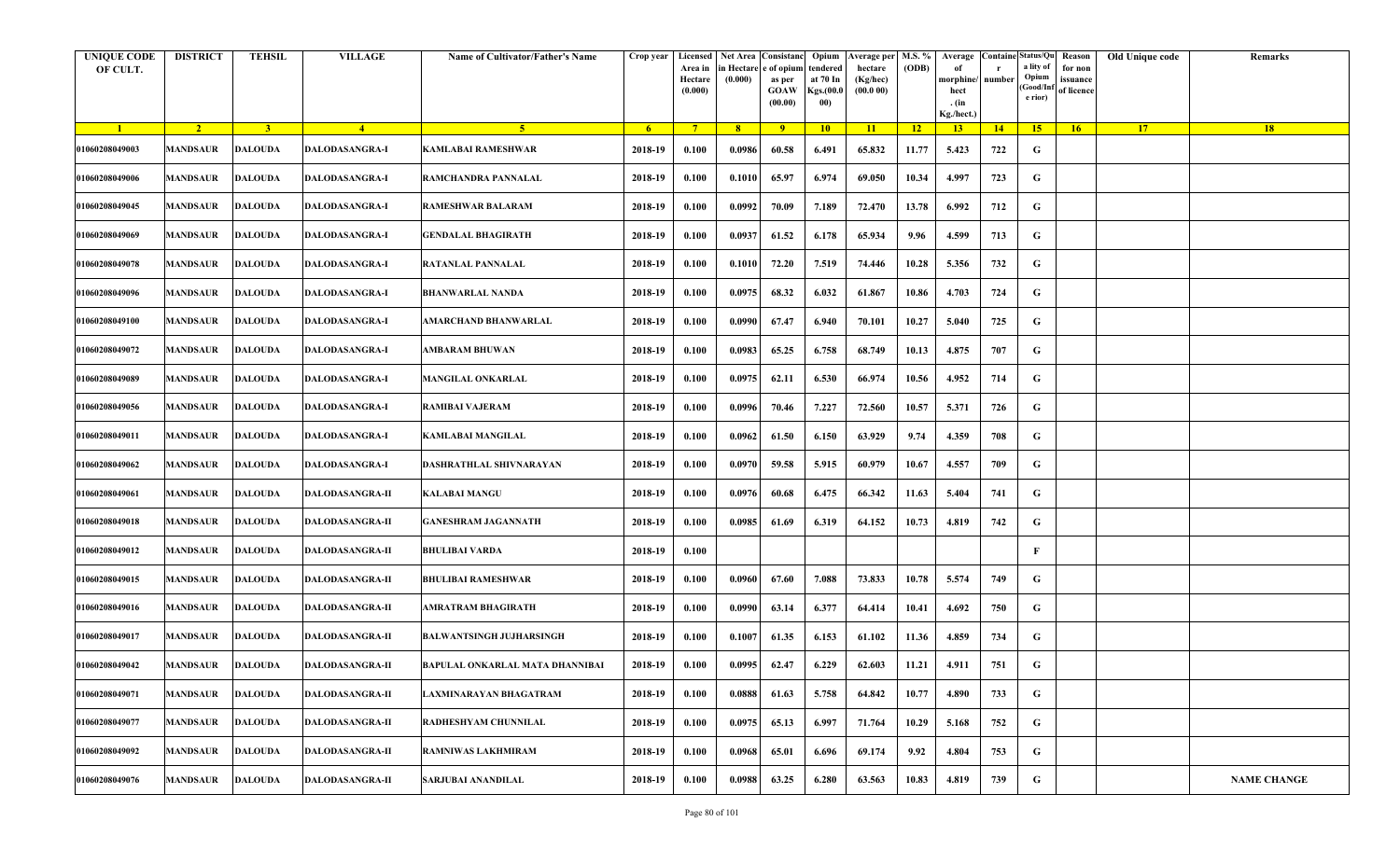| <b>UNIQUE CODE</b><br>OF CULT. | <b>DISTRICT</b> | <b>TEHSIL</b>  | <b>VILLAGE</b>         | <b>Name of Cultivator/Father's Name</b> | Crop year      | Area in<br>Hectare<br>(0.000) | in Hectare<br>(0.000) | Licensed Net Area Consistanc<br>e of opium<br>as per<br><b>GOAW</b><br>(00.00) | Opium<br>endered<br>at 70 In<br>Kgs.(00.0<br>00) | verage per M.S. %<br>hectare<br>(Kg/hec)<br>(00.000) | (ODB)           | Average<br>morphine/<br>hect<br>. $(in$<br>Kg./hect.) | number | <b>Containe Status/Qu</b><br>a lity of<br>Opium<br>Good/Inf<br>e rior) | Reason<br>for non<br>issuance<br>of licence | Old Unique code | Remarks            |
|--------------------------------|-----------------|----------------|------------------------|-----------------------------------------|----------------|-------------------------------|-----------------------|--------------------------------------------------------------------------------|--------------------------------------------------|------------------------------------------------------|-----------------|-------------------------------------------------------|--------|------------------------------------------------------------------------|---------------------------------------------|-----------------|--------------------|
| $\blacksquare$                 | $\sqrt{2}$      | 3 <sup>l</sup> | $-4$                   | 5 <sup>1</sup>                          | 6 <sup>6</sup> | $7^{\circ}$                   | 8 <sup>1</sup>        | 9                                                                              | $10-10$                                          | $\vert$ 11                                           | $\overline{12}$ | 13                                                    | 14     | 15                                                                     | 16                                          | <b>17</b>       | 18                 |
| 01060208049050                 | <b>MANDSAUR</b> | DALOUDA        | <b>DALODASANGRA-II</b> | KARUSINGH BHUWANISINGH                  | 2018-19        | 0.100                         | 0.1011                | 58.42                                                                          | 6.176                                            | 61.088                                               | 10.20           | 4.362                                                 | 735    | G                                                                      |                                             |                 |                    |
| 01060208049029                 | MANDSAUR        | DALOUDA        | <b>DALODASANGRA-II</b> | VARDIBAI HARIRAM                        | 2018-19        | 0.100                         | 0.0984                | 60.91                                                                          | 6.483                                            | 65.884                                               | 11.59           | 5.345                                                 | 743    | G                                                                      |                                             |                 |                    |
| 01060208049013                 | <b>MANDSAUR</b> | <b>DALOUDA</b> | <b>DALODASANGRA-II</b> | SATYANARAYAN BHERULAL KANCHANBAI        | 2018-19        | 0.100                         | 0.0998                | 60.13                                                                          | 6.202                                            | 62.144                                               | 11.46           | 4.985                                                 | 736    | G                                                                      |                                             |                 | <b>NAME CHANGE</b> |
| 01060208049054                 | <b>MANDSAUR</b> | <b>DALOUDA</b> | <b>DALODASANGRA-II</b> | <b>KACHRIBAI AMRITRAM</b>               | 2018-19        | 0.100                         | 0.0879                | 59.16                                                                          | 4.589                                            | 52.207                                               | 11.61           | 4.244                                                 | 737    | G                                                                      |                                             |                 | <b>NAME CHANGE</b> |
| 01060208049055                 | <b>MANDSAUR</b> | <b>DALOUDA</b> | <b>DALODASANGRA-II</b> | HARIPRASAD PROSHOTTAM                   | 2018-19        | 0.100                         | 0.0903                | 62.32                                                                          | 5.742                                            | 63.588                                               | 10.41           | 4.636                                                 | 754    | G                                                                      |                                             |                 | <b>NAME CHANGE</b> |
| 01060208049007                 | MANDSAUR        | <b>DALOUDA</b> | <b>DALODASANGRA-II</b> | <b>BHAGATRAM HIRALAL</b>                | 2018-19        | 0.100                         | 0.0928                | 61.32                                                                          | 5.843                                            | 62.963                                               | 10.86           | 4.787                                                 | 740    | G                                                                      |                                             |                 |                    |
| 01060208049067                 | <b>MANDSAUR</b> | <b>DALOUDA</b> | <b>DALODASANGRA-II</b> | <b>DEVRAM BHERA</b>                     | 2018-19        | 0.100                         | 0.0845                | 61.97                                                                          | 5.630                                            | 66.627                                               | 11.78           | 5.494                                                 | 758    | G                                                                      |                                             |                 |                    |
| 01060208049095                 | <b>MANDSAUR</b> | <b>DALOUDA</b> | <b>DALODASANGRA-II</b> | UDERAM BHUWAN                           | 2018-19        | 0.100                         | 0.0986                | 65.27                                                                          | 6.592                                            | 66.856                                               | 9.91            | 4.639                                                 | 759    | G                                                                      |                                             |                 |                    |
| 01060208049020                 | <b>MANDSAUR</b> | <b>DALOUDA</b> | <b>DALODASANGRA-II</b> | KELASHCHAND RATANLAL MATA GITABAI       | 2018-19        | 0.100                         | 0.0960                | 63.32                                                                          | 6.540                                            | 68.125                                               | 10.41           | 4.963                                                 | 748    | G                                                                      |                                             |                 | <b>NAME SUDHAR</b> |
| 01060208049099                 | <b>MANDSAUR</b> | <b>DALOUDA</b> | <b>DALODASANGRA-II</b> | <b>MANGILAL BIHARILAL</b>               | 2018-19        | 0.100                         | 0.0923                | 61.83                                                                          | 5.971                                            | 64.691                                               | 10.25           | 4.643                                                 | 744    | G                                                                      |                                             |                 |                    |
| 01060208049035                 | <b>MANDSAUR</b> | <b>DALOUDA</b> | <b>DALODASANGRA-II</b> | <b>SURAJMAL BHAWARLAL</b>               | 2018-19        | 0.100                         | 0.0646                | 62.52                                                                          | 4.064                                            | 62.910                                               | 11.07           | 4.874                                                 | 746    | G                                                                      |                                             |                 | <b>NAME CHANGE</b> |
| 01060208049075                 | MANDSAUR        | <b>DALOUDA</b> | <b>DALODASANGRA-II</b> | DASHRATHLAL RATANLAL                    | 2018-19        | 0.100                         | 0.1000                | 63.89                                                                          | 5.905                                            | 59.050                                               | 10.88           | 4.497                                                 | 747    | G                                                                      |                                             |                 |                    |
| 01060208049001                 | <b>MANDSAUR</b> | <b>DALOUDA</b> | <b>DALODASANGRA-II</b> | PRAHLAAD MODIRAM                        | 2018-19        | 0.100                         | 0.1009                | 59.92                                                                          | 6.120                                            | 60.654                                               | 11.13           | 4.727                                                 | 738    | G                                                                      |                                             |                 | <b>NAME CHANGE</b> |
| 01060208049008                 | <b>MANDSAUR</b> | <b>DALOUDA</b> | <b>DALODASANGRA-II</b> | <b>BHAGATRAM NANURAM</b>                | 2018-19        | 0.100                         | 0.0990                | 63.37                                                                          | 6.581                                            | 66.475                                               | 11.08           | 5.155                                                 | 755    | G                                                                      |                                             |                 |                    |
| 01060208049040                 | <b>MANDSAUR</b> | <b>DALOUDA</b> | <b>DALODASANGRA-II</b> | RADHESHYAM DHANRAJ                      | 2018-19        | 0.100                         | 0.0992                | 60.73                                                                          | 6.247                                            | 62.974                                               | 11.71           | 5.160                                                 | 745    | G                                                                      |                                             |                 |                    |
| 01060208049082                 | <b>MANDSAUR</b> | <b>DALOUDA</b> | <b>DALODASANGRA-II</b> | ATMARAM BHAWARLAL                       | 2018-19        | 0.100                         | 0.0703                | 65.38                                                                          | 4.642                                            | 66.031                                               | 10.66           | 4.928                                                 | 756    | G                                                                      |                                             |                 |                    |
| 01060208049086                 | <b>MANDSAUR</b> | <b>DALOUDA</b> | <b>DALODASANGRA-II</b> | <b>BHERULAL BHAWARLAL</b>               | 2018-19        | 0.100                         | 0.0919                | 64.51                                                                          | 6.055                                            | 65.887                                               | 10.91           | 5.033                                                 | 757    | G                                                                      |                                             |                 |                    |
| 01060208049093                 | <b>MANDSAUR</b> | <b>DALOUDA</b> | <b>DALODASANGRA-II</b> | <b>RADHESHYAM AMBARAM</b>               | 2018-19        | 0.100                         | 0.0974                | 67.10                                                                          | 6.605                                            | 67.813                                               | 10.66           | 5.058                                                 | 760    | G                                                                      |                                             |                 |                    |
| 01060208045002                 | MANDSAUR        | <b>DALOUDA</b> | <b>CHANDAKHEDI-I</b>   | <b>BHULIBAI GOVARDHANLAL</b>            | 2018-19        | 0.100                         | 0.0979                | 67.50                                                                          | 6.490                                            | 66.292                                               | 9.99            | 4.633                                                 | 1148   | G                                                                      |                                             |                 |                    |
| 01060208045012                 | <b>MANDSAUR</b> | <b>DALOUDA</b> | <b>CHANDAKHEDI-I</b>   | NATHULAL MADHOLAL                       | 2018-19        | 0.100                         | 0.0992                | 62.96                                                                          | 6.125                                            | 61.744                                               | 9.83            | 4.249                                                 | 1142   | G                                                                      |                                             |                 |                    |
| 01060208045015                 | <b>MANDSAUR</b> | <b>DALOUDA</b> | <b>CHANDAKHEDI-I</b>   | <b>RUGHNATH BHERULAL</b>                | 2018-19        | 0.100                         | 0.0956                | 66.08                                                                          | 6.580                                            | 68.828                                               | 10.65           | 5.133                                                 | 1143   | G                                                                      |                                             |                 |                    |
| 01060208045016                 | <b>MANDSAUR</b> | <b>DALOUDA</b> | <b>CHANDAKHEDI-I</b>   | DIPENDRASINGH KODARSINGH                | 2018-19        | 0.100                         | 0.1010                | 65.13                                                                          | 6.169                                            | 61.079                                               | 12.02           | 5.140                                                 | 1162   | ${\bf G}$                                                              |                                             |                 |                    |
| 01060208045018                 | <b>MANDSAUR</b> | <b>DALOUDA</b> | <b>CHANDAKHEDI-I</b>   | <b>RAJKUNWAR KANSINGH</b>               | 2018-19        | 0.100                         | 0.0965                | 62.33                                                                          | 6.091                                            | 63.119                                               | 11.92           | 5.266                                                 | 1163   | G                                                                      |                                             |                 |                    |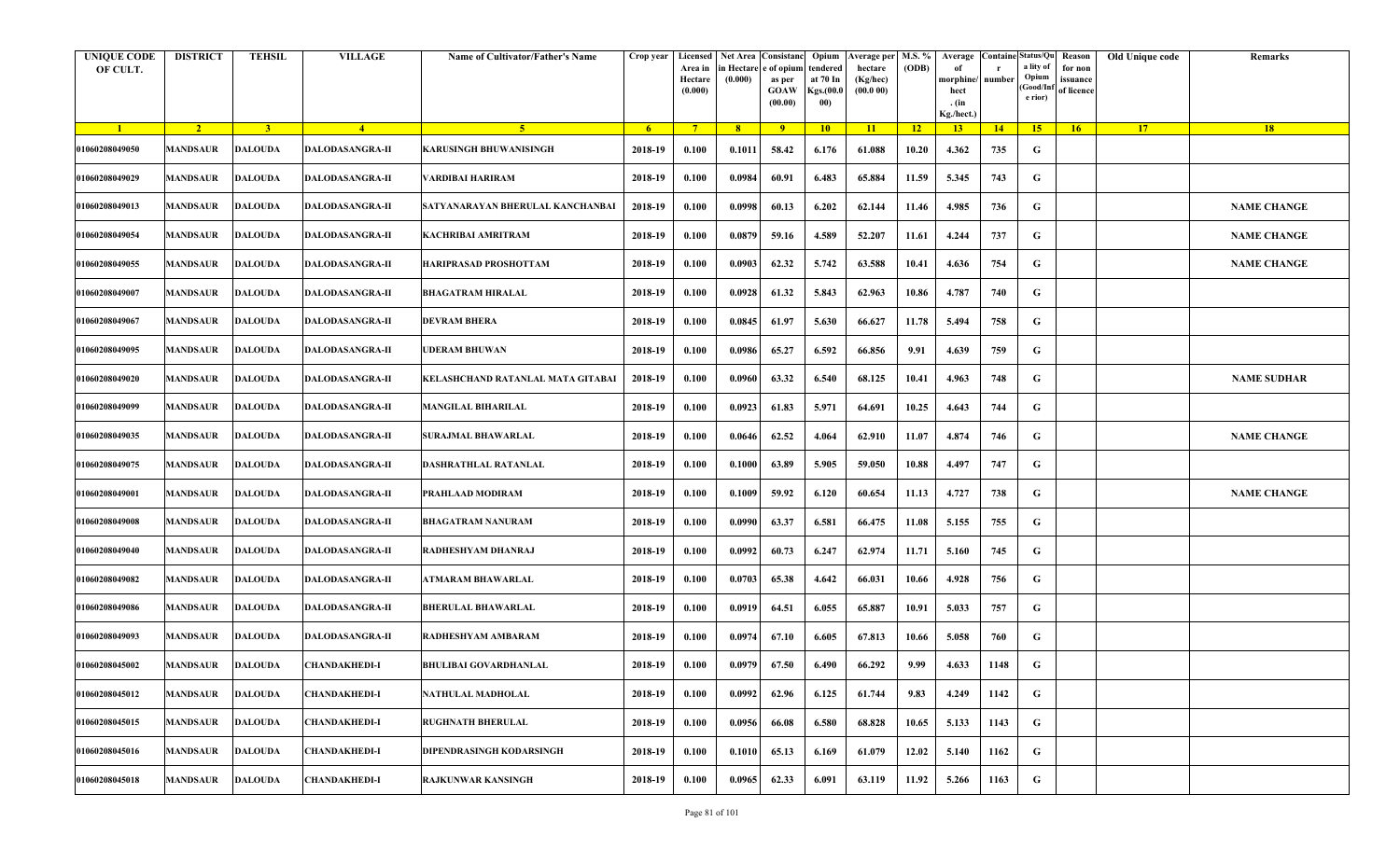| <b>UNIQUE CODE</b><br>OF CULT. | <b>DISTRICT</b> | <b>TEHSIL</b>  | <b>VILLAGE</b>       | Name of Cultivator/Father's Name | Crop year      | Area in<br>Hectare<br>(0.000) | Licensed Net Area Consistanc<br>ı Hectar<br>(0.000) | e of opium<br>as per<br><b>GOAW</b> | Opium<br>tendered<br>at 70 In<br>Kgs.(00.0) | <b>Average per</b><br>hectare<br>(Kg/hec)<br>(00.000) | M.S. %<br>(ODB) | Average<br>morphine/<br>hect | <b>Containe Status/Qu</b><br>number | a lity of<br>Opium<br>(Good/In<br>e rior) | Reason<br>for non<br>issuance<br>of licence | Old Unique code | Remarks            |
|--------------------------------|-----------------|----------------|----------------------|----------------------------------|----------------|-------------------------------|-----------------------------------------------------|-------------------------------------|---------------------------------------------|-------------------------------------------------------|-----------------|------------------------------|-------------------------------------|-------------------------------------------|---------------------------------------------|-----------------|--------------------|
|                                |                 |                |                      |                                  |                |                               |                                                     | (00.00)                             | 00)                                         |                                                       |                 | . (in<br>Kg./hect.)          |                                     |                                           |                                             |                 |                    |
| $\blacksquare$                 | $\sqrt{2}$      | 3 <sup>7</sup> | $\sqrt{4}$           | -5.                              | 6 <sup>6</sup> | $-7$                          | 8 <sup>1</sup>                                      | $-9$                                | 10                                          | $\vert$ 11                                            | $\overline{12}$ | 13                           | 14                                  | 15                                        | 16                                          | 17              | 18                 |
| 01060208045019                 | <b>MANDSAUR</b> | <b>DALOUDA</b> | <b>CHANDAKHEDI-I</b> | <b>BAHADURSINGH MADHOSINGH</b>   | 2018-19        | 0.100                         | 0.0944                                              | 70.14                               | 6.513                                       | 68.994                                                | 10.61           | 5.123                        | 1152                                | G                                         |                                             |                 | <b>NAME SUDHAR</b> |
| 01060208045022                 | MANDSAUR        | <b>DALOUDA</b> | <b>CHANDAKHEDI-I</b> | <b>BULAKBAI MANGILAL</b>         | 2018-19        | 0.100                         | 0.1000                                              | 61.57                               | 6.157                                       | 61.570                                                | 11.82           | 5.096                        | 1164                                | G                                         |                                             |                 |                    |
| 01060208045027                 | <b>MANDSAUR</b> | <b>DALOUDA</b> | <b>CHANDAKHEDI-I</b> | KANCHANBAI DEVKARAN              | 2018-19        | 0.100                         | 0.1040                                              | 68.80                               | 7.027                                       | 67.567                                                | 11.31           | 5.349                        | 1149                                | G                                         |                                             |                 |                    |
| 01060208045030                 | <b>MANDSAUR</b> | <b>DALOUDA</b> | <b>CHANDAKHEDI-I</b> | <b>BHARATRAM BHANWARLAL</b>      | 2018-19        | 0.100                         | 0.0992                                              | 70.40                               | 7.151                                       | 72.087                                                | 10.23           | 5.160                        | 1153                                | G                                         |                                             |                 |                    |
| 01060208045033                 | <b>MANDSAUR</b> | <b>DALOUDA</b> | <b>CHANDAKHEDI-I</b> | <b>BHARATSINGH BHERUSINGH</b>    | 2018-19        | 0.100                         | 0.0993                                              | 62.72                               | 6.433                                       | 64.783                                                | 10.87           | 4.931                        | 1144                                | G                                         |                                             |                 |                    |
| 01060208045046                 | <b>MANDSAUR</b> | <b>DALOUDA</b> | <b>CHANDAKHEDI-I</b> | DURGABAI GORDHANLAL              | 2018-19        | 0.100                         | 0.1018                                              | 69.41                               | 6.951                                       | 68.281                                                | 11.24           | 5.371                        | 1154                                | G                                         |                                             |                 |                    |
| 01060208045055                 | <b>MANDSAUR</b> | <b>DALOUDA</b> | <b>CHANDAKHEDI-I</b> | <b>BHERULAL RAMA</b>             | 2018-19        | 0.100                         | 0.1000                                              | 69.41                               | 6.891                                       | 68.910                                                | 11.05           | 5.331                        | 1155                                | G                                         |                                             |                 |                    |
| 01060208045065                 | MANDSAUR        | <b>DALOUDA</b> | <b>CHANDAKHEDI-I</b> | <b>BADRILAL RANCHODDAS</b>       | 2018-19        | 0.100                         | 0.0989                                              | 62.41                               | 6.188                                       | 62.568                                                | 10.82           | 4.737                        | 1145                                | G                                         |                                             |                 |                    |
| 01060208045067                 | <b>MANDSAUR</b> | <b>DALOUDA</b> | <b>CHANDAKHEDI-I</b> | <b>SALIM KHAN NAZIR KHAN</b>     | 2018-19        | 0.100                         | 0.1004                                              | 63.28                               | 6.364                                       | 63.386                                                | 10.56           | 4.684                        | 1146                                | G                                         |                                             |                 |                    |
| 01060208045071                 | <b>MANDSAUR</b> | <b>DALOUDA</b> | <b>CHANDAKHEDI-I</b> | MUNNIKUWAR VIKRAMSINGH           | 2018-19        | 0.100                         | 0.0964                                              | 72.31                               | 6.229                                       | 64.616                                                | 11.69           | 5.286                        | 1156                                | G                                         |                                             |                 | <b>NAME CHANGE</b> |
| 01060208045076                 | MANDSAUR        | <b>DALOUDA</b> | <b>CHANDAKHEDI-I</b> | GIRDHARI HIRALAL                 | 2018-19        | 0.100                         | 0.0965                                              | 65.89                               | 6.335                                       | 65.648                                                | 11.28           | 5.182                        | 1150                                | G                                         |                                             |                 |                    |
| 01060208045080                 | MANDSAUR        | <b>DALOUDA</b> | <b>CHANDAKHEDI-I</b> | JAYANDRASINGH KODARSINGH         | 2018-19        | 0.100                         | 0.0990                                              | 60.85                               | 5.607                                       | 56.636                                                | 11.88           | 4.710                        | 1165                                | G                                         |                                             |                 |                    |
| 01060208045083                 | <b>MANDSAUR</b> | <b>DALOUDA</b> | <b>CHANDAKHEDI-I</b> | RAMDAYAL MANGILAL                | 2018-19        | 0.100                         | 0.0965                                              | 69.12                               | 6.468                                       | 67.026                                                | 9.85            | 4.622                        | 1157                                | G                                         |                                             |                 |                    |
| 01060208045084                 | <b>MANDSAUR</b> | <b>DALOUDA</b> | <b>CHANDAKHEDI-I</b> | AIMANKUNWAR JUJHARSINGH          | 2018-19        | 0.100                         | 0.0980                                              | 61.58                               | 6.114                                       | 62.388                                                | 12.00           | 5.241                        | 1166                                | G                                         |                                             |                 |                    |
| 01060208045086                 | MANDSAUR        | <b>DALOUDA</b> | <b>CHANDAKHEDI-I</b> | SHANKARLAL RAMKARAN              | 2018-19        | 0.100                         | 0.0997                                              | 66.75                               | 6.618                                       | 66.379                                                | 11.27           | 5.235                        | 1158                                | G                                         |                                             |                 |                    |
| 01060208045092                 | <b>MANDSAUR</b> | <b>DALOUDA</b> | <b>CHANDAKHEDI-I</b> | <b>MANGUSINGH KODARSINGH</b>     | 2018-19        | 0.100                         | 0.1002                                              | 62.14                               | 6.170                                       | 61.577                                                | 11.91           | 5.133                        | 1171                                | G                                         |                                             |                 |                    |
| 01060208045094                 | MANDSAUR        | <b>DALOUDA</b> | <b>CHANDAKHEDI-I</b> | <b>BHAGWANSINGH HARESINGH</b>    | 2018-19        | 0.100                         | 0.1014                                              | 61.12                               | 6.514                                       | 64.241                                                | 11.85           | 5.326                        | 1167                                | G                                         |                                             |                 |                    |
| 01060208045097                 | <b>MANDSAUR</b> | <b>DALOUDA</b> | <b>CHANDAKHEDI-I</b> | <b>KARULAL NANURAM</b>           | 2018-19        | 0.100                         | 0.1000                                              | 60.77                               | 6.181                                       | 61.810                                                | 11.91           | 5.155                        | 1168                                | G                                         |                                             |                 |                    |
| 01060208045096                 | MANDSAUR        | <b>DALOUDA</b> | <b>CHANDAKHEDI-I</b> | <b>FATEHSINGH HARESINGH</b>      | 2018-19        | 0.100                         | 0.0990                                              | 60.92                               | 6.214                                       | 62.768                                                | 11.82           | 5.193                        | 1169                                | G                                         |                                             |                 |                    |
| 01060208045098                 | <b>MANDSAUR</b> | <b>DALOUDA</b> | <b>CHANDAKHEDI-I</b> | TULSIBAI BAGDIRAM                | 2018-19        | 0.100                         | 0.0999                                              | 61.32                               | 5.957                                       | 59.630                                                | 11.73           | 4.894                        | 1172                                | G                                         |                                             |                 |                    |
| 01060208045100                 | <b>MANDSAUR</b> | <b>DALOUDA</b> | <b>CHANDAKHEDI-I</b> | <b>BHARATSINGH VAKTAWARSINGH</b> | 2018-19        | 0.100                         | 0.0988                                              | 61.05                               | 6.218                                       | 62.935                                                | 10.30           | 4.539                        | 1147                                | G                                         |                                             |                 |                    |
| 01060208045070                 | <b>MANDSAUR</b> | <b>DALOUDA</b> | <b>CHANDAKHEDI-I</b> | <b>KRASHNKUNWAR MANSINGH</b>     | 2018-19        | 0.100                         | 0.1008                                              | 68.99                               | 7.007                                       | 69.514                                                | 10.49           | 5.107                        | 1159                                | G                                         |                                             |                 |                    |
| 01060208045091                 | <b>MANDSAUR</b> | <b>DALOUDA</b> | <b>CHANDAKHEDI-I</b> | <b>ISHWARLAL RAMKARAN</b>        | 2018-19        | 0.100                         | 0.0973                                              | 68.52                               | 6.705                                       | 68.911                                                | 10.54           | 5.083                        | 1160                                | G                                         |                                             |                 |                    |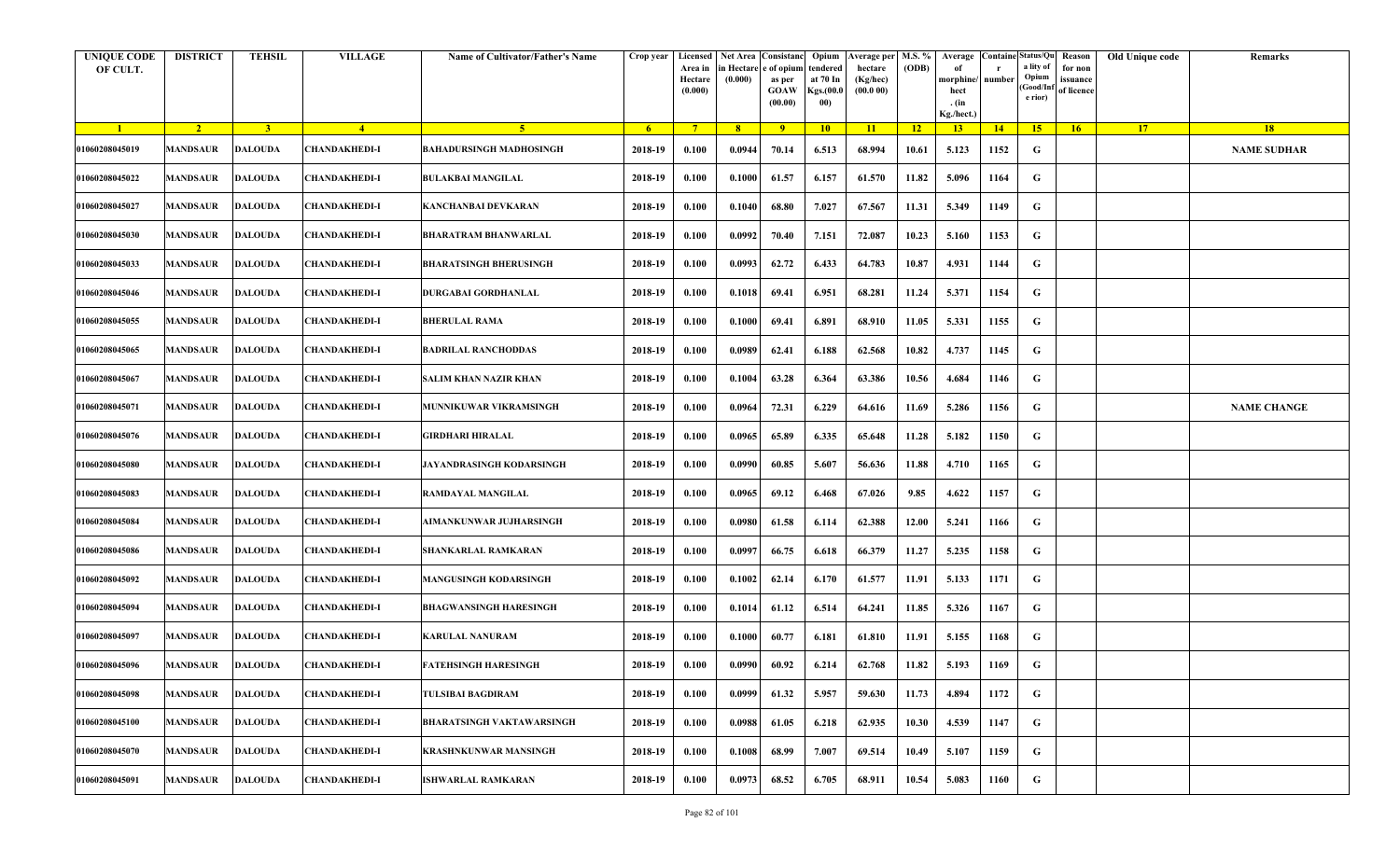| <b>UNIQUE CODE</b><br>OF CULT. | <b>DISTRICT</b> | <b>TEHSIL</b>  | <b>VILLAGE</b>        | <b>Name of Cultivator/Father's Name</b> | Crop year      | Area in<br>Hectare<br>(0.000) | in Hectare<br>(0.000) | Licensed Net Area Consistanc<br>e of opium<br>as per<br><b>GOAW</b><br>(00.00) | Opium<br>:endered<br>at 70 In<br>Kgs.(00.0<br>00) | Verage per   M.S. %<br>hectare<br>(Kg/hec)<br>(00.000) | (ODB)           | Average<br>morphine/<br>hect<br>. $(in$<br>Kg./hect.) | number | <b>Containe Status/Qu</b><br>a lity of<br>Opium<br>Good/Inf<br>e rior) | Reason<br>for non<br>issuance<br>of licence | Old Unique code | Remarks            |
|--------------------------------|-----------------|----------------|-----------------------|-----------------------------------------|----------------|-------------------------------|-----------------------|--------------------------------------------------------------------------------|---------------------------------------------------|--------------------------------------------------------|-----------------|-------------------------------------------------------|--------|------------------------------------------------------------------------|---------------------------------------------|-----------------|--------------------|
| $\blacksquare$                 | $\sqrt{2}$      | 3 <sup>7</sup> | $\sqrt{4}$            | -5.                                     | 6 <sup>6</sup> | $-7$                          | 8 <sup>1</sup>        | 9                                                                              | $10-10$                                           | $\vert$ 11                                             | $\overline{12}$ | 13                                                    | 14     | 15                                                                     | 16                                          | <b>17</b>       | 18                 |
| 01060208045005                 | <b>MANDSAUR</b> | <b>DALOUDA</b> | <b>CHANDAKHEDI-I</b>  | DEVILAL SUNDARLAL                       | 2018-19        | 0.100                         | 0.0999                | 61.31                                                                          | 5.833                                             | 58.388                                                 | 11.83           | 4.833                                                 | 1170   | G                                                                      |                                             |                 |                    |
| 01060208045041                 | MANDSAUR        | DALOUDA        | <b>CHANDAKHEDI-I</b>  | <b>MOHANLAL HIRA</b>                    | 2018-19        | 0.100                         | 0.0975                | 68.29                                                                          | 6.761                                             | 69.344                                                 | 11.52           | 5.594                                                 | 1161   | G                                                                      |                                             |                 |                    |
| 01060208045042                 | <b>MANDSAUR</b> | <b>DALOUDA</b> | <b>CHANDAKHEDI-I</b>  | KELASHBAI MANGILAL                      | 2018-19        | 0.100                         | 0.0963                | 64.67                                                                          | 6.282                                             | 65.234                                                 | 9.88            | 4.512                                                 | 1151   | G                                                                      |                                             |                 |                    |
| 01060208045061                 | <b>MANDSAUR</b> | <b>DALOUDA</b> | <b>CHANDAKHEDI-I</b>  | <b>KANWARLAL UMMEDRAM</b>               | 2018-19        | 0.100                         | 0.0990                | 61.62                                                                          | 6.021                                             | 60.818                                                 | 11.83           | 5.037                                                 | 1173   | G                                                                      |                                             |                 |                    |
| 01060208045063                 | <b>MANDSAUR</b> | <b>DALOUDA</b> | <b>CHANDAKHEDI-II</b> | AMRATRAM UDAYRAM ALIS UMMEDRAM          | 2018-19        | 0.100                         | 0.0995                | 69.64                                                                          | 6.825                                             | 68.593                                                 | 11.37           | 5.460                                                 | 1192   | G                                                                      |                                             |                 | <b>NAME SUDHAR</b> |
| 01060208045105                 | MANDSAUR        | <b>DALOUDA</b> | <b>CHANDAKHEDI-II</b> | SURESHCHANDRA RAMESHWAR                 | 2018-19        | 0.100                         | 0.1000                | 66.33                                                                          | 6.804                                             | 68.040                                                 | 11.73           | 5.586                                                 | 1193   | G                                                                      |                                             |                 | <b>NAME CHANGE</b> |
| 01060208045001                 | <b>MANDSAUR</b> | <b>DALOUDA</b> | <b>CHANDAKHEDI-II</b> | <b>NANDRAM BAGDIRAM</b>                 | 2018-19        | 0.100                         | 0.1026                | 67.03                                                                          | 6.875                                             | 67.008                                                 | 10.41           | 4.885                                                 | 1194   | G                                                                      |                                             |                 |                    |
| 01060208045039                 | <b>MANDSAUR</b> | <b>DALOUDA</b> | <b>CHANDAKHEDI-II</b> | <b>RAMNIVAS SHANTILAL</b>               | 2018-19        | 0.100                         | 0.0970                | 61.27                                                                          | 6.004                                             | 61.897                                                 | 9.96            | 4.314                                                 | 1178   | G                                                                      |                                             |                 |                    |
| 01060208045007                 | <b>MANDSAUR</b> | <b>DALOUDA</b> | <b>CHANDAKHEDI-II</b> | RAMSURATBAI MANGILAL                    | 2018-19        | 0.100                         | 0.0990                | 67.57                                                                          | 6.728                                             | 67.960                                                 | 10.34           | 4.921                                                 | 1195   | G                                                                      |                                             |                 |                    |
| 01060208045026                 | MANDSAUR        | <b>DALOUDA</b> | <b>CHANDAKHEDI-II</b> | <b>JAGDISH BHUWANJI</b>                 | 2018-19        | 0.100                         | 0.1000                | 68.66                                                                          | 6.827                                             | 68.270                                                 | 9.66            | 4.614                                                 | 1196   | G                                                                      |                                             |                 |                    |
| 01060208045037                 | <b>MANDSAUR</b> | <b>DALOUDA</b> | <b>CHANDAKHEDI-II</b> | <b>BALMUKUND DASHRATHLAL</b>            | 2018-19        | 0.100                         | 0.0981                | 59.40                                                                          | 5.923                                             | 60.377                                                 | 10.54           | 4.454                                                 | 1174   | G                                                                      |                                             |                 |                    |
| 01060208045048                 | MANDSAUR        | <b>DALOUDA</b> | <b>CHANDAKHEDI-II</b> | <b>KARULAL LAXMAN</b>                   | 2018-19        | 0.100                         | 0.1003                | 67.46                                                                          | 6.544                                             | 65.244                                                 | 11.93           | 5.450                                                 | 1202   | G                                                                      |                                             |                 |                    |
| 01060208045058                 | <b>MANDSAUR</b> | <b>DALOUDA</b> | <b>CHANDAKHEDI-II</b> | TAKHATSINGH PADAMSINGH                  | 2018-19        | 0.100                         | 0.0996                | 64.88                                                                          | 6.469                                             | 64.950                                                 | 11.07           | 5.032                                                 | 1179   | G                                                                      |                                             |                 |                    |
| 01060208045078                 | <b>MANDSAUR</b> | <b>DALOUDA</b> | <b>CHANDAKHEDI-II</b> | MOHABBATSINGH UMRAVSINGH                | 2018-19        | 0.100                         | 0.0999                | 68.21                                                                          | 6.928                                             | 69.349                                                 | 10.63           | 5.160                                                 | 1184   | G                                                                      |                                             |                 |                    |
| 01060208045089                 | MANDSAUR        | <b>DALOUDA</b> | <b>CHANDAKHEDI-II</b> | <b>GATTUKUWAR KAMALSINGH</b>            | 2018-19        | 0.100                         | 0.0988                | 71.43                                                                          | 7.143                                             | 72.298                                                 | 11.21           | 5.675                                                 | 1197   | G                                                                      |                                             |                 |                    |
| 01060208045093                 | <b>MANDSAUR</b> | <b>DALOUDA</b> | <b>CHANDAKHEDI-II</b> | <b>MAHAVIRSINGH NAGUSINGH</b>           | 2018-19        | 0.100                         | 0.0998                | 65.22                                                                          | 6.783                                             | 67.966                                                 | 10.63           | 5.055                                                 | 1180   | G                                                                      |                                             |                 |                    |
| 01060208045102                 | <b>MANDSAUR</b> | <b>DALOUDA</b> | <b>CHANDAKHEDI-II</b> | <b>BASANTIBAI KANWARLAL</b>             | 2018-19        | 0.100                         | 0.0950                | 66.11                                                                          | 6.186                                             | 65.116                                                 | 10.45           | 4.764                                                 | 1181   | G                                                                      |                                             |                 |                    |
| 01060208045104                 | <b>MANDSAUR</b> | <b>DALOUDA</b> | <b>CHANDAKHEDI-II</b> | <b>LALUBAI PRATHVIRAJ</b>               | 2018-19        | 0.100                         | 0.1021                | 64.62                                                                          | 6.564                                             | 64.290                                                 | 10.41           | 4.687                                                 | 1185   | G                                                                      |                                             |                 |                    |
| 01060208045020                 | <b>MANDSAUR</b> | <b>DALOUDA</b> | <b>CHANDAKHEDI-II</b> | <b>BHAGIRATH DEVA</b>                   | 2018-19        | 0.100                         | 0.1008                | 67.29                                                                          | 6.912                                             | 68.571                                                 | 10.28           | 4.936                                                 | 1186   | G                                                                      |                                             |                 |                    |
| 01060208045056                 | <b>MANDSAUR</b> | <b>DALOUDA</b> | <b>CHANDAKHEDI-II</b> | <b>DATARSINGH VAKTAVARSINGH</b>         | 2018-19        | 0.100                         | 0.0987                | 61.15                                                                          | 6.386                                             | 64.701                                                 | 10.40           | 4.710                                                 | 1175   | G                                                                      |                                             |                 |                    |
| 01060208045073                 | <b>MANDSAUR</b> | <b>DALOUDA</b> | <b>CHANDAKHEDI-II</b> | <b>SHANTILAL HIRALAL</b>                | 2018-19        | 0.100                         | 0.0980                | 70.01                                                                          | 6.791                                             | 69.296                                                 | 10.83           | 5.252                                                 | 1198   | G                                                                      |                                             |                 |                    |
| 01060208045087                 | <b>MANDSAUR</b> | <b>DALOUDA</b> | <b>CHANDAKHEDI-II</b> | <b>SURAJBAI BHERULAL</b>                | 2018-19        | 0.100                         | 0.0959                | 60.35                                                                          | 5.880                                             | 61.314                                                 | 11.27           | 4.836                                                 | 1176   | ${\bf G}$                                                              |                                             |                 |                    |
| 01060208045044                 | <b>MANDSAUR</b> | <b>DALOUDA</b> | <b>CHANDAKHEDI-II</b> | <b>MADHULAL GANGARAM</b>                | 2018-19        | 0.100                         | 0.0988                | 67.12                                                                          | 6.750                                             | 68.320                                                 | 10.38           | 4.966                                                 | 1187   | G                                                                      |                                             |                 |                    |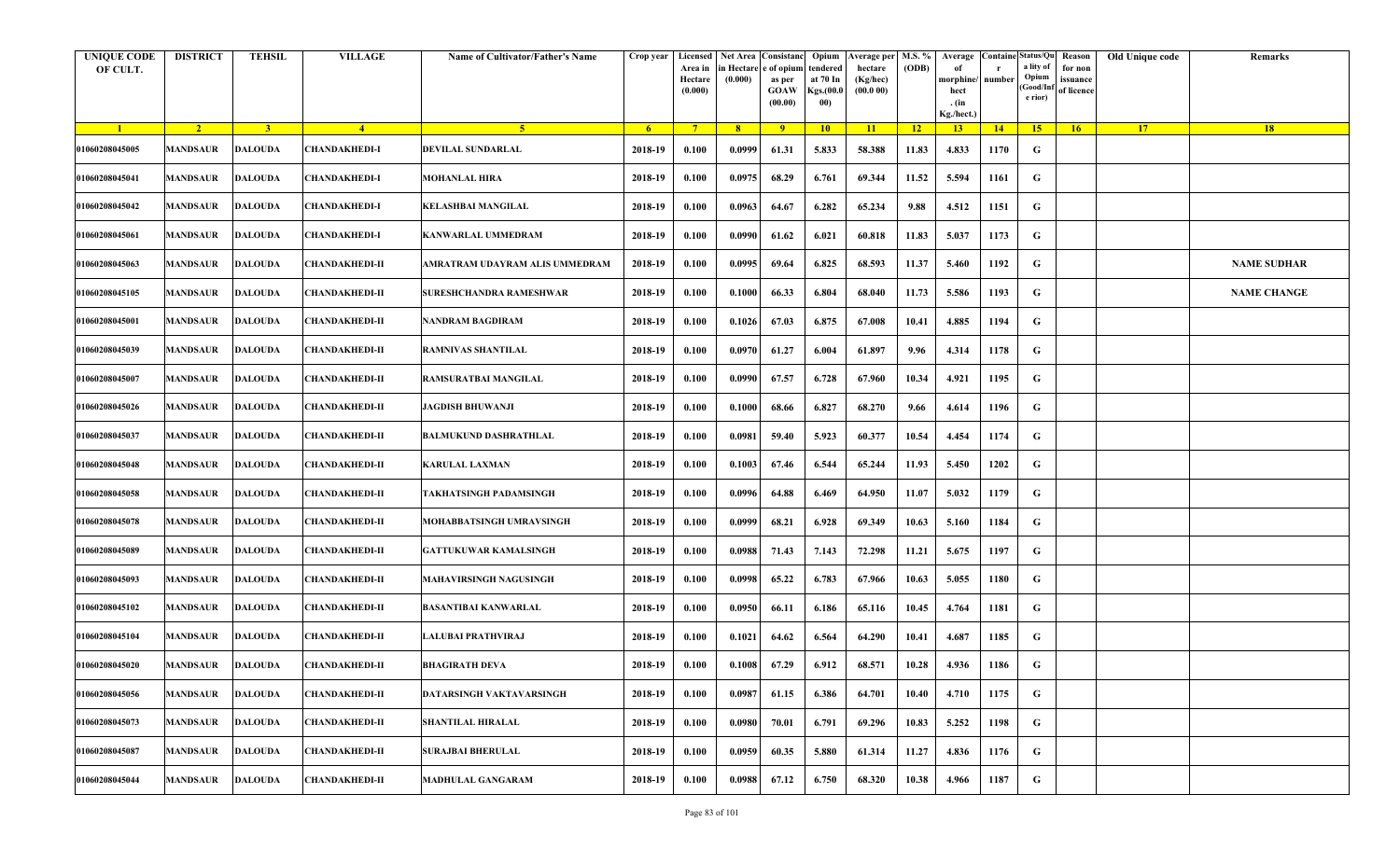| <b>UNIQUE CODE</b><br>OF CULT. | <b>DISTRICT</b> | <b>TEHSIL</b>  | <b>VILLAGE</b>        | Name of Cultivator/Father's Name             | Crop year      | Area in<br>Hectare<br>(0.000) | Licensed   Net Area Consistanc<br>ı Hectar<br>(0.000) | e of opium<br>as per<br><b>GOAW</b><br>(00.00) | Opium<br>tendered<br>at 70 In<br>Kgs.(00.<br>00) | <b>Average per</b><br>hectare<br>(Kg/hec)<br>(00.000) | M.S. %<br>(ODB) | Average<br>morphine/<br>hect<br>. (in<br>Kg./hect.) | Containe Status/Qu<br>number | a lity of<br>Opium<br>(Good/In<br>e rior) | Reason<br>for non<br>issuance<br>of licence | Old Unique code | Remarks            |
|--------------------------------|-----------------|----------------|-----------------------|----------------------------------------------|----------------|-------------------------------|-------------------------------------------------------|------------------------------------------------|--------------------------------------------------|-------------------------------------------------------|-----------------|-----------------------------------------------------|------------------------------|-------------------------------------------|---------------------------------------------|-----------------|--------------------|
| $\blacksquare$ 1               | $\sqrt{2}$      | 3 <sup>1</sup> | $\sqrt{4}$            | 5 <sup>5</sup>                               | 6 <sup>6</sup> | $-7$                          | 8 <sup>1</sup>                                        | $-9$                                           | 10                                               | $\vert$ 11                                            | $\overline{12}$ | 13                                                  | 14                           | 15                                        | 16                                          | 17              | 18                 |
| 01060208045082                 | <b>MANDSAUR</b> | <b>DALOUDA</b> | <b>CHANDAKHEDI-II</b> | GOTAMLAL PANNALAL                            | 2018-19        | 0.100                         | 0.0976                                                | 65.78                                          | 6.183                                            | 63.350                                                | 10.47           | 4.645                                               | 1182                         | G                                         |                                             |                 |                    |
| 01060208045075                 | MANDSAUR        | <b>DALOUDA</b> | <b>CHANDAKHEDI-II</b> | <b>MADANSINGH PRATAPSINGH</b>                | 2018-19        | 0.100                         | 0.1015                                                | 63.41                                          | 6.395                                            | 63.005                                                | 10.71           | 4.723                                               | 1183                         | G                                         |                                             |                 |                    |
| 01060208045004                 | <b>MANDSAUR</b> | <b>DALOUDA</b> | <b>CHANDAKHEDI-II</b> | <b>BHARATRAM RUGHNATH</b>                    | 2018-19        | 0.100                         | 0.1012                                                | 67.31                                          | 6.606                                            | 65.277                                                | 11.45           | 5.234                                               | 1188                         | G                                         |                                             |                 |                    |
| 01060208045107                 | <b>MANDSAUR</b> | <b>DALOUDA</b> | <b>CHANDAKHEDI-II</b> | PARWATIBAI JAGANNATH                         | 2018-19        | 0.100                         | 0.0976                                                | 67.74                                          | 6.406                                            | 65.635                                                | 10.08           | 4.633                                               | 1189                         | G                                         |                                             |                 |                    |
| 01060208045077                 | <b>MANDSAUR</b> | <b>DALOUDA</b> | <b>CHANDAKHEDI-II</b> | <b>KARULAL BHUWAN</b>                        | 2018-19        | 0.100                         | 0.1002                                                | 65.94                                          | 6.745                                            | 67.315                                                | 11.16           | 5.259                                               | 1203                         | G                                         |                                             |                 |                    |
| 01060208045040                 | <b>MANDSAUR</b> | <b>DALOUDA</b> | <b>CHANDAKHEDI-II</b> | <b>KESARSINGH JUJHARSINGH</b>                | 2018-19        | 0.100                         | 0.1003                                                | 61.24                                          | 5.993                                            | 59.751                                                | 11.89           | 4.972                                               | 1204                         | G                                         |                                             |                 |                    |
| 01060208045009                 | <b>MANDSAUR</b> | <b>DALOUDA</b> | <b>CHANDAKHEDI-II</b> | PUSHPABAI RAMKISHAN                          | 2018-19        | 0.100                         | 0.1000                                                | 63.54                                          | 6.454                                            | 64.540                                                | 11.76           | 5.311                                               | 1205                         | G                                         |                                             |                 |                    |
| 01060208045108                 | MANDSAUR        | <b>DALOUDA</b> | <b>CHANDAKHEDI-II</b> | <b>BALARAM KACHRU</b>                        | 2018-19        | 0.100                         | 0.0996                                                | 66.52                                          | 6.490                                            | 65.161                                                | 11.77           | 5.369                                               | 1199                         | G                                         |                                             |                 |                    |
| 01060208045028                 | <b>MANDSAUR</b> | <b>DALOUDA</b> | <b>CHANDAKHEDI-II</b> | RAJENDRASINGH MAANSINGH<br>KRISHNAKUWAR      | 2018-19        | 0.100                         | 0.0990                                                | 60.42                                          | 6.327                                            | 63.909                                                | 11.52           | 5.153                                               | 1177                         | G                                         |                                             |                 | <b>NAME CHANGE</b> |
| 01060208045006                 | MANDSAUR        | <b>DALOUDA</b> | <b>CHANDAKHEDI-II</b> | <b>BHERULAL AMBARAM</b>                      | 2018-19        | 0.100                         | 0.1000                                                | 63.52                                          | 6.397                                            | 63.970                                                | 11.68           | 5.231                                               | 1190                         | G                                         |                                             |                 |                    |
| 01060208045023                 | MANDSAUR        | <b>DALOUDA</b> | <b>CHANDAKHEDI-II</b> | SAMPATBAI DHANNALAL D.O. JAGANNATH           | 2018-19        | 0.100                         | 0.0959                                                | 67.78                                          | 6.710                                            | 69.969                                                | 10.98           | 5.376                                               | 1200                         | G                                         |                                             |                 | <b>NAME CHANGE</b> |
| 01060208045010                 | MANDSAUR        | <b>DALOUDA</b> | <b>CHANDAKHEDI-II</b> | <b>KESARBAI DEVRAM</b>                       | 2018-19        | 0.100                         |                                                       |                                                |                                                  |                                                       |                 |                                                     |                              | F                                         |                                             |                 | <b>NAME CHANGE</b> |
| 01060208045088                 | <b>MANDSAUR</b> | <b>DALOUDA</b> | <b>CHANDAKHEDI-II</b> | REHMATBAI FAKHRUUDDIN                        | 2018-19        | 0.100                         | 0.0999                                                | 67.26                                          | 6.553                                            | 65.596                                                | 10.84           | 4.977                                               | 1191                         | G                                         |                                             |                 |                    |
| 01060208045079                 | <b>MANDSAUR</b> | <b>DALOUDA</b> | <b>CHANDAKHEDI-II</b> | <b>MOHANLAL ONKARLAL</b>                     | 2018-19        | 0.100                         | 0.0996                                                | 62.05                                          | 6.232                                            | 62.570                                                | 11.88           | 5.202                                               | 1201                         | G                                         |                                             |                 |                    |
| 01060208050009                 | MANDSAUR        | <b>DALOUDA</b> | <b>KACHNARA</b>       | <b>DHAPUBAI BHERULAL</b>                     | 2018-19        | 0.100                         | 0.0998                                                | 66.04                                          | 6.755                                            | 67.685                                                | 10.04           | 4.757                                               | 672                          | G                                         |                                             |                 |                    |
| 01060208050038                 | <b>MANDSAUR</b> | <b>DALOUDA</b> | <b>KACHNARA</b>       | <b>FATEHSINGH BHERULAL</b>                   | 2018-19        | 0.100                         |                                                       |                                                |                                                  |                                                       |                 |                                                     |                              | $\mathbf{F}$                              |                                             |                 |                    |
| 01060208050057                 | MANDSAUR        | <b>DALOUDA</b> | <b>KACHNARA</b>       | <b>BRAJLAL ONKARLAL MATA</b><br>KOSHALYYABAI | 2018-19        | 0.100                         |                                                       |                                                |                                                  |                                                       |                 |                                                     |                              | F                                         |                                             |                 | <b>NAME SUDHAR</b> |
| 01060208050109                 | <b>MANDSAUR</b> | <b>DALOUDA</b> | <b>KACHNARA</b>       | SHABBIRKHAN HUSSAIN                          | 2018-19        | 0.100                         | 0.0998                                                | 67.49                                          | 7.086                                            | 71.002                                                | 10.34           | 5.139                                               | 677                          | G                                         |                                             |                 |                    |
| 01060208050110                 | MANDSAUR        | <b>DALOUDA</b> | <b>KACHNARA</b>       | <b>MANGILAL ALIS MANGU HIRALAL</b>           | 2018-19        | 0.100                         | 0.1009                                                | 60.67                                          | 6.388                                            | 63.310                                                | 10.37           | 4.595                                               | 663                          | G                                         |                                             |                 | <b>NAME SUDHAR</b> |
| 01060208050052                 | <b>MANDSAUR</b> | <b>DALOUDA</b> | <b>KACHNARA</b>       | <b>ASLAAM GAFUR</b>                          | 2018-19        | 0.100                         | 0.1001                                                | 60.81                                          | 6.368                                            | 63.616                                                | 11.05           | 4.920                                               | 664                          | G                                         |                                             |                 |                    |
| 01060208050081                 | <b>MANDSAUR</b> | <b>DALOUDA</b> | <b>KACHNARA</b>       | YAKUB GAFURKHAN                              | 2018-19        | 0.100                         | 0.1016                                                | 63.66                                          | 6.839                                            | 67.313                                                | 10.62           | 5.004                                               | 675                          | G                                         |                                             |                 |                    |
| 01060208050035                 | <b>MANDSAUR</b> | <b>DALOUDA</b> | <b>KACHNARA</b>       | KANCHANBAI PRABHULAL                         | 2018-19        | 0.100                         |                                                       |                                                |                                                  |                                                       |                 |                                                     |                              | $\mathbf{F}$                              |                                             |                 |                    |
| 01060208050078                 | <b>MANDSAUR</b> | <b>DALOUDA</b> | <b>KACHNARA</b>       | <b>SULEMAN VALIMOHAMMAD</b>                  | 2018-19        | 0.100                         | 0.0978                                                | 63.07                                          | 6.487                                            | 66.329                                                | 10.69           | 4.964                                               | 678                          | G                                         |                                             |                 |                    |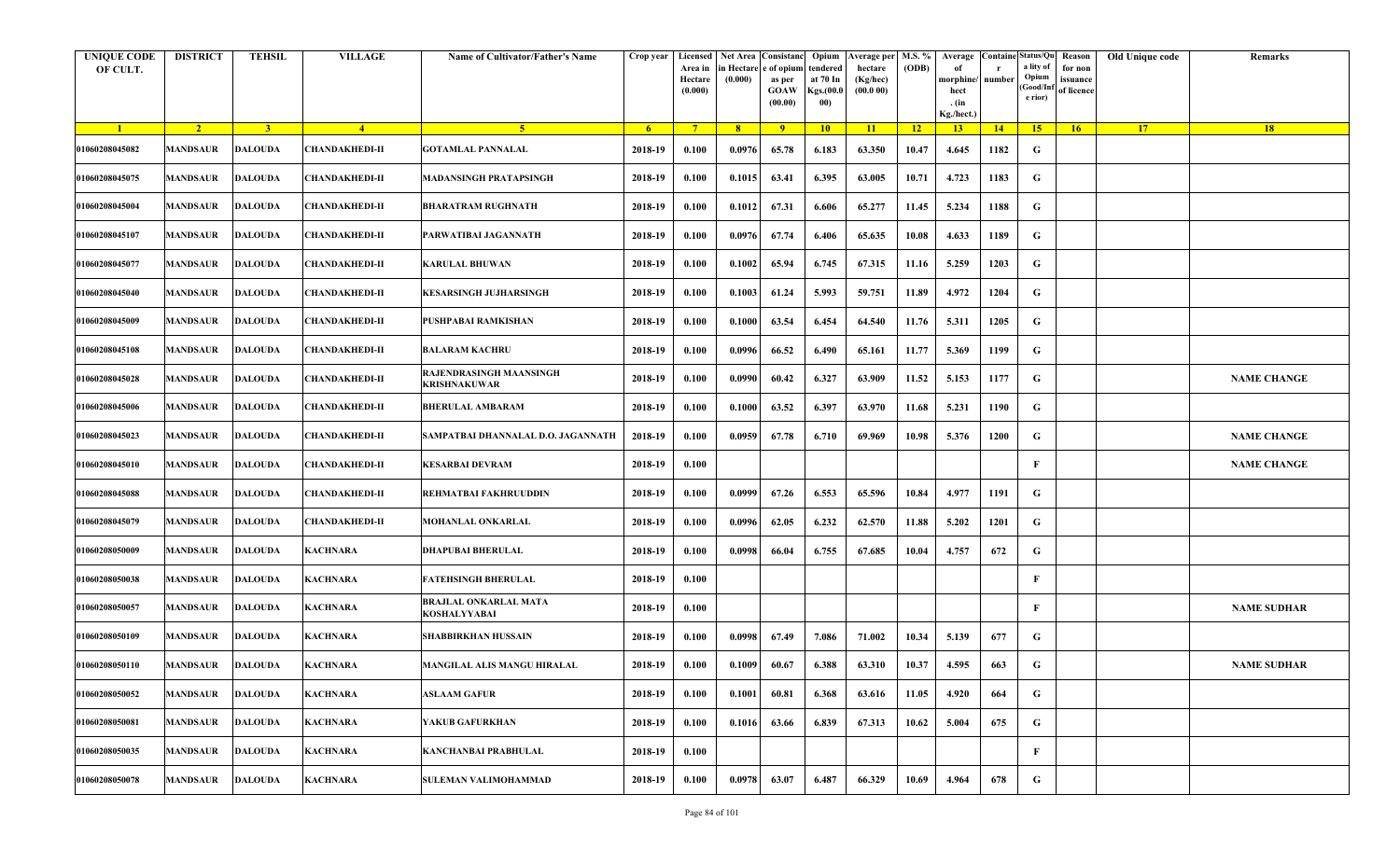| <b>UNIQUE CODE</b><br>OF CULT. | <b>DISTRICT</b> | <b>TEHSIL</b>  | <b>VILLAGE</b>  | Name of Cultivator/Father's Name | Crop year      | Area in<br>Hectare<br>(0.000) | Licensed Net Area Consistanc<br>ı Hectar<br>(0.000) | e of opium<br>as per<br><b>GOAW</b><br>(00.00) | Opium<br>tendered<br>at 70 In<br>Kgs.(00.0<br>00) | <b>Average per</b><br>hectare<br>(Kg/hec)<br>(00.000) | M.S. %<br>(ODB) | Average<br>morphine/<br>hect<br>. (in<br>Kg./hect.) | <b>Containe Status/Qu</b><br>number | a lity of<br>Opium<br>(Good/In<br>e rior) | Reason<br>for non<br>issuance<br>of licence | Old Unique code | Remarks            |
|--------------------------------|-----------------|----------------|-----------------|----------------------------------|----------------|-------------------------------|-----------------------------------------------------|------------------------------------------------|---------------------------------------------------|-------------------------------------------------------|-----------------|-----------------------------------------------------|-------------------------------------|-------------------------------------------|---------------------------------------------|-----------------|--------------------|
| $\blacksquare$ 1               | $\sqrt{2}$      | 3 <sup>7</sup> | $\overline{4}$  | -5.                              | 6 <sup>6</sup> | $-7$                          | 8 <sup>1</sup>                                      | $-9$                                           | 10                                                | $\vert$ 11                                            | $\overline{12}$ | 13                                                  | 14                                  | 15                                        | 16                                          | 17              | 18                 |
| 01060208050055                 | <b>MANDSAUR</b> | <b>DALOUDA</b> | KACHNARA        | KASHIRAM KISHAN                  | 2018-19        | 0.100                         | 0.1004                                              | 60.21                                          | 6.494                                             | 64.681                                                | 10.66           | 4.827                                               | 665                                 | G                                         |                                             |                 |                    |
| 01060208050032                 | MANDSAUR        | <b>DALOUDA</b> | <b>KACHNARA</b> | <b>MANGILAL RAMACHAMAR</b>       | 2018-19        | 0.100                         |                                                     |                                                |                                                   |                                                       |                 |                                                     |                                     | F                                         |                                             |                 |                    |
| 01060208050012                 | <b>MANDSAUR</b> | <b>DALOUDA</b> | <b>KACHNARA</b> | NAJIRMOHAMMAD SHAHIDA            | 2018-19        | 0.100                         | 0.1009                                              | 60.30                                          | 6.418                                             | 63.608                                                | 10.53           | 4.688                                               | 671                                 | G                                         |                                             |                 |                    |
| 01060208050135                 | <b>MANDSAUR</b> | <b>DALOUDA</b> | <b>KACHNARA</b> | VIJAYSINGH UMRAVSINGH            | 2018-19        | 0.100                         | 0.1004                                              | 55.02                                          | 5.691                                             | 56.683                                                | 10.72           | 4.253                                               | 660                                 | G                                         |                                             |                 |                    |
| 01060208050088                 | <b>MANDSAUR</b> | <b>DALOUDA</b> | <b>KACHNARA</b> | <b>JILANI IMAMBAKHASH</b>        | 2018-19        | 0.100                         | 0.1013                                              | 57.56                                          | 6.110                                             | 60.316                                                | 10.53           | 4.446                                               | 666                                 | G                                         |                                             |                 |                    |
| 01060208050080                 | MANDSAUR        | <b>DALOUDA</b> | KACHNARA        | <b>CHAINKUWAR JAGDISH</b>        | 2018-19        | 0.100                         |                                                     |                                                |                                                   |                                                       |                 |                                                     |                                     | $\mathbf{F}$                              |                                             |                 | <b>NAME CHANGE</b> |
| 01060208050073                 | <b>MANDSAUR</b> | <b>DALOUDA</b> | <b>KACHNARA</b> | KOSHLYABAI NATHUJI               | 2018-19        | 0.100                         | 0.0992                                              | 57.56                                          | 6.085                                             | 61.341                                                | 10.93           | 4.693                                               | 667                                 | G                                         |                                             |                 |                    |
| 01060208050093                 | MANDSAUR        | <b>DALOUDA</b> | KACHNARA        | GAJRAJSINGH NANURAM              | 2018-19        | 0.100                         | 0.0996                                              | 62.47                                          | 6.470                                             | 64.960                                                | 10.73           | 4.879                                               | 676                                 | G                                         |                                             |                 |                    |
| 01060208050142                 | <b>MANDSAUR</b> | <b>DALOUDA</b> | <b>KACHNARA</b> | <b>KAMLAKUWAR DAYARAM</b>        | 2018-19        | 0.100                         | 0.0972                                              | 58.42                                          | 6.142                                             | 63.189                                                | 11.33           | 5.012                                               | 661                                 | G                                         |                                             |                 | <b>NAME CHANGE</b> |
| 01060208050059                 | MANDSAUR        | <b>DALOUDA</b> | KACHNARA        | FAKIRMOHAMMAD NABIBAKSH          | 2018-19        | 0.100                         | 0.1021                                              | 62.05                                          | 6.489                                             | 63.555                                                | 10.67           | 4.747                                               | 673                                 | G                                         |                                             |                 |                    |
| 01060208050068                 | MANDSAUR        | <b>DALOUDA</b> | <b>KACHNARA</b> | IMAMBAKHSH KHAJU PINJARA         | 2018-19        | 0.100                         | 0.0984                                              | 56.24                                          | 5.592                                             | 56.829                                                | 11.11           | 4.420                                               | 668                                 | G                                         | 08                                          |                 |                    |
| 01060208050084                 | MANDSAUR        | <b>DALOUDA</b> | <b>KACHNARA</b> | <b>RAMESHWAR MOTILAL</b>         | 2018-19        | 0.100                         |                                                     |                                                |                                                   |                                                       |                 |                                                     |                                     | F                                         |                                             |                 |                    |
| 01060208050062                 | <b>MANDSAUR</b> | <b>DALOUDA</b> | <b>KACHNARA</b> | FAKRU KARIM PINJARA              | 2018-19        | 0.100                         |                                                     |                                                |                                                   |                                                       |                 |                                                     |                                     | F                                         |                                             |                 |                    |
| 01060208050066                 | <b>MANDSAUR</b> | <b>DALOUDA</b> | <b>KACHNARA</b> | KODARBAI KACHRU                  | 2018-19        | 0.100                         |                                                     |                                                |                                                   |                                                       |                 |                                                     |                                     | $\mathbf{F}$                              |                                             |                 |                    |
| 01060208050041                 | MANDSAUR        | <b>DALOUDA</b> | <b>KACHNARA</b> | <b>AALAM GULAB</b>               | 2018-19        | 0.100                         | 0.1011                                              | 61.21                                          | 6.480                                             | 64.095                                                | 10.13           | 4.545                                               | 674                                 | G                                         |                                             |                 |                    |
| 01060208050008                 | <b>MANDSAUR</b> | <b>DALOUDA</b> | <b>KACHNARA</b> | <b>LALMOHAMMAD NATHU</b>         | 2018-19        | 0.100                         | 0.1003                                              | 59.95                                          | 6.260                                             | 62.413                                                | 10.46           | 4.570                                               | 670                                 | G                                         |                                             |                 |                    |
| 01060208050058                 | <b>MANDSAUR</b> | <b>DALOUDA</b> | <b>KACHNARA</b> | <b>HUSSAIN AJMERI</b>            | 2018-19        | 0.100                         |                                                     |                                                |                                                   |                                                       |                 |                                                     |                                     | $\mathbf{F}$                              |                                             |                 |                    |
| 01060208050075                 | MANDSAUR        | <b>DALOUDA</b> | <b>KACHNARA</b> | <b>KAMLABAI BALURAM</b>          | 2018-19        | 0.100                         | 0.0969                                              | 57.72                                          | 6.102                                             | 62.972                                                | 10.83           | 4.774                                               | 662                                 | G                                         |                                             |                 | <b>NAME CHANGE</b> |
| 01060208050019                 | MANDSAUR        | <b>DALOUDA</b> | <b>KACHNARA</b> | SAEEDANBEE NAJIRMOHAMMAD         | 2018-19        | 0.100                         | 0.0992                                              | 61.54                                          | 6.418                                             | 64.698                                                | 11.47           | 5.194                                               | 669                                 | G                                         |                                             |                 | <b>NAME CHANGE</b> |
| 01060208050074                 | <b>MANDSAUR</b> | <b>DALOUDA</b> | <b>KACHNARA</b> | <b>GOVERDHANLAL BHERULAL</b>     | 2018-19        | 0.100                         |                                                     |                                                |                                                   |                                                       |                 |                                                     |                                     | F                                         |                                             |                 |                    |
| 01060208029004                 | <b>MANDSAUR</b> | <b>DALOUDA</b> | RICHALALMUHA-I  | SHANKARLAL AMBARAM               | 2018-19        | 0.100                         | 0.0986                                              | 60.89                                          | 6.176                                             | 62.637                                                | 11.43           | 5.012                                               | 957                                 | G                                         |                                             |                 |                    |
| 01060208029007                 | <b>MANDSAUR</b> | <b>DALOUDA</b> | RICHALALMUHA-I  | VISHNULAL SHIVNARAYAN            | 2018-19        | 0.100                         | 0.0962                                              | 60.90                                          | 6.186                                             | 64.304                                                | 11.40           | 5.129                                               | 958                                 | G                                         |                                             |                 |                    |
| 01060208029071                 | <b>MANDSAUR</b> | <b>DALOUDA</b> | RICHALALMUHA-I  | VIMLABAI FULCHANDRA              | 2018-19        | 0.100                         | 0.0973                                              | 61.36                                          | 5.917                                             | 60.812                                                | 11.59           | 4.932                                               | 978                                 | G                                         |                                             |                 |                    |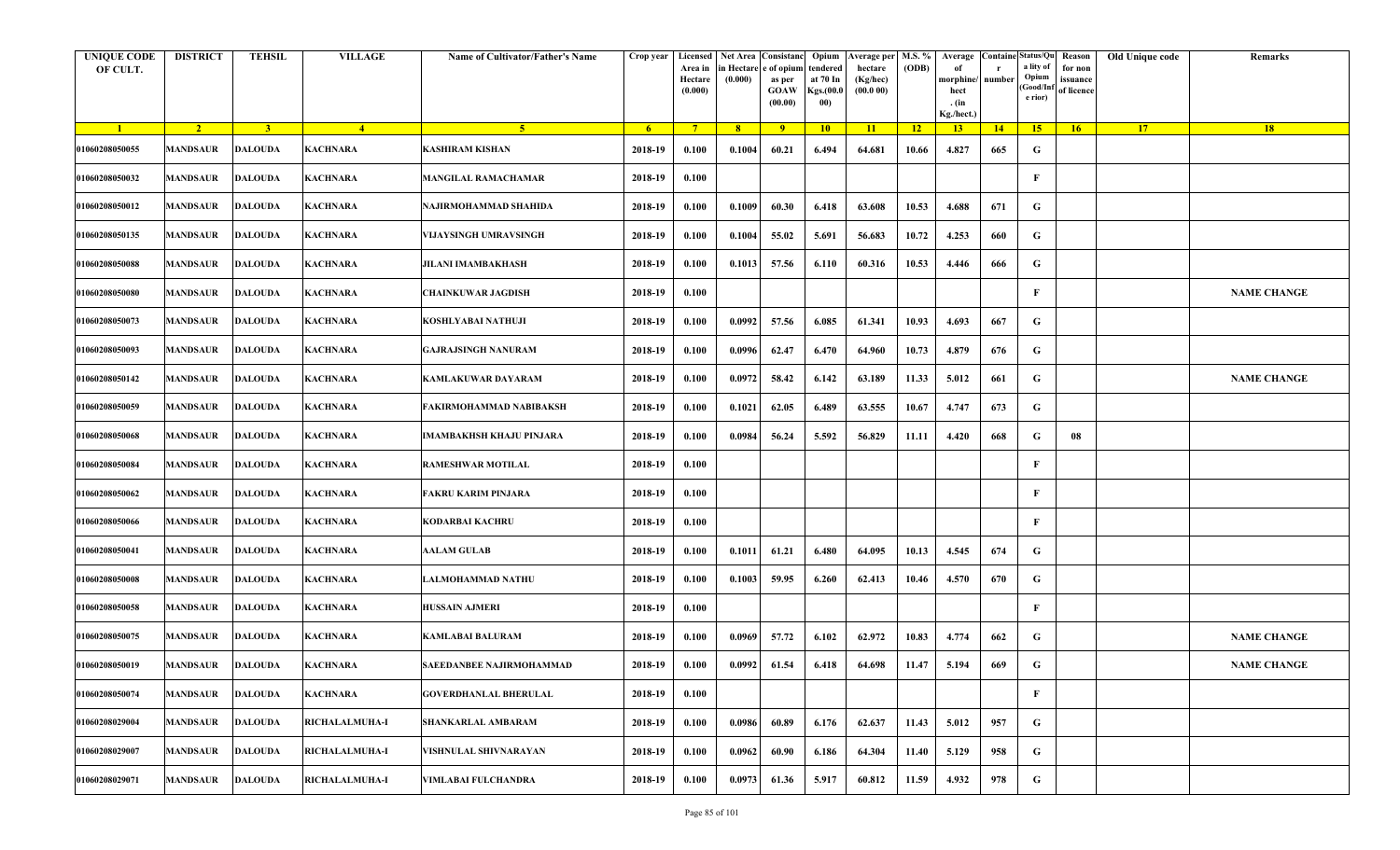| <b>UNIQUE CODE</b><br>OF CULT. | <b>DISTRICT</b> | <b>TEHSIL</b>  | <b>VILLAGE</b>        | Name of Cultivator/Father's Name | Crop year      | Area in<br>Hectare<br>(0.000) | in Hectare<br>(0.000) | Licensed Net Area Consistanc Opium<br>e of opium<br>as per<br><b>GOAW</b><br>(00.00) | tendered<br>at 70 In<br><b>Kgs.</b> (00.0)<br>00) | Average per   M.S. %<br>hectare<br>(Kg/hec)<br>(00.000) | (ODB)           | Average<br>morphine/<br>hect<br>. $(in$<br>Kg./hect.) | <b>Containe Status/Qu</b><br>number | a lity of<br>Opium<br>Good/Inf<br>e rior) | Reason<br>for non<br>issuance<br>of licence | Old Unique code | Remarks            |
|--------------------------------|-----------------|----------------|-----------------------|----------------------------------|----------------|-------------------------------|-----------------------|--------------------------------------------------------------------------------------|---------------------------------------------------|---------------------------------------------------------|-----------------|-------------------------------------------------------|-------------------------------------|-------------------------------------------|---------------------------------------------|-----------------|--------------------|
| $\blacksquare$                 | $\sqrt{2}$      | 3 <sup>l</sup> | $\sqrt{4}$            | -5.                              | 6 <sup>6</sup> | $-7$                          | 8 <sup>1</sup>        | 9                                                                                    | 10                                                | $\vert$ 11                                              | $\overline{12}$ | 13                                                    | 14                                  | 15                                        | 16                                          | 17              | 18                 |
| 01060208029078                 | <b>MANDSAUR</b> | <b>DALOUDA</b> | RICHALALMUHA-I        | UMASHANKAR RAMNARAYAN            | 2018-19        | 0.100                         | 0.0980                | 61.84                                                                                | 6.308                                             | 64.367                                                  | 11.82           | 5.326                                                 | 979                                 | G                                         |                                             |                 |                    |
| 01060208029123                 | <b>MANDSAUR</b> | DALOUDA        | <b>RICHALALMUHA-I</b> | <b>SURESHCHAND CHAMPALAL</b>     | 2018-19        | 0.100                         | 0.1010                | 64.70                                                                                | 6.294                                             | 62.317                                                  | 11.81           | 5.151                                                 | 959                                 | G                                         |                                             |                 |                    |
| 01060208029137                 | <b>MANDSAUR</b> | <b>DALOUDA</b> | <b>RICHALALMUHA-I</b> | SURESHCHAND KHYALIRAM            | 2018-19        | 0.100                         | 0.1024                | 62.46                                                                                | 6.103                                             | 59.600                                                  | 11.45           | 4.776                                                 | 980                                 | G                                         |                                             |                 |                    |
| 01060208029145                 | <b>MANDSAUR</b> | <b>DALOUDA</b> | <b>RICHALALMUHA-I</b> | <b>KHEMRAJ RAMPRASAD</b>         | 2018-19        | 0.100                         | 0.0970                | 62.58                                                                                | 6.428                                             | 66.268                                                  | 11.54           | 5.352                                                 | 981                                 | G                                         |                                             |                 |                    |
| 01060208029196                 | <b>MANDSAUR</b> | <b>DALOUDA</b> | RICHALALMUHA-I        | <b>KHEMRAJ FAKIRCHAND</b>        | 2018-19        | 0.100                         | 0.0998                | 60.80                                                                                | 6.349                                             | 63.617                                                  | 11.33           | 5.047                                                 | 956                                 | G                                         |                                             |                 |                    |
| 01060208029075                 | <b>MANDSAUR</b> | <b>DALOUDA</b> | RICHALALMUHA-I        | SHIVKARAN KHYALIRAM              | 2018-19        | 0.100                         | 0.1008                | 61.09                                                                                | 6.161                                             | 61.121                                                  | 11.39           | 4.875                                                 | 976                                 | G                                         |                                             |                 |                    |
| 01060208029006                 | <b>MANDSAUR</b> | <b>DALOUDA</b> | <b>RICHALALMUHA-I</b> | <b>KELASH FAKIRCHAND</b>         | 2018-19        | 0.100                         | 0.0994                | 61.00                                                                                | 6.231                                             | 62.686                                                  | 11.46           | 5.028                                                 | 955                                 | G                                         |                                             |                 |                    |
| 01060208029012                 | <b>MANDSAUR</b> | <b>DALOUDA</b> | RICHALALMUHA-I        | NANDLAL ANANDILAL                | 2018-19        | 0.100                         | 0.1012                | 62.46                                                                                | 6.719                                             | 66.393                                                  | 11.19           | 5.201                                                 | 960                                 | G                                         |                                             |                 |                    |
| 01060208029013                 | <b>MANDSAUR</b> | <b>DALOUDA</b> | <b>RICHALALMUHA-I</b> | <b>BALU NAGGA</b>                | 2018-19        | 0.100                         | 0.1015                | 62.57                                                                                | 6.329                                             | 62.355                                                  | 11.35           | 4.953                                                 | 961                                 | G                                         |                                             |                 |                    |
| 01060208029015                 | MANDSAUR        | DALOUDA        | <b>RICHALALMUHA-I</b> | <b>SHIVRAM BHANWARLAL</b>        | 2018-19        | 0.100                         | 0.1014                | 61.22                                                                                | 6.594                                             | 65.030                                                  | 11.25           | 5.123                                                 | 954                                 | G                                         |                                             |                 |                    |
| 01060208029016                 | <b>MANDSAUR</b> | <b>DALOUDA</b> | <b>RICHALALMUHA-I</b> | <b>SHIVLAL NATHULAL</b>          | 2018-19        | 0.100                         | 0.1000                | 61.12                                                                                | 6.365                                             | 63.650                                                  | 11.32           | 5.045                                                 | 962                                 | G                                         |                                             |                 | <b>NAME CHANGE</b> |
| 01060208029018                 | <b>MANDSAUR</b> | DALOUDA        | <b>RICHALALMUHA-I</b> | PARASRAM GANESHRAM               | 2018-19        | 0.100                         | 0.1004                | 61.95                                                                                | 6.407                                             | 63.815                                                  | 11.57           | 5.170                                                 | 977                                 | G                                         |                                             |                 | <b>NAME SUDHAR</b> |
| 01060208029020                 | <b>MANDSAUR</b> | <b>DALOUDA</b> | <b>RICHALALMUHA-I</b> | <b>GANGARAM GANGABAI</b>         | 2018-19        | 0.100                         | 0.1008                | 61.86                                                                                | 6.495                                             | 64.435                                                  | 11.69           | 5.272                                                 | 982                                 | G                                         |                                             |                 |                    |
| 01060208029022                 | <b>MANDSAUR</b> | <b>DALOUDA</b> | RICHALALMUHA-I        | <b>RAMESHWAR SHIVRAM</b>         | 2018-19        | 0.100                         | 0.0988                | 61.23                                                                                | 6.175                                             | 62.500                                                  | 11.20           | 4.902                                                 | 953                                 | G                                         |                                             |                 |                    |
| 01060208029023                 | <b>MANDSAUR</b> | <b>DALOUDA</b> | RICHALALMUHA-I        | <b>ISHWARLAL KHEMRAJ</b>         | 2018-19        | 0.100                         | 0.0985                | 61.39                                                                                | 6.297                                             | 63.929                                                  | 11.53           | 5.161                                                 | 963                                 | G                                         |                                             |                 |                    |
| 01060208029027                 | <b>MANDSAUR</b> | <b>DALOUDA</b> | <b>RICHALALMUHA-I</b> | <b>MADANLAL RANCHOD</b>          | 2018-19        | 0.100                         | 0.0990                | 61.66                                                                                | 6.369                                             | 64.333                                                  | 11.04           | 4.973                                                 | 952                                 | G                                         |                                             |                 |                    |
| 01060208029031                 | <b>MANDSAUR</b> | <b>DALOUDA</b> | <b>RICHALALMUHA-I</b> | BALARAM PUNAMCHAND               | 2018-19        | 0.100                         | 0.1000                | 62.91                                                                                | 6.444                                             | 64.440                                                  | 10.92           | 4.926                                                 | 964                                 | G                                         |                                             |                 |                    |
| 01060208029044                 | <b>MANDSAUR</b> | <b>DALOUDA</b> | <b>RICHALALMUHA-I</b> | <b>MADHULAL BALAJI</b>           | 2018-19        | 0.100                         | 0.0990                | 62.11                                                                                | 6.451                                             | 65.162                                                  | 11.46           | 5.229                                                 | 970                                 | G                                         |                                             |                 |                    |
| 01060208029045                 | <b>MANDSAUR</b> | <b>DALOUDA</b> | <b>RICHALALMUHA-I</b> | <b>RATANBAI HARDEVRAM</b>        | 2018-19        | 0.100                         | 0.1005                | 61.65                                                                                | 6.341                                             | 63.095                                                  | 11.63           | 5.137                                                 | 971                                 | G                                         |                                             |                 |                    |
| 01060208029056                 | <b>MANDSAUR</b> | DALOUDA        | <b>RICHALALMUHA-I</b> | <b>GENDALAL TULSIRAM</b>         | 2018-19        | 0.100                         | 0.1000                | 61.80                                                                                | 6.463                                             | 64.630                                                  | 11.31           | 5.117                                                 | 965                                 | G                                         |                                             |                 |                    |
| 01060208029058                 | <b>MANDSAUR</b> | DALOUDA        | RICHALALMUHA-I        | <b>NANDKISHOR SHOBHARAM</b>      | 2018-19        | 0.100                         | 0.0967                | 60.95                                                                                | 6.165                                             | 63.754                                                  | 11.14           | 4.971                                                 | 951                                 | G                                         |                                             |                 | <b>NAME CHANGE</b> |
| 01060208029059                 | <b>MANDSAUR</b> | <b>DALOUDA</b> | <b>RICHALALMUHA-I</b> | <b>SAMPATBAI NANURAM</b>         | 2018-19        | 0.100                         | 0.0988                | 61.95                                                                                | 6.257                                             | 63.330                                                  | 11.51           | 5.102                                                 | 972                                 | G                                         |                                             |                 | <b>NAME CHANGE</b> |
| 01060208029060                 | <b>MANDSAUR</b> | <b>DALOUDA</b> | <b>RICHALALMUHA-I</b> | PANNALAL MADHOLAL                | 2018-19        | 0.100                         | 0.0985                | 61.36                                                                                | 6.346                                             | 64.426                                                  | 11.64           | 5.248                                                 | 973                                 | G                                         |                                             |                 |                    |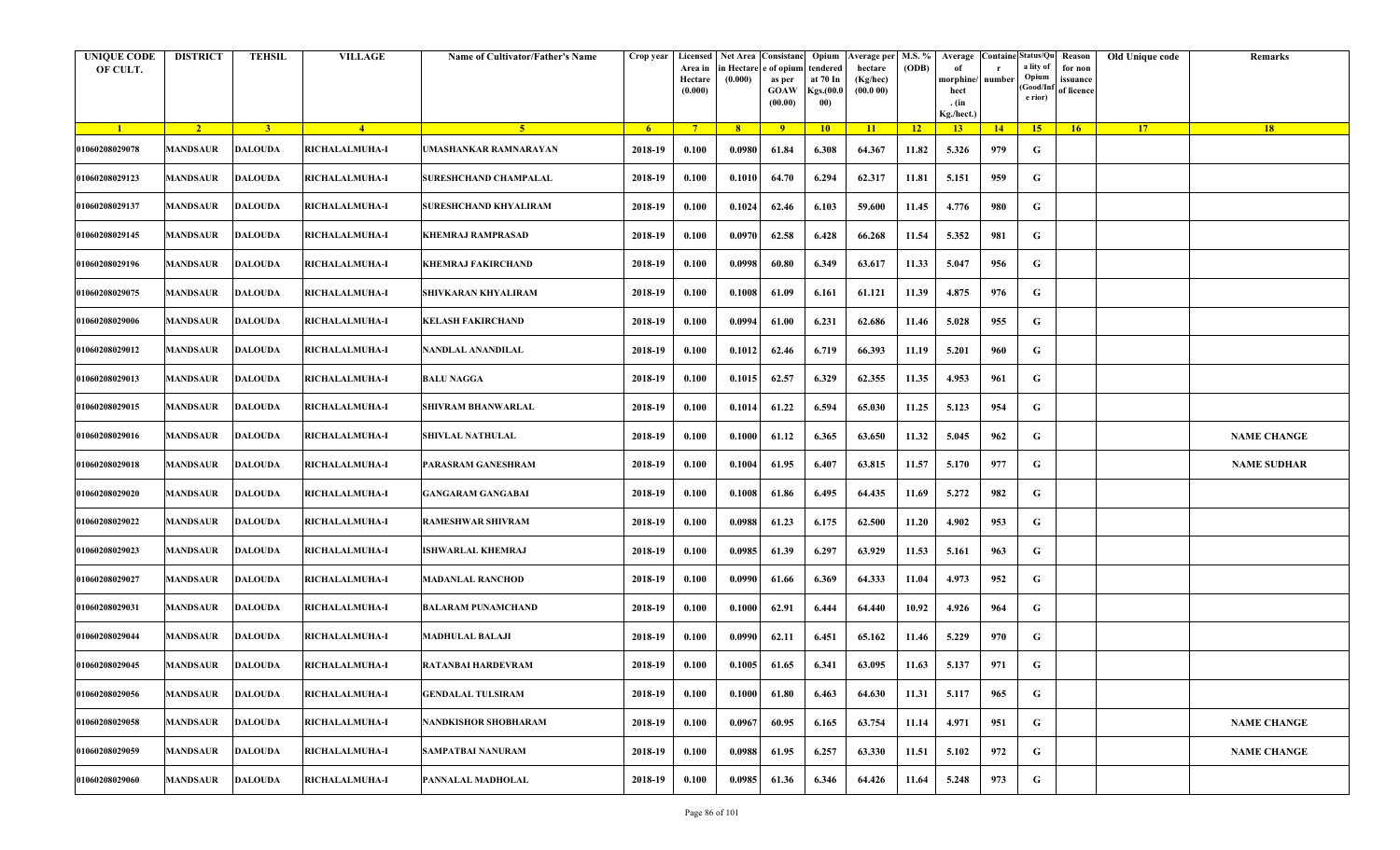| <b>UNIQUE CODE</b><br>OF CULT. | <b>DISTRICT</b> | <b>TEHSIL</b>  | <b>VILLAGE</b>         | Name of Cultivator/Father's Name                    | Crop year      | Area in<br>Hectare<br>(0.000) | Licensed Net Area Consistanc<br>ı Hectar<br>(0.000) | e of opium<br>as per<br><b>GOAW</b><br>(00.00) | Opium<br>tendered<br>at 70 In<br>Kgs.(00.<br>00) | Average per   M.S. %<br>hectare<br>(Kg/hec)<br>(00.000) | (ODB) | Average<br>morphine/<br>hect<br>. (in<br>Kg./hect.) | <b>Containe Status/Qu</b><br>number | a lity of<br>Opium<br>(Good/In:<br>e rior) | Reason<br>for non<br>issuance<br>of licence | Old Unique code | Remarks            |
|--------------------------------|-----------------|----------------|------------------------|-----------------------------------------------------|----------------|-------------------------------|-----------------------------------------------------|------------------------------------------------|--------------------------------------------------|---------------------------------------------------------|-------|-----------------------------------------------------|-------------------------------------|--------------------------------------------|---------------------------------------------|-----------------|--------------------|
| $\blacksquare$ 1               | $\sqrt{2}$      | 3 <sup>7</sup> | $\sqrt{4}$             | -5.                                                 | 6 <sup>6</sup> | $\overline{7}$                | 8 <sup>1</sup>                                      | $-9$                                           | 10                                               | $\vert$ 11                                              | $-12$ | 13                                                  | 14                                  | 15                                         | 16                                          | 17              | 18                 |
| 01060208029061                 | MANDSAUR        | <b>DALOUDA</b> | <b>RICHALALMUHA-I</b>  | TULSIRAM KASHIRAM                                   | 2018-19        | 0.100                         | 0.0992                                              | 61.02                                          | 6.146                                            | 61.956                                                  | 10.73 | 4.655                                               | 950                                 | G                                          |                                             |                 |                    |
| 01060208029063                 | MANDSAUR        | <b>DALOUDA</b> | <b>RICHALALMUHA-I</b>  | <b>BANSHILAL ONKARLAL</b>                           | 2018-19        | 0.100                         | 0.0995                                              | 61.28                                          | 6.321                                            | 63.528                                                  | 11.46 | 5.094                                               | 974                                 | G                                          |                                             |                 |                    |
| 01060208029064                 | <b>MANDSAUR</b> | <b>DALOUDA</b> | <b>RICHALALMUHA-I</b>  | ANANNDILAL KESAR                                    | 2018-19        | 0.100                         | 0.0999                                              | 60.95                                          | 6.504                                            | 65.105                                                  | 11.34 | 5.167                                               | 949                                 | G                                          |                                             |                 |                    |
| 01060208029066                 | <b>MANDSAUR</b> | <b>DALOUDA</b> | RICHALALMUHA-I         | RAMNARAYAN KASHIRAM                                 | 2018-19        | 0.100                         | 0.0998                                              | 61.22                                          | 6.236                                            | 62.485                                                  | 11.30 | 4.944                                               | 948                                 | G                                          |                                             |                 |                    |
| 01060208029068                 | <b>MANDSAUR</b> | <b>DALOUDA</b> | <b>RICHALALMUHA-I</b>  | OKARLAL BHAGWAN                                     | 2018-19        | 0.100                         | 0.0986                                              | 61.59                                          | 6.177                                            | 62.647                                                  | 11.54 | 5.062                                               | 975                                 | G                                          |                                             |                 |                    |
| 01060208029073                 | <b>MANDSAUR</b> | <b>DALOUDA</b> | <b>RICHALALMUHA-I</b>  | GHANSHYAM BADRILAL                                  | 2018-19        | 0.100                         | 0.0645                                              | 61.66                                          | 4.166                                            | 64.589                                                  | 11.76 | 5.317                                               | 984                                 | G                                          |                                             |                 |                    |
| 01060208029081                 | MANDSAUR        | <b>DALOUDA</b> | RICHALALMUHA-I         | <b>BALMUKAND BHANWARLAL</b>                         | 2018-19        | 0.100                         | 0.0982                                              | 61.55                                          | 6.234                                            | 63.483                                                  | 11.42 | 5.076                                               | 969                                 | G                                          |                                             |                 |                    |
| 01060208029082                 | MANDSAUR        | <b>DALOUDA</b> | RICHALALMUHA-I         | <b>BANSHILAL BHERULAL</b>                           | 2018-19        | 0.100                         | 0.0977                                              | 64.56                                          | 6.622                                            | 67.779                                                  | 10.83 | 5.137                                               | 983                                 | G                                          |                                             |                 |                    |
| 01060208029085                 | <b>MANDSAUR</b> | <b>DALOUDA</b> | RICHALALMUHA-I         | PRAHLAAD MANGILAL                                   | 2018-19        | 0.100                         | 0.1014                                              | 61.29                                          | 6.313                                            | 62.258                                                  | 11.49 | 5.006                                               | 968                                 | G                                          |                                             |                 |                    |
| 01060208029090                 | <b>MANDSAUR</b> | <b>DALOUDA</b> | <b>RICHALALMUHA-I</b>  | SHANTILAL JAGANNATH                                 | 2018-19        | 0.100                         | 0.1000                                              | 61.17                                          | 6.327                                            | 63.270                                                  | 11.31 | 5.010                                               | 966                                 | G                                          |                                             |                 |                    |
| 01060208029091                 | MANDSAUR        | <b>DALOUDA</b> | RICHALALMUHA-I         | <b>MANGILAL CHENRAM</b>                             | 2018-19        | 0.100                         | 0.1005                                              | 61.29                                          | 6.470                                            | 64.378                                                  | 11.57 | 5.213                                               | 967                                 | G                                          |                                             |                 |                    |
| 01060208029098                 | MANDSAUR        | <b>DALOUDA</b> | RICHALALMUHA-II        | RAMNARAYAN DALURAM                                  | 2018-19        | 0.100                         | 0.1009                                              | 60.34                                          | 6.267                                            | 62.111                                                  | 10.81 | 4.698                                               | 1070                                | G                                          |                                             |                 |                    |
| 01060208029100                 | <b>MANDSAUR</b> | <b>DALOUDA</b> | RICHALALMUHA-II        | RAMKUNWAR BALMUKUND                                 | 2018-19        | 0.100                         | 0.0992                                              | 62.49                                          | 6.231                                            | 62.813                                                  | 10.77 | 4.735                                               | 1071                                | G                                          |                                             |                 |                    |
| 01060208029103                 | MANDSAUR        | <b>DALOUDA</b> | RICHALALMUHA-II        | DEVRAM SHIVNARAYAN                                  | 2018-19        | 0.100                         | 0.1000                                              | 65.90                                          | 7.032                                            | 70.320                                                  | 10.32 | 5.080                                               | 1077                                | G                                          |                                             |                 |                    |
| 01060208029106                 | MANDSAUR        | <b>DALOUDA</b> | RICHALALMUHA-II        | <b>ONKARLAL RAMNIVAS</b>                            | 2018-19        | 0.100                         | 0.0987                                              | 64.23                                          | 6.460                                            | 65.451                                                  | 9.45  | 4.330                                               | 1078                                | G                                          |                                             |                 |                    |
| 01060208029108                 | <b>MANDSAUR</b> | <b>DALOUDA</b> | RICHALALMUHA-II        | <b>BRAJESHKUMAR RAMGOPAL</b>                        | 2018-19        | 0.100                         | 0.0980                                              | 66.20                                          | 6.809                                            | 69.480                                                  | 9.37  | 4.555                                               | 1088                                | G                                          |                                             |                 |                    |
| 01060208029109                 | MANDSAUR        | <b>DALOUDA</b> | RICHALALMUHA-II        | <b>MANGILAL RAMCHANDRA</b>                          | 2018-19        | 0.100                         | 0.0977                                              | 66.21                                          | 6.451                                            | 66.029                                                  | 10.30 | 4.761                                               | 1089                                | G                                          |                                             |                 |                    |
| 01060208029113                 | MANDSAUR        | <b>DALOUDA</b> | RICHALALMUHA-II        | LEELASHANKER KANHAYYALAL                            | 2018-19        | 0.100                         | 0.0973                                              | 58.79                                          | 6.156                                            | 63.268                                                  | 9.30  | 4.121                                               | 1072                                | G                                          |                                             |                 |                    |
| 01060208029119                 | <b>MANDSAUR</b> | <b>DALOUDA</b> | <b>RICHALALMUHA-II</b> | <b>BASANTILAL LAXMINARAYAN</b>                      | 2018-19        | 0.100                         |                                                     | $0.1015$ 71.70                                 | 7.477                                            | 73.665                                                  | 10.20 | 5.257                                               | 1090                                | G                                          |                                             |                 |                    |
| 01060208029121                 | <b>MANDSAUR</b> | <b>DALOUDA</b> | <b>RICHALALMUHA-II</b> | ISHAK VALIMOHAMMAD                                  | 2018-19        | 0.100                         |                                                     |                                                |                                                  |                                                         |       |                                                     |                                     | F                                          |                                             |                 |                    |
| 01060208029126                 | <b>MANDSAUR</b> | <b>DALOUDA</b> | RICHALALMUHA-II        | <b>BHAGWATIBAI BHAGWANTIBAI</b><br><b>DEVICHAND</b> | 2018-19        | 0.100                         | 0.0963                                              | 58.96                                          | 6.149                                            | 63.853                                                  | 10.74 | 4.798                                               | 1068                                | G                                          |                                             |                 | <b>NAME SUDHAR</b> |
| 01060208029133                 | MANDSAUR        | <b>DALOUDA</b> | RICHALALMUHA-II        | SATYANARAYAN VARDICHAND                             | 2018-19        | 0.100                         | 0.1005                                              | 65.42                                          | 6.813                                            | 67.791                                                  | 10.91 | 5.179                                               | 1091                                | G                                          |                                             |                 |                    |
| 01060208029135                 | <b>MANDSAUR</b> | <b>DALOUDA</b> | RICHALALMUHA-II        | DEVRAM MANGILAL NAI                                 | 2018-19        | 0.100                         | 0.1005                                              | 57.59                                          | 6.302                                            | 62.706                                                  | 10.49 | 4.604                                               | 1069                                | G                                          |                                             |                 |                    |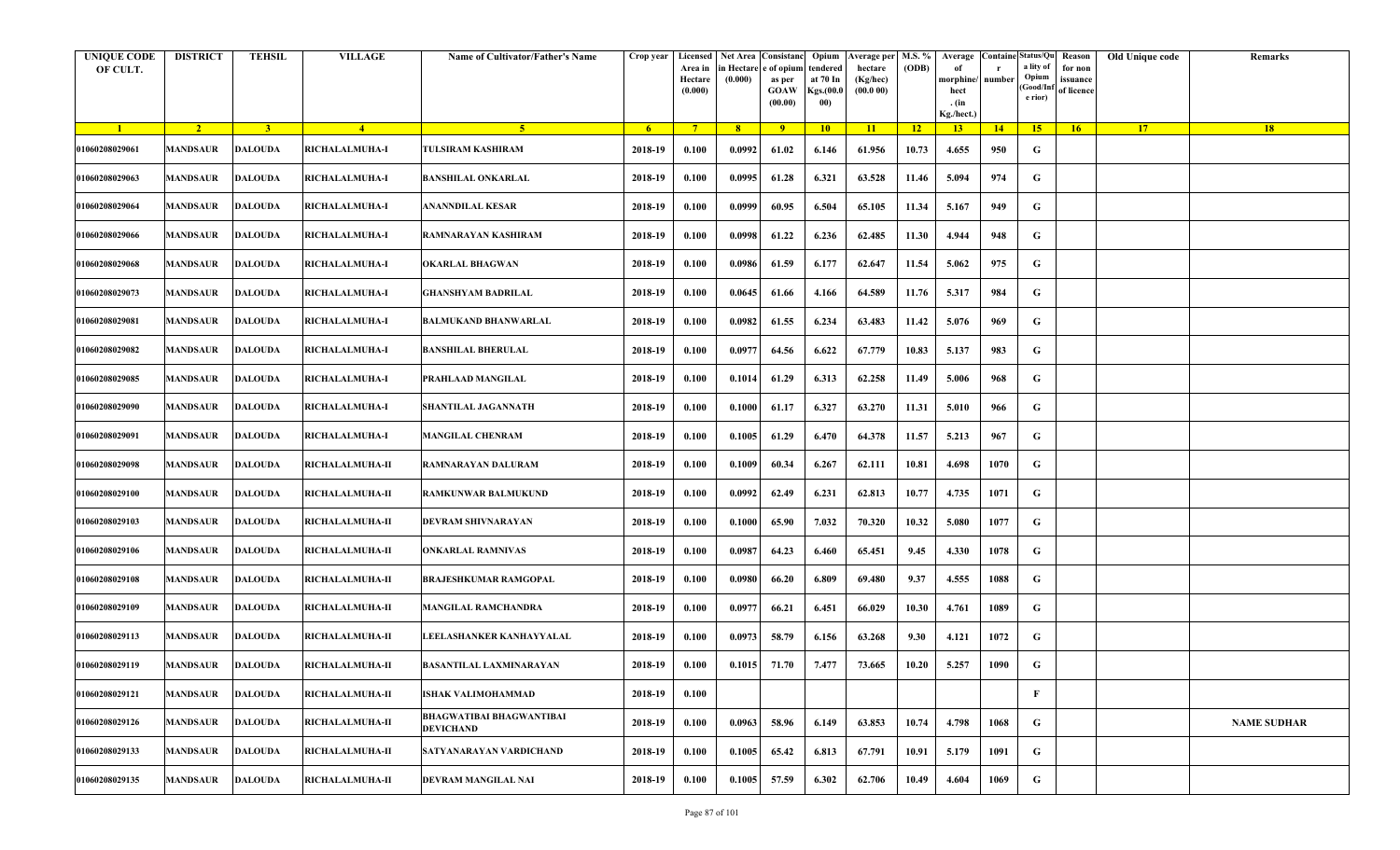| <b>UNIQUE CODE</b><br>OF CULT. | <b>DISTRICT</b> | <b>TEHSIL</b>  | <b>VILLAGE</b>         | Name of Cultivator/Father's Name                  | Crop year      | Area in<br>Hectare<br>(0.000) | in Hectare<br>(0.000) | Licensed Net Area Consistanc Opium<br>e of opium<br>as per<br><b>GOAW</b><br>(00.00) | endered<br>at 70 In<br>Kgs.(00.0<br>00) | Average per M.S. %<br>hectare<br>(Kg/hec)<br>(00.000) | (ODB)           | Average<br>morphine/<br>hect<br>. $(in$<br>Kg./hect.) | number | Containe Status/Qu<br>a lity of<br>Opium<br>Good/Inf<br>e rior) | Reason<br>for non<br>issuance<br>of licence | Old Unique code | Remarks            |
|--------------------------------|-----------------|----------------|------------------------|---------------------------------------------------|----------------|-------------------------------|-----------------------|--------------------------------------------------------------------------------------|-----------------------------------------|-------------------------------------------------------|-----------------|-------------------------------------------------------|--------|-----------------------------------------------------------------|---------------------------------------------|-----------------|--------------------|
| $\blacksquare$                 | $\sqrt{2}$      | 3 <sup>l</sup> | $\sqrt{4}$             | -5.                                               | 6 <sup>6</sup> | $7^{\circ}$                   | 8 <sup>1</sup>        | 9                                                                                    | 10                                      | $\vert$ 11                                            | $\overline{12}$ | 13                                                    | 14     | 15                                                              | 16                                          | 17              | 18                 |
| 01060208029136                 | <b>MANDSAUR</b> | <b>DALOUDA</b> | RICHALALMUHA-II        | PARMANAND BHAGIRATH                               | 2018-19        | 0.100                         | 0.0983                | 67.11                                                                                | 6.845                                   | 69.634                                                | 11.47           | 5.593                                                 | 1099   | G                                                               |                                             |                 |                    |
| 01060208029142                 | <b>MANDSAUR</b> | DALOUDA        | <b>RICHALALMUHA-II</b> | ATMARAM DOLATRAM                                  | 2018-19        | 0.100                         | 0.1011                | 65.46                                                                                | 7.004                                   | 69.278                                                | 10.66           | 5.171                                                 | 1079   | G                                                               |                                             |                 |                    |
| 01060208029143                 | <b>MANDSAUR</b> | <b>DALOUDA</b> | RICHALALMUHA-II        | SURESHCHANDRA LAXMINARAYAN                        | 2018-19        | 0.100                         | 0.1000                | 63.70                                                                                | 6.406                                   | 64.060                                                | 10.20           | 4.576                                                 | 1073   | G                                                               |                                             |                 |                    |
| 01060208029148                 | <b>MANDSAUR</b> | <b>DALOUDA</b> | RICHALALMUHA-II        | <b>BHERULAL MANGILAL</b>                          | 2018-19        | 0.100                         | 0.0969                | 67.48                                                                                | 6.787                                   | 70.041                                                | 11.29           | 5.536                                                 | 1092   | G                                                               |                                             |                 |                    |
| 01060208029149                 | <b>MANDSAUR</b> | <b>DALOUDA</b> | RICHALALMUHA-II        | RAMPRAHLAD UDDERAM                                | 2018-19        | 0.100                         | 0.0990                | 64.17                                                                                | 6.545                                   | 66.111                                                | 10.30           | 4.767                                                 | 1080   | G                                                               |                                             |                 |                    |
| 01060208029150                 | <b>MANDSAUR</b> | DALOUDA        | RICHALALMUHA-II        | SHANTILAL BHAWARLAL ALIS KAWARLAL                 | 2018-19        | 0.100                         | 0.1007                | 68.95                                                                                | 7.033                                   | 69.841                                                | 9.99            | 4.885                                                 | 1100   | G                                                               |                                             |                 | <b>NAME SUDHAR</b> |
| 01060208029151                 | <b>MANDSAUR</b> | <b>DALOUDA</b> | <b>RICHALALMUHA-II</b> | NABINOOR VAJIRMOHAMMAD                            | 2018-19        | 0.100                         | 0.0962                | 63.33                                                                                | 6.360                                   | 66.112                                                | 10.90           | 5.042                                                 | 1074   | G                                                               |                                             |                 |                    |
| 01060208029157                 | <b>MANDSAUR</b> | <b>DALOUDA</b> | RICHALALMUHA-II        | RAVINDRAKUMAR RAMESHWAR                           | 2018-19        | 0.100                         | 0.0980                | 61.18                                                                                | 6.284                                   | 64.122                                                | 11.88           | 5.334                                                 | 1101   | G                                                               |                                             |                 |                    |
| 01060208029005                 | <b>MANDSAUR</b> | <b>DALOUDA</b> | RICHALALMUHA-II        | HARSHWARDHAN SATYANARAYAN D.P.<br><b>MOHANLAL</b> | 2018-19        | 0.100                         | 0.0978                | 63.19                                                                                | 6.436                                   | 65.808                                                | 9.83            | 4.527                                                 | 1075   | G                                                               |                                             |                 |                    |
| 01060208029003                 | MANDSAUR        | DALOUDA        | <b>RICHALALMUHA-II</b> | RAMESHWAR RAMNARAYAN                              | 2018-19        | 0.100                         | 0.1001                | 65.74                                                                                | 6.630                                   | 66.234                                                | 10.04           | 4.655                                                 | 1081   | G                                                               |                                             |                 |                    |
| 01060208029080                 | <b>MANDSAUR</b> | DALOUDA        | RICHALALMUHA-II        | <b>BALMUKUND PANNALAL</b>                         | 2018-19        | 0.100                         | 0.0993                | 63.08                                                                                | 6.317                                   | 63.615                                                | 10.30           | 4.589                                                 | 1082   | G                                                               |                                             |                 |                    |
| 01060208029034                 | <b>MANDSAUR</b> | <b>DALOUDA</b> | <b>RICHALALMUHA-II</b> | RAMCHANDRA DHAPUBAI                               | 2018-19        | 0.100                         | 0.0990                | 64.92                                                                                | 6.715                                   | 67.828                                                | 10.72           | 5.090                                                 | 1083   | G                                                               |                                             |                 |                    |
| 01060208029077                 | <b>MANDSAUR</b> | <b>DALOUDA</b> | <b>RICHALALMUHA-II</b> | <b>BADRILAL SHIVRAM</b>                           | 2018-19        | 0.100                         | 0.0326                | 60.55                                                                                | 2.111                                   | 64.755                                                | 11.92           | 5.404                                                 | 1102   | G                                                               |                                             |                 |                    |
| 01060208029065                 | <b>MANDSAUR</b> | <b>DALOUDA</b> | RICHALALMUHA-II        | <b>SONABAI KELASH</b>                             | 2018-19        | 0.100                         | 0.0982                | 63.84                                                                                | 6.712                                   | 68.350                                                | 11.36           | 5.434                                                 | 1093   | G                                                               |                                             |                 |                    |
| 01060208029008                 | <b>MANDSAUR</b> | <b>DALOUDA</b> | RICHALALMUHA-II        | KISHORKUMAR SALAGRAM                              | 2018-19        | 0.100                         | 0.1006                | 64.54                                                                                | 6.685                                   | 66.451                                                | 10.21           | 4.749                                                 | 1094   | G                                                               |                                             |                 | <b>NAME CHANGE</b> |
| 01060208029021                 | <b>MANDSAUR</b> | <b>DALOUDA</b> | <b>RICHALALMUHA-II</b> | PRAMODKUMAR BALMUKUND                             | 2018-19        | 0.100                         | 0.1001                | 64.12                                                                                | 6.668                                   | 66.613                                                | 10.17           | 4.742                                                 | 1095   | G                                                               |                                             |                 |                    |
| 01060208029203                 | <b>MANDSAUR</b> | <b>DALOUDA</b> | RICHALALMUHA-II        | <b>MAGNIRAM NATHULAL</b>                          | 2018-19        | 0.100                         | 0.1004                | 62.66                                                                                | 6.508                                   | 64.821                                                | 10.41           | 4.721                                                 | 1084   | G                                                               |                                             |                 |                    |
| 01060208029204                 | <b>MANDSAUR</b> | <b>DALOUDA</b> | <b>RICHALALMUHA-II</b> | <b>ANANDILAL SHOBHARAM</b>                        | 2018-19        | 0.100                         | 0.0982                | 64.41                                                                                | 6.791                                   | 69.155                                                | 11.04           | 5.343                                                 | 1096   | G                                                               |                                             |                 |                    |
| 01060208029140                 | <b>MANDSAUR</b> | <b>DALOUDA</b> | <b>RICHALALMUHA-II</b> | ASHOK MANGILAL                                    | 2018-19        | 0.100                         | 0.0995                | 60.38                                                                                | 6.073                                   | 61.035                                                | 11.78           | 5.031                                                 | 1103   | G                                                               |                                             |                 | <b>NAME CHANGE</b> |
| 01060208029057                 | <b>MANDSAUR</b> | DALOUDA        | RICHALALMUHA-II        | <b>DEVICHAND RAMNARAYAN</b>                       | 2018-19        | 0.100                         | 0.0991                | 64.62                                                                                | 6.637                                   | 66.973                                                | 10.32           | 4.839                                                 | 1085   | G                                                               |                                             |                 |                    |
| 01060208029054                 | <b>MANDSAUR</b> | <b>DALOUDA</b> | RICHALALMUHA-II        | NATHULAL CHATURBHUJ                               | 2018-19        | 0.100                         | 0.0258                | 66.56                                                                                | 1.987                                   | 77.016                                                | 10.91           | 5.881                                                 | 1104   | G                                                               |                                             |                 |                    |
| 01060208029099                 | <b>MANDSAUR</b> | <b>DALOUDA</b> | RICHALALMUHA-II        | KAMLASHANKAR GULABCHAND                           | 2018-19        | 0.100                         | 0.0973                | 64.02                                                                                | 6.740                                   | 69.270                                                | 10.72           | 5.196                                                 | 1097   | G                                                               |                                             |                 |                    |
| 01060208029192                 | <b>MANDSAUR</b> | <b>DALOUDA</b> | <b>RICHALALMUHA-II</b> | NIRBHAYRAM PANNALAL                               | 2018-19        | 0.100                         | 0.1009                | 65.51                                                                                | 6.617                                   | 65.580                                                | 10.46           | 4.800                                                 | 1098   | G                                                               |                                             |                 |                    |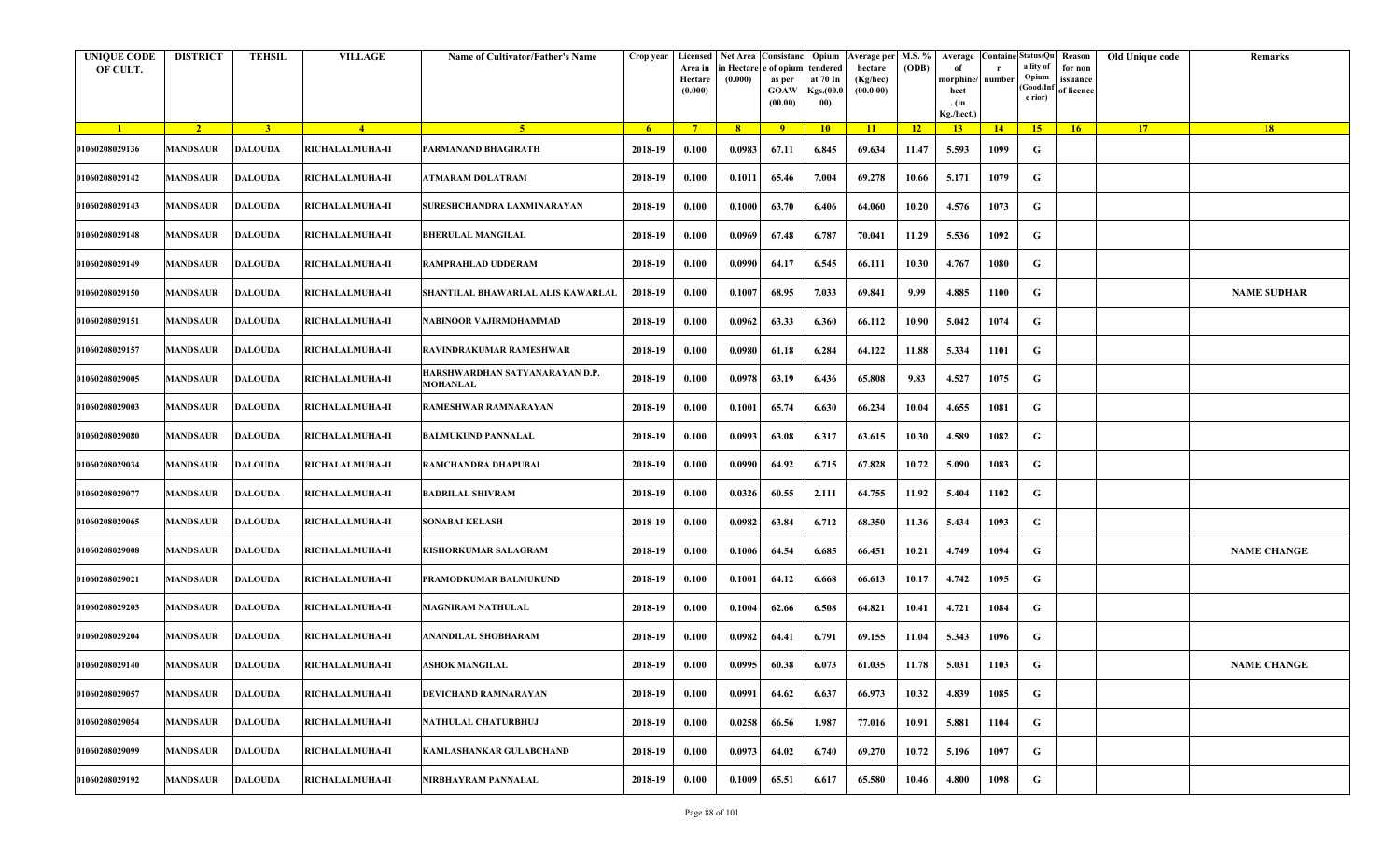| <b>UNIQUE CODE</b><br>OF CULT. | <b>DISTRICT</b> | <b>TEHSIL</b>  | <b>VILLAGE</b>          | Name of Cultivator/Father's Name | Crop year      | Area in<br>Hectare<br>(0.000) | Licensed   Net Area Consistanc<br>ı Hectar<br>(0.000) | e of opium<br>as per<br><b>GOAW</b><br>(00.00) | Opium<br>tendered<br>at 70 In<br>Kgs.(00.<br>00) | Average per   M.S. %<br>hectare<br>(Kg/hec)<br>(00.000) | (ODB) | Average<br>morphine/<br>hect<br>. (in<br>Kg./hect.) | <b>Containe Status/Qu</b><br>number | a lity of<br>Opium<br>(Good/In:<br>e rior) | Reason<br>for non<br>issuance<br>of licence | Old Unique code | Remarks |
|--------------------------------|-----------------|----------------|-------------------------|----------------------------------|----------------|-------------------------------|-------------------------------------------------------|------------------------------------------------|--------------------------------------------------|---------------------------------------------------------|-------|-----------------------------------------------------|-------------------------------------|--------------------------------------------|---------------------------------------------|-----------------|---------|
| $\blacksquare$ 1               | $\sqrt{2}$      | 3 <sup>7</sup> | $\sqrt{4}$              | -5.                              | 6 <sup>6</sup> | $\overline{7}$                | 8 <sup>1</sup>                                        | $-9$                                           | 10                                               | $\vert$ 11                                              | $-12$ | 13                                                  | 14                                  | 15                                         | 16                                          | 17              | 18      |
| 01060208029036                 | <b>MANDSAUR</b> | <b>DALOUDA</b> | RICHALALMUHA-II         | KACHRULAL RAMCHANDRA             | 2018-19        | 0.100                         | 0.0951                                                | 60.18                                          | 6.370                                            | 66.982                                                  | 10.37 | 4.862                                               | 1076                                | G                                          |                                             |                 |         |
| 01060208029156                 | MANDSAUR        | <b>DALOUDA</b> | RICHALALMUHA-II         | <b>RAJARAM MANGILAL</b>          | 2018-19        | 0.100                         | 0.1017                                                | 63.89                                          | 6.727                                            | 66.146                                                  | 10.61 | 4.913                                               | 1086                                | G                                          |                                             |                 |         |
| 01060208029050                 | <b>MANDSAUR</b> | <b>DALOUDA</b> | <b>RICHALALMUHA-II</b>  | ASHOKKUMAR SURATRAM              | 2018-19        | 0.100                         | 0.0954                                                | 62.68                                          | 6.277                                            | 65.797                                                  | 10.77 | 4.960                                               | 1087                                | G                                          |                                             |                 |         |
| 01060208029128                 | <b>MANDSAUR</b> | <b>DALOUDA</b> | <b>RICHALALMUHA-III</b> | <b>ISHWARDAS MANOHARDAS</b>      | 2018-19        | 0.100                         | 0.1011                                                | 65.55                                          | 6.845                                            | 67.705                                                  | 10.30 | 4.881                                               | 1445                                | G                                          |                                             |                 |         |
| 01060208029183                 | <b>MANDSAUR</b> | <b>DALOUDA</b> | <b>RICHALALMUHA-III</b> | <b>BALARAM MANGILAL</b>          | 2018-19        | 0.100                         | 0.0993                                                | 59.90                                          | 6.238                                            | 62.820                                                  | 10.47 | 4.603                                               | 1418                                | G                                          |                                             |                 |         |
| 01060208029019                 | <b>MANDSAUR</b> | <b>DALOUDA</b> | RICHALALMUHA-III        | RAMPRASAD KHEMRAJ                | 2018-19        | 0.100                         | 0.0923                                                | 63.61                                          | 6.470                                            | 70.098                                                  | 11.51 | 5.647                                               | 1427                                | G                                          |                                             |                 |         |
| 01060208029166                 | MANDSAUR        | <b>DALOUDA</b> | <b>RICHALALMUHA-III</b> | <b>BHAGIRATH SUKHLAL</b>         | 2018-19        | 0.100                         | 0.1003                                                | 62.58                                          | 6.535                                            | 65.155                                                  | 10.79 | 4.919                                               | 1428                                | G                                          |                                             |                 |         |
| 01060208029195                 | MANDSAUR        | <b>DALOUDA</b> | RICHALALMUHA-III        | RAMPRASAD JAGANNATH              | 2018-19        | 0.100                         | 0.0992                                                | 66.50                                          | 6.679                                            | 67.329                                                  | 10.12 | 4.769                                               | 1446                                | G                                          |                                             |                 |         |
| 01060208029170                 | <b>MANDSAUR</b> | <b>DALOUDA</b> | <b>RICHALALMUHA-III</b> | <b>DEVILAL FAKIRCHAND</b>        | 2018-19        | 0.100                         | 0.1015                                                | 63.67                                          | 6.731                                            | 66.315                                                  | 11.04 | 5.125                                               | 1429                                | G                                          |                                             |                 |         |
| 01060208029179                 | <b>MANDSAUR</b> | <b>DALOUDA</b> | <b>RICHALALMUHA-III</b> | KAMLASHANKER FAKIRCHAND          | 2018-19        | 0.100                         | 0.0994                                                | 64.34                                          | 6.508                                            | 65.473                                                  | 10.58 | 4.851                                               | 1430                                | G                                          |                                             |                 |         |
| 01060208029167                 | MANDSAUR        | <b>DALOUDA</b> | RICHALALMUHA-III        | CHANDRAKALABAI SITARAM           | 2018-19        | 0.100                         | 0.0986                                                | 63.50                                          | 6.486                                            | 65.781                                                  | 11.46 | 5.279                                               | 1431                                | G                                          |                                             |                 |         |
| 01060208029193                 | <b>MANDSAUR</b> | <b>DALOUDA</b> | <b>RICHALALMUHA-III</b> | RADHEYSHYAM MOTILAL              | 2018-19        | 0.100                         | 0.1018                                                | 62.98                                          | 6.703                                            | 65.845                                                  | 11.43 | 5.269                                               | 1419                                | G                                          |                                             |                 |         |
| 01060208029191                 | <b>MANDSAUR</b> | <b>DALOUDA</b> | <b>RICHALALMUHA-III</b> | NIRANJAN BHAGIRATH               | 2018-19        | 0.100                         | 0.0999                                                | 61.90                                          | 6.323                                            | 63.293                                                  | 10.57 | 4.681                                               | 1420                                | G                                          |                                             |                 |         |
| 01060208029001                 | MANDSAUR        | <b>DALOUDA</b> | <b>RICHALALMUHA-III</b> | RADHEYSHYAM JAGGANATH            | 2018-19        | 0.100                         | 0.0990                                                | 68.78                                          | 7.094                                            | 71.657                                                  | 10.02 | 5.025                                               | 1447                                | G                                          |                                             |                 |         |
| 01060208029160                 | MANDSAUR        | <b>DALOUDA</b> | RICHALALMUHA-III        | VENIRAM RATANLAL                 | 2018-19        | 0.100                         | 0.0959                                                | 61.73                                          | 6.226                                            | 64.922                                                  | 10.17 | 4.623                                               | 1421                                | G                                          |                                             |                 |         |
| 01060208029175                 | <b>MANDSAUR</b> | <b>DALOUDA</b> | <b>RICHALALMUHA-III</b> | <b>GHANSHYAM RAMGOPAL</b>        | 2018-19        | 0.100                         | 0.1025                                                | 64.09                                          | 6.766                                            | 66.010                                                  | 10.27 | 4.744                                               | 1422                                | G                                          |                                             |                 |         |
| 01060208029161                 | MANDSAUR        | <b>DALOUDA</b> | <b>RICHALALMUHA-III</b> | VISHNUPRASAD RAMGOPAL            | 2018-19        | 0.100                         | 0.0986                                                | 62.37                                          | 6.495                                            | 65.872                                                  | 10.08 | 4.651                                               | 1423                                | G                                          |                                             |                 |         |
| 01060208029173                 | MANDSAUR        | <b>DALOUDA</b> | <b>RICHALALMUHA-III</b> | <b>GANGARAM VENIRAM</b>          | 2018-19        | 0.100                         | 0.0976                                                | 61.76                                          | 6.079                                            | 62.285                                                  | 10.33 | 4.504                                               | 1424                                | G                                          |                                             |                 |         |
| 01060208029186                 | MANDSAUR        | <b>DALOUDA</b> | <b>RICHALALMUHA-III</b> | <b>MANGILAL KHEMRAJ</b>          | 2018-19        | 0.100                         | 0.1018                                                | 66.59                                          | 6.859                                            | 67.377                                                  | 10.41 | 4.908                                               | 1432                                | G                                          |                                             |                 |         |
| 01060208029172                 | <b>MANDSAUR</b> | <b>DALOUDA</b> | <b>RICHALALMUHA-III</b> | <b>DINESH RAMPRASAD</b>          | 2018-19        | 0.100                         | 0.0983                                                | 66.14                                          | 6.784                                            | 69.013                                                  | 10.22 | 4.938                                               | 1448                                | G                                          |                                             |                 |         |
| 01060208029187                 | <b>MANDSAUR</b> | <b>DALOUDA</b> | <b>RICHALALMUHA-III</b> | <b>MITHUBAI CHAINRAM</b>         | 2018-19        | 0.100                         | 0.1029                                                | 67.20                                          | 7.238                                            | 70.340                                                  | 11.62 | 5.723                                               | 1449                                | G                                          |                                             |                 |         |
| 01060208029202                 | <b>MANDSAUR</b> | <b>DALOUDA</b> | <b>RICHALALMUHA-III</b> | JAGDISHCHANDRA KHAYALIRAM        | 2018-19        | 0.100                         | 0.0978                                                | 63.76                                          | 6.349                                            | 64.918                                                  | 10.68 | 4.853                                               | 1433                                | G                                          |                                             |                 |         |
| 01060208029177                 | <b>MANDSAUR</b> | <b>DALOUDA</b> | RICHALALMUHA-III        | <b>JAGDISH BANSILAL</b>          | 2018-19        | 0.100                         | 0.0974                                                | 62.81                                          | 6.281                                            | 64.487                                                  | 11.10 | 5.009                                               | 1425                                | G                                          |                                             |                 |         |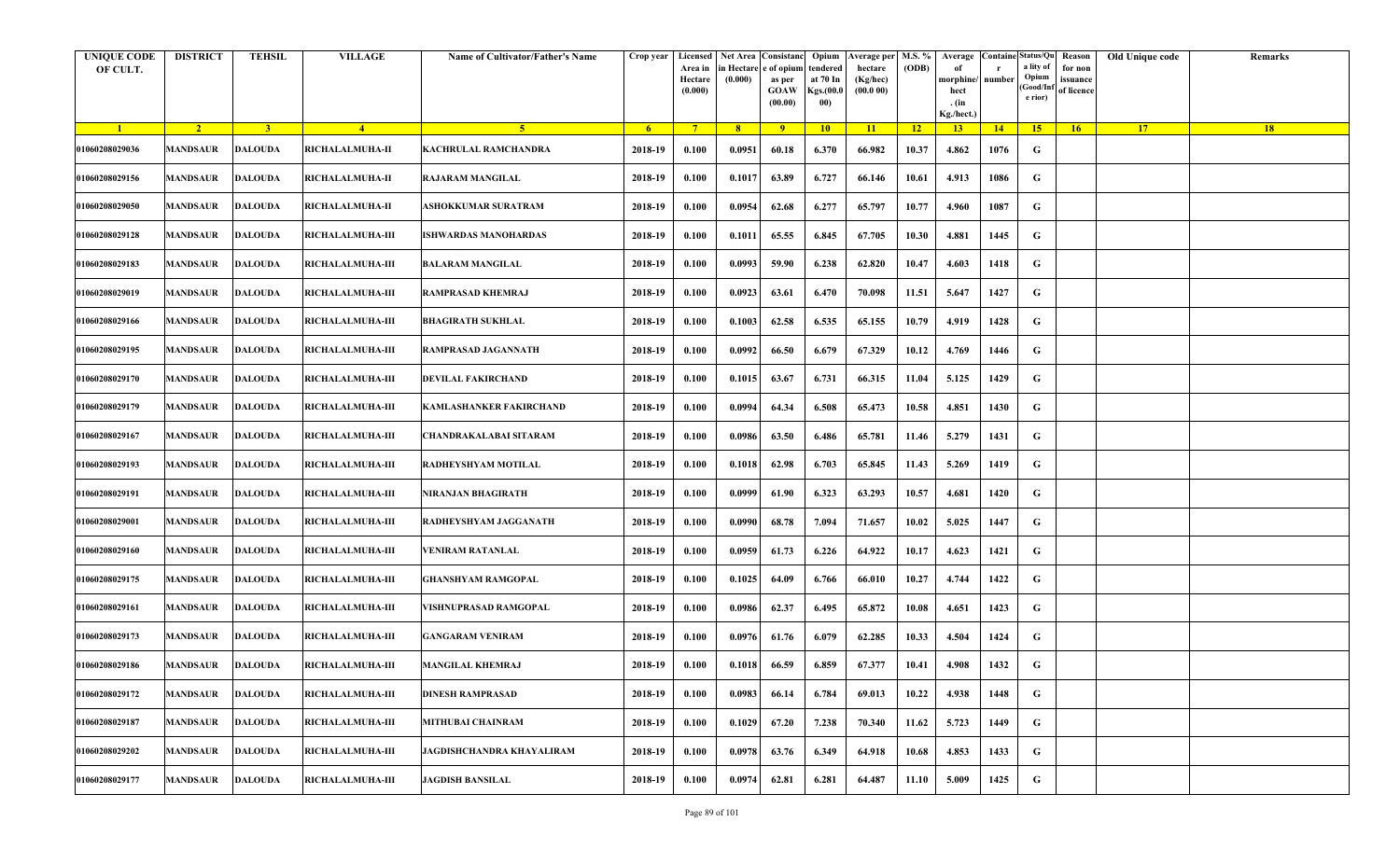| <b>UNIQUE CODE</b><br>OF CULT. | <b>DISTRICT</b> | <b>TEHSIL</b>  | <b>VILLAGE</b>          | <b>Name of Cultivator/Father's Name</b> | Crop year      | Area in<br>Hectare<br>(0.000) | in Hectare<br>(0.000) | Licensed Net Area Consistanc Opium<br>e of opium<br>as per<br><b>GOAW</b><br>(00.00) | tendered<br>at 70 In<br><b>Kgs.</b> (00.0)<br>00) | Average per M.S. %<br>hectare<br>(Kg/hec)<br>(00.000) | (ODB)           | Average Containe Status/Qu<br>morphine/<br>hect<br>. $(in$<br>Kg./hect.) | number | a lity of<br>Opium<br>Good/Inf<br>e rior) | Reason<br>for non<br>issuance<br>of licence | Old Unique code | Remarks            |
|--------------------------------|-----------------|----------------|-------------------------|-----------------------------------------|----------------|-------------------------------|-----------------------|--------------------------------------------------------------------------------------|---------------------------------------------------|-------------------------------------------------------|-----------------|--------------------------------------------------------------------------|--------|-------------------------------------------|---------------------------------------------|-----------------|--------------------|
| $\blacksquare$                 | $\sqrt{2}$      | 3 <sup>l</sup> | $\sqrt{4}$              | -5.                                     | 6 <sup>6</sup> | $-7$                          | 8 <sup>1</sup>        | $-9$                                                                                 | 10                                                | $\vert$ 11                                            | $\overline{12}$ | 13                                                                       | 14     | 15                                        | 16                                          | 17              | 18                 |
| 01060208029181                 | <b>MANDSAUR</b> | DALOUDA        | RICHALALMUHA-III        | KHEMRAJ RAMKISHAN                       | 2018-19        | 0.100                         | 0.1008                | 67.34                                                                                | 7.013                                             | 69.573                                                | 10.35           | 5.041                                                                    | 1450   | G                                         |                                             |                 |                    |
| 01060208029190                 | <b>MANDSAUR</b> | DALOUDA        | <b>RICHALALMUHA-III</b> | <b>MULCHAND CHUNILAL</b>                | 2018-19        | 0.100                         | 0.0968                | 66.09                                                                                | 6.477                                             | 66.911                                                | 10.43           | 4.883                                                                    | 1434   | G                                         |                                             |                 |                    |
| 01060208029165                 | <b>MANDSAUR</b> | <b>DALOUDA</b> | <b>RICHALALMUHA-III</b> | <b>KAMLABAI BALMUKUND</b>               | 2018-19        | 0.100                         | 0.0969                | 66.25                                                                                | 6.483                                             | 66.904                                                | 10.54           | 4.934                                                                    | 1435   | G                                         |                                             |                 |                    |
| 01060208029200                 | <b>MANDSAUR</b> | <b>DALOUDA</b> | RICHALALMUHA-III        | <b>RUPRAM RAMKISHAN</b>                 | 2018-19        | 0.100                         | 0.1020                | 64.96                                                                                | 7.081                                             | 69.422                                                | 10.24           | 4.974                                                                    | 1436   | G                                         |                                             |                 |                    |
| 01060208029189                 | <b>MANDSAUR</b> | <b>DALOUDA</b> | <b>RICHALALMUHA-III</b> | <b>MOHANLAL RAMRATAN</b>                | 2018-19        | 0.100                         | 0.0979                | 66.41                                                                                | 6.812                                             | 69.581                                                | 10.47           | 5.097                                                                    | 1451   | G                                         |                                             |                 |                    |
| 01060208029162                 | <b>MANDSAUR</b> | <b>DALOUDA</b> | RICHALALMUHA-III        | SHIVNARAYAN RAMRATAN                    | 2018-19        | 0.100                         | 0.0985                | 65.89                                                                                | 6.683                                             | 67.848                                                | 10.52           | 4.995                                                                    | 1437   | G                                         |                                             |                 |                    |
| 01060208029163                 | <b>MANDSAUR</b> | <b>DALOUDA</b> | <b>RICHALALMUHA-III</b> | <b>BALARAM AMRITRAM</b>                 | 2018-19        | 0.100                         | 0.0967                | 66.95                                                                                | 6.925                                             | 71.613                                                | 11.43           | 5.728                                                                    | 1453   | G                                         |                                             |                 | <b>NAME CHANGE</b> |
| 01060208029168                 | <b>MANDSAUR</b> | <b>DALOUDA</b> | RICHALALMUHA-III        | <b>DAMARLAL CHUNILAL</b>                | 2018-19        | 0.100                         | 0.0993                | 63.82                                                                                | 6.801                                             | 68.489                                                | 10.62           | 5.094                                                                    | 1438   | G                                         |                                             |                 |                    |
| 01060208029169                 | <b>MANDSAUR</b> | <b>DALOUDA</b> | RICHALALMUHA-III        | DEVBAI RAMLAL BALAI                     | 2018-19        | 0.100                         | 0.0986                | 63.89                                                                                | 6.572                                             | 66.653                                                | 10.38           | 4.841                                                                    | 1439   | G                                         |                                             |                 |                    |
| 01060208029188                 | MANDSAUR        | DALOUDA        | <b>RICHALALMUHA-III</b> | MOHANBAI UMMEDRAM                       | 2018-19        | 0.100                         | 0.1012                | 62.59                                                                                | 6.456                                             | 63.794                                                | 10.72           | 4.787                                                                    | 1440   | G                                         |                                             |                 |                    |
| 01060208029184                 | <b>MANDSAUR</b> | <b>DALOUDA</b> | <b>RICHALALMUHA-III</b> | LAXMINARAYAN BABULAL                    | 2018-19        | 0.100                         | 0.1020                | 60.61                                                                                | 6.200                                             | 60.784                                                | 10.92           | 4.647                                                                    | 1417   | G                                         |                                             |                 |                    |
| 01060208029182                 | <b>MANDSAUR</b> | <b>DALOUDA</b> | <b>RICHALALMUHA-III</b> | KHUSHALIRAM KESHARLAL                   | 2018-19        | 0.100                         | 0.1004                | 64.12                                                                                | 6.339                                             | 63.137                                                | 10.95           | 4.838                                                                    | 1441   | G                                         |                                             |                 |                    |
| 01060208029032                 | <b>MANDSAUR</b> | <b>DALOUDA</b> | RICHALALMUHA-III        | AMBARAM NANURAM                         | 2018-19        | 0.100                         |                       |                                                                                      |                                                   |                                                       |                 |                                                                          |        | $\mathbf{F}$                              |                                             |                 |                    |
| 01060208029047                 | <b>MANDSAUR</b> | <b>DALOUDA</b> | <b>RICHALALMUHA-III</b> | <b>JAYCHAND CHOTELAL</b>                | 2018-19        | 0.100                         | 0.0984                | 61.09                                                                                | 5.908                                             | 60.041                                                | 11.61           | 4.878                                                                    | 1426   | G                                         |                                             |                 |                    |
| 01060208029070                 | <b>MANDSAUR</b> | <b>DALOUDA</b> | RICHALALMUHA-III        | PARMESHWAR VANIRAM                      | 2018-19        | 0.100                         | 0.0994                | 64.42                                                                                | 6.525                                             | 65.644                                                | 10.87           | 4.993                                                                    | 1442   | G                                         |                                             |                 |                    |
| 01060208029089                 | <b>MANDSAUR</b> | <b>DALOUDA</b> | <b>RICHALALMUHA-III</b> | SHASHIKUMAR DURGASHANKAR                | 2018-19        | 0.100                         | 0.0924                | 62.00                                                                                | 6.359                                             | 68.820                                                | 10.08           | 4.857                                                                    | 1443   | G                                         |                                             |                 |                    |
| 01060208029112                 | <b>MANDSAUR</b> | <b>DALOUDA</b> | RICHALALMUHA-III        | <b>BAGDIRAM BHERULAL</b>                | 2018-19        | 0.100                         | 0.0997                | 62.04                                                                                | 6.355                                             | 63.741                                                | 11.40           | 5.084                                                                    | 1444   | G                                         |                                             |                 |                    |
| 01060208029127                 | <b>MANDSAUR</b> | <b>DALOUDA</b> | <b>RICHALALMUHA-III</b> | <b>MANGUBAI RANCHORDAS</b>              | 2018-19        | 0.100                         | 0.1003                | 64.99                                                                                | 6.713                                             | 66.929                                                | 9.66            | 4.527                                                                    | 1452   | G                                         |                                             |                 |                    |
| 01060208029132                 | <b>MANDSAUR</b> | <b>DALOUDA</b> | <b>RICHALALMUHA-IV</b>  | PUSHKARLAL KANHAYYALAL                  | 2018-19        | 0.100                         | 0.1005                | 66.71                                                                                | 7.005                                             | 69.701                                                | 9.89            | 4.827                                                                    | 1410   | G                                         |                                             |                 |                    |
| 01060208029139                 | <b>MANDSAUR</b> | DALOUDA        | <b>RICHALALMUHA-IV</b>  | <b>CHANDKHAN KHAJUKHAN</b>              | 2018-19        | 0.100                         | 0.1002                | 61.43                                                                                | 6.275                                             | 62.625                                                | 11.66           | 5.109                                                                    | 1398   | G                                         |                                             |                 |                    |
| 01060208029093                 | <b>MANDSAUR</b> | <b>DALOUDA</b> | <b>RICHALALMUHA-IV</b>  | <b>MANGILAL ONKARLAL</b>                | 2018-19        | 0.100                         | 0.0990                | 68.01                                                                                | 7.199                                             | 72.717                                                | 9.63            | 4.903                                                                    | 1411   | G                                         |                                             |                 |                    |
| 01060208029176                 | <b>MANDSAUR</b> | <b>DALOUDA</b> | <b>RICHALALMUHA-IV</b>  | <b>GOURISHANKAR GOBARCHAND</b>          | 2018-19        | 0.100                         | 0.0991                | 58.82                                                                                | 6.252                                             | 63.088                                                | 10.59           | 4.677                                                                    | 1382   | G                                         |                                             |                 |                    |
| 01060208029087                 | <b>MANDSAUR</b> | <b>DALOUDA</b> | <b>RICHALALMUHA-IV</b>  | <b>JAGDISH FAKIRCHADRA</b>              | 2018-19        | 0.100                         | 0.0997                | 64.37                                                                                | 6.685                                             | 67.051                                                | 10.70           | 5.024                                                                    | 1399   | G                                         |                                             |                 |                    |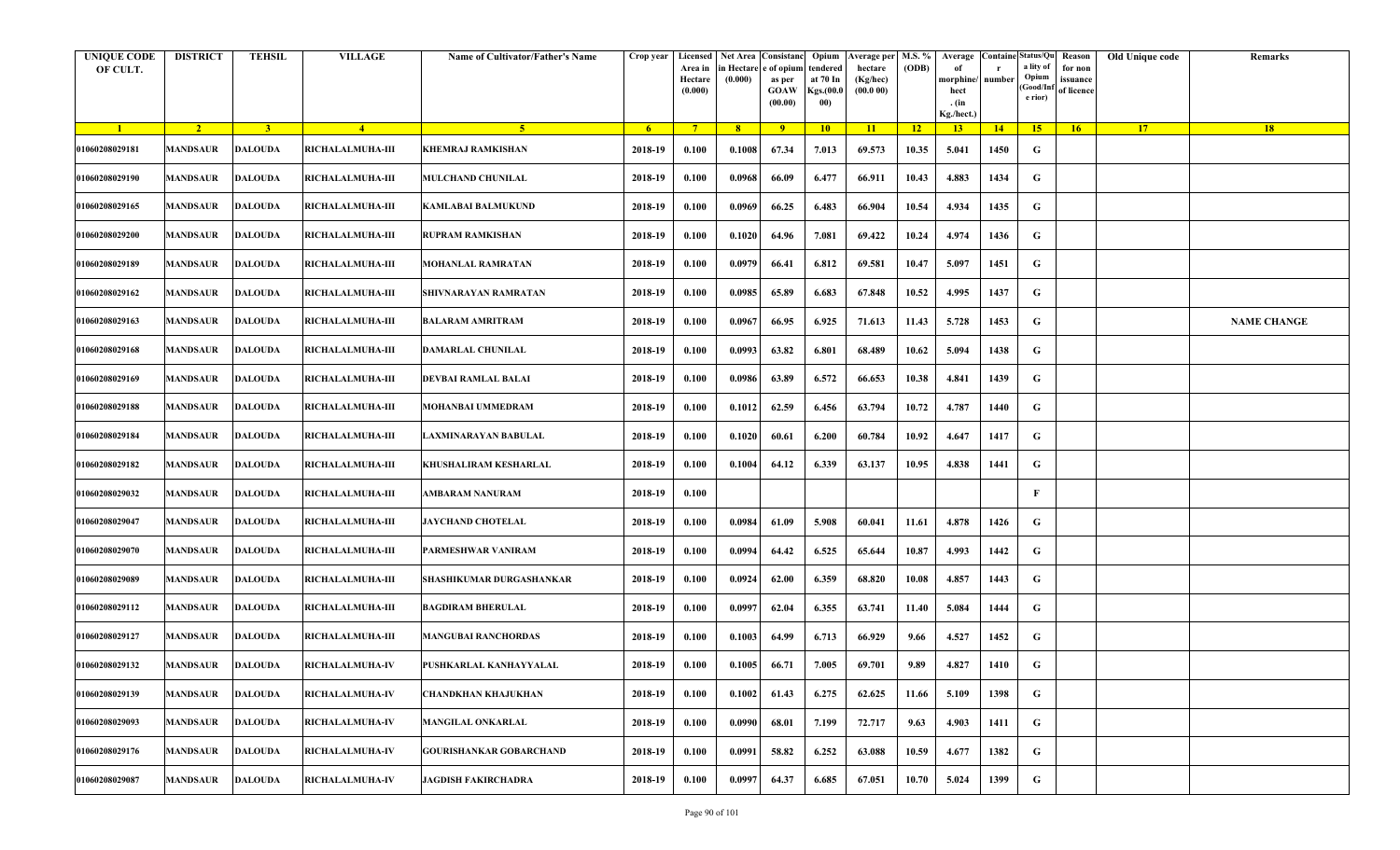| <b>UNIQUE CODE</b><br>OF CULT. | <b>DISTRICT</b> | <b>TEHSIL</b>  | <b>VILLAGE</b>         | <b>Name of Cultivator/Father's Name</b> | Crop year      | Area in<br>Hectare<br>(0.000) | in Hectare<br>(0.000) | Licensed   Net Area   Consistanc   Opium<br>e of opium<br>as per<br><b>GOAW</b><br>(00.00) | :endered<br>at 70 In<br>Kgs.(00.0<br>00) | Average per   M.S. %<br>hectare<br>(Kg/hec)<br>(00.000) | (ODB)           | Average<br>morphine/<br>hect<br>. $(in$<br>Kg./hect.) | Containe Status/Qu<br>number | a lity of<br>Opium<br>Good/Inf<br>e rior) | Reason<br>for non<br>issuance<br>of licence | Old Unique code | Remarks            |
|--------------------------------|-----------------|----------------|------------------------|-----------------------------------------|----------------|-------------------------------|-----------------------|--------------------------------------------------------------------------------------------|------------------------------------------|---------------------------------------------------------|-----------------|-------------------------------------------------------|------------------------------|-------------------------------------------|---------------------------------------------|-----------------|--------------------|
| $\blacksquare$                 | $\sqrt{2}$      | 3 <sup>l</sup> | $\sqrt{4}$             | $\sim$                                  | 6 <sup>6</sup> | $7^{\circ}$                   | 8 <sup>1</sup>        | $-9$                                                                                       | 10                                       | $\vert$ 11                                              | $\overline{12}$ | 13                                                    | 14                           | 15                                        | 16                                          | 17              | 18                 |
| 01060208029122                 | <b>MANDSAUR</b> | <b>DALOUDA</b> | RICHALALMUHA-IV        | PRAYAGBAI RAMCHARAN ALIS<br>RAMKARAN    | 2018-19        | 0.100                         | 0.1008                | 58.71                                                                                      | 6.022                                    | 59.742                                                  | 10.99           | 4.594                                                 | 1383                         | G                                         |                                             |                 | <b>NAME SUDHAR</b> |
| 01060208029185                 | <b>MANDSAUR</b> | DALOUDA        | <b>RICHALALMUHA-IV</b> | DEVRAM NIRBHAYRAM                       | 2018-19        | 0.100                         | 0.1008                | 61.24                                                                                      | 6.176                                    | 61.270                                                  | 11.56           | 4.959                                                 | 1390                         | G                                         |                                             |                 |                    |
| 01060208029174                 | <b>MANDSAUR</b> | <b>DALOUDA</b> | <b>RICHALALMUHA-IV</b> | <b>GHANSHYAM MOTILAL</b>                | 2018-19        | 0.100                         | 0.0994                | 61.98                                                                                      | 6.375                                    | 64.135                                                  | 11.60           | 5.208                                                 | 1391                         | G                                         |                                             |                 |                    |
| 01060208029180                 | <b>MANDSAUR</b> | <b>DALOUDA</b> | <b>RICHALALMUHA-IV</b> | RAMLAL KANHAYYALAL                      | 2018-19        | 0.100                         | 0.1015                | 67.13                                                                                      | 7.106                                    | 70.010                                                  | 10.53           | 5.161                                                 | 1412                         | G                                         |                                             |                 | <b>NAME CHANGE</b> |
| 01060208029201                 | <b>MANDSAUR</b> | <b>DALOUDA</b> | <b>RICHALALMUHA-IV</b> | <b>JAGDISH TIKAMCHAND</b>               | 2018-19        | 0.100                         | 0.0965                | 59.73                                                                                      | 6.144                                    | 63.668                                                  | 11.18           | 4.984                                                 | 1384                         | G                                         |                                             |                 |                    |
| 01060208029002                 | <b>MANDSAUR</b> | <b>DALOUDA</b> | RICHALALMUHA-IV        | OMPRAKASH HARDEV                        | 2018-19        | 0.100                         | 0.1017                | 62.87                                                                                      | 6.556                                    | 64.464                                                  | 10.99           | 4.960                                                 | 1385                         | G                                         |                                             |                 |                    |
| 01060208029067                 | <b>MANDSAUR</b> | <b>DALOUDA</b> | <b>RICHALALMUHA-IV</b> | <b>BHAGWATILAL NANDRAM</b>              | 2018-19        | 0.100                         | 0.1001                | 63.58                                                                                      | 6.603                                    | 65.964                                                  | 9.67            | 4.467                                                 | 1400                         | G                                         |                                             |                 |                    |
| 01060208029033                 | <b>MANDSAUR</b> | <b>DALOUDA</b> | <b>RICHALALMUHA-IV</b> | <b>BALMUKAND MODIRAM</b>                | 2018-19        | 0.100                         | 0.1000                | 65.01                                                                                      | 6.835                                    | 68.350                                                  | 10.51           | 5.027                                                 | 1401                         | G                                         |                                             |                 |                    |
| 01060208029038                 | <b>MANDSAUR</b> | <b>DALOUDA</b> | <b>RICHALALMUHA-IV</b> | <b>BAPULAL HARIKISHAN</b>               | 2018-19        | 0.100                         | 0.0994                | 57.75                                                                                      | 6.130                                    | 61.670                                                  | 10.01           | 4.320                                                 | 1380                         | G                                         |                                             |                 |                    |
| 01060208029043                 | MANDSAUR        | DALOUDA        | <b>RICHALALMUHA-IV</b> | PRYAGBAI BHUWANIRAM                     | 2018-19        | 0.100                         | 0.0994                | 61.01                                                                                      | 6.432                                    | 64.708                                                  | 11.18           | 5.064                                                 | 1386                         | G                                         |                                             |                 |                    |
| 01060208029062                 | <b>MANDSAUR</b> | DALOUDA        | <b>RICHALALMUHA-IV</b> | <b>VISHRAM RAMSUKH</b>                  | 2018-19        | 0.100                         | 0.1005                | 60.73                                                                                      | 6.177                                    | 61.463                                                  | 10.34           | 4.449                                                 | 1392                         | G                                         |                                             |                 |                    |
| 01060208029076                 | <b>MANDSAUR</b> | DALOUDA        | <b>RICHALALMUHA-IV</b> | <b>MADHOLAL KASHIRAM</b>                | 2018-19        | 0.100                         | 0.0953                | 60.80                                                                                      | 6.245                                    | 65.530                                                  | 10.18           | 4.670                                                 | 1387                         | G                                         |                                             |                 |                    |
| 01060208029125                 | <b>MANDSAUR</b> | <b>DALOUDA</b> | <b>RICHALALMUHA-IV</b> | <b>BANSHILAL HIRALAL</b>                | 2018-19        | 0.100                         | 0.1015                | 65.23                                                                                      | 6.635                                    | 65.369                                                  | 10.32           | 4.721                                                 | 1402                         | G                                         |                                             |                 |                    |
| 01060208029144                 | <b>MANDSAUR</b> | <b>DALOUDA</b> | <b>RICHALALMUHA-IV</b> | <b>RAMDAYAL RAMPRASAD</b>               | 2018-19        | 0.100                         | 0.0967                | 58.39                                                                                      | 6.198                                    | 64.095                                                  | 11.05           | 4.956                                                 | 1381                         | G                                         |                                             |                 |                    |
| 01060208029074                 | <b>MANDSAUR</b> | <b>DALOUDA</b> | RICHALALMUHA-IV        | SATYANARAYAN KANHAYYALAL                | 2018-19        | 0.100                         | 0.0945                | 64.20                                                                                      | 6.448                                    | 68.233                                                  | 10.40           | 4.969                                                 | 1403                         | G                                         |                                             |                 |                    |
| 01060208029134                 | <b>MANDSAUR</b> | <b>DALOUDA</b> | <b>RICHALALMUHA-IV</b> | <b>GOPAL ASHOK KUMAR</b>                | 2018-19        | 0.100                         | 0.0966                | 61.09                                                                                      | 6.170                                    | 63.872                                                  | 11.46           | 5.123                                                 | 1393                         | G                                         |                                             |                 |                    |
| 01060208029197                 | <b>MANDSAUR</b> | <b>DALOUDA</b> | RICHALALMUHA-IV        | RAMESHWAR LAXMICHAND                    | 2018-19        | 0.100                         | 0.0983                | 60.48                                                                                      | 6.152                                    | 62.584                                                  | 10.62           | 4.650                                                 | 1388                         | G                                         |                                             |                 |                    |
| 01060208029095                 | <b>MANDSAUR</b> | <b>DALOUDA</b> | <b>RICHALALMUHA-IV</b> | RAMESHWAR MATHURALAL                    | 2018-19        | 0.100                         | 0.0980                | 60.49                                                                                      | 6.075                                    | 61.990                                                  | 11.61           | 5.036                                                 | 1389                         | G                                         |                                             |                 |                    |
| 01060208029039                 | <b>MANDSAUR</b> | <b>DALOUDA</b> | <b>RICHALALMUHA-IV</b> | <b>VENIRAM BHANWARLAL</b>               | 2018-19        | 0.100                         | 0.0973                | 60.50                                                                                      | 6.067                                    | 62.354                                                  | 11.49           | 5.014                                                 | 1394                         | G                                         |                                             |                 |                    |
| 01060208029084                 | <b>MANDSAUR</b> | DALOUDA        | <b>RICHALALMUHA-IV</b> | <b>SAMPATBAI MATHRALAL</b>              | 2018-19        | 0.100                         | 0.0967                | 61.20                                                                                      | 6.251                                    | 64.643                                                  | 11.58           | 5.242                                                 | 1395                         | G                                         |                                             |                 |                    |
| 01060208029053                 | <b>MANDSAUR</b> | DALOUDA        | <b>RICHALALMUHA-IV</b> | <b>SHANTIBAI MANOHARLAL</b>             | 2018-19        | 0.100                         | 0.0950                | 64.04                                                                                      | 6.367                                    | 67.021                                                  | 11.46           | 5.378                                                 | 1404                         | G                                         |                                             |                 | <b>NAME CHANGE</b> |
| 01060208029116                 | <b>MANDSAUR</b> | <b>DALOUDA</b> | <b>RICHALALMUHA-IV</b> | PREMCHAND SHANKARLAL                    | 2018-19        | 0.100                         | 0.0988                | 65.97                                                                                      | 6.946                                    | 70.304                                                  | 10.90           | 5.363                                                 | 1413                         | G                                         |                                             |                 |                    |
| 01060208029055                 | <b>MANDSAUR</b> | <b>DALOUDA</b> | <b>RICHALALMUHA-IV</b> | <b>BAGDIRAM BHAGIRATH ALIS NANURAM</b>  | 2018-19        | 0.100                         | 0.1005                | 60.87                                                                                      | 6.104                                    | 60.736                                                  | 11.48           | 4.883                                                 | 1396                         | G                                         |                                             |                 | <b>NAME SUDHAR</b> |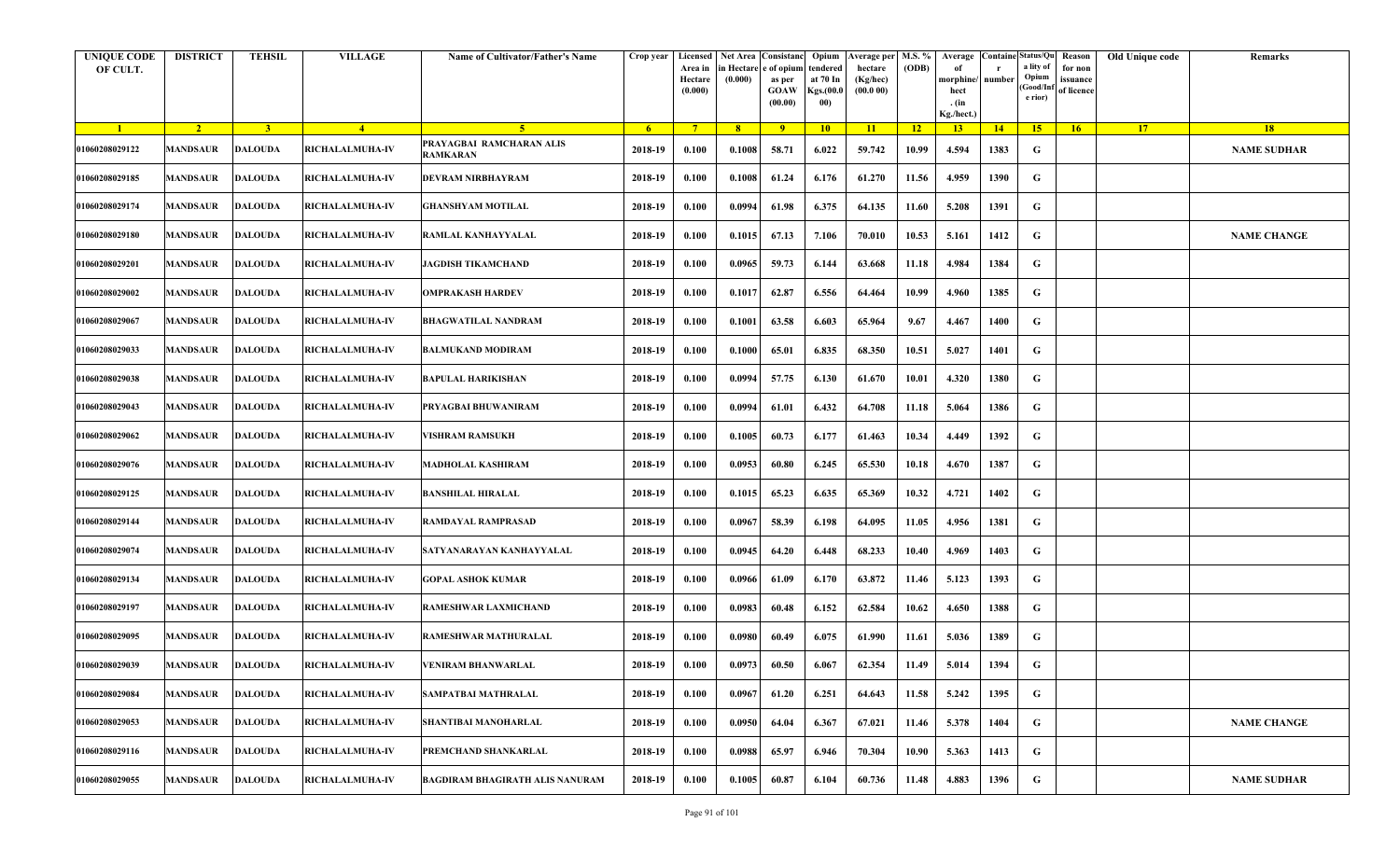| <b>UNIQUE CODE</b><br>OF CULT. | <b>DISTRICT</b> | <b>TEHSIL</b>  | <b>VILLAGE</b>         | <b>Name of Cultivator/Father's Name</b> | Crop year      | Area in<br>Hectare<br>(0.000) | in Hectare<br>(0.000) | Licensed Net Area Consistanc<br>e of opium<br>as per<br><b>GOAW</b><br>(00.00) | Opium<br>:endered<br>at 70 In<br>Kgs.(00.0<br>00) | Verage per   M.S. %<br>hectare<br>(Kg/hec)<br>(00.000) | (ODB)           | Average<br>morphine/<br>hect<br>. $(in$<br>Kg./hect.) | number      | <b>Containe Status/Qu</b><br>a lity of<br>Opium<br>Good/Inf<br>e rior) | Reason<br>for non<br>issuance<br>of licence | Old Unique code | Remarks                                                    |
|--------------------------------|-----------------|----------------|------------------------|-----------------------------------------|----------------|-------------------------------|-----------------------|--------------------------------------------------------------------------------|---------------------------------------------------|--------------------------------------------------------|-----------------|-------------------------------------------------------|-------------|------------------------------------------------------------------------|---------------------------------------------|-----------------|------------------------------------------------------------|
| $\blacksquare$                 | $\sqrt{2}$      | 3 <sup>7</sup> | $-4$                   | -5.                                     | 6 <sup>6</sup> | $7^{\circ}$                   | 8 <sup>1</sup>        | $-9$                                                                           | $10-10$                                           | $\vert$ 11                                             | $\overline{12}$ | 13                                                    | $\sqrt{14}$ | 15                                                                     | 16                                          | <b>17</b>       | 18                                                         |
| 01060208029129                 | <b>MANDSAUR</b> | <b>DALOUDA</b> | RICHALALMUHA-IV        | PARMANAND RAMNARAYAN                    | 2018-19        | 0.100                         | 0.0517                | 62.04                                                                          | 3.421                                             | 66.170                                                 | 11.41           | 5.286                                                 | 1397        | G                                                                      |                                             |                 |                                                            |
| 01060208029138                 | MANDSAUR        | <b>DALOUDA</b> | <b>RICHALALMUHA-IV</b> | DHANSUKH JASRAJ ALIS JAYRAJ             | 2018-19        | 0.100                         | 0.0987                | 62.51                                                                          | 6.367                                             | 64.509                                                 | 10.40           | 4.696                                                 | 1405        | G                                                                      |                                             |                 | <b>NAME SUDHAR</b>                                         |
| 01060208029171                 | <b>MANDSAUR</b> | <b>DALOUDA</b> | <b>RICHALALMUHA-IV</b> | DEVKARAN RAMNARAYAN                     | 2018-19        | 0.100                         | 0.1013                | 64.24                                                                          | 6.791                                             | 67.038                                                 | 10.99           | 5.157                                                 | 1406        | G                                                                      |                                             |                 |                                                            |
| 01060208029083                 | <b>MANDSAUR</b> | <b>DALOUDA</b> | <b>RICHALALMUHA-IV</b> | <b>RAMESHWAR CHOTELAL</b>               | 2018-19        | 0.100                         | 0.1002                | 61.29                                                                          | 6.295                                             | 62.824                                                 | 10.95           | 4.815                                                 | 1407        | G                                                                      |                                             |                 |                                                            |
| 01060208029014                 | <b>MANDSAUR</b> | <b>DALOUDA</b> | <b>RICHALALMUHA-IV</b> | <b>BAGDIRAM VANIRAM</b>                 | 2018-19        | 0.100                         |                       |                                                                                |                                                   |                                                        |                 |                                                       |             | F                                                                      |                                             |                 |                                                            |
| 01060208029117                 | <b>MANDSAUR</b> | <b>DALOUDA</b> | RICHALALMUHA-IV        | <b>BHUWAN KESHURAM</b>                  | 2018-19        | 0.100                         | 0.0897                | 62.22                                                                          | 5.493                                             | 61.237                                                 | 11.81           | 5.064                                                 | 1408        | G                                                                      |                                             |                 |                                                            |
| 01060208029147                 | <b>MANDSAUR</b> | <b>DALOUDA</b> | <b>RICHALALMUHA-IV</b> | <b>HARIWALLABH SHANKARLAL</b>           | 2018-19        | 0.100                         | 0.0558                | 66.86                                                                          | 3.878                                             | 69.498                                                 | 10.42           | 5.071                                                 | 1414        | G                                                                      |                                             |                 |                                                            |
| 01060208029072                 | MANDSAUR        | <b>DALOUDA</b> | RICHALALMUHA-IV        | VIKRAM SITARAM                          | 2018-19        | 0.100                         | 0.0899                | 68.16                                                                          | 6.310                                             | 70.189                                                 | 10.65           | 5.233                                                 | 1415        | G                                                                      |                                             |                 |                                                            |
| 01060208029206                 | <b>MANDSAUR</b> | <b>DALOUDA</b> | <b>RICHALALMUHA-IV</b> | <b>RADHESHYAM BALU</b>                  | 2018-19        | 0.100                         | 0.0977                | 64.35                                                                          | 6.757                                             | 69.161                                                 | 10.88           | 5.266                                                 | 1409        | G                                                                      |                                             | 01060316110012  | <b>NAME CHANGE/TRANSFER TO</b><br>JAWASIYA, TEHSIL DALODA, |
| 01060208029207                 | MANDSAUR        | <b>DALOUDA</b> | <b>RICHALALMUHA-IV</b> | <b>CHAGANLAL KISHANLAL</b>              | 2018-19        | 0.100                         | 0.0985                | 69.00                                                                          | 7.058                                             | 71.655                                                 | 10.49           | 5.263                                                 | 1416        | G                                                                      |                                             | 01030208083053  |                                                            |
| 01060208043005                 | <b>MANDSAUR</b> | <b>DALOUDA</b> | <b>SARSOD-I</b>        | PRAKASHCHAND MOTILAL JAIN               | 2018-19        | 0.100                         | 0.0926                | 64.24                                                                          | 5.901                                             | 63.726                                                 | 9.70            | 4.326                                                 | 810         | G                                                                      |                                             |                 |                                                            |
| 01060208043010                 | <b>MANDSAUR</b> | <b>DALOUDA</b> | <b>SARSOD-I</b>        | RAMCHANDRA TORIRAM                      | 2018-19        | 0.100                         | 0.1019                | 65.92                                                                          | 6.780                                             | 66.536                                                 | 9.45            | 4.402                                                 | 806         | G                                                                      |                                             |                 |                                                            |
| 01060208043022                 | <b>MANDSAUR</b> | <b>DALOUDA</b> | <b>SARSOD-I</b>        | <b>BHAGWANTABAI HIRALAL</b>             | 2018-19        | 0.100                         | 0.1000                | 63.73                                                                          | 6.582                                             | 65.820                                                 | 10.80           | 4.974                                                 | 796         | G                                                                      |                                             |                 |                                                            |
| 01060208043050                 | <b>MANDSAUR</b> | <b>DALOUDA</b> | <b>SARSOD-I</b>        | <b>RAMESHWAR MANGILAL</b>               | 2018-19        | 0.100                         | 0.0969                | 64.54                                                                          | 6.426                                             | 66.316                                                 | 10.61           | 4.927                                                 | 807         | G                                                                      |                                             |                 | <b>NAME CHANGE</b>                                         |
| 01060208043110                 | MANDSAUR        | <b>DALOUDA</b> | <b>SARSOD-I</b>        | SUHAGBAI ONKARLAL                       | 2018-19        | 0.100                         | 0.0995                | 66.75                                                                          | 6.542                                             | 65.749                                                 | 9.95            | 4.578                                                 | 808         | G                                                                      |                                             |                 |                                                            |
| 01060208043063                 | <b>MANDSAUR</b> | <b>DALOUDA</b> | <b>SARSOD-I</b>        | NANDIBAI PARMANAND                      | 2018-19        | 0.100                         | 0.0990                | 58.79                                                                          | 6.223                                             | 62.859                                                 | 10.14           | 4.461                                                 | 787         | G                                                                      |                                             |                 |                                                            |
| 01060208043071                 | <b>MANDSAUR</b> | <b>DALOUDA</b> | <b>SARSOD-I</b>        | RAMCHANDRA MANGILAL                     | 2018-19        | 0.100                         | 0.1000                | 63.90                                                                          | 6.500                                             | 65.000                                                 | 10.42           | 4.742                                                 | 797         | G                                                                      |                                             |                 |                                                            |
| 01060208043080                 | <b>MANDSAUR</b> | <b>DALOUDA</b> | <b>SARSOD-I</b>        | <b>BASANTILAL MOTILAL</b>               | 2018-19        | 0.100                         | 0.1000                | 64.04                                                                          | 6.413                                             | 64.130                                                 | 10.02           | 4.500                                                 | 798         | G                                                                      |                                             |                 |                                                            |
| 01060208043096                 | <b>MANDSAUR</b> | DALOUDA        | <b>SARSOD-I</b>        | <b>BALARAM CHUNNILAL</b>                | 2018-19        | 0.100                         | 0.0990                | 63.21                                                                          | 6.800                                             | 68.687                                                 | 9.71            | 4.670                                                 | 788         | G                                                                      |                                             |                 |                                                            |
| 01060208043111                 | <b>MANDSAUR</b> | <b>DALOUDA</b> | <b>SARSOD-I</b>        | <b>ASHARAM NANDRAM</b>                  | 2018-19        | 0.100                         | 0.0926                | 60.69                                                                          | 5.852                                             | 63.197                                                 | 11.50           | 5.088                                                 | 789         | G                                                                      |                                             |                 |                                                            |
| 01060208043149                 | <b>MANDSAUR</b> | <b>DALOUDA</b> | <b>SARSOD-I</b>        | <b>UDEYLAL BHERULAL</b>                 | 2018-19        | 0.100                         | 0.0998                | 60.19                                                                          | 6.139                                             | 61.513                                                 | 10.35           | 4.457                                                 | 790         | G                                                                      |                                             |                 |                                                            |
| 01060208043135                 | <b>MANDSAUR</b> | <b>DALOUDA</b> | <b>SARSOD-I</b>        | <b>NANALAL BHERULAL</b>                 | 2018-19        | 0.100                         | 0.0992                | 62.37                                                                          | 6.282                                             | 63.327                                                 | 10.82           | 4.797                                                 | 791         | G                                                                      |                                             |                 |                                                            |
| 01060208043144                 | <b>MANDSAUR</b> | <b>DALOUDA</b> | <b>SARSOD-I</b>        | RAMGOPAL GENDALAL                       | 2018-19        | 0.100                         | 0.0994                | 61.23                                                                          | 6.753                                             | 67.938                                                 | 9.88            | 4.699                                                 | 792         | ${\bf G}$                                                              |                                             |                 |                                                            |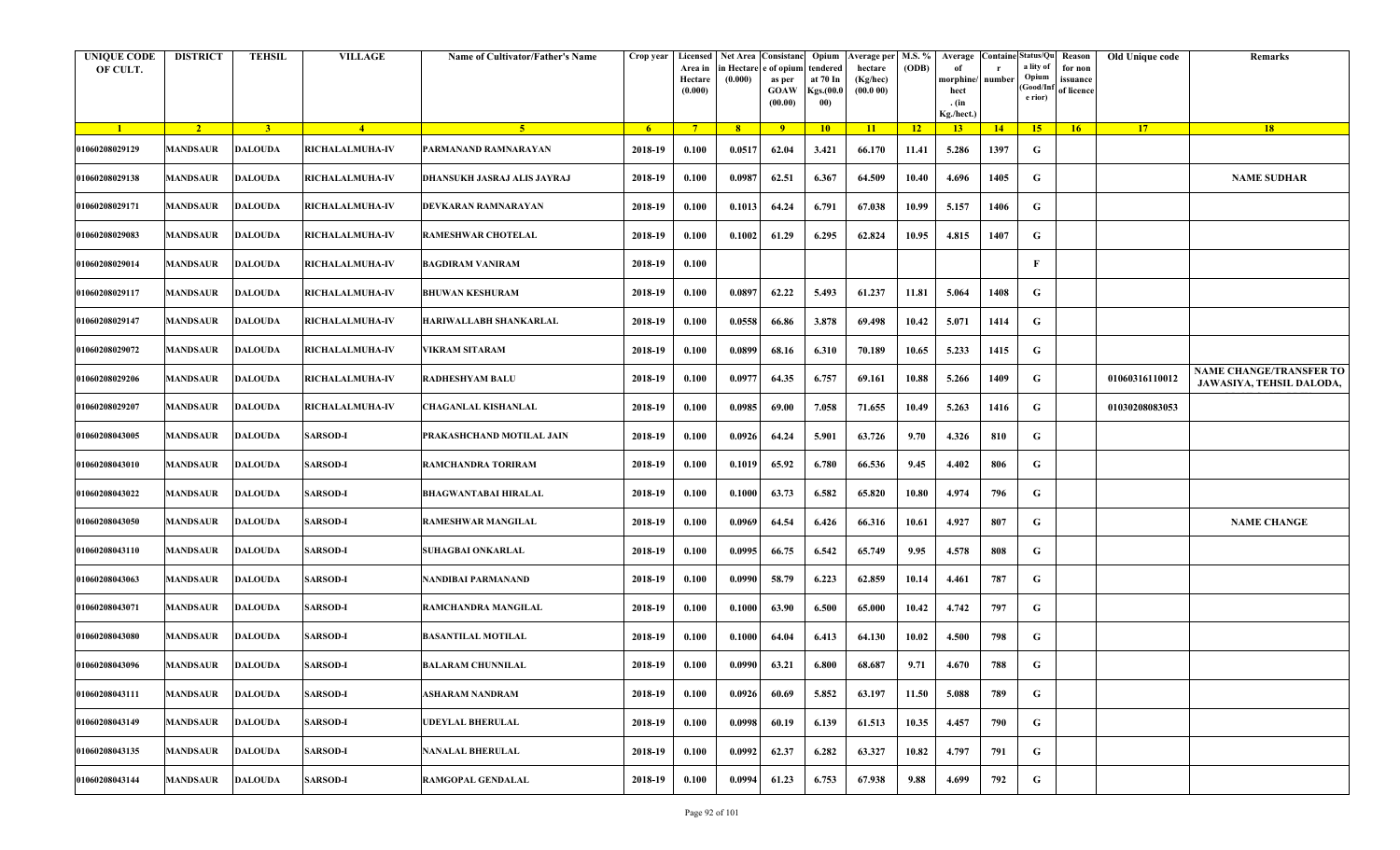| <b>UNIQUE CODE</b><br>OF CULT. | <b>DISTRICT</b> | <b>TEHSIL</b>  | <b>VILLAGE</b>   | Name of Cultivator/Father's Name | Crop year | Area in<br>Hectare<br>(0.000) | Licensed   Net Area Consistanc<br>ı Hectar<br>(0.000) | e of opium<br>as per<br><b>GOAW</b><br>(00.00) | Opium<br>tendered<br>at 70 In<br>Kgs.(00.0<br>00) | <b>Average per</b><br>hectare<br>(Kg/hec)<br>(00.000) | M.S. %<br>(ODB) | Average<br>morphine/<br>hect<br>. (in | <b>Containe Status/Qu</b><br>number | a lity of<br>Opium<br>(Good/In<br>e rior) | Reason<br>for non<br>issuance<br>of licence | Old Unique code | Remarks            |
|--------------------------------|-----------------|----------------|------------------|----------------------------------|-----------|-------------------------------|-------------------------------------------------------|------------------------------------------------|---------------------------------------------------|-------------------------------------------------------|-----------------|---------------------------------------|-------------------------------------|-------------------------------------------|---------------------------------------------|-----------------|--------------------|
| $\blacksquare$                 | $\sqrt{2}$      | 3 <sup>7</sup> | $\sqrt{4}$       | $\sqrt{5}$                       | $-6$      | $-7$                          | 8 <sup>1</sup>                                        | $-9$                                           | 10                                                | $\vert$ 11                                            | $-12$           | Kg./hect.)<br>13                      | 14                                  | 15                                        | 16                                          | 17              | 18                 |
| 01060208043115                 | <b>MANDSAUR</b> | <b>DALOUDA</b> | <b>SARSOD-I</b>  | <b>BALARAM RAMCHANDRA</b>        | 2018-19   | 0.100                         | 0.0987                                                | 64.21                                          | 6.366                                             | 64.498                                                | 10.43           | 4.711                                 | 799                                 | G                                         |                                             |                 |                    |
| 01060208043118                 | MANDSAUR        | <b>DALOUDA</b> | <b>SARSOD-I</b>  | <b>BHERULAL PRATHVIRAJ</b>       | 2018-19   | 0.100                         | 0.1005                                                | 58.67                                          | 6.068                                             | 60.378                                                | 10.81           | 4.567                                 | 786                                 | G                                         |                                             |                 |                    |
| 01060208043134                 | <b>MANDSAUR</b> | <b>DALOUDA</b> | <b>SARSOD-I</b>  | <b>MANGILAL RAMLAL</b>           | 2018-19   | 0.100                         | 0.0917                                                | 62.59                                          | 5.946                                             | 64.842                                                | 9.59            | 4.351                                 | 793                                 | G                                         |                                             |                 |                    |
| 01060208043137                 | <b>MANDSAUR</b> | <b>DALOUDA</b> | <b>SARSOD-I</b>  | RAMKANYABAI PARMANAND            | 2018-19   | 0.100                         | 0.0962                                                | 66.18                                          | 6.419                                             | 66.726                                                | 9.84            | 4.595                                 | 800                                 | G                                         |                                             |                 |                    |
| 01060208043119                 | <b>MANDSAUR</b> | <b>DALOUDA</b> | <b>SARSOD-I</b>  | CHUNNILAL MATHURALAL             | 2018-19   | 0.100                         | 0.0724                                                | 63.25                                          | 4.843                                             | 66.892                                                | 11.73           | 5.493                                 | 801                                 | G                                         |                                             |                 |                    |
| 01060208043132                 | <b>MANDSAUR</b> | <b>DALOUDA</b> | <b>SARSOD-I</b>  | LAXMINARAYAN TULSIRAM            | 2018-19   | 0.100                         | 0.0983                                                | 62.00                                          | 6.129                                             | 62.350                                                | 9.84            | 4.294                                 | 794                                 | G                                         |                                             |                 |                    |
| 01060208043045                 | MANDSAUR        | <b>DALOUDA</b> | <b>SARSOD-I</b>  | DHAPUBAI RAMNARAYAN              | 2018-19   | 0.100                         | 0.0954                                                | 62.31                                          | 6.195                                             | 64.937                                                | 11.83           | 5.377                                 | 809                                 | G                                         |                                             |                 |                    |
| 01060208043151                 | MANDSAUR        | <b>DALOUDA</b> | <b>SARSOD-I</b>  | JADURAM NANURAM                  | 2018-19   | 0.100                         |                                                       |                                                |                                                   |                                                       |                 |                                       |                                     | F                                         |                                             |                 |                    |
| 01060208043125                 | <b>MANDSAUR</b> | <b>DALOUDA</b> | <b>SARSOD-I</b>  | <b>JAGDISH RAMKISHAN</b>         | 2018-19   | 0.100                         | 0.0961                                                | 62.04                                          | 6.124                                             | 63.725                                                | 10.32           | 4.602                                 | 802                                 | G                                         |                                             |                 |                    |
| 01060208043039                 | MANDSAUR        | <b>DALOUDA</b> | <b>SARSOD-I</b>  | <b>HIRALAL CHAMPALAL</b>         | 2018-19   | 0.100                         | 0.0975                                                | 63.60                                          | 6.433                                             | 65.979                                                | 10.50           | 4.851                                 | 803                                 | G                                         |                                             |                 |                    |
| 01060208043044                 | MANDSAUR        | <b>DALOUDA</b> | <b>SARSOD-I</b>  | <b>GANGABAI SHRILAL</b>          | 2018-19   | 0.100                         | 0.0933                                                | 64.87                                          | 6.144                                             | 65.852                                                | 10.27           | 4.733                                 | 804                                 | G                                         |                                             |                 |                    |
| 01060208043120                 | MANDSAUR        | <b>DALOUDA</b> | <b>SARSOD-I</b>  | RADHABAI DEVRAM                  | 2018-19   | 0.100                         | 0.0992                                                | 65.38                                          | 6.930                                             | 69.859                                                | 10.78           | 5.273                                 | 805                                 | G                                         |                                             |                 |                    |
| 01060208043142                 | <b>MANDSAUR</b> | <b>DALOUDA</b> | <b>SARSOD-I</b>  | RAMCHANDRA CHABILAL              | 2018-19   | 0.100                         | 0.0977                                                | 62.10                                          | 6.148                                             | 62.927                                                | 9.45            | 4.164                                 | 795                                 | G                                         |                                             |                 |                    |
| 01060208043122                 | MANDSAUR        | <b>DALOUDA</b> | <b>SARSOD-I</b>  | HIRALAL PRATHVIRAJ               | 2018-19   | 0.100                         | 0.0951                                                | 69.92                                          | 7.202                                             | 75.731                                                | 9.73            | 5.155                                 | 811                                 | G                                         |                                             |                 |                    |
| 01060208043095                 | MANDSAUR        | <b>DALOUDA</b> | <b>SARSOD-II</b> | RUKMANIBAI TOLARAM               | 2018-19   | 0.100                         | 0.0995                                                | 60.98                                          | 6.185                                             | 62.161                                                | 10.99           | 4.781                                 | 770                                 | G                                         |                                             |                 |                    |
| 01060208043067                 | <b>MANDSAUR</b> | <b>DALOUDA</b> | <b>SARSOD-II</b> | <b>BALARAM KASHIRAM</b>          | 2018-19   | 0.100                         | 0.0988                                                | 71.51                                          | 6.783                                             | 68.654                                                | 10.32           | 4.960                                 | 785                                 | G                                         |                                             |                 |                    |
| 01060208043026                 | MANDSAUR        | <b>DALOUDA</b> | <b>SARSOD-II</b> | RAMKANYABAI BHERULAL BHAGWATIBAI | 2018-19   | 0.100                         | 0.0936                                                | 61.51                                          | 5.940                                             | 63.462                                                | 11.84           | 5.258                                 | 781                                 | G                                         |                                             |                 | <b>NAME CHANGE</b> |
| 01060208043143                 | MANDSAUR        | <b>DALOUDA</b> | <b>SARSOD-II</b> | RAMESHWAR RAMLAL                 | 2018-19   | 0.100                         | 0.1011                                                | 59.63                                          | 6.142                                             | 60.752                                                | 10.92           | 4.643                                 | 765                                 | G                                         |                                             |                 |                    |
| 01060208043116                 | MANDSAUR        | <b>DALOUDA</b> | <b>SARSOD-II</b> | <b>BASANTILAL GOVINDRAM</b>      | 2018-19   | 0.100                         | 0.0930                                                | 62.84                                          | 6.347                                             | 68.247                                                | 10.42           | 4.979                                 | 771                                 | G                                         |                                             |                 |                    |
| 01060208043089                 | <b>MANDSAUR</b> | <b>DALOUDA</b> | <b>SARSOD-II</b> | <b>SUNDARLAL HIRALAL</b>         | 2018-19   | 0.100                         | 0.0972                                                | 64.76                                          | 6.615                                             | 68.056                                                | 10.42           | 4.965                                 | 779                                 | G                                         |                                             |                 |                    |
| 01060208043133                 | <b>MANDSAUR</b> | <b>DALOUDA</b> | <b>SARSOD-II</b> | <b>LILABAI CHENRAM</b>           | 2018-19   | 0.100                         | 0.0963                                                | 59.78                                          | 5.816                                             | 60.395                                                | 9.48            | 4.010                                 | 772                                 | G                                         |                                             |                 |                    |
| 01060208043140                 | MANDSAUR        | <b>DALOUDA</b> | <b>SARSOD-II</b> | RADHESHYAM CHAMPALAL             | 2018-19   | 0.100                         | 0.1007                                                | 62.11                                          | 6.291                                             | 62.473                                                | 10.69           | 4.675                                 | 773                                 | G                                         |                                             |                 |                    |
| 01060208043146                 | <b>MANDSAUR</b> | <b>DALOUDA</b> | <b>SARSOD-II</b> | RAMKANHYABAI DULICHAND           | 2018-19   | 0.100                         | 0.0960                                                | 58.44                                          | 5.827                                             | 60.698                                                | 10.06           | 4.275                                 | 762                                 | G                                         |                                             |                 |                    |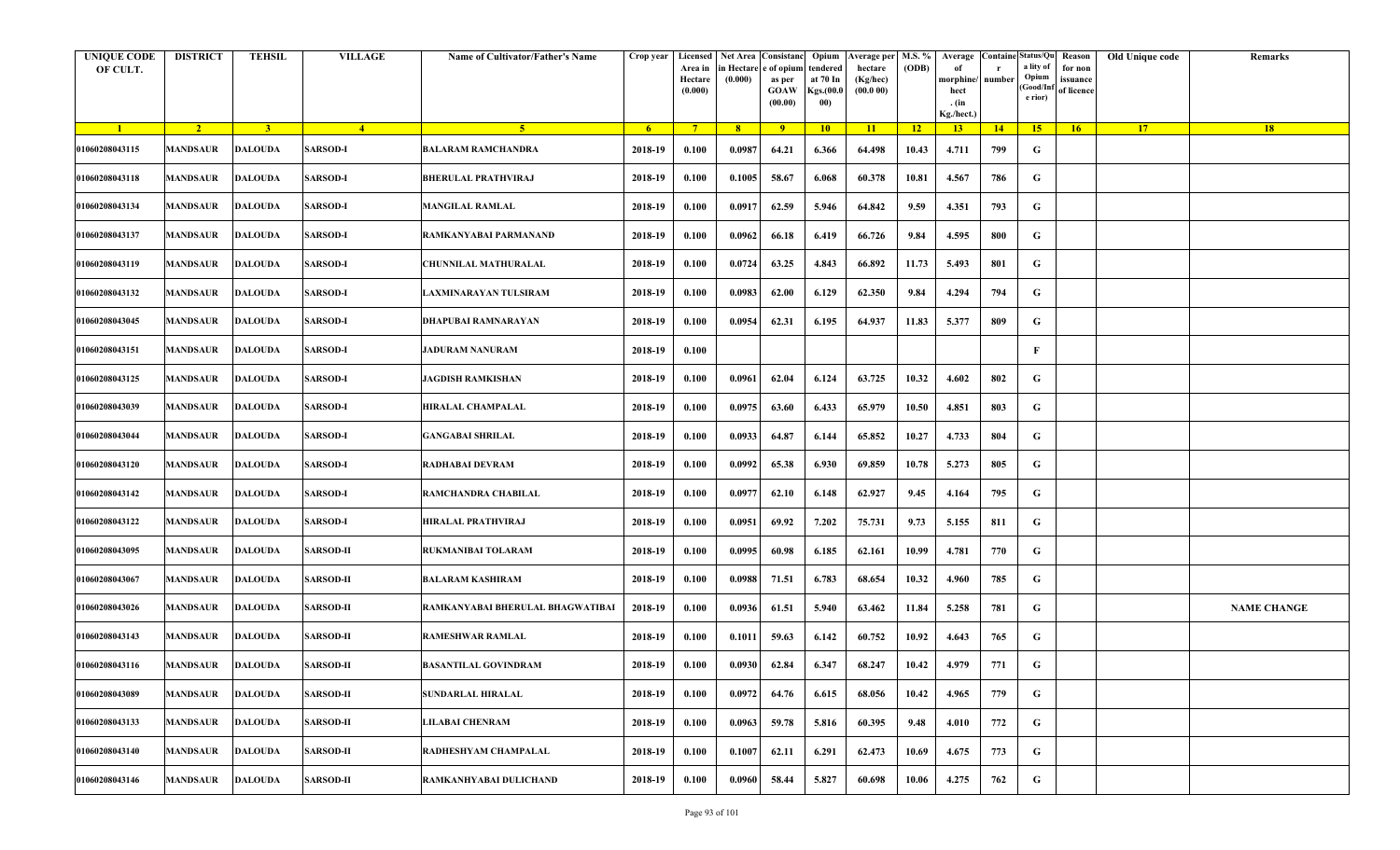| <b>UNIQUE CODE</b><br>OF CULT. | <b>DISTRICT</b> | <b>TEHSIL</b>  | <b>VILLAGE</b>   | Name of Cultivator/Father's Name | Crop year | Area in<br>Hectare | Licensed Net Area Consistanc<br>ı Hectar<br>(0.000) | e of opium<br>as per   | Opium<br>tendered<br>at 70 In | Average per   M.S. %<br>hectare<br>(Kg/hec) | (ODB) | Average<br>morphine/        | <b>Containe Status/Qu</b><br>number | a lity of<br>Opium<br>(Good/In: | Reason<br>for non<br>issuance | Old Unique code | Remarks            |
|--------------------------------|-----------------|----------------|------------------|----------------------------------|-----------|--------------------|-----------------------------------------------------|------------------------|-------------------------------|---------------------------------------------|-------|-----------------------------|-------------------------------------|---------------------------------|-------------------------------|-----------------|--------------------|
|                                |                 |                |                  |                                  |           | (0.000)            |                                                     | <b>GOAW</b><br>(00.00) | Kgs.(00.0<br>00)              | (00.000)                                    |       | hect<br>. (in<br>Kg./hect.) |                                     | e rior)                         | of licence                    |                 |                    |
| $\blacksquare$ 1               | $\sqrt{2}$      | 3 <sup>7</sup> | $\sqrt{4}$       | $\sqrt{5}$                       | $-6$      | $-7$               | 8 <sup>1</sup>                                      | $-9$                   | 10                            | $\vert$ 11                                  | $-12$ | 13                          | 14                                  | 15                              | 16                            | 17              | 18                 |
| 01060208043004                 | <b>MANDSAUR</b> | <b>DALOUDA</b> | <b>SARSOD-II</b> | RAJENDRA RAMCHANDRA              | 2018-19   | 0.100              | 0.1009                                              | 59.82                  | 5.982                         | 59.286                                      | 10.80 | 4.482                       | 763                                 | G                               |                               |                 | <b>NAME CHANGE</b> |
| 01060208043017                 | MANDSAUR        | <b>DALOUDA</b> | <b>SARSOD-II</b> | KACHRIBAI MOTILAL                | 2018-19   | 0.100              | 0.0965                                              | 61.05                  | 6.009                         | 62.269                                      | 11.43 | 4.984                       | 774                                 | G                               |                               |                 |                    |
| 01060208043019                 | <b>MANDSAUR</b> | <b>DALOUDA</b> | <b>SARSOD-II</b> | <b>BHAGWATILAL NAHAR</b>         | 2018-19   | 0.100              | 0.1001                                              | 60.32                  | 6.282                         | 62.757                                      | 11.49 | 5.047                       | 775                                 | G                               |                               |                 |                    |
| 01060208043058                 | <b>MANDSAUR</b> | <b>DALOUDA</b> | <b>SARSOD-II</b> | ASHARAM KALU                     | 2018-19   | 0.100              | 0.1019                                              | 65.83                  | 6.696                         | 65.711                                      | 10.25 | 4.716                       | 780                                 | G                               |                               |                 |                    |
| 01060208043073                 | <b>MANDSAUR</b> | <b>DALOUDA</b> | <b>SARSOD-II</b> | <b>BHUWAN LAKHMA</b>             | 2018-19   | 0.100              | 0.1009                                              | 58.81                  | 6.259                         | 62.032                                      | 9.96  | 4.327                       | 764                                 | G                               |                               |                 |                    |
| 01060208043128                 | MANDSAUR        | <b>DALOUDA</b> | <b>SARSOD-II</b> | KAMALSINGH SAJJANSINGH           | 2018-19   | 0.100              | 0.0992                                              | 58.01                  | 5.768                         | 58.145                                      | 10.24 | 4.168                       | 766                                 | G                               |                               |                 |                    |
| 01060208043092                 | MANDSAUR        | <b>DALOUDA</b> | <b>SARSOD-II</b> | KANCHANBAI DULICHAND             | 2018-19   | 0.100              | 0.0990                                              | 65.35                  | 6.740                         | 68.081                                      | 10.62 | 5.061                       | 784                                 | G                               |                               |                 |                    |
| 01060208043002                 | MANDSAUR        | <b>DALOUDA</b> | <b>SARSOD-II</b> | <b>CHAMPALAL KESHURAM</b>        | 2018-19   | 0.100              | 0.1010                                              | 61.35                  | 6.214                         | 61.525                                      | 11.49 | 4.949                       | 776                                 | G                               |                               |                 |                    |
| 01060208043029                 | <b>MANDSAUR</b> | <b>DALOUDA</b> | <b>SARSOD-II</b> | <b>JAMUNABAI RAMRATAN</b>        | 2018-19   | 0.100              | 0.0982                                              | 60.37                  | 5.994                         | 61.039                                      | 11.50 | 4.912                       | 767                                 | G                               |                               |                 |                    |
| 01060208043030                 | MANDSAUR        | <b>DALOUDA</b> | <b>SARSOD-II</b> | JODHRAJ HARIRAM                  | 2018-19   | 0.100              | 0.1013                                              | 61.29                  | 6.304                         | 62.231                                      | 11.29 | 4.918                       | 777                                 | G                               |                               |                 |                    |
| 01060208043113                 | MANDSAUR        | <b>DALOUDA</b> | <b>SARSOD-II</b> | <b>BALARAM NANDA</b>             | 2018-19   | 0.100              | 0.0993                                              | 66.94                  | 7.287                         | 73.384                                      | 9.83  | 5.049                       | 782                                 | G                               |                               |                 |                    |
| 01060208043117                 | <b>MANDSAUR</b> | <b>DALOUDA</b> | <b>SARSOD-II</b> | <b>BHANWARLAL VENIRAM</b>        | 2018-19   | 0.100              | 0.0936                                              | 66.62                  | 6.548                         | 69.957                                      | 9.74  | 4.770                       | 778                                 | G                               |                               |                 |                    |
| 01060208043041                 | <b>MANDSAUR</b> | <b>DALOUDA</b> | <b>SARSOD-II</b> | <b>BHAGIRATH PANNALAL</b>        | 2018-19   | 0.100              | 0.1003                                              | 67.86                  | 7.106                         | 70.847                                      | 11.76 | 5.832                       | 783                                 | G                               |                               |                 |                    |
| 01060208043076                 | MANDSAUR        | <b>DALOUDA</b> | <b>SARSOD-II</b> | RAMKISHAN KESHURAM GAYARI        | 2018-19   | 0.100              |                                                     |                        |                               |                                             |       |                             |                                     | $\mathbf{F}$                    |                               |                 |                    |
| 01060208043072                 | MANDSAUR        | <b>DALOUDA</b> | <b>SARSOD-II</b> | <b>IMANBAKSH HUSSAIN PINJARA</b> | 2018-19   | 0.100              | 0.1030                                              | 54.74                  | 5.693                         | 55,272                                      | 10.94 | 4.234                       | 761                                 | G                               |                               |                 |                    |
| 01060208043001                 | <b>MANDSAUR</b> | <b>DALOUDA</b> | <b>SARSOD-II</b> | <b>GOVERDHANLAL PARMANAND</b>    | 2018-19   | 0.100              |                                                     |                        |                               |                                             |       |                             |                                     | $\mathbf{F}$                    |                               |                 |                    |
| 01060208043012                 | MANDSAUR        | <b>DALOUDA</b> | <b>SARSOD-II</b> | RAMPRASAD GOVINDRAM              | 2018-19   | 0.100              | 0.0951                                              | 63.46                  | 6.092                         | 64.059                                      | 10.45 | 4.685                       | 768                                 | G                               |                               |                 |                    |
| 01060208043091                 | MANDSAUR        | <b>DALOUDA</b> | <b>SARSOD-II</b> | AMRIBAI PARMANAND                | 2018-19   | 0.100              | 0.0944                                              | 63.04                  | 5.980                         | 63.347                                      | 10.76 | 4.769                       | 769                                 | G                               |                               |                 |                    |
| 01060208043007                 | MANDSAUR        | <b>DALOUDA</b> | <b>SARSOD-II</b> | <b>BHERULAL BHAGIRATH</b>        | 2018-19   | 0.100              |                                                     |                        |                               |                                             |       |                             |                                     | $\mathbf{F}$                    |                               |                 |                    |
| 01060208051005                 | <b>MANDSAUR</b> | <b>DALOUDA</b> | AKYAUMAHEDA-I    | <b>TULSIBAI BHAGIRATH</b>        | 2018-19   | 0.100              | 0.1008                                              | 62.91                  | 6.561                         | 65.089                                      | 11.62 | 5.294                       | 894                                 | G                               |                               |                 |                    |
| 01060208051009                 | <b>MANDSAUR</b> | <b>DALOUDA</b> | AKYAUMAHEDA-I    | <b>GATTUBAI LALU</b>             | 2018-19   | 0.100              | 0.0934                                              | 63.44                  | 6.172                         | 66.081                                      | 11.55 | 5.344                       | 888                                 | G                               |                               |                 |                    |
| 01060208051015                 | <b>MANDSAUR</b> | <b>DALOUDA</b> | AKYAUMAHEDA-I    | <b>MOTILAL RAMCHANDRA</b>        | 2018-19   | 0.100              | 0.0992                                              | 65.56                  | 6.575                         | 66.280                                      | 10.37 | 4.812                       | 889                                 | G                               |                               |                 |                    |
| 01060208051018                 | <b>MANDSAUR</b> | <b>DALOUDA</b> | AKYAUMAHEDA-I    | <b>MUNNIBAI BALMUKUND</b>        | 2018-19   | 0.100              | 0.0958                                              | 66.32                  | 6.499                         | 67.839                                      | 10.22 | 4.855                       | 890                                 | G                               |                               |                 |                    |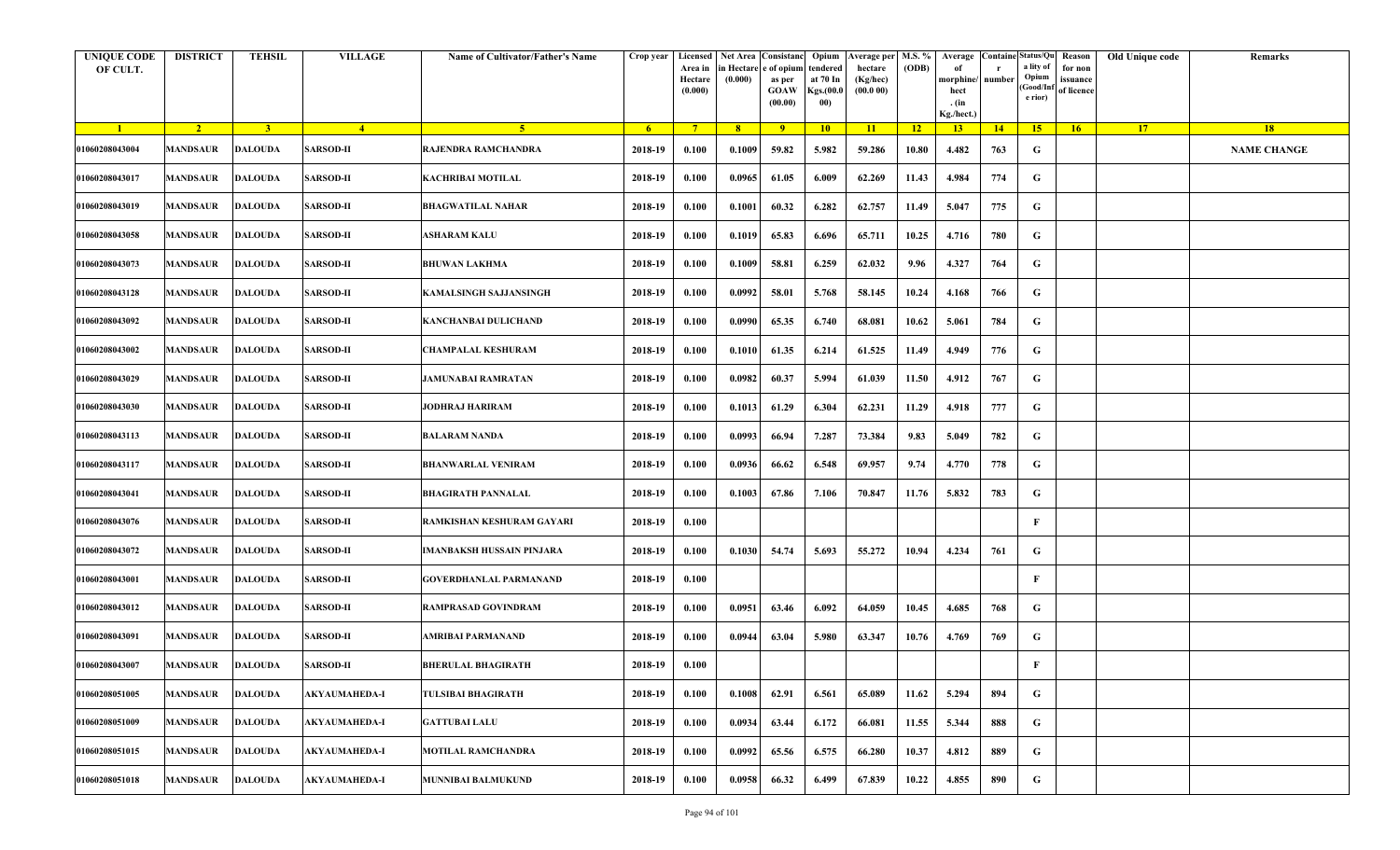| <b>UNIQUE CODE</b><br>OF CULT. | <b>DISTRICT</b> | <b>TEHSIL</b>  | <b>VILLAGE</b>       | <b>Name of Cultivator/Father's Name</b> | Crop year      | Area in<br>Hectare<br>(0.000) | in Hectare<br>(0.000) | Licensed Net Area Consistanc<br>e of opium<br>as per<br><b>GOAW</b><br>(00.00) | Opium<br>:endered<br>at 70 In<br>Kgs.(00.0<br>00) | Verage per   M.S. %<br>hectare<br>(Kg/hec)<br>(00.000) | (ODB)           | Average<br>morphine/<br>hect<br>. $(in$<br>Kg./hect.) | number | <b>Containe</b> Status/Qu<br>a lity of<br>Opium<br>Good/Inf<br>e rior) | Reason<br>for non<br>issuance<br>of licence | Old Unique code | Remarks            |
|--------------------------------|-----------------|----------------|----------------------|-----------------------------------------|----------------|-------------------------------|-----------------------|--------------------------------------------------------------------------------|---------------------------------------------------|--------------------------------------------------------|-----------------|-------------------------------------------------------|--------|------------------------------------------------------------------------|---------------------------------------------|-----------------|--------------------|
| $\blacksquare$                 | $\sqrt{2}$      | 3 <sup>7</sup> | $\sqrt{4}$           | $-5$                                    | 6 <sup>6</sup> | $-7$                          | 8 <sup>1</sup>        | $-9$                                                                           | $10-10$                                           | $\vert$ 11                                             | $\overline{12}$ | 13                                                    | 14     | 15                                                                     | 16                                          | 17              | 18                 |
| 01060208051021                 | <b>MANDSAUR</b> | <b>DALOUDA</b> | <b>AKYAUMAHEDA-I</b> | <b>SHANKARLAL KESHORAM</b>              | 2018-19        | 0.100                         | 0.1008                | 65.59                                                                          | 6.868                                             | 68.135                                                 | 11.22           | 5.352                                                 | 895    | G                                                                      |                                             |                 |                    |
| 01060208051025                 | MANDSAUR        | DALOUDA        | <b>AKYAUMAHEDA-I</b> | <b>RATANLAL HARIRAM</b>                 | 2018-19        | 0.100                         | 0.0960                | 65.54                                                                          | 6.404                                             | 66.708                                                 | 11.17           | 5.216                                                 | 909    | G                                                                      |                                             |                 |                    |
| 01060208051026                 | <b>MANDSAUR</b> | <b>DALOUDA</b> | <b>AKYAUMAHEDA-I</b> | <b>MANGILAL HARIRAM</b>                 | 2018-19        | 0.100                         | 0.0994                | 65.11                                                                          | 6.716                                             | 67.565                                                 | 10.92           | 5.164                                                 | 896    | G                                                                      |                                             |                 |                    |
| 01060208051040                 | <b>MANDSAUR</b> | <b>DALOUDA</b> | <b>AKYAUMAHEDA-I</b> | NARAYANBAI PARMANAND                    | 2018-19        | 0.100                         | 0.0972                | 70.29                                                                          | 7.089                                             | 72.932                                                 | 9.49            | 4.845                                                 | 897    | G                                                                      |                                             |                 | <b>NAME CHANGE</b> |
| 01060208051059                 | <b>MANDSAUR</b> | <b>DALOUDA</b> | <b>AKYAUMAHEDA-I</b> | <b>RADHIBAI KACHRU</b>                  | 2018-19        | 0.100                         | 0.1004                | 65.83                                                                          | 7.006                                             | 69.781                                                 | 10.79           | 5.268                                                 | 898    | G                                                                      |                                             |                 |                    |
| 01060208051069                 | <b>MANDSAUR</b> | <b>DALOUDA</b> | <b>AKYAUMAHEDA-I</b> | <b>SITARAM BHUWAN</b>                   | 2018-19        | 0.100                         | 0.0992                | 69.41                                                                          | 6.733                                             | 67.873                                                 | 10.62           | 5.045                                                 | 917    | G                                                                      |                                             |                 |                    |
| 01060208051071                 | <b>MANDSAUR</b> | <b>DALOUDA</b> | <b>AKYAUMAHEDA-I</b> | <b>NANDLAL KHEMRAJ</b>                  | 2018-19        | 0.100                         | 0.0993                | 67.23                                                                          | 6.954                                             | 70.030                                                 | 9.34            | 4.579                                                 | 899    | G                                                                      |                                             |                 |                    |
| 01060208051029                 | MANDSAUR        | <b>DALOUDA</b> | AKYAUMAHEDA-I        | RADHAKISHAN BHAJJA                      | 2018-19        | 0.100                         | 0.0986                | 64.28                                                                          | 6.465                                             | 65.568                                                 | 11.68           | 5.362                                                 | 910    | G                                                                      |                                             |                 |                    |
| 01060208051145                 | <b>MANDSAUR</b> | <b>DALOUDA</b> | <b>AKYAUMAHEDA-I</b> | <b>PRABHULAL BHUWAN</b>                 | 2018-19        | 0.100                         | 0.0950                | 61.16                                                                          | 5.976                                             | 62.905                                                 | 11.77           | 5.184                                                 | 911    | G                                                                      |                                             |                 |                    |
| 01060208051146                 | MANDSAUR        | <b>DALOUDA</b> | <b>AKYAUMAHEDA-I</b> | RUKMANIBAI KACHRU                       | 2018-19        | 0.100                         | 0.0993                | 67.04                                                                          | 6.943                                             | 69.919                                                 | 10.20           | 4.994                                                 | 900    | G                                                                      |                                             |                 |                    |
| 01060208051156                 | <b>MANDSAUR</b> | <b>DALOUDA</b> | <b>AKYAUMAHEDA-I</b> | <b>SOHANBAI KASHIRAM</b>                | 2018-19        | 0.100                         | 0.0990                | 60.67                                                                          | 6.258                                             | 63.212                                                 | 11.60           | 5.134                                                 | 901    | G                                                                      |                                             |                 |                    |
| 01060208051158                 | <b>MANDSAUR</b> | <b>DALOUDA</b> | AKYAUMAHEDA-I        | <b>GANGARAM MEDHA</b>                   | 2018-19        | 0.100                         | 0.0993                | 62.43                                                                          | 6.626                                             | 66.727                                                 | 11.47           | 5.357                                                 | 902    | G                                                                      |                                             |                 |                    |
| 01060208051163                 | <b>MANDSAUR</b> | <b>DALOUDA</b> | <b>AKYAUMAHEDA-I</b> | <b>SHIVNARAYAN MOTI</b>                 | 2018-19        | 0.100                         | 0.0946                | 71.24                                                                          | 7.155                                             | 75.634                                                 | 9.92            | 5.254                                                 | 918    | G                                                                      |                                             |                 |                    |
| 01060208051154                 | <b>MANDSAUR</b> | <b>DALOUDA</b> | <b>AKYAUMAHEDA-I</b> | VANIRAM LALU ALIS BALU                  | 2018-19        | 0.100                         | 0.1008                | 61.74                                                                          | 6.165                                             | 61.161                                                 | 11.63           | 4.979                                                 | 903    | G                                                                      |                                             |                 | <b>NAME SUDHAR</b> |
| 01060208051057                 | MANDSAUR        | <b>DALOUDA</b> | AKYAUMAHEDA-I        | RUKMANBAI PRABHULAL                     | 2018-19        | 0.100                         | 0.0961                | 62.77                                                                          | 6.277                                             | 65.317                                                 | 11.49           | 5.252                                                 | 912    | G                                                                      |                                             |                 |                    |
| 01060208051083                 | <b>MANDSAUR</b> | <b>DALOUDA</b> | <b>AKYAUMAHEDA-I</b> | <b>DHAPUBAI RAMNARAYAN</b>              | 2018-19        | 0.100                         | 0.0990                | 65.90                                                                          | 6.317                                             | 63.808                                                 | 11.21           | 5.009                                                 | 913    | G                                                                      |                                             |                 |                    |
| 01060208051019                 | <b>MANDSAUR</b> | <b>DALOUDA</b> | <b>AKYAUMAHEDA-I</b> | PRABHULAL VAJERAM                       | 2018-19        | 0.100                         | 0.1005                | 61.25                                                                          | 6.116                                             | 60.856                                                 | 11.67           | 4.973                                                 | 904    | G                                                                      |                                             |                 |                    |
| 01060208051017                 | <b>MANDSAUR</b> | <b>DALOUDA</b> | <b>AKYAUMAHEDA-I</b> | <b>NANDLAL KHEMAJI</b>                  | 2018-19        | 0.100                         | 0.0944                | 64.10                                                                          | 6.785                                             | 71.875                                                 | 10.83           | 5.448                                                 | 891    | G                                                                      |                                             |                 |                    |
| 01060208051128                 | MANDSAUR        | <b>DALOUDA</b> | AKYAUMAHEDA-I        | MENABAI BADRILAL                        | 2018-19        | 0.100                         | 0.1000                | 62.61                                                                          | 6.288                                             | 62.880                                                 | 9.68            | 4.260                                                 | 892    | G                                                                      |                                             |                 |                    |
| 01060208051045                 | <b>MANDSAUR</b> | <b>DALOUDA</b> | <b>AKYAUMAHEDA-I</b> | RUKMANIBAI NANDA                        | 2018-19        | 0.100                         | 0.0972                | 63.56                                                                          | 6.247                                             | 64.270                                                 | 9.86            | 4.438                                                 | 893    | G                                                                      |                                             |                 |                    |
| 01060208051006                 | <b>MANDSAUR</b> | <b>DALOUDA</b> | <b>AKYAUMAHEDA-I</b> | <b>SHIVLAL BHUWAN</b>                   | 2018-19        | 0.100                         | 0.0998                | 62.05                                                                          | 6.143                                             | 61.553                                                 | 11.72           | 5.048                                                 | 914    | G                                                                      |                                             |                 |                    |
| 01060208051023                 | <b>MANDSAUR</b> | <b>DALOUDA</b> | <b>AKYAUMAHEDA-I</b> | <b>BHERUDAS SALAGRAM</b>                | 2018-19        | 0.100                         | 0.1012                | 69.32                                                                          | 7.289                                             | 72.026                                                 | 11.35           | 5.724                                                 | 920    | ${\bf G}$                                                              |                                             |                 |                    |
| 01060208051028                 | <b>MANDSAUR</b> | <b>DALOUDA</b> | <b>AKYAUMAHEDA-I</b> | <b>TULSIBAI VARDIBAI</b>                | 2018-19        | 0.100                         | 0.1018                | 61.12                                                                          | 6.287                                             | 61.758                                                 | 11.57           | 5.000                                                 | 915    | ${\bf G}$                                                              |                                             |                 |                    |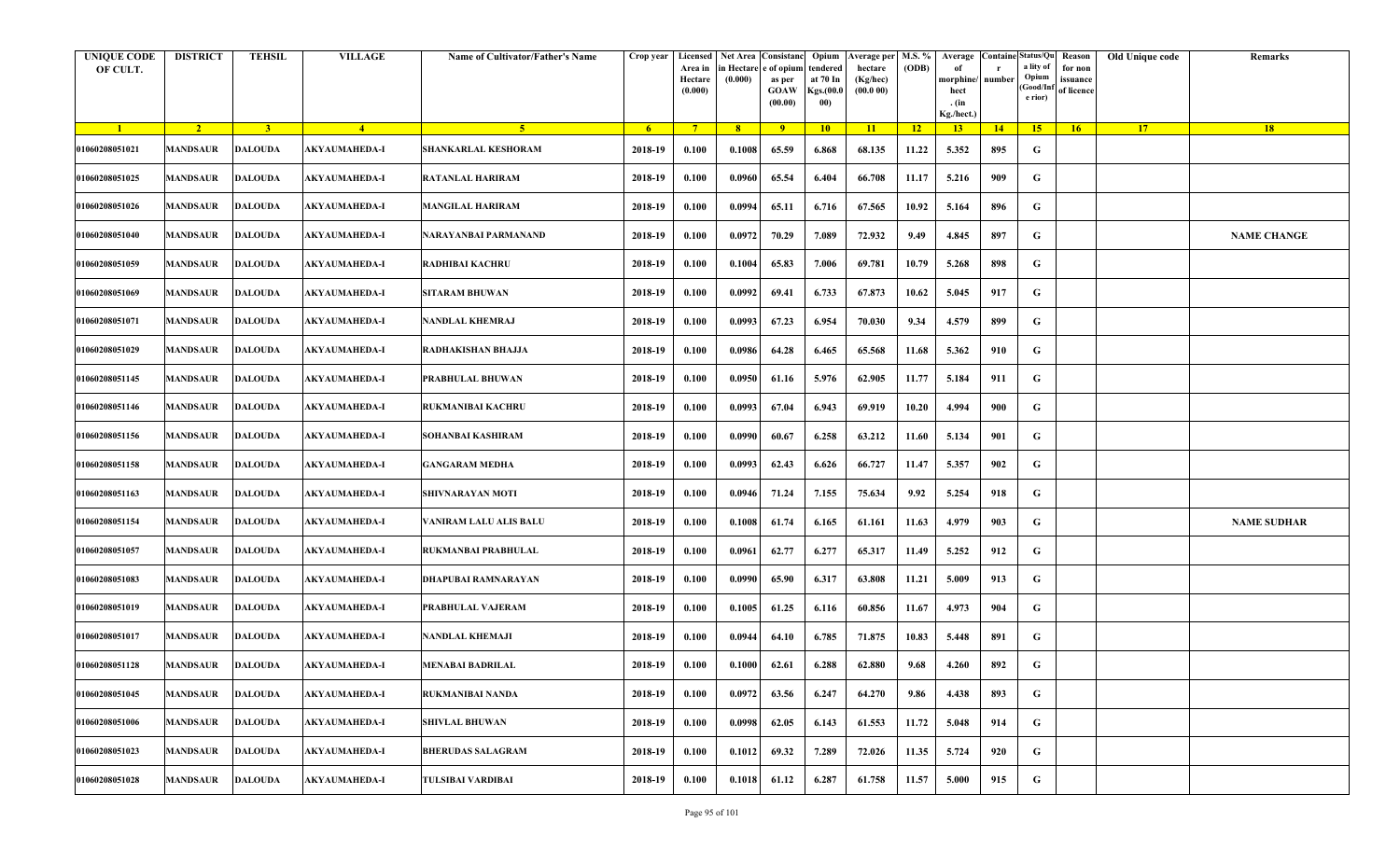| <b>UNIQUE CODE</b><br>OF CULT.     | <b>DISTRICT</b>               | <b>TEHSIL</b>                    | <b>VILLAGE</b>              | Name of Cultivator/Father's Name | Crop year   | Area in<br>Hectare<br>(0.000) | Licensed Net Area Consistanc<br>ı Hectar<br>(0.000) | e of opium<br>as per<br><b>GOAW</b><br>(00.00) | Opium<br>tendered<br>at 70 In<br>Kgs.(00.0<br>00) | Average per   M.S. %<br>hectare<br>(Kg/hec)<br>(00.000) | (ODB) | Average<br>morphine/<br>hect<br>. (in | <b>Containe Status/Qu</b><br>number | a lity of<br>Opium<br>(Good/In:<br>e rior) | Reason<br>for non<br>issuance<br>of licence | Old Unique code | Remarks |
|------------------------------------|-------------------------------|----------------------------------|-----------------------------|----------------------------------|-------------|-------------------------------|-----------------------------------------------------|------------------------------------------------|---------------------------------------------------|---------------------------------------------------------|-------|---------------------------------------|-------------------------------------|--------------------------------------------|---------------------------------------------|-----------------|---------|
|                                    |                               |                                  |                             | -5.                              |             |                               |                                                     |                                                |                                                   |                                                         |       | Kg./hect.)                            |                                     |                                            |                                             |                 |         |
| $\blacksquare$ 1<br>01060208051066 | $\sqrt{2}$<br><b>MANDSAUR</b> | 3 <sup>7</sup><br><b>DALOUDA</b> | $\sqrt{4}$<br>AKYAUMAHEDA-I | <b>BHAGWANLAL SALAGRAM</b>       | $6^{\circ}$ | $-7$                          | 8 <sup>1</sup>                                      | $-9$                                           | 10                                                | $\vert$ 11                                              | $-12$ | 13                                    | 14                                  | 15                                         | 16                                          | 17              | 18      |
|                                    |                               |                                  |                             |                                  | 2018-19     | 0.100                         | 0.0950                                              | 68.74                                          | 6.864                                             | 72.253                                                  | 10.82 | 5.474                                 | 919                                 | G                                          |                                             |                 |         |
| 01060208051067                     | MANDSAUR                      | <b>DALOUDA</b>                   | AKYAUMAHEDA-I               | <b>BHERUSINGH RUPSINGH</b>       | 2018-19     | 0.100                         | 0.0988                                              | 61.94                                          | 6.079                                             | 61.528                                                  | 11.48 | 4.944                                 | 905                                 | G                                          |                                             |                 |         |
| 01060208051074                     | <b>MANDSAUR</b>               | <b>DALOUDA</b>                   | AKYAUMAHEDA-I               | <b>MAGNIRAM RAMAJI</b>           | 2018-19     | 0.100                         | 0.0999                                              | 62.24                                          | 6.215                                             | 62.212                                                  | 11.66 | 5.080                                 | 916                                 | G                                          |                                             |                 |         |
| 01060208051088                     | <b>MANDSAUR</b>               | <b>DALOUDA</b>                   | <b>AKYAUMAHEDA-I</b>        | RAMCHANDRA BHUWAN                | 2018-19     | 0.100                         | 0.0971                                              | 63.63                                          | 6.581                                             | 67.775                                                  | 11.21 | 5.316                                 | 906                                 | G                                          |                                             |                 |         |
| 01060208051096                     | <b>MANDSAUR</b>               | <b>DALOUDA</b>                   | AKYAUMAHEDA-I               | <b>MANKUNWAR UDAYSINGH</b>       | 2018-19     | 0.100                         |                                                     |                                                |                                                   |                                                         |       |                                       |                                     | $\mathbf{F}$                               |                                             |                 |         |
| 01060208051063                     | <b>MANDSAUR</b>               | <b>DALOUDA</b>                   | <b>AKYAUMAHEDA-I</b>        | PRABHULAL BHERULAL               | 2018-19     | 0.100                         | 0.0955                                              | 61.35                                          | 6.091                                             | 63.780                                                  | 10.53 | 4.701                                 | 887                                 | G                                          |                                             |                 |         |
| 01060208051064                     | MANDSAUR                      | <b>DALOUDA</b>                   | AKYAUMAHEDA-I               | RADHAKISHAN KESHURAM             | 2018-19     | 0.100                         | 0.0975                                              | 65.08                                          | 6.136                                             | 62.933                                                  | 10.59 | 4.664                                 | 907                                 | G                                          |                                             |                 |         |
| 01060208051011                     | MANDSAUR                      | <b>DALOUDA</b>                   | <b>AKYAUMAHEDA-I</b>        | <b>GENDKUWAR LALSINGH</b>        | 2018-19     | 0.100                         | 0.1007                                              | 65.75                                          | 6.725                                             | 66.783                                                  | 10.24 | 4.785                                 | 908                                 | G                                          |                                             |                 |         |
| 01060208051155                     | <b>MANDSAUR</b>               | <b>DALOUDA</b>                   | AKYAUMAHEDA-II              | <b>UDAYRAM MADHO</b>             | 2018-19     | 0.100                         | 0.0991                                              | 61.40                                          | 6.193                                             | 62.492                                                  | 10.02 | 4.381                                 | 812                                 | G                                          |                                             |                 |         |
| 01060208051093                     | <b>MANDSAUR</b>               | <b>DALOUDA</b>                   | AKYAUMAHEDA-II              | AMIRCHAND VAJERAM                | 2018-19     | 0.100                         | 0.0943                                              | 64.01                                          | 6.090                                             | 64.581                                                  | 9.97  | 4.506                                 | 816                                 | G                                          |                                             |                 |         |
| 01060208051089                     | MANDSAUR                      | <b>DALOUDA</b>                   | <b>AKYAUMAHEDA-II</b>       | DASHRATH SHANTILAL               | 2018-19     | 0.100                         | 0.0993                                              | 71.35                                          | 7.410                                             | 74.622                                                  | 10.25 | 5.352                                 | 842                                 | G                                          |                                             |                 |         |
| 01060208051050                     | <b>MANDSAUR</b>               | <b>DALOUDA</b>                   | AKYAUMAHEDA-II              | RAMKANYABAI HIRALAL              | 2018-19     | 0.100                         | 0.0987                                              | 69.44                                          | 7.083                                             | 71.763                                                  | 10.30 | 5.172                                 | 843                                 | G                                          |                                             |                 |         |
| 01060208051010                     | <b>MANDSAUR</b>               | <b>DALOUDA</b>                   | AKYAUMAHEDA-II              | <b>HIRABAI NANDLAL</b>           | 2018-19     | 0.100                         | 0.0992                                              | 63.34                                          | 6.153                                             | 62.026                                                  | 10.81 | 4.696                                 | 817                                 | G                                          |                                             |                 |         |
| 01060208051013                     | MANDSAUR                      | <b>DALOUDA</b>                   | AKYAUMAHEDA-II              | <b>BHERULAL CHAMPALAL</b>        | 2018-19     | 0.100                         | 0.0950                                              | 63.39                                          | 6.076                                             | 63.958                                                  | 11.09 | 4.965                                 | 827                                 | G                                          |                                             |                 |         |
| 01060208051001                     | MANDSAUR                      | <b>DALOUDA</b>                   | AKYAUMAHEDA-II              | ARJUNSINGH SHIVSINGH             | 2018-19     | 0.100                         | 0.0976                                              | 63.22                                          | 6.123                                             | 62.736                                                  | 10.41 | 4.571                                 | 818                                 | G                                          |                                             |                 |         |
| 01060208051127                     | <b>MANDSAUR</b>               | <b>DALOUDA</b>                   | AKYAUMAHEDA-II              | <b>UDDERAM DHANNA</b>            | 2018-19     | 0.100                         | 0.0983                                              | 70.80                                          | 7.252                                             | 73.774                                                  | 10.88 | 5.616                                 | 844                                 | G                                          |                                             |                 |         |
| 01060208051039                     | MANDSAUR                      | <b>DALOUDA</b>                   | AKYAUMAHEDA-II              | PARMANAND RAMA                   | 2018-19     | 0.100                         | 0.0955                                              | 66.62                                          | 6.757                                             | 70.754                                                  | 10.75 | 5.323                                 | 828                                 | G                                          |                                             |                 |         |
| 01060208051042                     | MANDSAUR                      | <b>DALOUDA</b>                   | AKYAUMAHEDA-II              | DHANNIBAI UDAYRAM                | 2018-19     | 0.100                         | 0.1003                                              | 62.84                                          | 6.490                                             | 64.706                                                  | 10.25 | 4.642                                 | 813                                 | G                                          |                                             |                 |         |
| 01060208051090                     | <b>MANDSAUR</b>               | <b>DALOUDA</b>                   | AKYAUMAHEDA-II              | <b>BHERULAL TARACHAND</b>        | 2018-19     | 0.100                         | 0.0993                                              | 63.35                                          | 6.715                                             | 67.623                                                  | 10.02 | 4.745                                 | 814                                 | G                                          |                                             |                 |         |
| 01060208051094                     | <b>MANDSAUR</b>               | <b>DALOUDA</b>                   | AKYAUMAHEDA-II              | <b>SHANTILAL SALAGRAM</b>        | 2018-19     | 0.100                         | 0.1001                                              | 64.64                                          | 6.381                                             | 63.746                                                  | 10.06 | 4.487                                 | 819                                 | G                                          |                                             |                 |         |
| 01060208051102                     | <b>MANDSAUR</b>               | <b>DALOUDA</b>                   | AKYAUMAHEDA-II              | <b>BHAGIRATH DALURAM</b>         | 2018-19     | 0.100                         | 0.0990                                              | 65.54                                          | 6.854                                             | 69.232                                                  | 10.45 | 5.065                                 | 820                                 | G                                          |                                             |                 |         |
| 01060208051103                     | <b>MANDSAUR</b>               | <b>DALOUDA</b>                   | AKYAUMAHEDA-II              | MOHANBAI GANESHRAM               | 2018-19     | 0.100                         | 0.0920                                              | 66.71                                          | 6.195                                             | 67.337                                                  | 9.77  | 4.607                                 | 821                                 | G                                          |                                             |                 |         |
| 01060208051110                     | <b>MANDSAUR</b>               | <b>DALOUDA</b>                   | AKYAUMAHEDA-II              | <b>BAGDIRAM TULSIRAM</b>         | 2018-19     | 0.100                         | 0.0951                                              | 61.95                                          | 6.478                                             | 68.118                                                  | 10.80 | 5.149                                 | 815                                 | G                                          |                                             |                 |         |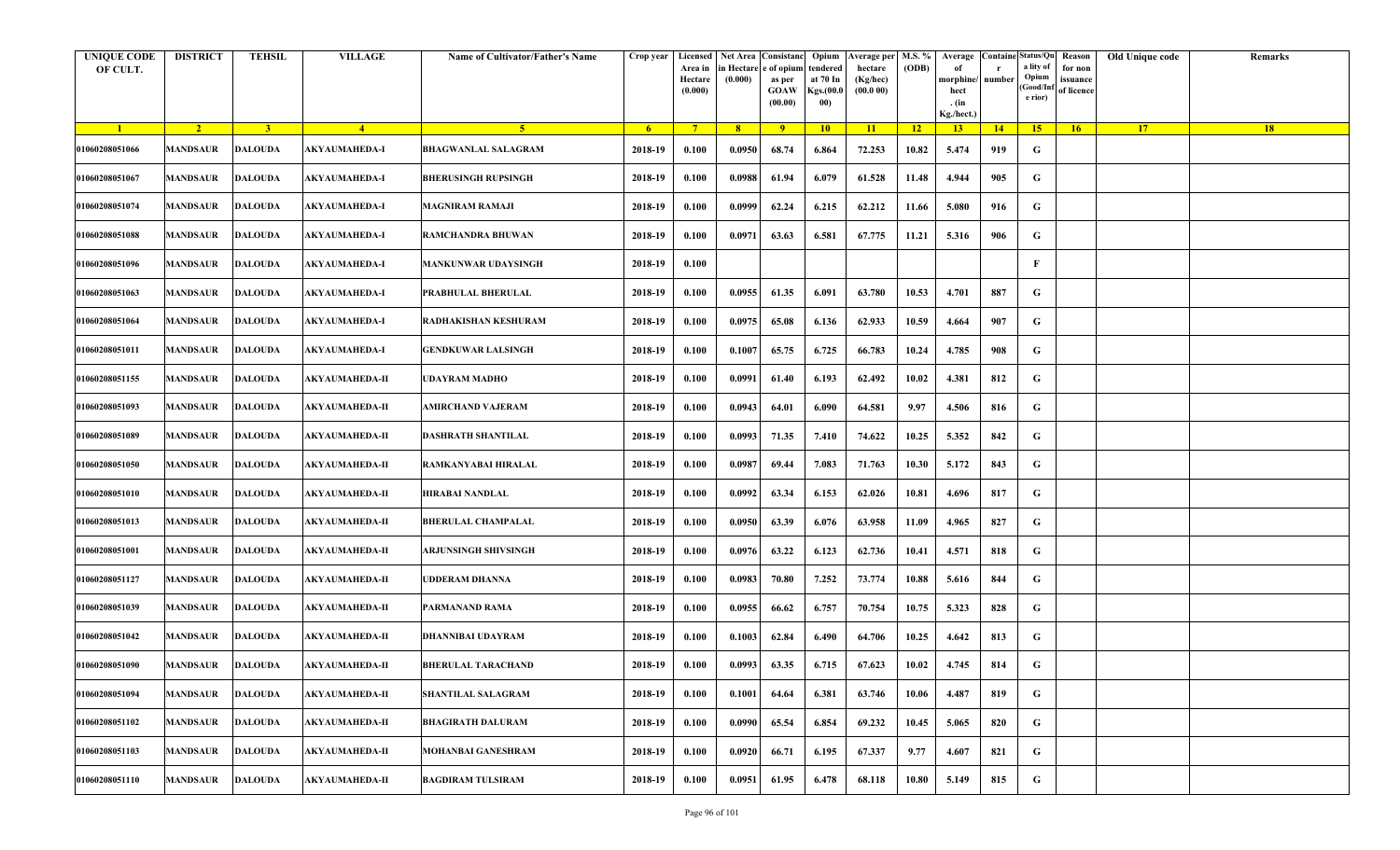| <b>UNIQUE CODE</b><br>OF CULT. | <b>DISTRICT</b> | <b>TEHSIL</b>  | <b>VILLAGE</b>        | Name of Cultivator/Father's Name              | Crop year      | Area in<br>Hectare<br>(0.000) | in Hectare<br>(0.000) | Licensed Net Area Consistanc Opium<br>e of opium<br>as per<br><b>GOAW</b><br>(00.00) | endered<br>at 70 In<br>Kgs.(00.0<br>00) | Average per M.S. %<br>hectare<br>(Kg/hec)<br>(00.000) | (ODB)           | Average<br>morphine/<br>hect<br>. $(in$<br>Kg./hect.) | Containe Status/Qu<br>number | a lity of<br>Opium<br>Good/Inf<br>e rior) | Reason<br>for non<br>issuance<br>of licence | Old Unique code | Remarks            |
|--------------------------------|-----------------|----------------|-----------------------|-----------------------------------------------|----------------|-------------------------------|-----------------------|--------------------------------------------------------------------------------------|-----------------------------------------|-------------------------------------------------------|-----------------|-------------------------------------------------------|------------------------------|-------------------------------------------|---------------------------------------------|-----------------|--------------------|
| $\blacksquare$                 | $\sqrt{2}$      | 3 <sup>l</sup> | $\sqrt{4}$            | -5.                                           | 6 <sup>6</sup> | $7^{\circ}$                   | 8 <sup>1</sup>        | $\overline{9}$                                                                       | 10                                      | $\vert$ 11                                            | $\overline{12}$ | 13                                                    | 14                           | 15                                        | 16                                          | 17              | 18                 |
| 01060208051136                 | <b>MANDSAUR</b> | <b>DALOUDA</b> | <b>AKYAUMAHEDA-II</b> | KANHAIYALAL TULSIRAM                          | 2018-19        | 0.100                         | 0.1002                | 68.87                                                                                | 6.523                                   | 65.100                                                | 9.86            | 4.493                                                 | 829                          | G                                         |                                             |                 |                    |
| 01060208051012                 | <b>MANDSAUR</b> | DALOUDA        | <b>AKYAUMAHEDA-II</b> | <b>BHANWARLAL VAJERAM</b>                     | 2018-19        | 0.100                         | 0.0997                | 70.12                                                                                | 7.353                                   | 73.751                                                | 10.75           | 5.551                                                 | 845                          | G                                         |                                             |                 |                    |
| 01060208051151                 | <b>MANDSAUR</b> | <b>DALOUDA</b> | AKYAUMAHEDA-II        | RAMKUWAR JHUJHARSINGH                         | 2018-19        | 0.100                         | 0.0988                | 63.51                                                                                | 6.532                                   | 66.113                                                | 11.82           | 5.473                                                 | 830                          | G                                         |                                             |                 |                    |
| 01060208051100                 | <b>MANDSAUR</b> | <b>DALOUDA</b> | <b>AKYAUMAHEDA-II</b> | NANDIBAI NANURAM                              | 2018-19        | 0.100                         | 0.0965                | 68.09                                                                                | 6.965                                   | 72.176                                                | 10.16           | 5.134                                                 | 831                          | G                                         |                                             |                 |                    |
| 01060208051016                 | <b>MANDSAUR</b> | <b>DALOUDA</b> | <b>AKYAUMAHEDA-II</b> | <b>KACHRULAL UDA</b>                          | 2018-19        | 0.100                         | 0.0980                | 61.22                                                                                | 6.437                                   | 65.684                                                | 11.65           | 5.355                                                 | 832                          | G                                         |                                             |                 |                    |
| 01060208051157                 | <b>MANDSAUR</b> | <b>DALOUDA</b> | <b>AKYAUMAHEDA-II</b> | RAMLAL ONKARLAL                               | 2018-19        | 0.100                         | 0.1006                | 62.44                                                                                | 6.066                                   | 60.298                                                | 11.48           | 4.847                                                 | 833                          | G                                         |                                             |                 |                    |
| 01060208051062                 | <b>MANDSAUR</b> | <b>DALOUDA</b> | <b>AKYAUMAHEDA-II</b> | BHANWARIBAI BHERULAL ALIS<br><b>BHAIYALAL</b> | 2018-19        | 0.100                         | 0.0990                | 60.13                                                                                | 6.855                                   | 69.242                                                | 11.66           | 5.650                                                 | 822                          | G                                         |                                             |                 | <b>NAME SUDHAR</b> |
| 01060208051024                 | <b>MANDSAUR</b> | <b>DALOUDA</b> | <b>AKYAUMAHEDA-II</b> | <b>KACHRU NATHU</b>                           | 2018-19        | 0.100                         | 0.0934                | 64.80                                                                                | 6.193                                   | 66.306                                                | 10.39           | 4.821                                                 | 834                          | G                                         |                                             |                 |                    |
| 01060208051152                 | <b>MANDSAUR</b> | <b>DALOUDA</b> | <b>AKYAUMAHEDA-II</b> | <b>SATYANARAYAN BHUWAN</b>                    | 2018-19        | 0.100                         | 0.0915                | 64.24                                                                                | 5.928                                   | 64.787                                                | 10.83           | 4.914                                                 | 823                          | G                                         |                                             |                 |                    |
| 01060208051014                 | MANDSAUR        | DALOUDA        | AKYAUMAHEDA-II        | SHOBHARAM RAMLAL                              | 2018-19        | 0.100                         | 0.0972                | 66.70                                                                                | 6.670                                   | 68.621                                                | 10.43           | 5.012                                                 | 835                          | G                                         |                                             |                 |                    |
| 01060208051138                 | <b>MANDSAUR</b> | DALOUDA        | <b>AKYAUMAHEDA-II</b> | NANDKISHOR RUGHNATH                           | 2018-19        | 0.100                         | 0.0956                | 63.92                                                                                | 6.429                                   | 67.249                                                | 10.17           | 4.787                                                 | 824                          | G                                         |                                             |                 |                    |
| 01060208051007                 | <b>MANDSAUR</b> | <b>DALOUDA</b> | AKYAUMAHEDA-II        | NDIBAI NANURAM                                | 2018-19        | 0.100                         | 0.0965                | 64.65                                                                                | 5.551                                   | 57.523                                                | 10.75           | 4.328                                                 | 825                          | G                                         |                                             |                 |                    |
| 01060208051133                 | <b>MANDSAUR</b> | <b>DALOUDA</b> | <b>AKYAUMAHEDA-II</b> | <b>MANSINGH GORDHANSINGH</b>                  | 2018-19        | 0.100                         | 0.0920                | 62.85                                                                                | 5.728                                   | 62.261                                                | 11.42           | 4.979                                                 | 836                          | G                                         |                                             |                 |                    |
| 01060208051132                 | <b>MANDSAUR</b> | <b>DALOUDA</b> | <b>AKYAUMAHEDA-II</b> | <b>BALURAM ONKARLAL</b>                       | 2018-19        | 0.100                         | 0.0969                | 65.74                                                                                | 6.724                                   | 69.391                                                | 11.41           | 5.542                                                 | 846                          | G                                         |                                             |                 |                    |
| 01060208051003                 | <b>MANDSAUR</b> | <b>DALOUDA</b> | <b>AKYAUMAHEDA-II</b> | LAXMAN BHERA MALI                             | 2018-19        | 0.100                         | 0.0925                | 62.88                                                                                | 6.333                                   | 68.465                                                | 10.31           | 4.939                                                 | 826                          | G                                         |                                             |                 |                    |
| 01060208051143                 | <b>MANDSAUR</b> | <b>DALOUDA</b> | <b>AKYAUMAHEDA-II</b> | <b>SITARAM BHERULAL</b>                       | 2018-19        | 0.100                         | 0.0950                | 65.61                                                                                | 6.355                                   | 66.895                                                | 10.32           | 4.832                                                 | 837                          | G                                         |                                             |                 |                    |
| 01060208051044                 | <b>MANDSAUR</b> | <b>DALOUDA</b> | <b>AKYAUMAHEDA-II</b> | RAMCHANDRA AMBARAM                            | 2018-19        | 0.100                         | 0.1000                | 68.32                                                                                | 6.969                                   | 69.690                                                | 11.24           | 5.484                                                 | 838                          | G                                         |                                             |                 |                    |
| 01060208051032                 | <b>MANDSAUR</b> | <b>DALOUDA</b> | <b>AKYAUMAHEDA-II</b> | <b>BALURAM MATHURALAL</b>                     | 2018-19        | 0.100                         | 0.0714                | 66.75                                                                                | 4.796                                   | 67.171                                                | 10.35           | 4.868                                                 | 839                          | G                                         |                                             |                 | <b>NAME CHANGE</b> |
| 01060208051165                 | <b>MANDSAUR</b> | DALOUDA        | AKYAUMAHEDA-II        | BHAWARSINGH JHUJHARSINGH                      | 2018-19        | 0.100                         | 0.0769                | 67.20                                                                                | 5.424                                   | 70.533                                                | 10.15           | 5.011                                                 | 840                          | G                                         |                                             | 01060208050126  |                    |
| 01060208051020                 | <b>MANDSAUR</b> | <b>DALOUDA</b> | <b>AKYAUMAHEDA-II</b> | <b>NANDKISHOR ONKARLAL</b>                    | 2018-19        | 0.100                         | 0.0945                | 67.01                                                                                | 6.749                                   | 71.418                                                | 10.30           | 5.148                                                 | 841                          | G                                         |                                             |                 |                    |
| 01060208024007                 | <b>MANDSAUR</b> | <b>DALOUDA</b> | <b>MAJESHREE</b>      | AMRATRAM NAHARJI                              | 2018-19        | 0.100                         | 0.0970                | 66.26                                                                                | 6.276                                   | 64.701                                                | 10.26           | 4.647                                                 | 409                          | G                                         |                                             |                 |                    |
| 01060208024014                 | <b>MANDSAUR</b> | <b>DALOUDA</b> | <b>MAJESHREE</b>      | TEJKUNWAR HIMMATSINGH                         | 2018-19        | 0.100                         | 0.0972                | 67.97                                                                                | 6.729                                   | 69.228                                                | 10.84           | 5.253                                                 | 410                          | G                                         |                                             |                 |                    |
| 01060208024015                 | <b>MANDSAUR</b> | <b>DALOUDA</b> | <b>MAJESHREE</b>      | AMRIBAI SUKHKHA                               | 2018-19        | 0.100                         | 0.1000                | 64.72                                                                                | 6.564                                   | 65.640                                                | 10.43           | 4.793                                                 | 405                          | G                                         |                                             |                 |                    |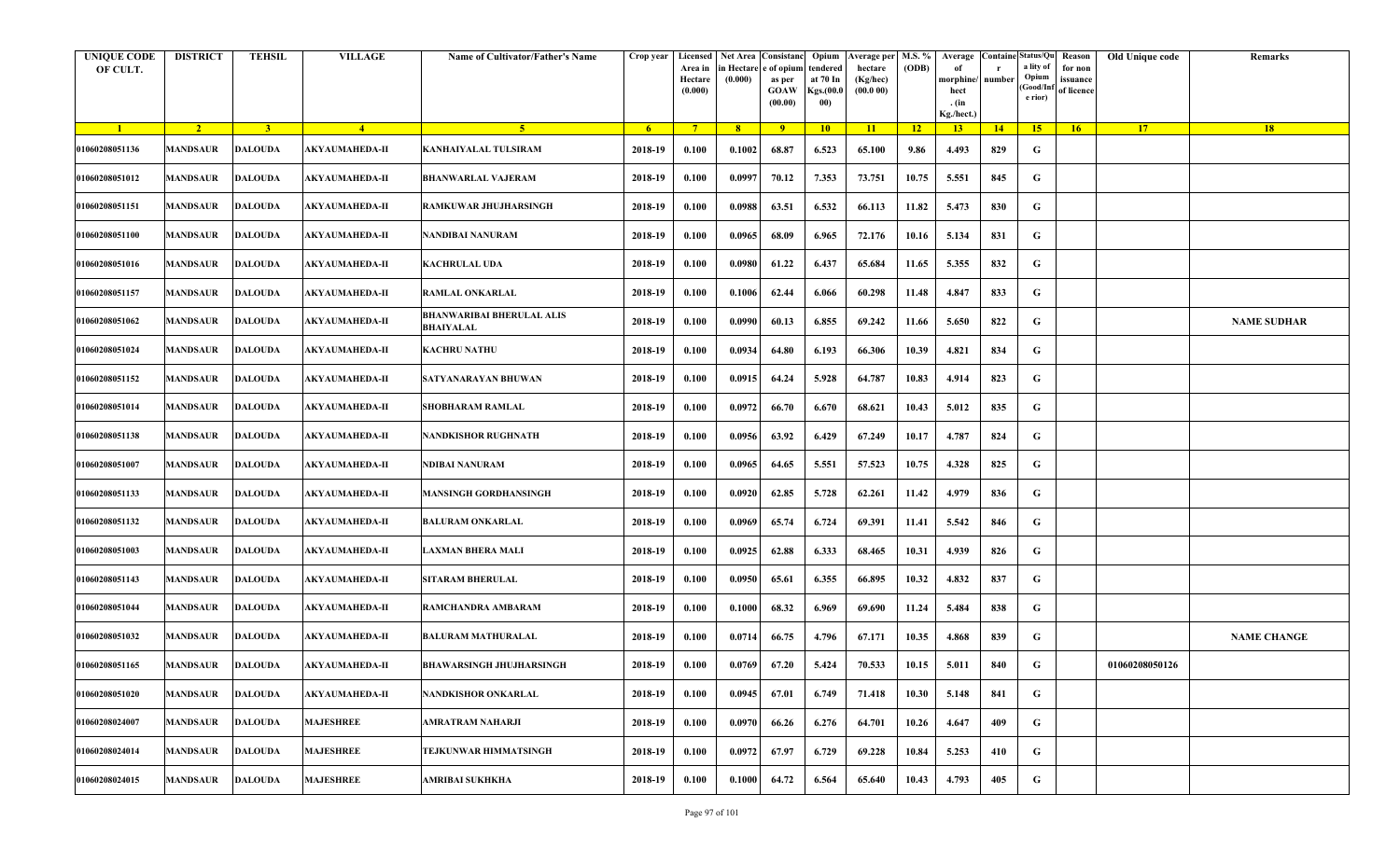| <b>UNIQUE CODE</b><br>OF CULT. | <b>DISTRICT</b> | <b>TEHSIL</b>  | <b>VILLAGE</b>      | <b>Name of Cultivator/Father's Name</b> | Crop year      | Area in<br>Hectare<br>(0.000) | in Hectare<br>(0.000) | Licensed   Net Area   Consistanc   Opium<br>e of opium<br>as per<br><b>GOAW</b><br>(00.00) | tendered<br>at 70 In<br>Kgs.(00.0<br>00) | Verage per   M.S. %<br>hectare<br>(Kg/hec)<br>(00.000) | (ODB)           | Average<br>morphine/<br>hect<br>. $(in$<br>Kg./hect.) | number | <b>Containe Status/Qu</b><br>a lity of<br>Opium<br>Good/Inf<br>e rior) | Reason<br>for non<br>issuance<br>of licence | Old Unique code | Remarks            |
|--------------------------------|-----------------|----------------|---------------------|-----------------------------------------|----------------|-------------------------------|-----------------------|--------------------------------------------------------------------------------------------|------------------------------------------|--------------------------------------------------------|-----------------|-------------------------------------------------------|--------|------------------------------------------------------------------------|---------------------------------------------|-----------------|--------------------|
| $\blacksquare$                 | $\sqrt{2}$      | 3 <sup>7</sup> | $-4$                | 5 <sup>5</sup>                          | 6 <sup>6</sup> | $-7$                          | 8 <sup>1</sup>        | $-9$                                                                                       | 10                                       | $\vert$ 11                                             | $\overline{12}$ | 13                                                    | 14     | 15                                                                     | 16                                          | 17              | 18                 |
| 01060208024001                 | <b>MANDSAUR</b> | <b>DALOUDA</b> | <b>MAJESHREE</b>    | MANGILAL DEUBAI (BHARATRAM)             | 2018-19        | 0.100                         | 0.1000                | 63.07                                                                                      | 6.767                                    | 67.670                                                 | 10.08           | 4.774                                                 | 406    | G                                                                      |                                             |                 |                    |
| 01060208024006                 | MANDSAUR        | DALOUDA        | <b>MAJESHREE</b>    | <b>BHAGATRAM DEVRAM</b>                 | 2018-19        | 0.100                         | 0.0992                | 66.69                                                                                      | 6.488                                    | 65.403                                                 | 10.06           | 4.606                                                 | 407    | G                                                                      |                                             |                 | <b>NAME CHANGE</b> |
| 01060208024026                 | <b>MANDSAUR</b> | <b>DALOUDA</b> | <b>MAJESHREE</b>    | <b>BHANWARSINGH FATEHSINGH</b>          | 2018-19        | 0.100                         | 0.0984                | 61.71                                                                                      | 6.277                                    | 63.791                                                 | 10.68           | 4.769                                                 | 403    | G                                                                      |                                             |                 |                    |
| 01060208024018                 | <b>MANDSAUR</b> | <b>DALOUDA</b> | <b>MAJESHREE</b>    | <b>MOHANLAL CHENRAM</b>                 | 2018-19        | 0.100                         |                       |                                                                                            |                                          |                                                        |                 |                                                       |        | N                                                                      |                                             |                 |                    |
| 01060208024036                 | <b>MANDSAUR</b> | <b>DALOUDA</b> | <b>MAJESHREE</b>    | <b>NANURAM CHENRAM</b>                  | 2018-19        | 0.100                         | 0.0961                | 63.98                                                                                      | 6.882                                    | 71.613                                                 | 10.52           | 5.274                                                 | 404    | G                                                                      |                                             |                 |                    |
| 01060208024023                 | <b>MANDSAUR</b> | <b>DALOUDA</b> | <b>MAJESHREE</b>    | <b>BHULIBAI NANDRAM</b>                 | 2018-19        | 0.100                         | 0.0945                | 65.80                                                                                      | 6.204                                    | 65.651                                                 | 11.41           | 5.244                                                 | 408    | G                                                                      |                                             |                 |                    |
| 01060208024016                 | <b>MANDSAUR</b> | <b>DALOUDA</b> | <b>MAJESHREE</b>    | <b>GOPAL RAMCHANDRA</b>                 | 2018-19        | 0.100                         |                       |                                                                                            |                                          |                                                        |                 |                                                       |        | F                                                                      |                                             |                 | <b>NAME CHANGE</b> |
| 01060208048019                 | <b>MANDSAUR</b> | <b>DALOUDA</b> | LAKHMAKHEDI         | <b>BHAGATRAM GORDHAN</b>                | 2018-19        | 0.100                         | 0.0384                | 64.56                                                                                      | 2.712                                    | 70.625                                                 | 10.61           | 5.244                                                 | 397    | G                                                                      |                                             |                 |                    |
| 01060208048012                 | <b>MANDSAUR</b> | <b>DALOUDA</b> | LAKHMAKHEDI         | <b>GITABAI BHERULAL</b>                 | 2018-19        | 0.100                         | 0.1000                | 64.55                                                                                      | 6.686                                    | 66.860                                                 | 10.74           | 5.026                                                 | 398    | G                                                                      |                                             |                 |                    |
| 01060208048039                 | MANDSAUR        | DALOUDA        | LAKHMAKHEDI         | <b>GOPAL AMBARAM</b>                    | 2018-19        | 0.100                         | 0.0988                | 69.12                                                                                      | 7.100                                    | 71.862                                                 | 11.13           | 5.598                                                 | 401    | G                                                                      |                                             |                 |                    |
| 01060208048011                 | <b>MANDSAUR</b> | <b>DALOUDA</b> | <b>LAKHMAKHEDI</b>  | <b>SHANTIBAI KISHANDAS</b>              | 2018-19        | 0.100                         |                       |                                                                                            |                                          |                                                        |                 |                                                       |        | F                                                                      |                                             |                 |                    |
| 01060208048021                 | <b>MANDSAUR</b> | <b>DALOUDA</b> | LAKHMAKHEDI         | <b>BANKATLAL KHEMRAJ</b>                | 2018-19        | 0.100                         | 0.0998                | 64.61                                                                                      | 6.738                                    | 67.515                                                 | 11.16           | 5.274                                                 | 399    | G                                                                      |                                             |                 |                    |
| 01060208048017                 | <b>MANDSAUR</b> | <b>DALOUDA</b> | LAKHMAKHEDI         | <b>BHERULAL BHAGGA</b>                  | 2018-19        | 0.100                         | 0.0990                | 64.58                                                                                      | 6.578                                    | 66.444                                                 | 10.17           | 4.730                                                 | 400    | G                                                                      |                                             |                 |                    |
| 01060208048038                 | <b>MANDSAUR</b> | <b>DALOUDA</b> | LAKHMAKHEDI         | <b>RAMPRASAD NAGU</b>                   | 2018-19        | 0.100                         | 0.0992                | 68.70                                                                                      | 7.292                                    | 73.508                                                 | 11.08           | 5.701                                                 | 402    | G                                                                      |                                             |                 |                    |
| 01060208048003                 | MANDSAUR        | <b>DALOUDA</b> | LAKHMAKHEDI         | <b>BALU UDA</b>                         | 2018-19        | 0.100                         |                       |                                                                                            |                                          |                                                        |                 |                                                       |        | F                                                                      |                                             |                 |                    |
| 01060208048007                 | <b>MANDSAUR</b> | <b>DALOUDA</b> | LAKHMAKHEDI         | <b>RUGHNATH BHUWAN</b>                  | 2018-19        | 0.100                         | 0.0961                | 60.16                                                                                      | 5.982                                    | 62.248                                                 | 10.37           | 4.518                                                 | 396    | G                                                                      |                                             |                 |                    |
| 01060208042070                 | <b>MANDSAUR</b> | <b>DALOUDA</b> | LASUDIYAILLA        | KANKUBAI KANHAYYALAL                    | 2018-19        | 0.100                         | 0.0971                | 63.02                                                                                      | 6.230                                    | 64.161                                                 | 9.62            | 4.321                                                 | 657    | G                                                                      |                                             |                 |                    |
| 01060208042021                 | <b>MANDSAUR</b> | <b>DALOUDA</b> | LASUDIYAILLA        | <b>SORAVKUNWAR MOHANSINGH</b>           | 2018-19        | 0.100                         | 0.0983                | 63.43                                                                                      | 6.705                                    | 68.210                                                 | 9.98            | 4.765                                                 | 659    | G                                                                      |                                             |                 |                    |
| 01060208042012                 | MANDSAUR        | DALOUDA        | <b>LASUDIYAILLA</b> | <b>ONKARLAL MODIRAM</b>                 | 2018-19        | 0.100                         | 0.1000                | 59.07                                                                                      | 6.472                                    | 64.720                                                 | 9.97            | 4.517                                                 | 648    | G                                                                      |                                             |                 |                    |
| 01060208042074                 | <b>MANDSAUR</b> | <b>DALOUDA</b> | <b>LASUDIYAILLA</b> | <b>SURESHCHAND DEVRAM</b>               | 2018-19        | 0.100                         | 0.0999                | 60.74                                                                                      | 6.074                                    | 60.801                                                 | 10.68           | 4.545                                                 | 652    | G                                                                      |                                             |                 |                    |
| 01060208042015                 | <b>MANDSAUR</b> | <b>DALOUDA</b> | LASUDIYAILLA        | <b>NAGUBAI DEVRAM</b>                   | 2018-19        | 0.100                         | 0.0995                | 53.39                                                                                      | 5.934                                    | 59.638                                                 | 11.29           | 4.713                                                 | 646    | G                                                                      |                                             |                 |                    |
| 01060208042062                 | <b>MANDSAUR</b> | <b>DALOUDA</b> | LASUDIYAILLA        | PARVTIBAI BHUWAN                        | 2018-19        | 0.100                         | 0.0988                | 60.13                                                                                      | 6.013                                    | 60.860                                                 | 10.69           | 4.554                                                 | 658    | ${\bf G}$                                                              |                                             |                 |                    |
| 01060208042025                 | <b>MANDSAUR</b> | <b>DALOUDA</b> | LASUDIYAILLA        | <b>DURGABAI KACHRU</b>                  | 2018-19        | 0.100                         | 0.0994                | 60.73                                                                                      | 6.082                                    | 61.187                                                 | 10.27           | 4.399                                                 | 656    | ${\bf G}$                                                              |                                             |                 |                    |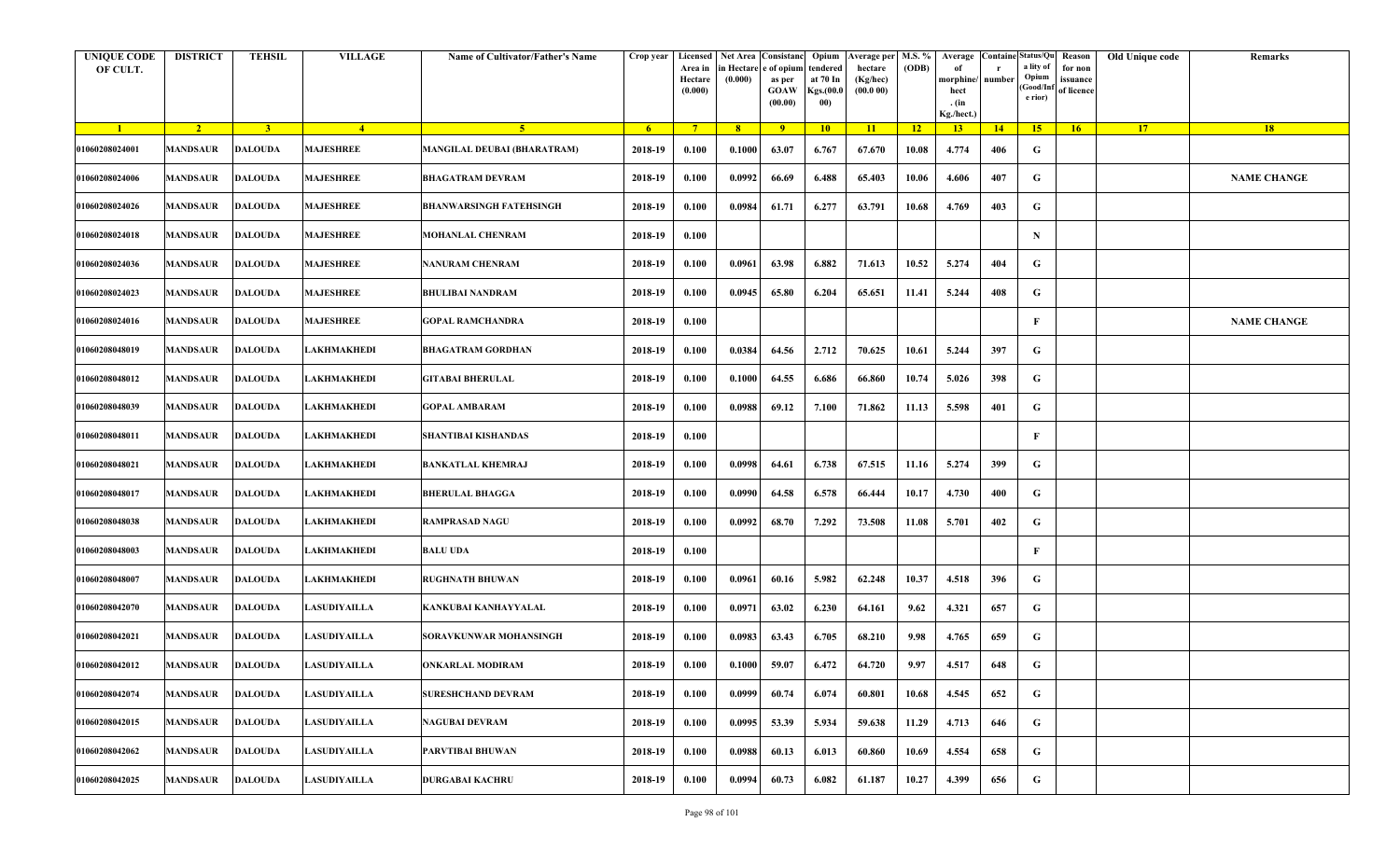| <b>UNIQUE CODE</b><br>OF CULT. | <b>DISTRICT</b> | <b>TEHSIL</b>  | <b>VILLAGE</b>  | Name of Cultivator/Father's Name | Crop year   | Area in<br>Hectare<br>(0.000) | Licensed Net Area Consistanc<br>ı Hectar<br>(0.000) | e of opium<br>as per<br><b>GOAW</b><br>(00.00) | Opium<br>tendered<br>at 70 In<br>Kgs.(00.<br>00) | Average per   M.S. %<br>hectare<br>(Kg/hec)<br>(00.000) | (ODB) | Average<br>morphine/<br>hect<br>. (in<br>Kg./hect.) | <b>Containe Status/Qu</b><br>number | a lity of<br>Opium<br>(Good/In:<br>e rior) | Reason<br>for non<br>issuance<br>of licence | Old Unique code | Remarks |
|--------------------------------|-----------------|----------------|-----------------|----------------------------------|-------------|-------------------------------|-----------------------------------------------------|------------------------------------------------|--------------------------------------------------|---------------------------------------------------------|-------|-----------------------------------------------------|-------------------------------------|--------------------------------------------|---------------------------------------------|-----------------|---------|
| $\blacksquare$ 1               | $\sqrt{2}$      | 3 <sup>7</sup> | $\sqrt{4}$      | 5 <sup>1</sup>                   | $6^{\circ}$ | $-7$                          | 8 <sup>1</sup>                                      | $-9$                                           | 10                                               | $\vert$ 11                                              | $-12$ | 13                                                  | 14                                  | 15                                         | 16                                          | 17              | 18      |
| 01060208042011                 | MANDSAUR        | <b>DALOUDA</b> | LASUDIYAILLA    | <b>KALU PEMA</b>                 | 2018-19     | 0.100                         | 0.0968                                              | 52.92                                          | 5.421                                            | 56.002                                                  | 10.17 | 3.986                                               | 647                                 | G                                          | 04                                          |                 |         |
| 01060208042065                 | MANDSAUR        | <b>DALOUDA</b> | LASUDIYAILLA    | SAJJANSINGH RAMSINGH             | 2018-19     | 0.100                         | 0.0984                                              | 57.83                                          | 5.791                                            | 58.852                                                  | 10.53 | 4.338                                               | 649                                 | G                                          |                                             |                 |         |
| 01060208042064                 | <b>MANDSAUR</b> | <b>DALOUDA</b> | LASUDIYAILLA    | <b>DAYARAM BHERA</b>             | 2018-19     | 0.100                         | 0.0970                                              | 61.43                                          | 6.283                                            | 64.773                                                  | 10.26 | 4.652                                               | 654                                 | G                                          |                                             |                 |         |
| 01060208042003                 | <b>MANDSAUR</b> | <b>DALOUDA</b> | LASUDIYAILLA    | <b>KAMLABAI RAMCHAND</b>         | 2018-19     | 0.100                         | 0.0980                                              | 61.91                                          | 6.085                                            | 62.092                                                  | 10.40 | 4.520                                               | 655                                 | G                                          |                                             |                 |         |
| 01060208042067                 | <b>MANDSAUR</b> | <b>DALOUDA</b> | LASUDIYAILLA    | DEEPKUNWAR SARDARSINGH           | 2018-19     | 0.100                         | 0.0889                                              | 56.49                                          | 5.294                                            | 59.550                                                  | 10.14 | 4.227                                               | 650                                 | G                                          |                                             |                 |         |
| 01060208042059                 | <b>MANDSAUR</b> | <b>DALOUDA</b> | LASUDIYAILLA    | <b>BHANWARLAL TORARAM</b>        | 2018-19     | 0.100                         | 0.0982                                              | 58.38                                          | 5.971                                            | 60.804                                                  | 10.29 | 4.380                                               | 651                                 | G                                          |                                             |                 |         |
| 01060208042027                 | MANDSAUR        | <b>DALOUDA</b> | LASUDIYAILLA    | NARAYANIBAI RAMCHANDRA           | 2018-19     | 0.100                         | 0.0986                                              | 61.97                                          | 6.374                                            | 64.645                                                  | 9.96  | 4.507                                               | 653                                 | G                                          |                                             |                 |         |
| 01060208046011                 | MANDSAUR        | <b>DALOUDA</b> | PALASIYA        | <b>DULLIBAI CHENRAM</b>          | 2018-19     | 0.100                         | 0.0961                                              | 69.39                                          | 7.028                                            | 73.132                                                  | 10.89 | 5.578                                               | 1066                                | G                                          |                                             |                 |         |
| 01060208046014                 | <b>MANDSAUR</b> | <b>DALOUDA</b> | PALASIYA        | VILAMKUNWAR SHANKARSINGH         | 2018-19     | 0.100                         | 0.0972                                              | 60.09                                          | 6.421                                            | 66.060                                                  | 10.63 | 4.917                                               | 1045                                | G                                          |                                             |                 |         |
| 01060208046016                 | MANDSAUR        | <b>DALOUDA</b> | PALASIYA        | NARAYAN SHIVRAM                  | 2018-19     | 0.100                         | 0.0990                                              | 64.99                                          | 6.935                                            | 70.051                                                  | 10.65 | 5.221                                               | 1052                                | G                                          |                                             |                 |         |
| 01060208046018                 | MANDSAUR        | <b>DALOUDA</b> | PALASIYA        | DASHRATHSINGH HARISINGH          | 2018-19     | 0.100                         | 0.0999                                              | 67.80                                          | 7.196                                            | 72.032                                                  | 9.68  | 4.879                                               | 1067                                | G                                          |                                             |                 |         |
| 01060208046021                 | MANDSAUR        | <b>DALOUDA</b> | PALASIYA        | <b>MANGILAL TULSIRAM</b>         | 2018-19     | 0.100                         | 0.1000                                              | 63.73                                          | 6.446                                            | 64.460                                                  | 11.23 | 5.069                                               | 1058                                | G                                          |                                             |                 |         |
| 01060208046025                 | <b>MANDSAUR</b> | <b>DALOUDA</b> | <b>PALASIYA</b> | <b>DHULSINGH CHANDARSINGH</b>    | 2018-19     | 0.100                         | 0.1000                                              | 61.22                                          | 6.454                                            | 64.540                                                  | 9.88  | 4.465                                               | 1046                                | G                                          |                                             |                 |         |
| 01060208046056                 | MANDSAUR        | <b>DALOUDA</b> | <b>PALASIYA</b> | <b>KANCHANBAI UDA</b>            | 2018-19     | 0.100                         | 0.0975                                              | 66.13                                          | 6.707                                            | 68.790                                                  | 10.04 | 4.835                                               | 1059                                | G                                          |                                             |                 |         |
| 01060208046063                 | MANDSAUR        | <b>DALOUDA</b> | PALASIYA        | <b>ISHWARSINGH ARJUNSINGH</b>    | 2018-19     | 0.100                         | 0.0980                                              | 64.55                                          | 6.621                                            | 67.561                                                  | 10.89 | 5.151                                               | 1060                                | G                                          |                                             |                 |         |
| 01060208046069                 | <b>MANDSAUR</b> | <b>DALOUDA</b> | <b>PALASIYA</b> | <b>MOHANSINGH HARISINGH</b>      | 2018-19     | 0.100                         | 0.0944                                              | 64.82                                          | 6.880                                            | 72.881                                                  | 10.06 | 5.132                                               | 1061                                | G                                          |                                             |                 |         |
| 01060208046072                 | MANDSAUR        | <b>DALOUDA</b> | PALASIYA        | MOHANLAL SAVRAM                  | 2018-19     | 0.100                         | 0.0987                                              | 66.48                                          | 6.885                                            | 69.757                                                  | 10.23 | 4.995                                               | 1062                                | G                                          |                                             |                 |         |
| 01060208046075                 | MANDSAUR        | <b>DALOUDA</b> | PALASIYA        | <b>BHANWARSINGH NATHUSINGH</b>   | 2018-19     | 0.100                         | 0.0990                                              | 62.29                                          | 6.692                                            | 67.596                                                  | 10.47 | 4.953                                               | 1053                                | G                                          |                                             |                 |         |
| 01060208046076                 | MANDSAUR        | <b>DALOUDA</b> | <b>PALASIYA</b> | <b>BHERULAL KARU</b>             | 2018-19     | 0.100                         | 0.1000                                              | 68.83                                          | 6.962                                            | 69.620                                                  | 9.63  | 4.694                                               | 1063                                | G                                          |                                             |                 |         |
| 01060208046082                 | <b>MANDSAUR</b> | <b>DALOUDA</b> | PALASIYA        | <b>GITABAI KANIRAM</b>           | 2018-19     | 0.100                         | 0.1008                                              | 60.73                                          | 6.594                                            | 65.417                                                  | 11.21 | 5.135                                               | 1047                                | G                                          |                                             |                 |         |
| 01060208046007                 | <b>MANDSAUR</b> | <b>DALOUDA</b> | PALASIYA        | <b>DEVILAL RAMA</b>              | 2018-19     | 0.100                         | 0.1008                                              | 65.04                                          | 6.792                                            | 67.381                                                  | 10.30 | 4.859                                               | 1064                                | G                                          |                                             |                 |         |
| 01060208046009                 | <b>MANDSAUR</b> | <b>DALOUDA</b> | PALASIYA        | <b>JANIBAI BHAGWATILAL</b>       | 2018-19     | 0.100                         | 0.0980                                              | 61.24                                          | 6.133                                            | 62.582                                                  | 9.47  | 4.149                                               | 1048                                | G                                          |                                             |                 |         |
| 01060208046038                 | <b>MANDSAUR</b> | <b>DALOUDA</b> | <b>PALASIYA</b> | RAMCHANDRA MATHURALAL            | 2018-19     | 0.100                         | 0.0510                                              | 64.11                                          | 3.526                                            | 69.137                                                  | 10.58 | 5.118                                               | 1054                                | G                                          |                                             |                 |         |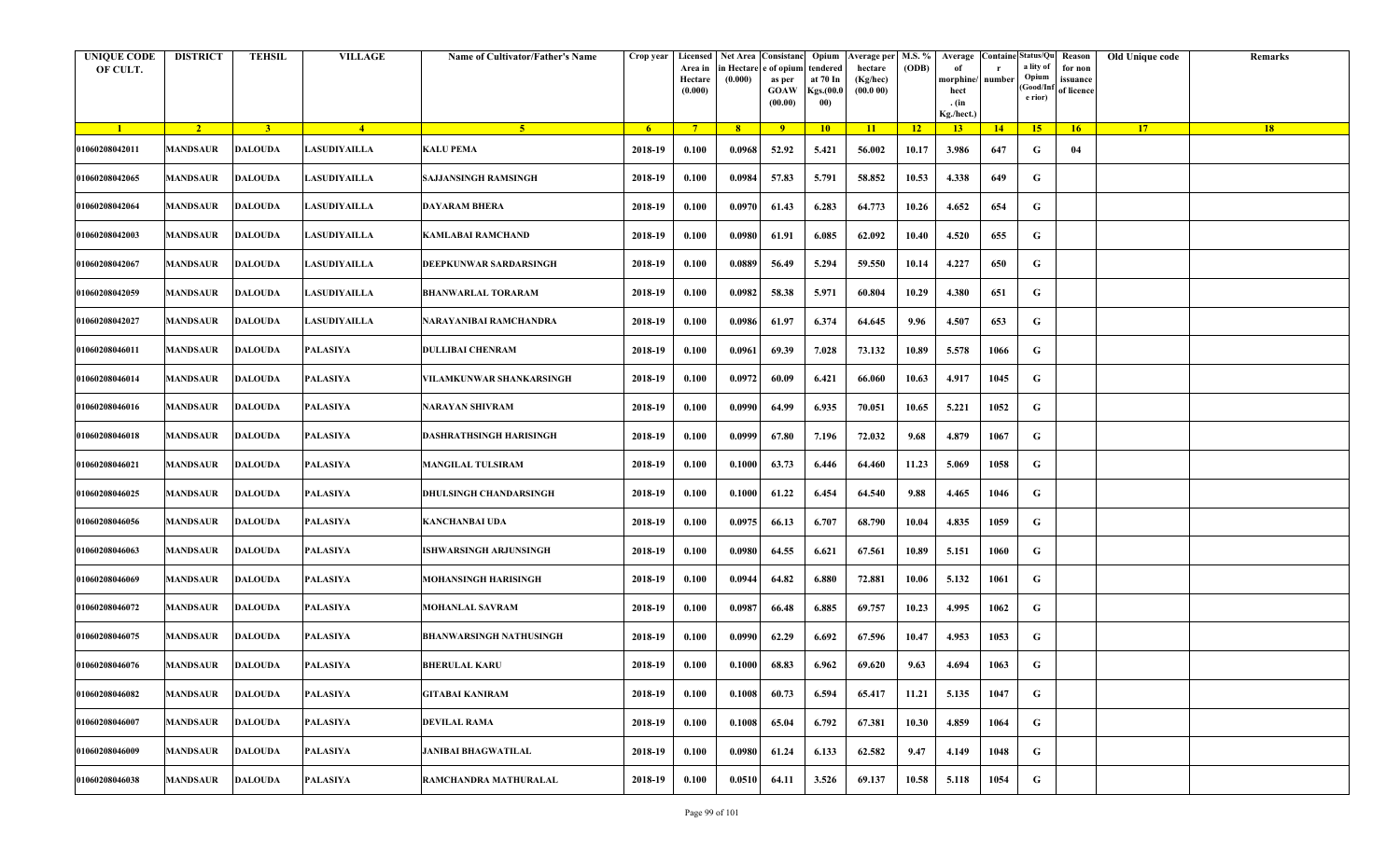| <b>UNIQUE CODE</b><br>OF CULT. | <b>DISTRICT</b> | <b>TEHSIL</b>  | <b>VILLAGE</b>  | <b>Name of Cultivator/Father's Name</b> | Crop year      | Area in<br>Hectare<br>(0.000) | in Hectare<br>(0.000) | Licensed Net Area   Consistanc   Opium<br>e of opium<br>as per<br><b>GOAW</b><br>(00.00) | tendered<br>at 70 In<br>Kgs.(00.0<br>00) | Verage per   M.S. %<br>hectare<br>(Kg/hec)<br>(00.000) | (ODB)           | Average<br>morphine/<br>hect<br>. $(in$<br>Kg./hect.) | number | <b>Containe Status/Qu</b><br>a lity of<br>Opium<br>Good/Inf<br>e rior) | Reason<br>for non<br>issuance<br>of licence | Old Unique code | Remarks            |
|--------------------------------|-----------------|----------------|-----------------|-----------------------------------------|----------------|-------------------------------|-----------------------|------------------------------------------------------------------------------------------|------------------------------------------|--------------------------------------------------------|-----------------|-------------------------------------------------------|--------|------------------------------------------------------------------------|---------------------------------------------|-----------------|--------------------|
| $\blacksquare$                 | $\sqrt{2}$      | 3 <sup>l</sup> | $-4$            | -5.                                     | 6 <sup>6</sup> | $-7$                          | 8 <sup>1</sup>        | $-9$                                                                                     | 10                                       | $\vert$ 11                                             | $\overline{12}$ | 13                                                    | 14     | $-15$                                                                  | 16                                          | 17              | 18                 |
| 01060208046062                 | <b>MANDSAUR</b> | <b>DALOUDA</b> | <b>PALASIYA</b> | <b>JUJHAR CHUNNILAL</b>                 | 2018-19        | 0.100                         | 0.0980                | 63.17                                                                                    | 6.777                                    | 69.153                                                 | 9.99            | 4.836                                                 | 1055   | G                                                                      |                                             |                 |                    |
| 01060208046001                 | MANDSAUR        | <b>DALOUDA</b> | <b>PALASIYA</b> | <b>HAKKIRAM BHERULAL</b>                | 2018-19        | 0.100                         | 0.1008                | 63.11                                                                                    | 6.284                                    | 62.341                                                 | 10.39           | 4.536                                                 | 1056   | G                                                                      |                                             |                 |                    |
| 01060208046012                 | <b>MANDSAUR</b> | <b>DALOUDA</b> | <b>PALASIYA</b> | <b>FUNDASINGH RANSINGH</b>              | 2018-19        | 0.100                         | 0.0960                | 63.43                                                                                    | 6.098                                    | 63.521                                                 | 10.29           | 4.578                                                 | 1057   | G                                                                      |                                             |                 |                    |
| 01060208046055                 | <b>MANDSAUR</b> | <b>DALOUDA</b> | <b>PALASIYA</b> | MUKUNDRAMDAS DOLATRAMDAS                | 2018-19        | 0.100                         | 0.0972                | 62.59                                                                                    | 6.500                                    | 66.872                                                 | 10.10           | 4.727                                                 | 1049   | G                                                                      |                                             |                 |                    |
| 01060208046077                 | <b>MANDSAUR</b> | <b>DALOUDA</b> | <b>PALASIYA</b> | MOHANSINGH BHUWANSINGH                  | 2018-19        | 0.100                         | 0.0990                | 57.98                                                                                    | 5.972                                    | 60.323                                                 | 10.28           | 4.341                                                 | 1044   | G                                                                      |                                             |                 | <b>NAME CHANGE</b> |
| 01060208046066                 | MANDSAUR        | <b>DALOUDA</b> | <b>PALASIYA</b> | LALITABAI SAMARATHMAL                   | 2018-19        | 0.100                         | 0.0986                | 70.94                                                                                    | 6.760                                    | 68.560                                                 | 9.59            | 4.600                                                 | 1065   | G                                                                      |                                             |                 | <b>NAME CHANGE</b> |
| 01060208046041                 | <b>MANDSAUR</b> | <b>DALOUDA</b> | <b>PALASIYA</b> | <b>KAMLABAI HAKKIRAM</b>                | 2018-19        | 0.100                         | 0.0901                | 60.60                                                                                    | 5.783                                    | 64.184                                                 | 11.17           | 5.019                                                 | 1050   | G                                                                      |                                             |                 | <b>NAME CHANGE</b> |
| 01060208046071                 | <b>MANDSAUR</b> | <b>DALOUDA</b> | PALASIYA        | RADHESHYAM HAKKIRAM                     | 2018-19        | 0.100                         | 0.0984                | 62.68                                                                                    | 6.572                                    | 66.789                                                 | 11.14           | 5.207                                                 | 1051   | G                                                                      |                                             |                 |                    |
| 01060208046073                 | <b>MANDSAUR</b> | <b>DALOUDA</b> | <b>PALASIYA</b> | <b>RATANLAL BHERULAL</b>                | 2018-19        | 0.100                         |                       |                                                                                          |                                          |                                                        |                 |                                                       |        | F                                                                      |                                             |                 |                    |
| 01060208022036                 | MANDSAUR        | <b>DALOUDA</b> | <b>KHODANA</b>  | <b>KACHRU DHURA</b>                     | 2018-19        | 0.100                         | 0.0476                | 57.97                                                                                    | 3.139                                    | 65.945                                                 | 10.35           | 4.777                                                 | 393    | G                                                                      |                                             |                 |                    |
| 01060208022043                 | <b>MANDSAUR</b> | <b>DALOUDA</b> | <b>KHODANA</b>  | NANDIBAI PANNALAL                       | 2018-19        | 0.100                         | 0.1005                | 62.04                                                                                    | 6.603                                    | 65.701                                                 | 10.28           | 4.728                                                 | 394    | G                                                                      |                                             |                 |                    |
| 01060208022062                 | MANDSAUR        | <b>DALOUDA</b> | <b>KHODANA</b>  | <b>SHIVDAS HARIDAS</b>                  | 2018-19        | 0.100                         | 0.1024                | 57.52                                                                                    | 5.949                                    | 58.096                                                 | 11.65           | 4.738                                                 | 388    | G                                                                      |                                             |                 |                    |
| 01060208022021                 | <b>MANDSAUR</b> | <b>DALOUDA</b> | <b>KHODANA</b>  | <b>RAMA NANDA</b>                       | 2018-19        | 0.100                         | 0.1004                | 55.46                                                                                    | 5.665                                    | 56.424                                                 | 11.23           | 4.435                                                 | 389    | G                                                                      |                                             |                 |                    |
| 01060208022014                 | <b>MANDSAUR</b> | <b>DALOUDA</b> | <b>KHODANA</b>  | <b>MOHANLAL AMRATRAM</b>                | 2018-19        | 0.100                         | 0.0992                | 57.78                                                                                    | 5.778                                    | 58.246                                                 | 12.06           | 4.917                                                 | 391    | G                                                                      |                                             |                 |                    |
| 01060208022040                 | MANDSAUR        | <b>DALOUDA</b> | <b>KHODANA</b>  | UMRAVSINGH RAMSINGH                     | 2018-19        | 0.100                         | 0.0999                | 58.05                                                                                    | 5.905                                    | 59.109                                                 | 11.35           | 4.696                                                 | 392    | G                                                                      |                                             |                 |                    |
| 01060208022060                 | <b>MANDSAUR</b> | <b>DALOUDA</b> | <b>KHODANA</b>  | <b>SURAJBAI PANNALAL</b>                | 2018-19        | 0.100                         | 0.1003                | 61.03                                                                                    | 6.443                                    | 64.237                                                 | 11.27           | 5.068                                                 | 395    | G                                                                      |                                             |                 |                    |
| 01060208022056                 | <b>MANDSAUR</b> | <b>DALOUDA</b> | <b>KHODANA</b>  | <b>GANPAT AMRATRAM TELI</b>             | 2018-19        | 0.100                         | 0.0952                | 60.48                                                                                    | 6.204                                    | 65.168                                                 | 11.84           | 5.401                                                 | 390    | G                                                                      |                                             |                 |                    |
| 01060208047034                 | <b>MANDSAUR</b> | <b>DALOUDA</b> | <b>NAGRI</b>    | <b>DHAPUBAI BAGDIRAM</b>                | 2018-19        | 0.100                         | 0.0986                | 62.98                                                                                    | 6.451                                    | 65.426                                                 | 10.30           | 4.717                                                 | 435    | G                                                                      |                                             |                 |                    |
| 01060208047010                 | <b>MANDSAUR</b> | DALOUDA        | <b>NAGRI</b>    | <b>PRABHULAL KALURAM</b>                | 2018-19        | 0.100                         | 0.1023                | 59.26                                                                                    | 6.129                                    | 59.912                                                 | 10.06           | 4.219                                                 | 434    | G                                                                      |                                             |                 |                    |
| 01060208047053                 | <b>MANDSAUR</b> | <b>DALOUDA</b> | <b>NAGRI</b>    | <b>MANGILAL MADHO</b>                   | 2018-19        | 0.100                         | 0.1024                | 66.26                                                                                    | 6.124                                    | 59.805                                                 | 10.82           | 4.530                                                 | 439    | G                                                                      |                                             |                 |                    |
| 01060208047075                 | <b>MANDSAUR</b> | <b>DALOUDA</b> | <b>NAGRI</b>    | RAMGOPAL JAGANNATH                      | 2018-19        | 0.100                         | 0.0989                | 64.37                                                                                    | 6.731                                    | 68.059                                                 | 9.40            | 4.478                                                 | 436    | G                                                                      |                                             |                 |                    |
| 01060208047057                 | <b>MANDSAUR</b> | <b>DALOUDA</b> | <b>NAGRI</b>    | <b>BHAGWAN DHANNA</b>                   | 2018-19        | 0.100                         | 0.0990                | 62.83                                                                                    | 6.265                                    | 63.283                                                 | 10.44           | 4.625                                                 | 437    | G                                                                      |                                             |                 |                    |
| 01060208047068                 | <b>MANDSAUR</b> | <b>DALOUDA</b> | <b>NAGRI</b>    | DEVKUWARBAI MOHANLAL                    | 2018-19        | 0.100                         | 0.1011                | 63.14                                                                                    | 6.621                                    | 65.490                                                 | 11.05           | 5.065                                                 | 438    | $\mathbf G$                                                            |                                             |                 |                    |